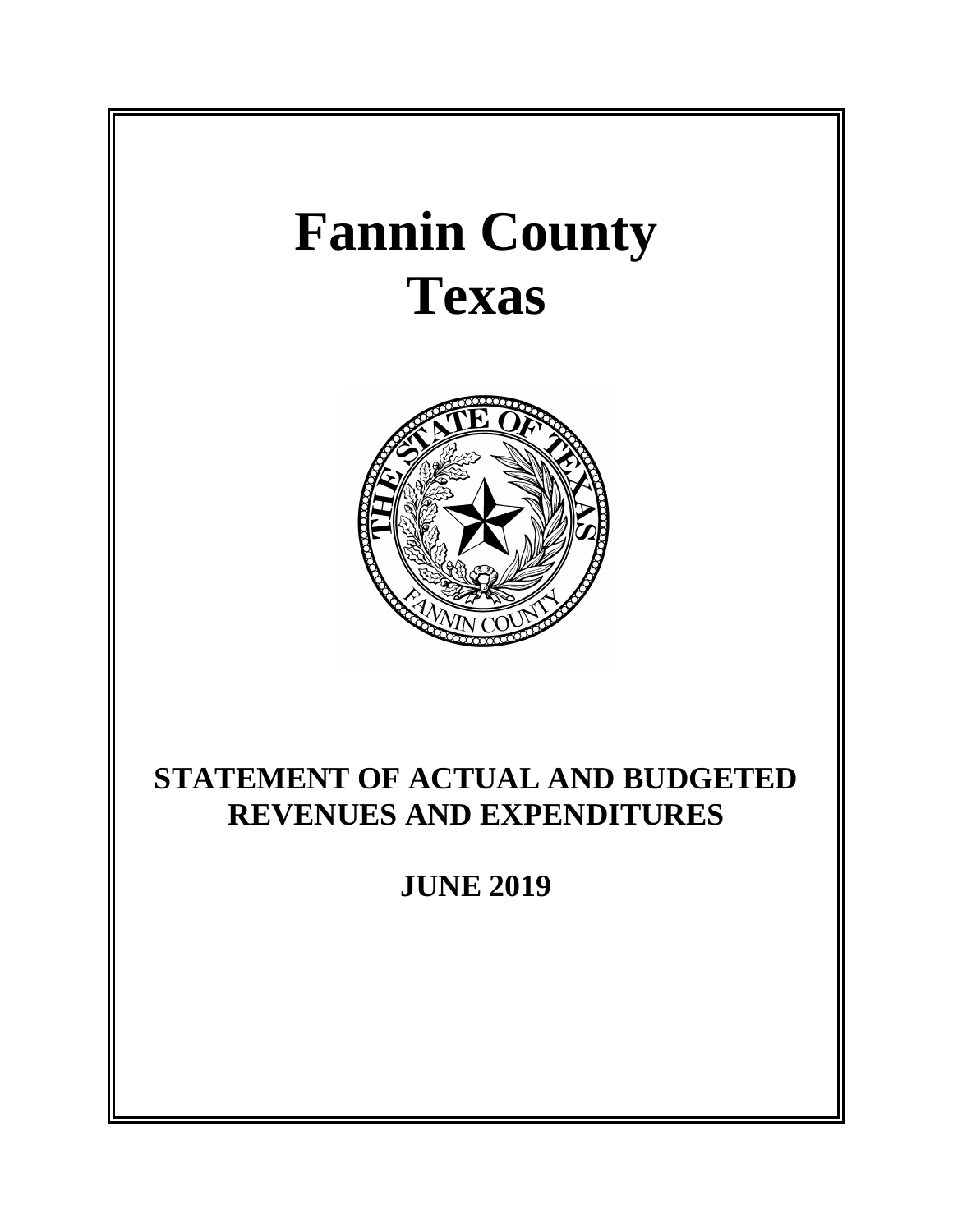|     | 07-02-2019**BUDGET ANALYSIS USAGE REPORT ** ASSET LIABILITY INCOME & EXPENSE<br>TIME: 01:56 PM - EFFECTIVE MONTH: 06 - FOR MONTH ENDING 6-30-19 |                                                                                 |         |            |               |                                     | PAGE<br>PREPARER: 0004         | 1 |
|-----|-------------------------------------------------------------------------------------------------------------------------------------------------|---------------------------------------------------------------------------------|---------|------------|---------------|-------------------------------------|--------------------------------|---|
| ACT | NUM ACCOUNT-TITLE                                                                                                                               | ORIGINAL<br>BUDGET-AMOUNT BUDGET-AMOUNT YEAR-TO-DATE YEAR-TO-DATE MONTH-TO-DATE | AMENDED | ENCUMBERED | ACTIVITY      | ACTIVITY                            | CURRENT USED<br>BALANCE PCT    |   |
|     | REPORTING FUND: 0010 GENERAL FUND                                                                                                               |                                                                                 |         |            |               |                                     | EFFECTIVE MONTH - 06           |   |
|     | 0100 PAYROLL                                                                                                                                    |                                                                                 |         |            |               |                                     |                                |   |
|     | 0100 PAYROLL                                                                                                                                    |                                                                                 |         |            |               | 163.64 74.16- 163.64                |                                |   |
|     | ---- ----<br>PAYROLL                                                                                                                            |                                                                                 |         |            | 163.64        | 74.16-                              | 163.64                         |   |
|     | 0103 CASH                                                                                                                                       |                                                                                 |         |            |               |                                     |                                |   |
|     | 0100 GENERAL-COMBINED FUNDS CHECKING                                                                                                            |                                                                                 |         |            |               | 481,954.54 526,065.06- 1,214,651.14 |                                |   |
|     | 0110 BUSINESS MONEY FUND ACCOUNT                                                                                                                |                                                                                 |         |            | 2,011,923.95  |                                     | 3,667.13 2,011,923.95          |   |
|     | 0175 TEXPOOL                                                                                                                                    |                                                                                 |         |            | 1,231,439.02- |                                     | 6,861.42 3,372,343.96          |   |
|     | CASH                                                                                                                                            |                                                                                 |         |            | 1,262,439.47  |                                     | $515, 536.51 - 6, 598, 919.05$ |   |
|     | 0104 PETTY CASH                                                                                                                                 |                                                                                 |         |            |               |                                     |                                |   |
|     | 0560 SHERIFF PETTY CASH                                                                                                                         |                                                                                 |         |            | 0.00          | 0.00                                | 200.00                         |   |
|     | PETTY CASH                                                                                                                                      |                                                                                 |         |            | 0.00          | 0.00                                | 200.00                         |   |
|     | 0105 CHANGE FUND                                                                                                                                |                                                                                 |         |            |               |                                     |                                |   |
|     |                                                                                                                                                 |                                                                                 |         |            |               |                                     |                                |   |
|     | 0003 COUNTY CLERK CHANGE FUND<br>0075 CO. ATTORNEY CHANGE FUND                                                                                  |                                                                                 |         |            | 0.00<br>0.00  | 0.00<br>0.00                        | 100.00<br>0.00                 |   |
|     | 0115 JURY CASH ON HAND                                                                                                                          |                                                                                 |         |            | 0.00          | 0.00                                | 1,000.00                       |   |
|     | 0450 DISTRICT CLK. CHANGE FUND                                                                                                                  |                                                                                 |         |            | 0.00          | 0.00                                | 50.00                          |   |
|     | 0455 JP#1 CASH ON HAND                                                                                                                          |                                                                                 |         |            | 0.00          | 0.00                                | 100.00                         |   |
|     | 0457 JP#3 CASH ON HAND                                                                                                                          |                                                                                 |         |            | 0.00          | 0.00                                | 100.00                         |   |
|     | 0499 TAX ASSESSOR CHANGE FUND                                                                                                                   |                                                                                 |         |            | 0.00          | 0.00                                | 1,400.00                       |   |
|     | CHANGE FUND                                                                                                                                     |                                                                                 |         |            | 0.00          | 0.00                                | 2,750.00                       |   |
|     | 0120 RECEIVABLES                                                                                                                                |                                                                                 |         |            |               |                                     |                                |   |
|     | 0305 FINES RECEIVABLE                                                                                                                           |                                                                                 |         |            | 0.00          | 0.00                                | 6,362,503.45                   |   |
|     | 0306 ALLOWANCE FOR UNCOLLECTIBLES                                                                                                               |                                                                                 |         |            | 0.00          | 0.00                                | 1,820,597.35-                  |   |
|     | 0307 ALOWANCE FOR UNCOLLECTIBLES HOSPIT                                                                                                         |                                                                                 |         |            | 0.00          | 0.00                                | $100,000.00 -$                 |   |
|     | 0311 TAXES RECEIVABLE                                                                                                                           |                                                                                 |         |            | 0.00          | 0.00                                | 583, 348.03                    |   |
|     | 0312 DUE FROM OTHER GOVERNMENTS                                                                                                                 |                                                                                 |         |            | 0.00          | 0.00                                | 146,204.07                     |   |
|     | 0313 DUE FROM OTHER FUNDS                                                                                                                       |                                                                                 |         |            | 0.00          | 0.00                                | 61,365.99                      |   |
|     | 0314 ACCOUNTS RECEIVABLE<br>----- -------                                                                                                       | ------------- ------------                                                      |         |            | 0.00          | 0.00<br>.                           | 148,570.00<br>-------------    |   |
|     | RECEIVABLES                                                                                                                                     |                                                                                 |         |            | 0.00          | 0.00                                | 5,381,394.19                   |   |
|     | 0133 ADVANCE TO FUND                                                                                                                            |                                                                                 |         |            |               |                                     |                                |   |
|     | 0089 DUE FROM T.J.P.C.                                                                                                                          |                                                                                 |         |            | 0.00          | 0.00                                | 0.00                           |   |
|     | ADVANCE TO FUND                                                                                                                                 |                                                                                 |         |            | 0.00          | 0.00                                | 0.00                           |   |
|     | 0200 LIABILITY ACCOUNT                                                                                                                          |                                                                                 |         |            |               |                                     |                                |   |
|     |                                                                                                                                                 |                                                                                 |         |            |               |                                     |                                |   |
|     | 0097 DUE TO OTHER GOVERNMENTS-FINES                                                                                                             |                                                                                 |         |            | 0.00          | 0.00                                | 723,639.47                     |   |
|     | 0099 DUE TO OTHERS-FINES                                                                                                                        |                                                                                 |         |            | 0.00          | 0.00                                | 2,476,621.92                   |   |
|     | 0150 ACCRUED SALARY PAYABLE                                                                                                                     |                                                                                 |         |            | 0.00          | 0.00                                | 150,403.37                     |   |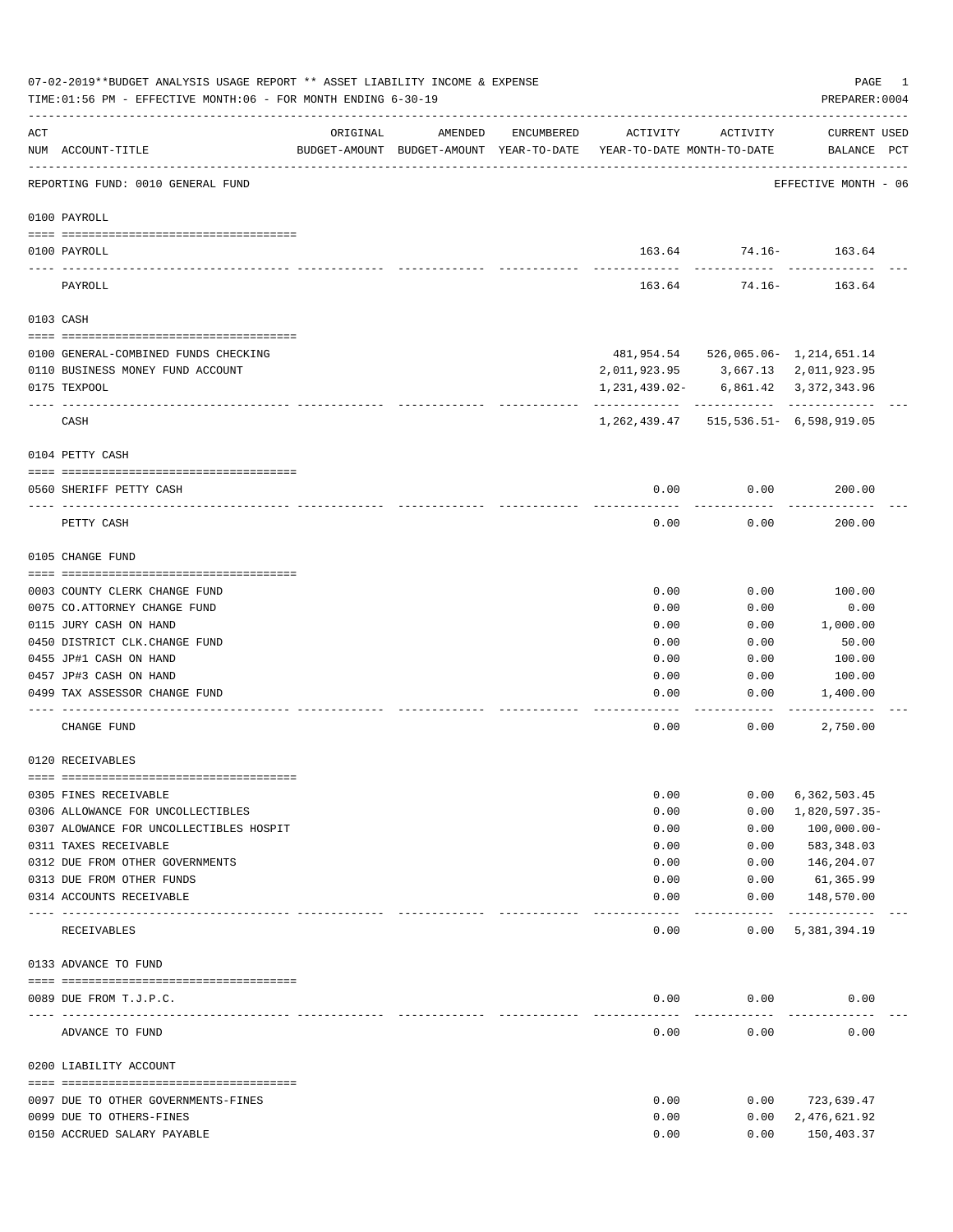|     | 07-02-2019**BUDGET ANALYSIS USAGE REPORT ** ASSET LIABILITY INCOME & EXPENSE<br>TIME:01:56 PM - EFFECTIVE MONTH:06 - FOR MONTH ENDING 6-30-19 |                           |                                                     |            |                                        |            | PAGE<br>PREPARER: 0004                                       |    |
|-----|-----------------------------------------------------------------------------------------------------------------------------------------------|---------------------------|-----------------------------------------------------|------------|----------------------------------------|------------|--------------------------------------------------------------|----|
| ACT | NUM ACCOUNT-TITLE                                                                                                                             | ORIGINAL                  | AMENDED<br>BUDGET-AMOUNT BUDGET-AMOUNT YEAR-TO-DATE | ENCUMBERED | ACTIVITY<br>YEAR-TO-DATE MONTH-TO-DATE | ACTIVITY   | <b>CURRENT USED</b><br>BALANCE PCT                           |    |
|     | REPORTING FUND: 0010 GENERAL FUND                                                                                                             |                           |                                                     |            |                                        |            | EFFECTIVE MONTH - 06                                         |    |
|     | 0155 ACCRUED FRINGE BENEFITS                                                                                                                  |                           |                                                     |            | 0.00                                   | 0.00       | 67,427.05                                                    |    |
|     | 0200 DEFERRED TAX REVENUE                                                                                                                     |                           |                                                     |            | 0.00                                   | 0.00       | 556,989.63                                                   |    |
|     | 0205 DEFERRED FINE REVENUE                                                                                                                    |                           |                                                     |            | 0.00                                   | 0.00       | 1,341,644.73                                                 |    |
|     | 0900 SYSTEM ADDED LIABILITY LINE-ITEM                                                                                                         |                           |                                                     |            | 0.00                                   | 0.00       | 0.00                                                         |    |
|     | 0910 SYSTEM ADDED LIABILITY LINE-ITEM                                                                                                         |                           |                                                     |            | $338, 453.81 -$                        | 0.00       | 338,453.81-                                                  |    |
|     | LIABILITY ACCOUNT                                                                                                                             |                           |                                                     |            | 338,453.81-                            |            | $0.00 \quad 4,978,272.36$                                    |    |
|     | 0207 DUE TO FUND                                                                                                                              |                           |                                                     |            |                                        |            |                                                              |    |
|     | 0070 DUE TO R.O.W.                                                                                                                            |                           |                                                     |            | 0.00                                   | 0.00       | 0.00                                                         |    |
|     | 0089 DUE TO T.J.P.C.                                                                                                                          |                           |                                                     |            | 0.00                                   | 0.00       | 0.00                                                         |    |
|     | 0090 DUE TO CJD                                                                                                                               |                           |                                                     |            | 0.00                                   | 0.00       | 1,794.00                                                     |    |
|     | 0970 DUE TO OTHER GOVERNMENTS                                                                                                                 |                           |                                                     |            | 0.00                                   | 0.00       | 0.00                                                         |    |
|     | 0990 DUE TO OTHERS                                                                                                                            |                           |                                                     |            | 0.00                                   | 0.00       | 344.79                                                       |    |
|     | DUE TO FUND                                                                                                                                   |                           |                                                     |            | 0.00                                   | 0.00       | 2,138.79                                                     |    |
|     | 0225 LONG TERM LIABILITIES                                                                                                                    |                           |                                                     |            |                                        |            |                                                              |    |
|     | 0510 TIME PYMT. WARRANTS ON COMPUTERS                                                                                                         |                           |                                                     |            | 0.00                                   | 0.00       | 0.00                                                         |    |
|     | LONG TERM LIABILITIES                                                                                                                         |                           |                                                     |            | 0.00                                   | 0.00       | 0.00                                                         |    |
|     | 0271 EQUITY ACCOUNT                                                                                                                           |                           |                                                     |            |                                        |            |                                                              |    |
|     | 0200 EQUITY ACCOUNT                                                                                                                           |                           |                                                     |            | 0.00                                   |            | 0.00 5,401,958.81                                            |    |
|     | EQUITY ACCOUNT                                                                                                                                |                           |                                                     |            | 0.00                                   |            | 0.00 5,401,958.81                                            |    |
|     | 0300 CASH                                                                                                                                     |                           |                                                     |            |                                        |            |                                                              |    |
|     | 0110 UNENCUMBERED FUND BALANCE                                                                                                                | 1,992,882.71 1,992,882.71 |                                                     |            | 0.00                                   |            | $0.00 \quad 1,992,882.71 \quad 00$                           |    |
|     | CASH                                                                                                                                          |                           | 1,992,882.71 1,992,882.71 0.00                      |            | 0.00                                   |            | $0.00 \quad 1,992,882.71 \quad 00$                           |    |
|     | 0310 PROPERTY TAXES                                                                                                                           |                           |                                                     |            |                                        |            |                                                              |    |
|     |                                                                                                                                               |                           |                                                     |            |                                        |            |                                                              |    |
|     | 0110 CURRENT TAXES<br>0120 DELINQUENT TAXES                                                                                                   |                           | 8,066,365.09 8,066,365.09<br>150,000.00 150,000.00  |            | 177,217.36                             | 12,571.45  | 8, 180, 214.82 81, 574.00 113, 849.73+ 101<br>27,217.36+ 118 |    |
|     | ----------------- ---------------<br>PROPERTY TAXES                                                                                           |                           | -------------<br>8, 216, 365.09 8, 216, 365.09      |            | 0.00 8,357,432.18                      | 94,145.45  | -------------<br>141,067.09+ 102                             |    |
|     | 0318 OTHER TAXES                                                                                                                              |                           |                                                     |            |                                        |            |                                                              |    |
|     |                                                                                                                                               |                           |                                                     |            |                                        |            |                                                              |    |
|     | 0120 PAY N LIEU TAX/GRASSLAND                                                                                                                 | 16,000.00                 | 16,000.00                                           | 24,399.00  | 42,454.26                              | 42,454.26  | 50,853.26+ 418                                               |    |
|     | 0121 PAY N LIEU TAX/UPPER TRINITY                                                                                                             | 15,381.00                 | 15,381.00                                           |            | 12,705.80                              | 0.00       | 2,675.20                                                     | 83 |
|     | 0122 TAX ABATEMENT/APPLICATION                                                                                                                | 0.00                      | 0.00                                                |            | 18,300.00                              | 0.00       | $18,300.00+$                                                 |    |
|     | 0130 COURT COSTS/ARREST FEES                                                                                                                  | 280,000.00                | 280,000.00                                          |            | 102,794.83                             | 20,904.66  | 177,205.17                                                   | 37 |
|     | 0132 ATTORNEYS & DOCTORS                                                                                                                      | 14,000.00                 | 14,000.00                                           |            | 5,103.22                               | 54.41      | 8,896.78                                                     | 36 |
|     | 0140 TAX ON MIXED DRINKS                                                                                                                      | 12,000.00                 | 12,000.00                                           |            | 14,857.50                              | 0.00       | 2,857.50+ 124                                                |    |
|     | 0160 SALES TAX REVENUES                                                                                                                       | 750,000.00                | 750,000.00                                          |            | 705,415.85                             | 81,236.43  | 44,584.15                                                    | 94 |
|     | OTHER TAXES                                                                                                                                   | 1,087,381.00              | 1,087,381.00                                        | 24,399.00  | -----------<br>901,631.46              | 144,649.76 | . _ _ _ _ _ _ _ _ _ _<br>161,350.54                          | 85 |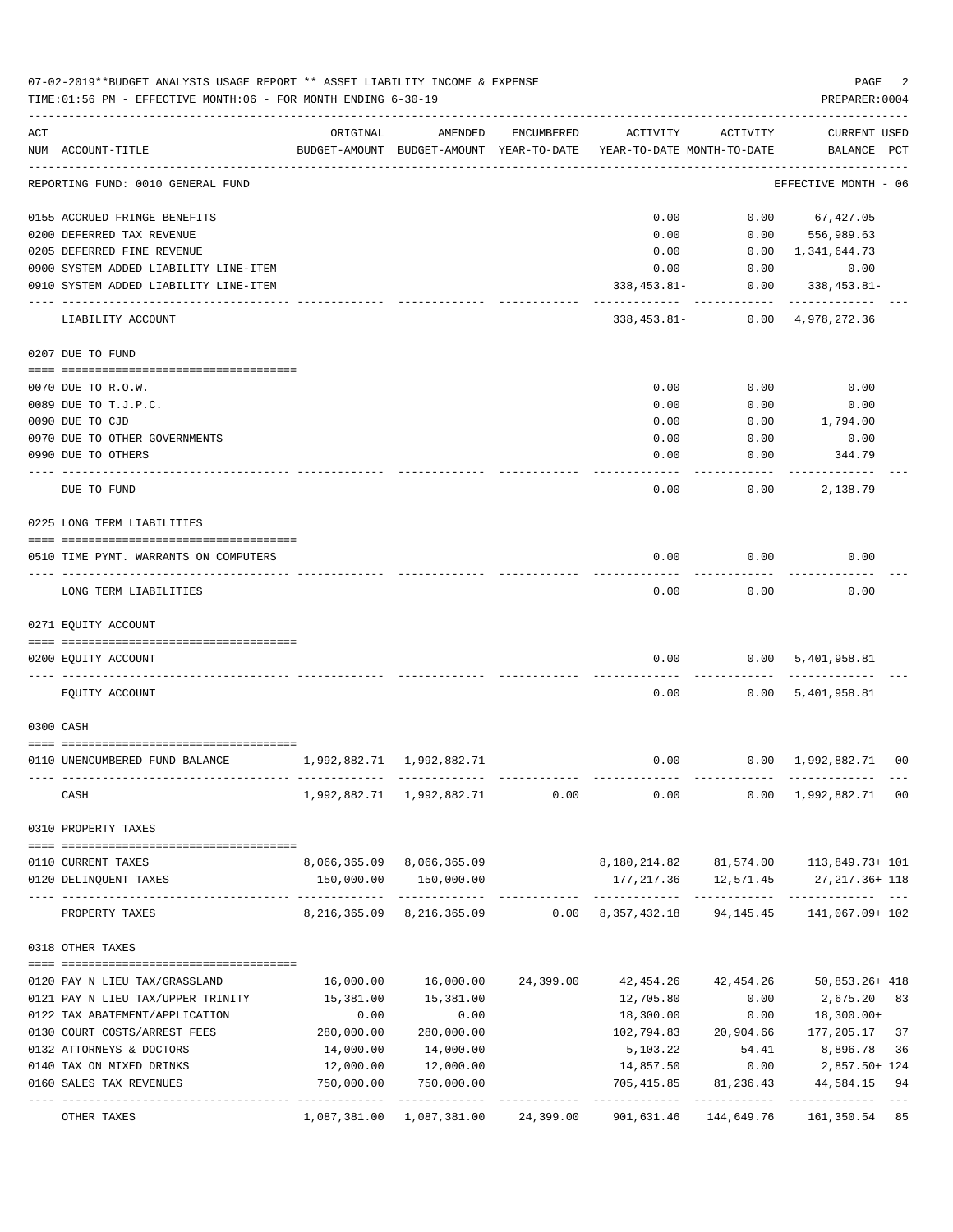|     | 07-02-2019**BUDGET ANALYSIS USAGE REPORT ** ASSET LIABILITY INCOME & EXPENSE<br>TIME:01:56 PM - EFFECTIVE MONTH:06 - FOR MONTH ENDING 6-30-19 |              |                                                                                    |            |           |             | PAGE<br>PREPARER: 0004          | 3            |
|-----|-----------------------------------------------------------------------------------------------------------------------------------------------|--------------|------------------------------------------------------------------------------------|------------|-----------|-------------|---------------------------------|--------------|
| ACT | NUM ACCOUNT-TITLE                                                                                                                             | ORIGINAL     | AMENDED<br>BUDGET-AMOUNT BUDGET-AMOUNT YEAR-TO-DATE YEAR-TO-DATE MONTH-TO-DATE     | ENCUMBERED | ACTIVITY  | ACTIVITY    | CURRENT USED<br>BALANCE PCT     |              |
|     | REPORTING FUND: 0010 GENERAL FUND                                                                                                             |              |                                                                                    |            |           |             | EFFECTIVE MONTH - 06            |              |
|     | 0319 F.C. DETENTION CENTER                                                                                                                    |              |                                                                                    |            |           |             |                                 |              |
|     |                                                                                                                                               |              |                                                                                    |            |           |             |                                 |              |
|     | 0420 JAIL PAY PHONE COMMISSION                                                                                                                |              | 150,000.00 150,000.00                                                              |            |           |             | 141,583.84 5,314.62 8,416.16    | 94           |
|     | 0429 SCHOLARSHIP FUNDS                                                                                                                        | 0.00         | 0.00                                                                               |            | 0.00      | 0.00        | 0.00                            |              |
|     | 0551 ANNUAL PAYMENT                                                                                                                           | 10,000.00    | 10,000.00                                                                          |            | 0.00      |             | 0.00 10,000.00                  | 00           |
|     | 0552 MONTHLY MONITORING PAYMEN                                                                                                                | 0.00         | 0.00<br>0.00                                                                       |            | 0.00      | 0.00        | 0.00                            |              |
|     | 0553 ADMINISTRATIVE FEE<br>0554 REIMB.FOR CONFINEMENT EXP.                                                                                    | 0.00<br>0.00 | 0.00                                                                               |            |           | $0.00$ 0.00 | $0.00$ $0.00$ $0.00$<br>0.00    |              |
|     | F.C. DETENTION CENTER                                                                                                                         |              | 160,000.00 160,000.00 0.00 141,583.84 5,314.62 18,416.16 88                        |            |           |             |                                 |              |
|     | 0320 LICENSES & PERMITS                                                                                                                       |              |                                                                                    |            |           |             |                                 |              |
|     |                                                                                                                                               |              |                                                                                    |            |           |             |                                 |              |
|     | 0200 ALCOHLIC BEVERAGE LICENSE                                                                                                                |              | 1,500.00 1,500.00                                                                  |            |           |             | 2,573.50   0.00   1,073.50+ 172 |              |
|     | 0300 SEWAGE PERMITS/INSPECTIONS 100,000.00 100,000.00                                                                                         |              |                                                                                    |            |           |             | 71,246.78 8,020.24 28,753.22 71 |              |
|     | 0545 FOOD SERV. PERMITS/CLASSES                                                                                                               | 0.00         | 0.00                                                                               |            | 0.00      | 0.00        | 0.00                            |              |
|     | 0546 \$5 COUNTY FEE/FOOD HANDLERS CLASS                                                                                                       | 0.00         | 0.00                                                                               |            | 0.00      | 0.00        | 0.00                            |              |
|     | LICENSES & PERMITS                                                                                                                            |              | 101,500.00 101,500.00      0.00      73,820.28      8,020.24      27,679.72     73 |            |           |             |                                 |              |
|     | 0321 FEES OF TAX COLLECTOR                                                                                                                    |              |                                                                                    |            |           |             |                                 |              |
|     |                                                                                                                                               |              | 110,000.00    110,000.00                                                           |            |           |             | 80,344.20 9,262.25 29,655.80 73 |              |
|     | 0200 COMMISSIONS ON CAR REGIST<br>0250 COMMISSION ON CAR TITLES                                                                               | 45,000.00    | 45,000.00                                                                          |            |           |             | 34,775.00 3,510.00 10,225.00    | 77           |
|     | 0251 COMM.ON SALES TAX COLLECTIONS 260,000.00 260,000.00                                                                                      |              |                                                                                    |            |           |             | 266,030.42 846.30 6,030.42+102  |              |
|     | 0901 TAX CERTIFICATES                                                                                                                         | 7,500.00     | 7,500.00                                                                           |            | 6,541.66  | 714.78      | 958.34                          | 87           |
|     | FEES OF TAX COLLECTOR                                                                                                                         |              | 422,500.00  422,500.00   0.00  387,691.28  14,333.33  34,808.72  92                |            |           |             |                                 |              |
|     | 0330 GRANTS                                                                                                                                   |              |                                                                                    |            |           |             |                                 |              |
|     | 0396 RIFLE RESISTANT BODY ARMOR 3439801                                                                                                       | 0.00         | 0.00                                                                               |            | 0.00      | 0.00        | 0.00                            |              |
|     | 0403 TEAM REDEVELOPMENT TRAINING                                                                                                              | 0.00         | 0.00                                                                               |            | 0.00      | 0.00        | 0.00                            |              |
|     | 0437 INDIGENT DEFENSE GRANT                                                                                                                   | 34,000.00    | 34,000.00                                                                          |            | 26,120.25 | 0.00        | 7,879.75 77                     |              |
|     | GRANTS                                                                                                                                        | 34,000.00    | 34,000.00                                                                          | 0.00       | 26,120.25 | 0.00        | 7,879.75                        | 77           |
|     | 0340 FEES OF OFFICE                                                                                                                           |              |                                                                                    |            |           |             |                                 |              |
|     | 0135 FAMILY PROTECTION FEE                                                                                                                    | 0.00         | 0.00                                                                               |            | 1,546.33  | 300.79      | $1,546.33+$                     |              |
|     | 0400 COUNTY JUDGE FEES                                                                                                                        | 300.00       | 300.00                                                                             |            | 268.00    | 0.00        | 32.00                           | 89           |
|     | 0403 COUNTY CLERK FEES                                                                                                                        | 225,000.00   | 225,000.00                                                                         |            | 77,548.23 | 0.00        | 147,451.77                      | 34           |
|     | 0450 DISTRICT CLERK FEES                                                                                                                      | 85,000.00    | 85,000.00                                                                          |            | 43,348.91 | 6,465.20    | 41,651.09                       | 51           |
|     | 0455 J. P. #1 FEES                                                                                                                            | 20,000.00    | 20,000.00                                                                          |            | 4,377.17  | 0.00        | 15,622.83                       | 22           |
|     | 0456 J. P. #2 FEES                                                                                                                            | 4,500.00     | 4,500.00                                                                           |            | 2,283.90  | 0.00        | 2,216.10                        | 51           |
|     | 0457 J. P. #3 FEES                                                                                                                            | 10,000.00    | 10,000.00                                                                          |            | 8,662.84  | 5,791.32    | 1,337.16                        | 87           |
|     | 0475 DISTRICT ATTORNEY FEES                                                                                                                   | 7,000.00     | 7,000.00                                                                           |            | 1,535.64  | 8.00        | 5,464.36                        | 22           |
|     | 0480 BOND APPLICATION FEE                                                                                                                     | 0.00         | 0.00                                                                               |            | 0.00      | 0.00        | 0.00                            |              |
|     | 0484 ELECTION REIMBURSEMENTS                                                                                                                  | 0.00         | 0.00                                                                               |            | 610.17    | 0.00        | $610.17+$                       |              |
|     | 0551 CONSTABLE PCT. 1 FEES                                                                                                                    | 10,000.00    | 10,000.00                                                                          |            | 4,060.00  | 0.00        | 5,940.00                        | 41           |
|     | 0552 CONSTABLE PCT. 2 FEES                                                                                                                    | 3,000.00     | 3,000.00                                                                           |            | 1,890.00  | 210.00      | 1,110.00                        | 63           |
|     | 0553 CONSTABLE PCT. 3 FEES                                                                                                                    | 2,000.00     | 2,000.00                                                                           |            | 2,001.75  | 998.25      |                                 | $1.75 + 100$ |
|     | 0560 SHERIFF FEES                                                                                                                             | 45,000.00    | 45,000.00                                                                          |            | 21,362.70 | 1,365.26    | 23,637.30                       | 47           |
|     | 0573 BOND SUPERVISION FEES                                                                                                                    | 60,000.00    | 60,000.00                                                                          |            | 53,458.00 | 7,110.00    | 6,542.00                        | 89           |
|     | 0600 D.C.6TH COURT OF APPEALS FEE                                                                                                             | 1,500.00     | 1,500.00                                                                           |            | 1,047.46  | 165.26      | 452.54                          | 70           |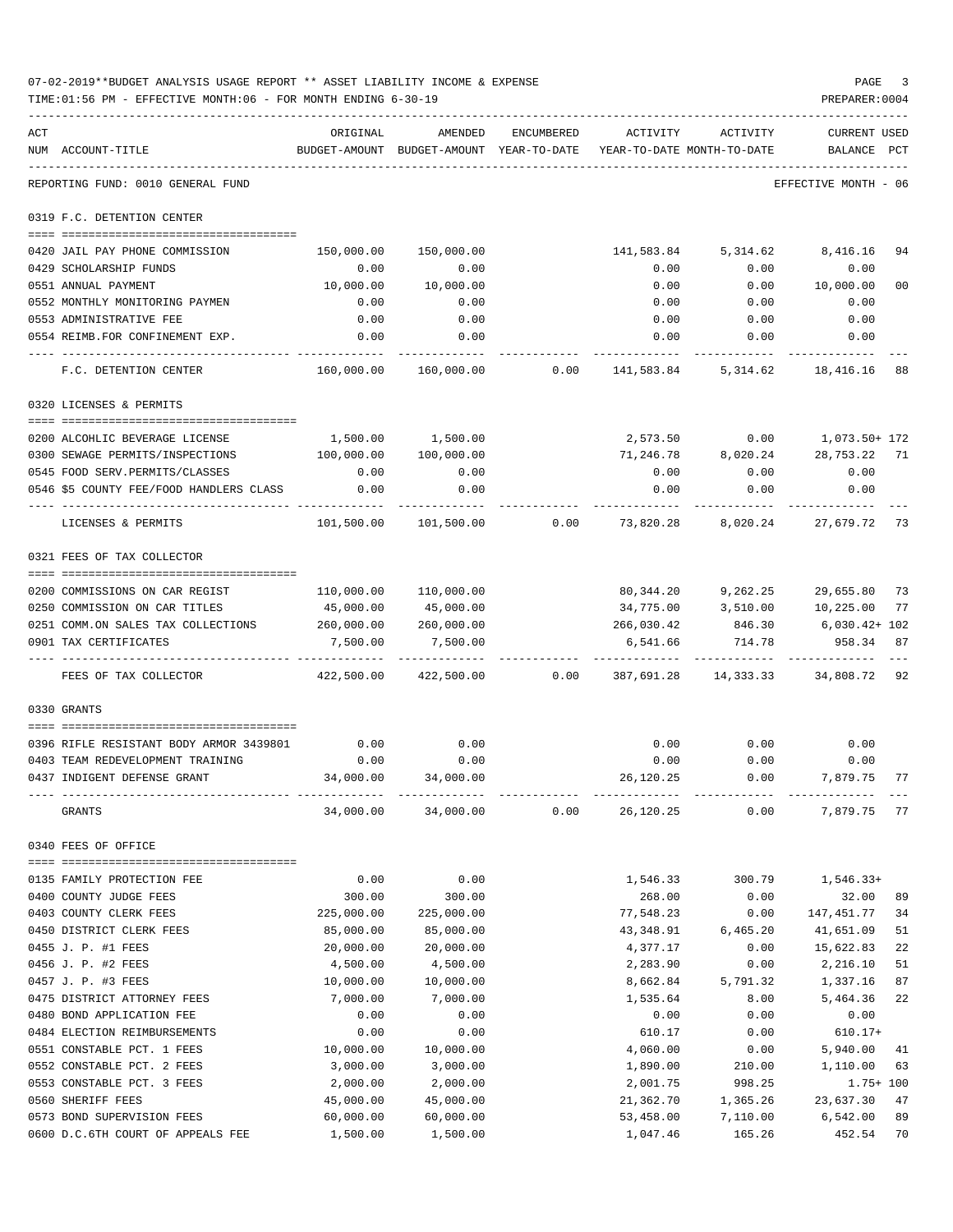### 07-02-2019\*\*BUDGET ANALYSIS USAGE REPORT \*\* ASSET LIABILITY INCOME & EXPENSE PAGE 4 TIME:01:56 PM - EFFECTIVE MONTH:06 - FOR MONTH ENDING 6-30-19 PREPARER:0004

| ACT |                                                       | ORIGINAL          | AMENDED           | <b>ENCUMBERED</b> | ACTIVITY   | ACTIVITY                       | CURRENT USED                   |
|-----|-------------------------------------------------------|-------------------|-------------------|-------------------|------------|--------------------------------|--------------------------------|
|     | NUM ACCOUNT-TITLE                                     | BUDGET-AMOUNT     | BUDGET-AMOUNT     | YEAR-TO-DATE      |            | YEAR-TO-DATE MONTH-TO-DATE     | BALANCE<br>PCT                 |
|     | REPORTING FUND: 0010 GENERAL FUND                     |                   |                   |                   |            |                                | EFFECTIVE MONTH - 06           |
|     | 0601 C.C.6TH COURT OF APPEALS FEE                     | 800.00            | 800.00            |                   | 240.00     | 0.00                           | 560.00<br>30                   |
|     | 0652 SUBDIVISION FEES                                 | 5,000.00          | 5,000.00          |                   | 6,405.93   | 0.00                           | 1,405.93+ 128                  |
|     | 0653 ZONING APPLICATION FEES                          | 0.00              | 0.00              |                   | 450.00     | 0.00                           | $450.00+$                      |
|     | 0654 FLOOD PLAIN FEES                                 | 0.00              | 0.00              |                   | 0.00       | 0.00                           | 0.00                           |
|     | 0900 OTHER FEES                                       | 0.00              | 0.00              |                   | 0.00       | 0.00                           | 0.00                           |
|     | FEES OF OFFICE                                        | 479,100.00        | 479,100.00        | 0.00              | 231,097.03 | 22,414.08                      | 248,002.97 48                  |
|     | 0350 FINES                                            |                   |                   |                   |            |                                |                                |
|     |                                                       |                   |                   |                   |            |                                |                                |
|     | 0455 J. P. #1 FINES                                   | 8,000.00          | 8,000.00          |                   | 1,414.70   | 0.00                           | 6,585.30<br>18                 |
|     | 0456 J. P. #2 FINES                                   | 1,000.00          | 1,000.00          |                   | 33.00      | 0.00                           | 967.00<br>03                   |
|     | 0457 J. P. #3 FINES                                   | 3,000.00          | 3,000.00          |                   | 986.75     | 142.90                         | 2,013.25<br>33                 |
|     | FINES                                                 | 12,000.00         | 12,000.00         | 0.00              | 2,434.45   | 142.90                         | 9,565.55<br>20                 |
|     | 0352 FINES & FORFEITURES                              |                   |                   |                   |            |                                |                                |
|     |                                                       |                   |                   |                   |            |                                |                                |
|     | 0100 10% COMM.ON SURETY BAIL BOND FEE                 | 400.00            | 400.00            |                   | 517.50     |                                | $0.00$ 117.50+ 129             |
|     | 0201 BOND FORFEITURES                                 | 200.00            | 200.00            |                   | 6,955.00   | 0.00                           | $6,755.00+478$                 |
|     | FINES & FORFEITURES                                   | 600.00            | 600.00            | 0.00              | 7,472.50   | 0.00                           | $6,872.50+245$                 |
|     | 0360 INTEREST EARNINGS                                |                   |                   |                   |            |                                |                                |
|     |                                                       |                   |                   |                   |            |                                |                                |
|     | 0100 INTEREST EARNINGS                                | 40,000.00<br>0.00 | 40,000.00<br>0.00 |                   |            | 69,982.59 7,810.81<br>3,667.13 | 29,982.59+ 175<br>$11,923.95+$ |
|     | 0110 INTEREST EARNINGS BUSINESS MONEY F               |                   |                   |                   | 11,923.95  |                                |                                |
|     | INTEREST EARNINGS                                     | 40,000.00         | 40,000.00         | 0.00              | 81,906.54  | 11,477.94                      | 41,906.54+ 205                 |
|     | 0364 SALE OF ASSETS LAND/BUILDING                     |                   |                   |                   |            |                                |                                |
|     |                                                       |                   |                   |                   |            |                                |                                |
|     | 0162 SALE OF ASSETS LAND/BUILDING                     | 1,000.00          | 1,000.00          |                   | 0.00       | 0.00                           | 1,000.00 00                    |
|     | 0163 SALE OF EQUIPMENT                                | 0.00              | 0.00              |                   | 0.00       | 0.00                           | 0.00                           |
|     | SALE OF ASSETS LAND/BUILDING                          | 1,000.00          | 1,000.00          | 0.00              | 0.00       | 0.00                           | 1,000.00<br>00                 |
|     | 0370 MISCELLANEOUS                                    |                   |                   |                   |            |                                |                                |
|     |                                                       | 2,400.00          | 2,400.00          |                   | 1,800.00   | 200.00                         | 600.00<br>75                   |
|     | 0100 KFYN-RADIO TOWER RENT<br>0112 TOBACCO SETTLEMENT | 18,000.00         | 18,000.00         |                   | 21,046.50  | 0.00                           | 3,046.50+ 117                  |
|     | 0115 RENT- VERIZON TOWER                              | 11,109.00         | 11,109.00         |                   | 9,581.49   | 1,064.61                       | 1,527.51<br>86                 |
|     | 0120 CONTRIBUTION IHC TRUST                           | 3,500.00          | 3,500.00          |                   | 3,485.57   | 0.00                           | 14.43 100                      |
|     | 0125 IHC STATE REIMBURSEMENT                          | 0.00              | 0.00              |                   | 0.00       | 0.00                           | 0.00                           |
|     | 0130 REFUNDS & MISCELLANEOUS                          | 9,500.00          | 9,500.00          |                   | 9,608.23   | 0.00                           | $108.23 + 101$                 |
|     | 0131 AUTOMOBILE INSURANCE LOSS PAYMENTS               | 0.00              | 0.00              |                   | 0.00       | 0.00                           | 0.00                           |
|     | 0132 PROPERTY INSURANCE LOSS PAYMENTS                 | 0.00              | 0.00              |                   | 154.82     | 0.00                           | $154.82+$                      |
|     | 0135 HEALTH INS. SURPLUS DISTRIBUTION                 | 0.00              | 0.00              |                   | 0.00       | 0.00                           | 0.00                           |
|     | 0139 STATE JUROR REIMB.FEE                            | 25,000.00         | 25,000.00         |                   | 12,478.00  | 0.00                           | 12,522.00<br>50                |
|     | 0143 D.A.SALARY REIMB.                                | 27,500.00         | 27,500.00         |                   | 18,333.32  | 0.00                           | 9,166.68<br>67                 |
|     | 0144 CO. JUDGE COURT FEES SALARY REIMB.               | 0.00              | 0.00              |                   | 0.00       | 0.00                           | 0.00                           |
|     | 0147 UTILITIES REIMBURSEMENT                          | 13,000.00         | 13,000.00         |                   | 11,075.64  | 1,017.12                       | 85<br>1,924.36                 |
|     | 0151 ASST. DA LONGEVITY PAY                           | 4,400.00          | 4,400.00          |                   | 3,480.00   | 0.00                           | 920.00<br>79                   |
|     | 0152 HB 9 D.A. SUPPLEMENTAL FUNDS                     | 3,500.00          | 3,500.00          |                   | 3,238.29   | 359.81                         | 261.71<br>93                   |
|     | 0162 COURT REPORTER SERVICE FEE                       | 5,000.00          | 5,000.00          |                   | 3,862.44   | 495.79                         | 1,137.56<br>77                 |
|     |                                                       |                   |                   |                   |            |                                |                                |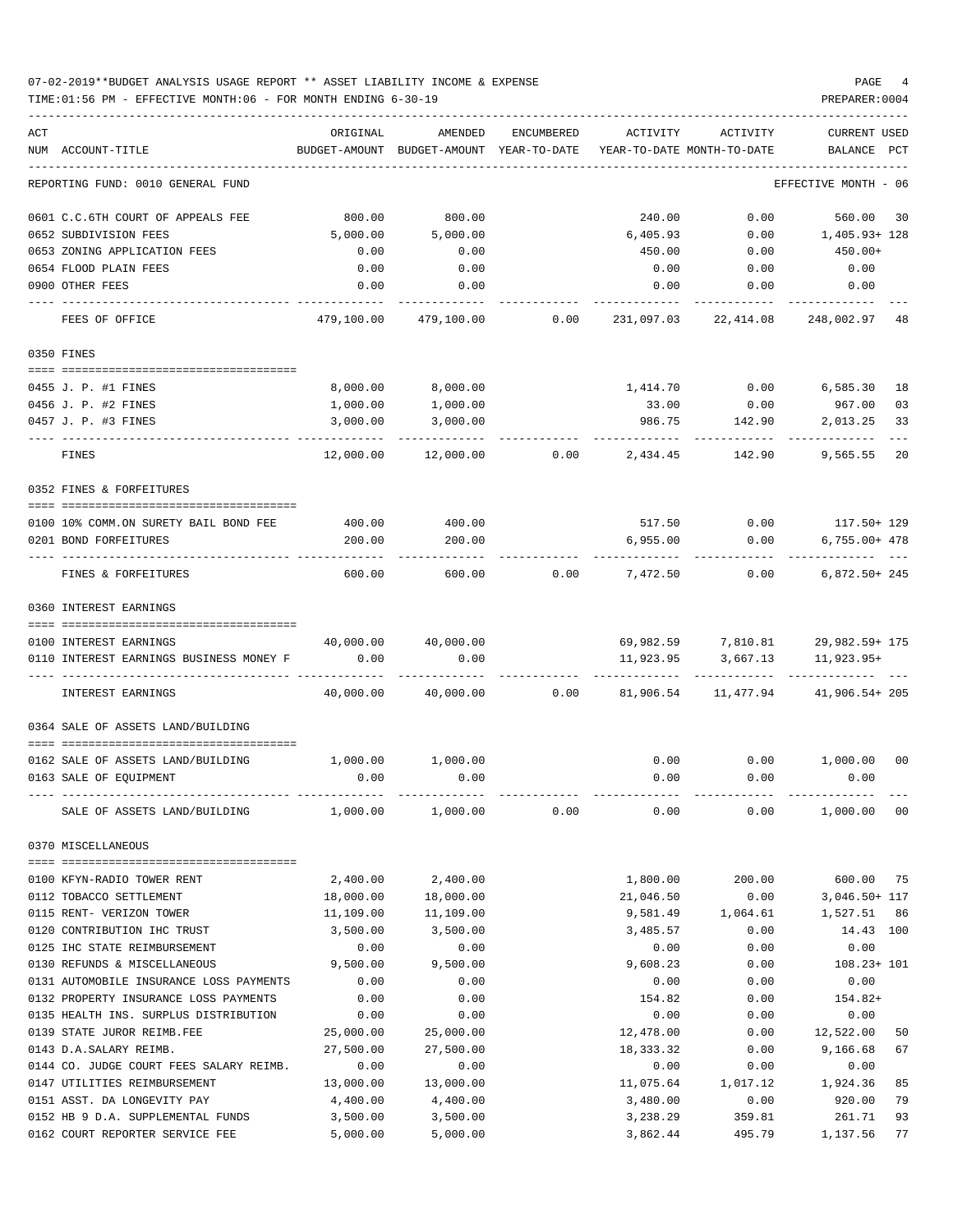| ACT | NUM ACCOUNT-TITLE                                    | ORIGINAL   | AMENDED<br>BUDGET-AMOUNT BUDGET-AMOUNT YEAR-TO-DATE | ENCUMBERED | ACTIVITY   | ACTIVITY<br>YEAR-TO-DATE MONTH-TO-DATE   | CURRENT USED<br>BALANCE PCT |     |
|-----|------------------------------------------------------|------------|-----------------------------------------------------|------------|------------|------------------------------------------|-----------------------------|-----|
|     | REPORTING FUND: 0010 GENERAL FUND                    |            |                                                     |            |            |                                          | EFFECTIVE MONTH - 06        |     |
|     |                                                      |            |                                                     |            |            |                                          |                             |     |
|     | 0163 ADM.OF COURT JUSTICE 10% SB 1417                | 750.00     | 750.00                                              |            | 372.87     | 43.98                                    | 377.13                      | 50  |
|     | 0164 TIME PAYMENT FEE 40% SB 1417                    | 3,000.00   | 3,000.00                                            |            | 1,491.66   | 175.97                                   | 1,508.34                    | 50  |
|     | 0166 JUDICIAL SUPP.FEE(60 CENTS)                     | 900.00     | 900.00                                              |            | 301.03     | 95.58                                    | 598.97 33                   |     |
|     | 0167 JUROR REIMB.FEE                                 | 6,000.00   | 6,000.00                                            |            | 1,996.77   | 636.41                                   | 4,003.23 33                 |     |
|     | 0408 COUNTY WELLNESS PROGRAM                         | 3,000.00   | 3,000.00                                            |            | 881.48     | 0.00                                     | 2,118.52                    | 29  |
|     | 0410 CO CT AT LAW SUPPLEMENT                         | 84,000.00  | 84,000.00                                           |            | 63,000.00  | 21,000.00                                | 21,000.00 75                |     |
|     | 0432 PROCEEDS OF SALE OF LIVESTOCK                   | 0.00       | 8,043.28                                            |            | 8,043.28   | 0.00                                     | $0.00$ 100                  |     |
|     | 0450 DIST. CLK. PASSPORT PHOTO                       | 760.00     | 760.00                                              |            | 1,140.00   | 250.00                                   | 380.00+ 150                 |     |
|     | 0453 REIMB.CEC ODYSSEY SAAS                          | 21,593.00  | 21,593.00                                           |            | 10,796.50  | 0.00                                     | 10,796.50 50                |     |
|     | 0509 CANDY MACHINE COMMISSION                        | 0.00       | 0.00                                                |            | 94.56      | 0.00                                     | 94.56+                      |     |
|     | 0510 DR. PEPPER COMMISSION                           | 0.00       | 0.00                                                |            | 48.00      | 0.00                                     | $48.00+$                    |     |
|     | 0553 DONATION CONST.3 RADIO EQUIP.                   | 0.00       | 0.00                                                |            | 0.00       | 0.00                                     | 0.00                        |     |
|     | 0562 STATE REIMB.OFFENDER TRANSPORT 3,500.00         |            | 3,500.00                                            |            |            | 8,114.60 2,899.20 4,614.60+232           |                             |     |
|     | 0565 COCA-COLA COMMISSIONS                           | 0.00       | 0.00                                                |            | 0.00       | 0.00                                     | 0.00                        |     |
|     | MISCELLANEOUS                                        |            | 246,412.00 254,455.28                               |            |            | $0.00$ 194,425.05 28,238.47 60,030.23 76 |                             |     |
|     | 0400 COUNTY JUDGE                                    |            |                                                     |            |            |                                          |                             |     |
|     |                                                      |            |                                                     |            |            |                                          |                             |     |
|     | 0101 SALARY ELECTED OFFICIAL                         | 66,658.37  | 66,658.37                                           | 0.00       | 51,275.60  | 5,127.56                                 | 15,382.77 77                |     |
|     | 0104 STATE PROBATE SALARY SUPPLEMENT                 | 0.00       | 0.00                                                | 0.00       | 0.00       | 0.00                                     | 0.00                        |     |
|     | 0105 SALARY SECRETARY                                | 39,121.56  | 39,121.56                                           | 0.00       | 23,632.27  | 2,250.84                                 | 15,489.29                   | 60  |
|     | 0201 SOCIAL SECURITY TAXES                           | 6,930.36   | 6,930.36                                            | 0.00       | 4,682.13   | 488.46                                   | 2,248.23                    | 68  |
|     | 0202 GROUP HEALTH & DENTAL INSURANCE                 | 22,950.24  | 22,838.53                                           | 0.00       | 10,999.75  | 984.32                                   | 11,838.78                   | 48  |
|     | 0203 RETIREMENT                                      | 12,375.78  | 12,375.78                                           | 0.00       | 8,778.54   | 864.70                                   | 3,597.24                    | 71  |
|     | 0204 WORKERS' COMPENSATION                           | 469.48     | 469.48                                              | 0.00       | 298.84     | 149.42                                   | 170.64                      | 64  |
|     | 0205 MEDICARE TAX                                    | 1,620.81   | 1,620.81                                            | 0.00       | 1,095.01   | 114.24                                   | 525.80                      | 68  |
|     | 0225 TRAVEL ALLOWANCE                                | 3,600.00   | 3,600.00                                            | 0.00       | 2,700.00   | 300.00                                   | 900.00                      | 75  |
|     | 0310 OFFICE SUPPLIES                                 | 800.00     | 850.00                                              | 0.00       | 845.98     | 0.00                                     | 4.02                        | 100 |
|     | 0311 POSTAL EXPENSES                                 | 200.00     | 200.00                                              | 0.00       | 174.57     | 50.00                                    | 25.43                       | 87  |
|     | 0427 OUT OF COUNTY TRAVEL/TRAINING                   | 4,000.00   | 4,111.71                                            | 225.00     | 3,886.71   | $539.20 -$                               | $0.00$ 100                  |     |
|     | 0431 LOCAL TRAVEL                                    | 0.00       | 0.00                                                | 0.00       | 0.00       | 0.00                                     | 0.00                        |     |
|     | 0435 PRINTING                                        | 200.00     | 200.00                                              | 0.00       | 72.50      | 0.00                                     | 127.50 36                   |     |
|     | 0437 COURT REPORTER EXPENSE                          | 0.00       | 0.00                                                | 0.00       | 0.00       | 0.00                                     | 0.00                        |     |
|     | 0468 JUVENILE BOARD SALARY                           | 2,400.00   | 2,400.00                                            | 0.00       | 1,800.00   | 200.00                                   | 600.00                      | 75  |
|     | 0480 BOND                                            | 400.00     | 1,243.00                                            | 0.00       | 1,243.00   | 0.00                                     | 0.00 100                    |     |
|     | 0481 DUES                                            | 0.00       | 0.00                                                | 0.00       | 0.00       | 0.00                                     | 0.00                        |     |
|     | 0572 OFFICE EQUIPMENT                                | 800.00     | 800.00                                              | 0.00       | 217.00     | 0.00                                     | 583.00                      | 27  |
|     | 0574 TECHNOLOGY                                      | 0.00       | 0.00                                                | 0.00       | 0.00       | 0.00                                     | 0.00                        |     |
|     | 0590 BOOKS                                           | 0.00       | 0.00                                                | 0.00       | 0.00       | 0.00                                     | 0.00                        |     |
|     | ------------------------ -----------<br>COUNTY JUDGE |            | 162,526.60 163,419.60                               | 225.00     |            | 111,701.90 9,990.34 51,492.70 68         |                             |     |
|     | 0401 911 COORDINATOR                                 |            |                                                     |            |            |                                          |                             |     |
|     | 0403 TCOG RURAL ADDRESSING                           | 23,000.00  | 23,000.00                                           | 0.00       | 23,000.00  | 0.00                                     | 0.00 100                    |     |
|     |                                                      |            |                                                     |            |            | ------------ -------------               |                             |     |
|     | 911 COORDINATOR                                      | 23,000.00  | 23,000.00                                           | 0.00       | 23,000.00  | 0.00                                     | 0.00 100                    |     |
|     | 0403 COUNTY CLERK                                    |            |                                                     |            |            |                                          |                             |     |
|     | 0101 SALARY ELECTED OFFICIAL                         | 58,237.97  | 58,237.97                                           | 0.00       | 44,798.40  | 4,479.84                                 | 13,439.57                   | 77  |
|     | 0104 SALARY DEPUTIES                                 | 170,898.20 | 170,898.20                                          | 0.00       | 129,090.62 | 12,446.43                                | 41,807.58                   | 76  |
|     | 0107 REGULAR-TEMP. PART-TIME                         | 17,085.64  | 17,085.64                                           | 0.00       | 13,666.81  | 1,572.16                                 | 3,418.83                    | 80  |
|     | 0201 SOCIAL SECURITY TAXES                           | 15,280.63  | 15,280.63                                           | 0.00       | 10,434.72  | 1,017.33                                 | 4,845.91                    | 68  |
|     |                                                      |            |                                                     |            |            |                                          |                             |     |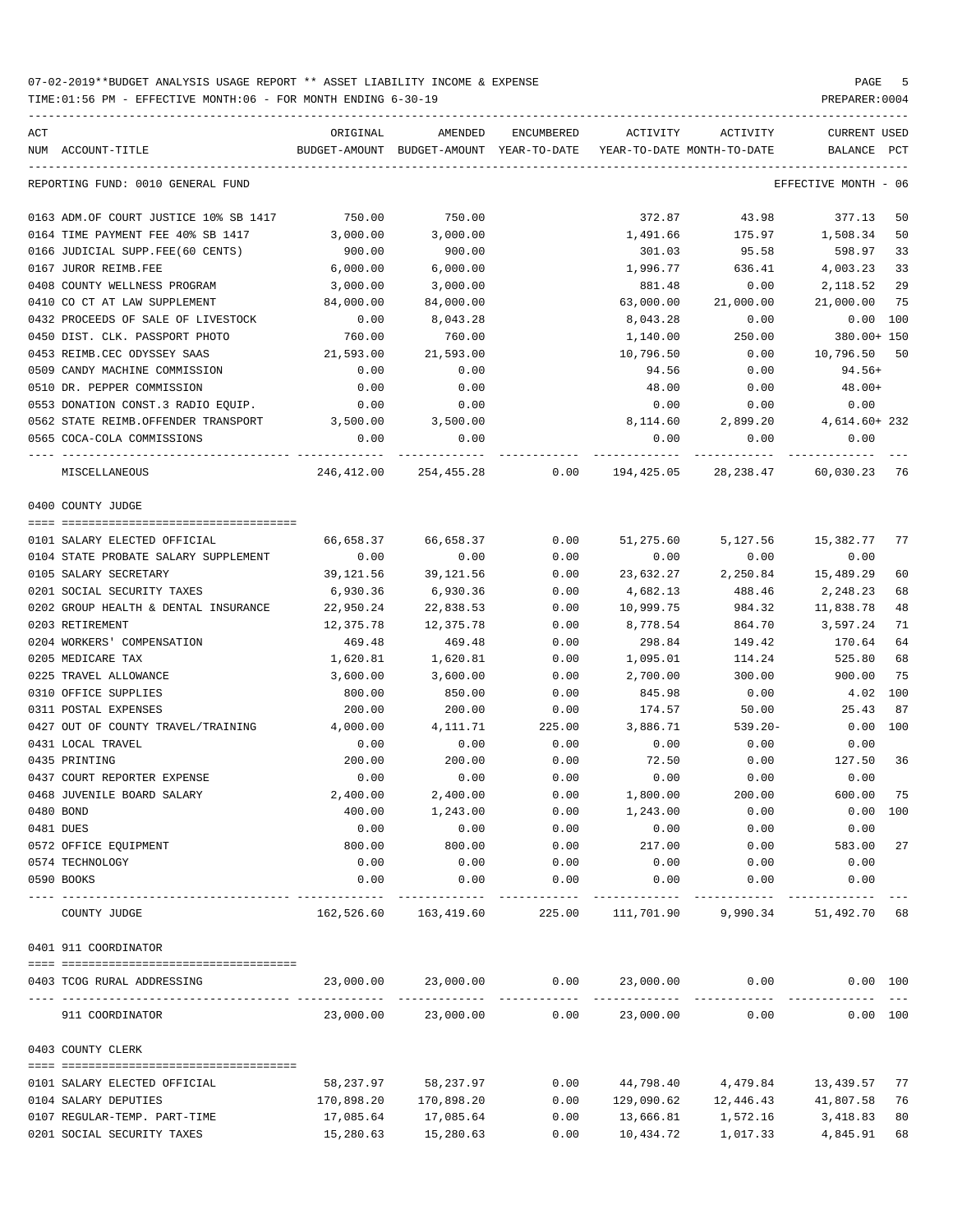| ACT | NUM ACCOUNT-TITLE                    | ORIGINAL   | AMENDED<br>BUDGET-AMOUNT BUDGET-AMOUNT YEAR-TO-DATE | ENCUMBERED | ACTIVITY   | ACTIVITY<br>YEAR-TO-DATE MONTH-TO-DATE | CURRENT USED<br>BALANCE | PCT |
|-----|--------------------------------------|------------|-----------------------------------------------------|------------|------------|----------------------------------------|-------------------------|-----|
|     | REPORTING FUND: 0010 GENERAL FUND    |            |                                                     |            |            |                                        | EFFECTIVE MONTH - 06    |     |
|     |                                      |            |                                                     |            |            |                                        |                         |     |
|     | 0202 GROUP HEALTH & DENTAL INSURANCE | 80,325.84  | 80,325.84                                           | 0.00       | 61,200.64  | 7,650.08                               | 19,125.20               | 76  |
|     | 0203 RETIREMENT                      | 28,167.78  | 28,167.78                                           | 0.00       | 21,471.64  | 2,123.44                               | 6,696.14                | 76  |
|     | 0204 WORKERS COMPENSATION            | 1,035.14   | 1,035.14                                            | 0.00       | 681.14     | 340.57                                 | 354.00                  | 66  |
|     | 0205 MEDICARE TAX                    | 3,573.70   | 3,573.70                                            | 0.00       | 2,440.30   | 237.91                                 | 1,133.40                | 68  |
|     | 0310 OFFICE SUPPLIES                 | 3,760.00   | 3,760.00                                            | 153.69     | 2,952.74   | 126.65                                 | 653.57                  | 83  |
|     | 0311 POSTAL EXPENSES                 | 1,500.00   | 1,500.00                                            | 0.00       | 1,249.97   | 248.25                                 | 250.03                  | 83  |
|     | 0420 UTILITIES TELEPHONE             | 0.00       | 0.00                                                | 0.00       | 0.00       | 0.00                                   | 0.00                    |     |
|     | 0427 OUT OF COUNTY TRAVEL/TRAINING   | 4,000.00   | 4,000.00                                            | 0.00       | 4,501.50   | 71.98                                  | 501.50- 113             |     |
|     | 0431 LOCAL TRAVEL                    | 0.00       | 0.00                                                | 0.00       | 0.00       | 0.00                                   | 0.00                    |     |
|     | 0435 PRINTING                        | 1,400.00   | 2,217.00                                            | 0.00       | 1,087.00   | 0.00                                   | 1,130.00                | 49  |
|     | 0437 IMAGING/INDEXING                | 14,000.00  | 14,000.00                                           | 0.00       | 5,529.26   | 1,667.74                               | 8,470.74                | 39  |
|     | 0480 BOND                            | 713.00     | 713.00                                              | 0.00       | 613.00     | 100.00                                 | 100.00                  | 86  |
|     | 0481 DUES                            | 225.00     | 225.00                                              | 0.00       | 0.00       | 0.00                                   | 225.00                  | 00  |
|     | 0572 OFFICE EQUIPMENT                | 3,478.83   | 2,661.83                                            | 0.00       | 0.00       | 0.00                                   | 2,661.83                | 00  |
|     | COUNTY CLERK                         | 403,681.73 | 403,681.73 153.69                                   |            | 299,717.74 | 32,082.38                              | 103,810.30              | 74  |
|     | 0404 ELECTION                        |            |                                                     |            |            |                                        |                         |     |
|     |                                      |            |                                                     |            |            |                                        |                         |     |
|     | 0109 SALARY                          | 0.00       | 15,900.00                                           | 0.00       | 15,765.41  | 0.00                                   | 134.59                  | 99  |
|     | 0201 SOCIAL SECURITY TAXES           | 0.00       | 625.00                                              | 0.00       | 588.36     | 0.00                                   | 36.64                   | 94  |
|     | 0203 RETIREMENT                      | 0.00       | 0.00                                                | 0.00       | 0.00       | 0.00                                   | 0.00                    |     |
|     | 0205 MEDICARE TAX                    | 0.00       | 175.00                                              | 0.00       | 137.59     | 0.00                                   | 37.41                   | 79  |
|     | 0310 ELECTION SUPPLIES               | 4,000.00   | 3,700.00                                            | 0.00       | 2,737.25   | 0.00                                   | 962.75                  | 74  |
|     | 0311 POSTAGE                         | 8,500.00   | 7,515.00                                            | 0.00       | 1,374.03   | 149.40                                 | 6,140.97                | 18  |
|     | 0421 ELECTION INTERNET               | 0.00       | 985.00                                              | 0.00       | 754.59     | 75.98                                  | 230.41                  | 77  |
|     | 0423 CELL PHONE                      | 240.00     | 240.00                                              | 0.00       | 180.00     | 20.00                                  | 60.00                   | 75  |
|     | 0427 ELECTION TRAVEL/TRAINING        | 2,900.00   | 2,900.00                                            | 0.00       | 351.72     | 98.02                                  | 2,548.28                | 12  |
|     | 0428 EMPLOYEE TRAINING               | 0.00       | 0.00                                                | 0.00       | 0.00       | 0.00                                   | 0.00                    |     |
|     | 0429 DPS BACKGROUND CHECK            | 50.00      | 50.00                                               | 0.00       | 0.00       | 0.00                                   | 50.00                   | 00  |
|     | 0430 BIDS AND NOTICES                | 600.00     | 600.00                                              | 0.00       | 334.98     | 0.00                                   | 265.02                  | 56  |
|     | 0442 PROFESSIONAL SERVICE/TRANSLATOR | 200.00     | 200.00                                              | 0.00       | 131.25     | 0.00                                   | 68.75                   | 66  |
|     | 0481 DUES                            | 0.00       | 300.00                                              | 0.00       | 300.00     | 0.00                                   | 0.00 100                |     |
|     | 0483 VOTER REGISTRATION              | 2,000.00   | 2,000.00                                            | 0.00       | 0.00       | 0.00                                   | 2,000.00                | 00  |
|     | 0485 ELECTION MAINT. AGREEMENT       | 15,911.00  | 15,911.00                                           | 0.00       | 16,077.67  | 0.00                                   | 166.67- 101             |     |
|     | 0573 ELECTION EQUIPMENT              | 2,402.79   | 2,402.79                                            | 0.00       | 0.00       | 0.00                                   | 2,402.79 00             |     |
|     | ELECTION                             | 36,803.79  | 53,503.79                                           | 0.00       | 38,732.85  | 343.40                                 | 14,770.94 72            |     |
|     | 0405 VETERANS'SERVICE                |            |                                                     |            |            |                                        |                         |     |
|     |                                      |            |                                                     |            |            |                                        |                         |     |
|     | 0102 SALARY APPOINTED OFFICIAL       | 38,816.00  | 38,816.00                                           | 0.00       | 29,858.40  | 2,985.84                               | 8,957.60                | 77  |
|     | 0201 SOCIAL SECURITY TAXES           | 2,406.59   | 2,406.59                                            | 0.00       | 1,824.56   | 182.16                                 | 582.03                  | 76  |
|     | 0202 GROUP HEALTH & DENTAL INSURANCE | 11,475.12  | 11,475.12                                           | 0.00       | 8,606.34   | 956.26                                 | 2,868.78                | 75  |
|     | 0203 RETIREMENT                      | 4,440.55   | 4,440.55                                            | 0.00       | 3,416.25   | 340.68                                 | 1,024.30                | 77  |
|     | 0204 WORKERS' COMPENSATION           | 163.03     | 163.03                                              | 0.00       | 107.22     | 53.61                                  | 55.81                   | 66  |
|     | 0205 MEDICARE TAX                    | 562.83     | 562.83                                              | 0.00       | 426.70     | 42.60                                  | 136.13                  | 76  |
|     | 0310 OFFICE SUPPLIES                 | 250.00     | 250.00                                              | 0.00       | 92.69      | 0.00                                   | 157.31                  | 37  |
|     | 0311 POSTAL EXPENSES                 | 200.00     | 200.00                                              | 0.00       | 50.00      | 50.00                                  | 150.00                  | 25  |
|     | 0427 OUT OF COUNTY TRAVEL/TRAINING   | 750.00     | 750.00                                              | 0.00       | 207.64     | 0.00                                   | 542.36                  | 28  |
|     | 0428 TRAINING/TUITION                | 500.00     | 500.00                                              | 0.00       | 0.00       | 0.00                                   | 500.00                  | 00  |
|     | 0435 PRINTING                        | 200.00     | 200.00                                              | 0.00       | 0.00       | 0.00                                   | 200.00                  | 00  |
|     | 0453 COMPUTER SOFTWARE               | 500.00     | 500.00                                              | 0.00       | 0.00       | 0.00                                   | 500.00                  | 00  |
|     | 0572 OFFICE EQUIPMENT                | 750.00     | 750.00                                              | 0.00       | 704.99     | 670.00                                 | 45.01                   | 94  |
|     |                                      |            |                                                     |            |            |                                        |                         |     |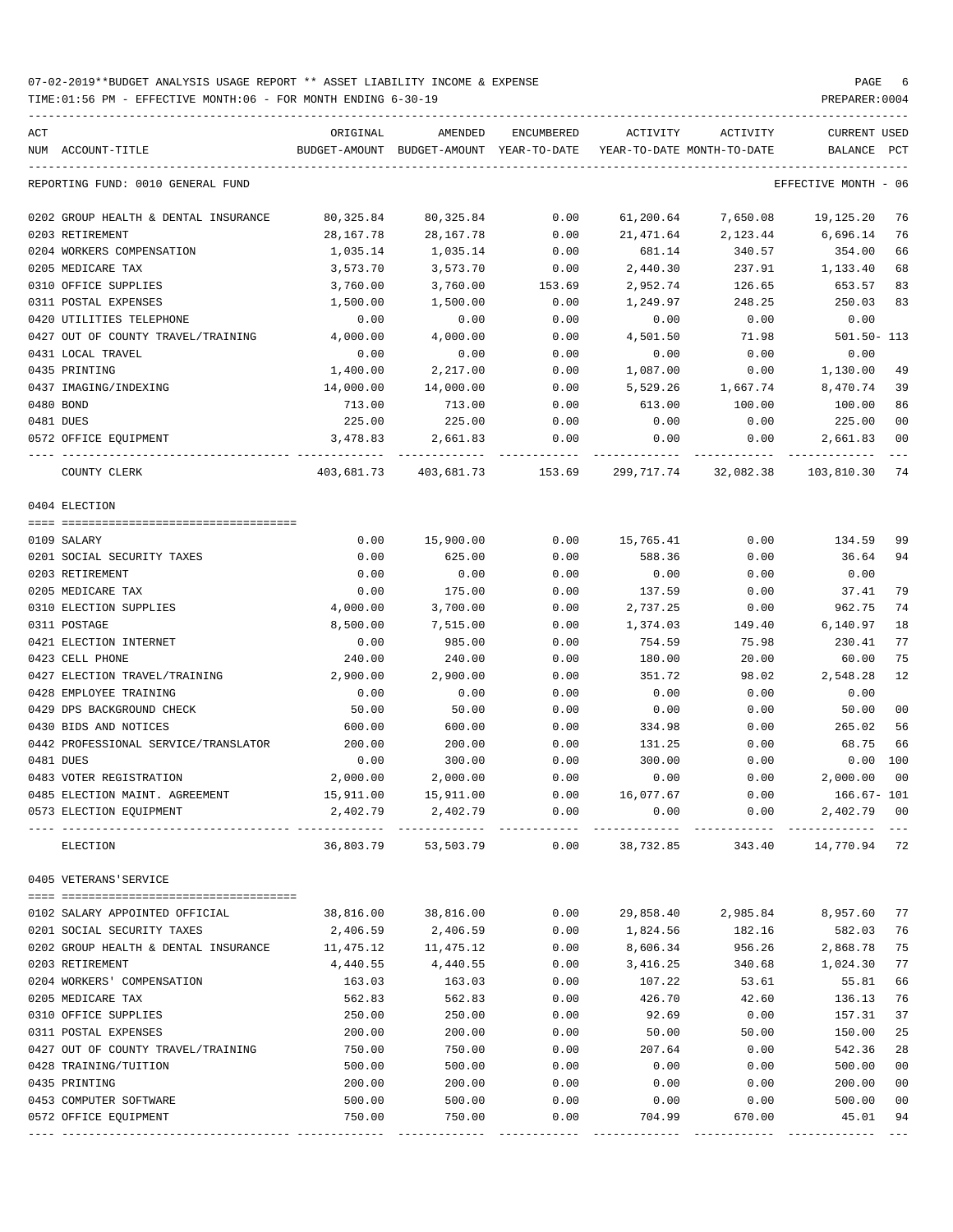| ACT |                                                                               | ORIGINAL       | AMENDED                                  | ENCUMBERED   | ACTIVITY                   | ACTIVITY           | <b>CURRENT USED</b>  |                |
|-----|-------------------------------------------------------------------------------|----------------|------------------------------------------|--------------|----------------------------|--------------------|----------------------|----------------|
|     | NUM ACCOUNT-TITLE                                                             |                | BUDGET-AMOUNT BUDGET-AMOUNT YEAR-TO-DATE |              | YEAR-TO-DATE MONTH-TO-DATE |                    | BALANCE              | PCT            |
|     | REPORTING FUND: 0010 GENERAL FUND                                             |                |                                          |              |                            |                    | EFFECTIVE MONTH - 06 |                |
|     | VETERANS ' SERVICE                                                            | 61,014.12      | 61,014.12                                | 0.00         | 45,294.79                  | 5,281.15           | 15,719.33            | 74             |
|     | 0406 EMERGENCY MANAGEMENT                                                     |                |                                          |              |                            |                    |                      |                |
|     |                                                                               |                |                                          |              |                            |                    |                      |                |
|     | 0103 SALARY                                                                   | 42,213.08      | 42,213.08                                | 0.00         | 26,134.92                  | 2,476.00           | 16,078.16            | 62             |
|     | 0107 SALARY TEMP./EXTRA                                                       | 0.00           | 0.00                                     | 0.00         | 0.00                       | 0.00               | 0.00                 |                |
|     | 0201 SOCIAL SECURITY TAXES                                                    | 2,646.97       | 2,646.97                                 | 0.00         | 1,637.27                   | 156.00             | 1,009.70             | 62             |
|     | 0202 GROUP HEALTH & DENTAL INS                                                | 11,475.12      | 11,475.12                                | 0.00         | 973.16                     | 2.54               | 10,501.96            | 08             |
|     | 0203 RETIREMENT                                                               | 4,829.18       | 4,829.18                                 | 0.00         | 2,991.84                   | 282.52             | 1,837.34             | 62             |
|     | 0204 WORKERS' COMPENSATION                                                    | 179.31         | 179.31                                   | 0.00         | 74.84                      | 37.42              | 104.47               | 42             |
|     | 0205 MEDICARE TAX                                                             | 619.05         | 619.05                                   | 0.00         | 382.90                     | 36.48              | 236.15               | 62             |
|     | 0225 TRAVEL ALLOWANCE                                                         | 0.00           | 0.00                                     | 0.00         | 0.00                       | 0.00               | 0.00                 |                |
|     | 0310 OFFICE SUPPLIES                                                          | 150.00         | 150.00                                   | 0.00         | 109.25                     | 0.00               | 40.75                | 73             |
|     | 0311 POSTAL EXPENSE                                                           | 50.00          | 50.00                                    | 0.00         | 0.00                       | 0.00               | 50.00                | 00             |
|     | 0330 AUTO EXPENSE-GAS & OIL                                                   | 1,000.00       | 1,000.00                                 | 0.00         | 397.32                     | 0.00               | 602.68               | 40             |
|     | 0421 EMERGENCY INTERNET                                                       | 0.00           | 0.00                                     | 0.00         | 0.00                       | 0.00               | 0.00                 |                |
|     | 0422 R&M RADIO                                                                | 0.00           | 0.00                                     | 0.00         | 0.00                       | 0.00               | 0.00                 |                |
|     | 0423 CELL PHONE ALLOWANCE                                                     | 480.00         | 480.00                                   | 0.00         | 320.00                     | 40.00              | 160.00               | 67             |
|     | 0427 OUT OF COUNTY TRAVEL/TRAINING                                            | 400.00         | 400.00                                   | 0.00         | 29.52                      | 8.70               | 370.48               | 07             |
|     | 0428 TRAINING & TUITION                                                       | 0.00           | 0.00                                     | 0.00         | 0.00                       | 0.00               | 0.00                 |                |
|     | 0453 R&M EQUIPMENT                                                            | 0.00           | 0.00                                     | 0.00         | 0.00                       | 0.00               | 0.00                 |                |
|     | 0454 R&M AUTO                                                                 | 375.00         | 375.00                                   | 0.00         | 933.65                     | 0.00               | $558.65 - 249$       |                |
|     | 0487 TRAILER/AUTO INSURANCE                                                   | 700.00         | 700.00                                   | 0.00         | 575.00                     | 0.00               | 125.00               | 82             |
|     | 0489 CODE RED EARLY WARNING SYSTEM 12,768.00<br>0490 911 RADIO TOWER BUILDING |                | 12,768.00                                | 0.00<br>0.00 | 12,768.00                  | 0.00               | 0.00<br>500.00       | 100<br>00      |
|     | 0573 RADIO EQUIPMENT                                                          | 500.00<br>0.00 | 500.00<br>0.00                           | 0.00         | 0.00<br>0.00               | 0.00<br>0.00       | 0.00                 |                |
|     |                                                                               |                |                                          |              |                            |                    |                      |                |
|     | EMERGENCY MANAGEMENT                                                          |                | 78,385.71 78,385.71                      | 0.00         |                            | 47,327.67 3,039.66 | 31,058.04            | 60             |
|     | 0409 NON-DEPARTMENTAL                                                         |                |                                          |              |                            |                    |                      |                |
|     |                                                                               |                |                                          |              |                            |                    |                      |                |
|     | 0100 COMPENSATION PAY                                                         | 0.00           | 0.00                                     | 0.00         | 0.00                       | 0.00               | 0.00                 |                |
|     | 0201 SOCIAL SECURITY TAXES<br>0203 RETIREMENT                                 | 0.00           | 0.00                                     | 0.00         | 0.00                       | 0.00               | 0.00                 |                |
|     | 0204 WORKERS' COMPENSATION                                                    | 0.00           | 0.00                                     | 0.00         | 0.00<br>831.72             | 0.00               | 0.00<br>168.28       |                |
|     |                                                                               | 1,000.00       | 1,000.00                                 | 0.00         |                            | 415.86             |                      | 83             |
|     | 0205 MEDICARE TAX<br>0206 UNEMPLOYMENT EXPENSE                                | 0.00<br>0.00   | 0.00<br>0.00                             | 0.00<br>0.00 | 0.00<br>0.00               | 0.00<br>0.00       | 0.00<br>0.00         |                |
|     | 0395 ERRORS AND OMISSIONS                                                     | 500.00         | 500.00                                   | 0.00         | 0.00                       | 0.00               | 500.00               | 0 <sub>0</sub> |
|     | 0399 CLAIMS SETTLEMENTS                                                       | 5,000.00       | 5,000.00                                 | 0.00         | 3,140.74                   | 1,094.74           | 1,859.26             | 63             |
|     | 0400 LEGAL FEES                                                               | 20,000.00      | 20,000.00                                | 3,607.25     | 2,063.65                   | 76.65              | 14,329.10            | 28             |
|     | 0401 AUDIT EXPENSE                                                            | 34,000.00      | 34,000.00                                | 0.00         | 33,950.00                  | 0.00               | 50.00                | 100            |
|     | 0404 911 EMERGENCY SERVICE                                                    | 8,917.00       | 8,917.00                                 | 0.00         | 6,687.75                   | 0.00               | 2,229.25             | 75             |
|     | 0406 TAX APPRAISAL DISTRICT                                                   | 389,000.00     | 389,000.00                               | 0.00         | 470,697.58                 | 0.00               | 81,697.58- 121       |                |
|     | 0408 COUNTY WELLNESS PROGRAM                                                  | 3,000.00       | 3,000.00                                 | 124.96       | 1,760.78                   | 223.16             | 1,114.26             | 63             |
|     | 0426 PROFESSIONAL FEES                                                        | 30,000.00      | 30,000.00                                | 0.00         | 0.00                       | 0.00               | 30,000.00            | 0 <sub>0</sub> |
|     | 0430 BIDS & NOTICES                                                           | 1,800.00       | 1,800.00                                 | 0.00         | 2,764.39                   | 296.52             | $964.39 - 154$       |                |
|     | 0444 LAWN MAINTENANCE                                                         | 0.00           | 0.00                                     | 0.00         | 0.00                       | 0.00               | 0.00                 |                |
|     | 0481 DUES                                                                     | 9,700.00       | 9,700.00                                 | 0.00         | 5,351.71                   | 0.00               | 4,348.29             | 55             |
|     | 0483 PUBLIC OFFICIALS INS.                                                    | 20,000.00      | 17,975.00                                | 0.00         | 14,896.80                  | 0.00               | 3,078.20             | 83             |
|     | 0484 GENERAL LIABILITY INSURANCE                                              | 8,000.00       | 8,000.00                                 | 0.00         | 6,828.00                   | 0.00               | 1,172.00             | 85             |
|     | 0485 WATER SUPPLY AGENCY                                                      | 1,000.00       | 1,000.00                                 | 0.00         | 812.50                     | 0.00               | 187.50               | 81             |
|     | 0487 TCOG-REG. INTERLOCAL AGREEMENT                                           | 0.00           | 0.00                                     | 0.00         | 0.00                       | 0.00               | 0.00                 |                |
|     | 0488 FANNIN RURAL RAIL DIST                                                   | 0.00           | 0.00                                     | 0.00         | 0.00                       | 0.00               | 0.00                 |                |
|     | 0489 COURT COSTS/ARREST FEES                                                  | 240,000.00     | 240,000.00                               | 0.00         | 99,138.87                  | 133.59             | 140,861.13           | 41             |
|     | 0490 MISCELLANEOUS                                                            | 312.00         | 312.00                                   | 0.00         | 0.00                       | 0.00               | 312.00               | 0 <sub>0</sub> |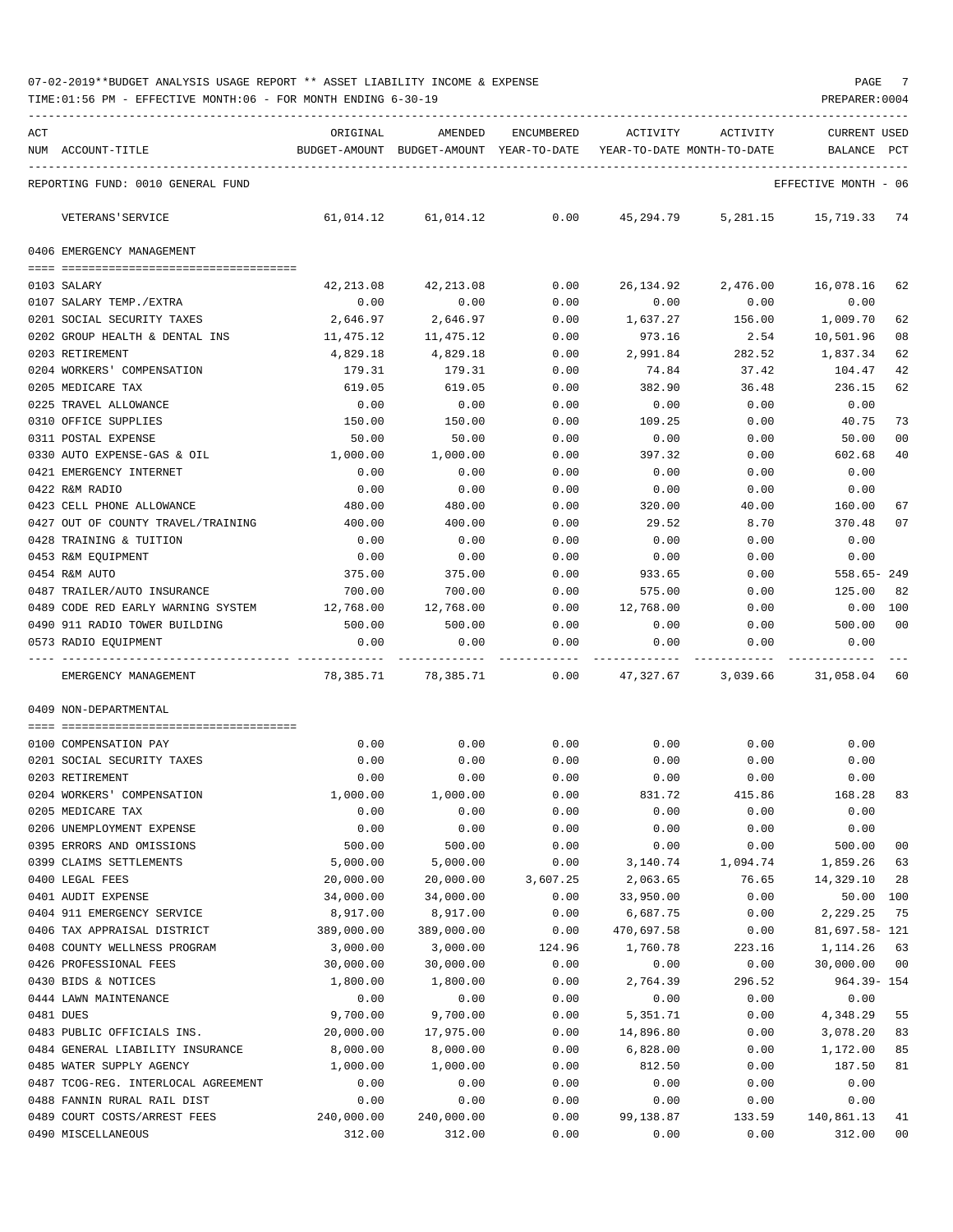| ACT                                     | ORIGINAL   | AMENDED                                  | ENCUMBERED | ACTIVITY                   | ACTIVITY  | <b>CURRENT USED</b>  |                |
|-----------------------------------------|------------|------------------------------------------|------------|----------------------------|-----------|----------------------|----------------|
| NUM ACCOUNT-TITLE                       |            | BUDGET-AMOUNT BUDGET-AMOUNT YEAR-TO-DATE |            | YEAR-TO-DATE MONTH-TO-DATE |           | BALANCE              | PCT            |
| REPORTING FUND: 0010 GENERAL FUND       |            |                                          |            |                            |           | EFFECTIVE MONTH - 06 |                |
| 0491 SULPHUR RIVER REGIONAL MOBILITY AU | 2,500.00   | 2,500.00                                 | 0.00       | 0.00                       | 0.00      | 2,500.00             | 00             |
| 0495 '98 JAIL BOND PAYMENT              | 0.00       | 0.00                                     | 0.00       | 0.00                       | 0.00      | 0.00                 |                |
| 0499 BANK SERVICE FEES                  | 8,675.00   | 8,675.00                                 | 0.00       | 7,200.00                   | 800.00    | 1,475.00             | 83             |
| 0500 6TH COURT OF APPEALS FEE           | 2,700.00   | 2,700.00                                 | 0.00       | 1,447.20                   | 0.00      | 1,252.80             | 54             |
| NON-DEPARTMENTAL                        |            | 786,104.00 784,079.00                    |            | 3,732.21 657,571.69        | 3,040.52  | 122,775.10 84        |                |
| 0410 COUNTY COURT AT LAW                |            |                                          |            |                            |           |                      |                |
|                                         |            |                                          |            |                            |           |                      |                |
| 0101 SALARY ELECTED OFFICIAL            | 140,000.00 | 140,000.00                               | 0.00       | 107,692.40                 | 10,769.24 | 32,307.60            | 77             |
| 0103 SALARY COURT COORDINATOR           | 31,199.08  | 31,199.08                                | 0.00       | 23,969.20                  | 2,369.92  | 7,229.88             | 77             |
| 0110 SALARY COURT REPORTER              | 66,006.10  | 66,006.10                                | 0.00       | 50,421.80                  | 5,077.40  | 15,584.30            | 76             |
| 0130 BAILIFF                            | 39,308.41  | 39,308.41                                | 0.00       | 30,237.00                  | 3,023.70  | 9,071.41             | 77             |
| 0201 SOCIAL SECURITY TAXES              | 16,573.44  | 16,573.44                                | 0.00       | 13,149.25                  | 1,330.82  | 3,424.19             | 79             |
| 0202 GROUP HEALTH & DENTAL INS          | 40,162.92  | 40,162.92                                | 0.00       | 30,488.04                  | 3,387.56  | 9,674.88             | 76             |
| 0203 RETIREMENT                         | 31,907.71  | 31,907.71                                | 0.00       | 24,499.09                  | 2,446.37  | 7,408.62             | 77             |
| 0204 WORKERS COMPENSATION               | 1,171.44   | 1,171.44                                 | 0.00       | 770.50                     | 385.25    | 400.94               | 66             |
| 0205 MEDICARE TAX                       | 4,044.25   | 4,044.25                                 | 0.00       | 3,139.64                   | 311.24    | 904.61               | 78             |
| 0310 OFFICE SUPPLIES                    | 1,200.00   | 1,200.00                                 | 0.00       | 122.33                     | 12.67     | 1,077.67             | 10             |
| 0311 POSTAGE                            | 1,800.00   | 1,800.00                                 | 0.00       | 792.90                     | 148.60    | 1,007.10             | 44             |
| 0315 COPIER RENTAL                      | 600.00     | 600.00                                   | 8.28       | 647.46                     | 97.72     | 55.74- 109           |                |
| 0395 BAILIFF UNIFORMS                   | 0.00       | 0.00                                     | 0.00       | 0.00                       | 0.00      | 0.00                 |                |
| 0420 TELEPHONE                          | 2,400.00   | 2,400.00                                 | 0.00       | 1,648.32                   | 128.67    | 751.68               | 69             |
| 0421 DSL INTERNET                       | 0.00       | 0.00                                     | 0.00       | 0.00                       | 0.00      | 0.00                 |                |
| 0424 INDIGENT ATTORNEY FEES             | 70,000.00  | 70,000.00                                | 600.00     | 37,861.25                  | 7,550.00  | 31,538.75            | 55             |
| 0425 PROFESSIONAL SERVICES              | 2,250.00   | 2,250.00                                 | 0.00       | 750.00                     | 150.00    | 1,500.00             | 33             |
| 0427 OUT OF COUNTY TRAVEL/TRAINING      | 2,000.00   | 2,000.00                                 | 0.00       | 404.00                     | 0.00      | 1,596.00             | 20             |
| 0435 PRINTING                           | 250.00     | 250.00                                   | 0.00       | 0.00                       | 0.00      | 250.00               | 00             |
| 0437 COURT REPORTER EXPENSE             | 6,000.00   | 6,000.00                                 | 0.00       | 3,450.00                   | 0.00      | 2,550.00             | 58             |
| 0439 WITNESS EXPENSE                    | 500.00     | 500.00                                   | 0.00       | 0.00                       | 0.00      | 500.00               | 00             |
|                                         |            |                                          |            |                            |           |                      | 0 <sup>0</sup> |
| 0453 R&M EQUIPMENT                      | 400.00     | 400.00                                   | 0.00       | 0.00                       | 0.00      | 400.00               |                |
| 0467 VISITING JUDGE                     | 1,000.00   | 1,000.00                                 | 0.00       | 2,188.14                   | 0.00      | 1,188.14- 219        |                |
| 0468 JUVENILE BOARD SALARY              | 2,400.00   | 2,400.00                                 | 0.00       | 1,800.00                   | 200.00    | 600.00               | 75             |
| 0480 BONDS                              | 350.00     | 1,243.00                                 | 0.00       | 1,243.00                   | 0.00      | 0.00                 | 100            |
| 0481 DUES                               | 300.00     | 300.00                                   | 0.00       | 0.00                       | 0.00      | 300.00               | 00             |
| 0572 OFFICE EQUIPMENT                   | 600.00     | 600.00                                   | 0.00       | 0.00                       | 0.00      | 600.00               | 00             |
| 0574 TECHNOLOGY                         | 0.00       | 0.00                                     | 0.00       | 0.00                       | 0.00      | 0.00                 |                |
| 0590 BOOKS & PUBLICATIONS               | 250.00     | 250.00                                   | 0.00       | 0.00                       | 0.00      | 250.00               | 00             |
| 0591 LEXIS NEXIS ONLINE LEGAL           | 62.00      | 62.00<br>-------------                   | 0.00       | 62.00                      | 0.00      | 0.00 100             | $- - -$        |
| COUNTY COURT AT LAW                     | 462,735.35 | 463,628.35                               | 608.28     | 335,336.32                 | 37,389.16 | 127,683.75 72        |                |
| 0425 COURT ADMINISTRATION               |            |                                          |            |                            |           |                      |                |
|                                         |            |                                          |            |                            |           |                      |                |
| 0201 SOCIAL SECURITY                    | 0.00       | 0.00                                     | 0.00       | 0.00                       | 0.00      | 0.00                 |                |
| 0205 MEDICARE TAX                       | 0.00       | 0.00                                     | 0.00       | 0.00                       | 0.00      | 0.00                 |                |
| 0311 JURY POSTAGE                       | 4,200.00   | 4,200.00                                 | 0.00       | 2,568.44                   | 310.50    | 1,631.56             | 61             |
| 0312 DISTRICT JURY SUPPLIES             | 1,000.00   | 1,000.00                                 | 0.00       | 504.44                     | 47.53     | 495.56               | 50             |
| 0313 GRAND JURY EXPENSE                 | 5,000.00   | 5,000.00                                 | 569.26     | 3,345.74                   | 290.00    | 1,085.00             | 78             |
| 0314 PETIT JURY EXPENSE                 | 27,466.50  | 27,466.50                                | 0.00       | 17,250.00                  | 0.00      | 10,216.50            | 63             |
| 0316 COUNTY COURT JURY EXP.             | 0.00       | 0.00                                     | 0.00       | 0.00                       | 0.00      | 0.00                 |                |
| 0317 COURT REPORTER SUPPLIES            | 100.00     | 100.00                                   | 0.00       | 0.00                       | 0.00      | 100.00               | 00             |
| 0318 J.P. JURY EXPENSE                  | 800.00     | 800.00                                   | 0.00       | 660.00                     | 0.00      | 140.00               | 83             |
| 0319 CO.CT.@LAW JURY EXPENSE            | 5,000.00   | 5,000.00                                 | 0.00       | 898.77                     | 0.00      | 4,101.23             | 18             |
| 0422 REGIONAL INDIGENT DEFENSE PROGRAM  | 18,056.00  | 18,056.00                                | 0.00       | 18,056.00                  | 0.00      | 0.00 100             |                |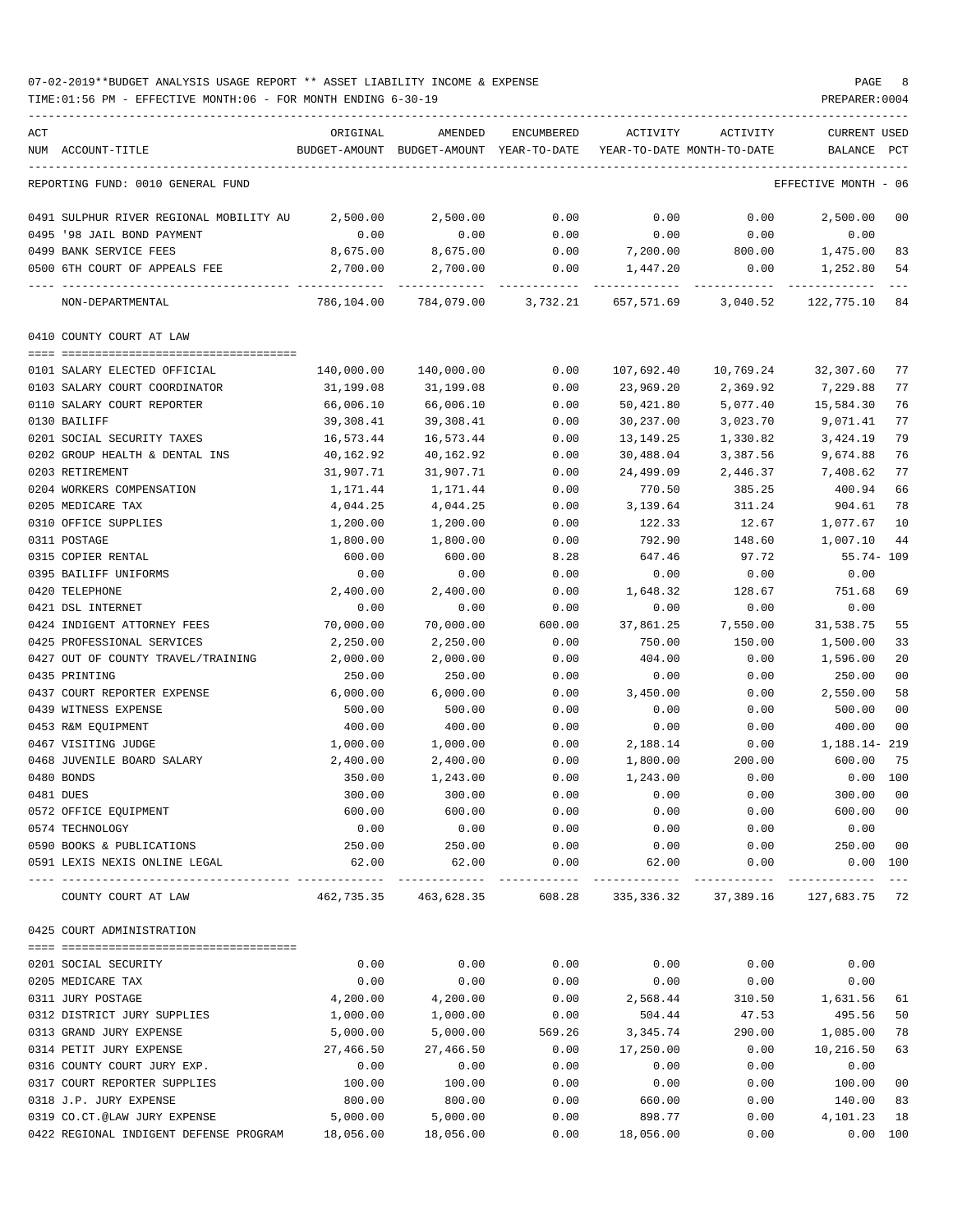| ACT                                                                                                   | ORIGINAL      | AMENDED                    | ENCUMBERED | ACTIVITY                   | ACTIVITY  | <b>CURRENT USED</b>  |             |
|-------------------------------------------------------------------------------------------------------|---------------|----------------------------|------------|----------------------------|-----------|----------------------|-------------|
| NUM ACCOUNT-TITLE                                                                                     | BUDGET-AMOUNT | BUDGET-AMOUNT YEAR-TO-DATE |            | YEAR-TO-DATE MONTH-TO-DATE |           | BALANCE              | PCT         |
| REPORTING FUND: 0010 GENERAL FUND                                                                     |               |                            |            |                            |           | EFFECTIVE MONTH - 06 |             |
| 0424 CO.CT. ATTORNEY FEES                                                                             | 8,000.00      | 8,000.00                   | 0.00       | 4,579.25                   | 0.00      | 3,420.75             | 57          |
| 0425 CO.CT. PROFESSIONAL SERVICES                                                                     | 1,000.00      | 1,000.00                   | 0.00       | 0.00                       | 0.00      | 1,000.00             | 00          |
| 0426 COUNTY COURT SUPPLIES                                                                            | 0.00          | 0.00                       | 0.00       | 0.00                       | 0.00      | 0.00                 |             |
| 0435 PRINTING                                                                                         | 1,500.00      | 1,500.00                   | 0.00       | 1,079.00                   | 0.00      | 421.00               | 72          |
| 0465 PHYSICAL EVID. ANALYSES                                                                          | 1,500.00      | 1,500.00                   | 0.00       | 250.25-                    | 0.00      | 1,750.25             | 17          |
| 0466 AUTOPSIES                                                                                        | 50,000.00     | 50,000.00                  | 0.00       | 36,537.75                  | 5,895.75  | 13,462.25            | 73          |
| 0467 VISITING JUDGE EXPENSE                                                                           | 2,000.00      | 2,000.00                   | 0.00       | 332.92                     | 80.62     | 1,667.08             | 17          |
| COURT ADMINISTRATION                                                                                  | 125,622.50    | 125,622.50                 | 569.26     | 85,562.06                  | 6,624.40  | 39,491.18            | 69          |
| 0435 336TH DISTRICT COURT ADMINISTRATIO                                                               |               |                            |            |                            |           |                      |             |
|                                                                                                       |               |                            |            |                            |           |                      |             |
| 0103 SALARY COURT COORDINATOR                                                                         | 36,413.37     | 36, 413.37                 | 0.00       | 27,533.59                  | 2,801.02  | 8,879.78             | 76          |
| 0110 SALARY COURT REPORTER                                                                            | 76,712.05     | 76,712.05                  | 0.00       | 58,552.99                  | 5,900.92  | 18,159.06            | 76          |
| 0130 BAILIFF                                                                                          | 40,236.95     | 40,236.95                  | 0.00       | 30,951.60                  | 3,095.16  | 9,285.35             | 77          |
| 0201 SOCIAL SECURITY                                                                                  | 9,731.67      | 9,731.67                   | 0.00       | 7,297.61                   | 734.94    | 2,434.06             | 75          |
| 0202 GROUP HEALTH INSURANCE                                                                           | 34,425.36     | 34,425.36                  | 0.00       | 24,862.76                  | 1,912.52  | 9,562.60             | 72          |
| 0203 RETIREMENT                                                                                       | 17,956.50     | 17,956.50                  | 0.00       | 13,700.13                  | 1,380.30  | 4,256.37             | 76          |
| 0204 WORKERS COMPENSATION                                                                             | 644.12        | 644.12                     | 0.00       | 423.66                     | 211.83    | 220.46               | 66          |
| 0205 MEDICARE                                                                                         | 2,275.95      | 2,275.95                   | 0.00       | 1,706.76                   | 171.89    | 569.19               | 75          |
| 0310 OFFICE SUPPLIES                                                                                  | 1,800.00      | 1,800.00                   | 639.75     | 874.61                     | 189.95    | 285.64               | 84          |
| 0311 DISTRICT JUDGE POSTAGE                                                                           | 400.00        | 400.00                     | 0.00       | 91.99                      | 8.50      | 308.01               | 23          |
| 0352 GPS/SCRAM MONITORS                                                                               | 1,000.00      | 1,000.00                   | 0.00       | 0.00                       | 0.00      | 1,000.00             | 00          |
| 0395 BAILIFF UNIFORMS                                                                                 | 400.00        | 400.00                     | 0.00       | 435.00                     | 0.00      | 35.00- 109           |             |
| 0421 LEXIS NEXIS ONLINE LEGAL                                                                         | 780.00        | 780.00                     | 0.00       | 512.00                     | 64.00     | 268.00               | 66          |
| 0427 OUT OF CO TRAVEL/TRAINING                                                                        | 3,000.00      | 3,000.00                   | 0.00       | 548.31                     | 449.32    | 2,451.69             | 18          |
| 0428 TRAINING/TUITION                                                                                 | 2,500.00      | 2,500.00                   | 0.00       | 470.00                     | 0.00      | 2,030.00             | 19          |
| 0432 ATTORNEY FEES JUVENILE                                                                           | 20,000.00     | 20,000.00                  | 625.00     | 13,260.00                  | 1,225.00  | 6, 115.00            | 69          |
| 0433 ATTORNEY FEES DRUG CT                                                                            | 0.00          | 0.00                       | 0.00       | 0.00                       | 0.00      | 0.00                 |             |
| 0434 APPEAL COURT TRANSCRIPTS                                                                         | 40,000.00     | 40,000.00                  | 0.00       | 27,908.50                  | 275.00    | 12,091.50            | 70          |
| 0435 ATTORNEYS FEES APPEALS CT                                                                        | 20,000.00     | 20,000.00                  | 0.00       | 7,750.00                   | 0.00      | 12,250.00            | 39          |
| 0436 ATTORNEY FEES- CPS CASES                                                                         | 300,000.00    | 300,000.00                 | 5,354.50   | 249,228.18                 | 21,587.50 | 45, 417.32           | 85          |
| 0437 ATTORNEY FEES                                                                                    | 200,000.00    | 200,000.00                 | 6,635.00   | 129,959.40                 | 15,872.10 | 63,405.60            | 68          |
| 0438 COURT REPORTER EXPENSE                                                                           | 10,000.00     | 10,000.00                  | 0.00       | 8,262.00                   | 0.00      | 1,738.00             | 83          |
| 0439 INVESTIGATOR EXPENSE                                                                             | 10,000.00     | 10,000.00                  | 0.00       | 231.25                     | 0.00      | 9,768.75             | 02          |
| 0440 PHYSICIANS EXPENSE                                                                               | 0.00          | 0.00                       | 0.00       | 0.00                       | 0.00      | 0.00                 |             |
| 0442 OTHER PROFESSIONAL SERV.                                                                         | 35,000.00     | 35,000.00                  | 0.00       | 6,286.75                   | 650.00    | 28,713.25            | 18          |
| 0468 JUVENILE BOARD SALARY                                                                            | 3,600.00      | 3,600.00                   | 0.00       | 2,700.00                   | 300.00    | 900.00               | 75          |
| 0481 DUES                                                                                             | 771.00        | 771.00                     | 0.00       | 235.00                     | 0.00      | 536.00               | 30          |
| 0572 OFFICE EQUIPMENT                                                                                 | 2,500.00      | 2,500.00                   | 362.98     | 1,754.08                   | 216.49    | 382.94               | 85          |
| 0574 TECHNOLOGY                                                                                       | 5,300.00      | 5,300.00                   | 0.00       | 0.00                       | 0.00      | 5,300.00             | $00\,$      |
| 0590 DISTRICT JUDGE BOOKS                                                                             | 500.00        | 500.00                     | 0.00       | 0.00                       | 0.00      | 500.00               | 00<br>$---$ |
| 336TH DISTRICT COURT ADMINISTRATIO 875,946.97 875,946.97 13,617.23 615,536.17 57,046.44 246,793.57 72 |               |                            |            |                            |           |                      |             |
| 0450 DISTRICT CLERK                                                                                   |               |                            |            |                            |           |                      |             |
|                                                                                                       |               |                            |            |                            |           |                      |             |
| 0101 SALARY ELECTED OFFICIAL                                                                          | 58,237.97     | 58,237.97                  | 0.00       | 44,798.40                  | 4,479.84  | 13,439.57 77         |             |
| 0103 SALARY ASST. DIST. CLERK                                                                         | 39,526.53     | 39,526.53                  | 0.00       | 30,405.00                  | 3,040.50  | 9,121.53             | 77          |
| 0104 SALARIES DEPUTIES                                                                                | 157,943.85    | 157,943.85                 | 0.00       | 121,868.11                 | 12,164.06 | 36,075.74            | 77          |
| 0107 SALARY PART-TIME                                                                                 | 24,193.05     | 24,193.05                  | 0.00       | 18,449.32                  | 2,207.04  | 5,743.73             | 76          |
| 0201 SOCIAL SECURITY TAXES                                                                            | 17,353.89     | 17,353.89                  | 0.00       | 12,781.80                  | 1,295.00  | 4,572.09             | 74          |
| 0202 GROUP HEALTH & DENTAL INSURANCE                                                                  | 91,800.86     | 91,800.86                  | 0.00       | 71,241.37                  | 7,650.08  | 20,559.49            | 78          |
| 0203 RETIREMENT                                                                                       | 32,020.72     | 32,020.72                  | 0.00       | 24,658.93                  | 2,497.79  | 7,361.79             | 77          |
| 0204 WORKERS COMPENSATION                                                                             | 1,175.59      | 1,175.59                   | 0.00       | 773.22                     | 386.61    | 402.37               | 66          |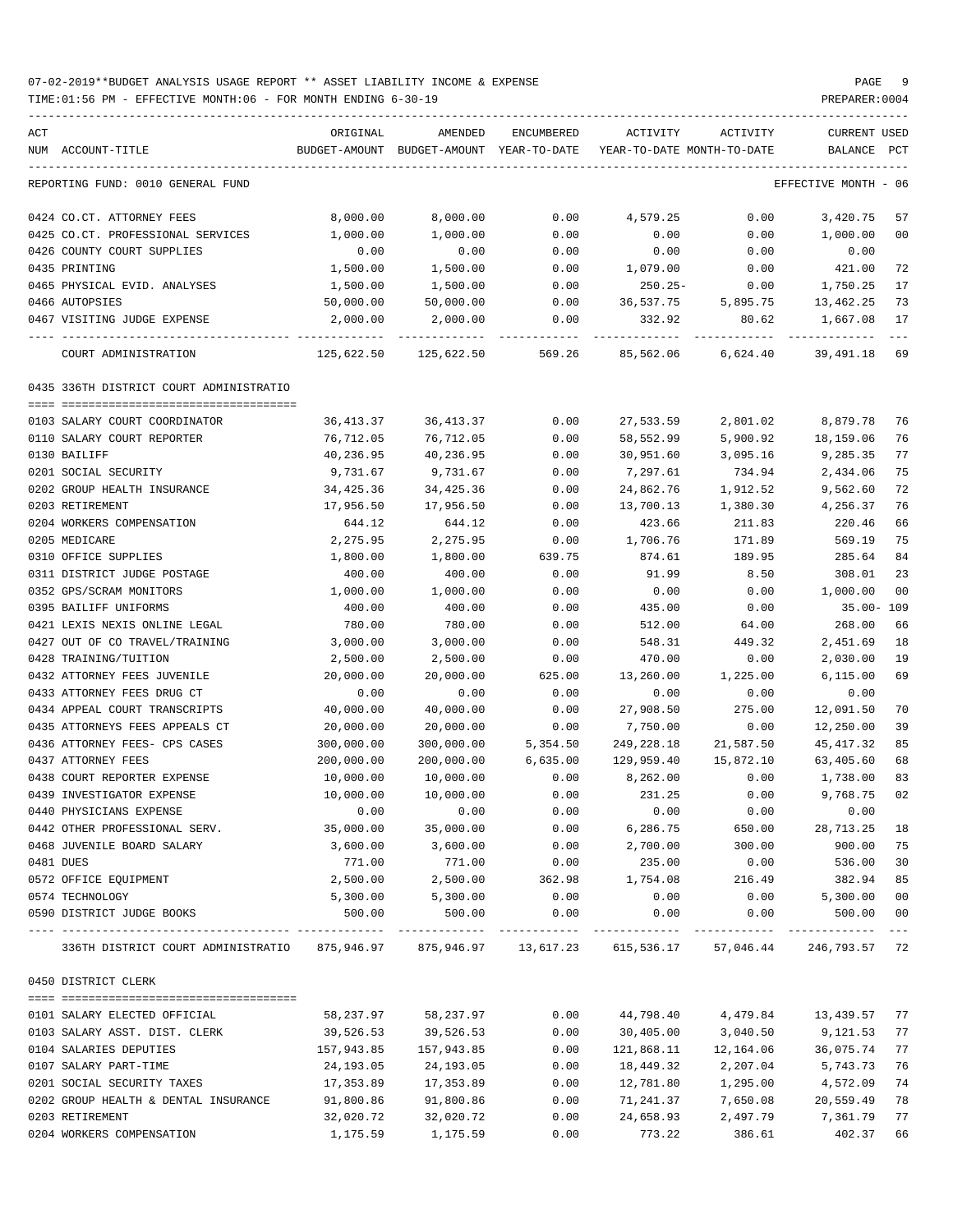TIME:01:56 PM - EFFECTIVE MONTH:06 - FOR MONTH ENDING 6-30-19 PREPARER:0004

| ACT<br>NUM ACCOUNT-TITLE             | ORIGINAL  | AMENDED<br>BUDGET-AMOUNT BUDGET-AMOUNT YEAR-TO-DATE | ENCUMBERED           |                        | ACTIVITY ACTIVITY<br>YEAR-TO-DATE MONTH-TO-DATE   | CURRENT USED<br>BALANCE PCT |                |
|--------------------------------------|-----------|-----------------------------------------------------|----------------------|------------------------|---------------------------------------------------|-----------------------------|----------------|
| REPORTING FUND: 0010 GENERAL FUND    |           |                                                     |                      |                        |                                                   | EFFECTIVE MONTH - 06        |                |
| 0205 MEDICARE TAX                    | 4,058.57  | 4,058.57                                            | 0.00                 | 2,989.30               | 302.87                                            | 1,069.27                    | 74             |
| 0310 OFFICE SUPPLIES                 | 5,000.00  | 5,000.00                                            | 0.00                 | 2,441.74               | 284.08                                            | 2,558.26                    | 49             |
| 0311 POSTAL EXPENSES                 | 5,000.00  | 5,000.00                                            | 0.00                 | 2,663.43               | 423.50                                            | 2,336.57                    | 53             |
| 0313 PASSPORT PHOTO SUPPLIES         | 1,500.00  | 1,500.00                                            | 0.00                 | 0.00                   | 0.00                                              | 1,500.00                    | 0 <sub>0</sub> |
| 0315 COPIER RENTAL                   | 0.00      | 0.00                                                | 0.00                 | 0.00                   | 0.00                                              | 0.00                        |                |
| 0353 COMPUTER EXPENSE                | 1,400.00  | 1,400.00                                            | 0.00                 | 0.00                   | 0.00                                              | 1,400.00                    | 0 <sub>0</sub> |
| 0423 CELL PHONE                      | 0.00      | 0.00                                                | 0.00                 | 0.00                   | 0.00                                              | 0.00                        |                |
| 0427 OUT OF COUNTY TRAVEL/TRAINING   | 5,500.00  | 5,500.00                                            | 0.00                 | 4,053.66               | 0.00                                              | 1,446.34                    | 74             |
| 0428 EMPLOYEE TRAINING               | 0.00      | 0.00                                                | 0.00                 | 0.00                   | 0.00                                              | 0.00                        |                |
| 0431 LOCAL TRAVEL                    | 0.00      | 0.00                                                | 0.00                 | 0.00                   | 0.00                                              | 0.00                        |                |
| 0435 PRINTING                        | 3,000.00  | 3,000.00                                            | 1,176.00             | 41.50                  | 0.00                                              | 1,782.50                    | 41             |
| 0480 BONDS                           | 628.00    | 628.00                                              | 0.00                 | 528.00                 | 0.00                                              | 100.00                      | 84             |
| 0481 DUES                            | 225.00    | 225.00                                              | 0.00                 | 50.00                  | 0.00                                              | 175.00                      | 22             |
| 0572 OFFICE EQUIPMENT                | 1,000.00  | 1,000.00                                            | 0.00                 | 34.01-                 | 0.00                                              | 1,034.01                    | 03             |
| DISTRICT CLERK                       |           | 449,564.03 449,564.03 1,176.00 337,709.77 34,731.37 |                      |                        |                                                   | 110,678.26                  | 75             |
| 0455 JUSTICE OF PEACE PCT # 1        |           |                                                     |                      |                        |                                                   |                             |                |
| 0101 SALARY ELECTED OFFICIAL         | 44,483.43 | 44,483.43                                           | 0.00                 | 34,218.00              | 3,421.80                                          | 10,265.43                   | 77             |
| 0103 SALARY ASSISTANTS               | 62,603.86 | 62,603.86                                           |                      | 48,156.80              | 4,815.68                                          | 14,447.06                   | 77             |
|                                      |           |                                                     | 0.00                 |                        |                                                   |                             | 76             |
| 0201 SOCIAL SECURITY TAXES           | 6,788.21  | 6,788.21                                            | 0.00                 | 5,176.88               | 518.46                                            | 1,611.33                    | 75             |
| 0202 GROUP HEALTH & DENTAL INSURANCE | 34,425.36 | 34,425.36                                           | 0.00                 | 25,819.02              | 2,868.78                                          | 8,606.34                    | 77             |
| 0203 RETIREMENT                      | 12,223.33 | 12,223.33                                           | 0.00                 | 9,424.77               | 939.88                                            | 2,798.56                    |                |
| 0204 WORKERS' COMPENSATION           | 459.85    | 459.85                                              | 0.00                 | 295.16                 | 147.58                                            | 164.69                      | 64             |
| 0205 MEDICARE TAX                    | 1,587.57  | 1,587.57                                            | 0.00                 | 1,210.60               | 121.24                                            | 376.97                      | 76             |
| 0225 TRAVEL ALLOWANCE                | 2,400.00  | 2,400.00                                            | 0.00                 | 1,800.00               | 200.00                                            | 600.00                      | 75             |
| 0310 OFFICE SUPPLIES                 | 850.00    | 850.00                                              | 0.00                 | 475.30                 | 0.00                                              | 374.70                      | 56             |
| 0311 POSTAL EXPENSES                 | 1,200.00  | 1,200.00                                            | 0.00                 | 240.01                 | 16.80                                             | 959.99                      | 20             |
| 0420 UTILITIES TELEPHONE             | 1,475.00  | 1,475.00                                            | 0.00                 | 1,025.98               | 127.12                                            | 449.02                      | 70             |
| 0422 R & M RADIO                     | 0.00      | 0.00                                                | 0.00                 | 0.00                   | 0.00                                              | 0.00                        |                |
| 0423 CELL PHONE ALLOWANCE            | 240.00    | 240.00                                              | 0.00                 | 180.00                 | 20.00                                             | 60.00                       | 75             |
| 0427 OUT OF COUNTY TRAVEL/TRAINING   | 4,680.00  | 4,680.00                                            | 0.00                 | 1,700.74               | 0.00                                              | 2,979.26                    | 36             |
| 0435 PRINTING                        | 400.00    | 400.00                                              | 0.00                 | 0.00                   | 0.00                                              | 400.00                      | 0 <sub>0</sub> |
| 0480 BOND                            | 343.00    | 343.00                                              | 0.00                 | 178.00                 | 0.00                                              | 165.00                      | 52             |
| 0481 DUES                            | 135.00    | 135.00                                              | 0.00                 | 135.00                 | 0.00                                              | $0.00$ 100                  |                |
| 0572 OFFICE EQUIPMENT                | 2,500.00  | 2,500.00                                            | 0.00                 | 1,826.96               | 199.99                                            | 673.04 73                   |                |
| 0573 RADIO EQUIPMENT                 | 0.00      | 0.00                                                | 0.00                 | 0.00                   | 0.00                                              | 0.00                        |                |
| 0574 TECHNOLOGY                      | 0.00      | 0.00                                                | 0.00                 | 0.00<br>-------------- | 0.00                                              | 0.00<br>-------------       |                |
| JUSTICE OF PEACE PCT # 1             |           | 176,794.61 176,794.61                               | ------------<br>0.00 |                        | ------------<br>131,863.22 13,397.33 44,931.39 75 |                             |                |
| 0456 JUSTICE OF PEACE PCT # 2        |           |                                                     |                      |                        |                                                   |                             |                |
|                                      |           |                                                     |                      |                        |                                                   |                             |                |
| 0101 SALARY ELECTED OFFICIAL         | 44,483.43 | 44,483.43                                           | 0.00                 | 34,218.00              | 3,421.80                                          | 10,265.43                   | 77             |
| 0104 SALARY DEPUTY                   | 39,525.13 | 39,525.13                                           | 0.00                 | 30,404.00              | 3,040.40                                          | 9,121.13                    | 77             |
| 0201 SOCIAL SECURITY TAXES           | 5,372.21  | 5,372.21                                            | 0.00                 | 4,129.36               | 414.30                                            | 1,242.85                    | 77             |
| 0202 GROUP HEALTH & DENTAL INSURANCE | 22,950.24 | 22,950.24                                           | 0.00                 | 17,195.58              | 1,910.62                                          | 5,754.66                    | 75             |
| 0203 RETIREMENT                      | 9,610.58  | 9,610.58                                            | 0.00                 | 7,393.57               | 737.32                                            | 2,217.01                    | 77             |
| 0204 WORKERS' COMPENSATION           | 363.92    | 363.92                                              | 0.00                 | 232.08                 | 116.04                                            | 131.84                      | 64             |
| 0205 MEDICARE TAX                    | 1,256.40  | 1,256.40                                            | 0.00                 | 965.62                 | 96.88                                             | 290.78                      | 77             |
| 0225 TRAVEL ALLOWANCE                | 2,400.00  | 2,400.00                                            | 0.00                 | 1,800.00               | 200.00                                            | 600.00                      | 75             |
| 0310 OFFICE SUPPLIES                 | 700.00    | 700.00                                              | 0.00                 | 367.81                 | 50.97                                             | 332.19                      | 53             |
| 0311 POSTAL EXPENSES                 | 350.00    | 350.00                                              | 0.00                 | 274.64                 | 50.00                                             | 75.36                       | 78             |

0420 UTILITIES TELEPHONE 1,200.00 1,200.00 0.00 932.45 127.12 267.55 78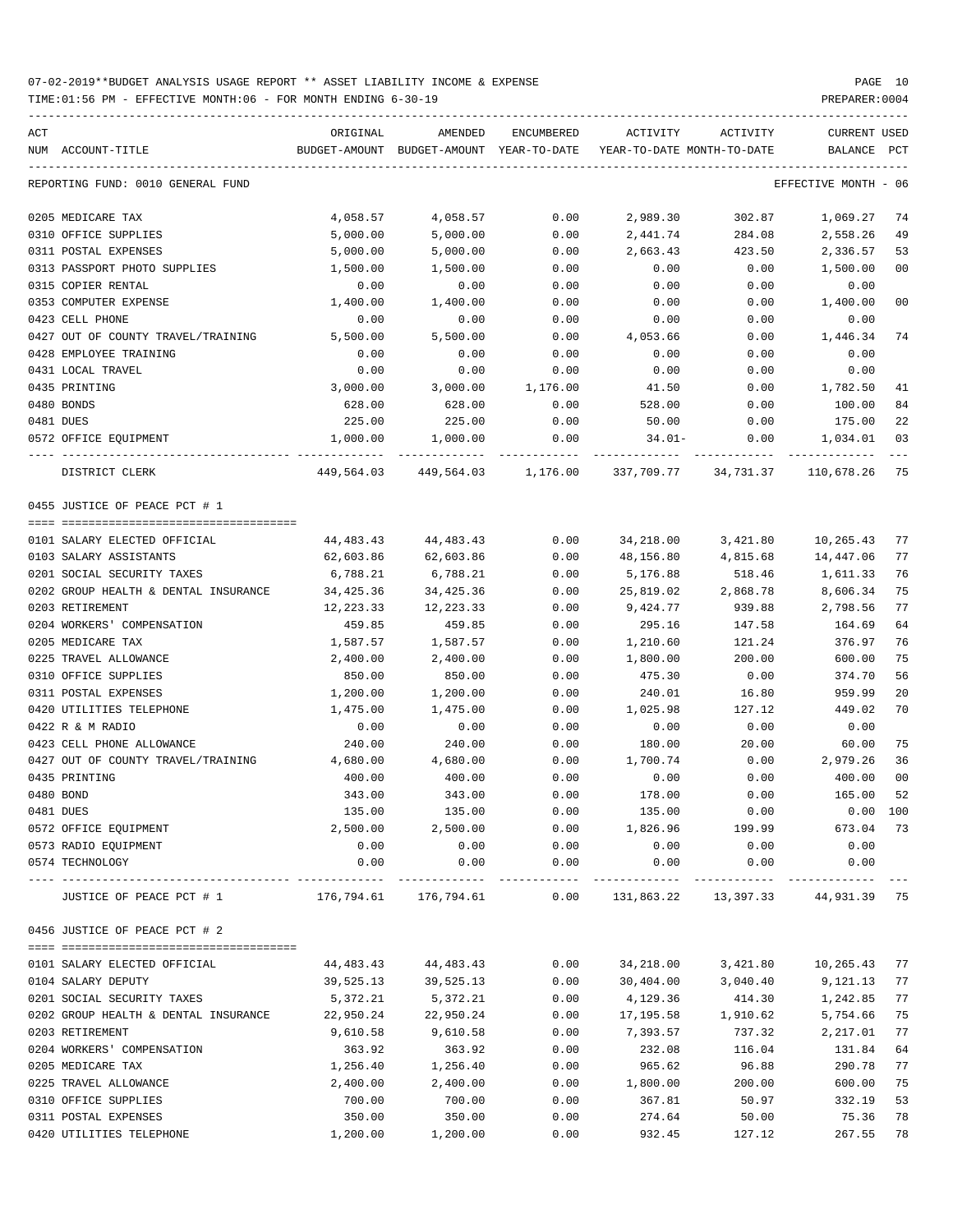TIME:01:56 PM - EFFECTIVE MONTH:06 - FOR MONTH ENDING 6-30-19 PREPARER:0004

| ACT                                                                                       | ORIGINAL               | AMENDED                                  | ENCUMBERED   | ACTIVITY                   | ACTIVITY                                  | <b>CURRENT USED</b>   |                |
|-------------------------------------------------------------------------------------------|------------------------|------------------------------------------|--------------|----------------------------|-------------------------------------------|-----------------------|----------------|
| NUM ACCOUNT-TITLE                                                                         |                        | BUDGET-AMOUNT BUDGET-AMOUNT YEAR-TO-DATE |              | YEAR-TO-DATE MONTH-TO-DATE |                                           | BALANCE PCT           |                |
| REPORTING FUND: 0010 GENERAL FUND                                                         |                        |                                          |              |                            |                                           | EFFECTIVE MONTH - 06  |                |
| 0421 DSL LINE                                                                             | 1,000.00               | 1,000.00                                 | 0.00         | 640.60                     | 81.95                                     | 359.40                | 64             |
| 0422 R & M RADIO                                                                          | 100.00                 | 100.00                                   | 0.00         | 0.00                       | 0.00                                      | 100.00                | 00             |
| 0423 CELL PHONE ALLOWANCE                                                                 | 240.00                 | 240.00                                   | 0.00         | 180.00                     | 20.00                                     | 60.00                 | 75             |
| 0427 OUT OF COUNTY TRAVEL/TRAINING                                                        | 4,500.00               | 4,500.00                                 | 0.00         | 3,489.81                   | 0.00                                      | 1,010.19              | 78             |
| 0435 PRINTING                                                                             | 200.00                 | 200.00                                   | 0.00         | 61.92                      | 0.00                                      | 138.08                | 31             |
| 0460 OFFICE RENTAL                                                                        | 4,200.00               | 4,200.00                                 | 0.00         | 3,150.00                   | 350.00                                    | 1,050.00              | 75             |
| 0480 BOND                                                                                 | 278.00                 | 278.00                                   | 0.00         | 278.00                     | 0.00                                      | 0.00                  | 100            |
| 0481 DUES                                                                                 | 95.00                  | 95.00                                    | 0.00         | 95.00                      | 0.00                                      | 0.00                  | 100            |
| 0572 OFFICE EQUIPMENT                                                                     | 1,400.00               | 1,225.00                                 | 80.99        | 997.59                     | 90.00                                     | 146.42                | 88             |
| 0573 RADIO EQUIPMENT<br>0574 TECHNOLOGY                                                   | 1,000.00<br>0.00       | 1,175.00<br>0.00                         | 0.00<br>0.00 | 1,175.00<br>0.00           | 0.00<br>0.00                              | 0.00 100<br>0.00      |                |
|                                                                                           |                        | ----------                               |              |                            |                                           |                       |                |
| JUSTICE OF PEACE PCT # 2                                                                  | 141,224.91             | 141,224.91                               | 80.99        | 107,981.03                 | 10,707.40                                 | 33,162.89             | 77             |
| 0457 JUSTICE OF THE PEACE # 3                                                             |                        |                                          |              |                            |                                           |                       |                |
|                                                                                           |                        |                                          |              |                            |                                           |                       |                |
| 0101 SALARY ELECTED OFFICIAL                                                              | 44,483.43              | 44,483.43                                | 0.00         | 34,218.00                  | 3,421.80                                  | 10,265.43             | 77             |
| 0103 SALARY ASSISTANT<br>0201 SOCIAL SECURITY TAXES                                       | 28,000.00<br>4,657.65  | 28,000.00<br>4,657.65                    | 0.00<br>0.00 | 20,346.25<br>3,505.84      | 2,153.84<br>359.34                        | 7,653.75<br>1,151.81  | 73<br>75       |
| 0202 GROUP HEALTH & DENTAL INSURANCE                                                      | 22,950.24              | 22,950.24                                | 0.00         | 17,212.68                  | 1,912.52                                  | 5,737.56              | 75             |
| 0203 RETIREMENT                                                                           | 8,292.10               | 8,292.10                                 | 0.00         | 6,242.89                   | 636.18                                    | 2,049.21              | 75             |
| 0204 WORKERS' COMPENSATION                                                                | 315.52                 | 315.52                                   | 0.00         | 200.24                     | 100.12                                    | 115.28                | 63             |
| 0205 MEDICARE TAX                                                                         | 1,089.29               | 1,089.29                                 | 0.00         | 819.93                     | 84.04                                     | 269.36                | 75             |
| 0225 TRAVEL ALLOWANCE                                                                     | 2,400.00               | 2,400.00                                 | 0.00         | 1,800.00                   | 200.00                                    | 600.00                | 75             |
| 0310 OFFICE SUPPLIES                                                                      | 500.00                 | 500.00                                   | 0.00         | 160.76                     | 26.90                                     | 339.24                | 32             |
| 0311 POSTAL EXPENSES                                                                      | 250.00                 | 250.00                                   | 0.00         | 100.00                     | 0.00                                      | 150.00                | 40             |
| 0420 UTILITIES TELEPHONE                                                                  | 200.00                 | 200.00                                   | 0.00         | 200.00                     | 200.00                                    | 0.00                  | 100            |
| 0423 CELL PHONE ALLOWANCE                                                                 | 240.00                 | 240.00                                   | 0.00         | 180.00                     | 20.00                                     | 60.00                 | 75             |
| 0427 OUT OF COUNTY TRAVEL/TRAINING                                                        | 2,000.00               | 2,000.00                                 | 0.00         | 635.24                     | $150.00 -$                                | 1,364.76              | 32             |
| 0435 PRINTING                                                                             | 250.00                 | 250.00                                   | 0.00         | 57.25                      | 0.00                                      | 192.75                | 23             |
| 0460 OFFICE RENTAL                                                                        | 2,500.00               | 2,500.00                                 | 0.00         | 2,083.30                   | 208.33                                    | 416.70                | 83             |
| 0480 BOND                                                                                 | 228.00                 | 228.00                                   | 0.00         | 228.00                     | 0.00                                      | 0.00                  | 100            |
| 0481 DUES                                                                                 | 60.00                  | 60.00                                    | 0.00         | 60.00                      | 0.00                                      | 0.00 100              |                |
| 0572 OFFICE EQUIPMENT                                                                     | 1,500.00               | 1,500.00                                 | 0.00         | 0.00                       | 0.00                                      | 1,500.00              | 0 <sub>0</sub> |
| 0574 TECHNOLOGY                                                                           | 0.00                   | 0.00                                     | 0.00         | 0.00                       | 0.00                                      | 0.00                  |                |
| JUSTICE OF THE PEACE # 3 (865.85) 119,916.23 119,916.23 0.00 88,050.38 9,173.07 31,865.85 |                        |                                          |              |                            |                                           |                       | -73            |
| 0475 DISTRICT & CO. ATTORNEY                                                              |                        |                                          |              |                            |                                           |                       |                |
| --------------------------------------                                                    |                        |                                          |              |                            |                                           |                       |                |
| 0101 DA. SALARY SUPPLEMENT                                                                |                        | 5,000.00 5,000.00                        |              |                            | $0.00$ 3,846.20 384.62 1,153.80<br>280.00 |                       | 77<br>77       |
| 0102 HB 9 D.A. SUPPLEMENTAL FUNDS<br>0103 SALARY ASSISTANT D.A.                           | 3,640.00               | 3,640.00                                 | 0.00         | 2,800.00                   |                                           | 840.00                | 72             |
| 0104 ASST. DA LONGEVITY PAY                                                               | 325,362.54<br>4,760.00 | 325,362.54<br>4,760.00                   | 0.00<br>0.00 | 234,956.10<br>3,580.00     | 23,465.72<br>420.00                       | 90,406.44<br>1,180.00 | 75             |
| 0105 SALARIES SECRETARIES                                                                 | 183,451.04             | 183,451.04                               | 0.00         | 141,116.20                 | 14,111.62                                 | 42,334.84             | 77             |
| 0106 DA SALARY REIMB. GC CH 46                                                            | 27,500.00              | 27,500.00                                | 0.00         | 21,144.60                  | 2,118.46                                  | 6,355.40              | 77             |
| 0107 SALARY TEMP./EXTRA                                                                   | 0.00                   | 0.00                                     | 0.00         | 0.00                       | 0.00                                      | 0.00                  |                |
| 0108 INVESTIGATOR CRIMES AGAINST WOMEN                                                    | 0.00                   | 0.00                                     | 0.00         | 0.00                       | 0.00                                      | 0.00                  |                |
| 0109 INVESTIGATOR                                                                         | 60,403.53              | 60,403.53                                | 0.00         | 46,464.40                  | 4,646.44                                  | 13,939.13             | 77             |
| 0110 DISCOVERY CLERK                                                                      | 36,171.21              | 36,171.21                                | 0.00         | 26,432.80                  | 2,782.40                                  | 9,738.41              | 73             |
| 0201 SOCIAL SECURITY TAXES                                                                | 40,092.20              | 40,092.20                                | 0.00         | 28,525.92                  | 2,947.68                                  | 11,566.28             | 71             |
| 0202 GROUP HEALTH INSURANCE                                                               | 126,226.32             | 126,226.32                               | 0.00         | 93,227.43                  | 10,616.76                                 | 32,998.89             | 74             |
| 0203 RETIREMENT                                                                           |                        | 73,935.38 73,935.38                      | 0.00         |                            | 54,957.55 5,500.68                        | 18,977.83             | 74             |
| 0204 WORKERS' COMPENSATION                                                                |                        | 1,898.84 1,898.84                        | 0.00         | 1,268.22                   | 634.11                                    | 630.62                | 67             |

0205 MEDICARE TAX 9,376.40 9,376.40 0.00 6,671.32 689.37 2,705.08 71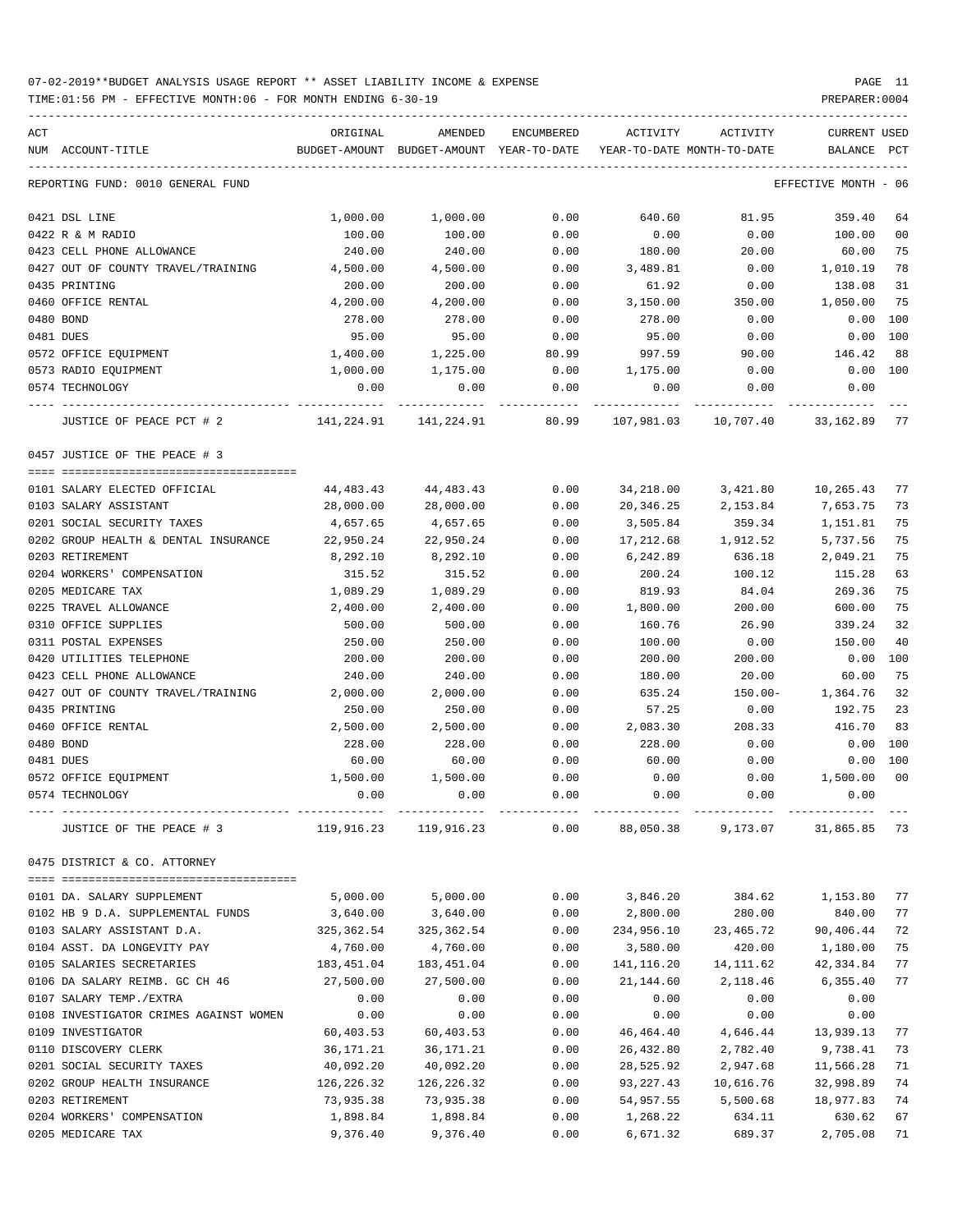| ACT | NUM ACCOUNT-TITLE                    | ORIGINAL           | AMENDED<br>BUDGET-AMOUNT BUDGET-AMOUNT YEAR-TO-DATE | ENCUMBERED   | ACTIVITY<br>YEAR-TO-DATE MONTH-TO-DATE | ACTIVITY             | <b>CURRENT USED</b><br>BALANCE | PCT      |
|-----|--------------------------------------|--------------------|-----------------------------------------------------|--------------|----------------------------------------|----------------------|--------------------------------|----------|
|     | REPORTING FUND: 0010 GENERAL FUND    |                    |                                                     |              |                                        |                      | EFFECTIVE MONTH - 06           |          |
|     |                                      |                    |                                                     |              |                                        |                      |                                |          |
|     | 0225 TRAVEL ALLOWANCE                | 0.00               | 0.00                                                | 0.00         | 0.00                                   | 0.00                 | 0.00                           |          |
|     | 0310 OFFICE SUPPLIES                 | 8,000.00           | 8,086.97                                            | 412.81       | 7,613.25                               | 606.92               | 60.91                          | 99       |
|     | 0311 POSTAL EXPENSES                 | 3,000.00           | 3,000.00                                            | 0.00         | 715.64                                 | 23.50                | 2,284.36                       | 24       |
|     | 0315 COPIER EXPENSE                  | 1,500.00           | 1,500.00                                            | 12.25        | 899.57                                 | 101.52               | 588.18                         | 61       |
|     | 0421 INTERNET/ONLINE LEGAL RE        | 8,400.00           | 8,400.00                                            | 0.00         | 5,723.52                               | 715.44               | 2,676.48                       | 68       |
|     | 0422 INVESTIGATOR CELL PHONE         | 360.00             | 360.00                                              | 0.00         | 270.00                                 | 30.00                | 90.00                          | 75       |
|     | 0427 OUT OF COUNTY TRAVEL/TRAINING   | 9,000.00           | 9,000.00                                            | 29.00        | 3,834.53                               | 410.59               | 5,136.47                       | 43       |
|     | 0428 TRAINING/TUITION                | 8,000.00           | 7,913.03                                            | 0.00         | 1,165.00                               | 0.00                 | 6,748.03                       | 15       |
|     | 0431 LOCAL TRAVEL                    | 0.00               | 0.00                                                | 0.00         | 0.00                                   | 0.00                 | 0.00                           |          |
|     | 0435 PRINTING                        | 1,500.00           | 1,500.00                                            | 0.00         | 99.55                                  | 0.00                 | 1,400.45                       | 07       |
|     | 0438 CT.REPORTER-TRANSCRIPTS         | 8,750.00           | 8,750.00                                            | 0.00         | 3,518.00                               | 3,190.00             | 5,232.00                       | 40       |
|     | 0439 WITNESS EXPENSE                 | 5,000.00           | 5,000.00                                            | 0.00         | 1,102.20                               | 0.00                 | 3,897.80                       | 22       |
|     | 0465 PHYS. EVIDENCE ANALYSIS         | 4,000.00           | 4,000.00                                            | 0.00         | 81.32                                  | 0.00                 | 3,918.68                       | 02       |
|     | 0469 DPS TESTING                     | 0.00               | 0.00                                                | 0.00         | 0.00                                   | 0.00                 | 0.00                           |          |
|     | 0480 BOND                            | 365.00             | 365.00                                              | 0.00         | 163.06                                 | 0.00                 | 201.94                         | 45       |
|     | 0481 DUES                            | 3,000.00           | 3,000.00                                            | 0.00         | 1,483.00                               | 0.00                 | 1,517.00                       | 49       |
|     | 0572 OFFICE EQUIPMENT                | 3,000.00           | 3,000.00                                            | 374.00       | 1,467.54                               | 0.00                 | 1,158.46                       | 61       |
|     | 0574 TECHNOLOGY                      | 2,000.00           | 2,000.00                                            | 0.00         | 1,984.25                               | 0.00                 | 15.75                          | 99       |
|     | 0590 BOOKS                           | 750.00             | 750.00                                              | 0.00         | 575.30                                 | 0.00                 | 174.70                         | 77       |
|     | DISTRICT & CO. ATTORNEY              | 964,442.46         | 964,442.46                                          | 828.06       |                                        | 695,686.47 73,675.83 | 267,927.93                     | 72       |
|     | 0495 COUNTY AUDITOR                  |                    |                                                     |              |                                        |                      |                                |          |
|     |                                      |                    |                                                     |              |                                        |                      |                                |          |
|     | 0102 SALARY APPOINTED OFFICIAL       | 72,658.37          | 72,658.37                                           | 0.00         | 55,891.00                              | 5,589.10             | 16,767.37                      | 77       |
|     | 0103 SALARIES ASSISTANTS             | 126,237.62         | 126,237.62                                          | 0.00         | 93,365.50                              | 9,710.62             | 32,872.12                      | 74       |
|     | 0201 SOCIAL SECURITY TAXES           | 12,331.55          | 12,331.55                                           | 0.00         | 9,131.88                               | 940.76               | 3,199.67                       | 74       |
|     | 0202 GROUP HEALTH & DENTAL INSURANCE | 45,900.48          | 45,900.48                                           | 0.00         | 34,251.49                              | 3,825.04             | 11,648.99                      | 75       |
|     | 0203 RETIREMENT                      | 22,753.70          | 22,753.70                                           | 0.00         | 17,078.24                              | 1,745.70             | 5,675.46                       | 75       |
|     | 0204 WORKERS COMPENSATION            | 835.36             | 835.36                                              | 0.00         | 549.44                                 | 274.72               | 285.92                         | 66       |
|     | 0205 MEDICARE TAX                    | 2,883.99           | 2,883.99                                            | 0.00         | 2,135.56                               | 220.00               | 748.43                         | 74       |
|     | 0310 OFFICE SUPPLIES                 | 900.00             | 900.00                                              | 0.00         | 753.04                                 | 0.00                 | 146.96                         | 84       |
|     | 0353 COMPUTER SOFTWARE MAINTENANCE   | 2,810.00           | 5,225.00                                            | 0.00         | 5,041.00                               | 0.00                 | 184.00                         | 96       |
|     | 0427 OUT OF COUNTY TRAVEL/TRAINING   | 3,500.00           | 3,500.00                                            | 0.00         | 3,349.48                               | 254.30               | 150.52                         | 96       |
|     | 0431 LOCAL TRAVEL                    | 0.00               | 0.00                                                | 0.00         | 0.00                                   | 0.00                 | 0.00                           |          |
|     | 0435 PRINTING                        | 50.00              | 143.00                                              | 0.00         | 143.00                                 | 0.00                 | 0.00                           | 100      |
|     | 0452 R & M EQUIPMENT                 | 500.00             | 500.00                                              | 0.00         | 0.00                                   | 0.00                 | 500.00                         | 00       |
|     | 0480 BOND                            | 286.00             | 385.00                                              | 0.00         | 385.00                                 | 99.00                | 0.00 100                       |          |
|     | 0481 DUES<br>0572 OFFICE EQUIPMENT   | 590.00<br>1,300.00 | 398.00<br>1,300.00                                  | 0.00<br>0.00 | 295.00<br>472.98                       | 0.00<br>0.00         | 103.00<br>827.02 36            | 74       |
|     |                                      |                    | -------------                                       |              |                                        |                      |                                |          |
|     | COUNTY AUDITOR                       | 293,537.07         | 295,952.07                                          | 0.00         | 222,842.61                             | 22,659.24            | 73,109.46 75                   |          |
|     | 0496 COUNTY PURCHASING               |                    |                                                     |              |                                        |                      |                                |          |
|     | 0103 SALARY PURCHASING AGENT         | 51,695.70          | 50,486.77                                           | 0.00         | 27,053.33                              | 3,976.52             | 23, 433. 44                    | 54       |
|     | 0201 SOCIAL SECURITY TAXES           | 3,227.45           | 3,227.45                                            | 0.00         | 1,675.02                               | 244.24               | 1,552.43                       | 52       |
|     | 0202 GROUP HEALTH INSURANCE          | 11,475.12          | 11,475.12                                           | 0.00         | 5,910.55                               | 956.26               | 5,564.57                       | 52       |
|     | 0203 RETIREMENT                      | 5,913.99           | 5,913.99                                            | 0.00         | 3,092.69                               | 453.72               | 2,821.30                       | 52       |
|     | 0204 WORKERS' COMPENSATION           | 218.63             | 218.63                                              | 0.00         | 101.04                                 | 50.52                | 117.59                         | 46       |
|     | 0205 MEDICARE TAX                    | 754.81             | 754.81                                              | 0.00         | 391.75                                 | 57.12                | 363.06                         | 52       |
|     | 0310 OFFICE SUPPLIES                 | 400.00             | 400.00                                              | 0.00         | 390.25                                 | 0.00                 | 9.75                           | 98       |
|     | 0353 COMPUTER SOFTWARE MAINTENANCE   | 350.00             | 655.00                                              | 0.00         | 655.00                                 | 0.00                 | 0.00                           | 100      |
|     | 0421 CELL PHONE                      | 360.00             | 360.00                                              | 0.00         | 210.00                                 | 30.00                | 150.00                         | 58       |
|     | 0427 OUT OF COUNTY TRAVEL            | 2,000.00           | 3,208.93                                            | 0.00         | 3,208.93                               | 628.12               |                                | 0.00 100 |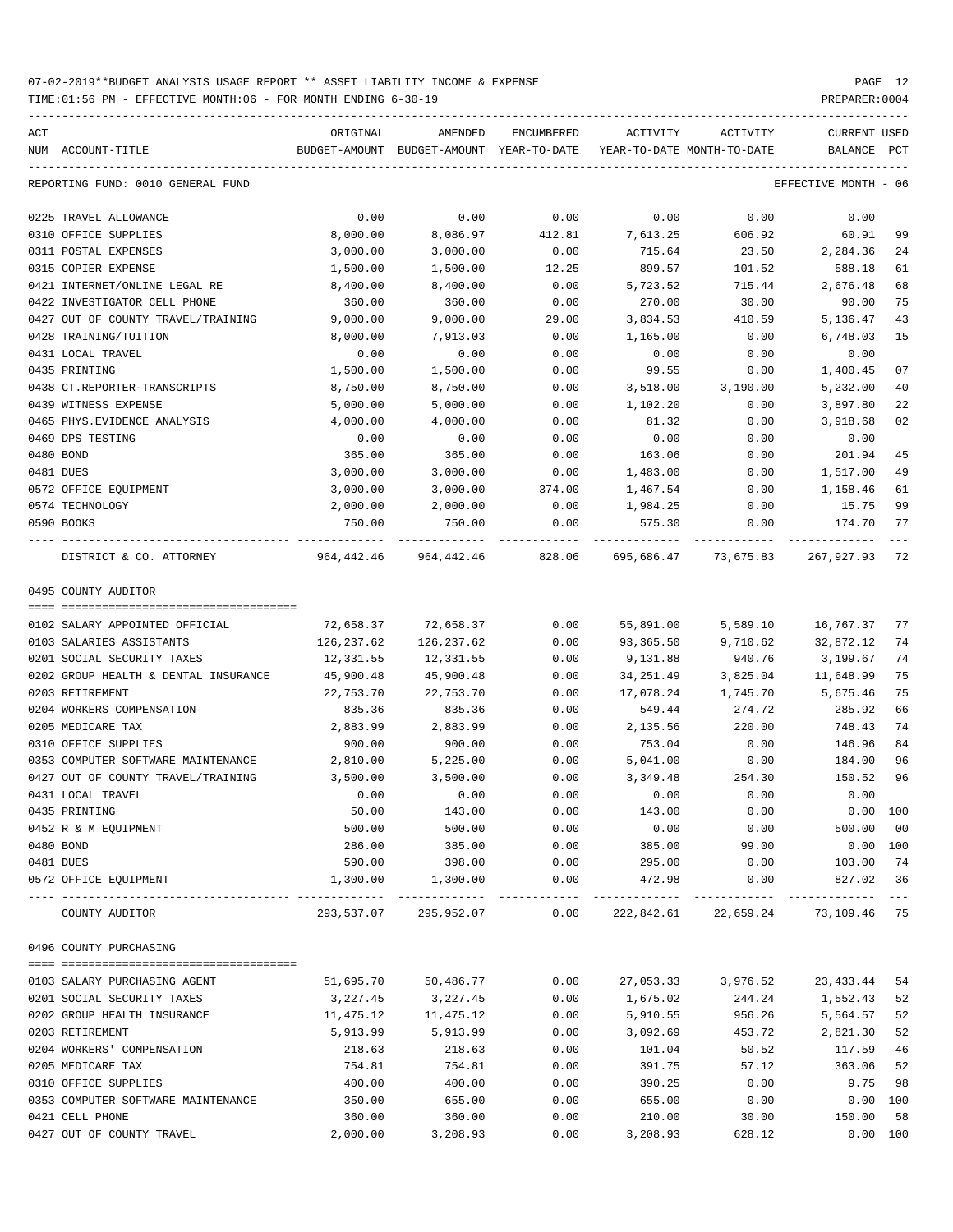TIME:01:56 PM - EFFECTIVE MONTH:06 - FOR MONTH ENDING 6-30-19 PREPARER:0004

| ACT<br>NUM ACCOUNT-TITLE                           | ORIGINAL             | AMENDED<br>BUDGET-AMOUNT BUDGET-AMOUNT YEAR-TO-DATE | ENCUMBERED    | ACTIVITY<br>YEAR-TO-DATE MONTH-TO-DATE | ACTIVITY           | CURRENT USED<br>BALANCE PCT |                |
|----------------------------------------------------|----------------------|-----------------------------------------------------|---------------|----------------------------------------|--------------------|-----------------------------|----------------|
| REPORTING FUND: 0010 GENERAL FUND                  |                      |                                                     |               |                                        |                    | EFFECTIVE MONTH - 06        |                |
| 0431 LOCAL TRAVEL                                  | 0.00                 | 0.00                                                | 0.00          | 0.00                                   | 0.00               | 0.00                        |                |
| 0435 PRINTING                                      | 70.00                | 66.00                                               | 0.00          | 18.00                                  | 0.00               | 48.00                       | 27             |
| 0452 R & M EQUIPMENT                               | 0.00                 | 0.00                                                | 0.00          | 0.00                                   | 0.00               | 0.00                        |                |
| 0480 BOND                                          | 0.00                 | 93.00                                               | 0.00          | 93.00                                  | 0.00               | 0.00 100                    |                |
| 0481 DUES                                          | 450.00               | 454.00                                              | 100.00        | 354.00                                 | 0.00               | 0.00 100                    |                |
| 0572 OFFICE EQUIPMENT                              | 500.00               | 407.00                                              | 0.00          | 0.00                                   | 0.00               | 407.00                      | 0 <sub>0</sub> |
| COUNTY PURCHASING                                  | 77,415.70            | 77,720.70                                           | 100.00        |                                        | 43,153.56 6,396.50 | 34,467.14                   | 56             |
| 0497 COUNTY TREASURER                              |                      |                                                     |               |                                        |                    |                             |                |
| 0101 SALARY ELECTED OFFICIAL                       | 58,237.97            | 58,237.97                                           | 0.00          | 44,798.40                              | 4,479.84           | 13,439.57                   | 77             |
| 0103 SALARY ASSISTANT                              | 47,000.00            | 47,000.00                                           | 0.00          | 36,153.80                              | 3,615.38           | 10,846.20                   | 77             |
| 0201 SOCIAL SECURITY TAXES                         | 6,524.75             | 6,524.75                                            | 0.00          | 3,882.32                               | 375.72             | 2,642.43                    | 60             |
| 0202 GROUP HEALTH & DENTAL INSURANCE               | 22,950.24            | 22,950.24                                           | 0.00          | 17,209.16                              | 1,911.64           | 5,741.08                    | 75             |
| 0203 RETIREMENT                                    | 12,039.22            | 12,039.22                                           | 0.00          | 9,262.08                               | 923.66             | 2,777.14                    | 77             |
| 0204 WORKERS' COMPENSATION                         | 442.00               | 442.00                                              | 0.00          | 290.72                                 | 145.36             | 151.28                      | 66             |
| 0205 MEDICARE TAX                                  | 1,525.95             | 1,525.95                                            | 0.00          | 907.88                                 | 87.86              | 618.07                      | 59             |
| 0310 OFFICE SUPPLIES                               | 200.00               | 200.00                                              | 0.00          | 144.69                                 | 113.09             | 55.31                       | 72             |
| 0427 OUT OF COUNTY TRAVEL/TRAINING                 | 1,500.00             | 1,500.00                                            | 0.00          | 1,249.37                               | 0.00               | 250.63                      | 83             |
| 0431 LOCAL TRAVEL                                  | 0.00                 | 0.00                                                | 0.00          | 0.00                                   | 0.00               | 0.00                        |                |
| 0435 PRINTING                                      | 200.00               | 200.00                                              | 0.00          | 60.00                                  | 0.00               | 140.00                      | 30             |
| 0452 R&M EQUIPMENT                                 | 250.00               | 250.00                                              | 0.00          | 0.00                                   | 0.00               | 250.00                      | 0 <sub>0</sub> |
| 0453 COMPUTER SOFTWARE MAINTEN                     | 1,300.00             | 2,410.00                                            | 0.00          | 2,314.00                               | 0.00               | 96.00                       | 96             |
| 0480 BOND                                          | 271.00               | 271.00                                              | 0.00          | 271.00                                 | 0.00               | 0.00                        | 100            |
| 0481 DUES                                          | 175.00               | 175.00                                              | 0.00          | 175.00                                 | 0.00               | 0.00                        | 100            |
| 0572 OFFICE EQUIPMENT                              | 0.00                 | 0.00                                                | 0.00          | 0.00                                   | 0.00               | 0.00                        |                |
| 0574 TECHNOLOGY                                    | 0.00                 | 0.00                                                | 0.00          | 0.00                                   | 0.00               | 0.00                        |                |
| COUNTY TREASURER                                   | 152,616.13           | 153,726.13                                          | 0.00          | 116,718.42                             | 11,652.55          | 37,007.71                   | 76             |
| 0499 TAX ASSESSOR-COLLECTOR                        |                      |                                                     |               |                                        |                    |                             |                |
| 0101 SALARIES ELECTED OFFICIAL                     | 58,237.97            | 58,237.97                                           | 0.00          | 44,798.40                              | 4,479.84           | 13,439.57                   | 77             |
| 0103 SALARIES ASSISTANTS                           | 40,712.36            | 40,712.36                                           | 0.00          | 31,317.20                              | 3,131.72           | 9,395.16                    | 77             |
| 0104 SALARIES DEPUTIES                             | 97,746.15            | 97,746.15                                           | 0.00          | 75,189.40                              | 7,518.94           | 22,556.75                   | 77             |
| 0107 SALARY TEMP./EXTRA                            | 14,678.12            | 14,678.12                                           | 0.00          | 8,078.80                               | 1,093.88           | 6,599.32                    | 55             |
| 0201 SOCIAL SECURITY TAXES                         | 13,105.23            | 13,105.23                                           | 0.00          | 9,247.99                               | 936.42             | 3,857.24                    | 71             |
| 0202 GROUP HEALTH & DENTAL INSURANCE               | 57,375.60            | 57,375.60                                           | 0.00          | 43,031.70                              | 4,781.30           | 14,343.90                   | 75             |
| 0203 RETIREMENT                                    | 24, 181. 25          | 24, 181. 25                                         | 0.00          | 18,234.92                              | 1,851.18           | 5,946.33                    | 75             |
| 0204 WORKERS COMPENSATION                          | 887.77               | 887.77                                              | 0.00          | 576.34                                 | 288.17             | 311.43                      | 65             |
| 0205 MEDICARE TAX                                  | 3,064.93             | 3,064.93                                            | 0.00          | 2,162.65                               | 218.98             | 902.28                      | 71             |
| 0225 LEONARD OFFICE TRAVEL<br>0310 OFFICE SUPPLIES | 900.00               | 900.00                                              | 0.00<br>46.27 | 442.00<br>695.93                       | 55.68<br>43.79     | 458.00<br>557.80            | 49<br>57       |
| 0311 POSTAL EXPENSES                               | 1,300.00<br>6,500.00 | 1,300.00<br>6,500.00                                | 0.00          | 2,608.21                               | 2,058.30           | 3,891.79                    | 40             |
| 0315 COPIER EXPENSE                                | 500.00               | 500.00                                              | 12.62         | 580.51                                 | 89.75              | $93.13 - 119$               |                |
| 0420 TELEPHONE LEONARD OFFICE                      | 735.00               | 735.00                                              | 0.00          | 646.62                                 | 105.93             | 88.38                       | 88             |
| 0423 CELL PHONE                                    | 0.00                 | 0.00                                                | 0.00          | 0.00                                   | 0.00               | 0.00                        |                |
| 0427 OUT OF COUNTY TRAVEL/TRAINING                 | 4,500.00             | 4,500.00                                            | 0.00          | 2,915.47                               | 608.44             | 1,584.53                    | 65             |
| 0435 PRINTING                                      | 250.00               | 250.00                                              | 0.00          | 96.15                                  | 0.00               | 153.85                      | 38             |
| 0460 LEONARD OFFICE RENT                           | 1,200.00             | 1,200.00                                            | 0.00          | 900.00                                 | 100.00             | 300.00                      | 75             |
| 0480 BOND                                          | 368.00               | 368.00                                              | 0.00          | 0.00                                   | 0.00               | 368.00                      | 0 <sub>0</sub> |
| 0481 DUES                                          | 175.00               | 175.00                                              | 0.00          | 175.00                                 | 0.00               | 0.00                        | 100            |
| 0572 OFFICE EQUIPMENT                              | 700.00               | 700.00                                              | 0.00          | 668.71                                 | 0.00               | 31.29                       | 96             |

0574 TECHNOLOGY 0.00 0.00 0.00 0.00 0.00 0.00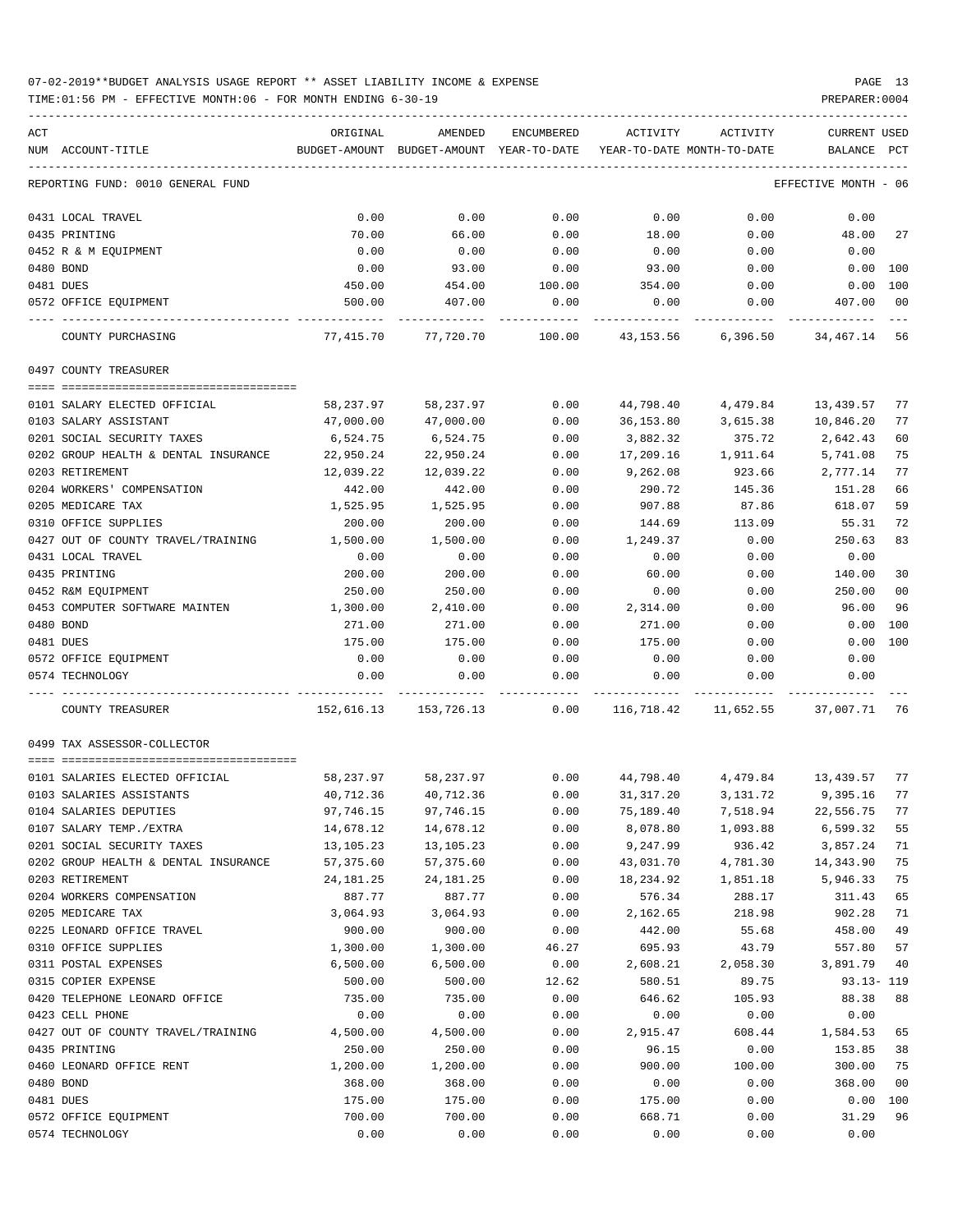| 07-02-2019**BUDGET ANALYSIS USAGE REPORT ** ASSET LIABILITY INCOME & EXPENSE |  |  | PAGE |  |
|------------------------------------------------------------------------------|--|--|------|--|
|                                                                              |  |  |      |  |

TIME:01:56 PM - EFFECTIVE MONTH:06 - FOR MONTH ENDING 6-30-19 PREPARER:0004

| ACT | NUM ACCOUNT-TITLE                                               | ORIGINAL                 | AMENDED<br>BUDGET-AMOUNT BUDGET-AMOUNT YEAR-TO-DATE | ENCUMBERED        | ACTIVITY<br>YEAR-TO-DATE MONTH-TO-DATE | ACTIVITY           | CURRENT USED<br>BALANCE | PCT |
|-----|-----------------------------------------------------------------|--------------------------|-----------------------------------------------------|-------------------|----------------------------------------|--------------------|-------------------------|-----|
|     | REPORTING FUND: 0010 GENERAL FUND                               |                          |                                                     |                   |                                        |                    | EFFECTIVE MONTH - 06    |     |
|     | TAX ASSESSOR-COLLECTOR                                          | 327,117.38               | 327,117.38                                          | 58.89             | 242,366.00                             | 27,362.32          | 84,692.49               | -74 |
|     | 0503 COMPUTER/IT DEPT.                                          |                          |                                                     |                   |                                        |                    |                         |     |
|     | 0103 SALARY-TECHNICIAN                                          | 41,257.02                | 41,257.02                                           | 0.00              | 31,736.20                              | 3,173.62           | 9,520.82                | 77  |
|     | 0107 PART TIME TECHNICIAN                                       | 19,502.02                | 19,502.02                                           | 0.00              | 14,540.61                              | 1,564.49           | 4,961.41                | 75  |
|     | 0201 SOCIAL SECURITY                                            | 3,767.06                 | 3,767.06                                            | 0.00              | 2,707.96                               | 278.24             | 1,059.10                | 72  |
|     | 0202 GROUP HEALTH INSURANCE                                     | 11,475.12                | 11,475.12                                           | 0.00              | 8,606.34                               | 956.26             | 2,868.78                | 75  |
|     | 0203 RETIREMENT                                                 | 6,950.83                 | 6,950.83                                            | 0.00              | 5,294.79                               | 540.63             | 1,656.04                | 76  |
|     | 0204 WORKERS COMPENSATION                                       | 322.41                   | 322.41                                              | 0.00              | 207.00                                 | 103.50             | 115.41                  | 64  |
|     | 0205 MEDICARE TAX                                               | 881.01                   | 881.01                                              | 0.00              | 633.24                                 | 65.07              | 247.77                  | 72  |
|     | 0225 TRAVEL ALLOWANCE                                           | 828.00                   | 828.00                                              | 0.00              | 621.00                                 | 69.00              | 207.00                  | 75  |
|     | 0310 OFFICE SUPPLIES                                            | 200.00                   | 200.00                                              | 43.48             | 0.00                                   | 0.00               | 156.52                  | 22  |
|     | 0421 CELL PHONE ALLOWANCE                                       | 414.00                   | 414.00                                              | 0.00              | 310.50                                 | 34.50              | 103.50                  | 75  |
|     | 0423 EMERGENCY INTERNET                                         | 0.00                     | 455.88                                              | 0.00              | 314.95                                 | 37.99              | 140.93                  | 69  |
|     | 0427 OUT OF COUNTY TRAVEL/TRAINING                              | 900.00                   | 900.00                                              | 0.00              | 0.00                                   | 0.00               | 900.00                  | 00  |
|     | 0435 PRINTING                                                   | 0.00                     | 0.00                                                | 0.00              | 0.00                                   | 0.00               | 0.00                    |     |
|     | 0453 R&M COMPUTER/TRAINING                                      | 0.00                     | 0.00                                                | 0.00              | 0.00                                   | 0.00               | 0.00                    |     |
|     | 0572 OFFICE EQUIPMENT                                           | 3,550.00                 | 3,094.12                                            | 0.00              | 1,264.78                               | 0.00               | 1,829.34                | 41  |
|     | 0574 COMPUTER/WEB SOFTWARE                                      | 3,000.00                 | 3,000.00                                            | 0.00              | 2,094.75                               | 0.00               | 905.25                  | 70  |
|     | 0576 COUNTY COMPUTER REPLACEMENT<br>--------------------------- | 40,000.00<br>----------- | 40,000.00                                           | 215.12            | 2,066.84                               | 1,125.05           | 37,718.04               | 06  |
|     | COMPUTER/IT DEPT.                                               | 133,047.47               |                                                     | 133,047.47 258.60 |                                        | 70,398.96 7,948.35 | 62,389.91               | 53  |
|     | 0509 CONTINGENCY                                                |                          |                                                     |                   |                                        |                    |                         |     |
|     | 0475 CONTINGENCY                                                | 250,000.00               | 199,129.00                                          | 0.00              | 0.00                                   | 0.00               | 199,129.00 00           |     |
|     | CONTINGENCY                                                     |                          | 250,000.00 199,129.00                               | 0.00              |                                        | $0.00$ 0.00        | 199,129.00              | 00  |
|     | 0510 COURTHOUSE                                                 |                          |                                                     |                   |                                        |                    |                         |     |
|     | 0107 REGULAR TEMP. - PART TIME                                  | 0.00                     | 0.00                                                | 0.00              |                                        | 0.00               | 0.00<br>0.00            |     |
|     | 0115 SALARY JANITOR                                             | 39,527.92                | 39,527.92                                           | 0.00              | 30,406.00                              | 3,040.60           | 9,121.92                | 77  |
|     | 0201 SOCIAL SECURITY TAXES                                      | 2,450.73                 | 2,450.73                                            | 0.00              | 1,858.56                               | 185.56             | 592.17                  | 76  |
|     | 0202 GROUP HEALTH & DENTAL INSURANCE                            | 11,475.12                | 11,475.12                                           | 0.00              | 8,606.34                               | 956.26             | 2,868.78                | 75  |
|     | 0203 RETIREMENT                                                 | 4,521.99                 | 4,521.99                                            | 0.00              | 3,478.92                               | 346.94             | 1,043.07                | 77  |
|     | 0204 WORKERS' COMPENSATION                                      | 1,628.55                 | 1,628.55                                            | 0.00              | 1,492.34                               | 746.17             | 136.21                  | 92  |
|     | 0205 MEDICARE TAX                                               | 573.15                   | 573.15                                              | 0.00              | 434.68                                 | 43.40              | 138.47                  | 76  |
|     | 0310 OFFICE SUPPLIES                                            | 4,000.00                 | 4,000.00                                            | 43.56             | 2,985.98                               | 737.85             | 970.46                  | 76  |
|     | 0311 POSTAL EXPENSE                                             | 9,000.00                 | 9,000.00                                            | 0.00              | 5,447.32                               | 4,541.72           | 3,552.68                | 61  |
|     | 0315 COPIER RENTAL                                              | 4,300.00                 | 4,300.00                                            | 51.29             | 2,945.69                               | 314.27             | 1,303.02                | 70  |
|     | 0316 EMPLOYEE AWARDS BANQUET                                    | 2,500.00                 | 2,500.00                                            | 0.00              | 2,462.00                               | 0.00               | 38.00                   | 98  |
|     | 0330 AUTO EXPENSE-GAS AND OIL                                   | 700.00                   | 700.00                                              | 0.00              | 319.00                                 | 0.00               | 381.00                  | 46  |
|     | 0332 JANITOR SUPPLIES                                           | 0.00                     | 0.00                                                | 0.00              | 0.00                                   | 0.00               | 0.00                    |     |
|     | 0353 R&M COMPUTER                                               | 0.00                     | 0.00                                                | 0.00              | 0.00                                   | 0.00               | 0.00                    |     |
|     | 0420 TELEPHONE                                                  | 0.00                     | 0.00                                                | 0.00              | 0.00                                   | 0.00               | 0.00                    |     |
|     | 0421 INTERNET LINES                                             | 0.00                     | 0.00                                                | 0.00              | 0.00                                   | 0.00               | 0.00                    |     |
|     | 0423 CELL PHONE                                                 | 340.00                   | 340.00                                              | 0.00              | 235.57                                 | 26.14              | 104.43                  | 69  |
|     | 0440 UTILITIES ELECTRICITY                                      | 7,000.00                 | 2,000.00                                            | 44.91             | 780.76                                 | 0.00               | 1,174.33                | 41  |
|     | 0441 UTILITIES GAS                                              | 0.00                     | 0.00                                                | 0.00              | 0.00                                   | 0.00               | 0.00                    |     |
|     | 0442 UTILITIES WATER                                            | 3,600.00                 | 3,600.00                                            | 0.00              | 1,962.10                               | 0.00               | 1,637.90                | 55  |
|     | 0443 TRASH PICK-UP                                              | 1,000.00                 | 1,000.00                                            | 0.00              | 656.64                                 | 82.08              | 343.36                  | 66  |

0445 AIR CONDITIONER MAINTENANCE  $0.00$  0.00 0.00 0.00 0.00 0.00 0.00 0.00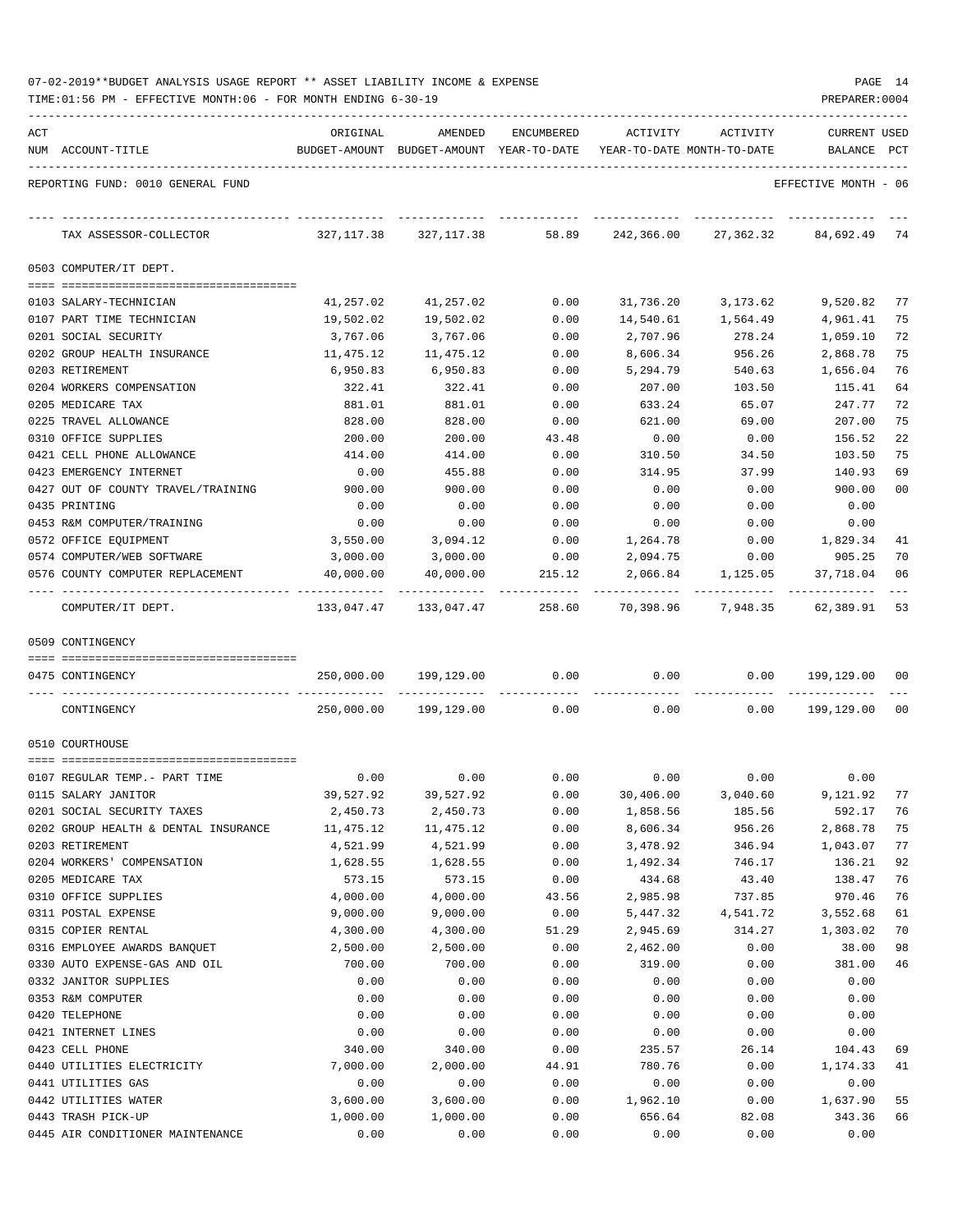TIME:01:56 PM - EFFECTIVE MONTH:06 - FOR MONTH ENDING 6-30-19 PREPARER:0004

| ACT                                   | ORIGINAL      | AMENDED           | ENCUMBERED   | ACTIVITY   | ACTIVITY                   | CURRENT USED       |      |
|---------------------------------------|---------------|-------------------|--------------|------------|----------------------------|--------------------|------|
| NUM ACCOUNT-TITLE                     | BUDGET-AMOUNT | BUDGET-AMOUNT     | YEAR-TO-DATE |            | YEAR-TO-DATE MONTH-TO-DATE | BALANCE            | PCT  |
| REPORTING FUND: 0010 GENERAL FUND     |               |                   |              |            |                            | EFFECTIVE MONTH    | - 06 |
| 0446 ELEVATOR MAINTENANCE CONTR       | 0.00          | 0.00              | 0.00         | 0.00       | 0.00                       | 0.00               |      |
| 0450 R & M BUILDINGS                  | 0.00          | 0.00              | 0.00         | 0.00       | 0.00                       | 0.00               |      |
| 0453 COMPUTER SOFTWARE MAINTEN        | 165,000.00    | 155,322.00        | 0.00         | 107,897.24 | 31,106.25                  | 47,424.76          | 69   |
| 0463 RENTAL PERSONNEL PAGER           | 0.00          | 0.00              | 0.00         | 0.00       | 0.00                       | 0.00               |      |
| 0482 FIRE INSURANCE                   | 16,500.00     | 27,011.00         | 0.00         | 27,011.00  | 0.00                       | 0.00               | 100  |
| 0500 LAND                             | 0.00          | 0.00              | 0.00         | 0.00       | 0.00                       | 0.00               |      |
| 0530 PERMANENT IMPROVEMENTS           | 0.00          | 0.00              | 0.00         | 0.00       | 0.00                       | 0.00               |      |
| 0572 OFFICE EQUIPMENT                 | 0.00          | 0.00              | 0.00         | 0.00       | 0.00                       | 0.00               |      |
| 0573 ODYSSEY SOFTWARE/EQUIPMENT       | 0.00          | 0.00              | 0.00         | 0.00       | 0.00                       | 0.00               |      |
| 0574 TECHNOLOGY                       | 1,323.00      | 1,323.00          | 0.00         | 0.00       | 0.00                       | 1,323.00           | 00   |
| 0575 LAND/BUILDING                    | 0.00          | 0.00              | 0.00         | 0.00       | 0.00                       | 0.00               |      |
| 0577 JANITOR EQUIPMENT                | 1,000.00      | 544.00            | 0.00         | 0.00       | 0.00                       | 544.00             | 00   |
| COURTHOUSE                            | 276,440.46    | 271,817.46        | 139.76       | 198,980.14 | 42,127.24                  | 72,697.56          | -73  |
| 0511 COUNTY OFFICE BUILDING           |               |                   |              |            |                            |                    |      |
|                                       |               |                   |              |            |                            |                    |      |
| 0115 SALARY JANITOR                   | 3,304.49      | 3,304.49          | 0.00         | 3,802.31   | 374.09                     | 497.82- 115        |      |
| 0201 SOCIAL SECURITY TAXES            | 204.88        | 204.88            | 0.00         | 235.72     | 23.19                      | $30.84 - 115$      |      |
| 0203 RETIREMENT                       | 378.03        | 378.03            | 0.00         | 434.93     | 42.68                      | $56.90 - 115$      |      |
| 0204 WORKER' COMPENSATION             | 136.14        | 136.14            | 0.00         | 124.78     | 62.39                      | 11.36              | 92   |
| 0205 MEDICARE TAX                     | 47.92         | 47.92             | 0.00         | 55.12      | 5.43                       | $7.20 - 115$       |      |
| 0225 JANITOR TRAVEL                   | 175.00        | 175.00            | 0.00         | 73.64      | 0.00                       | 101.36             | 42   |
| 0332 JANITOR SUPPLIES                 | 1,000.00      | 1,000.00          | 0.00         | 779.30     | 92.44                      | 220.70             | 78   |
| 0440 UTILITIES ELECTRICITY            | 5,000.00      | 5,000.00          | 407.13       | 2,607.29   | 0.00                       | 1,985.58           | 60   |
| 0441 UTILITIES GAS                    | 1,000.00      | 1,000.00          | 0.00         | 655.93     | 49.80                      | 344.07             | 66   |
| 0442 UTILITIES WATER                  | 1,000.00      | 1,000.00          | 0.00         | 750.09     | 63.58                      | 249.91             | 75   |
| 0443 TRASH PICK-UP SERVICE            | 480.00        | 480.00            | 0.00         | 328.32     | 41.04                      | 151.68             | 68   |
| 0444 LAWN MAINTENANCE                 | 0.00          | 0.00              | 0.00         | 0.00       | 0.00                       | 0.00               |      |
| 0450 R & M BUILDING                   | 9,000.00      | 9,000.00          | 0.00         | 1,214.86   | 182.97                     | 7,785.14           | 13   |
| 0482 FIRE INSURANCE                   | 1,000.00      | 1,000.00          | 0.00         | 951.00     | 0.00                       | 49.00              | 95   |
| 0535 BUILDINGS                        | 0.00          | 0.00              | 0.00         | 0.00       | 0.00                       | 0.00               |      |
| COUNTY OFFICE BUILDING                | 22,726.46     | 22,726.46         | 407.13       | 12,013.29  | 937.61                     | 10,306.04          | 55   |
| 0512 CO-OP OFFICE BUILDING            |               |                   |              |            |                            |                    |      |
| 0332 JANITOR SUPPLIES                 | 500.00        | 500.00            | 0.00         | 153.37     | 0.00                       | 346.63             | 31   |
| 0440 UTILITIES ELECTRICITY            | 6,000.00      | 6,000.00          | 0.00         | 4,159.91   | 301.61                     | 1,840.09           | 69   |
| 0442 UTILITIES WATER                  | 700.00        | 700.00            | 0.00         | 495.94     | 70.96                      | 204.06             | 71   |
|                                       |               |                   | 0.00         | 798.00     | 70.00                      |                    | 80   |
| 0450 R&M BUILDING                     | 1,000.00      | 1,000.00          |              |            |                            | 202.00             |      |
| 0482 FIRE INSURANCE<br>0535 BUILDINGS | 1,400.00      | 1,400.00          | 0.00         | 1,321.00   | 0.00                       | 79.00<br>0.00      | 94   |
|                                       | 0.00          | 0.00              | 0.00         | 0.00       | 0.00                       |                    |      |
| CO-OP OFFICE BUILDING                 |               | 9,600.00 9,600.00 | 0.00         | 6,928.22   |                            | 442.57 2,671.78 72 |      |
| 0513 COURTHOUSE SOUTH ANNEX           |               |                   |              |            |                            |                    |      |
| 0115 SALARY JANITOR                   | 13,209.04     | 13,209.04         | 0.00         | 8,306.12   | 553.17                     | 4,902.92 63        |      |
| 0201 SOCIAL SECURITY TAXES            | 818.96        | 818.96            | 0.00         | 514.99     | 34.30                      | 303.97             | 63   |
| 0203 RETIREMENT                       | 1,511.11      | 1,511.11          | 0.00         | 950.69     | 63.12                      | 560.42             | 63   |
| 0204 WORKERS' COMPENSATION            | 544.21        | 544.21            | 0.00         | 498.68     | 249.34                     | 45.53              | 92   |
| 0205 MEDICARE TAX                     | 191.53        | 191.53            | 0.00         | 120.40     | 8.03                       | 71.13              | 63   |
| 0311 SOUTH ANNEX POSTAGE              | 0.00          | 0.00              | 0.00         | 0.00       | 0.00                       | 0.00               |      |
|                                       |               |                   |              |            |                            |                    |      |

0315 COPIER RENTAL 1,500.00 1,500.00 15.08 873.60 97.72 611.32 59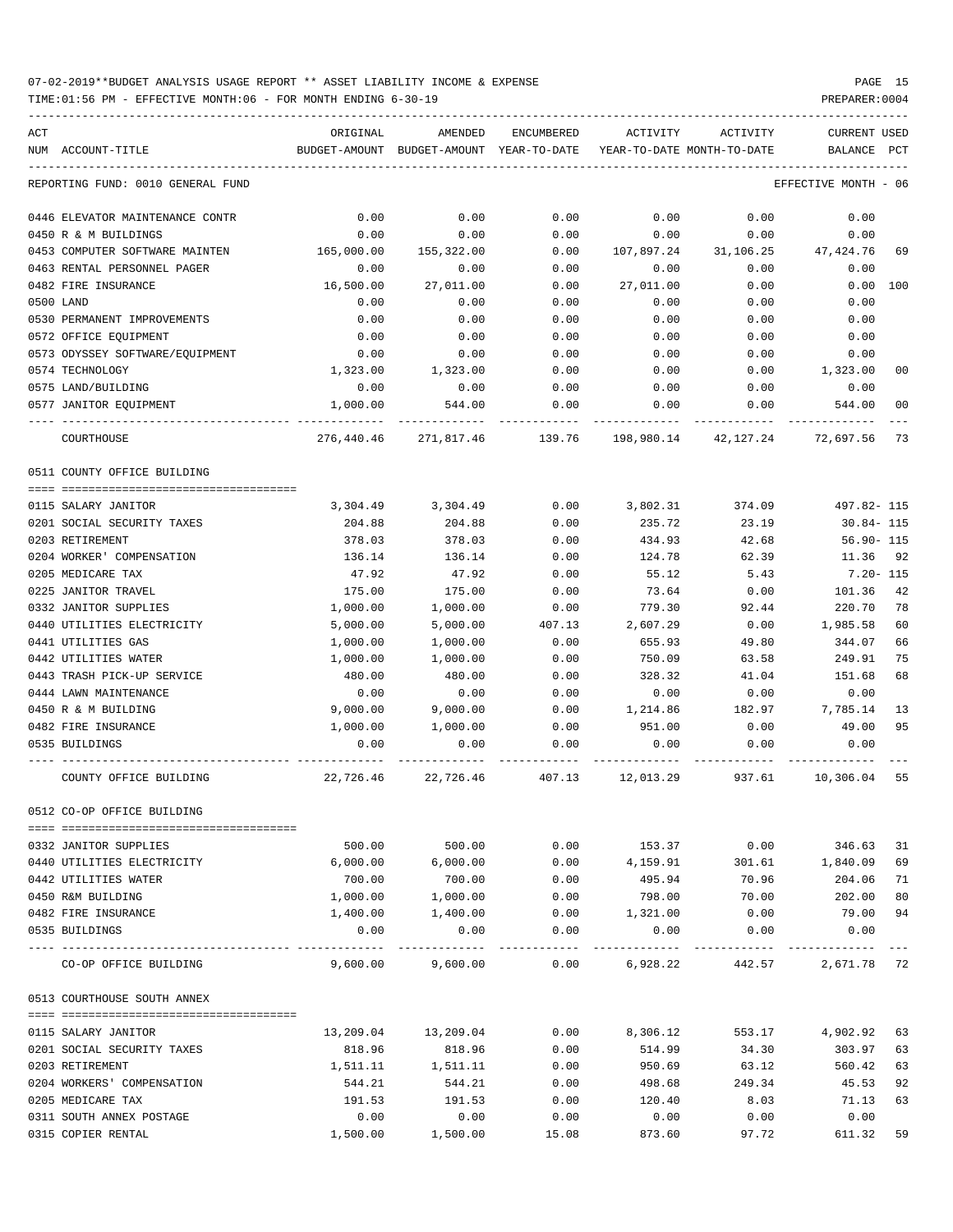| ACT<br>NUM ACCOUNT-TITLE          | ORIGINAL            | AMENDED<br>BUDGET-AMOUNT BUDGET-AMOUNT YEAR-TO-DATE | ENCUMBERED          | ACTIVITY       | ACTIVITY<br>YEAR-TO-DATE MONTH-TO-DATE | CURRENT USED<br>BALANCE | PCT |
|-----------------------------------|---------------------|-----------------------------------------------------|---------------------|----------------|----------------------------------------|-------------------------|-----|
|                                   |                     |                                                     |                     |                |                                        |                         |     |
| REPORTING FUND: 0010 GENERAL FUND |                     |                                                     |                     |                |                                        | EFFECTIVE MONTH - 06    |     |
| 0332 JANITOR SUPPLIES             | 2,000.00            | 2,000.00                                            | 4.67                | 981.64         | 285.53                                 | 1,013.69                | 49  |
| 0420 TELEPHONE                    | 5,500.00            | 5,500.00                                            | 0.00                | 3,537.44       | 214.45                                 | 1,962.56                | 64  |
| 0421 INTERNET                     | 3,500.00            | 3,500.00                                            | 0.00                | 0.00           | 0.00                                   | 3,500.00                | 00  |
| 0440 UTILITIES ELECTRICITY        | 6,000.00            | 6,000.00                                            | 0.00                | 3,476.42       | 538.81                                 | 2,523.58                | 58  |
| 0441 UTILITIES GAS                | 1,300.00            | 1,300.00                                            | 54.46               | 849.02         | 0.00                                   | 396.52                  | 69  |
| 0442 UTILITIES WATER              | 1,300.00            | 1,300.00                                            | 0.00                | 747.51         | 92.98                                  | 552.49                  | 58  |
| 0443 TRASH PICKUP SERVICE         | 1,000.00            | 1,000.00                                            | 0.00                | 656.64         | 82.08                                  | 343.36                  | 66  |
| 0444 LAWN MAINTENANCE             | 0.00                | 0.00                                                | 0.00                | 0.00           | 0.00                                   | 0.00                    |     |
| 0450 R&M BUILDING                 | 5,000.00            | 20,850.00                                           | 16,180.65           | 997.72         | 463.40                                 | 3,671.63                | 82  |
| 0455 PARKING LOT                  | 0.00                | 0.00                                                | 0.00                | 0.00           | 0.00                                   | 0.00                    |     |
| 0482 FIRE INSURANCE               | 2,300.00            | 2,300.00                                            | 0.00                | 2,420.00       | 0.00                                   | 120.00- 105             |     |
| 0531 ANNEX                        | 0.00                | 0.00                                                | 0.00                | 0.00           | 0.00                                   | 0.00                    |     |
| COURTHOUSE SOUTH ANNEX            | 45,674.85           |                                                     | 61,524.85 16,254.86 | 24,930.87      | 2,682.93                               | 20,339.12 67            |     |
| 0514 CITY HALL ANNEX              |                     |                                                     |                     |                |                                        |                         |     |
| 0421 TELEPHONE/INTERNET           |                     | 4,400.00 4,400.00                                   |                     |                | 57.88 2,755.99 257.34 1,586.13 64      |                         |     |
| CITY HALL ANNEX                   | 4,400.00            | 4,400.00                                            |                     | 57.88 2,755.99 |                                        | 257.34 1,586.13 64      |     |
| 0515 WINDOM CO.BLDG.              |                     |                                                     |                     |                |                                        |                         |     |
|                                   |                     |                                                     |                     |                |                                        |                         |     |
| 0440 UTILITIES ELECTRICITY        | 1,500.00            | 1,500.00                                            | 290.99              | 333.26         | 0.00                                   | 875.75                  | 42  |
| 0441 UTILITIES GAS                | 700.00              | 700.00                                              | 0.00                | 379.56         | 46.35                                  | 320.44                  | 54  |
| 0442 UTILITIES WATER              | 0.00                | 0.00                                                | 0.00                | 0.00           | 0.00                                   | 0.00                    |     |
| 0444 LAWN MAINTENANCE             | 800.00              | 800.00                                              | 0.00                | 400.00         | 300.00                                 | 400.00                  | 50  |
| 0450 R&M BUILDING                 | 1,000.00            | 1,000.00                                            | 0.00                | 225.00         | 0.00                                   | 775.00                  | 23  |
| 0482 FIRE INSURANCE               | 1,600.00            | 1,600.00                                            | 0.00                | 1,611.00       | 0.00                                   | 11.00- 101              |     |
| 0501 PEST CONTROL                 | 120.00              | 120.00                                              | 0.00                | 65.00          | 0.00                                   | 55.00                   | 54  |
| WINDOM CO.BLDG.                   | 5,720.00            |                                                     | 5,720.00 290.99     |                | 3,013.82 346.35                        | 2,415.19 58             |     |
| 0516 AGRILIFE EXTENSION BUILDING  |                     |                                                     |                     |                |                                        |                         |     |
| UIID SALARY JANITOR               | 2,643.42            | 2,643.42                                            | 0.00                | 1,900.16       | 166.63                                 | 743.26                  | 72  |
| 0201 SOCIAL SECURITY TAXES        | 163.89              | 163.89                                              | 0.00                | 117.85         | 10.33                                  | 46.04                   | 72  |
| 0203 RETIREMENT                   | 302.41              | 302.41                                              | 0.00                | 217.30         | 19.01                                  | 85.11                   | 72  |
| 0204 WORKERS' COMPENSATION        | 108.91              | 108.91                                              | 0.00                | 99.78          | 49.89                                  | 9.13                    | 92  |
| 0205 MEDICARE TAX                 | 38.33               | 38.33                                               | 0.00                | 27.58          | 2.41                                   | 10.75                   | 72  |
| 0225 JANITOR TRAVEL               | 250.00              | 250.00                                              | 0.00                | 108.53         | 0.00                                   | 141.47                  | 43  |
| 0332 JANITOR SUPPLIES             | 500.00              | 500.00                                              | 0.00                | 350.85         | 57.75                                  | 149.15                  | 70  |
| 0420 TELEPHONE                    | 0.00                | 0.00                                                | 0.00                | 0.00           | 0.00                                   | 0.00                    |     |
| 0440 UTILITIES ELECTRICITY        | 5,000.00            | 5,000.00                                            | 0.00                | 3,616.32       | 0.00                                   | 1,383.68                | 72  |
| 0441 UTILITIES GAS                | 0.00                | 0.00                                                | 0.00                | 0.00           | 0.00                                   | 0.00                    |     |
| 0442 UTILITIES WATER              | 650.00              | 650.00                                              | 0.00                | 446.96         | 54.28                                  | 203.04                  | 69  |
| 0443 TRASH PICKUP SERVICE         | 0.00                | 0.00                                                | 0.00                | 0.00           | 0.00                                   | 0.00                    |     |
| 0444 LAWN MAINTENANCE             | 0.00                | 0.00                                                | 0.00                | 0.00           | 0.00                                   | 0.00                    |     |
| 0450 R&M BUILDING                 | 600.00              | 600.00                                              | 0.00                | 166.00         | 0.00                                   | 434.00                  | 28  |
| 0482 FIRE INSURANCE               | 1,000.00            | 1,000.00                                            | 0.00                | 971.00         | 0.00                                   | 29.00                   | 97  |
| 0530 BUILDING REMODEL             | 0.00                | 0.00                                                | 0.00                | 0.00           | 0.00                                   | 0.00                    |     |
| 0535 BUILDING CONSTRUCTION        | 0.00                | 0.00                                                | 0.00                | 0.00           | 0.00                                   | 0.00                    |     |
| 0572 OFFICE EQUIPMENT             | 0.00                | 0.00                                                | 0.00                | 0.00           | 0.00                                   | 0.00                    |     |
| AGRILIFE EXTENSION BUILDING       | 11,256.96 11,256.96 |                                                     | 0.00                | 8,022.33       | 360.30                                 | 3,234.63 71             |     |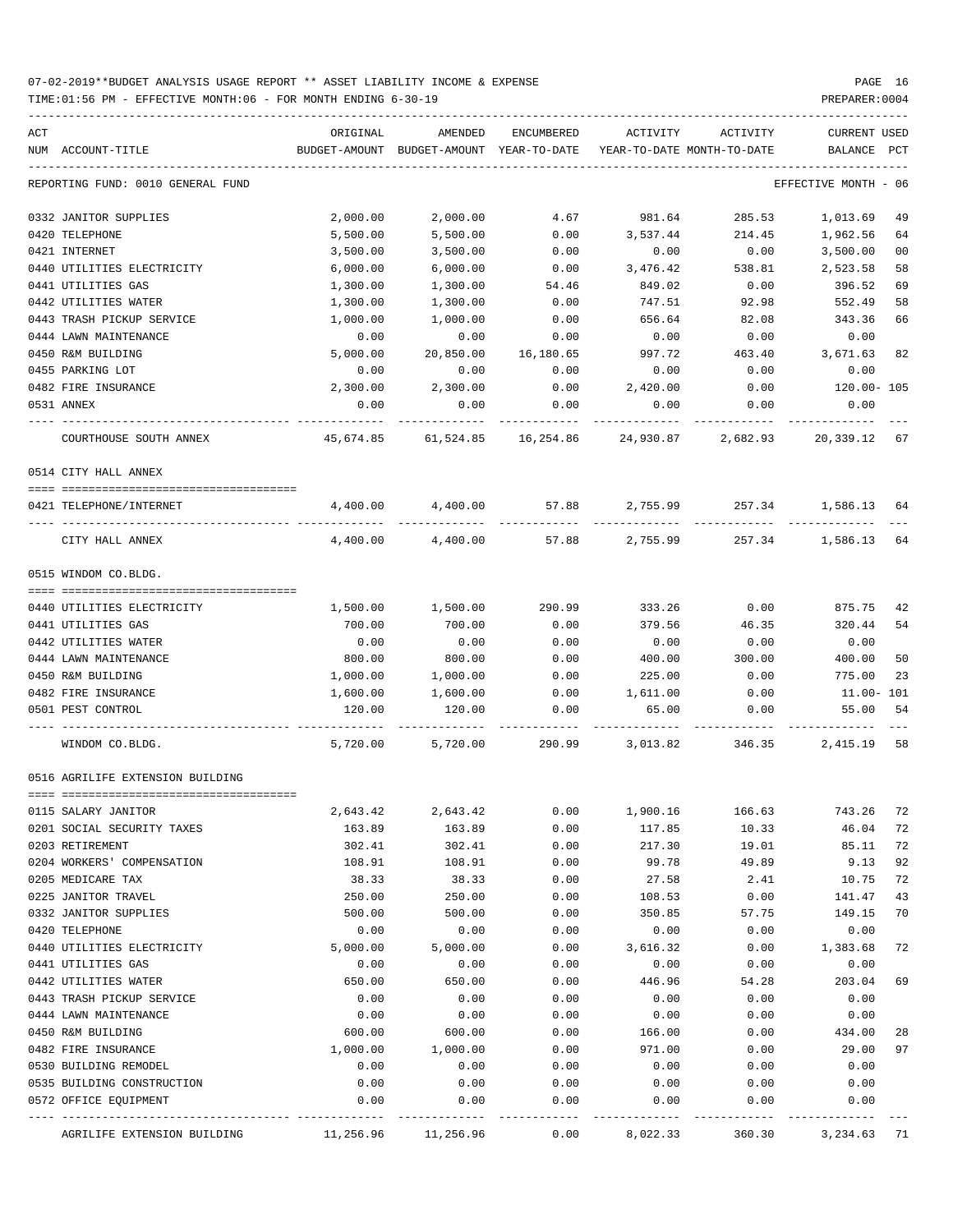| CURRENT USED<br>ORIGINAL<br>AMENDED<br>ENCUMBERED<br>ACTIVITY<br>ACTIVITY<br>NUM ACCOUNT-TITLE<br>BUDGET-AMOUNT BUDGET-AMOUNT YEAR-TO-DATE YEAR-TO-DATE MONTH-TO-DATE<br>BALANCE PCT<br>--------------------------------<br>REPORTING FUND: 0010 GENERAL FUND<br>EFFECTIVE MONTH - 06<br>0517 COURTHOUSE EAST ANNEX<br>0.00<br>0.00<br>0.00<br>0.00<br>0.00<br>0.00<br>0535 BUILDING<br>0.00<br>0.00<br>0.00<br>0.00<br>0.00<br>0.00<br>COURTHOUSE EAST ANNEX<br>0518 COUNTY OFFICES RELOCATION<br>346.00<br>0.00<br>344.00<br>344.00<br>0.00<br>$2.00 - 101$<br>0311 POSTAL EXPENSES<br>0332 JANITOR SUPPLIES<br>4,500.00<br>4,500.00<br>186.83<br>2,144.26<br>467.27<br>2,168.91<br>52<br>57<br>0420 UTILITIES TELEPHONE<br>19,900.00<br>19,900.00<br>0.00<br>11,317.79<br>906.66<br>8,582.21<br>0421 INTERNET SERVICES<br>11,300.00<br>90<br>11,300.00<br>0.00<br>10,207.49<br>1,265.75<br>1,092.51<br>0440 UTILITIES ELECTRICITY<br>761.53<br>50<br>31,600.00<br>31,600.00<br>0.00<br>15,683.75<br>15,916.25<br>54<br>0441 UTILITIES GAS<br>4,400.00<br>4,400.00<br>49.79<br>2,312.16<br>60.23<br>2,038.05<br>0442 UTILITIES WATER<br>0.00<br>52<br>6,400.00<br>6,400.00<br>3,342.28<br>234.00<br>3,057.72<br>0443 TRASH PICKUP SERVICE<br>771.96<br>60<br>1,935.00<br>1,935.00<br>0.00<br>1,163.04<br>145.38<br>57<br>12,000.00<br>36.79<br>5,160.51<br>0450 R & M BUILDING<br>12,000.00<br>0.00<br>6,839.49<br>0460 MOVING EXPENSES<br>0.00<br>0.00<br>0.00<br>0.00<br>0.00<br>0.00<br>99,825.00<br>82<br>0470 OFFICE SPACE LEASE<br>121,200.00<br>121,200.00<br>10,100.00<br>21,375.00<br>0.00<br>0483 ALARM MONITORING<br>900.00<br>900.00<br>885.60<br>14.40<br>98<br>0.00<br>0.00<br>0484 CLEANING SERVICES<br>0.00<br>0.00<br>0.00<br>0.00<br>0.00<br>0.00<br>0.00<br>52<br>0501 PEST CONTROL<br>1,340.00<br>1,340.00<br>695.00<br>0.00<br>645.00<br>----------<br>236.62 154,761.86 13,977.61<br>72<br>COUNTY OFFICES RELOCATION<br>215,819.00 215,819.00<br>60,820.52<br>0519 GOVERNMENT BUILDING<br>200,000.00 200,000.00<br>0.00<br>0.00<br>0.00<br>200,000.00 00<br>0165 CONSTRUCTION<br>$200,000.00$ $200,000.00$ $0.00$<br>0.00<br>0.000000000000<br>0 <sub>0</sub><br>GOVERNMENT BUILDING<br>0520 LAKE FANNIN<br>2,025.00<br>0.00<br>2,025.00<br>0.00<br>0.00<br>$0.00$ 100<br>0484 GENERAL LIABILITY INSURANCE<br>0.00<br>0.00<br>2,025.00<br>0.00<br>2,025.00<br>$0.00$ 100<br>LAKE FANNIN<br>0540 AMBULANCE SERVICE<br>$540,000.00$ $540,000.00$ $45,000.00$ $360,000.00$ $0$ $0.00$ $135,000.00$<br>0417 AMBULANCE SERVICE<br>75<br>75<br>540,000.00 45,000.00<br>360,000.00<br>135,000.00<br>540,000.00<br>0.00<br>AMBULANCE SERVICE<br>0543 FIRE PROTECTION<br>0.00 21,000.00<br>84,000.00<br>84,000.00<br>$0.00$ 63,000.00<br>75<br>0416 FIRE PROTECTION SERVICE<br>0.00<br>0 <sub>0</sub><br>0422 R&M RADIO/TOWER<br>700.00<br>700.00<br>0.00<br>0.00<br>700.00<br>0440 UTILITIES ELECTRICITY<br>0.00<br>0.00<br>0.00<br>0.00<br>0.00<br>0.00<br>8,507.60<br>0447 REPEATER SERVICE CONTRACT<br>8,507.60<br>8,507.60<br>0.00<br>0.00<br>$0.00$ 100<br>0.00<br>0.00<br>0.00<br>0.00<br>0.00<br>0490 FCC RADIO LICENSE<br>0.00<br>93,207.60 93,207.60<br>0.00<br>71,507.60<br>0.00<br>21,700.00<br>77<br>FIRE PROTECTION |     | 07-02-2019**BUDGET ANALYSIS USAGE REPORT ** ASSET LIABILITY INCOME & EXPENSE<br>TIME: 01:56 PM - EFFECTIVE MONTH: 06 - FOR MONTH ENDING 6-30-19 |  |  | PREPARER: 0004 | PAGE 17 |
|--------------------------------------------------------------------------------------------------------------------------------------------------------------------------------------------------------------------------------------------------------------------------------------------------------------------------------------------------------------------------------------------------------------------------------------------------------------------------------------------------------------------------------------------------------------------------------------------------------------------------------------------------------------------------------------------------------------------------------------------------------------------------------------------------------------------------------------------------------------------------------------------------------------------------------------------------------------------------------------------------------------------------------------------------------------------------------------------------------------------------------------------------------------------------------------------------------------------------------------------------------------------------------------------------------------------------------------------------------------------------------------------------------------------------------------------------------------------------------------------------------------------------------------------------------------------------------------------------------------------------------------------------------------------------------------------------------------------------------------------------------------------------------------------------------------------------------------------------------------------------------------------------------------------------------------------------------------------------------------------------------------------------------------------------------------------------------------------------------------------------------------------------------------------------------------------------------------------------------------------------------------------------------------------------------------------------------------------------------------------------------------------------------------------------------------------------------------------------------------------------------------------------------------------------------------------------------------------------------------------------------------------------------------------------------------------------------------------------------------------------------------------------------------------------------------------------------------------------------------------------------------------------------------------------------------------------------------------------------------------------------------------------------------------------------------------------------------------------------------------------------------------------------------------------------------------------------------------------------------------------|-----|-------------------------------------------------------------------------------------------------------------------------------------------------|--|--|----------------|---------|
|                                                                                                                                                                                                                                                                                                                                                                                                                                                                                                                                                                                                                                                                                                                                                                                                                                                                                                                                                                                                                                                                                                                                                                                                                                                                                                                                                                                                                                                                                                                                                                                                                                                                                                                                                                                                                                                                                                                                                                                                                                                                                                                                                                                                                                                                                                                                                                                                                                                                                                                                                                                                                                                                                                                                                                                                                                                                                                                                                                                                                                                                                                                                                                                                                                                  | ACT |                                                                                                                                                 |  |  |                |         |
|                                                                                                                                                                                                                                                                                                                                                                                                                                                                                                                                                                                                                                                                                                                                                                                                                                                                                                                                                                                                                                                                                                                                                                                                                                                                                                                                                                                                                                                                                                                                                                                                                                                                                                                                                                                                                                                                                                                                                                                                                                                                                                                                                                                                                                                                                                                                                                                                                                                                                                                                                                                                                                                                                                                                                                                                                                                                                                                                                                                                                                                                                                                                                                                                                                                  |     |                                                                                                                                                 |  |  |                |         |
|                                                                                                                                                                                                                                                                                                                                                                                                                                                                                                                                                                                                                                                                                                                                                                                                                                                                                                                                                                                                                                                                                                                                                                                                                                                                                                                                                                                                                                                                                                                                                                                                                                                                                                                                                                                                                                                                                                                                                                                                                                                                                                                                                                                                                                                                                                                                                                                                                                                                                                                                                                                                                                                                                                                                                                                                                                                                                                                                                                                                                                                                                                                                                                                                                                                  |     |                                                                                                                                                 |  |  |                |         |
|                                                                                                                                                                                                                                                                                                                                                                                                                                                                                                                                                                                                                                                                                                                                                                                                                                                                                                                                                                                                                                                                                                                                                                                                                                                                                                                                                                                                                                                                                                                                                                                                                                                                                                                                                                                                                                                                                                                                                                                                                                                                                                                                                                                                                                                                                                                                                                                                                                                                                                                                                                                                                                                                                                                                                                                                                                                                                                                                                                                                                                                                                                                                                                                                                                                  |     |                                                                                                                                                 |  |  |                |         |
|                                                                                                                                                                                                                                                                                                                                                                                                                                                                                                                                                                                                                                                                                                                                                                                                                                                                                                                                                                                                                                                                                                                                                                                                                                                                                                                                                                                                                                                                                                                                                                                                                                                                                                                                                                                                                                                                                                                                                                                                                                                                                                                                                                                                                                                                                                                                                                                                                                                                                                                                                                                                                                                                                                                                                                                                                                                                                                                                                                                                                                                                                                                                                                                                                                                  |     |                                                                                                                                                 |  |  |                |         |
|                                                                                                                                                                                                                                                                                                                                                                                                                                                                                                                                                                                                                                                                                                                                                                                                                                                                                                                                                                                                                                                                                                                                                                                                                                                                                                                                                                                                                                                                                                                                                                                                                                                                                                                                                                                                                                                                                                                                                                                                                                                                                                                                                                                                                                                                                                                                                                                                                                                                                                                                                                                                                                                                                                                                                                                                                                                                                                                                                                                                                                                                                                                                                                                                                                                  |     |                                                                                                                                                 |  |  |                |         |
|                                                                                                                                                                                                                                                                                                                                                                                                                                                                                                                                                                                                                                                                                                                                                                                                                                                                                                                                                                                                                                                                                                                                                                                                                                                                                                                                                                                                                                                                                                                                                                                                                                                                                                                                                                                                                                                                                                                                                                                                                                                                                                                                                                                                                                                                                                                                                                                                                                                                                                                                                                                                                                                                                                                                                                                                                                                                                                                                                                                                                                                                                                                                                                                                                                                  |     |                                                                                                                                                 |  |  |                |         |
|                                                                                                                                                                                                                                                                                                                                                                                                                                                                                                                                                                                                                                                                                                                                                                                                                                                                                                                                                                                                                                                                                                                                                                                                                                                                                                                                                                                                                                                                                                                                                                                                                                                                                                                                                                                                                                                                                                                                                                                                                                                                                                                                                                                                                                                                                                                                                                                                                                                                                                                                                                                                                                                                                                                                                                                                                                                                                                                                                                                                                                                                                                                                                                                                                                                  |     |                                                                                                                                                 |  |  |                |         |
|                                                                                                                                                                                                                                                                                                                                                                                                                                                                                                                                                                                                                                                                                                                                                                                                                                                                                                                                                                                                                                                                                                                                                                                                                                                                                                                                                                                                                                                                                                                                                                                                                                                                                                                                                                                                                                                                                                                                                                                                                                                                                                                                                                                                                                                                                                                                                                                                                                                                                                                                                                                                                                                                                                                                                                                                                                                                                                                                                                                                                                                                                                                                                                                                                                                  |     |                                                                                                                                                 |  |  |                |         |
|                                                                                                                                                                                                                                                                                                                                                                                                                                                                                                                                                                                                                                                                                                                                                                                                                                                                                                                                                                                                                                                                                                                                                                                                                                                                                                                                                                                                                                                                                                                                                                                                                                                                                                                                                                                                                                                                                                                                                                                                                                                                                                                                                                                                                                                                                                                                                                                                                                                                                                                                                                                                                                                                                                                                                                                                                                                                                                                                                                                                                                                                                                                                                                                                                                                  |     |                                                                                                                                                 |  |  |                |         |
|                                                                                                                                                                                                                                                                                                                                                                                                                                                                                                                                                                                                                                                                                                                                                                                                                                                                                                                                                                                                                                                                                                                                                                                                                                                                                                                                                                                                                                                                                                                                                                                                                                                                                                                                                                                                                                                                                                                                                                                                                                                                                                                                                                                                                                                                                                                                                                                                                                                                                                                                                                                                                                                                                                                                                                                                                                                                                                                                                                                                                                                                                                                                                                                                                                                  |     |                                                                                                                                                 |  |  |                |         |
|                                                                                                                                                                                                                                                                                                                                                                                                                                                                                                                                                                                                                                                                                                                                                                                                                                                                                                                                                                                                                                                                                                                                                                                                                                                                                                                                                                                                                                                                                                                                                                                                                                                                                                                                                                                                                                                                                                                                                                                                                                                                                                                                                                                                                                                                                                                                                                                                                                                                                                                                                                                                                                                                                                                                                                                                                                                                                                                                                                                                                                                                                                                                                                                                                                                  |     |                                                                                                                                                 |  |  |                |         |
|                                                                                                                                                                                                                                                                                                                                                                                                                                                                                                                                                                                                                                                                                                                                                                                                                                                                                                                                                                                                                                                                                                                                                                                                                                                                                                                                                                                                                                                                                                                                                                                                                                                                                                                                                                                                                                                                                                                                                                                                                                                                                                                                                                                                                                                                                                                                                                                                                                                                                                                                                                                                                                                                                                                                                                                                                                                                                                                                                                                                                                                                                                                                                                                                                                                  |     |                                                                                                                                                 |  |  |                |         |
|                                                                                                                                                                                                                                                                                                                                                                                                                                                                                                                                                                                                                                                                                                                                                                                                                                                                                                                                                                                                                                                                                                                                                                                                                                                                                                                                                                                                                                                                                                                                                                                                                                                                                                                                                                                                                                                                                                                                                                                                                                                                                                                                                                                                                                                                                                                                                                                                                                                                                                                                                                                                                                                                                                                                                                                                                                                                                                                                                                                                                                                                                                                                                                                                                                                  |     |                                                                                                                                                 |  |  |                |         |
|                                                                                                                                                                                                                                                                                                                                                                                                                                                                                                                                                                                                                                                                                                                                                                                                                                                                                                                                                                                                                                                                                                                                                                                                                                                                                                                                                                                                                                                                                                                                                                                                                                                                                                                                                                                                                                                                                                                                                                                                                                                                                                                                                                                                                                                                                                                                                                                                                                                                                                                                                                                                                                                                                                                                                                                                                                                                                                                                                                                                                                                                                                                                                                                                                                                  |     |                                                                                                                                                 |  |  |                |         |
|                                                                                                                                                                                                                                                                                                                                                                                                                                                                                                                                                                                                                                                                                                                                                                                                                                                                                                                                                                                                                                                                                                                                                                                                                                                                                                                                                                                                                                                                                                                                                                                                                                                                                                                                                                                                                                                                                                                                                                                                                                                                                                                                                                                                                                                                                                                                                                                                                                                                                                                                                                                                                                                                                                                                                                                                                                                                                                                                                                                                                                                                                                                                                                                                                                                  |     |                                                                                                                                                 |  |  |                |         |
|                                                                                                                                                                                                                                                                                                                                                                                                                                                                                                                                                                                                                                                                                                                                                                                                                                                                                                                                                                                                                                                                                                                                                                                                                                                                                                                                                                                                                                                                                                                                                                                                                                                                                                                                                                                                                                                                                                                                                                                                                                                                                                                                                                                                                                                                                                                                                                                                                                                                                                                                                                                                                                                                                                                                                                                                                                                                                                                                                                                                                                                                                                                                                                                                                                                  |     |                                                                                                                                                 |  |  |                |         |
|                                                                                                                                                                                                                                                                                                                                                                                                                                                                                                                                                                                                                                                                                                                                                                                                                                                                                                                                                                                                                                                                                                                                                                                                                                                                                                                                                                                                                                                                                                                                                                                                                                                                                                                                                                                                                                                                                                                                                                                                                                                                                                                                                                                                                                                                                                                                                                                                                                                                                                                                                                                                                                                                                                                                                                                                                                                                                                                                                                                                                                                                                                                                                                                                                                                  |     |                                                                                                                                                 |  |  |                |         |
|                                                                                                                                                                                                                                                                                                                                                                                                                                                                                                                                                                                                                                                                                                                                                                                                                                                                                                                                                                                                                                                                                                                                                                                                                                                                                                                                                                                                                                                                                                                                                                                                                                                                                                                                                                                                                                                                                                                                                                                                                                                                                                                                                                                                                                                                                                                                                                                                                                                                                                                                                                                                                                                                                                                                                                                                                                                                                                                                                                                                                                                                                                                                                                                                                                                  |     |                                                                                                                                                 |  |  |                |         |
|                                                                                                                                                                                                                                                                                                                                                                                                                                                                                                                                                                                                                                                                                                                                                                                                                                                                                                                                                                                                                                                                                                                                                                                                                                                                                                                                                                                                                                                                                                                                                                                                                                                                                                                                                                                                                                                                                                                                                                                                                                                                                                                                                                                                                                                                                                                                                                                                                                                                                                                                                                                                                                                                                                                                                                                                                                                                                                                                                                                                                                                                                                                                                                                                                                                  |     |                                                                                                                                                 |  |  |                |         |
|                                                                                                                                                                                                                                                                                                                                                                                                                                                                                                                                                                                                                                                                                                                                                                                                                                                                                                                                                                                                                                                                                                                                                                                                                                                                                                                                                                                                                                                                                                                                                                                                                                                                                                                                                                                                                                                                                                                                                                                                                                                                                                                                                                                                                                                                                                                                                                                                                                                                                                                                                                                                                                                                                                                                                                                                                                                                                                                                                                                                                                                                                                                                                                                                                                                  |     |                                                                                                                                                 |  |  |                |         |
|                                                                                                                                                                                                                                                                                                                                                                                                                                                                                                                                                                                                                                                                                                                                                                                                                                                                                                                                                                                                                                                                                                                                                                                                                                                                                                                                                                                                                                                                                                                                                                                                                                                                                                                                                                                                                                                                                                                                                                                                                                                                                                                                                                                                                                                                                                                                                                                                                                                                                                                                                                                                                                                                                                                                                                                                                                                                                                                                                                                                                                                                                                                                                                                                                                                  |     |                                                                                                                                                 |  |  |                |         |
|                                                                                                                                                                                                                                                                                                                                                                                                                                                                                                                                                                                                                                                                                                                                                                                                                                                                                                                                                                                                                                                                                                                                                                                                                                                                                                                                                                                                                                                                                                                                                                                                                                                                                                                                                                                                                                                                                                                                                                                                                                                                                                                                                                                                                                                                                                                                                                                                                                                                                                                                                                                                                                                                                                                                                                                                                                                                                                                                                                                                                                                                                                                                                                                                                                                  |     |                                                                                                                                                 |  |  |                |         |
|                                                                                                                                                                                                                                                                                                                                                                                                                                                                                                                                                                                                                                                                                                                                                                                                                                                                                                                                                                                                                                                                                                                                                                                                                                                                                                                                                                                                                                                                                                                                                                                                                                                                                                                                                                                                                                                                                                                                                                                                                                                                                                                                                                                                                                                                                                                                                                                                                                                                                                                                                                                                                                                                                                                                                                                                                                                                                                                                                                                                                                                                                                                                                                                                                                                  |     |                                                                                                                                                 |  |  |                |         |
|                                                                                                                                                                                                                                                                                                                                                                                                                                                                                                                                                                                                                                                                                                                                                                                                                                                                                                                                                                                                                                                                                                                                                                                                                                                                                                                                                                                                                                                                                                                                                                                                                                                                                                                                                                                                                                                                                                                                                                                                                                                                                                                                                                                                                                                                                                                                                                                                                                                                                                                                                                                                                                                                                                                                                                                                                                                                                                                                                                                                                                                                                                                                                                                                                                                  |     |                                                                                                                                                 |  |  |                |         |
|                                                                                                                                                                                                                                                                                                                                                                                                                                                                                                                                                                                                                                                                                                                                                                                                                                                                                                                                                                                                                                                                                                                                                                                                                                                                                                                                                                                                                                                                                                                                                                                                                                                                                                                                                                                                                                                                                                                                                                                                                                                                                                                                                                                                                                                                                                                                                                                                                                                                                                                                                                                                                                                                                                                                                                                                                                                                                                                                                                                                                                                                                                                                                                                                                                                  |     |                                                                                                                                                 |  |  |                |         |
|                                                                                                                                                                                                                                                                                                                                                                                                                                                                                                                                                                                                                                                                                                                                                                                                                                                                                                                                                                                                                                                                                                                                                                                                                                                                                                                                                                                                                                                                                                                                                                                                                                                                                                                                                                                                                                                                                                                                                                                                                                                                                                                                                                                                                                                                                                                                                                                                                                                                                                                                                                                                                                                                                                                                                                                                                                                                                                                                                                                                                                                                                                                                                                                                                                                  |     |                                                                                                                                                 |  |  |                |         |
|                                                                                                                                                                                                                                                                                                                                                                                                                                                                                                                                                                                                                                                                                                                                                                                                                                                                                                                                                                                                                                                                                                                                                                                                                                                                                                                                                                                                                                                                                                                                                                                                                                                                                                                                                                                                                                                                                                                                                                                                                                                                                                                                                                                                                                                                                                                                                                                                                                                                                                                                                                                                                                                                                                                                                                                                                                                                                                                                                                                                                                                                                                                                                                                                                                                  |     |                                                                                                                                                 |  |  |                |         |
|                                                                                                                                                                                                                                                                                                                                                                                                                                                                                                                                                                                                                                                                                                                                                                                                                                                                                                                                                                                                                                                                                                                                                                                                                                                                                                                                                                                                                                                                                                                                                                                                                                                                                                                                                                                                                                                                                                                                                                                                                                                                                                                                                                                                                                                                                                                                                                                                                                                                                                                                                                                                                                                                                                                                                                                                                                                                                                                                                                                                                                                                                                                                                                                                                                                  |     |                                                                                                                                                 |  |  |                |         |
|                                                                                                                                                                                                                                                                                                                                                                                                                                                                                                                                                                                                                                                                                                                                                                                                                                                                                                                                                                                                                                                                                                                                                                                                                                                                                                                                                                                                                                                                                                                                                                                                                                                                                                                                                                                                                                                                                                                                                                                                                                                                                                                                                                                                                                                                                                                                                                                                                                                                                                                                                                                                                                                                                                                                                                                                                                                                                                                                                                                                                                                                                                                                                                                                                                                  |     |                                                                                                                                                 |  |  |                |         |
|                                                                                                                                                                                                                                                                                                                                                                                                                                                                                                                                                                                                                                                                                                                                                                                                                                                                                                                                                                                                                                                                                                                                                                                                                                                                                                                                                                                                                                                                                                                                                                                                                                                                                                                                                                                                                                                                                                                                                                                                                                                                                                                                                                                                                                                                                                                                                                                                                                                                                                                                                                                                                                                                                                                                                                                                                                                                                                                                                                                                                                                                                                                                                                                                                                                  |     |                                                                                                                                                 |  |  |                |         |
|                                                                                                                                                                                                                                                                                                                                                                                                                                                                                                                                                                                                                                                                                                                                                                                                                                                                                                                                                                                                                                                                                                                                                                                                                                                                                                                                                                                                                                                                                                                                                                                                                                                                                                                                                                                                                                                                                                                                                                                                                                                                                                                                                                                                                                                                                                                                                                                                                                                                                                                                                                                                                                                                                                                                                                                                                                                                                                                                                                                                                                                                                                                                                                                                                                                  |     |                                                                                                                                                 |  |  |                |         |
|                                                                                                                                                                                                                                                                                                                                                                                                                                                                                                                                                                                                                                                                                                                                                                                                                                                                                                                                                                                                                                                                                                                                                                                                                                                                                                                                                                                                                                                                                                                                                                                                                                                                                                                                                                                                                                                                                                                                                                                                                                                                                                                                                                                                                                                                                                                                                                                                                                                                                                                                                                                                                                                                                                                                                                                                                                                                                                                                                                                                                                                                                                                                                                                                                                                  |     |                                                                                                                                                 |  |  |                |         |
|                                                                                                                                                                                                                                                                                                                                                                                                                                                                                                                                                                                                                                                                                                                                                                                                                                                                                                                                                                                                                                                                                                                                                                                                                                                                                                                                                                                                                                                                                                                                                                                                                                                                                                                                                                                                                                                                                                                                                                                                                                                                                                                                                                                                                                                                                                                                                                                                                                                                                                                                                                                                                                                                                                                                                                                                                                                                                                                                                                                                                                                                                                                                                                                                                                                  |     |                                                                                                                                                 |  |  |                |         |
|                                                                                                                                                                                                                                                                                                                                                                                                                                                                                                                                                                                                                                                                                                                                                                                                                                                                                                                                                                                                                                                                                                                                                                                                                                                                                                                                                                                                                                                                                                                                                                                                                                                                                                                                                                                                                                                                                                                                                                                                                                                                                                                                                                                                                                                                                                                                                                                                                                                                                                                                                                                                                                                                                                                                                                                                                                                                                                                                                                                                                                                                                                                                                                                                                                                  |     |                                                                                                                                                 |  |  |                |         |
|                                                                                                                                                                                                                                                                                                                                                                                                                                                                                                                                                                                                                                                                                                                                                                                                                                                                                                                                                                                                                                                                                                                                                                                                                                                                                                                                                                                                                                                                                                                                                                                                                                                                                                                                                                                                                                                                                                                                                                                                                                                                                                                                                                                                                                                                                                                                                                                                                                                                                                                                                                                                                                                                                                                                                                                                                                                                                                                                                                                                                                                                                                                                                                                                                                                  |     |                                                                                                                                                 |  |  |                |         |
|                                                                                                                                                                                                                                                                                                                                                                                                                                                                                                                                                                                                                                                                                                                                                                                                                                                                                                                                                                                                                                                                                                                                                                                                                                                                                                                                                                                                                                                                                                                                                                                                                                                                                                                                                                                                                                                                                                                                                                                                                                                                                                                                                                                                                                                                                                                                                                                                                                                                                                                                                                                                                                                                                                                                                                                                                                                                                                                                                                                                                                                                                                                                                                                                                                                  |     |                                                                                                                                                 |  |  |                |         |
|                                                                                                                                                                                                                                                                                                                                                                                                                                                                                                                                                                                                                                                                                                                                                                                                                                                                                                                                                                                                                                                                                                                                                                                                                                                                                                                                                                                                                                                                                                                                                                                                                                                                                                                                                                                                                                                                                                                                                                                                                                                                                                                                                                                                                                                                                                                                                                                                                                                                                                                                                                                                                                                                                                                                                                                                                                                                                                                                                                                                                                                                                                                                                                                                                                                  |     |                                                                                                                                                 |  |  |                |         |
|                                                                                                                                                                                                                                                                                                                                                                                                                                                                                                                                                                                                                                                                                                                                                                                                                                                                                                                                                                                                                                                                                                                                                                                                                                                                                                                                                                                                                                                                                                                                                                                                                                                                                                                                                                                                                                                                                                                                                                                                                                                                                                                                                                                                                                                                                                                                                                                                                                                                                                                                                                                                                                                                                                                                                                                                                                                                                                                                                                                                                                                                                                                                                                                                                                                  |     |                                                                                                                                                 |  |  |                |         |
|                                                                                                                                                                                                                                                                                                                                                                                                                                                                                                                                                                                                                                                                                                                                                                                                                                                                                                                                                                                                                                                                                                                                                                                                                                                                                                                                                                                                                                                                                                                                                                                                                                                                                                                                                                                                                                                                                                                                                                                                                                                                                                                                                                                                                                                                                                                                                                                                                                                                                                                                                                                                                                                                                                                                                                                                                                                                                                                                                                                                                                                                                                                                                                                                                                                  |     |                                                                                                                                                 |  |  |                |         |

0551 CONSTABLE PRECINCT # 1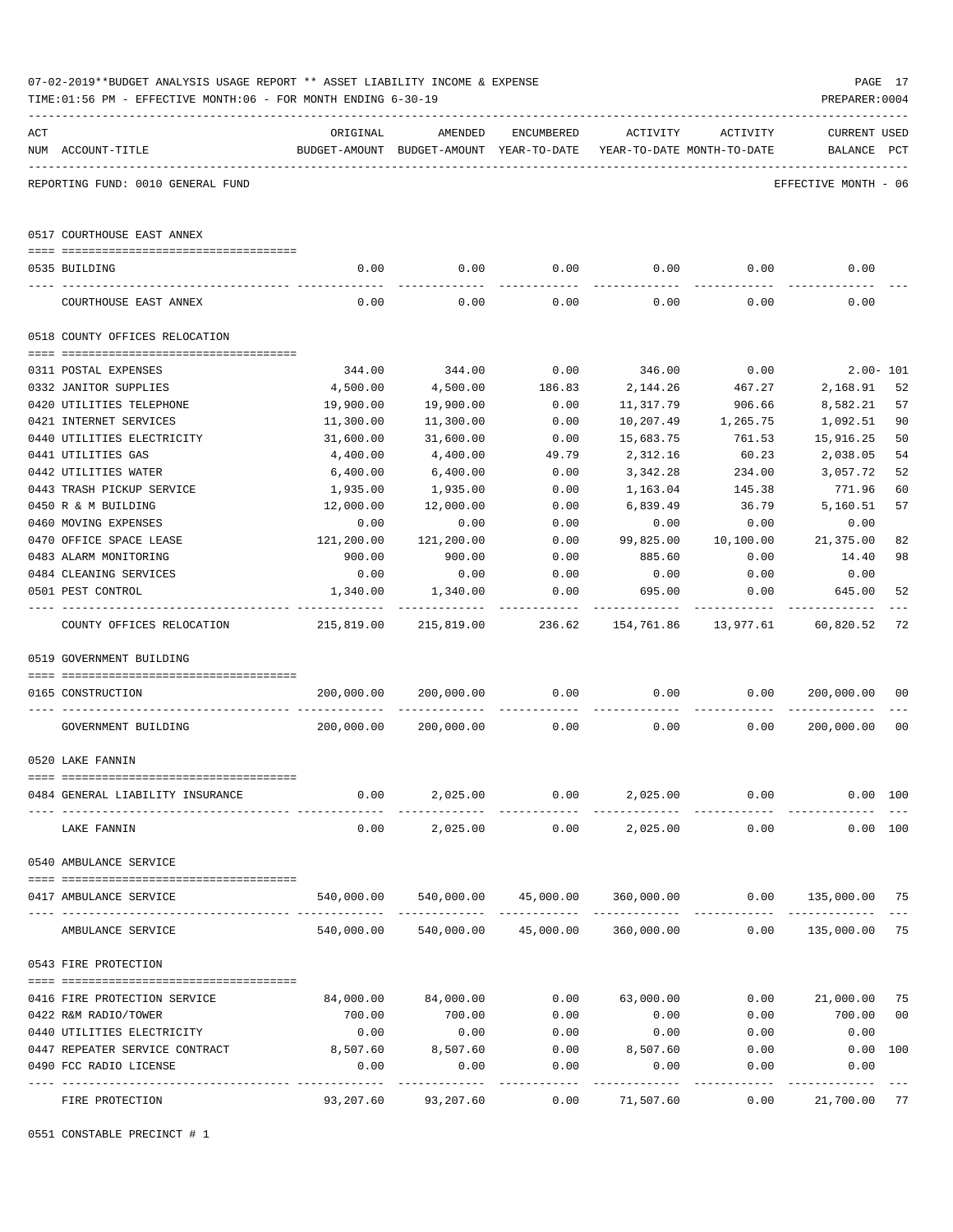| 07-02-2019**BUDGET ANALYSIS USAGE REPORT ** ASSET LIABILITY INCOME & EXPENSE |  |  |  |  | PAGE |  |
|------------------------------------------------------------------------------|--|--|--|--|------|--|
|                                                                              |  |  |  |  |      |  |

TIME:01:56 PM - EFFECTIVE MONTH:06 - FOR MONTH ENDING 6-30-19 PREPARER:0004

| ACT | NUM ACCOUNT-TITLE                    | ORIGINAL  | AMENDED<br>BUDGET-AMOUNT BUDGET-AMOUNT YEAR-TO-DATE YEAR-TO-DATE MONTH-TO-DATE | ENCUMBERED | ACTIVITY  | ACTIVITY           | CURRENT USED<br>BALANCE PCT |                |
|-----|--------------------------------------|-----------|--------------------------------------------------------------------------------|------------|-----------|--------------------|-----------------------------|----------------|
|     |                                      |           |                                                                                |            |           |                    |                             |                |
|     | REPORTING FUND: 0010 GENERAL FUND    |           |                                                                                |            |           |                    | EFFECTIVE MONTH - 06        |                |
|     | 0101 SALARY ELECTED OFFICIAL         |           | 33, 154. 57 33, 154. 57                                                        | 0.00       |           | 25,503.60 2,550.36 | 7,650.97                    | 77             |
|     | 0201 SOCIAL SECURITY TAXES           | 2,204.38  | 2,204.38                                                                       | 0.00       | 1,572.02  | 157.10             | 632.36                      | 71             |
|     | 0202 GROUP HEALTH & DENTAL INSURANCE | 5,737.56  | 5,737.56                                                                       | 0.00       | 3,937.32  | 437.48             | 1,800.24                    | 69             |
|     | 0203 RETIREMENT                      | 3,792.88  | 3,792.88                                                                       | 0.00       | 2,917.78  | 290.98             | 875.10                      | 77             |
|     | 0204 WORKERS' COMPENSATION           | 878.20    | 878.20                                                                         | 0.00       | 589.22    | 294.61             | 288.98                      | 67             |
|     | 0205 MEDICARE TAX                    | 515.54    | 515.54                                                                         | 0.00       | 367.64    | 36.74              | 147.90                      | 71             |
|     | 0310 OFFICE SUPPLIES                 | 50.00     | 50.00                                                                          | 0.00       | 0.00      | 0.00               | 50.00                       | 0 <sub>0</sub> |
|     | 0311 POSTAL EXPENSES                 | 300.00    | 300.00                                                                         | 0.00       | 78.42     | 1.00               | 221.58                      | 26             |
|     | 0330 AUTO EXPENSE-GAS AND OIL        | 1,625.00  | 1,625.00                                                                       | 0.00       | 669.34    | 0.00               | 955.66                      | 41             |
|     | 0421 ONLINE RESEARCH/ACCURINT        | 600.00    | 600.00                                                                         | 0.00       | 400.00    | 50.00              | 200.00                      | 67             |
|     | 0422 R & M RADIO                     | 200.00    | 200.00                                                                         | 0.00       | 0.00      | 0.00               | 200.00                      | 0 <sub>0</sub> |
|     | 0427 TRAVEL EXPENSE                  | 2,400.00  | 2,400.00                                                                       | 0.00       | 1,800.00  | 200.00             | 600.00                      | 75             |
|     | 0435 PRINTING                        | 50.00     | 50.00                                                                          | 0.00       | 0.00      | 0.00               | 50.00                       | 0 <sub>0</sub> |
|     | 0480 BOND                            | 178.00    | 178.00                                                                         | 0.00       | 92.50     | 0.00               | 85.50                       | 52             |
|     | 0488 LAW ENFORCEMENT PROF. INS       | 525.00    | 525.00                                                                         | 0.00       | 483.00    | 0.00               | 42.00                       | 92             |
|     | 0572 EQUIPMENT                       | 0.00      | 0.00                                                                           | 0.00       | 0.00      | 0.00               | 0.00                        |                |
|     | 0574 TECHNOLOGY                      | 0.00      | 0.00                                                                           | 0.00       | 0.00      | 0.00               | 0.00                        |                |
|     | CONSTABLE PRECINCT # 1               |           | 52,211.13 52,211.13 0.00 38,410.84 4,018.27 13,800.29                          |            |           |                    |                             | 74             |
|     | 0552 CONSTABLE PRECINCT #2           |           |                                                                                |            |           |                    |                             |                |
|     |                                      |           |                                                                                |            |           |                    |                             |                |
|     | 0101 SALARY ELECTED OFFICIAL         | 16,099.05 | 16,099.05                                                                      | 0.00       |           | 12,383.80 1,238.38 | 3,715.25                    | 77             |
|     | 0201 SOCIAL SECURITY TAXES           | 1,146.94  | 1,146.94                                                                       | 0.00       | 879.40    | 89.18              | 267.54                      | 77             |
|     | 0202 GROUP HEALTH & DENTAL INSURANCE | 11,475.12 | 11,475.12                                                                      | 0.00       | 8,606.34  | 956.26             | 2,868.78                    | 75             |
|     | 0203 RETIREMENT                      | 1,841.73  | 1,841.73                                                                       | 0.00       | 1,416.92  | 141.30             | 424.81                      | 77             |
|     | 0204 WORKERS' COMPENSATION           | 456.93    | 456.93                                                                         | 0.00       | 286.10    | 143.05             | 170.83                      | 63             |
|     | 0205 MEDICARE TAX                    | 268.24    | 268.24                                                                         | 0.00       | 205.70    | 20.86              | 62.54                       | 77             |
|     | 0310 OFFICE SUPPLIES                 | 100.00    | 100.00                                                                         | 0.00       | 0.00      | 0.00               | 100.00                      | 0 <sub>0</sub> |
|     | 0311 POSTAL EXPENSES                 | 600.00    | 600.00                                                                         | 0.00       | 0.00      | 0.00               | 600.00                      | 0 <sub>0</sub> |
|     | 0330 AUTO EXPENSE-GAS AND OIL        | 1,400.00  | 1,400.00                                                                       | 0.00       | 142.63    | 0.00               | 1,257.37                    | 10             |
|     | 0422 R & M RADIO                     | 164.00    | 164.00                                                                         | 0.00       | 0.00      | 0.00               | 164.00                      | 0 <sub>0</sub> |
|     | 0427 TRAVEL EXPENSE                  | 2,400.00  | 2,400.00                                                                       | 0.00       | 1,800.00  | 200.00             | 600.00                      | 75             |
|     | 0428 TRAINING/TUITION/TRAVEL         | 228.00    | 228.00                                                                         | 0.00       | 0.00      | 0.00               | 228.00                      | 0 <sub>0</sub> |
|     | 0435 PRINTING                        | 100.00    | 100.00                                                                         | 0.00       | 77.00     | 0.00               | 23.00                       | 77             |
|     | 0480 BOND                            | 178.00    | 178.00                                                                         | 0.00       | 177.50    | 0.00               | $0.50$ 100                  |                |
|     | 0488 LAW ENFOREMENT PROF. INS.       | 550.00    | 550.00                                                                         | 0.00       | 483.00    | 0.00               | 67.00                       | 88             |
|     | 0573 RADIO EQUIPMENT                 | 445.00    | 445.00                                                                         | 0.00       | 0.00      | 0.00               | 445.00                      | 0 <sub>0</sub> |
|     | 0574 TECHNOLOGY                      | 0.00      | 0.00                                                                           | 0.00       | 0.00      | 0.00               | 0.00<br>-------------       | $\frac{1}{2}$  |
|     | CONSTABLE PRECINCT #2                |           | 37,453.01 37,453.01 0.00 26,458.39 2,789.03 10,994.62 71                       |            |           |                    |                             |                |
|     | 0553 CONSTABLE PRECINCT # 3          |           |                                                                                |            |           |                    |                             |                |
|     | 0101 SALARY ELECTED OFFICIAL         | 14,310.57 | 14,310.57                                                                      | 0.00       | 11,008.20 | 1,100.82           | 3,302.37                    | 77             |
|     | 0201 SOCIAL SECURITY TAXES           | 1,036.06  | 1,036.06                                                                       | 0.00       | 794.20    | 80.66              | 241.86                      | 77             |
|     | 0202 GROUP HEALTH & DENTAL INSURANCE | 11,475.12 | 11,475.12                                                                      | 0.00       | 8,606.34  | 956.26             | 2,868.78                    | 75             |
|     | 0203 RETIREMENT                      | 1,637.13  | 1,637.13                                                                       | 0.00       | 1,259.50  | 125.60             | 377.63                      | 77             |
|     | 0204 WORKERS' COMPENSATION           | 412.75    | 412.75                                                                         | 0.00       | 254.34    | 127.17             | 158.41                      | 62             |
|     | 0205 MEDICARE TAX                    | 242.30    | 242.30                                                                         | 0.00       | 185.70    | 18.86              | 56.60                       | 77             |
|     | 0310 OFFICE SUPPLIES                 | 100.00    | 100.00                                                                         | 0.00       | 0.00      | 0.00               | 100.00                      | 0 <sub>0</sub> |
|     | 0311 POSTAL EXPENSES                 | 600.00    | 600.00                                                                         | 0.00       | 0.00      | 0.00               | 600.00                      | 0 <sub>0</sub> |
|     | 0330 AUTO EXPENSE-GAS AND OIL        | 1,400.00  | 1,400.00                                                                       | 0.00       | 0.00      | 0.00               | 1,400.00                    | 0 <sub>0</sub> |
|     |                                      |           |                                                                                |            |           |                    |                             |                |

0427 TRAVEL EXPENSE 2,400.00 2,400.00 0.00 1,800.00 200.00 600.00 75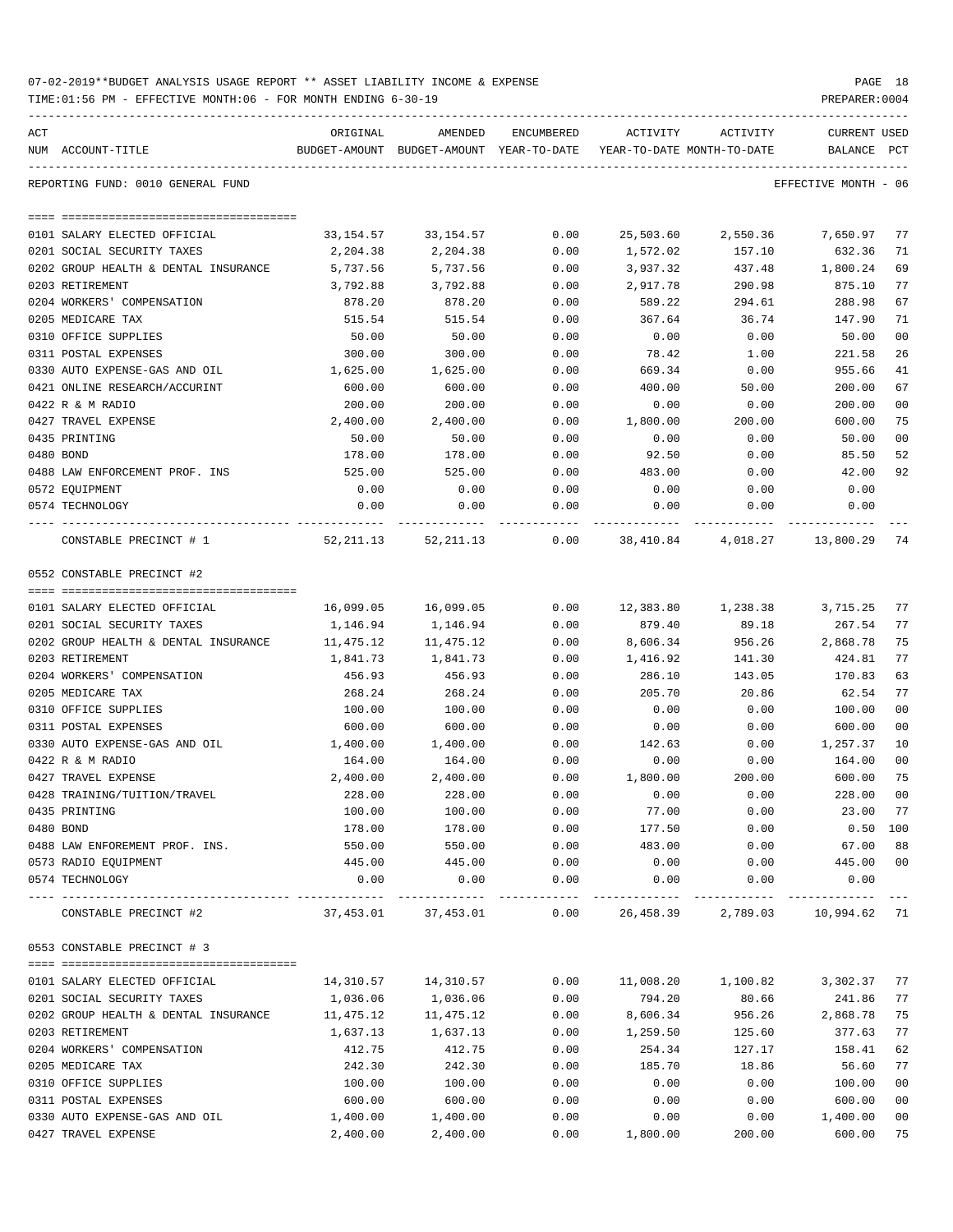| ACT<br>NUM ACCOUNT-TITLE                | ORIGINAL<br>BUDGET-AMOUNT | AMENDED<br>BUDGET-AMOUNT YEAR-TO-DATE | ENCUMBERED | ACTIVITY<br>YEAR-TO-DATE MONTH-TO-DATE | ACTIVITY  | CURRENT USED<br>BALANCE | PCT            |
|-----------------------------------------|---------------------------|---------------------------------------|------------|----------------------------------------|-----------|-------------------------|----------------|
| REPORTING FUND: 0010 GENERAL FUND       |                           |                                       |            |                                        |           | EFFECTIVE MONTH - 06    |                |
| 0435 PRINTING                           | 100.00                    | 100.00                                | 0.00       | 0.00                                   | 0.00      | 100.00                  | 00             |
| 0453 COMPUTER SOFTWARE                  | 0.00                      | 0.00                                  | 0.00       | 0.00                                   | 0.00      | 0.00                    |                |
| 0480 BOND                               | 0.00                      | 0.00                                  | 0.00       | 0.00                                   | 0.00      | 0.00                    |                |
| 0488 LAW ENFORCEMENT PROF. INS          | 550.00                    | 550.00                                | 0.00       | 483.00                                 | 0.00      | 67.00                   | 88             |
| 0572 OFFICE EQUIPMENT                   | 0.00                      | 0.00                                  | 0.00       | 0.00                                   | 0.00      | 0.00                    |                |
| 0573 RADIO EQUIPMENT                    | 0.00                      | 0.00                                  | 0.00       | 0.00                                   | 0.00      | 0.00                    |                |
| 0574 TECHNOLOGY                         | 0.00                      | 0.00                                  | 0.00       | 0.00                                   | 0.00      | 0.00                    |                |
| CONSTABLE PRECINCT # 3                  | 34,263.93                 | 34,263.93                             | 0.00       | 24,391.28                              | 2,609.37  | 9,872.65                | 71             |
| 0555 ANIMAL CONTROL OFFICER             |                           |                                       |            |                                        |           |                         |                |
| 0441 ANIMAL CONTROL OFFICER/SERVICES    | 4,000.00                  | 4,000.00                              | 0.00       | 963.51                                 | 0.00      | 3,036.49                | 24             |
|                                         |                           |                                       |            |                                        |           |                         |                |
| ANIMAL CONTROL OFFICER                  | 4,000.00                  | 4,000.00                              | 0.00       | 963.51                                 | 0.00      | 3,036.49                | 24             |
| 0560 COUNTY SHERIFF                     |                           |                                       |            |                                        |           |                         |                |
| 0101 SALARY ELECTED OFFICIAL            | 59,993.98                 | 59,993.98                             | 0.00       | 46,149.20                              | 4,614.92  | 13,844.78               | 77             |
| 0102 ADMINISTRATIVE SECRETARY           | 41,935.55                 | 41,935.55                             | 0.00       | 32,258.20                              | 3,225.82  | 9,677.35                | 77             |
| 0103 CHIEF DEPUTY                       | 46,293.35                 | 46,293.35                             | 0.00       | 35,610.20                              | 3,561.02  | 10,683.15               | 77             |
| 0104 SALARIES DEPUTIES                  | 611,209.39                | 611,209.39                            | 0.00       | 456,753.01                             | 40,790.90 | 154,456.38              | 75             |
| 0107 PT RECORDS/EVIDENCE CLERKS         | 14,522.79                 | 14,522.79                             | 0.00       | 9,778.91                               | 1,093.88  | 4,743.88                | 67             |
| 0108 COMPENSATION PAY                   | 0.00                      | 0.00                                  | 0.00       | 0.00                                   | 0.00      | 0.00                    |                |
| 0109 INVESTIGATOR-CRIMES AGAINST CHILDR | 34,780.26                 | 34,780.26                             | 0.00       | 26,754.00                              | 2,675.40  | 8,026.26                | 77             |
| 0110 JAIL ADMINISTRATOR                 | 35,475.26                 | 35,475.26                             | 0.00       | 27,288.60                              | 2,728.86  | 8,186.66                | 77             |
| 0111 LIEUTENANT                         | 42,084.77                 | 42,084.77                             | 0.00       | 32,373.00                              | 3,237.30  | 9,711.77                | 77             |
| 0113 TRANSPORT OFFICER                  | 35,823.39                 | 35,823.39                             | 0.00       | 27,556.40                              | 2,755.64  | 8,266.99                | 77             |
| 0114 PROF. STANDARDS OFFICER            | 0.00                      | 0.00                                  | 0.00       | 0.00                                   | 0.00      | 0.00                    |                |
| 0120 SALARY DISPATCHER                  | 205,022.07                | 205,022.07                            | 0.00       | 156,910.80                             | 15,691.08 | 48,111.27               | 77             |
| 0201 SOCIAL SECURITY TAXES              | 70,098.49                 | 70,098.49                             | 0.00       | 52,200.56                              | 4,924.86  | 17,897.93               | 74             |
| 0202 GROUP HEALTH INSURANCE             | 344,253.60                | 344,253.60                            | 0.00       | 253,408.24                             | 25,818.36 | 90,845.36               | 74             |
| 0203 RETIREMENT                         | 128,944.91                | 128,944.91                            | 0.00       | 97,420.91                              | 9,170.74  | 31,524.00               | 76             |
| 0204 WORKERS' COMPENSATION              | 21,467.46                 | 16,467.46                             | 0.00       | 16,102.82                              | 8,051.41  | 364.64                  | 98             |
| 0205 MEDICARE TAX                       | 16,394.00                 | 16,394.00                             | 0.00       | 12,208.99                              | 1,151.88  | 4,185.01                | 74             |
| 0206 UNEMPLOYMENT EXPENSE               | 3,000.00                  | 4,047.74                              | 0.00       | 4,047.74                               | 0.00      | 0.00                    | 100            |
| 0250 EMPLOYEE PHYSICALS                 | 1,000.00                  | 1,000.00                              | 0.00       | 346.00                                 | 0.00      | 654.00                  | 35             |
| 0310 OFFICE SUPPLIES                    | 8,000.00                  | 8,000.00                              | 253.12     | 7,328.93                               | 589.04    | 417.95                  | 95             |
| 0311 POSTAL EXPENSES                    | 1,700.00                  | 2,450.00                              | 0.00       | 2,136.76                               | 367.09    | 313.24                  | 87             |
| 0315 SHERIFF COPIER RENTAL              | 0.00                      | 0.00                                  | 0.00       | 0.00                                   | 0.00      | 0.00                    |                |
| 0320 WEAPONS SUPPLIES                   | 0.00                      | 2,487.00                              | 0.00       | 2,487.00                               | 0.00      | 0.00                    | 100            |
| 0321 PATROL SUPPLIES                    | 0.00                      | 396.00                                | 0.00       | 396.00                                 | 0.00      | 0.00                    | 100            |
| 0330 AUTO EXPENSE GAS & OIL             | 84,000.00                 | 75,887.15                             | 0.00       | 42, 419.45                             | 7,037.55  | 33, 467. 70             | 56             |
| 0332 SHERIFF JANITOR SUPPLIES           | 1,250.00                  | 1,250.00                              | 0.00       | 847.34                                 | 0.00      | 402.66                  | 68             |
| 0395 UNIFORMS/OTHER                     | 4,900.00                  | 4,900.00                              | 429.91     | 4,187.14                               | 1,587.07  | 282.95                  | 94             |
| 0419 SHERIFF CELL PHONE                 | 1,080.00                  | 712.50                                | 0.00       | 360.00                                 | 40.00     | 352.50                  | 51             |
| 0420 TELEPHONE                          | 14,400.00                 | 14,400.00                             | 3.16       | 11,318.61                              | 1,974.74  | 3,078.23                | 79             |
| 0421 CELL PHONE                         | 2,400.00                  | 2,400.00                              | 0.00       | 1,150.00                               | 125.00    | 1,250.00                | 48             |
| 0422 R & M RADIO                        | 1,055.00                  | 1,055.00                              | 0.00       | 0.00                                   | 0.00      | 1,055.00                | 0 <sub>0</sub> |
| 0425 PROFESSIONAL SERVICES/INTERPRETER  | 0.00                      | 50.00                                 | 0.00       | 50.00                                  | 0.00      | 0.00 100                |                |
| 0427 OUT OF COUNTY TRAVEL/TRAINING      | 4,000.00                  | 4,090.18                              | 40.69      | 4,090.18                               | 0.00      | $40.69 - 101$           |                |
| 0428 PRISONER TRANSPORT                 | 4,500.00                  | 10,500.00                             | 0.00       | 5,972.23                               | 1,088.38  | 4,527.77                | 57             |
| 0430 BIDS AND NOTICES                   | 500.00                    | 518.05                                | 0.00       | 518.05                                 | 413.06    |                         | 0.00 100       |
| 0432 IMPOUNDMENT OF ESTRAY LIVESTOCK    | 1,500.00                  | 12,560.78                             | 0.00       | 22,866.50                              | 2,650.00  | 10,305.72- 182          |                |
| 0435 PRINTING                           | 1,000.00                  | 1,000.00                              | 0.00       | 546.94                                 | 0.00      | 453.06                  | 55             |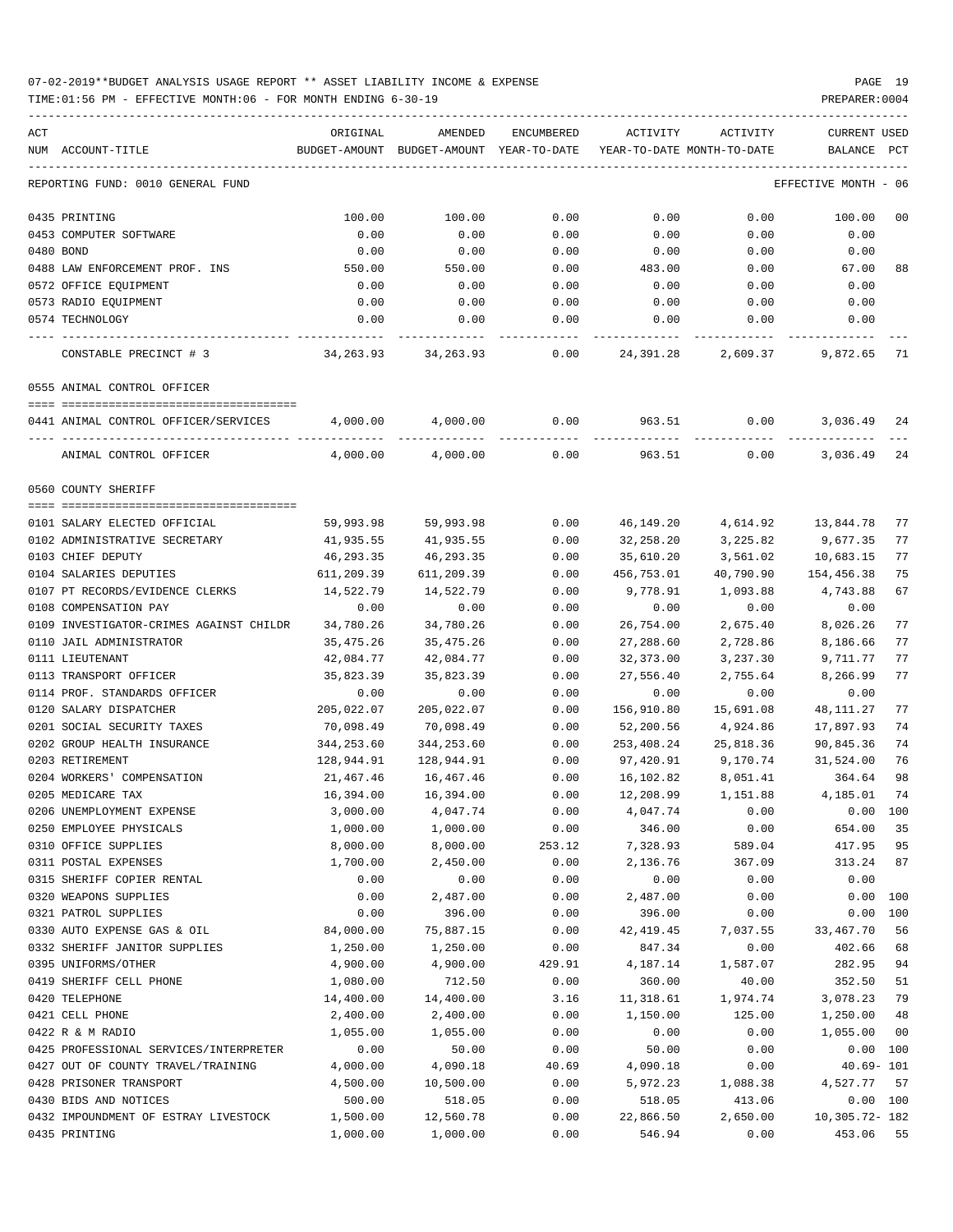TIME:01:56 PM - EFFECTIVE MONTH:06 - FOR MONTH ENDING 6-30-19 PREPARER:0004

| ACT |                                                             | ORIGINAL     | AMENDED                                                  | ENCUMBERED            | ACTIVITY     | ACTIVITY                                                              | CURRENT USED         |                |
|-----|-------------------------------------------------------------|--------------|----------------------------------------------------------|-----------------------|--------------|-----------------------------------------------------------------------|----------------------|----------------|
|     | NUM ACCOUNT-TITLE                                           |              | BUDGET-AMOUNT BUDGET-AMOUNT YEAR-TO-DATE                 |                       |              | YEAR-TO-DATE MONTH-TO-DATE                                            | BALANCE PCT          |                |
|     | REPORTING FUND: 0010 GENERAL FUND                           |              |                                                          |                       |              |                                                                       | EFFECTIVE MONTH - 06 |                |
|     | 0440 UTILITIES ELECTRICITY                                  | 0.00         | 0.00                                                     | 0.00                  | 0.00         | 0.00                                                                  | 0.00                 |                |
|     | 0442 UTILITIES WATER                                        | 3,700.00     | 3,700.00                                                 | 0.00                  | 1,097.11     | 150.13                                                                | 2,602.89             | 30             |
|     | 0443 SHERIFF TRASH PICKUP                                   | 1,325.00     | 1,325.00                                                 | 0.00                  | 792.96       | 113.28                                                                | 532.04               | 60             |
|     | 0444 INTERNET SERVICE                                       | 3,600.00     | 3,600.00                                                 | 0.00                  | 1,732.23     | 220.81                                                                | 1,867.77             | 48             |
|     | 0445 AIR CONDITIONER MAINTENANCE                            | 0.00         | 0.00                                                     | 0.00                  | 0.00         | 0.00                                                                  | 0.00                 |                |
|     | 0447 REPEATER SERVICE CONTRACT                              | 0.00         | 0.00                                                     | 0.00                  | 0.00         | 0.00                                                                  | 0.00                 |                |
|     | 0450 SHERIFF OFF. R&M BLDG.                                 | 27,000.00    | 27,000.00                                                | 0.00                  | 23,784.60    | 156.93                                                                | 3,215.40             | 88             |
|     | 0452 R & M EQUIPMENT                                        | 0.00         | 0.00                                                     | 0.00                  | 0.00         | 0.00                                                                  | 0.00                 |                |
|     | 0453 TYLER/CAD MAINTENANCE                                  | 0.00         | 14,678.00                                                | 0.00                  | 14,678.00    | 1,000.00                                                              | 0.00 100             |                |
|     | 0454 R & M AUTOMOBILES                                      | 32,000.00    | 32,000.00                                                | 1,583.07              | 18,548.46    | 260.00                                                                | 11,868.47            | 63             |
|     | 0480 BOND                                                   | 80.00        | 80.00                                                    | 0.00                  | 80.00        | 0.00                                                                  | 0.00 100             |                |
|     | 0482 FIRE INSURANCE                                         | 400.00       | 400.00                                                   | 0.00                  | 267.00       | 0.00                                                                  | 133.00               | 67             |
|     | 0487 AUTOMOBILE INSURANCE                                   | 10,000.00    | 9,170.95                                                 | 0.00                  | 9,162.00     | 0.00                                                                  | 8.95 100             |                |
|     | 0488 LAW ENFORCEMENT INSURANCE                              | 13,000.00    | 14,490.00                                                | 0.00                  | 14,490.00    | 0.00                                                                  | 0.00 100             |                |
|     | 0571 HWY. PATROL RADAR EQUIPMENT                            | 0.00         | 0.00                                                     | 0.00                  | 0.00         | 0.00                                                                  | 0.00                 |                |
|     | 0572 OFFICE EQUIPMENT                                       | 5,500.00     | 4,780.00                                                 | 0.00                  | 2,141.00     | 0.00                                                                  | 2,639.00             | 45             |
|     | 0573 RADIO EQUIPMENT                                        | 0.00         | 0.00                                                     | 0.00                  | 0.00         | 0.00                                                                  | 0.00                 |                |
|     | 0574 TECHNOLOGY                                             | 3,200.00     | 3,200.00                                                 | 0.00                  | 1,543.98     | 0.00                                                                  | 1,656.02             | 48             |
|     | 0575 AUTOMOBILES                                            | 87,500.00    | 87,500.00                                                | 0.00                  | 84,335.00    | 0.00                                                                  | 3,165.00             | 96             |
|     | 0579 WEAPONS                                                | 0.00         | 2,332.93                                                 | 0.00                  | 2,332.93     | 0.00                                                                  | 0.00 100             |                |
|     | 0630 AUTO NOTE PMT-PRINCIPAL                                | 0.00         | 0.00                                                     | 0.00                  | 0.00         | 0.00                                                                  | 0.00                 |                |
|     | 0670 AUTO NOTE PMT-INTEREST                                 | 0.00         | 0.00                                                     | 0.00                  | 0.00         | 0.00                                                                  | 0.00                 |                |
|     | COUNTY SHERIFF                                              |              |                                                          |                       | -----------  | 2,029,889.27 2,055,260.55 2,309.95 1,568,827.98 147,265.15 484,122.62 |                      | -76            |
|     | 0562 RIFLE RESISTANT BODY ARMOR 3439801                     |              |                                                          |                       |              |                                                                       |                      |                |
|     |                                                             |              |                                                          |                       |              |                                                                       |                      |                |
|     | 0396 BODY ARMOR                                             | 0.00         | 0.00                                                     | 0.00                  |              | 0.00<br>0.00                                                          | 0.00                 |                |
|     | RIFLE RESISTANT BODY ARMOR 3439801                          | 0.00         | 0.00                                                     | 0.00                  | 0.00         | 0.00                                                                  | 0.00                 |                |
|     | 0565 JAIL OPERATIONS                                        |              |                                                          |                       |              |                                                                       |                      |                |
|     | 0380 PRISONER HOUSING                                       |              | 2,100,000.00 2,100,000.00                                |                       |              | $0.00 \qquad 1,281,525.00 \qquad 177,250.00 \qquad 818,475.00$        |                      | 61             |
|     | 0400 PRISONER TRANSPORT/GUARD                               | 20,000.00    | 20,000.00                                                | 0.00                  | 5,738.76     | 1,026.12                                                              | 14,261.24            | 29             |
|     | 0405 PRISONER MEDICAL                                       | 100,000.00   | 100,000.00                                               | 750.00                | 71,793.58    | 40,559.27                                                             | 27,456.42            | 73             |
|     | 0429 SCHOLARSHIP AWARDS                                     | 0.00         | 0.00                                                     | 0.00                  | 0.00         | 0.00                                                                  | 0.00                 |                |
|     | 0442 CR4200 UTILITY WATER                                   | 0.00         | 0.00                                                     | 0.00                  | 0.00         | 0.00                                                                  | 0.00                 |                |
|     | 0450 R&M BUILDING                                           | 5,000.00     | 5,000.00                                                 | 0.00                  | 0.00         | 0.00                                                                  | 5,000.00             | 0 <sub>0</sub> |
|     | 0482 FIRE INSURANCE                                         | 0.00         | 0.00                                                     | 0.00                  | 0.00         | 0.00                                                                  | 0.00                 |                |
|     | 0491 JUSTICE ASSISTANCE GRANT                               | 0.00         | 0.00                                                     | 0.00                  | 0.00         | 0.00                                                                  | 0.00                 |                |
|     | 0500 LAND                                                   | 0.00         | 0.00                                                     | 0.00                  | 0.00         | 0.00                                                                  | 0.00                 |                |
|     | 0532 JAIL                                                   | 0.00         | 0.00                                                     | 0.00                  | 0.00         | 0.00                                                                  | 0.00                 |                |
|     | JAIL OPERATIONS                                             |              | 2,225,000.00 2,225,000.00 750.00 1,359,057.34 218,835.39 |                       |              |                                                                       | 865,192.66           | 61             |
|     | 0570 ADULT PROBATION                                        |              |                                                          |                       |              |                                                                       |                      |                |
|     |                                                             |              | 2,400.00                                                 |                       |              |                                                                       |                      |                |
|     | 0420 TELEPHONE                                              | 2,400.00     |                                                          |                       |              | $0.00$ 1,632.61 127.12 767.39                                         |                      | 68             |
|     | 0421 TELEPHONE SYSTEM INSTALLATION<br>0572 OFFICE EQUIPMENT | 0.00<br>0.00 | 0.00<br>0.00                                             | 0.00<br>0.00          | 0.00<br>0.00 | 0.00<br>0.00                                                          | 0.00<br>0.00         |                |
|     | ---- ------------<br>ADULT PROBATION                        | 2,400.00     | 2,400.00                                                 | $- - - - - -$<br>0.00 | 1,632.61     | 127.12                                                                | 767.39               | 68             |

0573 BOND SUPERVISION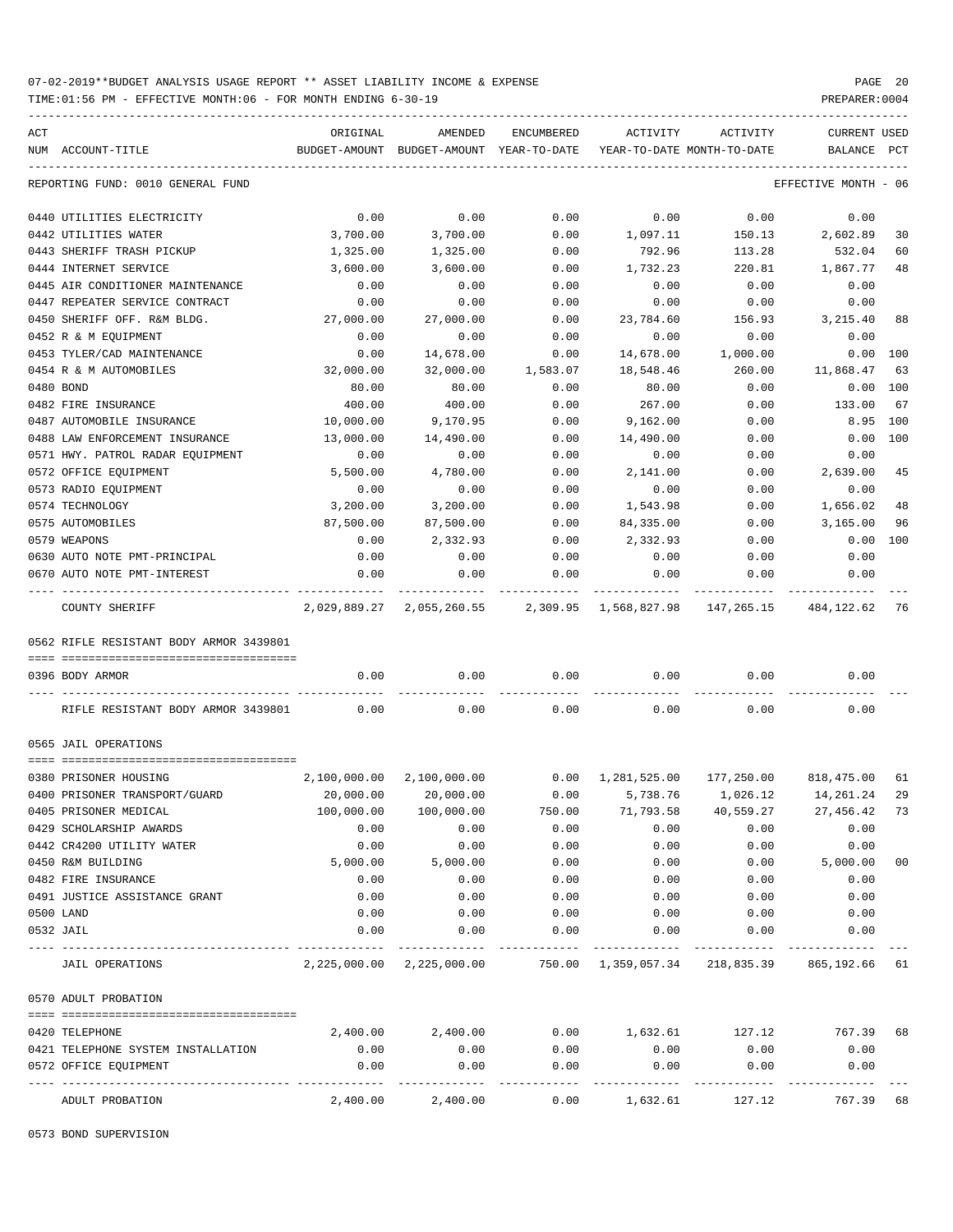| 07-02-2019**BUDGET ANALYSIS USAGE REPORT ** ASSET LIABILITY INCOME & EXPENSE |  |  |  | PAGE |  |
|------------------------------------------------------------------------------|--|--|--|------|--|
|                                                                              |  |  |  |      |  |

TIME:01:56 PM - EFFECTIVE MONTH:06 - FOR MONTH ENDING 6-30-19 PREPARER:0004

| ACT | NUM ACCOUNT-TITLE                          | ORIGINAL<br>BUDGET-AMOUNT BUDGET-AMOUNT YEAR-TO-DATE YEAR-TO-DATE MONTH-TO-DATE     BALANCE PCT | AMENDED    |       |            | ENCUMBERED ACTIVITY ACTIVITY                                     | <b>CURRENT USED</b>  |                      |
|-----|--------------------------------------------|-------------------------------------------------------------------------------------------------|------------|-------|------------|------------------------------------------------------------------|----------------------|----------------------|
|     | REPORTING FUND: 0010 GENERAL FUND          |                                                                                                 |            |       |            |                                                                  | EFFECTIVE MONTH - 06 |                      |
|     |                                            |                                                                                                 |            |       |            |                                                                  |                      |                      |
|     | 0103 SALARY-BOND SUPERVISOR                |                                                                                                 |            |       |            | $40,855.97$ $40,855.97$ $0.00$ $31,135.63$ $2,821.92$ $9,720.34$ |                      | 76                   |
|     | 0201 SOCIAL SECURITY TAXES                 | 2,533.07                                                                                        | 2,533.07   | 0.00  | 1,918.93   | 173.04                                                           | 614.14               | 76                   |
|     | 0202 GROUP HEALTH INSURANCE                | 11,475.12                                                                                       | 11, 475.12 | 0.00  | 8,606.34   | 956.26                                                           | 2,868.78             | 75                   |
|     | 0203 RETIREMENT                            | 4,673.92                                                                                        | 4,673.92   | 0.00  | 3,562.48   | 321.98                                                           | 1,111.44             | 76                   |
|     | 0204 WORKERS' COMPENSATION                 | 171.60                                                                                          | 171.60     | 0.00  | 112.86     | 56.43                                                            | 58.74                | 66                   |
|     | 0205 MEDICARE TAX                          | 592.41                                                                                          | 592.41     | 0.00  | 448.75     |                                                                  | 40.46 143.66         | 76                   |
|     | 0310 OFFICE SUPPLIES                       | 575.00                                                                                          | 575.00     | 76.13 | 330.23     | 0.00                                                             | 168.64               | 71                   |
|     | 0311 POSTAL EXPENSES                       | 24.50                                                                                           | 24.50      | 0.00  | 0.00       | 0.00                                                             | 24.50                | 0 <sub>0</sub>       |
|     | 0313 DRUG TESTING SUPPLIES                 | 650.00                                                                                          | 650.00     | 0.00  | 562.50     | 0.00                                                             | 87.50                | 87                   |
|     | 0340 EVALUATIONS                           | 200.00                                                                                          | 200.00     | 0.00  | 0.00       | 0.00                                                             | 200.00               | 0 <sub>0</sub>       |
|     | 0353 COMPUTER EXPENSE                      | 0.00                                                                                            | 0.00       | 0.00  | 0.00       | 0.00                                                             | 0.00                 |                      |
|     | 0420 TELEPHONE                             | 840.00                                                                                          | 840.00     | 0.00  | 568.02     | 42.89                                                            | 271.98               | 68                   |
|     | 0427 OUT OF COUNTY TRAVEL/TRAINING         | 0.00                                                                                            | 0.00       | 0.00  | 0.00       | 0.00                                                             | 0.00                 |                      |
|     | 0453 COMPUTER SOFTWARE                     | 1,284.00                                                                                        | 1,284.00   | 0.00  | 1,070.00   | 107.00                                                           | 214.00               | 83                   |
|     | 0480 BOND                                  | 0.00                                                                                            | 0.00       | 0.00  | 0.00       | 0.00                                                             | 0.00                 |                      |
|     | 0481 DUES                                  | 0.00                                                                                            | 0.00       | 0.00  | 0.00       | 0.00                                                             | 0.00                 |                      |
|     | BOND SUPERVISION                           | $63,875.59$ $63,875.59$ $76.13$ $48,315.74$ $4,519.98$ $15,483.72$                              |            |       |            |                                                                  |                      | 76                   |
|     | 0575 JUVENILE PROBATION                    |                                                                                                 |            |       |            |                                                                  |                      |                      |
|     | 0311 POSTAGE                               | 0.00                                                                                            | 0.00       | 0.00  | 17.32      | 0.00                                                             | $17.32 -$            |                      |
|     | 0315 COPIER RENTAL                         | 0.00                                                                                            | 0.00       | 0.00  | 0.00       | 0.00                                                             | 0.00                 |                      |
|     | 0408 DETENTION OPERATING COST              | 0.00                                                                                            | 0.00       | 0.00  | 0.00       | 0.00                                                             | 0.00                 |                      |
|     | 0415 RESIDENTIAL PLACEMENT                 | 0.00                                                                                            | 0.00       | 0.00  | 0.00       | 0.00                                                             | 0.00                 |                      |
|     | 0416 COUNSELING SERVICES                   | 0.00                                                                                            | 0.00       | 0.00  | 0.00       | 0.00                                                             | 0.00                 |                      |
|     | 0420 TELEPHONE                             | 0.00                                                                                            | 0.00       | 0.00  | 0.00       | 0.00                                                             | 0.00                 |                      |
|     | 0427 TRAVEL & TRAINING                     | 0.00                                                                                            | 0.00       | 0.00  | 0.00       | 0.00                                                             | 0.00                 |                      |
|     | 0995 JUVENILE PROBATION FUNDING 160,000.00 |                                                                                                 | 160,000.00 | 0.00  | 160,000.00 | 0.00                                                             | $0.00$ 100           |                      |
|     | JUVENILE PROBATION                         |                                                                                                 |            |       |            | 160,000.00 160,000.00 0.00 160,017.32 0.00 17.32-100             |                      |                      |
|     | 0590 ENVIRONMENTAL DEVELOPMENT             |                                                                                                 |            |       |            |                                                                  |                      |                      |
|     |                                            |                                                                                                 |            |       |            |                                                                  |                      |                      |
|     | 0104 SALARIES DEPUTIES                     | 16,441.28                                                                                       | 16,441.28  | 0.00  | 9,961.38   | 1,504.68                                                         | 6,479.90             | 61                   |
|     | 0107 SALARY TEMP/EXTRA                     | 17,427.35                                                                                       | 17,427.35  | 0.00  | 10,950.79  | 0.00                                                             | 6,476.56             | 63                   |
|     | 0151 SALARY HEALTH INSPECTOR               | 39,787.10                                                                                       | 39,787.10  | 0.00  | 30,605.40  | 3,060.54                                                         | 9,181.70             | 77                   |
|     | 0201 SOCIAL SECURITY TAXES                 | 4,566.66                                                                                        | 4,566.66   | 0.00  | 3,094.00   | 271.80                                                           | 1,472.66             | 68                   |
|     | 0202 GROUP HEALTH & DENTAL INSURANCE       | 17,212.68                                                                                       | 17,212.68  | 0.00  | 11,570.69  | 1,434.38                                                         | 5,641.99             | 67                   |
|     | 0203 RETIREMENT                            | 8,426.22                                                                                        | 8,426.22   | 0.00  | 5,892.49   | 520.88                                                           | 2,533.73             | 70                   |
|     | 0204 WORKERS' COMPENSATION                 | 349.14                                                                                          | 349.14     | 0.00  | 196.10     | 98.05                                                            | 153.04               | 56                   |
|     | 0205 MEDICARE TAX                          | 1,068.01                                                                                        | 1,068.01   | 0.00  | 723.56     | 63.56                                                            | 344.45               | 68                   |
|     | 0310 OFFICE SUPPLIES                       | 700.00                                                                                          | 700.00     | 0.00  | 500.85     | 17.65                                                            | 199.15               | 72                   |
|     | 0311 POSTAL EXPENSE                        | 1,450.00                                                                                        | 1,450.00   | 0.00  | 1,028.72   | 189.15                                                           | 421.28               | 71                   |
|     | 0315 COPIER RENTAL                         | 450.00                                                                                          | 450.00     | 2.99  | 496.74     | 73.29                                                            | 49.73- 111           |                      |
|     | 0330 AUTO EXPENSE GAS & OIL                | 1,500.00                                                                                        | 1,500.00   | 0.00  | 808.99     | 123.58                                                           | 691.01               | 54                   |
|     | 0420 TELEPHONE                             | 750.00                                                                                          | 750.00     | 0.00  | 498.32     | 13.99                                                            | 251.68               | 66                   |
|     | 0427 OUT OF COUNTY TRAVEL/TRAINING         | 600.00                                                                                          | 600.00     | 0.00  | 387.98     | 0.00                                                             | 212.02               | 65                   |
|     | 0435 PRINTING                              | 100.00                                                                                          | 100.00     | 0.00  | 0.00       | 0.00                                                             | 100.00               | 0 <sub>0</sub>       |
|     | 0453 SOFTWARE MAINTENANCE SAFE             | 400.00                                                                                          | 400.00     | 0.00  | 400.00     | 0.00                                                             | 0.00                 | 100                  |
|     | 0454 R&M AUTO                              | 1,000.00                                                                                        | 1,000.00   | 0.00  | 324.61     | $120.00 -$                                                       | 675.39               | 32<br>0 <sub>0</sub> |
|     | 0467 VISITING HEALTH INSPECTOR             | 300.00                                                                                          | 300.00     | 0.00  | 0.00       | 0.00                                                             | 300.00               |                      |
|     | 0480 BOND                                  | 302.56                                                                                          | 401.56     | 0.00  | 299.56     | 0.00                                                             | 102.00               | 75                   |

0481 DUES 160.00 61.00 0.00 0.00 0.00 61.00 00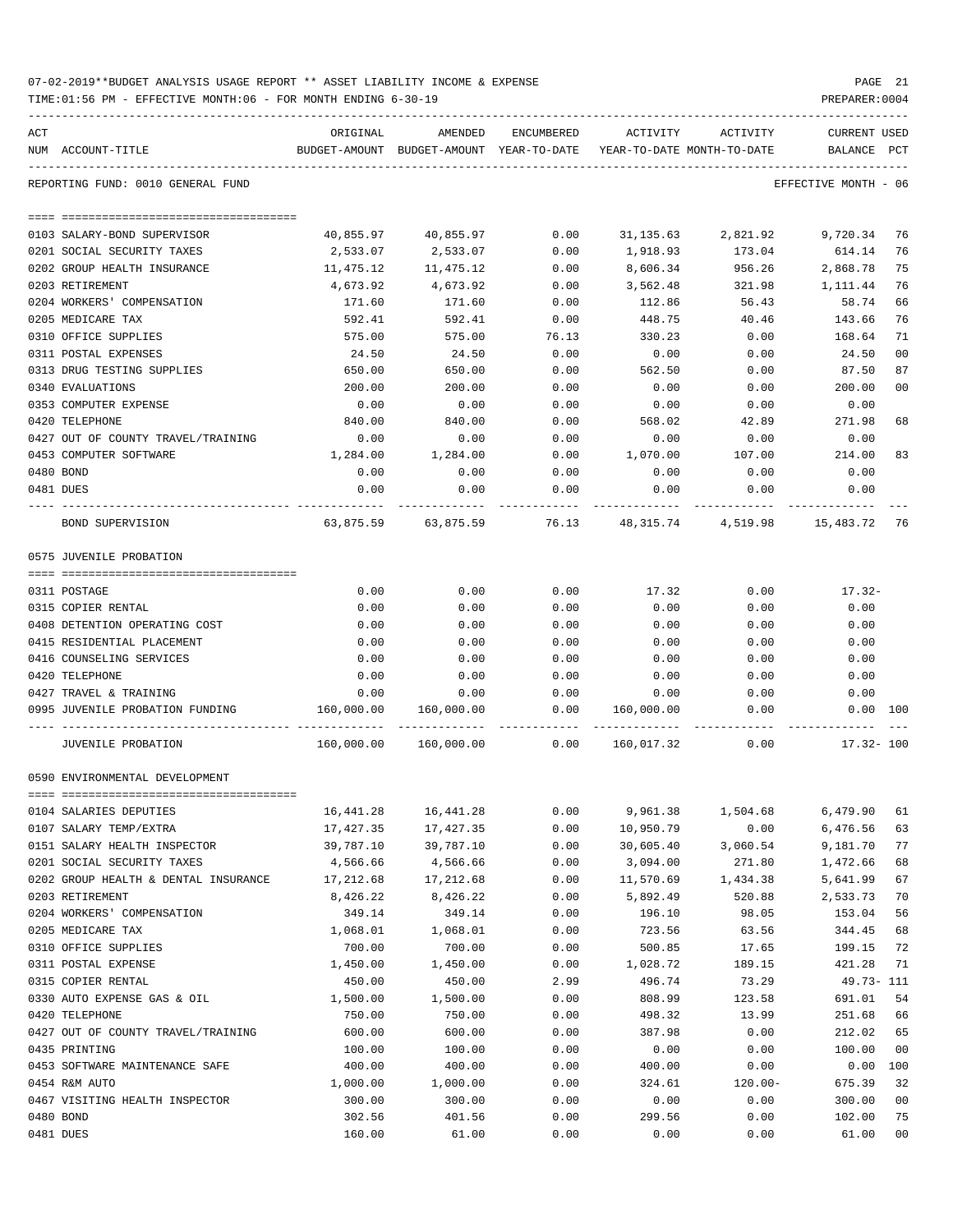TIME:01:56 PM - EFFECTIVE MONTH:06 - FOR MONTH ENDING 6-30-19 PREPARER:0004

| ACT | NUM ACCOUNT-TITLE                                                                       | ORIGINAL<br>BUDGET-AMOUNT BUDGET-AMOUNT YEAR-TO-DATE | AMENDED               | ENCUMBERED | ACTIVITY<br>YEAR-TO-DATE MONTH-TO-DATE | ACTIVITY                                                               | CURRENT USED<br>BALANCE | PCT      |
|-----|-----------------------------------------------------------------------------------------|------------------------------------------------------|-----------------------|------------|----------------------------------------|------------------------------------------------------------------------|-------------------------|----------|
|     |                                                                                         |                                                      |                       |            |                                        |                                                                        |                         |          |
|     | REPORTING FUND: 0010 GENERAL FUND                                                       |                                                      |                       |            |                                        |                                                                        | EFFECTIVE MONTH - 06    |          |
|     | 0487 AUTOMOBILE INSURANCE                                                               | 350.00                                               | 350.00                | 0.00       | 183.00                                 | 0.00                                                                   | 167.00                  | 52       |
|     | 0572 OFFICE EQUIPMENT                                                                   | 500.00                                               | 500.00                | 0.00       | 235.19                                 | 0.00                                                                   | 264.81                  | 47       |
|     | 0574 TECHNOLOGY                                                                         | 0.00                                                 | 0.00                  | 0.00       | 0.00                                   | 0.00                                                                   | 0.00                    |          |
|     | 0575 AUTOMOBILE/PICKUP                                                                  | 0.00                                                 | 0.00                  | 0.00       | 0.00                                   | 0.00                                                                   | 0.00                    |          |
|     | ENVIRONMENTAL DEVELOPMENT 69 113,841.00 113,841.00 2.99 78,158.37 7,251.55 35,679.64 69 |                                                      |                       |            |                                        |                                                                        |                         |          |
|     | 0591 FANNIN CO DEVELOPMENT SERV.                                                        |                                                      |                       |            |                                        |                                                                        |                         |          |
|     |                                                                                         |                                                      |                       | 0.00       |                                        |                                                                        |                         |          |
|     | 0110 SALARY FLOOD PLAIN ADMINISTRATOR<br>0201 SOCIAL SECURITY TAXES                     | 35,274.00<br>2,186.99                                | 35,274.00<br>2,186.99 | 0.00       | 25,777.11<br>1,473.82                  | 2,713.38<br>153.60                                                     | 9,496.89<br>713.17      | 73<br>67 |
|     |                                                                                         |                                                      | 11,475.12             | 0.00       |                                        |                                                                        |                         | 71       |
|     | 0202 GROUP HEALTH & DENTAL INSURANCE 11,475.12<br>0203 RETIREMENT                       | 4,035.35                                             | 4,035.35              | 0.00       | 8,128.21<br>2,948.52                   | 956.26<br>309.60                                                       | 3,346.91<br>1,086.83    | 73       |
|     | 0204 WORKERS' COMPENSATION                                                              | 148.15                                               | 148.15                | 0.00       | 93.70                                  | 46.85                                                                  | 54.45                   | 63       |
|     | 0205 MEDICARE TAX                                                                       | 511.47                                               | 511.47                | 0.00       | 344.66                                 | 35.92                                                                  | 166.81                  | 67       |
|     | 0310 OFFICE SUPPLIES                                                                    | 700.00                                               | 677.21                | 0.00       | 573.93                                 | 117.99                                                                 | 103.28                  | 85       |
|     | 0311 POSTAL EXPENSE                                                                     | 500.00                                               | 500.00                | 0.00       | 50.00                                  | 0.00                                                                   | 450.00                  | 10       |
|     | 0330 AUTO EXPENSE GAS & OIL                                                             | 1,500.00                                             | 1,500.00              | 0.00       | 123.01                                 | 0.00                                                                   | 1,376.99                | 08       |
|     | 0420 TELEPHONE                                                                          | 750.00                                               | 750.00                | 0.00       | 401.57                                 | 14.00                                                                  | 348.43                  | 54       |
|     | 0427 OUT OF COUNTY TRAVEL/TRAINING                                                      | 2,000.00                                             | 2,000.00              | 0.00       | 15.00                                  | 0.00                                                                   | 1,985.00                | 01       |
|     | 0435 PRINTING                                                                           | 100.00                                               | 100.00                | 0.00       | 0.00                                   | 0.00                                                                   | 100.00                  | 00       |
|     | 0453 SOFTWARE MAINTENANCE                                                               | 0.00                                                 | 0.00                  | 0.00       | 0.00                                   | 0.00                                                                   | 0.00                    |          |
|     | 0454 R&M AUTO                                                                           | 1,000.00                                             | 1,000.00              | 0.00       | 306.31                                 | 0.00                                                                   | 693.69                  | 31       |
|     | 0480 BOND                                                                               | 50.00                                                | 50.00                 | 0.00       | 50.00                                  | 0.00                                                                   | 0.00                    | 100      |
|     | 0481 DUES                                                                               | 0.00                                                 | 0.00                  | 0.00       | 0.00                                   | 0.00                                                                   | 0.00                    |          |
|     | 0487 AUTOMOBILE INSURANCE                                                               | 225.00                                               | 192.38                | 0.00       | 0.00                                   | 0.00                                                                   | 192.38                  | 00       |
|     | 0572 OFFICE EQUIPMENT                                                                   | 800.00                                               | 822.79                | 0.00       | 822.79                                 | 0.00                                                                   | 0.00                    | 100      |
|     | 0574 TECHNOLOGY                                                                         | 2,100.00                                             | 2,132.62              | 0.00       | 2,132.62                               | 0.00                                                                   | 0.00 100                |          |
|     | 0575 AUTOMOBILE                                                                         | 22,500.00                                            | 22,500.00             | 0.00       | 22,500.00                              | 0.00                                                                   | 0.00 100                |          |
|     | FANNIN CO DEVELOPMENT SERV.                                                             |                                                      |                       |            |                                        | 85,856.08   85,856.08      0.00   65,741.25   4,347.60   20,114.83  77 |                         |          |
|     | 0640 COUNTY SERVICES                                                                    |                                                      |                       |            |                                        |                                                                        |                         |          |
|     | 0410 FANNIN CO. CHILDRENS CTR                                                           | 7,000.00                                             | 7,000.00              | 0.00       | 7,000.00                               | 0.00                                                                   |                         | 0.00 100 |
|     | 0411 FANNIN CO. WELFARE BOARD                                                           | 6,000.00                                             | 6,000.00              | 0.00       | 6,000.00                               | 0.00                                                                   | 0.00 100                |          |
|     | 0412 FANNIN CO. HISTORICAL SOC                                                          | 4,500.00                                             | 4,500.00              | 0.00       | 4,500.00                               | 0.00                                                                   |                         | 0.00 100 |
|     | 0413 TEXOMA COMMUNITY CENTER (M.H.M.R.)                                                 | 22,500.00                                            | 22,500.00             | 0.00       | 0.00                                   | 0.00                                                                   | 22,500.00               | 00       |
|     | 0414 FANNIN COUNTY CRISIS CENTER                                                        | 5,000.00                                             | 5,000.00              | 0.00       | 0.00                                   | 0.00                                                                   | 5,000.00                | 00       |
|     | 0415 TAPS PUBLIC TRANSIT                                                                | 5,000.00                                             | 5,000.00              | 0.00       | 5,000.00                               | 0.00                                                                   | 0.00                    | 100      |
|     | 0416 TRI-COUNTY SNAP                                                                    | 2,103.00                                             | 2,103.00              | 0.00       | 2,103.00                               | 0.00                                                                   | 0.00                    | 100      |
|     | 0417 OPEN ARMS SHELTER                                                                  | 0.00                                                 | 0.00                  | 0.00       | 0.00                                   | 0.00                                                                   | 0.00                    |          |
|     | 0440 UTILITIES ELECTRICITY                                                              | 9,000.00                                             | 9,000.00              | 694.08     | 4,470.06                               | 0.00                                                                   | 3,835.86                | 57       |
|     | 0441 UTILITIES GAS                                                                      | 2,200.00                                             | 2,200.00              | 0.00       | 1,481.19                               | 57.17                                                                  | 718.81                  | 67       |
|     | 0442 UTILITIES WATER                                                                    | 3,500.00                                             | 3,500.00              | 0.00       | 2,704.43                               | 323.88                                                                 | 795.57                  | 77       |
|     | 0443 TRASH PICK-UP                                                                      | 500.00                                               | 500.00                | 0.00       | 328.32                                 | 41.04                                                                  | 171.68                  | 66       |
|     | 0450 R & M BUILDINGS (TDHS)                                                             | 0.00                                                 | 0.00                  | 0.00       | 0.00                                   | 0.00                                                                   | 0.00                    |          |
|     | 0482 FIRE INSURANCE                                                                     | 2,300.00                                             | 2,300.00              | 0.00       | 2,329.00                               | 0.00                                                                   | $29.00 - 101$           |          |
|     | 0493 DHS PARKING LOT                                                                    | 0.00                                                 | 0.00                  | 0.00       | 0.00                                   | 0.00                                                                   | 0.00                    |          |
|     | 0575 LAKE FANNIN                                                                        | 0.00                                                 | 0.00                  | 0.00       | 0.00                                   | 0.00                                                                   | 0.00                    |          |
|     | COUNTY SERVICES                                                                         | 69,603.00                                            | 69,603.00             | 694.08     | 35,916.00                              | 422.09                                                                 | 32,992.92               | 53       |

0641 HEALTH OFFICER

==== ===================================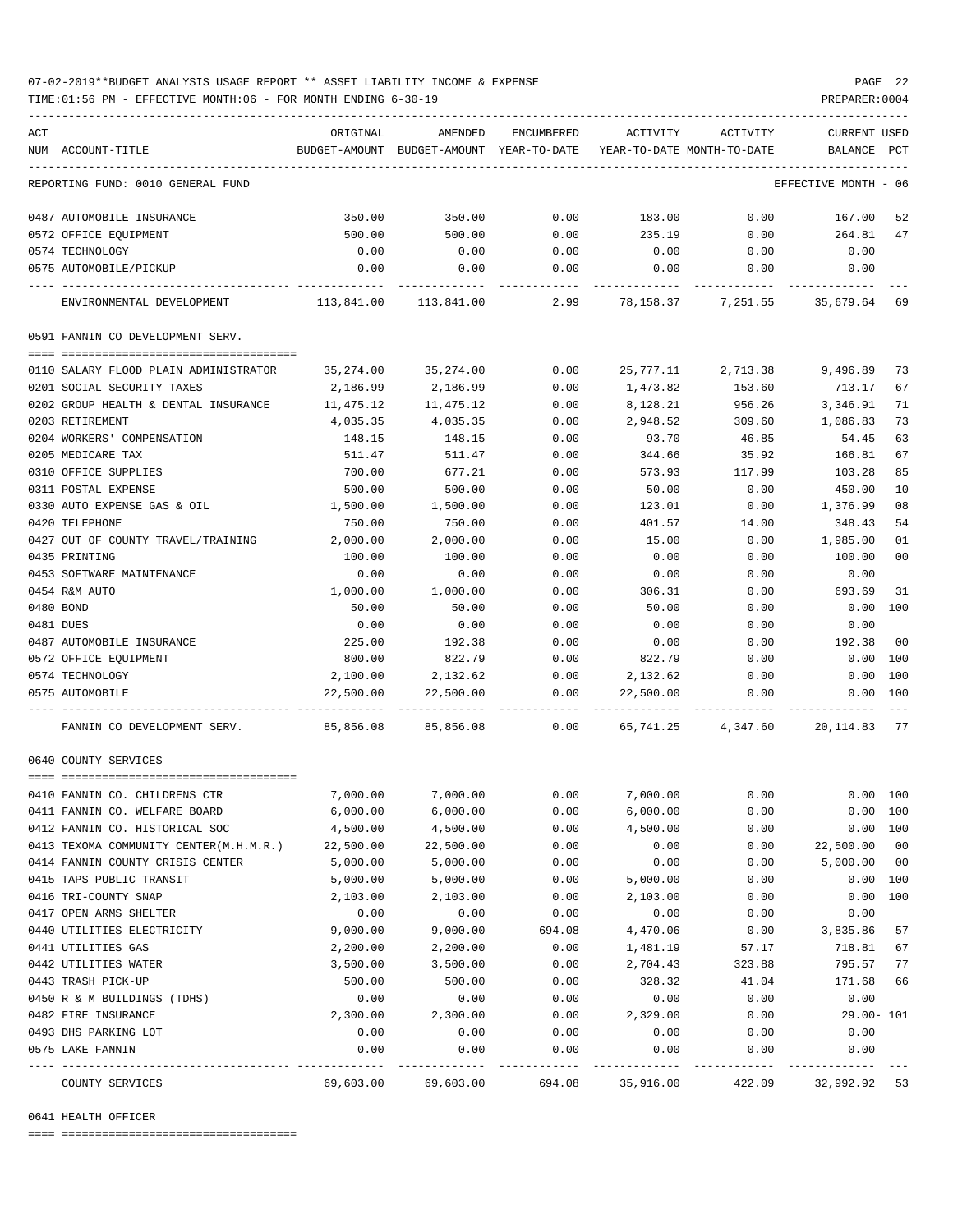| ACT | NUM ACCOUNT-TITLE                                         | ORIGINAL<br>BUDGET-AMOUNT | AMENDED<br>BUDGET-AMOUNT YEAR-TO-DATE | <b>ENCUMBERED</b> | ACTIVITY  | ACTIVITY<br>YEAR-TO-DATE MONTH-TO-DATE | CURRENT USED<br><b>BALANCE</b> | PCT            |
|-----|-----------------------------------------------------------|---------------------------|---------------------------------------|-------------------|-----------|----------------------------------------|--------------------------------|----------------|
|     | REPORTING FUND: 0010 GENERAL FUND                         |                           |                                       |                   |           |                                        | EFFECTIVE MONTH                | - 06           |
|     | 0102 SALARY APPOINTED OFFICIAL                            | 2,400.00                  | 2,400.00                              | 0.00              | 1,800.00  | 200.00                                 | 600.00                         | 75             |
|     | HEALTH OFFICER                                            | 2,400.00                  | 2,400.00                              | 0.00              | 1,800.00  | 200.00                                 | 600.00                         | 75             |
|     | 0645 INDIGENT CARE                                        |                           |                                       |                   |           |                                        |                                |                |
|     | 0102 SALARY IHC DIRECTOR                                  | 40,982.67                 | 40,982.67                             | 0.00              | 31,525.20 | 3,152.52                               | 9,457.47                       | 77             |
|     | 0107 SALARY ASSISTANT                                     | 16,441.28                 | 16,441.28                             | 0.00              | 9,961.38  | 1,504.68                               | 6,479.90                       | 61             |
|     | 0201 SOCIAL SECURITY TAX                                  | 3,560.29                  | 3,560.29                              | 0.00              | 2,523.25  | 282.62                                 | 1,037.04                       | 71             |
|     | 0202 GROUP HEALTH INSURANCE                               | 17,212.68                 | 17,212.68                             | 0.00              | 11,570.81 | 1,434.40                               | 5,641.87                       | 67             |
|     | 0203 RETIREMENT                                           | 6,569.30                  | 6,569.30                              | 0.00              | 4,744.08  | 531.38                                 | 1,825.22                       | 72             |
|     | 0204 WORKER'S COMP                                        | 241.18                    | 241.18                                | 0.00              | 147.58    | 73.79                                  | 93.60                          | 61             |
|     | 0205 MEDICARE TAX                                         | 832.65                    | 832.65                                | 0.00              | 590.13    | 66.10                                  | 242.52                         | 71             |
|     | 0210 TOTAL SALARY & BENEFITS                              | 85,840.05                 | 85,840.05                             | 0.00              | 61,062.43 | 7,045.49                               | 24,777.62                      | 71             |
|     | 0310 OFFICE SUPPLIES                                      | 650.00                    | 650.00                                | 0.00              | 151.19    | 0.00                                   | 498.81                         | 23             |
|     | 0311 POSTAL EXPENSE                                       | 275.00                    | 275.00                                | 0.00              | 0.00      | 0.00                                   | 275.00                         | 0 <sub>0</sub> |
|     | 0330 BIDS & NOTICES                                       | 125.00                    | 125.00                                | 0.00              | 0.00      | 0.00                                   | 125.00                         | 0 <sub>0</sub> |
|     | 0353 COMPUTER EXPENSE                                     | 12,708.00                 | 12,708.00                             | 0.00              | 10,590.00 | 1,059.00                               | 2,118.00                       | 83             |
|     | 0390 SUBSCRIPTIONS                                        | 0.00                      | 0.00                                  | 0.00              | 0.00      | 0.00                                   | 0.00                           |                |
|     | 0399 SUBTOTAL OFFICE EXPENSE                              | 13,758.00                 | 13,758.00                             | 0.00              | 10,741.19 | 1,059.00                               | 3,016.81                       | 78             |
|     | 0404 COBRA/INSURANCE                                      | 0.00                      | 0.00                                  | 0.00              | 0.00      | 0.00                                   | 0.00                           |                |
|     | 0407 INELIGIBLE IHC EXPENSE                               | 0.00                      | 0.00                                  | 0.00              | 0.00      | 0.00                                   | 0.00                           |                |
|     | 0409 DIABETIC SUPPLIES                                    | 4,000.00                  | 4,000.00                              | 0.00              | 616.32    | 0.00                                   | 3,383.68                       | 15             |
|     | 0410 CERT. REG. NURSE ANES.                               | 1,000.00                  | 1,000.00                              | 0.00              | 0.00      | 0.00                                   | 1,000.00                       | 00             |
|     | 0411 PHYSICIAN, NON-EMERGENCY                             | 15,000.00                 | 15,000.00                             | 0.00              | 9,521.69  | 0.00                                   | 5,478.31                       | 63             |
|     | 0412 PRESCRIPTIONS, DRUGS                                 | 20,000.00                 | 20,000.00                             | 0.00              | 6,598.03  | 0.00                                   | 13,401.97                      | 33             |
|     | 0413 HOSPITAL, INPATIENT                                  | 50,000.00                 | 50,000.00                             | 0.00              | 9,868.71  | 0.00                                   | 40,131.29                      | 20             |
|     | 0414 HOSPITAL, OUTPATIENT                                 | 60,000.00                 | 60,000.00                             | 0.00              | 46,843.36 | 0.00                                   | 13, 156.64                     | 78             |
|     | 0415 LABORATORY/ X-RAY                                    | 4,000.00                  | 4,000.00                              | 0.00              | 268.50    | 0.00                                   | 3,731.50                       | 07             |
|     | 0416 SKILLED NURSING FACILITY                             | 0.00                      | 0.00                                  | 0.00              | 0.00      | 0.00                                   | 0.00                           |                |
|     | 0417 FAMILY PLANNING                                      | 0.00                      | 0.00                                  | 0.00              | 0.00      | 0.00                                   | 0.00                           |                |
|     | 0418 FED. QUALIFIED HEALTH CENTER                         | 10,000.00                 | 10,000.00                             | 0.00              | 1,677.42  | 0.00                                   | 8,322.58                       |                |
|     | 0419 COUNSELING SERVICE                                   | 0.00                      | 0.00                                  | 0.00              | 0.00      | 0.00                                   | 0.00                           |                |
|     | 0420 RURAL HEALTH CLINIC                                  | 0.00                      | 0.00                                  | 0.00              | 0.00      | 0.00                                   | 0.00                           |                |
|     | 0421 STATE HOSPITAL CONTRACTS                             | 0.00                      | 0.00                                  | 0.00              | 0.00      | 0.00                                   | 0.00                           |                |
|     | 0422 AMBULATORY SURGICAL CENTE                            | 1,000.00                  | 1,000.00                              | 0.00              | 0.00      | 0.00                                   | 1,000.00                       | 00             |
|     | 0423 MEDICAL EQUIP. PURCHASE                              | 1,000.00                  | 1,000.00                              | 0.00              | 0.00      | 0.00                                   | 1,000.00                       | 00             |
|     | 0425 TOTAL MEDICAL/IHC                                    | 166,000.00                | -------------<br>166,000.00           | 0.00              | 75,394.03 | 0.00                                   | ----------<br>90,605.97        | 45             |
|     | 0427 OUT OF COUNTY TRAVEL/TRAINING                        | 365.00                    | 365.00                                | 0.00              | 0.00      | 0.00                                   | 365.00                         | 00             |
|     | 0435 PRINTING                                             | 0.00                      | 0.00                                  | 0.00              | 0.00      | 0.00                                   | 0.00                           |                |
|     | 0440 TELEPHONE                                            | 1,400.00                  | 1,400.00                              | 0.00              | 948.22    | 85.78                                  | 451.78                         | 68             |
|     | 0441 DSL LINE                                             | 720.00                    | 720.00                                | 35.94             | 555.76    | 0.00                                   | 128.30                         | 82             |
|     | 0499 SERVICES & OTHER CHARGES                             | 2,485.00                  | 2,485.00                              | 35.94             | 1,503.98  | 85.78                                  | 945.08                         | 62             |
|     | 0574 TECHNOLOGY                                           | 0.00                      | 0.00                                  | 0.00              | 0.00      | 0.00                                   | 0.00                           |                |
|     |                                                           |                           |                                       | ----------        |           |                                        |                                |                |
|     | 0599 CAPITAL OUTLAY<br>-------------------- ------------- | 0.00                      | 0.00                                  | 0.00              | 0.00      | 0.00                                   | 0.00                           |                |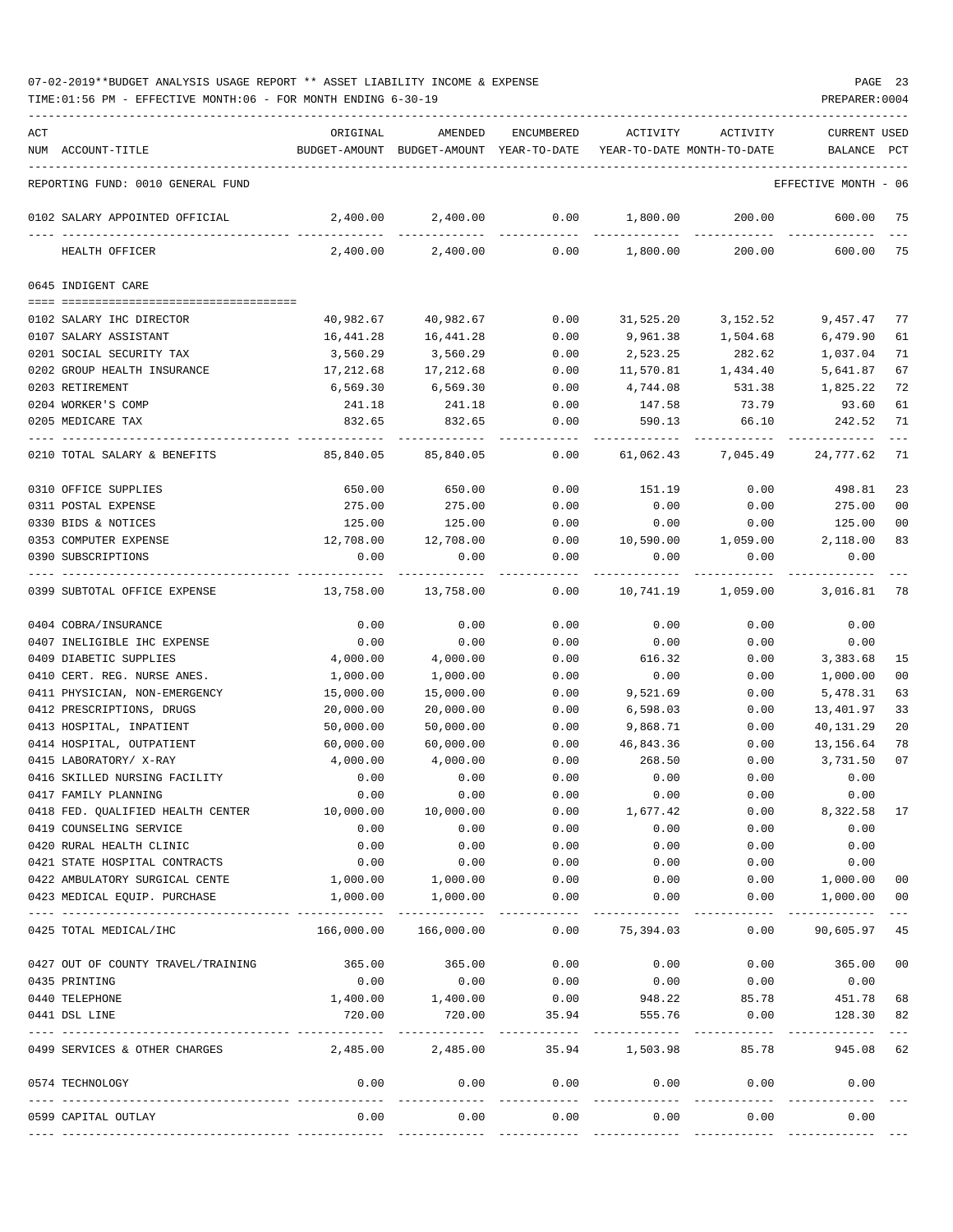| ACT |                                       | ORIGINAL      | AMENDED                     | <b>ENCUMBERED</b> | ACTIVITY                   | ACTIVITY   | CURRENT USED    |      |
|-----|---------------------------------------|---------------|-----------------------------|-------------------|----------------------------|------------|-----------------|------|
| NUM | ACCOUNT-TITLE                         | BUDGET-AMOUNT | BUDGET-AMOUNT               | YEAR-TO-DATE      | YEAR-TO-DATE MONTH-TO-DATE |            | BALANCE         | PCT  |
|     | REPORTING FUND: 0010 GENERAL FUND     |               |                             |                   |                            |            | EFFECTIVE MONTH | - 06 |
|     | INDIGENT CARE                         | 268,083.05    | 268,083.05                  | 35.94             | 148,701.63                 | 8,190.27   | 119, 345.48     | 55   |
|     | 0665 COUNTY AGENTS                    |               |                             |                   |                            |            |                 |      |
|     | 0105 SALARY SECRETARY                 | 26,736.90     | 26,736.90                   | 0.00              | 20,566.80                  | 2,056.68   | 6,170.10        | 77   |
|     | 0107 REGULAR-TEMP. PART-TIME          | 0.00          | 0.00                        | 0.00              | 0.00                       | 0.00       | 0.00            |      |
|     | 0150 CO. AGENTS SALARIES              | 48,611.67     | 48,611.67                   | 0.00              | 37,855.20                  | 3,785.52   | 10,756.47       | 78   |
|     | 0201 SOCIAL SECURITY TAXES            | 4,746.01      | 4,746.01                    | 0.00              | 3,207.30                   | 316.12     | 1,538.71        | 68   |
|     | 0202 GROUP HEALTH & DENTAL INSURANCE  | 11,475.12     | 11,475.12                   | 0.00              | 8,606.34                   | 956.26     | 2,868.78        | 75   |
|     | 0203 RETIREMENT                       | 3,058.70      | 3,058.70                    | 0.00              | 2,353.11                   | 234.66     | 705.59          | 77   |
|     | 0204 WORKERS' COMPENSATION            | 112.30        | 112.30                      | 0.00              | 73.86                      | 36.93      | 38.44           | 66   |
|     | 0205 MEDICARE TAX                     | 1,109.95      | 1,109.95                    | 0.00              | 749.98                     | 73.92      | 359.97          | 68   |
|     | 0310 OFFICE SUPPLIES                  | 1,100.00      | 1,100.00                    | 9.40              | 888.10                     | 699.16     | 202.50          | 82   |
|     | 0311 POSTAL EXPENSE                   | 300.00        | 300.00                      | 0.00              | 250.00                     | 250.00     | 50.00           | 83   |
|     | 0315 COPIER RENTAL                    | 1,500.00      | 1,500.00                    | 32.57             | 989.38                     | 89.75      | 478.05          | 68   |
|     | 0335 PROGRAM SUPPLIES                 | 500.00        | 500.00                      | 0.00              | 0.00                       | 0.00       | 500.00          | 00   |
|     | 0420 TELEPHONE                        | 1,800.00      | 1,800.00                    | 0.00              | 1,309.47                   | 127.12     | 490.53          | 73   |
|     | 0421 CELL PHONE ALLOWANCE             | 1,800.00      | 1,800.00                    | 0.00              | 1,350.00                   | 150.00     | 450.00          | 75   |
|     | 0422 CABLE INTERNET                   | 672.00        | 672.00                      | 0.00              | 392.00                     | 0.00       | 280.00          | 58   |
|     | 0427 IN/OUT CO.TRAVEL/TRAINING-AG.    | 4,000.00      | 4,000.00                    | 0.00              | 348.61                     | 0.00       | 3,651.39        | 09   |
|     | 0428 IN/OUT CO.TRAVEL/TRAINING-F.C.S. | 4,000.00      | 4,000.00                    | 0.00              | 2,448.86                   | 432.68     | 1,551.14        | 61   |
|     | 0429 IN/OUT CO.TRAVEL/TRAINING-4-H    | 4,000.00      | 4,000.00                    | 0.00              | 785.94                     | 389.48     | 3,214.06        | 20   |
|     | 0572 OFFICE EQUIPMENT                 | 0.00          | 0.00                        | 0.00              | 0.00                       | 0.00       | 0.00            |      |
|     | 0574 TECHNOLOGY                       | 0.00          | 0.00                        | 0.00              | 0.00                       | 0.00       | 0.00            |      |
|     | COUNTY AGENTS                         | 115,522.65    | 115,522.65                  | 41.97             | 82,174.95                  | 9,598.28   | 33,305.73       | 71   |
|     | 0696 DONATIONS & ALLOCATIONS          |               |                             |                   |                            |            |                 |      |
|     | 0491 SOIL & WATER CONSERVATION        | 1,000.00      | 1,000.00                    | 0.00              | 1,000.00                   | 0.00       | $0.00$ 100      |      |
|     | 0492 INDIGENT BURIAL                  | 2,000.00      | 2,000.00                    | 0.00              | 1,500.00                   | 500.00     | 500.00          | 75   |
|     | 0494 FLOOD CONTROL SITE MAINTENANCE   | 0.00          | 0.00                        | 0.00              | 0.00                       | 0.00       | 0.00            |      |
|     | DONATIONS & ALLOCATIONS               | 3,000.00      | 3,000.00                    | 0.00              | 2,500.00                   | 500.00     | 500.00          | 83   |
|     | 0999 ACCOUNTS PAYABLE                 |               |                             |                   |                            |            |                 |      |
|     |                                       |               |                             |                   |                            |            |                 |      |
|     | 0100 A/P CLEARING ACCOUNT             |               |                             |                   | 0.00                       | 0.00       | 0.00            |      |
|     | ACCOUNTS PAYABLE                      |               |                             |                   | 0.00                       | 0.00       | 0.00            |      |
|     | GENERAL FUND                          |               |                             |                   |                            |            |                 |      |
|     | INCOME TOTALS                         |               | 12,793,740.80 12,801,784.08 |                   | 24,399.00 10,405,614.86    | 328,736.79 | 2,371,770.22    | 81   |
|     | EXPENSE TOTALS                        |               | 12,793,740.80 12,801,784.08 | 87,706.51         | 8,804,557.94               | 844,347.46 | 3,909,519.63    | 69   |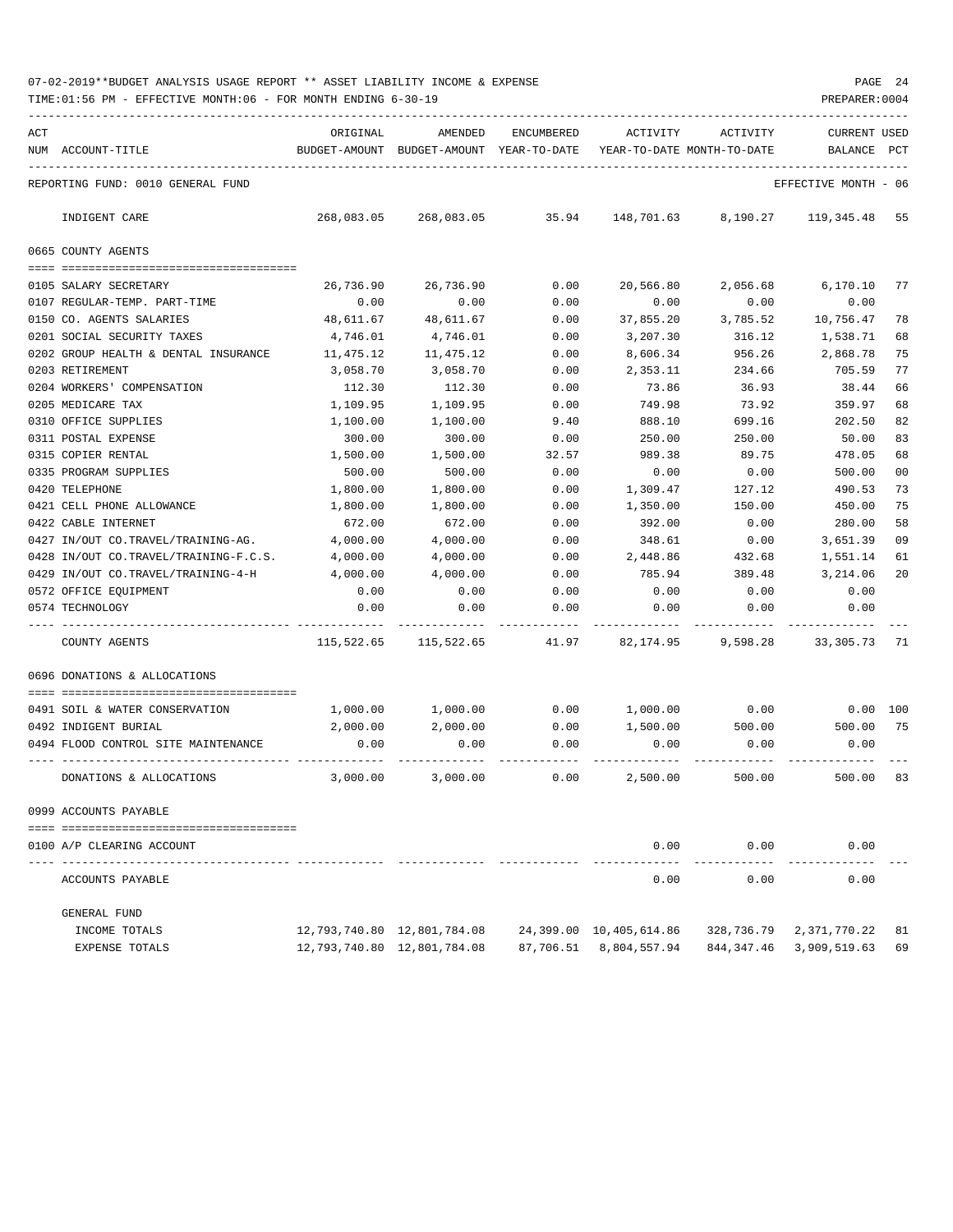|     | 07-02-2019**BUDGET ANALYSIS USAGE REPORT ** ASSET LIABILITY INCOME & EXPENSE<br>TIME:01:56 PM - EFFECTIVE MONTH:06 - FOR MONTH ENDING 6-30-19 |           |                                                     |            |                                        |                                   | PREPARER: 0004                          | PAGE 25        |
|-----|-----------------------------------------------------------------------------------------------------------------------------------------------|-----------|-----------------------------------------------------|------------|----------------------------------------|-----------------------------------|-----------------------------------------|----------------|
| ACT | NUM ACCOUNT-TITLE                                                                                                                             | ORIGINAL  | AMENDED<br>BUDGET-AMOUNT BUDGET-AMOUNT YEAR-TO-DATE | ENCUMBERED | ACTIVITY<br>YEAR-TO-DATE MONTH-TO-DATE | ACTIVITY                          | <b>CURRENT USED</b><br>BALANCE PCT      |                |
|     | REPORTING FUND: 0011 COURTHOUSE SECURITY                                                                                                      |           |                                                     |            |                                        |                                   | EFFECTIVE MONTH - 06                    |                |
|     | 0100 PAYROLL                                                                                                                                  |           |                                                     |            |                                        |                                   |                                         |                |
|     | 0100 PAYROLL                                                                                                                                  |           |                                                     |            | 0.00                                   | 0.00                              | 0.00                                    |                |
|     | ------------------------- --------<br>---- ----<br>PAYROLL                                                                                    |           |                                                     |            | 0.00                                   | -------<br>0.00                   | 0.00                                    |                |
|     | 0102 A/P CLEARING                                                                                                                             |           |                                                     |            |                                        |                                   |                                         |                |
|     | 0100 A/P CLEARING                                                                                                                             |           |                                                     |            | 0.00                                   | 0.00                              | 0.00                                    |                |
|     | A/P CLEARING                                                                                                                                  |           |                                                     |            | 0.00                                   | 0.00                              | 0.00                                    |                |
|     | 0103 CASH                                                                                                                                     |           |                                                     |            |                                        |                                   |                                         |                |
|     | 0100 C.H. SECURITY-COMBINED FUNDS CKING                                                                                                       |           |                                                     |            |                                        | 21,726.22- 709.92                 | 106,689.39                              |                |
|     | CASH                                                                                                                                          |           |                                                     |            |                                        | ------------<br>21,726.22- 709.92 | ---------<br>106,689.39                 |                |
|     | 0120 RECEIVABLES                                                                                                                              |           |                                                     |            |                                        |                                   |                                         |                |
|     | 0313 DUE FROM OTHER FUNDS                                                                                                                     |           |                                                     |            | 0.00                                   |                                   | $0.00$ 1,125.43                         |                |
|     | RECEIVABLES                                                                                                                                   |           |                                                     |            | 0.00                                   | ---------                         | -----------<br>$0.00$ 1,125.43          |                |
|     | 0200 SYSTEM ADDED LIABILITY DEPARTMENT                                                                                                        |           |                                                     |            |                                        |                                   |                                         |                |
|     | 0910 SYSTEM ADDED LIABILITY LINE-ITEM                                                                                                         |           |                                                     |            | 0.00                                   | 0.00                              | 0.00                                    |                |
|     | SYSTEM ADDED LIABILITY DEPARTMENT                                                                                                             |           |                                                     |            | 0.00                                   | 0.00                              | 0.00                                    |                |
|     | 0271 EQUITY ACCOUNT                                                                                                                           |           |                                                     |            |                                        |                                   |                                         |                |
|     | 0200 EQUITY ACCOUNT                                                                                                                           |           |                                                     |            |                                        |                                   | $0.00$ $0.00$ $129,541.04$              |                |
|     | EQUITY ACCOUNT                                                                                                                                |           |                                                     |            | 0.00                                   |                                   | $0.00$ 129,541.04                       |                |
|     | 0300 CASH                                                                                                                                     |           |                                                     |            |                                        |                                   |                                         |                |
|     | 0111 BEGINNING CASH BALANCE                                                                                                                   |           | 68,984.00 68,984.00                                 |            | 0.00                                   |                                   | $0.00$ 68,984.00 00                     |                |
|     | CASH                                                                                                                                          | 68,984.00 | -------------<br>68,984.00                          | 0.00       | -------------<br>0.00                  | .<br>0.00                         | 68,984.00                               | 0 <sub>0</sub> |
|     | 0340 FEES OF OFFICE                                                                                                                           |           |                                                     |            |                                        |                                   |                                         |                |
|     | 0600 COUNTY CLERK FEES                                                                                                                        | 7,000.00  | 7,000.00                                            |            |                                        | 2,943.57 0.00                     | 4,056.43                                | 42             |
|     | 0650 DISTRICT CLERK FEES                                                                                                                      | 2,200.00  | 2,200.00                                            |            | 1,728.04                               | 240.37                            | 471.96                                  | 79             |
|     | 0651 JUSTICE OF PEACE FEES<br>-------------------- -------------                                                                              | 2,100.00  | 2,100.00<br>-----------                             |            | 1,087.28<br>. <u>.</u> .               | 442.87                            | 1,012.72<br>------------- ------------- | 52             |
|     | FEES OF OFFICE                                                                                                                                |           | $11,300.00$ $11,300.00$                             | 0.00       | 5,758.89                               | 683.24                            | 5,541.11                                | 51             |
|     | 0360 INTEREST EARNINGS                                                                                                                        |           |                                                     |            |                                        |                                   |                                         |                |
|     | 0100 INTEREST EARNINGS                                                                                                                        | 0.00      | 0.00<br>$- - - - -$                                 |            | -------------                          | ------------                      | 174.69 26.68 174.69+                    |                |
|     | INTEREST EARNINGS                                                                                                                             | 0.00      | 0.00                                                | 0.00       | 174.69                                 | 26.68                             | $174.69+$                               |                |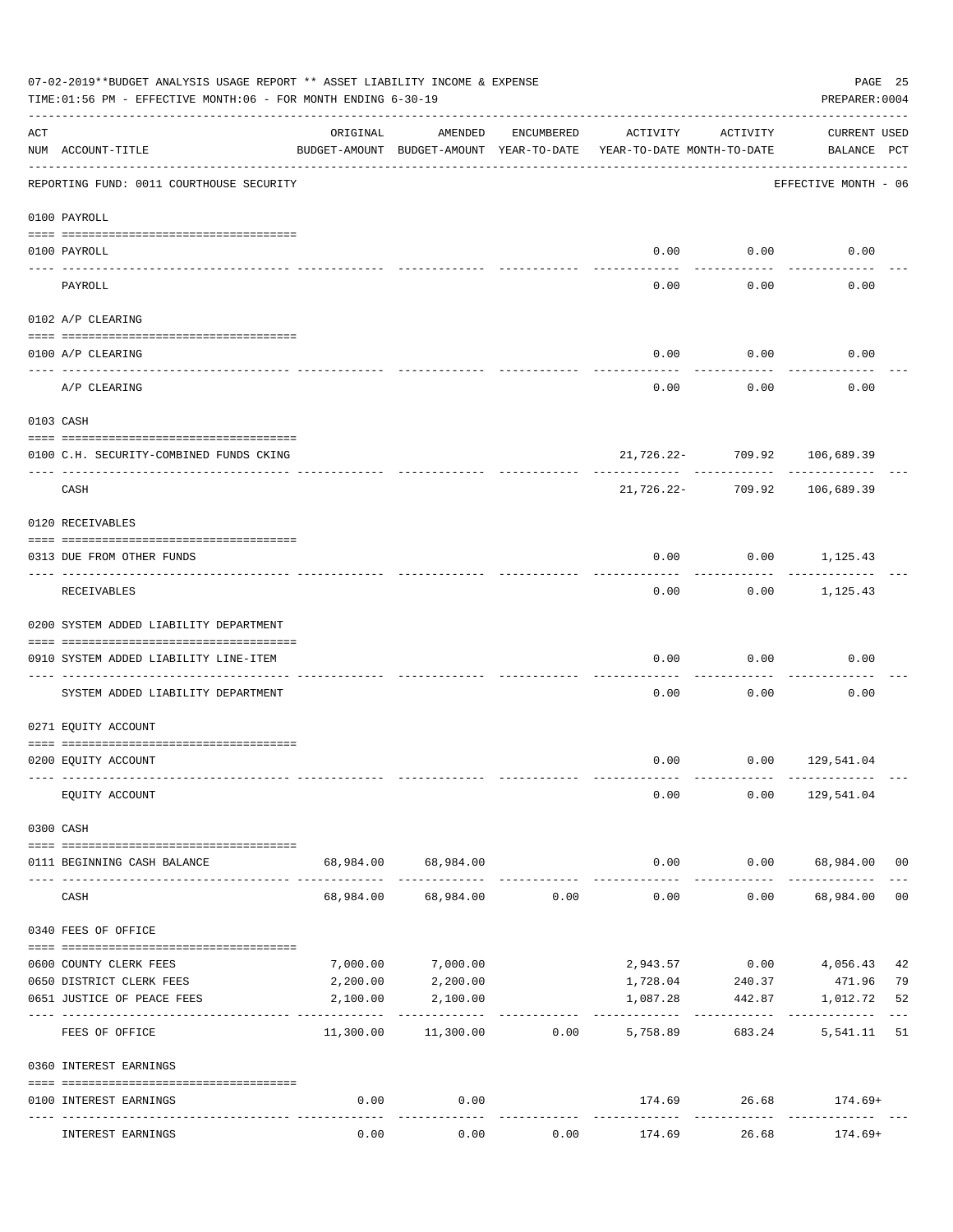|     | 07-02-2019**BUDGET ANALYSIS USAGE REPORT ** ASSET LIABILITY INCOME & EXPENSE<br>TIME:01:56 PM - EFFECTIVE MONTH:06 - FOR MONTH ENDING 6-30-19 |                          |                                                            |             |                       |                                        |                                                               |     |  |  |
|-----|-----------------------------------------------------------------------------------------------------------------------------------------------|--------------------------|------------------------------------------------------------|-------------|-----------------------|----------------------------------------|---------------------------------------------------------------|-----|--|--|
| ACT | NUM ACCOUNT-TITLE                                                                                                                             | ORIGINAL                 | <b>AMENDED</b><br>BUDGET-AMOUNT BUDGET-AMOUNT YEAR-TO-DATE | ENCUMBERED  | ACTIVITY              | ACTIVITY<br>YEAR-TO-DATE MONTH-TO-DATE | <b>CURRENT USED</b><br>BALANCE                                | PCT |  |  |
|     | REPORTING FUND: 0011 COURTHOUSE SECURITY                                                                                                      |                          |                                                            |             |                       |                                        | EFFECTIVE MONTH - 06                                          |     |  |  |
|     | 0435 COURTHOUSE SECURITY PART TIME<br>--------------------------------------                                                                  |                          |                                                            |             |                       |                                        |                                                               |     |  |  |
|     | 0107 PART TIME                                                                                                                                | 35,500.00 35,500.00 0.00 |                                                            |             |                       |                                        | $0.00$ $0.00$ $35,500.00$ $00$                                |     |  |  |
|     | COURTHOUSE SECURITY PART TIME 35,500.00 35,500.00                                                                                             |                          |                                                            | 0.00        | 0.00                  | 0.00                                   | 35,500.00                                                     | 00  |  |  |
|     | 0510 COURTHOUSE SECURITY EQUIP                                                                                                                |                          |                                                            |             |                       |                                        |                                                               |     |  |  |
|     | 0571 EOUIPMENT                                                                                                                                |                          |                                                            |             |                       |                                        | $44,784.00$ $44,784.00$ $0.00$ $27,659.80$ $0.00$ $17,124.20$ | -62 |  |  |
|     | COURTHOUSE SECURITY EQUIP 44,784.00 44,784.00 0.00                                                                                            |                          |                                                            | ----------- |                       | -------------                          | 27,659.80 0.00 17,124.20                                      | 62  |  |  |
|     | 0560 BAILIFF                                                                                                                                  |                          |                                                            |             |                       |                                        |                                                               |     |  |  |
|     |                                                                                                                                               | 0.00                     | 0.00                                                       | 0.00        | 0.00                  | 0.00                                   | 0.00                                                          |     |  |  |
|     | 0130 SALARY/BAILIFF<br>0201 SOCIAL SECURITY                                                                                                   | 0.00                     | 0.00                                                       | 0.00        | 0.00                  | 0.00                                   | 0.00                                                          |     |  |  |
|     | 0203 RETIREMENT                                                                                                                               | 0.00                     | 0.00                                                       | 0.00        | 0.00                  | 0.00                                   | 0.00                                                          |     |  |  |
|     | 0204 WORKER'S COMPENSATION                                                                                                                    | 0.00                     | 0.00                                                       | 0.00        | 0.00                  | 0.00                                   | 0.00                                                          |     |  |  |
|     | 0205 MEDICARE                                                                                                                                 | 0.00                     | 0.00                                                       | 0.00        | 0.00                  | 0.00                                   | 0.00                                                          |     |  |  |
|     | 0427 BAILIFF CONT.ED./OUT OF COUNTY                                                                                                           | 0.00                     | 0.00                                                       | 0.00        | 0.00                  | 0.00                                   | 0.00                                                          |     |  |  |
|     | BAILIFF                                                                                                                                       | 0.00                     | 0.00                                                       | 0.00        | 0.00                  | 0.00                                   | 0.00                                                          |     |  |  |
|     | COURTHOUSE SECURITY                                                                                                                           |                          |                                                            |             |                       |                                        |                                                               |     |  |  |
|     | INCOME TOTALS                                                                                                                                 |                          | 80,284.00 80,284.00                                        |             |                       |                                        | 5,933.58 709.92 74,350.42                                     | 07  |  |  |
|     | <b>EXPENSE TOTALS</b>                                                                                                                         |                          | 80,284.00 80,284.00                                        |             | $0.00$ 27,659.80 0.00 |                                        | 52,624.20                                                     | 34  |  |  |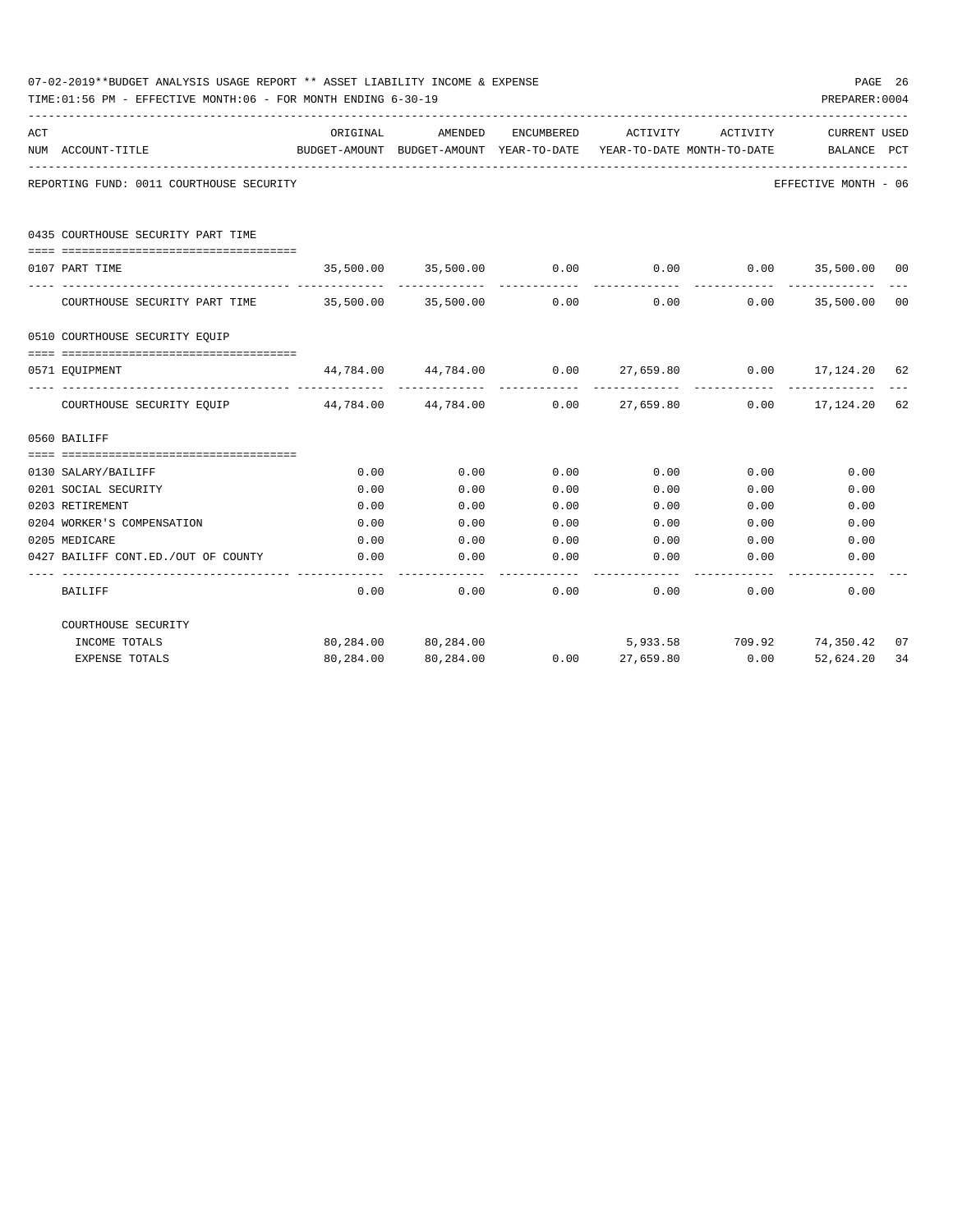|     | 07-02-2019**BUDGET ANALYSIS USAGE REPORT ** ASSET LIABILITY INCOME & EXPENSE<br>TIME: 01:56 PM - EFFECTIVE MONTH: 06 - FOR MONTH ENDING 6-30-19 |                                       |                                                     |             |                                        |                                                                | PAGE 27<br>PREPARER: 0004          |                |
|-----|-------------------------------------------------------------------------------------------------------------------------------------------------|---------------------------------------|-----------------------------------------------------|-------------|----------------------------------------|----------------------------------------------------------------|------------------------------------|----------------|
| ACT | NUM ACCOUNT-TITLE                                                                                                                               | ORIGINAL                              | AMENDED<br>BUDGET-AMOUNT BUDGET-AMOUNT YEAR-TO-DATE | ENCUMBERED  | ACTIVITY<br>YEAR-TO-DATE MONTH-TO-DATE | ACTIVITY                                                       | <b>CURRENT USED</b><br>BALANCE PCT |                |
|     | REPORTING FUND: 0012 CO.CLK.VITAL STAT.FEE                                                                                                      |                                       |                                                     |             |                                        |                                                                | EFFECTIVE MONTH - 06               |                |
|     | 0102 A/P CLEARING                                                                                                                               |                                       |                                                     |             |                                        |                                                                |                                    |                |
|     | 0100 A/P CLEARING                                                                                                                               |                                       |                                                     |             | 0.00                                   | 0.00                                                           | 0.00                               |                |
|     | ---- ----------<br>A/P CLEARING                                                                                                                 |                                       |                                                     |             | 0.00                                   | 0.00                                                           | 0.00                               |                |
|     | 0103 CASH                                                                                                                                       |                                       |                                                     |             |                                        |                                                                |                                    |                |
|     | 0100 CO.CLK.VITAL STAT.-COMB.FUNDS CKIN                                                                                                         |                                       |                                                     |             |                                        | $1,869.25 - 197.71 - 3,890.42$                                 |                                    |                |
|     | CASH                                                                                                                                            |                                       |                                                     |             |                                        | -----------<br>$1,869.25 - 197.71 - 3,890.42$                  |                                    |                |
|     | 0120 RECEIVABLES                                                                                                                                |                                       |                                                     |             |                                        |                                                                |                                    |                |
|     | 0313 DUE FROM OTHER FUNDS                                                                                                                       |                                       |                                                     |             | 0.00                                   | 0.00                                                           | 84.00                              |                |
|     | RECEIVABLES                                                                                                                                     |                                       |                                                     |             | 0.00                                   | 0.00                                                           | 84.00                              |                |
|     | 0200 SYSTEM ADDED LIABILITY DEPARTMENT                                                                                                          |                                       |                                                     |             |                                        |                                                                |                                    |                |
|     | 0910 SYSTEM ADDED LIABILITY LINE-ITEM                                                                                                           |                                       |                                                     |             | 0.00                                   | 0.00                                                           | 0.00                               |                |
|     | SYSTEM ADDED LIABILITY DEPARTMENT                                                                                                               |                                       |                                                     |             | 0.00                                   | 0.00                                                           | 0.00                               |                |
|     | 0271 EQUITY ACCOUNT                                                                                                                             |                                       |                                                     |             |                                        |                                                                |                                    |                |
|     | 0200 EQUITY ACCOUNT                                                                                                                             |                                       |                                                     |             | 0.00                                   | 0.00                                                           | 5,843.67                           |                |
|     | EQUITY ACCOUNT                                                                                                                                  |                                       |                                                     |             | 0.00                                   | 0.00                                                           | 5,843.67                           |                |
|     | 0300 CASH                                                                                                                                       |                                       |                                                     |             |                                        |                                                                |                                    |                |
|     | 0112 BEGINNING CASH BALANCE                                                                                                                     |                                       | 3,500.00 3,500.00                                   |             |                                        | $0.00$ $0.00$ $3,500.00$                                       |                                    | 0 <sup>0</sup> |
|     | CASH                                                                                                                                            |                                       | 3,500.00 3,500.00 0.00                              |             | 0.00                                   | 0.00                                                           | 3,500.00 00                        |                |
|     | 0360 INTEREST EARNINGS                                                                                                                          |                                       |                                                     |             |                                        |                                                                |                                    |                |
|     | 0100 INTEREST EARNINGS                                                                                                                          | 0.00                                  | 0.00                                                |             | 7.02                                   | 1.10                                                           | $7.02+$                            |                |
|     | INTEREST EARNINGS                                                                                                                               | -------------- --------------<br>0.00 | .<br>0.00                                           | 0.00        | -------------<br>7.02                  | ----------<br>1.10                                             | $7.02+$                            |                |
|     | 0370 MISCELLANEOUS INCOME                                                                                                                       |                                       |                                                     |             |                                        |                                                                |                                    |                |
|     | 0134 CO. CLK. VITAL STAT. FEE                                                                                                                   | 500.00                                | 500.00                                              |             |                                        | 308.00   0.00   192.00                                         |                                    | 62             |
|     | MISCELLANEOUS INCOME                                                                                                                            |                                       | 500.00                                              | 500.00 0.00 | 308.00                                 | 0.00                                                           | 192.00                             | 62             |
|     | 0403 CO.CLK. VITAL STATS.                                                                                                                       |                                       |                                                     |             |                                        |                                                                |                                    |                |
|     | 0310 OFFICE SUPPLIES                                                                                                                            |                                       |                                                     |             |                                        | $3,000.00$ $2,830.72$ $810.00$ $914.31$ $198.81$ $1,106.41$ 61 |                                    |                |
|     | 0427 OUT OF COUNTY TRAVEL                                                                                                                       | 1,000.00                              | 1,169.28                                            |             | $0.00$ 1,269.96 0.00                   |                                                                | 100.68-109                         |                |
|     | 0574 COMPUTER EQUIPMENT                                                                                                                         | 0.00                                  | 0.00                                                | 0.00        | 0.00                                   | 0.00                                                           | 0.00                               |                |
|     | CO.CLK. VITAL STATS.                                                                                                                            | 4,000.00                              | . <u>.</u> .<br>4,000.00                            | 810.00      | .<br>2,184.27                          | -----------<br>198.81                                          | ------------<br>1,005.73 75        |                |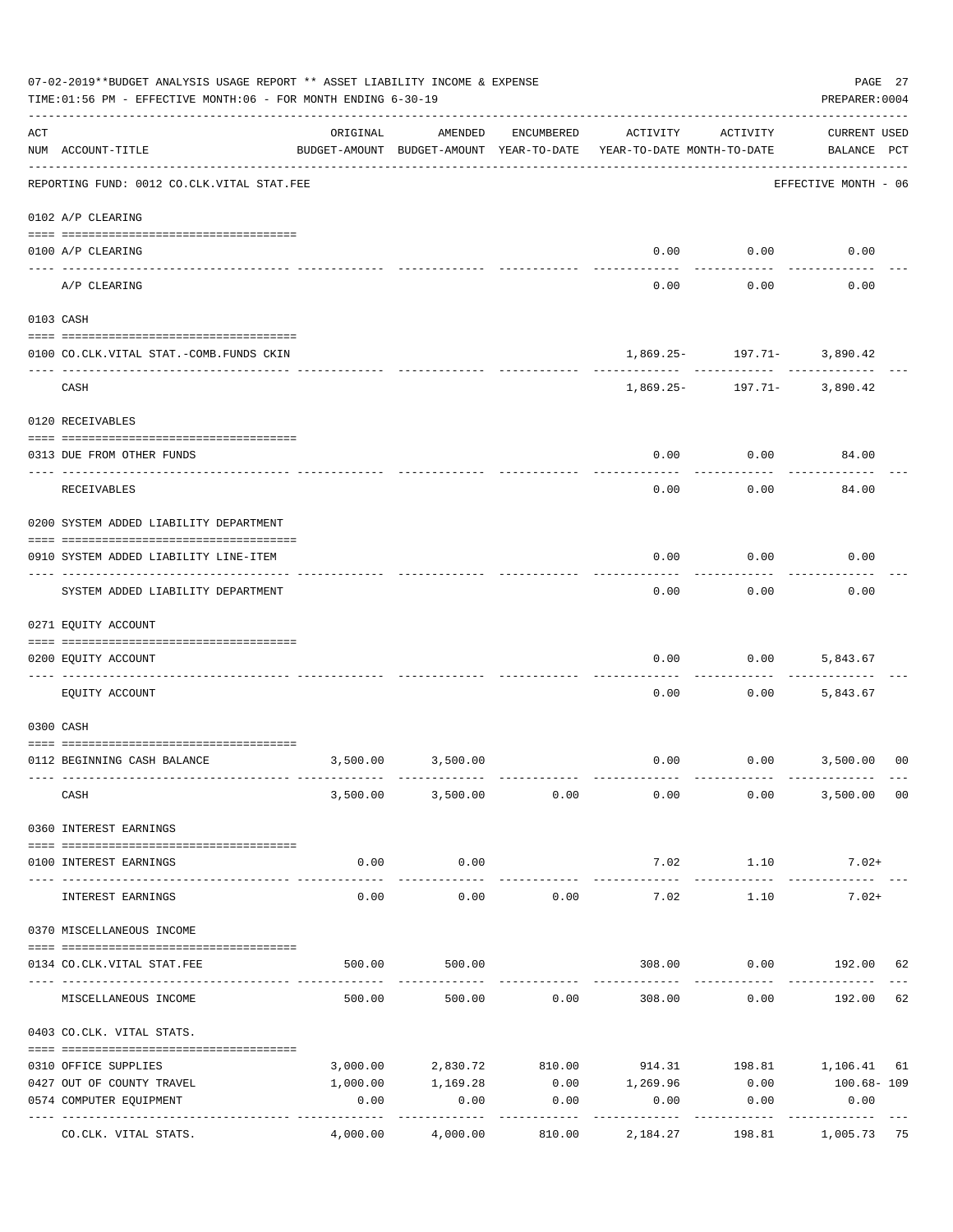|                                                             | PAGE 28<br>07-02-2019**BUDGET ANALYSIS USAGE REPORT ** ASSET LIABILITY INCOME & EXPENSE<br>TIME:01:56 PM - EFFECTIVE MONTH:06 - FOR MONTH ENDING 6-30-19<br>PREPARER: 0004 |                          |                            |                    |                                        |                                       |  |  |  |  |
|-------------------------------------------------------------|----------------------------------------------------------------------------------------------------------------------------------------------------------------------------|--------------------------|----------------------------|--------------------|----------------------------------------|---------------------------------------|--|--|--|--|
| ACT<br>NUM ACCOUNT-TITLE                                    | ORIGINAL<br>BUDGET-AMOUNT                                                                                                                                                  | AMENDED<br>BUDGET-AMOUNT | ENCUMBERED<br>YEAR-TO-DATE | ACTIVITY           | ACTIVITY<br>YEAR-TO-DATE MONTH-TO-DATE | <b>CURRENT USED</b><br>PCT<br>BALANCE |  |  |  |  |
| REPORTING FUND: 0012 CO.CLK.VITAL STAT.FEE                  |                                                                                                                                                                            |                          |                            |                    |                                        | EFFECTIVE MONTH - 06                  |  |  |  |  |
| CO. CLK. VITAL STAT. FEE<br>INCOME TOTALS<br>EXPENSE TOTALS | 4,000.00<br>4,000.00                                                                                                                                                       | 4,000.00<br>4,000.00     | 810.00                     | 315.02<br>2,184.27 | 1.10<br>198.81                         | 08<br>3,684.98<br>75<br>1,005.73      |  |  |  |  |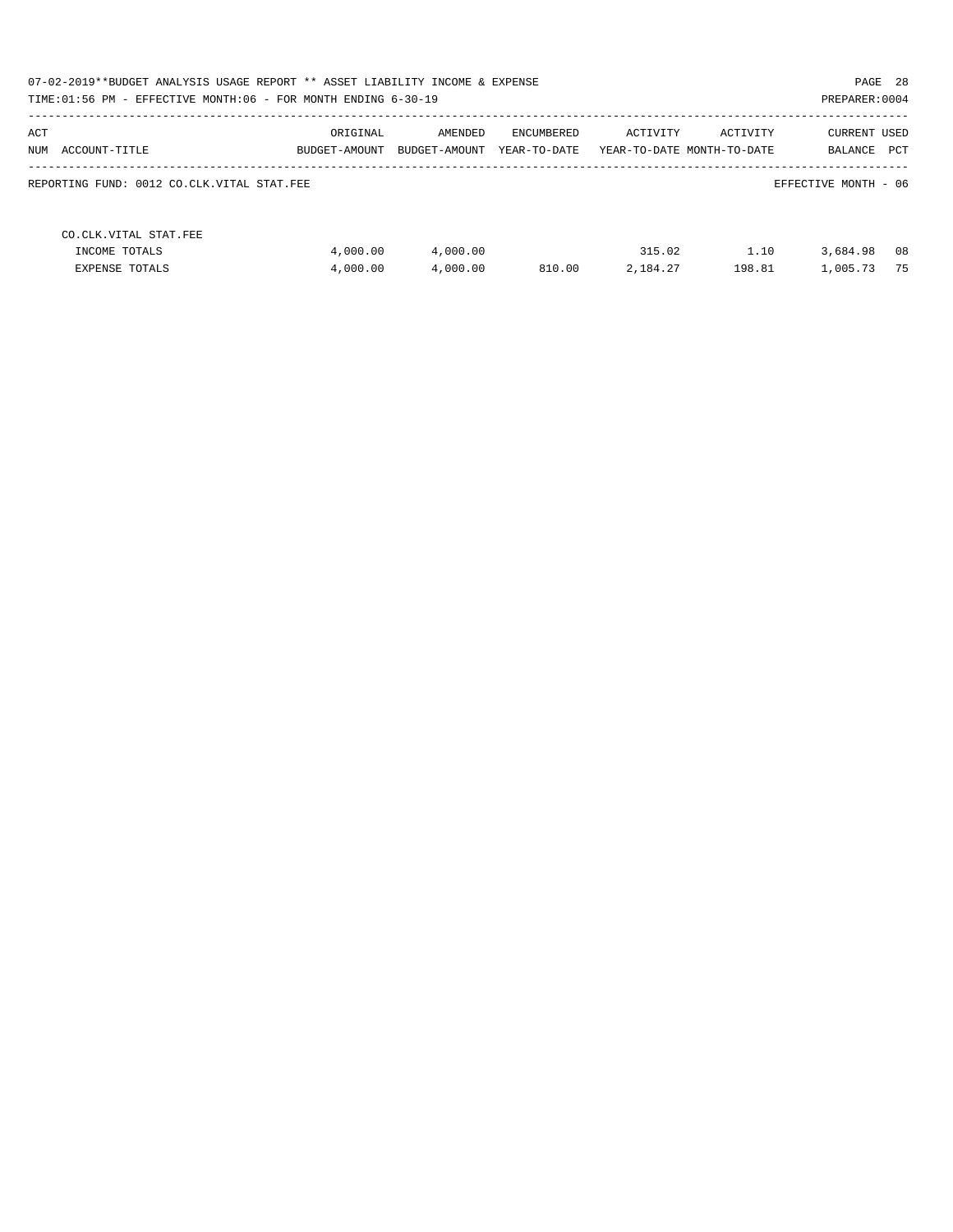|     | 07-02-2019**BUDGET ANALYSIS USAGE REPORT ** ASSET LIABILITY INCOME & EXPENSE<br>TIME: 01:56 PM - EFFECTIVE MONTH: 06 - FOR MONTH ENDING 6-30-19 |          |                                                     |            |                                        |                   | PAGE 29<br>PREPARER: 0004                 |
|-----|-------------------------------------------------------------------------------------------------------------------------------------------------|----------|-----------------------------------------------------|------------|----------------------------------------|-------------------|-------------------------------------------|
| ACT | NUM ACCOUNT-TITLE                                                                                                                               | ORIGINAL | AMENDED<br>BUDGET-AMOUNT BUDGET-AMOUNT YEAR-TO-DATE | ENCUMBERED | ACTIVITY<br>YEAR-TO-DATE MONTH-TO-DATE | ACTIVITY          | <b>CURRENT USED</b><br>BALANCE PCT        |
|     | REPORTING FUND: 0013 BAIL BONDS TRUST FUND                                                                                                      |          |                                                     |            |                                        |                   | EFFECTIVE MONTH - 06                      |
|     | 0102 A/P CLEARING                                                                                                                               |          |                                                     |            |                                        |                   |                                           |
|     | 0100 A/P CLEARING<br>---- ---------                                                                                                             |          |                                                     |            | 0.00                                   | 0.00              | 0.00                                      |
|     | A/P CLEARING                                                                                                                                    |          |                                                     |            | 0.00                                   | 0.00              | 0.00                                      |
|     | 0103 CASH                                                                                                                                       |          |                                                     |            |                                        |                   |                                           |
|     | 0113 SURETY BAIL BOND FEE                                                                                                                       |          |                                                     |            | 0.00                                   | 690.00            | 4,920.00                                  |
|     | CASH                                                                                                                                            |          |                                                     |            | 0.00                                   | 690.00            | 4,920.00                                  |
|     | 0207 DUE TO FUND                                                                                                                                |          |                                                     |            |                                        |                   |                                           |
|     | 0097 DUE TO OTHER GOVERNMENTS                                                                                                                   |          |                                                     |            | 0.00                                   | 0.00              | 5,100.00                                  |
|     | DUE TO FUND                                                                                                                                     |          |                                                     |            | 0.00                                   | 0.00              | 5,100.00                                  |
|     | 0271 EQUITY ACCOUNT                                                                                                                             |          |                                                     |            |                                        |                   |                                           |
|     | 0200 EQUITY ACCOUNT                                                                                                                             |          |                                                     |            | 0.00                                   | 0.00              | 180.00-                                   |
|     | EQUITY ACCOUNT                                                                                                                                  |          |                                                     |            | 0.00                                   | 0.00              | 180.00-                                   |
|     | 0300 CASH                                                                                                                                       |          |                                                     |            |                                        |                   |                                           |
|     | 0113 BEGINNING CASH BALANCE                                                                                                                     | 0.00     | 0.00                                                |            | 0.00                                   | 0.00              | 0.00                                      |
|     | CASH                                                                                                                                            | 0.00     | 0.00                                                | 0.00       | 0.00                                   | 0.00              | 0.00                                      |
|     | 0345 BONDS                                                                                                                                      |          |                                                     |            |                                        |                   |                                           |
|     | 0113 SURETY BAIL BOND FEE                                                                                                                       | 4,000.00 | 4,000.00                                            |            |                                        |                   | 5,175.00 690.00 1,175.00+ 129             |
|     | <b>BONDS</b>                                                                                                                                    |          | 4,000.00 4,000.00                                   | 0.00       | 5,175.00                               |                   | 690.00 1,175.00+ 129                      |
|     | 0370 MISCELLANEOUS                                                                                                                              |          |                                                     |            |                                        |                   |                                           |
|     | 0130 REFUNDS & MISCELLANEOUS                                                                                                                    | 0.00     | 0.00                                                |            | 0.00                                   | 0.00              | 0.00                                      |
|     | 0132 TEMPORARY BOND SECURITY                                                                                                                    | 0.00     | 0.00                                                |            | 0.00                                   | 0.00              | 0.00                                      |
|     | MISCELLANEOUS                                                                                                                                   | 0.00     | ----------<br>0.00                                  | 0.00       | -----------<br>0.00                    | ---------<br>0.00 | 0.00                                      |
|     | 0498 BAIL BOND FEE EXPENSE                                                                                                                      |          |                                                     |            |                                        |                   |                                           |
|     | 0489 10% TO STATE COMPTROLLER                                                                                                                   |          | 4,000.00 4,000.00                                   |            |                                        |                   | $0.00$ $5,175.00$ $0.00$ $1,175.00$ $129$ |
|     | BAIL BOND FEE EXPENSE                                                                                                                           | 4,000.00 | 4,000.00                                            | 0.00       | 5,175.00                               | 0.00              | 1,175.00- 129                             |
|     | BAIL BONDS TRUST FUND                                                                                                                           |          |                                                     |            |                                        |                   |                                           |
|     | INCOME TOTALS                                                                                                                                   | 4,000.00 | 4,000.00                                            |            | 5,175.00                               | 690.00            | 1,175.00+ 129                             |
|     | EXPENSE TOTALS                                                                                                                                  | 4,000.00 | 4,000.00                                            | 0.00       | 5,175.00                               | 0.00              | 1,175.00- 129                             |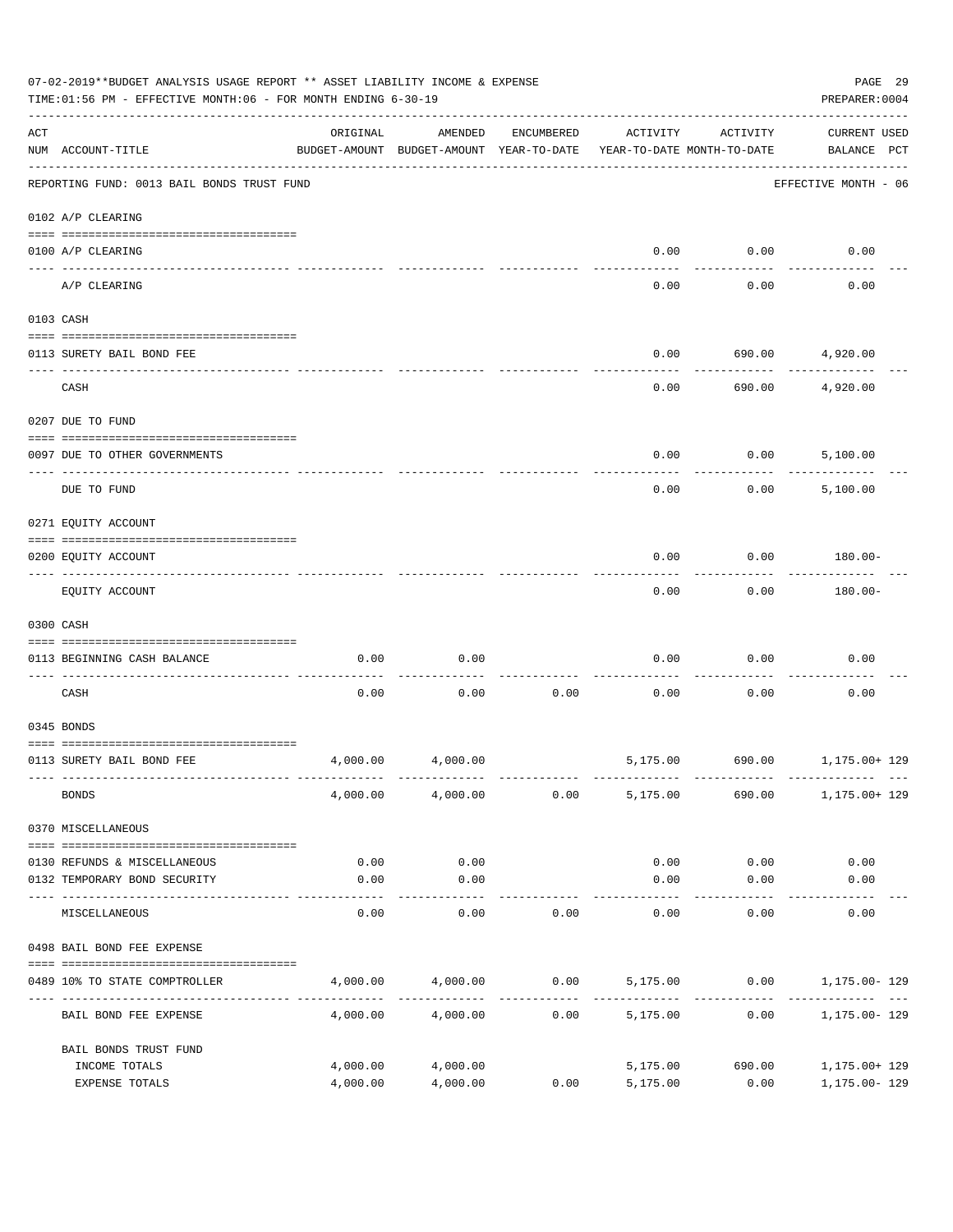|     | 07-02-2019**BUDGET ANALYSIS USAGE REPORT ** ASSET LIABILITY INCOME & EXPENSE<br>TIME: 01:56 PM - EFFECTIVE MONTH: 06 - FOR MONTH ENDING 6-30-19<br>PREPARER: 0004<br>---------------- |                             |                                                                                |                         |          |                   |                                    |                           |  |
|-----|---------------------------------------------------------------------------------------------------------------------------------------------------------------------------------------|-----------------------------|--------------------------------------------------------------------------------|-------------------------|----------|-------------------|------------------------------------|---------------------------|--|
| ACT | NUM ACCOUNT-TITLE                                                                                                                                                                     | ORIGINAL                    | AMENDED<br>BUDGET-AMOUNT BUDGET-AMOUNT YEAR-TO-DATE YEAR-TO-DATE MONTH-TO-DATE | ENCUMBERED              | ACTIVITY | ACTIVITY          | <b>CURRENT USED</b><br>BALANCE PCT |                           |  |
|     | REPORTING FUND: 0014 JUSTICE CT. BLDG. SECURITY                                                                                                                                       |                             |                                                                                |                         |          |                   | EFFECTIVE MONTH - 06               |                           |  |
|     | 0102 A/P CLEARING                                                                                                                                                                     |                             |                                                                                |                         |          |                   |                                    |                           |  |
|     | 0100 A/P CLEARING                                                                                                                                                                     |                             |                                                                                |                         | 0.00     | 0.00              | 0.00                               |                           |  |
|     | A/P CLEARING                                                                                                                                                                          |                             |                                                                                |                         | 0.00     | 0.00              | 0.00                               |                           |  |
|     | 0103 CASH                                                                                                                                                                             |                             |                                                                                |                         |          |                   |                                    |                           |  |
|     | 0100 JUST.CT.BLDG.SEC.-COMB.FUNDS CKING                                                                                                                                               |                             |                                                                                |                         |          |                   | 362.45 148.63 17,495.28            |                           |  |
|     | ---------------------------------<br>CASH                                                                                                                                             |                             |                                                                                |                         |          | ---------         | 362.45 148.63 17,495.28            |                           |  |
|     | 0120 RECEIVABLES                                                                                                                                                                      |                             |                                                                                |                         |          |                   |                                    |                           |  |
|     |                                                                                                                                                                                       |                             |                                                                                |                         |          |                   |                                    |                           |  |
|     | 0313 DUE FROM OTHER FUNDS                                                                                                                                                             |                             |                                                                                |                         | 0.00     | 0.00              | 66.77                              |                           |  |
|     | RECEIVABLES                                                                                                                                                                           |                             |                                                                                |                         | 0.00     | 0.00              | 66.77                              |                           |  |
|     | 0200 SYSTEM ADDED LIABILITY DEPT.                                                                                                                                                     |                             |                                                                                |                         |          |                   |                                    |                           |  |
|     | 0910 SYSTEM ADDED LIABILITY LINE-ITEM                                                                                                                                                 |                             |                                                                                |                         | 0.00     | 0.00              | 0.00                               |                           |  |
|     | SYSTEM ADDED LIABILITY DEPT.                                                                                                                                                          |                             |                                                                                |                         | 0.00     | 0.00              | 0.00                               |                           |  |
|     | 0271 EQUITY ACCOUNT                                                                                                                                                                   |                             |                                                                                |                         |          |                   |                                    |                           |  |
|     | 0200 EQUITY ACCOUNT                                                                                                                                                                   |                             |                                                                                |                         | 0.00     | 0.00              | 17,199.60                          |                           |  |
|     | EOUITY ACCOUNT                                                                                                                                                                        |                             |                                                                                |                         | 0.00     | 0.00              | ---------<br>17,199.60             |                           |  |
|     | 0300 CASH                                                                                                                                                                             |                             |                                                                                |                         |          |                   |                                    |                           |  |
|     |                                                                                                                                                                                       |                             |                                                                                |                         |          |                   |                                    |                           |  |
|     | 0114 BEGINNING CASH                                                                                                                                                                   | 2,850.00                    | 2,850.00                                                                       |                         | 0.00     | 0.00              | 2,850.00                           | 00                        |  |
|     | CASH                                                                                                                                                                                  | 2,850.00                    | 2,850.00                                                                       | 0.00                    | 0.00     | 0.00              | 2,850.00                           | 0 <sub>0</sub>            |  |
|     | 0370 MISCELLANEOUS INCOME                                                                                                                                                             |                             |                                                                                |                         |          |                   |                                    |                           |  |
|     | 0455 JP1 SECURITY FEE                                                                                                                                                                 | 300.00                      | 300.00                                                                         |                         | 120.29   | 0.00              | 179.71                             | 40                        |  |
|     | 0456 JP2 SECURITY FEE                                                                                                                                                                 | 150.00                      | 150.00                                                                         |                         | 30.50    | 0.00              | 119.50                             | 20                        |  |
|     | 0457 JP3 SECURITY FEE<br>----- -------------                                                                                                                                          | 200.00                      | 200.00                                                                         |                         | 211.66   | 148.63<br>------- | 11.66+ 106                         |                           |  |
|     | MISCELLANEOUS INCOME                                                                                                                                                                  | 650.00                      | 650.00                                                                         | 0.00                    | 362.45   | 148.63            | 287.55                             | 56                        |  |
|     | 0435 JUSTICE CT.BLDG.EXP.                                                                                                                                                             |                             |                                                                                |                         |          |                   |                                    |                           |  |
|     | 0320 JP1 SECURITY EXPENSE                                                                                                                                                             | 1,000.00                    | 1,000.00                                                                       | 0.00                    | 0.00     |                   | 0.00 1,000.00                      | 0 <sub>0</sub>            |  |
|     | 0321 JP2 SECURITY EXPENSE                                                                                                                                                             | 1,000.00                    | 1,000.00                                                                       | 0.00                    | 0.00     | 0.00              | 1,000.00                           | 0 <sub>0</sub>            |  |
|     | 0322 JP3 SECURITY EXPENSE                                                                                                                                                             | 1,500.00<br>- ------------- | 1,500.00<br>----------                                                         | 0.00<br>$- - - - - - -$ | 0.00     | 0.00              | 1,500.00<br>-----------            | 0 <sub>0</sub><br>$- - -$ |  |
|     | JUSTICE CT.BLDG.EXP.                                                                                                                                                                  | 3,500.00                    | 3,500.00                                                                       | 0.00                    | 0.00     | 0.00              | 3,500.00                           | 0 <sub>0</sub>            |  |
|     | JUSTICE CT.BLDG.SECURITY                                                                                                                                                              |                             |                                                                                |                         |          |                   |                                    |                           |  |
|     | INCOME TOTALS                                                                                                                                                                         | 3,500.00                    | 3,500.00                                                                       |                         | 362.45   | 148.63            | 3,137.55                           | 10                        |  |
|     | EXPENSE TOTALS                                                                                                                                                                        | 3,500.00                    | 3,500.00                                                                       | 0.00                    | 0.00     | 0.00              | 3,500.00                           | 0 <sub>0</sub>            |  |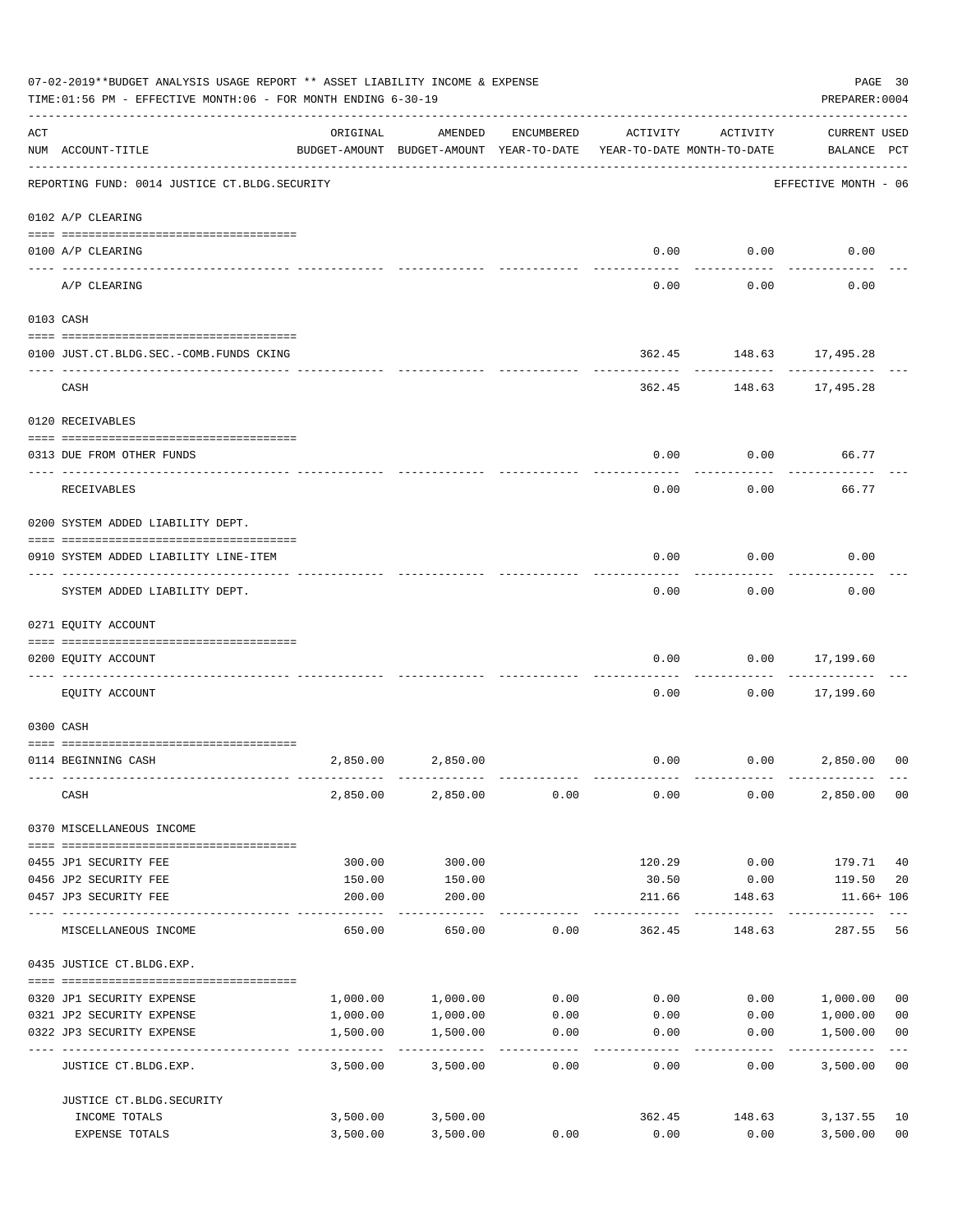|     | 07-02-2019**BUDGET ANALYSIS USAGE REPORT ** ASSET LIABILITY INCOME & EXPENSE<br>TIME: 01:56 PM - EFFECTIVE MONTH: 06 - FOR MONTH ENDING 6-30-19 |          |                                                     |                             |                                        |          | PREPARER: 0004                     | PAGE 31        |
|-----|-------------------------------------------------------------------------------------------------------------------------------------------------|----------|-----------------------------------------------------|-----------------------------|----------------------------------------|----------|------------------------------------|----------------|
| ACT | NUM ACCOUNT-TITLE                                                                                                                               | ORIGINAL | AMENDED<br>BUDGET-AMOUNT BUDGET-AMOUNT YEAR-TO-DATE | ENCUMBERED                  | ACTIVITY<br>YEAR-TO-DATE MONTH-TO-DATE | ACTIVITY | <b>CURRENT USED</b><br>BALANCE PCT |                |
|     | REPORTING FUND: 0016 CO.JUDGE EXCESS SUPP.                                                                                                      |          |                                                     |                             |                                        |          | EFFECTIVE MONTH - 06               |                |
|     | 0102 A/P CLEARING                                                                                                                               |          |                                                     |                             |                                        |          |                                    |                |
|     | 0100 A/P CLEARING                                                                                                                               |          |                                                     |                             | 0.00                                   | 0.00     | 0.00                               |                |
|     | ---- -------                                                                                                                                    |          |                                                     |                             |                                        |          |                                    |                |
|     | A/P CLEARING                                                                                                                                    |          |                                                     |                             | 0.00                                   | 0.00     | 0.00                               |                |
|     | 0103 CASH                                                                                                                                       |          |                                                     |                             |                                        |          |                                    |                |
|     |                                                                                                                                                 |          |                                                     |                             | 0.00                                   | 0.00     |                                    |                |
|     | 0100 CO.JUDGE EXCESS SUPP.-COMB.FUND CK                                                                                                         |          |                                                     |                             |                                        |          | 17,624.67                          |                |
|     | CASH                                                                                                                                            |          |                                                     |                             | 0.00                                   | 0.00     | 17,624.67                          |                |
|     | 0200 SYSTEM ADDED LIABILITY DEPARTMENT                                                                                                          |          |                                                     |                             |                                        |          |                                    |                |
|     | 0910 SYSTEM ADDED LIABILITY LINE-ITEM                                                                                                           |          |                                                     |                             | 0.00                                   | 0.00     | 0.00                               |                |
|     |                                                                                                                                                 |          |                                                     |                             |                                        |          |                                    |                |
|     | SYSTEM ADDED LIABILITY DEPARTMENT                                                                                                               |          |                                                     |                             | 0.00                                   | 0.00     | 0.00                               |                |
|     | 0271 EQUITY ACCOUNT                                                                                                                             |          |                                                     |                             |                                        |          |                                    |                |
|     | 0200 EQUITY ACCOUNT                                                                                                                             |          |                                                     |                             | 0.00                                   | 0.00     | 17,624.67                          |                |
|     | EQUITY ACCOUNT                                                                                                                                  |          |                                                     |                             | 0.00                                   |          | $0.00$ 17,624.67                   |                |
|     | 0300 CASH                                                                                                                                       |          |                                                     |                             |                                        |          |                                    |                |
|     | 0116 BEGINNING CASH BALANCE                                                                                                                     | 1,000.00 | 1,000.00                                            |                             | 0.00                                   | 0.00     | 1,000.00                           | 00             |
|     | CASH                                                                                                                                            | 1,000.00 | 1,000.00                                            | ------------ ------<br>0.00 | 0.00                                   | 0.00     | 1,000.00                           | 0 <sub>0</sub> |
|     | 0370 MISCELLANEOUS INCOME                                                                                                                       |          |                                                     |                             |                                        |          |                                    |                |
|     |                                                                                                                                                 |          |                                                     |                             |                                        |          |                                    |                |
|     | 0149 CO. JUDGE EXCESS SUPP.                                                                                                                     |          | 500.00 500.00                                       |                             | 0.00                                   |          | $0.00$ 500.00 00                   |                |
|     | MISCELLANEOUS INCOME                                                                                                                            | 500.00   | 500.00                                              | 0.00                        | 0.00                                   | 0.00     | 500.00                             | 0 <sub>0</sub> |
|     | 0400 CO. JUDGE EXCESS SUPP.                                                                                                                     |          |                                                     |                             |                                        |          |                                    |                |
|     | 0310 OFFICE SUPPLIES                                                                                                                            | 300.00   | 300.00                                              | 0.00                        | 0.00                                   | 0.00     | 300.00                             | 0 <sub>0</sub> |
|     | 0427 OUT OF COUNTY TRAVEL                                                                                                                       | 500.00   | 500.00                                              | 0.00                        | 0.00                                   | 0.00     | 500.00                             | 0 <sub>0</sub> |
|     | 0572 OFFICE EQUIPMENT                                                                                                                           | 400.00   | 400.00                                              | 0.00                        | 0.00                                   | 0.00     | 400.00                             | 0 <sub>0</sub> |
|     | 0590 COUNTY JUDGE BOOKS                                                                                                                         | 300.00   | 300.00                                              | 0.00                        | 0.00                                   | 0.00     | 300.00                             | 0 <sub>0</sub> |
|     | CO. JUDGE EXCESS SUPP.                                                                                                                          | 1,500.00 | 1,500.00                                            | $- - - -$<br>0.00           | 0.00                                   | 0.00     | --------<br>1,500.00               | 00             |
|     | CO.JUDGE EXCESS SUPP.                                                                                                                           |          |                                                     |                             |                                        |          |                                    |                |
|     | INCOME TOTALS                                                                                                                                   | 1,500.00 | 1,500.00                                            |                             | 0.00                                   | 0.00     | 1,500.00                           | 0 <sub>0</sub> |
|     | EXPENSE TOTALS                                                                                                                                  | 1,500.00 | 1,500.00                                            | 0.00                        | 0.00                                   | 0.00     | 1,500.00                           | 0 <sub>0</sub> |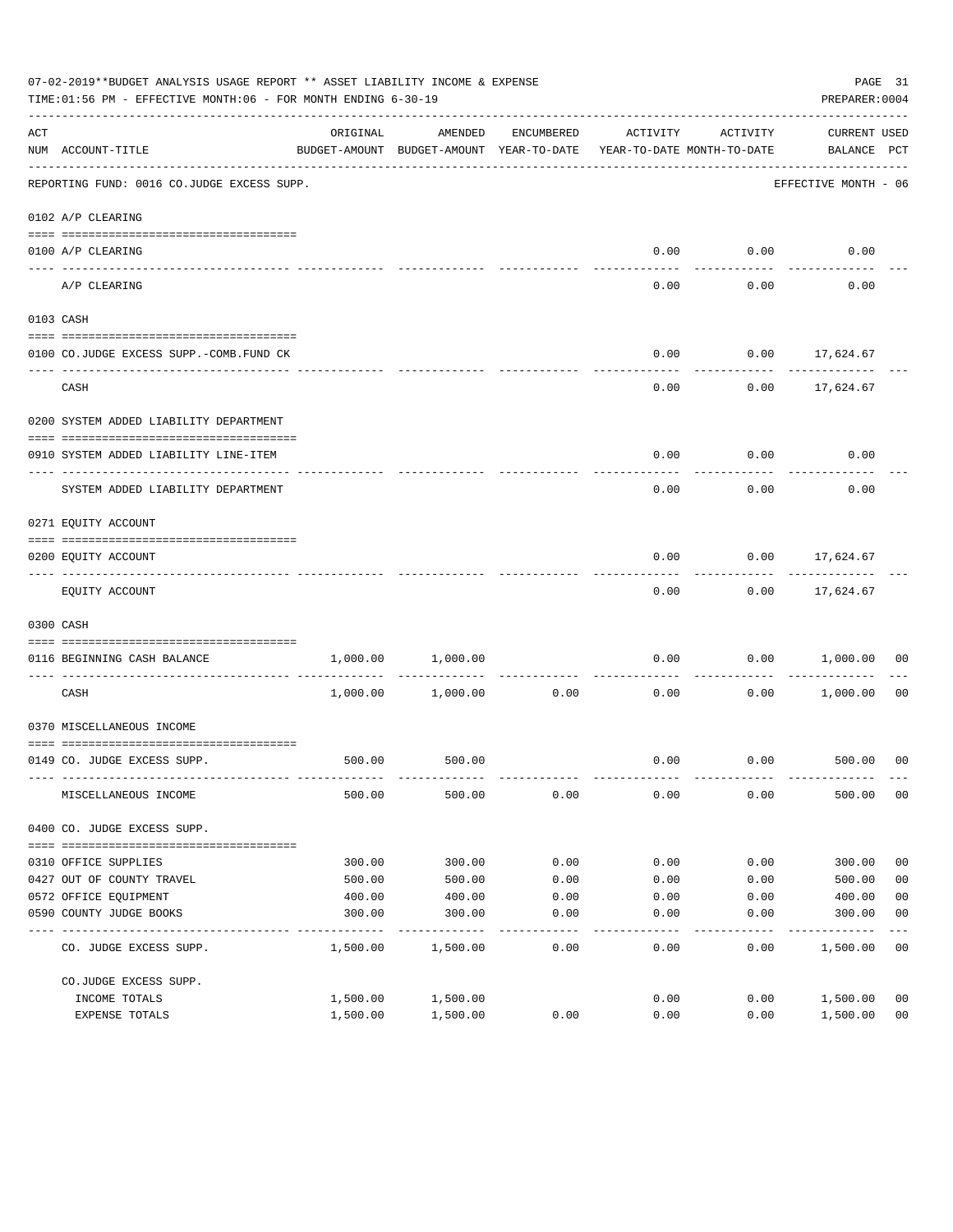|     | 07-02-2019**BUDGET ANALYSIS USAGE REPORT ** ASSET LIABILITY INCOME & EXPENSE<br>TIME:01:56 PM - EFFECTIVE MONTH:06 - FOR MONTH ENDING 6-30-19 |                      |                                                                                |            |                         |                    | PREPARER: 0004                          | PAGE 32        |
|-----|-----------------------------------------------------------------------------------------------------------------------------------------------|----------------------|--------------------------------------------------------------------------------|------------|-------------------------|--------------------|-----------------------------------------|----------------|
| ACT | NUM ACCOUNT-TITLE                                                                                                                             | ORIGINAL             | AMENDED<br>BUDGET-AMOUNT BUDGET-AMOUNT YEAR-TO-DATE YEAR-TO-DATE MONTH-TO-DATE | ENCUMBERED | ACTIVITY                | ACTIVITY           | <b>CURRENT USED</b><br>BALANCE PCT      |                |
|     | REPORTING FUND: 0017 PROBATE JUDGES EDUCATION                                                                                                 |                      |                                                                                |            |                         |                    | ---------------<br>EFFECTIVE MONTH - 06 |                |
|     | 0102 A/P CLEARING                                                                                                                             |                      |                                                                                |            |                         |                    |                                         |                |
|     | 0100 A/P CLEARING                                                                                                                             |                      |                                                                                |            |                         | $0.00$ $0.00$      | 0.00                                    |                |
|     | A/P CLEARING                                                                                                                                  |                      |                                                                                |            | 0.00                    | ----------<br>0.00 | 0.00                                    |                |
|     | 0103 CASH                                                                                                                                     |                      |                                                                                |            |                         |                    |                                         |                |
|     | 0100 PROB.JUDGES ED.-COMB. FUNDS CKING                                                                                                        |                      |                                                                                |            |                         |                    | 925.33 0.00 4,852.50                    |                |
|     | CASH                                                                                                                                          |                      |                                                                                |            | 925.33                  | ------------       | $0.00$ 4,852.50                         |                |
|     | 0120 RECEIVABLES                                                                                                                              |                      |                                                                                |            |                         |                    |                                         |                |
|     | 0313 DUE FROM OTHER FUNDS                                                                                                                     |                      |                                                                                |            | 0.00                    |                    | $0.00$ 25.00                            |                |
|     | RECEIVABLES                                                                                                                                   |                      |                                                                                |            | 0.00                    | 0.00               | 25.00                                   |                |
|     | 0271 EQUITY ACCOUNT                                                                                                                           |                      |                                                                                |            |                         |                    |                                         |                |
|     | 0200 EQUITY ACCOUNT                                                                                                                           |                      |                                                                                |            | 0.00                    |                    | $0.00$ 3,952.17                         |                |
|     | EQUITY ACCOUNT                                                                                                                                |                      |                                                                                |            | 0.00                    | ---------          | $0.00$ 3,952.17                         |                |
|     | 0300 CASH                                                                                                                                     |                      |                                                                                |            |                         |                    |                                         |                |
|     | 0117 BEGINNING CASH BALANCE                                                                                                                   | 1,000.00             | 1,000.00                                                                       |            | 0.00                    |                    | 0.00 1,000.00                           | 00             |
|     | ---------------------------- ------<br>CASH                                                                                                   |                      | 1,000.00 1,000.00                                                              | 0.00       | 0.00                    |                    | $0.00$ 1,000.00                         | 0 <sub>0</sub> |
|     | 0340 FEES OF OFFICE                                                                                                                           |                      |                                                                                |            |                         |                    |                                         |                |
|     | 0131 PROBATE JUDGES EDUCATION                                                                                                                 |                      | 600.00 600.00                                                                  |            |                         |                    | 150.00   0.00   450.00                  | 25             |
|     | FEES OF OFFICE                                                                                                                                | 600.00               | 600.00                                                                         | 0.00       | 150.00                  | 0.00               | 450.00                                  | 25             |
|     | 0370 MISCELLANEOUS                                                                                                                            |                      |                                                                                |            |                         |                    |                                         |                |
|     | 0130 REFUNDS & MISCELLANEOUS                                                                                                                  | 0.00                 | 0.00                                                                           |            | 775.33                  | 0.00               | $775.33+$                               |                |
|     | MISCELLANEOUS                                                                                                                                 | 0.00                 | . <u>.</u> .<br>0.00                                                           | 0.00       | -------------<br>775.33 | ----------<br>0.00 | $775.33+$                               |                |
|     | 0400 PROBATE JUDGES EDUCATION                                                                                                                 |                      |                                                                                |            |                         |                    |                                         |                |
|     | 0427 OUT OF COUNTY TRAVEL                                                                                                                     | 1,600.00             | 1,600.00                                                                       | 0.00       | 0.00                    | 0.00               | 1,600.00                                | 00             |
|     | PROBATE JUDGES EDUCATION                                                                                                                      |                      | 1,600.00 1,600.00                                                              | 0.00       | 0.00                    | 0.00               | 1,600.00                                | 0 <sub>0</sub> |
|     | PROBATE JUDGES EDUCATION                                                                                                                      |                      |                                                                                |            |                         |                    |                                         |                |
|     | INCOME TOTALS<br>EXPENSE TOTALS                                                                                                               | 1,600.00<br>1,600.00 | 1,600.00<br>1,600.00                                                           | 0.00       | 925.33<br>0.00          | 0.00<br>0.00       | 674.67<br>1,600.00                      | 58<br>00       |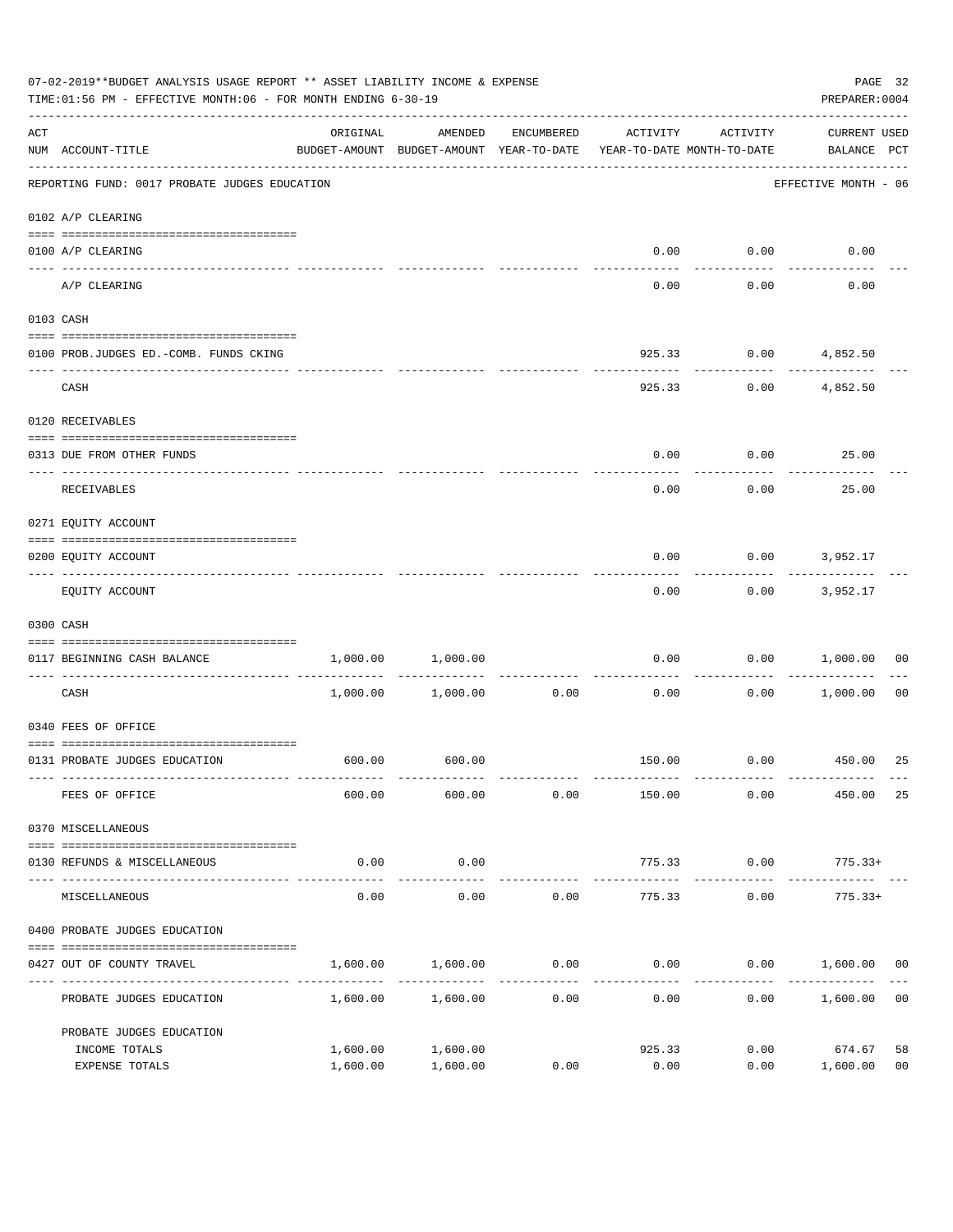|          | 07-02-2019**BUDGET ANALYSIS USAGE REPORT ** ASSET LIABILITY INCOME & EXPENSE<br>TIME: 01:56 PM - EFFECTIVE MONTH: 06 - FOR MONTH ENDING 6-30-19 |           |                                                     |               |                                        |                                | PAGE 33<br>PREPARER: 0004          |
|----------|-------------------------------------------------------------------------------------------------------------------------------------------------|-----------|-----------------------------------------------------|---------------|----------------------------------------|--------------------------------|------------------------------------|
| ACT      | NUM ACCOUNT-TITLE                                                                                                                               | ORIGINAL  | AMENDED<br>BUDGET-AMOUNT BUDGET-AMOUNT YEAR-TO-DATE | ENCUMBERED    | ACTIVITY<br>YEAR-TO-DATE MONTH-TO-DATE | ACTIVITY                       | <b>CURRENT USED</b><br>BALANCE PCT |
|          | REPORTING FUND: 0018 CO.CLERK RECORD MNGMT.                                                                                                     |           |                                                     |               |                                        |                                | EFFECTIVE MONTH - 06               |
|          | 0100 PAYROLL                                                                                                                                    |           |                                                     |               |                                        |                                |                                    |
| ---- --- | 0100 PAYROLL                                                                                                                                    |           |                                                     |               | 0.00                                   | 0.00                           | 0.00                               |
|          | PAYROLL                                                                                                                                         |           |                                                     |               | 0.00                                   | 0.00                           | 0.00                               |
|          | 0102 A/P CLEARING                                                                                                                               |           |                                                     |               |                                        |                                |                                    |
|          | 0100 A/P CLEARING                                                                                                                               |           |                                                     |               | 0.00                                   | 0.00                           | 0.00                               |
|          | A/P CLEARING                                                                                                                                    |           |                                                     |               | 0.00                                   | 0.00                           | 0.00                               |
|          | 0103 CASH                                                                                                                                       |           |                                                     |               |                                        |                                |                                    |
|          | 0100 CO.CLK.REC.MNGMT.-COMB.FUNDS CKING                                                                                                         |           |                                                     |               |                                        | 24,840.35- 7,149.14- 50,375.88 |                                    |
|          | ---------------------------------<br>CASH                                                                                                       |           |                                                     |               |                                        | 24,840.35- 7,149.14- 50,375.88 |                                    |
|          | 0120 RECEIVABLES                                                                                                                                |           |                                                     |               |                                        |                                |                                    |
|          | 0313 DUE FROM OTHER FUNDS                                                                                                                       |           |                                                     |               | 0.00                                   | 0.00                           | 6,194.83                           |
|          | RECEIVABLES                                                                                                                                     |           |                                                     |               | 0.00                                   | 0.00                           | 6,194.83                           |
|          | 0200 SYSTEM ADDED LIABILITY DEPARTMENT                                                                                                          |           |                                                     |               |                                        |                                |                                    |
|          | 0150 ACCRUED SALARY PAYABLE                                                                                                                     |           |                                                     |               | 0.00                                   | 0.00                           | 1,123.70                           |
|          | 0155 ACCRUED FRINGE BENEFITS<br>0910 SYSTEM ADDED LIABILITY LINE-ITEM                                                                           |           |                                                     |               | 0.00<br>0.00                           | 0.00<br>0.00                   | 629.81<br>0.00                     |
|          |                                                                                                                                                 |           |                                                     |               |                                        |                                |                                    |
|          | SYSTEM ADDED LIABILITY DEPARTMENT                                                                                                               |           |                                                     |               | 0.00                                   | 0.00                           | 1,753.51                           |
|          | 0271 EQUITY ACCOUNT                                                                                                                             |           |                                                     |               |                                        |                                |                                    |
|          | 0200 EQUITY ACCOUNT                                                                                                                             |           |                                                     |               | 0.00                                   |                                | $0.00$ 79,657.55                   |
|          | EQUITY ACCOUNT                                                                                                                                  |           |                                                     |               | 0.00                                   | 0.00                           | 79,657.55                          |
|          | 0300 CASH                                                                                                                                       |           |                                                     |               |                                        |                                |                                    |
|          | 0118 BEGINNING CASH BALANCE                                                                                                                     |           | 45,808.59 45,808.59<br>--------------               |               | 0.00                                   |                                | $0.00$ 45,808.59 00                |
|          | CASH                                                                                                                                            | 45,808.59 | 45,808.59 0.00                                      | ------------- | $- - - - -$<br>0.00                    | 0.00                           | 45,808.59 00                       |
|          | 0360 INTEREST EARNINGS                                                                                                                          |           |                                                     |               |                                        |                                |                                    |
|          | 0100 INTEREST EARNINGS                                                                                                                          | 0.00      | 0.00                                                |               |                                        | 95.89 14.58                    | 95.89+                             |
|          | INTEREST EARNINGS                                                                                                                               | 0.00      | 0.00                                                | 0.00          | 95.89                                  | 14.58                          | $95.89+$                           |
|          | 0370 MISCELLANEOUS INCOME                                                                                                                       |           |                                                     |               |                                        |                                |                                    |
|          | 0130 REFUNDS & MISCELLANEOUS                                                                                                                    | 0.00      | 0.00                                                |               | 0.00                                   | 0.00                           | 0.00                               |
|          | 0133 CO. CLERK PRESERVE REC FEE                                                                                                                 | 55,000.00 | 55,000.00                                           |               | 24,308.38                              | 0.00                           | 30,691.62<br>44                    |
|          |                                                                                                                                                 |           |                                                     |               |                                        | -------------                  | --------------                     |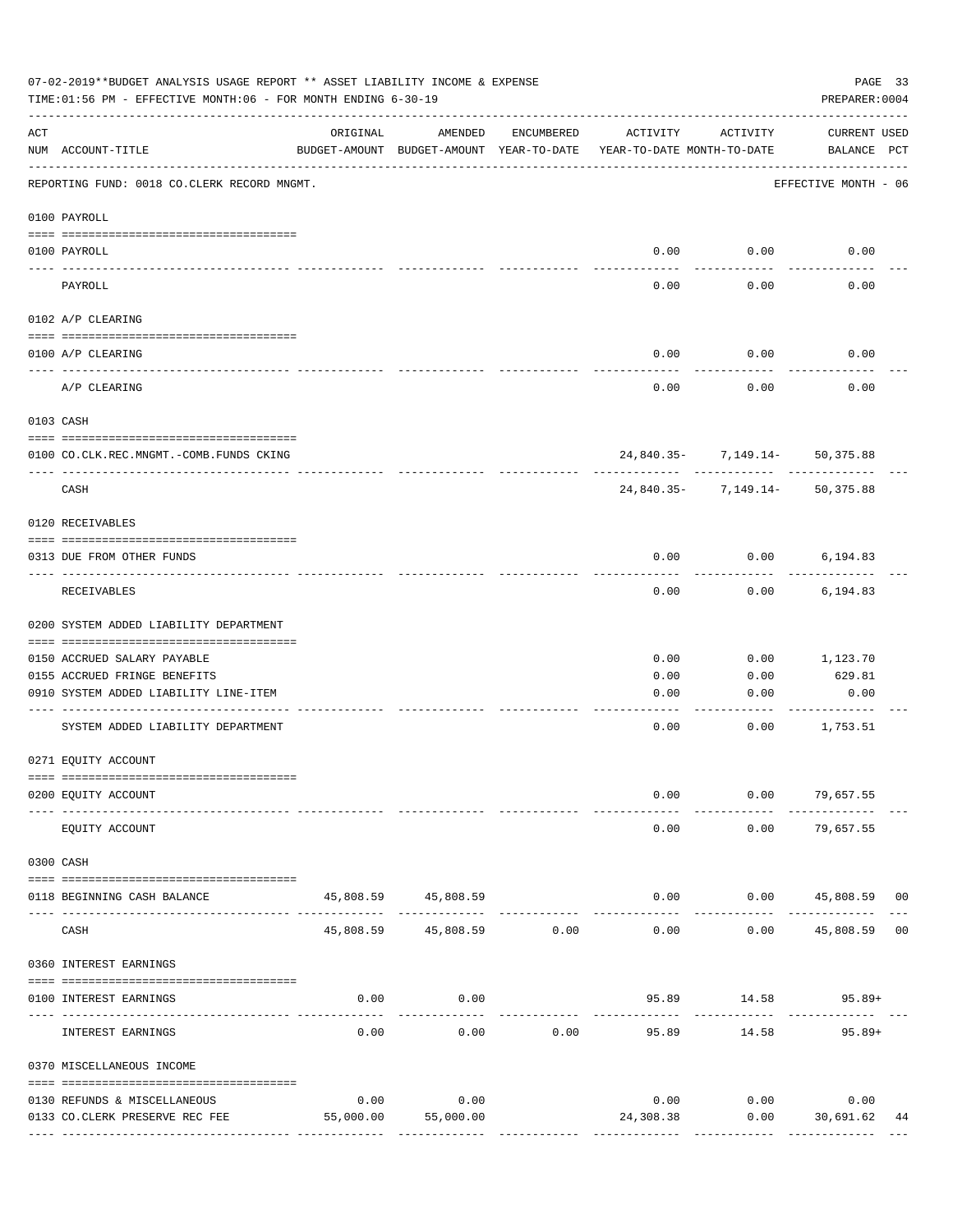| ACT | NUM ACCOUNT-TITLE<br>--------------------------------                                                  | ORIGINAL<br>BUDGET-AMOUNT BUDGET-AMOUNT YEAR-TO-DATE YEAR-TO-DATE MONTH-TO-DATE | AMENDED               |               | ENCUMBERED ACTIVITY ACTIVITY |       | CURRENT USED<br>BALANCE                              | PCT |
|-----|--------------------------------------------------------------------------------------------------------|---------------------------------------------------------------------------------|-----------------------|---------------|------------------------------|-------|------------------------------------------------------|-----|
|     | REPORTING FUND: 0018 CO.CLERK RECORD MNGMT.                                                            |                                                                                 |                       |               |                              |       | EFFECTIVE MONTH - 06                                 |     |
|     | MISCELLANEOUS INCOME                                                                                   |                                                                                 |                       |               |                              |       | 55,000.00 55,000.00 0.00 24,308.38 0.00 30,691.62 44 |     |
|     | 0402 CO.CLERK RECORD MNGMT.                                                                            |                                                                                 |                       |               |                              |       |                                                      |     |
|     | 0103 SALARY ASSISTANT                                                                                  |                                                                                 | 28,364.04 28,364.04   | 0.00          |                              |       | 22,749.40 2,314.84 5,614.64 80                       |     |
|     | 0107 SALARY TEMP/EXTRA                                                                                 | 0.00                                                                            | 0.00                  | 0.00          |                              |       | $0.00$ $0.00$ $0.00$ $0.00$                          |     |
|     | 0201 SOCIAL SECURITY TAXES                                                                             | 1,758.57 1,758.57                                                               |                       | 0.00          | 1, 141.08 112.92 617.49      |       |                                                      | 65  |
|     | 0202 GROUP HEALTH INSURANCE                                                                            | 11,475.12 11,475.12                                                             |                       | 0.00          | 8,606.34                     |       | 956.26 2,868.78                                      | 75  |
|     | 0203 RETIREMENT                                                                                        |                                                                                 | 3, 244.85 3, 244.85   | 0.00          | 2,602.64                     |       | 264.12 642.21                                        | 80  |
|     | 0204 WORKERS COMPENSATION                                                                              | 119.13                                                                          | 119.13                | 0.00          | 78.36                        | 39.18 | 40.77                                                | 66  |
|     | 0205 MEDICARE TAX                                                                                      |                                                                                 | 411.28 411.28         | 0.00          | 266.80 26.40                 |       | 144.48                                               | 65  |
|     | 0310 OFFICE SUPPLIES                                                                                   |                                                                                 | 800.00 800.00         | 0.00          | 0.00                         | 0.00  | 800.00                                               | 00  |
|     | 0312 IMAGING SYSTEM                                                                                    |                                                                                 | 51,204.00 51,204.00   | 0.00          |                              |       | 13,800.00 3,450.00 37,404.00                         | 27  |
|     | 0315 COPIER MAINTENANCE                                                                                | 435.60                                                                          | 435.60                | 0.00          | 0.00                         | 0.00  | 435.60                                               | 00  |
|     | 0420 TELEPHONE                                                                                         | 0.00                                                                            | 0.00                  | 0.00          | 0.00                         | 0.00  | 0.00                                                 |     |
|     | 0437 DIGITAL IMAGING OF MICROFILM                                                                      | 0.00                                                                            | 0.00                  | 0.00          | 0.00                         | 0.00  | 0.00                                                 |     |
|     | 0453 COMPUTER SOFTWARE                                                                                 | 0.00                                                                            | 0.00                  | 0.00          | 0.00                         | 0.00  | 0.00                                                 |     |
|     | 0490 CO.CLERK MISCELLANEOUS                                                                            | $1,496.00$ 1,496.00                                                             |                       | 0.00          |                              |       | $0.00$ $0.00$ $1,496.00$                             | 00  |
|     | 0574 COMPUTER EQUIPMENT                                                                                |                                                                                 | 1,500.00 1,500.00     | 0.00          |                              |       | $0.00$ $0.00$ $1,500.00$ $00$                        |     |
|     | CO.CLERK RECORD MNGMT. 49 (2008) 100,808.59 100,808.59 100,808.59 0.00 49,244.62 7,163.72 51,563.97 49 |                                                                                 |                       | ------------- |                              |       |                                                      |     |
|     | CO.CLERK RECORD MNGMT.                                                                                 |                                                                                 |                       |               |                              |       |                                                      |     |
|     | INCOME TOTALS                                                                                          |                                                                                 | 100,808.59 100,808.59 |               |                              |       | 24,404.27 14.58 76,404.32 24                         |     |
|     | <b>EXPENSE TOTALS</b>                                                                                  |                                                                                 | 100,808.59 100,808.59 |               | $0.00$ 49, 244.62 7, 163.72  |       | 51,563.97 49                                         |     |
|     |                                                                                                        |                                                                                 |                       |               |                              |       |                                                      |     |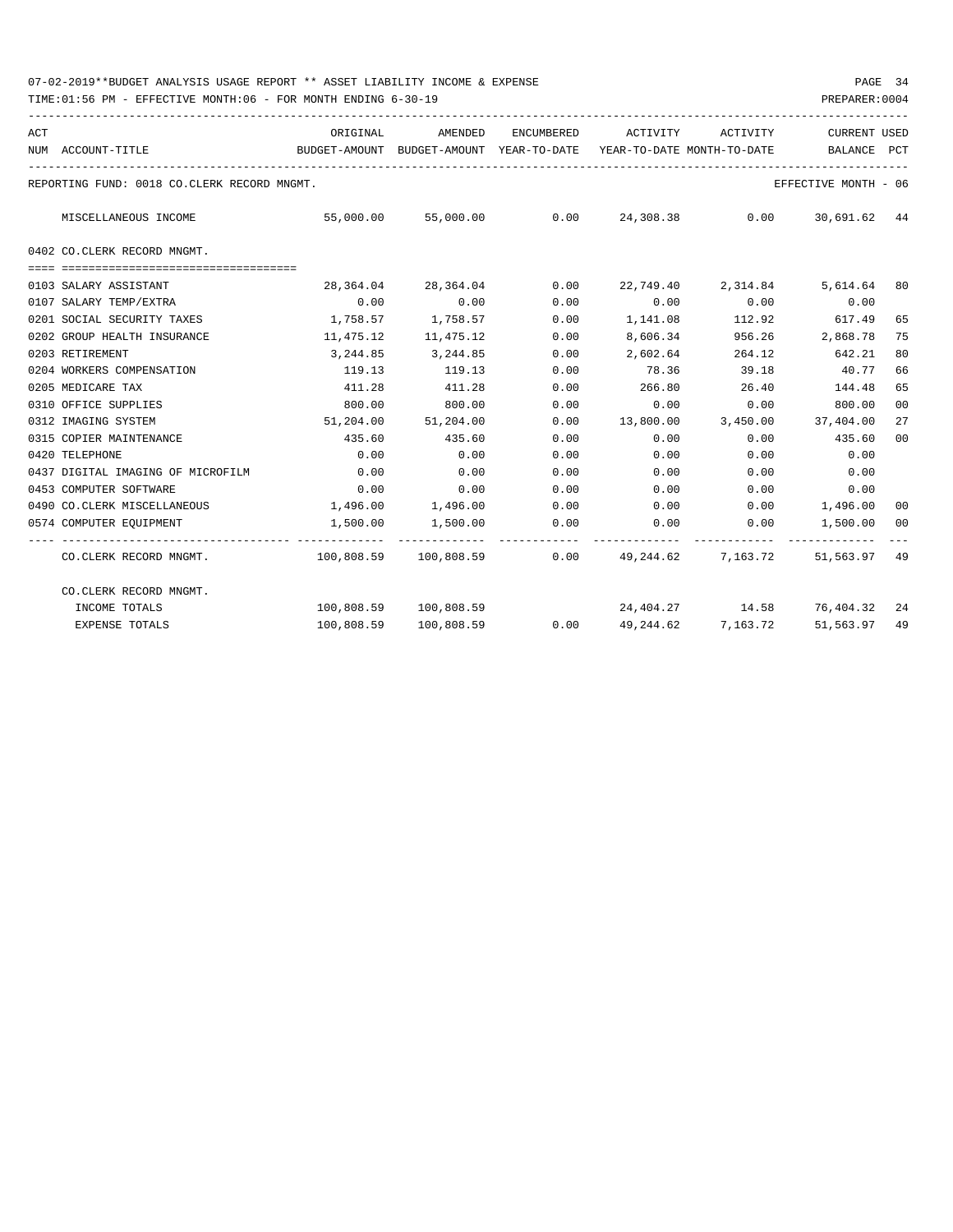| 07-02-2019**BUDGET ANALYSIS USAGE REPORT ** ASSET LIABILITY INCOME & EXPENSE<br>TIME:01:56 PM - EFFECTIVE MONTH:06 - FOR MONTH ENDING 6-30-19 |                                                                          |          |                                                     |                 |                                        |                                           |                                    |                |
|-----------------------------------------------------------------------------------------------------------------------------------------------|--------------------------------------------------------------------------|----------|-----------------------------------------------------|-----------------|----------------------------------------|-------------------------------------------|------------------------------------|----------------|
| ACT                                                                                                                                           | NUM ACCOUNT-TITLE                                                        | ORIGINAL | AMENDED<br>BUDGET-AMOUNT BUDGET-AMOUNT YEAR-TO-DATE | ENCUMBERED      | ACTIVITY<br>YEAR-TO-DATE MONTH-TO-DATE | ACTIVITY                                  | <b>CURRENT USED</b><br>BALANCE PCT |                |
|                                                                                                                                               | REPORTING FUND: 0019 DIST.CLK.RECORDS MNGMT.                             |          |                                                     |                 |                                        |                                           | EFFECTIVE MONTH - 06               |                |
|                                                                                                                                               | 0100 PAYROLL                                                             |          |                                                     |                 |                                        |                                           |                                    |                |
|                                                                                                                                               | 0100 PAYROLL                                                             |          |                                                     |                 | 0.00                                   | 0.00                                      | 0.00                               |                |
|                                                                                                                                               | PAYROLL                                                                  |          |                                                     |                 | 0.00                                   | 0.00                                      | 0.00                               |                |
|                                                                                                                                               | 0102 A/P CLEARING                                                        |          |                                                     |                 |                                        |                                           |                                    |                |
|                                                                                                                                               | 0100 A/P CLEARING                                                        |          |                                                     |                 | 0.00                                   | 0.00                                      | 0.00                               |                |
|                                                                                                                                               | A/P CLEARING                                                             |          |                                                     |                 | 0.00                                   | 0.00                                      | 0.00                               |                |
|                                                                                                                                               | 0103 CASH                                                                |          |                                                     |                 |                                        |                                           |                                    |                |
|                                                                                                                                               | 0100 DIST.CLK.REC.MNGMT-COMB.FUNDS CKIN<br>_____________________________ |          |                                                     |                 |                                        | 1,773.38 248.54 12,799.69<br>------------ |                                    |                |
|                                                                                                                                               | CASH                                                                     |          |                                                     |                 | 1,773.38                               | 248.54                                    | 12,799.69                          |                |
|                                                                                                                                               | 0120 RECEIVABLES                                                         |          |                                                     |                 |                                        |                                           |                                    |                |
|                                                                                                                                               | 0313 DUE FROM OTHER FUNDS                                                |          |                                                     |                 | 0.00                                   | 0.00                                      | 186.65                             |                |
|                                                                                                                                               | RECEIVABLES                                                              |          |                                                     |                 | 0.00                                   | 0.00                                      | 186.65                             |                |
|                                                                                                                                               | 0200 LIABILITY ACCOUNT                                                   |          |                                                     |                 |                                        |                                           |                                    |                |
|                                                                                                                                               | 0150 ACCRUED SALARY PAYABLE                                              |          |                                                     |                 | 0.00                                   | 0.00                                      | 0.01                               |                |
|                                                                                                                                               | 0155 ACCRUED FRINGE BENEFITS                                             |          |                                                     |                 | 0.00                                   | 0.00                                      | 0.00                               |                |
|                                                                                                                                               | 0910 SYSTEM ADDED LIABILITY LINE-ITEM                                    |          |                                                     |                 | 0.00                                   | 0.00                                      | 0.00                               |                |
|                                                                                                                                               | LIABILITY ACCOUNT                                                        |          |                                                     |                 | 0.00                                   | 0.00                                      | 0.01                               |                |
|                                                                                                                                               | 0271 EQUITY ACCOUNT                                                      |          |                                                     |                 |                                        |                                           |                                    |                |
|                                                                                                                                               | 0200 EQUITY ACCOUNT                                                      |          |                                                     |                 | 0.00                                   | 0.00                                      | 11,212.95                          |                |
|                                                                                                                                               | EQUITY ACCOUNT                                                           |          |                                                     |                 | 0.00                                   | 0.00                                      | 11,212.95                          |                |
|                                                                                                                                               | 0300 CASH                                                                |          |                                                     |                 |                                        |                                           |                                    |                |
|                                                                                                                                               | 0119 BEGINNING CASH BALANCE                                              |          | 4,000.00 4,000.00                                   |                 | 0.00                                   |                                           | $0.00$ $4,000.00$ 00               |                |
|                                                                                                                                               | CASH                                                                     | 4,000.00 |                                                     | $4,000.00$ 0.00 | 0.00                                   | 0.00                                      | 4,000.00                           | 0 <sub>0</sub> |
|                                                                                                                                               | 0360 INTEREST EARNINGS                                                   |          |                                                     |                 |                                        |                                           |                                    |                |
|                                                                                                                                               | 0100 INTEREST EARNINGS                                                   | 0.00     | 0.00                                                |                 | ---------                              | 18.41 3.16<br>---------                   | $18.41+$                           |                |
|                                                                                                                                               | INTEREST EARNINGS                                                        | 0.00     | 0.00                                                | 0.00            |                                        | 18.41 3.16                                | $18.41+$                           |                |
|                                                                                                                                               | 0370 MISCELLEANEOUS INCOME                                               |          |                                                     |                 |                                        |                                           |                                    |                |
|                                                                                                                                               | 0136 DIST.CLK.PRES.REC.FEE                                               | 2,000.00 | 2,000.00                                            |                 | 1,754.97                               | 245.38<br>------------                    | 245.03                             | 88             |
|                                                                                                                                               | MISCELLEANEOUS INCOME                                                    | 2,000.00 | 2,000.00                                            | 0.00            | 1,754.97                               | 245.38                                    | 245.03                             | 88             |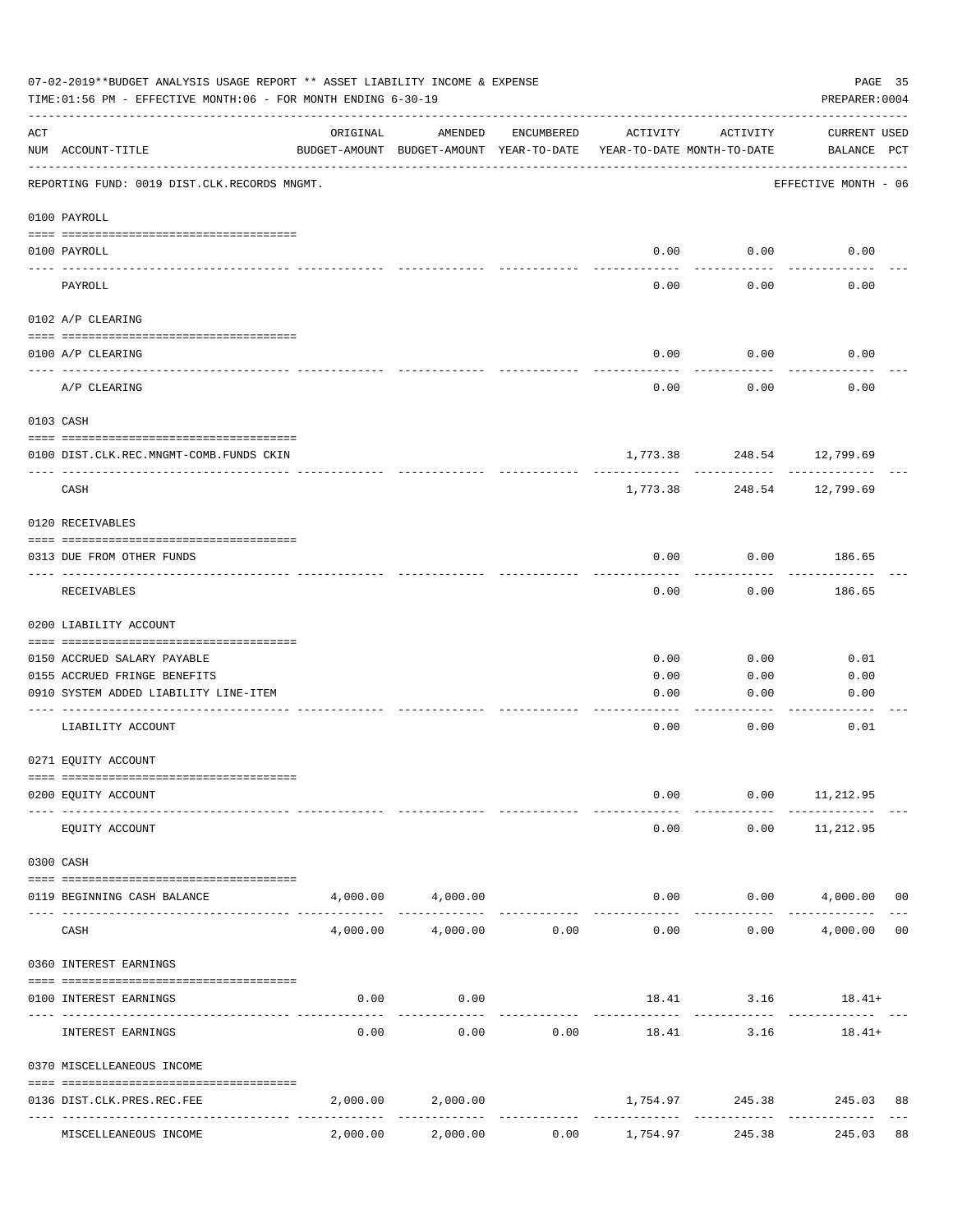| 07-02-2019**BUDGET ANALYSIS USAGE REPORT ** ASSET LIABILITY INCOME & EXPENSE | PAGE 36        |
|------------------------------------------------------------------------------|----------------|
| TIME:01:56 PM - EFFECTIVE MONTH:06 - FOR MONTH ENDING 6-30-19                | PREPARER: 0004 |

| ACT |                                                                                          | ORIGINAL | AMENDED                                           | ENCUMBERED | ACTIVITY             | ACTIVITY                                                                                                                                                                                                                            | <b>CURRENT USED</b>         |    |
|-----|------------------------------------------------------------------------------------------|----------|---------------------------------------------------|------------|----------------------|-------------------------------------------------------------------------------------------------------------------------------------------------------------------------------------------------------------------------------------|-----------------------------|----|
|     | NUM ACCOUNT-TITLE<br>BUDGET-AMOUNT BUDGET-AMOUNT YEAR-TO-DATE YEAR-TO-DATE_MONTH-TO-DATE |          |                                                   |            |                      |                                                                                                                                                                                                                                     | BALANCE PCT                 |    |
|     | REPORTING FUND: 0019 DIST.CLK.RECORDS MNGMT.                                             |          |                                                   |            |                      |                                                                                                                                                                                                                                     | EFFECTIVE MONTH - 06        |    |
|     | 0450 DIST.CLERK REC. MNGMT.                                                              |          |                                                   |            |                      |                                                                                                                                                                                                                                     |                             |    |
|     | -----------------------------------                                                      |          |                                                   |            |                      |                                                                                                                                                                                                                                     |                             |    |
|     | 0107 SALARY TEMP/EXTRA                                                                   | 0.00     | 0.00                                              | 0.00       |                      | 0.00<br>$0.00$ and $0.00$ and $0.00$ and $0.00$ and $0.00$ and $0.00$ and $0.00$ and $0.00$ and $0.00$ and $0.00$ and $0.00$ and $0.00$ and $0.00$ and $0.00$ and $0.00$ and $0.00$ and $0.00$ and $0.00$ and $0.00$ and $0.00$ and | 0.00                        |    |
|     | 0201 SOCIAL SECURITY TAXES                                                               | 0.00     | 0.00                                              | 0.00       | 0.00                 | 0.00                                                                                                                                                                                                                                | 0.00                        |    |
|     | 0203 RETIREMENT                                                                          | 0.00     | 0.00                                              | 0.00       | 0.00                 | 0.00                                                                                                                                                                                                                                | 0.00                        |    |
|     | 0204 WORKERS COMPENSATION                                                                | 0.00     | 0.00                                              | 0.00       | 0.00                 | 0.00                                                                                                                                                                                                                                | 0.00                        |    |
|     | 0205 MEDICARE TAX                                                                        | 0.00     | 0.00                                              | 0.00       | 0.00                 | 0.00                                                                                                                                                                                                                                | 0.00                        |    |
|     | 0310 OFFICE SUPPLIES                                                                     | 1,000.00 | 1,000.00                                          | 0.00       | 0.00                 |                                                                                                                                                                                                                                     | $0.00$ 1,000.00             | 00 |
|     | 0400 RECORDS STORAGE SHELVING                                                            | 0.00     | 0.00                                              | 0.00       | 0.00                 | 0.00                                                                                                                                                                                                                                | 0.00                        |    |
|     | 0435 PRINTING                                                                            | 0.00     | 0.00                                              | 0.00       | 0.00                 | 0.00                                                                                                                                                                                                                                | 0.00                        |    |
|     | 0572 OFFICE EQUIPMENT                                                                    |          | 5,000.00 5,000.00                                 | 0.00       | 0.00                 |                                                                                                                                                                                                                                     | 0.00<br>5,000.00            | 00 |
|     | DIST.CLERK REC. MNGMT.                                                                   |          | $6,000.00$ $6,000.00$ $0.00$ $0.00$ $0.00$ $0.00$ |            |                      |                                                                                                                                                                                                                                     | 6.000.00                    | 00 |
|     | DIST.CLK.RECORDS MNGMT.                                                                  |          |                                                   |            |                      |                                                                                                                                                                                                                                     |                             |    |
|     | INCOME TOTALS                                                                            |          | 6,000.00 6,000.00                                 |            |                      |                                                                                                                                                                                                                                     | 1,773.38 248.54 4,226.62 30 |    |
|     | <b>EXPENSE TOTALS</b>                                                                    | 6.000.00 | 6,000.00                                          |            | $0.00$ $0.00$ $0.00$ |                                                                                                                                                                                                                                     | 6.000.00                    | 00 |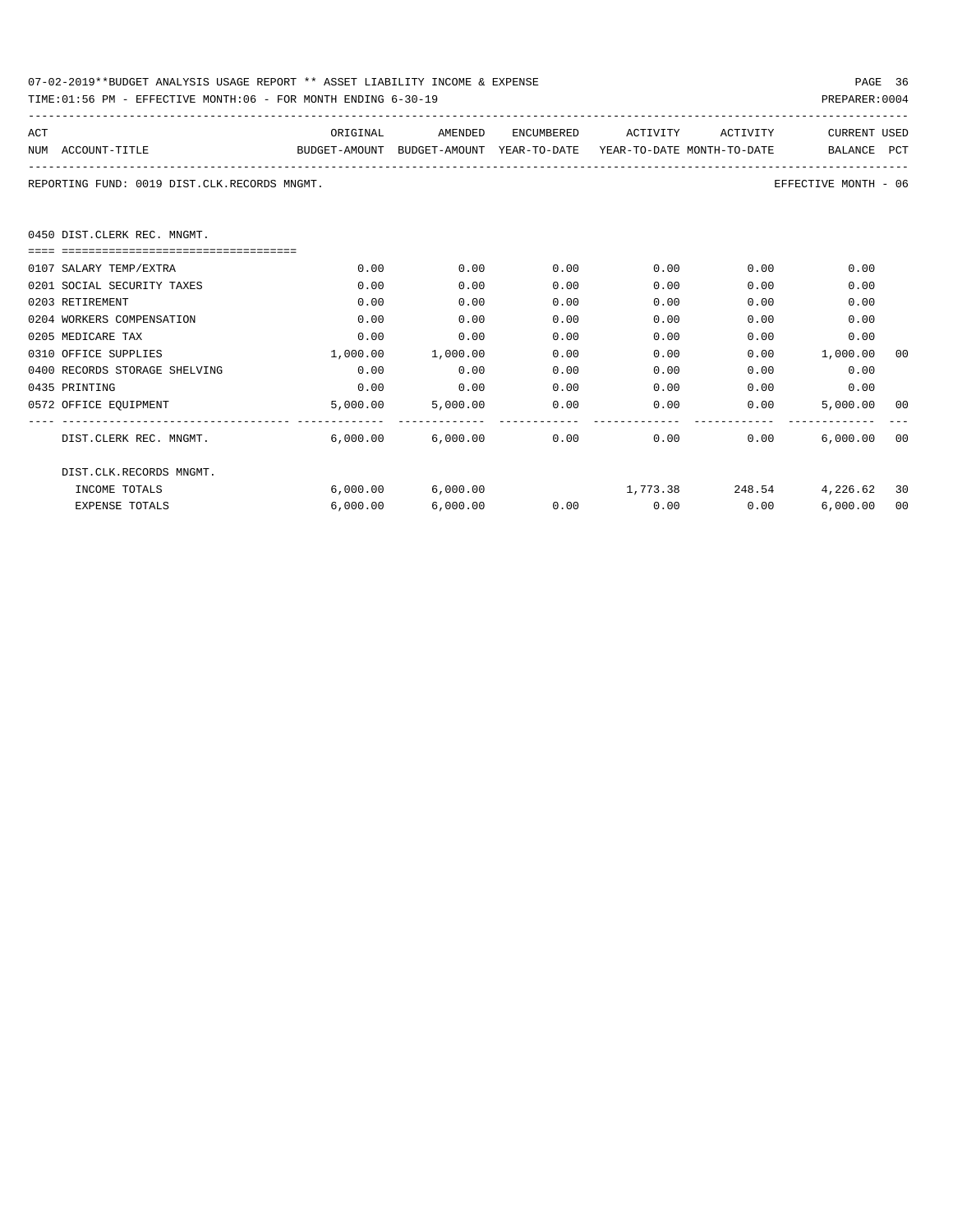| 07-02-2019**BUDGET ANALYSIS USAGE REPORT ** ASSET LIABILITY INCOME & EXPENSE<br>TIME:01:56 PM - EFFECTIVE MONTH:06 - FOR MONTH ENDING 6-30-19<br>PREPARER: 0004 |                                                |           |                                                     |                      |                                        |                        |                                |  |  |  |
|-----------------------------------------------------------------------------------------------------------------------------------------------------------------|------------------------------------------------|-----------|-----------------------------------------------------|----------------------|----------------------------------------|------------------------|--------------------------------|--|--|--|
| ACT                                                                                                                                                             | NUM ACCOUNT-TITLE                              | ORIGINAL  | AMENDED<br>BUDGET-AMOUNT BUDGET-AMOUNT YEAR-TO-DATE | ENCUMBERED           | ACTIVITY<br>YEAR-TO-DATE MONTH-TO-DATE | ACTIVITY               | CURRENT USED<br>BALANCE PCT    |  |  |  |
|                                                                                                                                                                 | REPORTING FUND: 0020 COUNTY OFFICES REC.MNGMT. |           |                                                     |                      |                                        |                        | EFFECTIVE MONTH - 06           |  |  |  |
|                                                                                                                                                                 | 0100 PAYROLL                                   |           |                                                     |                      |                                        |                        |                                |  |  |  |
|                                                                                                                                                                 | 0100 PAYROLL                                   |           |                                                     |                      | 0.00                                   | 0.00                   | 0.00                           |  |  |  |
|                                                                                                                                                                 | ---- -------<br>PAYROLL                        |           |                                                     |                      | 0.00                                   | 0.00                   | 0.00                           |  |  |  |
|                                                                                                                                                                 | 0102 A/P CLEARING                              |           |                                                     |                      |                                        |                        |                                |  |  |  |
|                                                                                                                                                                 | 0100 A/P CLEARING                              |           |                                                     |                      | 0.00                                   | 0.00                   | 0.00                           |  |  |  |
|                                                                                                                                                                 | A/P CLEARING                                   |           |                                                     |                      | 0.00                                   | 0.00                   | 0.00                           |  |  |  |
|                                                                                                                                                                 | 0103 CASH                                      |           |                                                     |                      |                                        |                        |                                |  |  |  |
|                                                                                                                                                                 | 0100 CO.OFF.REC.MNGMT-COMB. FUNDS CKING        |           |                                                     |                      |                                        |                        | 2,522.74 311.90 47,597.68      |  |  |  |
|                                                                                                                                                                 | CASH                                           |           |                                                     |                      | 2,522.74                               | ---------<br>311.90    | ---------<br>47,597.68         |  |  |  |
|                                                                                                                                                                 | 0120 RECEIVABLES                               |           |                                                     |                      |                                        |                        |                                |  |  |  |
|                                                                                                                                                                 | 0313 DUE FROM OTHER FUNDS                      |           |                                                     |                      | 0.00                                   |                        | $0.00$ 1,023.27                |  |  |  |
|                                                                                                                                                                 | RECEIVABLES                                    |           |                                                     |                      | 0.00                                   | 0.00                   | 1,023.27                       |  |  |  |
|                                                                                                                                                                 | 0200 SYSTEM ADDED LIABILITY DEPARTMENT         |           |                                                     |                      |                                        |                        |                                |  |  |  |
|                                                                                                                                                                 | 0150 ACCRUED SALARY PAYABLE                    |           |                                                     |                      | 0.00                                   | 0.00                   | 316.17                         |  |  |  |
|                                                                                                                                                                 | 0155 ACCRUED FRINGE BENEFITS                   |           |                                                     |                      | 0.00                                   | 0.00                   | 58.74                          |  |  |  |
|                                                                                                                                                                 | 0910 SYSTEM ADDED LIABILITY LINE-ITEM          |           |                                                     |                      | 0.00                                   | 0.00                   | 0.00                           |  |  |  |
|                                                                                                                                                                 | SYSTEM ADDED LIABILITY DEPARTMENT              |           |                                                     |                      | 0.00                                   | 0.00                   | --------<br>374.91             |  |  |  |
|                                                                                                                                                                 | 0271 EQUITY ACCOUNT                            |           |                                                     |                      |                                        |                        |                                |  |  |  |
|                                                                                                                                                                 | 0200 EQUITY ACCOUNT                            |           |                                                     |                      | 0.00                                   |                        | $0.00$ 45,723.30               |  |  |  |
|                                                                                                                                                                 | EQUITY ACCOUNT                                 |           |                                                     |                      | 0.00                                   | 0.00                   | 45,723.30                      |  |  |  |
|                                                                                                                                                                 | 0300 CASH                                      |           |                                                     |                      |                                        |                        |                                |  |  |  |
|                                                                                                                                                                 | 0120 BEGINNING CASH BALANCE                    | 0.00      | 0.00                                                |                      | 0.00                                   | 0.00                   | 0.00                           |  |  |  |
|                                                                                                                                                                 | ----------------- ------<br>CASH               | 0.00      | $- - - - -$<br>0.00                                 | 0.00                 | 0.00                                   | 0.00                   | 0.00                           |  |  |  |
|                                                                                                                                                                 | 0360 INTEREST EARNINGS                         |           |                                                     |                      |                                        |                        |                                |  |  |  |
|                                                                                                                                                                 | 0100 INTEREST EARNINGS                         | 0.00      | 0.00                                                |                      |                                        | 70.92 11.96            | $70.92+$                       |  |  |  |
|                                                                                                                                                                 | INTEREST EARNINGS                              | 0.00      | 0.00                                                | 0.00                 | 70.92                                  | 11.96                  | 70.92+                         |  |  |  |
|                                                                                                                                                                 | 0370 MISCELLENEOUS INCOME                      |           |                                                     |                      |                                        |                        |                                |  |  |  |
|                                                                                                                                                                 | 0135 CO.OFFICE REC.MNGMT.FEE                   |           | 13,463.88 13,463.88                                 |                      |                                        |                        | 5,406.23 472.06 8,057.65<br>40 |  |  |  |
|                                                                                                                                                                 | ----------------<br>MISCELLENEOUS INCOME       | 13,463.88 | 13,463.88                                           | ------------<br>0.00 | ------------<br>5,406.23               | ------------<br>472.06 | 8,057.65<br>40                 |  |  |  |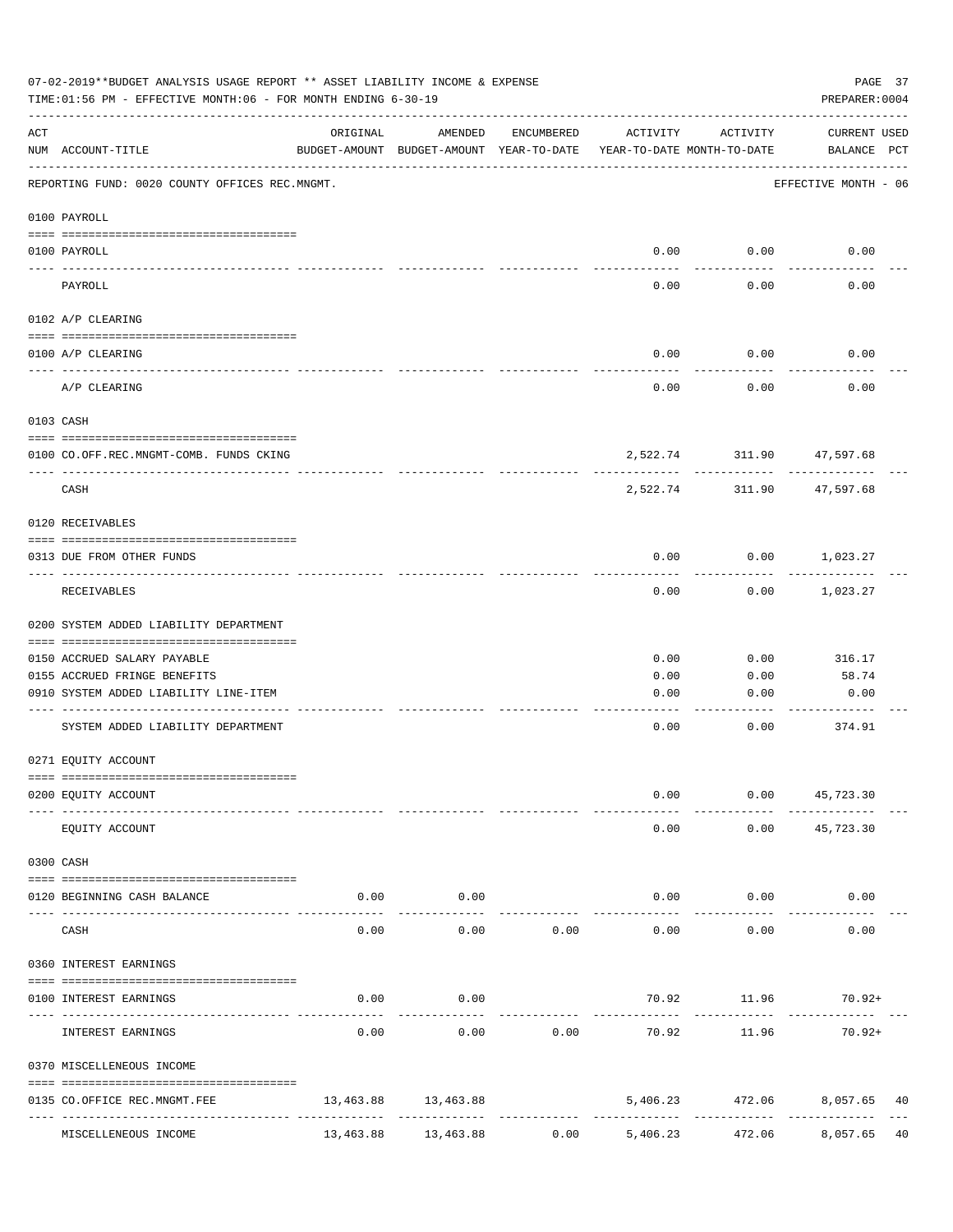| 07-02-2019**BUDGET ANALYSIS USAGE REPORT ** ASSET LIABILITY INCOME & EXPENSE | PAGE 38        |
|------------------------------------------------------------------------------|----------------|
| TIME:01:56 PM - EFFECTIVE MONTH:06 - FOR MONTH ENDING 6-30-19                | PREPARER: 0004 |

| ACT<br>NUM ACCOUNT-TITLE<br>BUDGET-AMOUNT BUDGET-AMOUNT YEAR-TO-DATE YEAR-TO-DATE MONTH-TO-DATE                 |          | ORIGINAL AMENDED    |      | ENCUMBERED ACTIVITY ACTIVITY |             | CURRENT USED<br>BALANCE PCT |                |
|-----------------------------------------------------------------------------------------------------------------|----------|---------------------|------|------------------------------|-------------|-----------------------------|----------------|
|                                                                                                                 |          |                     |      |                              |             |                             |                |
| REPORTING FUND: 0020 COUNTY OFFICES REC.MNGMT.                                                                  |          |                     |      |                              |             | EFFECTIVE MONTH - 06        |                |
|                                                                                                                 |          |                     |      |                              |             |                             |                |
| 0449 COUNTY OFFICES REC.MNGMT.                                                                                  |          |                     |      |                              |             |                             |                |
|                                                                                                                 |          |                     |      |                              |             |                             |                |
| 0103 SALARY ASSISTANT                                                                                           | 0.00     | 0.00                | 0.00 | $0.00$ $0.00$ $0.00$ $0.00$  |             |                             |                |
| 0107 SALARY TEMP./EXTRA                                                                                         | 8,295.44 | 8,295.44            | 0.00 | 0.00                         |             | $0.00$ $8,295.44$           | 00             |
| 0201 SOCIAL SECURITY TAXES                                                                                      | 514.32   | 514.32              | 0.00 | 0.00                         | 0.00        | 514.32                      | 00             |
| 0202 GROUP HEALTH INSURANCE                                                                                     | 0.00     | 0.00                | 0.00 | 0.00                         | 0.00        | 0.00                        |                |
| 0203 RETIREMENT                                                                                                 | 949.00   | 949.00              | 0.00 | 0.00                         | 0.00        | 949.00                      | 00             |
| 0204 WORKERS COMPENSATION                                                                                       | 34.84    | 34.84               | 0.00 | 0.00                         | 0.00        | 34.84                       | 0 <sup>0</sup> |
| 0205 MEDICARE TAX                                                                                               | 120.28   | 120.28              | 0.00 | 0.00                         | 0.00        | 120.28                      | 00             |
| 0310 OFFICE SUPPLIES                                                                                            | 0.00     | 0.00                | 0.00 | 0.00                         | 0.00        | 0.00                        |                |
| 0350 RECORDS DISPOSAL                                                                                           | 2,000.00 | 2,000.00            | 0.00 | 1,404.41 172.12              |             | 595.59                      | 70             |
| 0400 RECORDS STORAGE SHELVING                                                                                   | 0.00     | 0.00                | 0.00 |                              | $0.00$ 0.00 | 0.00                        |                |
| 0453 COMPUTER SOFTWARE MAINTENANCE 1.550.00                                                                     |          | 1,550.00            | 0.00 | 1,550.00 0.00                |             | 0.00 100                    |                |
| 0460 EOUIPMENT RENTAL                                                                                           | 0.00     | 0.00                | 0.00 | $0.00$ 0.00                  |             | 0.00                        |                |
| 0574 COMPUTER EQUIPMENT                                                                                         | 0.00     | 0.00                | 0.00 | $0.00$ 0.00                  |             | 0.00                        |                |
| COUNTY OFFICES REC.MNGMT. 42 13,463.88 13,463.88 13,463.88 13,463.88 13,463.88 16.00 12,954.41 172.12 10,509.47 |          |                     |      |                              |             |                             |                |
| COUNTY OFFICES REC.MNGMT.                                                                                       |          |                     |      |                              |             |                             |                |
| INCOME TOTALS                                                                                                   |          | 13,463.88 13,463.88 |      | 5,477.15 484.02 7,986.73 41  |             |                             |                |
| <b>EXPENSE TOTALS</b>                                                                                           |          | 13,463.88 13,463.88 |      | $0.00$ 2,954.41 172.12       |             | 10,509.47 22                |                |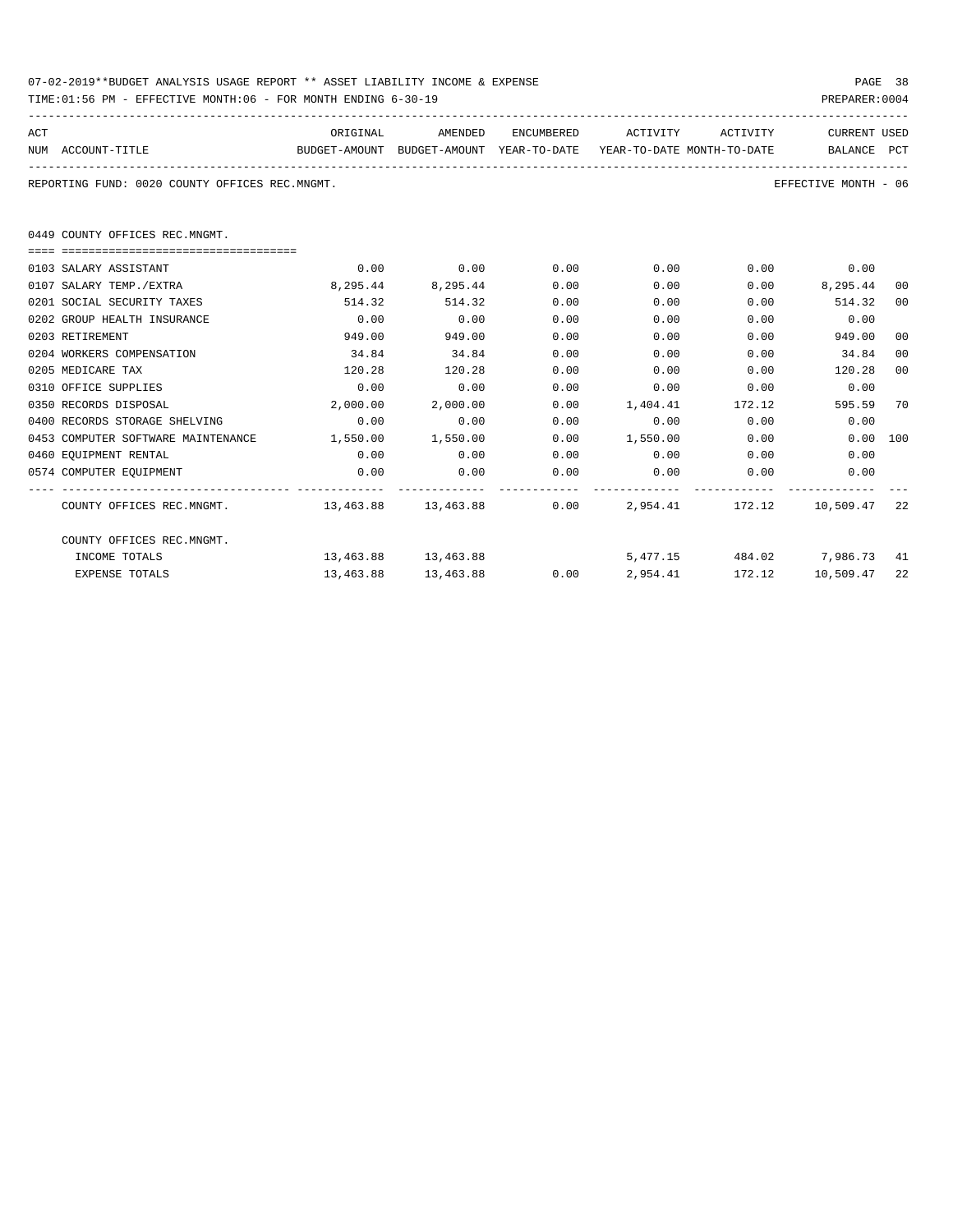|     | 07-02-2019**BUDGET ANALYSIS USAGE REPORT ** ASSET LIABILITY INCOME & EXPENSE<br>TIME:01:56 PM - EFFECTIVE MONTH:06 - FOR MONTH ENDING 6-30-19 |                                                                                 |         |            |               |                                     |                             |  |  |  |  |
|-----|-----------------------------------------------------------------------------------------------------------------------------------------------|---------------------------------------------------------------------------------|---------|------------|---------------|-------------------------------------|-----------------------------|--|--|--|--|
| ACT | NUM ACCOUNT-TITLE                                                                                                                             | ORIGINAL<br>BUDGET-AMOUNT BUDGET-AMOUNT YEAR-TO-DATE YEAR-TO-DATE MONTH-TO-DATE | AMENDED | ENCUMBERED | ACTIVITY      | ACTIVITY                            | CURRENT USED<br>BALANCE PCT |  |  |  |  |
|     | REPORTING FUND: 0021 FANNIN CO. R & B #1 FUND                                                                                                 |                                                                                 |         |            |               |                                     | EFFECTIVE MONTH - 06        |  |  |  |  |
|     | 0100 PAYROLL                                                                                                                                  |                                                                                 |         |            |               |                                     |                             |  |  |  |  |
|     | 0100 PAYROLL                                                                                                                                  |                                                                                 |         |            | 0.00          | 0.00                                | 0.00                        |  |  |  |  |
|     | ---- -------<br>PAYROLL                                                                                                                       |                                                                                 |         |            | ----<br>0.00  | -------<br>0.00                     | 0.00                        |  |  |  |  |
|     | 0102 A/P CLEARING                                                                                                                             |                                                                                 |         |            |               |                                     |                             |  |  |  |  |
|     | 0100 A/P CLEARING                                                                                                                             |                                                                                 |         |            | 0.00          | 0.00                                | 0.00                        |  |  |  |  |
|     | A/P CLEARING                                                                                                                                  |                                                                                 |         |            | 0.00          | 0.00                                | 0.00                        |  |  |  |  |
|     | 0103 CASH                                                                                                                                     |                                                                                 |         |            |               |                                     |                             |  |  |  |  |
|     | 0100 R&B#1-COMBINED FUNDS CHECKING                                                                                                            |                                                                                 |         |            |               | 39,694.82 41,357.73- 141,550.42     |                             |  |  |  |  |
|     | 0175 TEXPOOL                                                                                                                                  |                                                                                 |         |            | 335.43        |                                     | 36.65 18,028.34             |  |  |  |  |
|     | CASH                                                                                                                                          |                                                                                 |         |            | 40,030.25     | . <u>.</u><br>41,321.08- 159,578.76 |                             |  |  |  |  |
|     | 0120 RECEIVABLES                                                                                                                              |                                                                                 |         |            |               |                                     |                             |  |  |  |  |
|     | 0311 TAXES RECEIVABLE                                                                                                                         |                                                                                 |         |            | 0.00          | 0.00                                | 31,539.44                   |  |  |  |  |
|     | 0312 DUE FROM OTHER GOVERNMENTS                                                                                                               |                                                                                 |         |            | 0.00          | 0.00                                | 8,402.82                    |  |  |  |  |
|     | 0313 DUE FROM OTHER FUNDS                                                                                                                     |                                                                                 |         |            | 0.00          | 0.00                                | 3,155.88                    |  |  |  |  |
|     | 0315 INVENTORY ASSET                                                                                                                          |                                                                                 |         |            | 0.00<br>----  | 0.00<br>-----                       | 9,596.02<br>----------      |  |  |  |  |
|     | RECEIVABLES                                                                                                                                   |                                                                                 |         |            | 0.00          | 0.00                                | 52,694.16                   |  |  |  |  |
|     | 0200 LIABILITY ACCOUNT                                                                                                                        |                                                                                 |         |            |               |                                     |                             |  |  |  |  |
|     | 0150 ACCRUED SALARY PAYABLE                                                                                                                   |                                                                                 |         |            | 0.00          |                                     | $0.00$ 11,400.30            |  |  |  |  |
|     | 0155 ACCRUED FRINGE BENEFITS                                                                                                                  |                                                                                 |         |            | 0.00          | 0.00                                | 5,267.57                    |  |  |  |  |
|     | 0200 DEFERRED TAX REVENUE                                                                                                                     |                                                                                 |         |            | 0.00          | 0.00                                | 30,023.03                   |  |  |  |  |
|     | 0900 SYSTEM ADDED LIABILITY LINE-ITEM                                                                                                         |                                                                                 |         |            | 0.00          | 0.00                                | 0.00                        |  |  |  |  |
|     | 0910 SYSTEM ADDED LIABILITY LINE-ITEM                                                                                                         |                                                                                 |         |            | 19,574.66-    | 0.00<br>------------                | 19,574.66-                  |  |  |  |  |
|     | LIABILITY ACCOUNT                                                                                                                             |                                                                                 |         |            | 19,574.66-    | 0.00                                | 27, 116.24                  |  |  |  |  |
|     | 0207 DUE TO FUND                                                                                                                              |                                                                                 |         |            |               |                                     |                             |  |  |  |  |
|     | 0070 DUE TO RIGHT OF WAY                                                                                                                      |                                                                                 |         |            | 0.00          | 0.00                                | 0.00                        |  |  |  |  |
|     | 0131 DUE TO RD. DIST. 17A                                                                                                                     |                                                                                 |         |            | 0.00          | 0.00                                | 0.00                        |  |  |  |  |
|     | DUE TO FUND                                                                                                                                   | ------------- --------------                                                    |         |            | 0.00          | 0.00                                | 0.00                        |  |  |  |  |
|     | 0231 LOANS                                                                                                                                    |                                                                                 |         |            |               |                                     |                             |  |  |  |  |
|     | 0100 LOAN BSB EQUIPMENT                                                                                                                       |                                                                                 |         |            | 0.00          | 0.00                                | 0.00                        |  |  |  |  |
|     | LOANS                                                                                                                                         |                                                                                 |         |            | 0.00          | 0.00                                | 0.00                        |  |  |  |  |
|     |                                                                                                                                               |                                                                                 |         |            |               |                                     |                             |  |  |  |  |
|     | 0271 EQUITY ACCOUNT                                                                                                                           |                                                                                 |         |            |               |                                     |                             |  |  |  |  |
|     | 0200 EQUITY ACCOUNTY                                                                                                                          |                                                                                 |         |            | 0.00          |                                     | $0.00$ 125,551.77           |  |  |  |  |
|     |                                                                                                                                               |                                                                                 |         |            | ------------- | -------------                       | --------------              |  |  |  |  |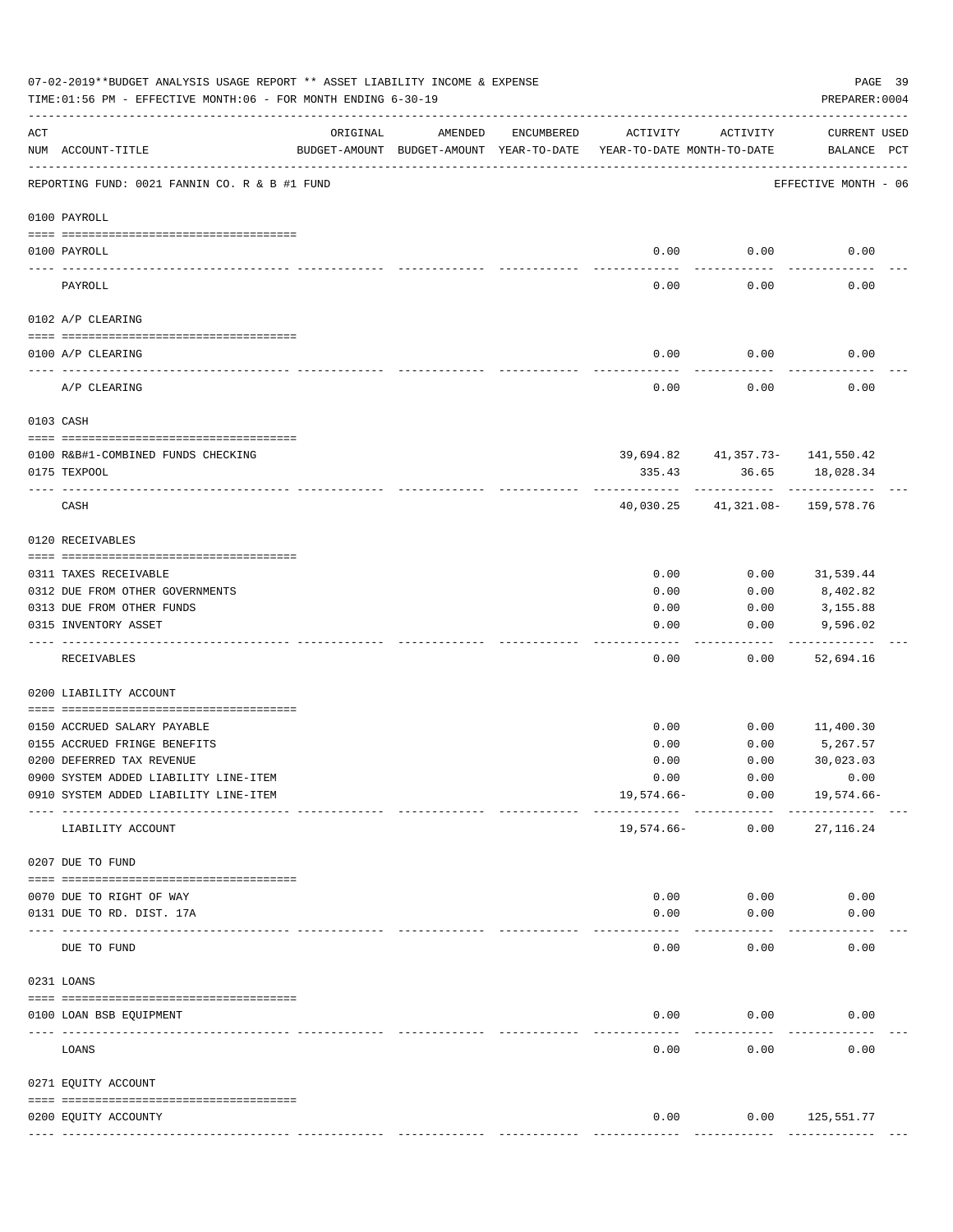|     | 07-02-2019**BUDGET ANALYSIS USAGE REPORT ** ASSET LIABILITY INCOME & EXPENSE<br>PAGE 40<br>TIME: 01:56 PM - EFFECTIVE MONTH: 06 - FOR MONTH ENDING 6-30-19<br>PREPARER: 0004 |                                                                           |                         |            |                                        |                              |                                                             |    |  |  |  |  |
|-----|------------------------------------------------------------------------------------------------------------------------------------------------------------------------------|---------------------------------------------------------------------------|-------------------------|------------|----------------------------------------|------------------------------|-------------------------------------------------------------|----|--|--|--|--|
| ACT | NUM ACCOUNT-TITLE                                                                                                                                                            | ORIGINAL<br>BUDGET-AMOUNT BUDGET-AMOUNT YEAR-TO-DATE                      | AMENDED                 | ENCUMBERED | ACTIVITY<br>YEAR-TO-DATE MONTH-TO-DATE | ACTIVITY                     | <b>CURRENT USED</b><br>BALANCE PCT                          |    |  |  |  |  |
|     | REPORTING FUND: 0021 FANNIN CO. R & B #1 FUND                                                                                                                                |                                                                           |                         |            |                                        |                              | EFFECTIVE MONTH - 06                                        |    |  |  |  |  |
|     | EQUITY ACCOUNT                                                                                                                                                               |                                                                           |                         |            |                                        | $0.00$ $0.00$ $125,551.77$   |                                                             |    |  |  |  |  |
|     | 0300 TOTAL REV/TRANSFERS                                                                                                                                                     |                                                                           |                         |            |                                        |                              |                                                             |    |  |  |  |  |
|     | 0121 BEGINNING CASH BALANCE                                                                                                                                                  | 162,984.29 162,984.29                                                     |                         |            |                                        |                              | $0.00$ $0.00$ $162,984.29$ 00                               |    |  |  |  |  |
|     | TOTAL REV/TRANSFERS                                                                                                                                                          |                                                                           |                         |            |                                        |                              | $162,984.29$ $162,984.29$ $0.00$ $0.00$ $0.00$ $162,984.29$ | 00 |  |  |  |  |
|     | 0310 PROPERTY TAXES                                                                                                                                                          |                                                                           |                         |            |                                        |                              |                                                             |    |  |  |  |  |
|     | 0110 CURRENT TAXES                                                                                                                                                           |                                                                           | 488,734.52 488,734.52   |            |                                        |                              | 471, 471.87  4, 939.11  17, 262.65  96                      |    |  |  |  |  |
|     | 0120 DELINQUENT TAXES                                                                                                                                                        |                                                                           | 10,000.00   10,000.00   |            |                                        | 10,317.21 761.17             | 317.21+ 103                                                 |    |  |  |  |  |
|     | -------------------- -------------<br>PROPERTY TAXES                                                                                                                         |                                                                           | -----------             |            | .                                      | <u>La de de de de dec</u>    | 498,734.52 498,734.52 0.00 481,789.08 5,700.28 16,945.44 97 |    |  |  |  |  |
|     | 0318 OTHER TAXES                                                                                                                                                             |                                                                           |                         |            |                                        |                              |                                                             |    |  |  |  |  |
|     | 0120 PAY N LIEU TAX/GRASSLAND                                                                                                                                                |                                                                           |                         |            |                                        |                              |                                                             |    |  |  |  |  |
|     | 0121 PAY N LIEU TAX/UPPER TRINITY                                                                                                                                            | 1,500.00 1,500.00<br>0.00                                                 | 0.00                    |            |                                        | 873.41 0.00                  | 1,726.53 1,726.53 226.53 + 115<br>$873.41+$                 |    |  |  |  |  |
|     | 0160 SALES TAX REVENUES                                                                                                                                                      | 41,000.00<br>. <u>.</u>                                                   | 41,000.00               |            | 40,548.78                              | 4,669.64                     | 451.22 99                                                   |    |  |  |  |  |
|     | OTHER TAXES                                                                                                                                                                  | 42,500.00                                                                 | 42,500.00 0.00          |            |                                        | 43,148.72 6,396.17           | 648.72+ 102                                                 |    |  |  |  |  |
|     | 0321 FEES OF TAX COLLECTOR                                                                                                                                                   |                                                                           |                         |            |                                        |                              |                                                             |    |  |  |  |  |
|     | 0200 CAR REGISTRATION/SALES TAX                                                                                                                                              | 100,000.00 100,000.00                                                     |                         |            |                                        |                              | 73,448.04   0.00   26,551.96   73                           |    |  |  |  |  |
|     | 0300 COUNTY'S ADDITIONAL \$10                                                                                                                                                | 50,000.00                                                                 | 50,000.00               |            |                                        | 51,962.98 6,097.72           | 1,962.98+ 104                                               |    |  |  |  |  |
|     |                                                                                                                                                                              |                                                                           |                         |            |                                        | -------------                |                                                             |    |  |  |  |  |
|     | FEES OF TAX COLLECTOR                                                                                                                                                        | 150,000.00   150,000.00      0.00   125,411.02   6,097.72   24,588.98  84 |                         |            |                                        |                              |                                                             |    |  |  |  |  |
|     | 0330 GRANTS                                                                                                                                                                  |                                                                           |                         |            |                                        |                              |                                                             |    |  |  |  |  |
|     |                                                                                                                                                                              |                                                                           |                         |            |                                        |                              |                                                             |    |  |  |  |  |
|     | 0200 FEMA GRANT                                                                                                                                                              | 0.00                                                                      | 0.00                    |            |                                        | $0.00$ $0.00$ $0.00$ $0.00$  |                                                             |    |  |  |  |  |
|     | GRANTS                                                                                                                                                                       | 0.00                                                                      | 0.00                    | 0.00       | 0.00                                   | 0.00                         | 0.00                                                        |    |  |  |  |  |
|     | 0350 FINES                                                                                                                                                                   |                                                                           |                         |            |                                        |                              |                                                             |    |  |  |  |  |
|     | 0403 COUNTY CLERK FINES                                                                                                                                                      | 7,000.00                                                                  | 7,000.00                |            |                                        | 1,015.50 0.00                | 5,984.50 15                                                 |    |  |  |  |  |
|     | 0450 DISTRICT CLERK FINES                                                                                                                                                    | 7,000.00                                                                  | 7,000.00                |            |                                        |                              | 5,546.07 1,449.83 1,453.93                                  | 79 |  |  |  |  |
|     | 0455 J. P. #1 FINES                                                                                                                                                          | 4,100.00                                                                  | 4,100.00                |            | 1,647.74                               |                              | $0.00$ 2,452.26                                             | 40 |  |  |  |  |
|     | 0456 J. P. #2 FINES                                                                                                                                                          | 2,000.00                                                                  | 2,000.00                |            | 1,359.47                               | 0.00                         | 640.53                                                      | 68 |  |  |  |  |
|     | 0457 J. P. #3 FINES                                                                                                                                                          | 2,500.00                                                                  | 2,500.00                |            | 2,663.82                               | 2,036.50                     | 163.82+ 107                                                 |    |  |  |  |  |
|     | FINES                                                                                                                                                                        | 22,600.00                                                                 | 22,600.00               |            |                                        |                              | $0.00$ 12,232.60 3,486.33 10,367.40 54                      |    |  |  |  |  |
|     | 0360 INTEREST EARNINGS                                                                                                                                                       |                                                                           |                         |            |                                        |                              |                                                             |    |  |  |  |  |
|     | 0100 INTEREST EARNINGS<br>-------------------                                                                                                                                | 300.00                                                                    | 300.00<br>_____________ |            | --------------                         | 601.75 82.87<br>------------ | 301.75+ 201<br>------------                                 |    |  |  |  |  |
|     | INTEREST EARNINGS                                                                                                                                                            | 300.00                                                                    | 300.00                  | 0.00       | 601.75                                 | 82.87                        | 301.75+ 201                                                 |    |  |  |  |  |
|     | 0364 SALE OF EQUIPMENT                                                                                                                                                       |                                                                           |                         |            |                                        |                              |                                                             |    |  |  |  |  |
|     | 0162 LAND/BUILDING                                                                                                                                                           | 0.00                                                                      | 0.00                    |            | 0.00                                   | 0.00                         | 0.00                                                        |    |  |  |  |  |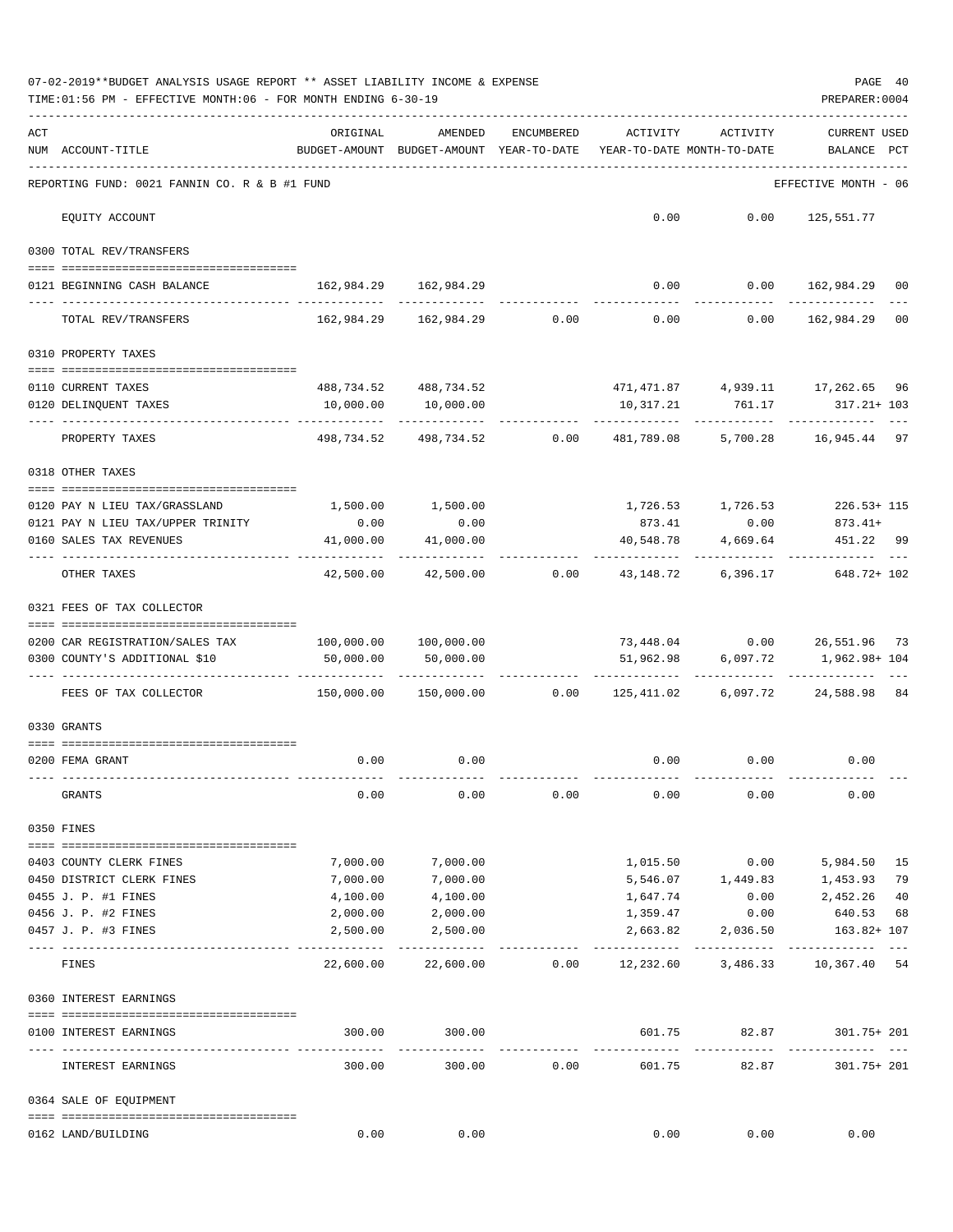| ACT |                                               | ORIGINAL                       | AMENDED                                                             | ENCUMBERED       | ACTIVITY        | ACTIVITY                             | <b>CURRENT USED</b>  |      |
|-----|-----------------------------------------------|--------------------------------|---------------------------------------------------------------------|------------------|-----------------|--------------------------------------|----------------------|------|
|     | NUM ACCOUNT-TITLE                             |                                | BUDGET-AMOUNT BUDGET-AMOUNT YEAR-TO-DATE YEAR-TO-DATE MONTH-TO-DATE |                  |                 |                                      | BALANCE              | PCT  |
|     |                                               |                                |                                                                     |                  |                 |                                      |                      |      |
|     | REPORTING FUND: 0021 FANNIN CO. R & B #1 FUND |                                |                                                                     |                  |                 |                                      | EFFECTIVE MONTH - 06 |      |
|     | 0163 SALE OF EQUIPMENT                        | 10,000.00                      | 10,000.00                                                           |                  | 3,375.00        | 3,375.00                             | 6,625.00             | - 34 |
|     | SALE OF EQUIPMENT                             | 10,000.00                      |                                                                     | $10,000.00$ 0.00 | 3,375.00        | 3,375.00                             | 6,625.00 34          |      |
|     | 0370 MISCELLANEOUS REVENUES                   |                                |                                                                     |                  |                 |                                      |                      |      |
|     |                                               |                                |                                                                     |                  |                 |                                      |                      |      |
|     | 0100 PROPERTY LEASE                           | 0.00                           | 0.00                                                                |                  | 0.00            | 0.00                                 | 0.00                 |      |
|     | 0120 STATE LATERAL ROAD                       | 15,000.00                      | 15,000.00                                                           |                  | 8,468.06        | 0.00                                 | 6,531.94             | 56   |
|     | 0125 TDT. WEIGHT FEES                         | 11,000.00                      | 11,000.00                                                           |                  | 20,669.19       | 0.00                                 | $9,669.19 + 188$     |      |
|     | 0130 REFUNDS & MISCELLANEOUS                  | 3,000.00                       | 3,000.00                                                            |                  | 91.80           | 0.00                                 | 2,908.20             | 03   |
|     | 0140 PROCEEDS OF LOAN                         | 0.00                           | 0.00                                                                |                  | 0.00            | 0.00                                 | 0.00                 |      |
|     | 0145 REIMBURSEMENT OF MATERIALS               | 12,000.00                      | 12,000.00                                                           |                  | 8,708.41        | 459.18                               | 3,291.59             | 73   |
|     | MISCELLANEOUS REVENUES                        | 41,000.00                      | 41,000.00                                                           | 0.00             | 37,937.46       | 459.18                               | 3,062.54 93          |      |
|     | 0509 CONTINGENCY                              |                                |                                                                     |                  |                 |                                      |                      |      |
|     | 0475 CONTINGENCY                              | 20,000.00                      | 0.00                                                                | 0.00             | 0.00            | 0.00                                 | 0.00                 |      |
|     |                                               |                                |                                                                     |                  |                 |                                      |                      |      |
|     | CONTINGENCY                                   | 20,000.00                      | 0.00                                                                | 0.00             | 0.00            | 0.00                                 | 0.00                 |      |
|     | 0621 ROAD & BRIDGE 1                          |                                |                                                                     |                  |                 |                                      |                      |      |
|     |                                               |                                |                                                                     |                  |                 |                                      |                      |      |
|     | 0100 COMPENSATION PAY                         | 0.00                           | 0.00                                                                | 0.00             | 0.00            | 0.00                                 | 0.00                 |      |
|     | 0101 SALARY ELECTED OFFICIAL                  | 62,720.97                      | 62,720.97                                                           | 0.00             | 48,247.00       | 4,824.70                             | 14,473.97            | 77   |
|     | 0105 SALARY SECRETARY                         | 0.00                           | 0.00                                                                | 0.00             | 0.00            | 0.00                                 | 0.00                 |      |
|     | 0106 SALARY PRECINCT EMPLOYEES                | 187,242.88                     | 187,242.88                                                          | 0.00             | 128, 162.35     | 12,924.87                            | 59,080.53            | 68   |
|     | 0107 REGULAR-TEMP. PART-TIME                  | 0.00                           | 0.00                                                                | 0.00             | 0.00            | 0.00                                 | 0.00                 |      |
|     | 0108 SALARY-FOREMAN                           | 44,784.01                      | 44,784.01                                                           | 0.00<br>------   | 34,630.51       | 3,344.48                             | 10,153.50            | 77   |
|     | 0199 TOTAL SALARIES                           | 294,747.86                     | 294,747.86                                                          | 0.00             | 211,039.86      | 21,094.05                            | 83,708.00            | 72   |
|     | 0201 SOCIAL SECURITY TAXES                    | 18,311.57                      | 18,311.57                                                           | 0.00             |                 | 12,786.23   1,274.10   5,525.34      |                      | 70   |
|     | 0202 GROUP HEALTH INSURANCE                   | 80,325.84                      | 80,325.84                                                           | 0.00             | 59,060.12       |                                      | 6,668.30 21,265.72   | 74   |
|     | 0203 RETIREMENT                               | 33,719.16                      | 33,719.16                                                           | 0.00             | 24,146.94       | 2,406.84                             | 9,572.22             | 72   |
|     | 0204 WORKERS' COMPENSATION                    |                                | 9,729.75 9,729.75                                                   |                  |                 | $0.00$ 7,287.46 3,643.73 2,442.29 75 |                      |      |
|     | 0205 MEDICARE TAX                             | 4,282.54                       | 4, 282.54                                                           |                  | $0.00$ 2,990.23 |                                      | 297.96 1,292.31 70   |      |
|     | 0206 UNEMPLOYMENT EXPENSE                     | 0.00                           |                                                                     | $0.00$ 0.00      | 0.00            | 0.00                                 | 0.00                 |      |
|     | 0299 TOTAL EMPLOYEE BENEFITS                  | $146,368.86$ $146,368.86$ 0.00 | -------------                                                       | -----------      |                 | 106,270.98  14,290.93  40,097.88  73 |                      |      |
|     | 0314 EMPLOYEE PHYSICALS/DOT TESTING           | 450.00                         | 450.00                                                              | 0.00             | 270.00          |                                      | $0.00$ 180.00        | 60   |
|     | 0340 SHOP SUPPLIES                            | 3,000.00                       | 3,000.00                                                            |                  | $0.00$ 1,190.98 |                                      | 54.44 1,809.02       | 40   |
|     | 0341 R & B MAT. ROCK & GRAVEL 120,000.00      |                                |                                                                     | 140,000.00 0.00  |                 | 129,399.50   17,714.82   10,600.50   |                      | 92   |
|     | 0342 R & B MAT. CULVERTS                      | 25,000.00                      |                                                                     | 45,000.00 0.00   | 25,985.72       | 0.00                                 | 19,014.28            | 58   |
|     | 0343 R & B MAT. HARDWRE & LUMB                | 2,042.14                       | 2,042.14                                                            | 0.00             | 185.35          | 0.00                                 | 1,856.79             | 09   |
|     | 0344 R & B MAT ASPHALT /RD OIL                | 80,000.00                      | 80,000.00                                                           | 0.00             |                 | 59,883.62 3,584.56                   | 20,116.38 75         |      |
|     | 0345 CHEMICALS                                | 0.00                           | 0.00                                                                | 0.00             | 0.00            | 0.00                                 | 0.00                 |      |
|     | 0346 CETRZ EXPENDITURES                       | 0.00                           |                                                                     | $0.00$ $0.00$    | 0.00            | 0.00                                 | 0.00                 |      |
|     | 0350 DEBRIS REMOVAL                           | 0.00                           | 0.00                                                                | 0.00             |                 | $0.00$ $0.00$ $0.00$ $0.00$          |                      |      |
|     | 0399 TOTAL R&B MATERIAL                       |                                | 230,492.14 270,492.14 0.00 216,915.17 21,353.82 53,576.97 80        |                  |                 |                                      |                      |      |
|     | 0400 LEGAL FEES                               | 0.00                           | 0.00                                                                | 0.00             |                 | $0.00$ 0.00                          | 0.00                 |      |
|     | 0420 UTILITY TELEPHONE                        | 725.00                         | 725.00                                                              | 0.00             |                 | 548.09 61.61 176.91 76               |                      |      |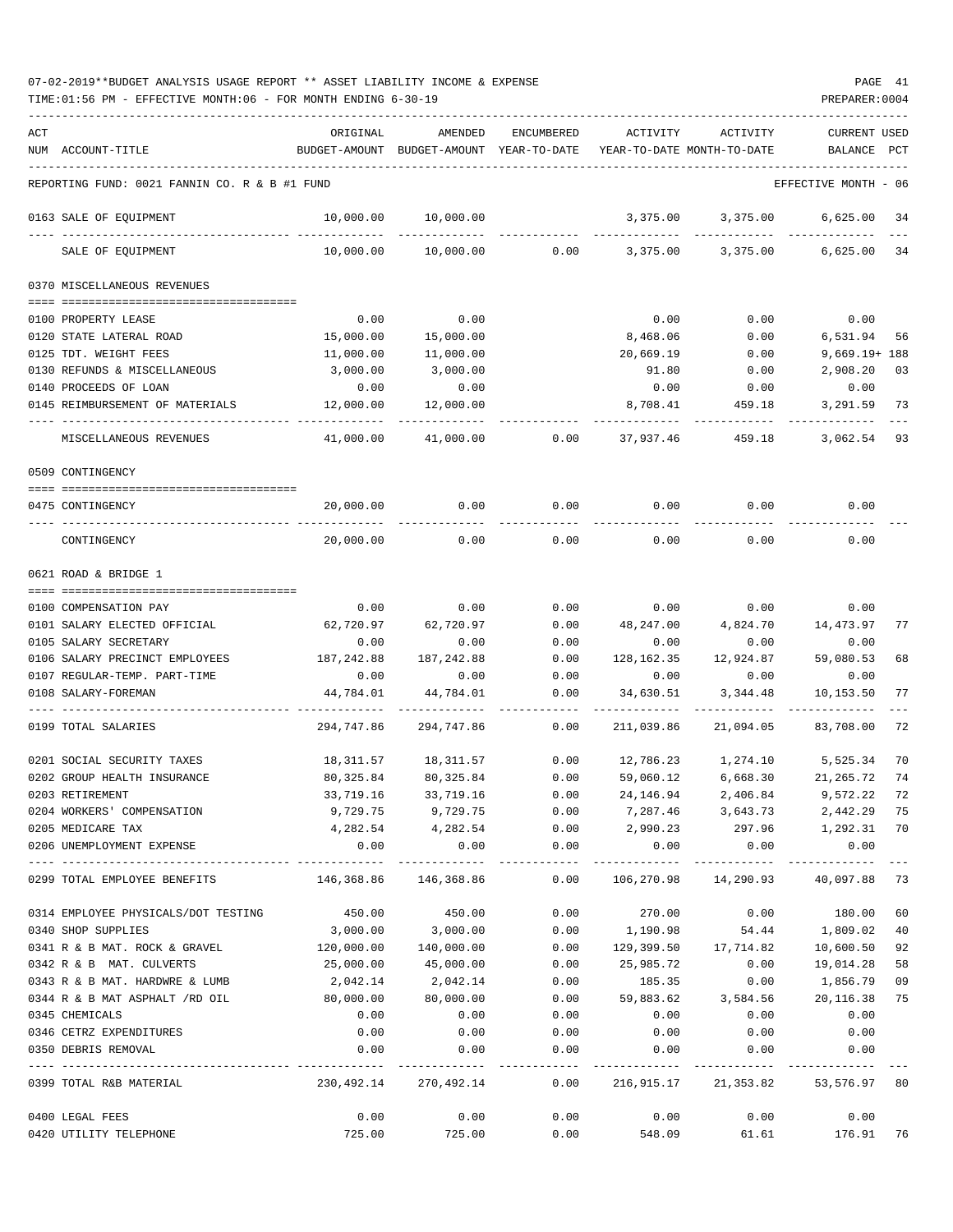| ACT<br>NUM ACCOUNT-TITLE                      | ORIGINAL<br>BUDGET-AMOUNT | AMENDED<br>BUDGET-AMOUNT YEAR-TO-DATE | <b>ENCUMBERED</b> | ACTIVITY<br>YEAR-TO-DATE MONTH-TO-DATE | ACTIVITY                                                       | <b>CURRENT USED</b><br>BALANCE | PCT            |
|-----------------------------------------------|---------------------------|---------------------------------------|-------------------|----------------------------------------|----------------------------------------------------------------|--------------------------------|----------------|
| REPORTING FUND: 0021 FANNIN CO. R & B #1 FUND |                           |                                       |                   |                                        |                                                                | EFFECTIVE MONTH                | - 06           |
| 0421 CELL PHONE ALLOWANCE                     | 600.00                    | 600.00                                | 0.00              | 450.00                                 | 50.00                                                          | 150.00                         | 75             |
| 0423 INTERNET SERVICE                         | 0.00                      | 0.00                                  | 0.00              | 0.00                                   | 0.00                                                           | 0.00                           |                |
| 0427 OUT OF COUNTY TRAVEL                     | 1,435.58                  | 1,435.58                              | 0.00              | 781.96                                 | 447.96                                                         | 653.62                         | 54             |
| 0430 BIDS, NOTICES & PERMITS                  | 800.00                    | 800.00                                | 0.00              | 157.36                                 | 0.00                                                           | 642.64                         | 20             |
| 0435 PRINTING                                 | 100.00                    | 100.00                                | 0.00              | 0.00                                   | 0.00                                                           | 100.00                         | 0 <sub>0</sub> |
| 0440 UTILITY ELECTRICITY                      | 1,600.00                  | 1,600.00                              | 0.00              | 709.99                                 | 51.61                                                          | 890.01                         | 44             |
| 0442 UTILITY WATER                            | 250.00                    | 250.00                                | 18.79             | 137.62                                 | 19.35                                                          | 93.59                          | 63             |
| 0443 TRASH DUMPSTER PICKUP                    | 1,000.00                  | 1,000.00                              | 74.97             | 599.76                                 | 74.97                                                          | 325.27                         | 67             |
| 0447 REPEATER SERVICE CONTRACT                | 708.97                    | 708.97                                | 0.00              | 708.97                                 | 0.00                                                           | 0.00                           | 100            |
| 0450 R & M BUILDING                           | 300.00                    | 300.00                                | 0.00              | 0.00                                   | 0.00                                                           | 300.00                         | 00             |
| 0453 COMPUTER SOFTWARE                        | 912.50                    | 912.50                                | 0.00              | 0.00                                   | 0.00                                                           | 912.50                         | 00             |
| 0457 R & M MACHINERY GAS & OIL                | 51,000.00                 | 51,000.00                             | 0.00              | 27,884.96                              | 3,760.88                                                       | 23, 115.04                     | 55             |
| 0458 R & M MACHINERY PARTS                    | 30,000.00                 | 35,000.00                             | 0.00              | 31,447.86                              | 3,850.70                                                       | 3,552.14                       | 90             |
| 0459 R & M MACH. TIRES & TUBES                | 20,000.00                 | 14,654.20                             | 0.00              | 4,931.88                               | 257.00                                                         | 9,722.32                       | 34             |
| 0460 EQUIPMENT RENTAL/LEASE                   | 0.00                      | 0.00                                  | 0.00              | 0.00                                   | 0.00                                                           | 0.00                           |                |
| 0480 BOND                                     | 0.00                      | 0.00                                  | 0.00              | 0.00                                   | 0.00                                                           | 0.00                           |                |
| 0481 DUES                                     | 0.00                      | 0.00                                  | 0.00              | 0.00                                   | 0.00                                                           | 0.00                           |                |
| 0482 INSURANCE                                | 4,500.00                  | 4,845.80                              | 0.00              | 4,845.80                               | 0.00                                                           | 0.00                           | 100            |
| 0485 PRISONER SUPPLIES                        | 0.00                      | 0.00                                  | 0.00              | 0.00                                   | 0.00                                                           | 0.00                           |                |
| 0488 FANNIN RURAL RAIL DISTRICT               | 0.00                      | 0.00                                  | 0.00              | 0.00                                   | 0.00                                                           | 0.00                           |                |
| 0490 MISCELLANEOUS                            | 1,000.00                  | 1,000.00                              | 0.00              | 106.30                                 | 0.00                                                           | 893.70                         | -11            |
| 0491 SOIL & WATER CONSERVATION                | 250.00                    | 250.00                                | 0.00              | 250.00                                 | 0.00                                                           | 0.00                           | 100            |
| 0492 TDRA FLOOD CASH MATCH                    | 0.00                      | 0.00                                  | 0.00              | 0.00                                   | 0.00                                                           | 0.00                           |                |
| 0494 FLOOD CONTROL SITE MAINTENANCE           | 5,500.00                  | 5,500.00                              | 0.00              | 5,500.00                               | 0.00                                                           | 0.00                           | 100            |
| 0495 PIPELINE SALES TAX REIMBURSEMENT         | 0.00                      | 0.00                                  | 0.00              | 0.00                                   | 0.00                                                           | 0.00                           |                |
| 0496 TCOG HAZARDOUS WASTEMATCH                | 1,250.00                  | 1,250.00                              | 0.00              | 0.00                                   | 0.00                                                           | 1,250.00                       | 00             |
| 0499 TOTAL SER. & OTHER CHARGES               | 121,932.05                | 121,932.05                            | 93.76             | 79,060.55                              | 8,574.08                                                       | 42,777.74                      | 65             |
| 0500 LAND                                     |                           |                                       |                   | 0.00                                   | 0.00                                                           | 0.00                           |                |
| 0535 BUILDING                                 |                           |                                       |                   | 0.00                                   | 0.00                                                           | 0.00                           |                |
| 0570 COMPUTER EQUIPMENT                       | 300.00                    | 300.00                                | 0.00              | 0.00                                   | 0.00                                                           | 300.00                         | 00             |
| 0571 PURCHASE OF MACH./EQUIP.                 | 99,000.00                 | 79,000.00                             | 0.00              | 20,000.00                              | 0.00                                                           | 59,000.00                      | 25             |
| 0573 RADIO EQUIPMENT                          | 0.00                      | 0.00                                  | 0.00              | 0.00                                   | 0.00                                                           | 0.00                           |                |
| 0575 LAND AND BUILDING                        | 0.00                      | 0.00                                  | 0.00              | 0.00                                   | 0.00                                                           | 0.00                           |                |
| 0599 CAPITAL OUTLAY                           |                           |                                       |                   |                                        |                                                                |                                |                |
| 0630 NOTE PAYMENT                             | 0.00                      | 0.00                                  | 0.00              | 0.00                                   | 0.00                                                           | 0.00                           |                |
| 0670 NOTE PAYMENT-INTEREST                    | 0.00                      | 0.00                                  |                   | $0.00$ $0.00$ $0.00$ $0.00$            |                                                                | 0.00                           |                |
| 0695 SURVEYING                                | 0.00                      | 0.00                                  | 0.00              | 0.00                                   | 0.00                                                           | 0.00                           |                |
| ROAD & BRIDGE 1                               |                           |                                       |                   |                                        | 892,840.91 912,840.91 93.76 633,286.56 65,312.88 279,460.59 69 |                                |                |
| 0625 ADMINISTRATIVE OFFICE R&B #1             |                           |                                       |                   |                                        |                                                                |                                |                |
|                                               |                           |                                       |                   |                                        |                                                                |                                |                |
| 0105 SALARY SECRETARY                         | 9,881.28                  | 9,881.28                              | 0.00              | 7,601.00                               | 760.10                                                         | 2,280.28                       | 77             |
| 0201 SOCIAL SECURITY TAXES                    | 612.64                    | 612.64                                | 0.00              | 341.26                                 | 32.82                                                          | 271.38                         | 56             |
| 0202 GROUP HEALTH INSURANCE                   | 2,868.78                  | 2,868.78                              | 0.00              | 2,151.72                               | 239.08                                                         | 717.06                         | 75             |
| 0203 RETIREMENT                               | 1,130.42                  | 1,130.42                              | 0.00              | 869.64                                 | 86.74                                                          | 260.78                         | 77             |
| 0204 WORKERS' COMPENSATION                    | 41.50                     | 41.50                                 | 0.00              | 27.30                                  | 13.65                                                          | 14.20                          | 66             |
| 0205 MEDICARE TAX                             | 143.28                    | 143.28                                | 0.00              | 79.48                                  | 7.64                                                           | 63.80                          | 55             |
| 0310 OFFICE SUPPLIES                          | 100.00                    | 100.00                                | 0.00              | 93.80                                  | 25.76                                                          | 6.20                           | 94             |
| 0311 POSTAL EXPENSES                          | 0.00                      | 0.00                                  | 0.00              | 0.00                                   | 0.00                                                           | 0.00                           |                |
| 0353 COMPUTER EXPENSE                         | 500.00                    | 500.00                                | 0.00              | 439.96                                 | 439.96                                                         | 60.04                          | 88             |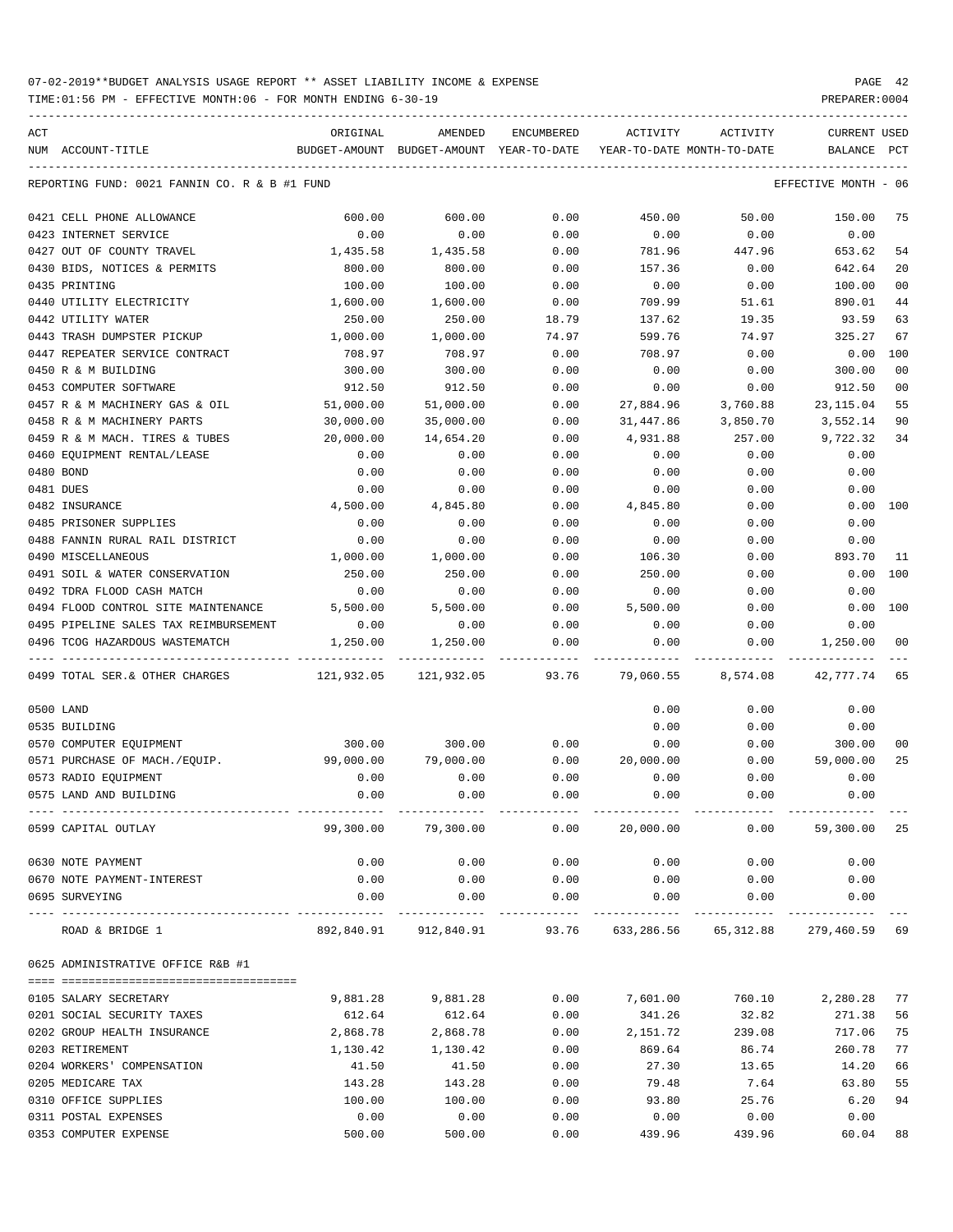| ACT |                                                                       | ORIGINAL      | AMENDED       | ENCUMBERED   | ACTIVITY   | ACTIVITY                   | <b>CURRENT USED</b> |     |  |  |
|-----|-----------------------------------------------------------------------|---------------|---------------|--------------|------------|----------------------------|---------------------|-----|--|--|
| NUM | ACCOUNT-TITLE                                                         | BUDGET-AMOUNT | BUDGET-AMOUNT | YEAR-TO-DATE |            | YEAR-TO-DATE MONTH-TO-DATE | BALANCE             | PCT |  |  |
|     |                                                                       |               |               |              |            |                            |                     |     |  |  |
|     | REPORTING FUND: 0021 FANNIN CO. R & B #1 FUND<br>EFFECTIVE MONTH - 06 |               |               |              |            |                            |                     |     |  |  |
|     |                                                                       |               |               |              |            |                            |                     |     |  |  |
|     | 0427 OUT OF COUNTY TRAVEL                                             | 0.00          | 0.00          | 0.00         | 0.00       | 0.00                       | 0.00                |     |  |  |
|     | 0480 BOND                                                             | 0.00          | 0.00          | 0.00         | 0.00       | 0.00                       | 0.00                |     |  |  |
|     | 0572 OFFICE EQUIPMENT                                                 | 0.00          | 0.00          | 0.00         | 0.00       | 0.00                       | 0.00                |     |  |  |
|     | 0574 COMPUTER EQUIPMENT                                               | 0.00          | 0.00          | 0.00         | 0.00       | 0.00                       | 0.00                |     |  |  |
|     | ADMINISTRATIVE OFFICE R&B #1                                          | 15,277.90     | 15,277.90     | 0.00         | 11,604.16  | 1,605.75                   | 3,673.74            | 76  |  |  |
|     |                                                                       |               |               |              |            |                            |                     |     |  |  |
|     | FANNIN CO. R & B #1 FUND                                              |               |               |              |            |                            |                     |     |  |  |
|     |                                                                       |               |               |              |            |                            |                     |     |  |  |
|     | INCOME TOTALS                                                         | 928,118.81    | 928,118.81    |              | 704,495.63 | 25,597.55                  | 223,623.18          | 76  |  |  |
|     | <b>EXPENSE TOTALS</b>                                                 | 928,118.81    | 928,118.81    | 93.76        | 644,890.72 | 66,918.63                  | 283, 134.33         | 69  |  |  |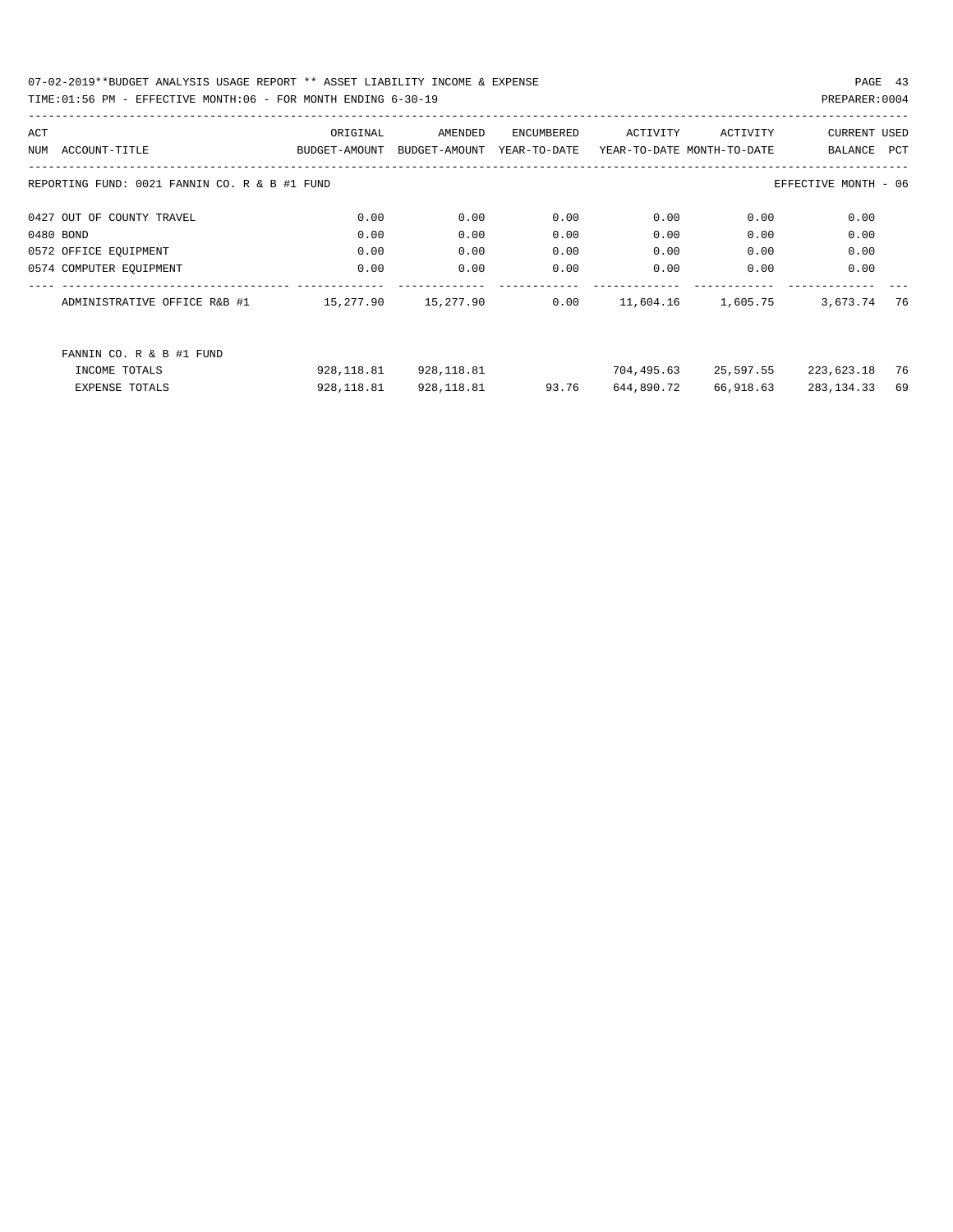|     | 07-02-2019**BUDGET ANALYSIS USAGE REPORT ** ASSET LIABILITY INCOME & EXPENSE<br>TIME:01:56 PM - EFFECTIVE MONTH:06 - FOR MONTH ENDING 6-30-19 |                           |                     |              |                                                                                 |                                            |                             |                |  |  |  |
|-----|-----------------------------------------------------------------------------------------------------------------------------------------------|---------------------------|---------------------|--------------|---------------------------------------------------------------------------------|--------------------------------------------|-----------------------------|----------------|--|--|--|
| ACT | NUM ACCOUNT-TITLE                                                                                                                             | ORIGINAL                  | AMENDED             | ENCUMBERED   | ACTIVITY<br>BUDGET-AMOUNT BUDGET-AMOUNT YEAR-TO-DATE YEAR-TO-DATE MONTH-TO-DATE | ACTIVITY                                   | CURRENT USED<br>BALANCE PCT |                |  |  |  |
|     | REPORTING FUND: 0022 FANNIN CO. R & B #2 FUND                                                                                                 |                           |                     |              |                                                                                 |                                            | EFFECTIVE MONTH - 06        |                |  |  |  |
|     | 0100 PAYROLL                                                                                                                                  |                           |                     |              |                                                                                 |                                            |                             |                |  |  |  |
|     | 0100 PAYROLL                                                                                                                                  |                           |                     |              | 0.00                                                                            | 0.00                                       | 0.00                        |                |  |  |  |
|     | ---- ----<br>PAYROLL                                                                                                                          |                           |                     |              | $---$<br>0.00                                                                   | -------<br>0.00                            | 0.00                        |                |  |  |  |
|     | 0102 A/P CLEARING                                                                                                                             |                           |                     |              |                                                                                 |                                            |                             |                |  |  |  |
|     | 0100 A/P CLEARING                                                                                                                             |                           |                     |              | 0.00                                                                            | 0.00                                       | 0.00                        |                |  |  |  |
|     | A/P CLEARING                                                                                                                                  |                           |                     |              | 0.00                                                                            | 0.00                                       | 0.00                        |                |  |  |  |
|     | 0103 CASH                                                                                                                                     |                           |                     |              |                                                                                 |                                            |                             |                |  |  |  |
|     |                                                                                                                                               |                           |                     |              |                                                                                 |                                            |                             |                |  |  |  |
|     | 0100 R&B#2- COMBINED FUNDS CHECKING<br>0175 TEXPOOL                                                                                           |                           |                     |              | 4,799.15                                                                        | 258,970.35 29,315.81- 354,037.15<br>524.63 | 257,849.52                  |                |  |  |  |
|     | CASH                                                                                                                                          |                           |                     |              | 263,769.50                                                                      |                                            | 28,791.18- 611,886.67       |                |  |  |  |
|     | 0120 RECEIVABLES                                                                                                                              |                           |                     |              |                                                                                 |                                            |                             |                |  |  |  |
|     | 0311 TAXES RECEIVABLE                                                                                                                         |                           |                     |              | 0.00                                                                            | 0.00                                       | 35,406.18                   |                |  |  |  |
|     | 0312 DUE FROM OTHER GOVERNMENT                                                                                                                |                           |                     |              | 0.00                                                                            | 0.00                                       | 9,319.86                    |                |  |  |  |
|     | 0313 DUE FROM OTHER FUNDS                                                                                                                     |                           |                     |              | 0.00                                                                            | 0.00                                       | 3,676.18                    |                |  |  |  |
|     | 0315 INVENTORY ASSET                                                                                                                          |                           |                     |              | 0.00                                                                            | 0.00                                       | 43,974.52<br>----------     |                |  |  |  |
|     | RECEIVABLES                                                                                                                                   |                           |                     |              | ----<br>0.00                                                                    | $- - - - - -$<br>0.00                      | 92,376.74                   |                |  |  |  |
|     | 0200 LIABILITY ACCOUNT                                                                                                                        |                           |                     |              |                                                                                 |                                            |                             |                |  |  |  |
|     | 0150 ACCRUED SALARY PAYABLE                                                                                                                   |                           |                     |              | 0.00                                                                            |                                            | $0.00$ 10,957.40            |                |  |  |  |
|     | 0155 ACCRUED FRINGE BENEFITS                                                                                                                  |                           |                     |              | 0.00                                                                            | 0.00                                       | 5,609.02                    |                |  |  |  |
|     | 0200 DEFERRED TAX REVENUE                                                                                                                     |                           |                     |              | 0.00                                                                            | 0.00                                       | 33,639.77                   |                |  |  |  |
|     | 0900 SYSTEM ADDED LIABILITY LINE-ITEM                                                                                                         |                           |                     |              | 0.00                                                                            | 0.00                                       | 0.00                        |                |  |  |  |
|     | 0910 SYSTEM ADDED LIABILITY LINE-ITEM                                                                                                         |                           |                     |              | 2,573.26-                                                                       | 0.00                                       | $2,573.26 -$                |                |  |  |  |
|     | LIABILITY ACCOUNT                                                                                                                             |                           |                     |              | $2,573.26 -$                                                                    | ------------<br>0.00                       | 47,632.93                   |                |  |  |  |
|     | 0207 DUE TO FUND                                                                                                                              |                           |                     |              |                                                                                 |                                            |                             |                |  |  |  |
|     | 0070 DUE TO RIGHT OF WAY                                                                                                                      |                           |                     |              | 0.00                                                                            | 0.00                                       | 0.00                        |                |  |  |  |
|     | DUE TO FUND                                                                                                                                   | ----------- ------------- |                     |              | 0.00                                                                            | 0.00                                       | 0.00                        |                |  |  |  |
|     | 0271 EQUITY ACCOUNT                                                                                                                           |                           |                     |              |                                                                                 |                                            |                             |                |  |  |  |
|     |                                                                                                                                               |                           |                     |              |                                                                                 |                                            |                             |                |  |  |  |
|     | 0200 EQUITY ACCOUNT                                                                                                                           |                           |                     |              | 0.00                                                                            |                                            | $0.00$ 390, 287.72          |                |  |  |  |
|     | EQUITY ACCOUNT                                                                                                                                |                           |                     |              | 0.00                                                                            | 0.00                                       | 390,287.72                  |                |  |  |  |
|     | 0300 TOTAL REV/TRANSFERS                                                                                                                      |                           |                     |              |                                                                                 |                                            |                             |                |  |  |  |
|     | 0122 BEGINNING CASH BALANCE<br>-------------- -------------<br>--------------                                                                 |                           | 19,487.52 19,487.52 | ------------ | 0.00<br>-------------                                                           |                                            | $0.00$ 19,487.52            | 00             |  |  |  |
|     | TOTAL REV/TRANSFERS                                                                                                                           | 19,487.52                 | 19,487.52           | 0.00         | 0.00                                                                            | 0.00                                       | 19,487.52                   | 0 <sub>0</sub> |  |  |  |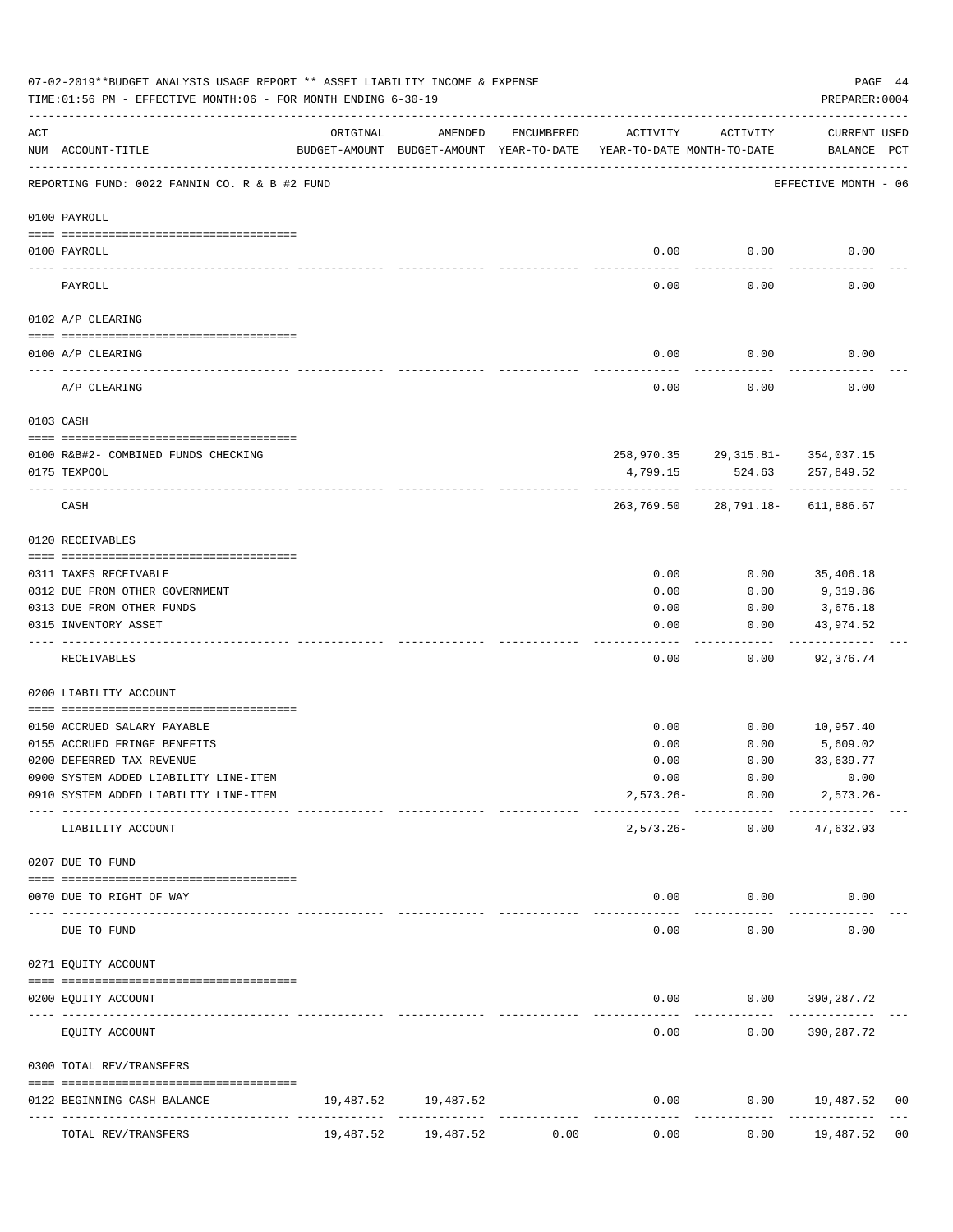|     | 07-02-2019**BUDGET ANALYSIS USAGE REPORT ** ASSET LIABILITY INCOME & EXPENSE<br>TIME: 01:56 PM - EFFECTIVE MONTH: 06 - FOR MONTH ENDING 6-30-19 |                                                                                 |                                                                   |            |                                    |                          | PAGE 45<br>PREPARER: 0004                                            |    |
|-----|-------------------------------------------------------------------------------------------------------------------------------------------------|---------------------------------------------------------------------------------|-------------------------------------------------------------------|------------|------------------------------------|--------------------------|----------------------------------------------------------------------|----|
| ACT | NUM ACCOUNT-TITLE                                                                                                                               | ORIGINAL<br>BUDGET-AMOUNT BUDGET-AMOUNT YEAR-TO-DATE YEAR-TO-DATE MONTH-TO-DATE | AMENDED                                                           | ENCUMBERED |                                    | ACTIVITY ACTIVITY        | <b>CURRENT USED</b><br>BALANCE PCT                                   |    |
|     | REPORTING FUND: 0022 FANNIN CO. R & B #2 FUND                                                                                                   |                                                                                 |                                                                   |            |                                    |                          | EFFECTIVE MONTH - 06                                                 |    |
|     | 0310 PROPERTY TAXES                                                                                                                             |                                                                                 |                                                                   |            |                                    |                          |                                                                      |    |
|     | 0110 CURRENT TAXES                                                                                                                              |                                                                                 | 569,310.52 569,310.52 549,202.35 5,753.41 20,108.17 96            |            |                                    |                          |                                                                      |    |
|     | 0120 DELINQUENT TAXES                                                                                                                           |                                                                                 | 12,000.00   12,000.00                                             |            |                                    | 12,018.19 886.67         | 18.19+ 100                                                           |    |
|     | PROPERTY TAXES                                                                                                                                  | 581,310.52                                                                      |                                                                   |            |                                    |                          | 581,310.52   0.00   561,220.54   6,640.08   20,089.98   97           |    |
|     | 0318 OTHER TAXES                                                                                                                                |                                                                                 |                                                                   |            |                                    |                          |                                                                      |    |
|     |                                                                                                                                                 |                                                                                 |                                                                   |            |                                    |                          |                                                                      |    |
|     | 0120 PAY N LIEU TAX/GRASSLAND                                                                                                                   | 1,700.00                                                                        | 1,700.00                                                          |            |                                    |                          | $2,011.18$ $2,011.18$ $311.18+118$                                   |    |
|     | 0121 PAY N LIEU TAX/UPPER TRINITY                                                                                                               | 0.00                                                                            | 0.00                                                              |            | 1,017.41                           |                          | $0.00$ 1,017.41+                                                     |    |
|     | 0160 SALES TAX REVENUES                                                                                                                         | 48,000.00<br>----------------- ------------- - -                                | 48,000.00                                                         |            | 47,233.94                          | 5,439.51<br>------------ | 766.06 98                                                            |    |
|     | OTHER TAXES                                                                                                                                     | 49,700.00                                                                       |                                                                   |            |                                    |                          | 49,700.00        0.00      50,262.53      7,450.69       562.53+ 101 |    |
|     | 0321 FEES OF TAX COLLECTOR                                                                                                                      |                                                                                 |                                                                   |            |                                    |                          |                                                                      |    |
|     |                                                                                                                                                 | 80,000.00 80,000.00                                                             |                                                                   |            | 85,557.27 0.00                     |                          |                                                                      |    |
|     | 0200 CAR REGISTRATION/SALES TAX<br>0300 COUNTY'S ADDITIONAL \$10                                                                                | 65,000.00                                                                       | 65,000.00                                                         |            |                                    | 60,529.81 7,103.00       | $5,557.27+107$<br>4,470.19 93                                        |    |
|     | FEES OF TAX COLLECTOR                                                                                                                           | 145,000.00   145,000.00      0.00   146,087.08   7,103.00    1,087.08+ 101      | ----------------------------                                      |            |                                    |                          |                                                                      |    |
|     | 0330 GRANTS                                                                                                                                     |                                                                                 |                                                                   |            |                                    |                          |                                                                      |    |
|     |                                                                                                                                                 |                                                                                 |                                                                   |            |                                    |                          |                                                                      |    |
|     | 0200 FEMA GRANT                                                                                                                                 | 0.00                                                                            | 0.00                                                              |            |                                    | $0.00$ 0.00              | 0.00                                                                 |    |
|     | GRANTS                                                                                                                                          | 0.00                                                                            |                                                                   |            | $0.00$ $0.00$ $0.00$ $0.00$ $0.00$ |                          | 0.00                                                                 |    |
|     | 0350 FINES                                                                                                                                      |                                                                                 |                                                                   |            |                                    |                          |                                                                      |    |
|     | 0403 COUNTY CLERK FINES                                                                                                                         |                                                                                 | 8,500.00 8,500.00                                                 |            |                                    |                          | 1,182.91 0.00 7,317.09                                               | 14 |
|     | 0450 DISTRICT CLERK FINES                                                                                                                       | 8,500.00                                                                        | 8,500.00                                                          |            |                                    | $6,460.42$ 1,688.86      | 2,039.58                                                             | 76 |
|     | 0455 J. P. #1 FINES                                                                                                                             | 4,750.00                                                                        | 4,750.00                                                          |            | 1,919.41                           | 0.00                     | 2,830.59 40                                                          |    |
|     | 0456 J. P. #2 FINES                                                                                                                             | 2,000.00                                                                        | 2,000.00                                                          |            | 1,583.60                           | 0.00                     | 416.40 79                                                            |    |
|     | 0457 J. P. #3 FINES                                                                                                                             | 2,750.00                                                                        | 2,750.00                                                          |            |                                    |                          | 3,103.00 2,372.26 353.00+113                                         |    |
|     | FINES                                                                                                                                           | 26,500.00                                                                       |                                                                   |            |                                    |                          | 26,500.00   0.00   14,249.34   4,061.12   12,250.66   54             |    |
|     | 0360 INTEREST EARNINGS                                                                                                                          |                                                                                 |                                                                   |            |                                    |                          |                                                                      |    |
|     | 0100 INTEREST EARNINGS                                                                                                                          |                                                                                 | 3,500.00 3,500.00                                                 |            |                                    |                          | $4,866.04$ $621.33$ $1,366.04+139$                                   |    |
|     | INTEREST EARNINGS                                                                                                                               |                                                                                 | $3,500.00$ $3,500.00$ $0.00$ $4,866.04$ $621.33$ $1,366.04$ $139$ |            |                                    |                          |                                                                      |    |
|     | 0364 SALE OF EQUIPMENT                                                                                                                          |                                                                                 |                                                                   |            |                                    |                          |                                                                      |    |
|     | --------------------------------------<br>0163 SALE OF EQUIPMENT                                                                                |                                                                                 | 5,000.00 5,000.00                                                 |            |                                    |                          | $17,572.50$ $17,572.50$ $12,572.50+351$                              |    |
|     | SALE OF EQUIPMENT                                                                                                                               |                                                                                 | 5,000.00 5,000.00 0.00 17,572.50 17,572.50 12,572.50 5,000.00     |            |                                    |                          |                                                                      |    |
|     | 0370 MISCELLANEOUS REVENUES                                                                                                                     |                                                                                 |                                                                   |            |                                    |                          |                                                                      |    |
|     | 0120 STATE LATERAL ROAD                                                                                                                         | 20,000.00                                                                       | 20,000.00                                                         |            | 9,864.17                           |                          | $0.00$ 10,135.83 49                                                  |    |
|     | 0125 TDT WEIGHT FEES                                                                                                                            |                                                                                 | 13,000.00 13,000.00                                               |            | 24,076.87                          |                          | $0.00$ 11,076.87+185                                                 |    |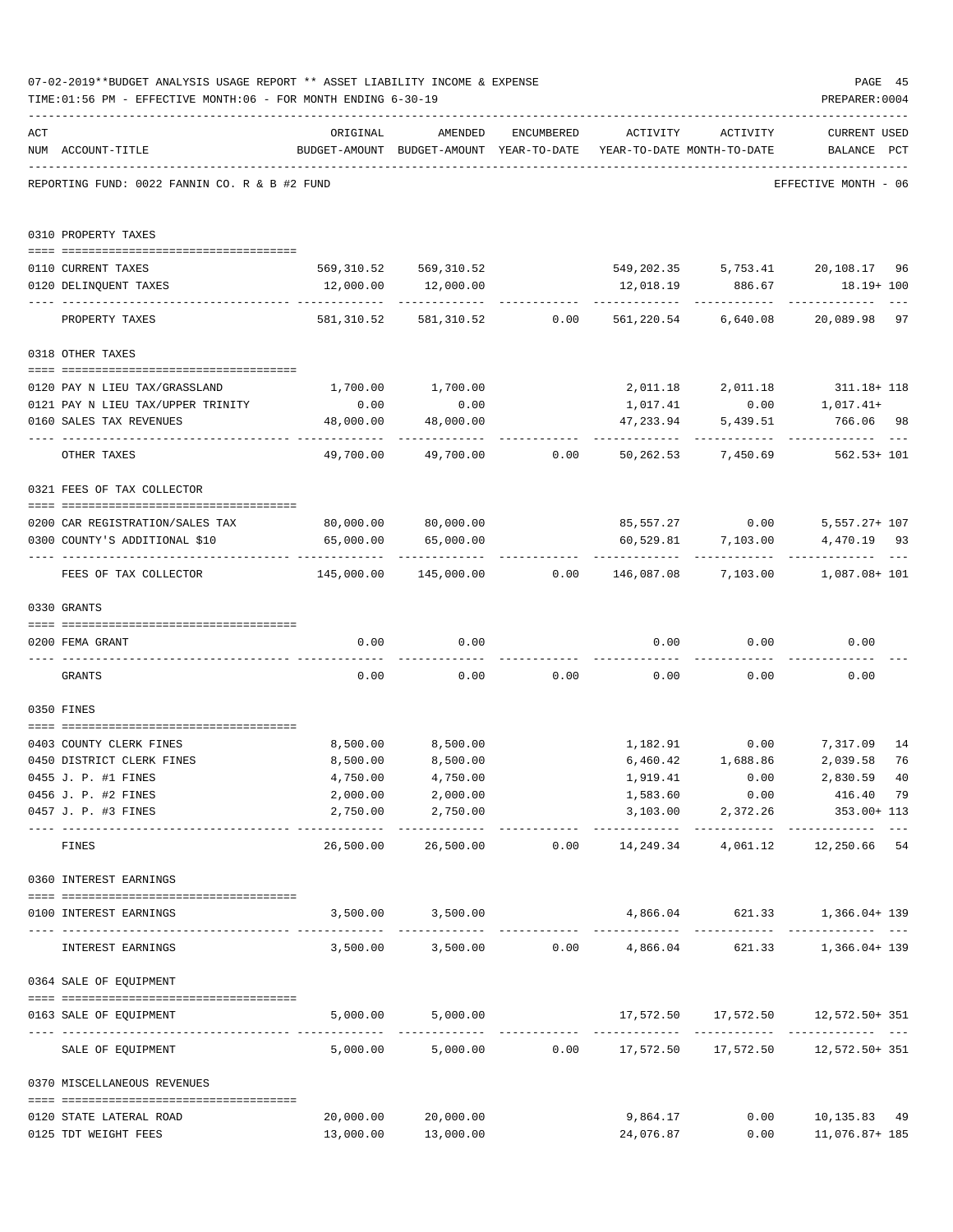| ACT |                                               | ORIGINAL               | AMENDED                    | <b>ENCUMBERED</b> | ACTIVITY               | ACTIVITY                                  | <b>CURRENT USED</b>   |        |
|-----|-----------------------------------------------|------------------------|----------------------------|-------------------|------------------------|-------------------------------------------|-----------------------|--------|
|     | NUM ACCOUNT-TITLE                             | BUDGET-AMOUNT          | BUDGET-AMOUNT YEAR-TO-DATE |                   |                        | YEAR-TO-DATE MONTH-TO-DATE                | BALANCE               | PCT    |
|     | REPORTING FUND: 0022 FANNIN CO. R & B #2 FUND |                        |                            |                   |                        |                                           | EFFECTIVE MONTH - 06  |        |
|     | 0130 REFUNDS & MISCELLANEOUS                  | 0.00                   | 0.00                       |                   | 0.00                   | 0.00                                      | 0.00                  |        |
|     | 0131 AUTOMOBILE INSURANCE LOSS PAYMENT        | 0.00                   | 0.00                       |                   | 0.00                   | 0.00                                      | 0.00                  |        |
|     | 0140 PROCEEDS OF LOAN                         | 0.00                   | 0.00                       |                   | 0.00                   | 0.00                                      | 0.00                  |        |
|     | 0145 REIMBURSEMENT OF MATERIALS               | 7,000.00               | 7,000.00                   |                   | 13,079.44              | 1,342.80                                  | $6,079.44+187$        |        |
|     | 0150 TRENTON HIGH MEADOWS SUBDIVISION         | 4,000.00               | 4,000.00                   |                   | 7,000.00               | 1,400.00                                  | 3,000.00+ 175         |        |
|     | MISCELLANEOUS REVENUES                        | 44,000.00              | 44,000.00                  | 0.00              | 54,020.48              | 2,742.80                                  | 10,020.48+ 123        |        |
|     | 0509 CONTINGENCY                              |                        |                            |                   |                        |                                           |                       |        |
|     |                                               |                        |                            |                   |                        |                                           |                       |        |
|     | 0475 CONTINGENCY                              | 10,000.00              | 10,000.00                  | 0.00              | 0.00                   | 0.00                                      | 10,000.00             | 00     |
|     | CONTINGENCY                                   | 10,000.00              | 10,000.00                  | 0.00              | 0.00                   | 0.00                                      | 10,000.00             | 00     |
|     | 0622 ROAD & BRIDGE 2                          |                        |                            |                   |                        |                                           |                       |        |
|     | 0100 COMPENSATION PAY                         | 0.00                   | 0.00                       | 0.00              |                        | $0.00$ 0.00                               | 0.00                  |        |
|     | 0101 SALARY ELECTED OFFICIAL                  | 62,720.97              | 62,720.97                  | 0.00              | 48,247.00              | 4,824.70                                  | 14,473.97             | 77     |
|     | 0105 SALARY SECRETARY                         | 0.00                   | 0.00                       | 0.00              | 0.00                   | 0.00                                      | 0.00                  |        |
|     | 0106 SALARY PRECINCT EMPLOYEES                | 223,167.69             | 223,167.69                 | 0.00              | 170,204.70             | 17,234.52                                 | 52,962.99             | 76     |
|     | 0107 REGULAR-TEMP. PART-TIME                  | 0.00                   | 0.00                       | 0.00              | 0.00                   | 0.00                                      | 0.00                  |        |
|     | 0199 TOTAL SALARIES                           | 285,888.66             | 285,888.66                 | 0.00              | 218,451.70             | 22,059.22                                 | 67,436.96             | 76     |
|     | 0201 SOCIAL SECURITY TAXES                    |                        |                            | 0.00              |                        |                                           |                       | 73     |
|     | 0202 GROUP HEALTH INSURANCE                   | 17,762.30<br>91,800.96 | 17,762.30<br>91,800.96     | 0.00              | 13,010.49<br>68,850.72 | 1,308.50<br>7,650.08                      | 4,751.81<br>22,950.24 | 75     |
|     | 0203 RETIREMENT                               | 32,705.66              | 32,705.66                  | 0.00              | 24,993.12              | 2,516.98                                  | 7,712.54              | 76     |
|     | 0204 WORKERS' COMPENSATION                    | 9,374.50               | 9,374.50                   | 0.00              | 7,018.26               | 3,509.13                                  | 2,356.24              | 75     |
|     | 0205 MEDICARE TAX                             | 4,154.09               | 4,154.09                   | 0.00              | 3,042.68               | 306.02                                    | 1,111.41              | 73     |
|     | 0206 UNEMPLOYMENT EXPENSE                     | 0.00                   | 0.00                       | 0.00              | 0.00                   | 0.00                                      | 0.00                  |        |
|     |                                               |                        |                            |                   |                        |                                           |                       |        |
|     | 0299 TOTAL EMPLOYEE BENEFITS                  | 155,797.51             | 155,797.51                 | 0.00              | 116,915.27             | 15,290.71                                 | 38,882.24 75          |        |
|     | 0312 CONTRACT LABOR                           | 0.00                   | 0.00                       | 0.00              | 0.00                   | 0.00                                      | 0.00                  |        |
|     | 0314 EMPLOYEE PHYSICALS/DOT TESTING           | 400.00                 | 400.00                     | 0.00              | 300.00                 | 0.00                                      | 100.00                | 75     |
|     | 0340 SHOP SUPPLIES                            | 4,000.00               | 4,000.00                   | 0.00              |                        | 2,365.63 55.60                            | 1,634.37              | 59     |
|     | 0341 R & B MAT. ROCK & GRAVEL                 | 146,307.00             | 146,307.00                 | 0.00              | 95,190.90              | 18,009.92                                 | 51,116.10             | 65     |
|     | 0342 R & B MAT. CULVERTS                      | 15,000.00              | 15,000.00                  | 0.00              | 10,073.26              | 0.00                                      | 4,926.74              | 67     |
|     | 0343 R & B MAT. HARDWRE & LUMB                | 6,000.00               | 6,000.00                   | 0.00              | 38.50                  | 0.00                                      | 5,961.50              | 01     |
|     | 0344 R & B MAT. ASPHALT/RD OIL                | 42,000.00              | 42,000.00                  | 0.00              | 671.00                 | 0.00                                      | 41,329.00             | 02     |
|     | 0345 CHEMICALS                                | 1,000.00               | 1,000.00                   | 0.00              | 0.00                   | 0.00                                      | 1,000.00              | $00\,$ |
|     | 0346 CETRZ EXPENDITURES                       | 0.00                   | 0.00                       | 0.00              | 0.00                   | 0.00                                      | 0.00                  |        |
|     | 0350 DEBRIS REMOVAL                           | 0.00                   | 0.00                       | 0.00              | 0.00                   | 0.00                                      | 0.00                  |        |
|     | 0395 UNIFORMS                                 | 2,800.00               | 2,800.00<br>-------------  | 0.00              | 2,358.32               | 336.02                                    | 441.68                | 84     |
|     | 0399 TOTAL R&B MATERIALS                      |                        | 217,507.00 217,507.00      |                   |                        | $0.00$ 110,997.61 18,401.54 106,509.39 51 |                       |        |
|     | 0400 LEGAL FEES                               | 0.00                   | 0.00                       | 0.00              | 0.00                   | 0.00                                      | 0.00                  |        |
|     | 0420 UTILITY TELEPHONE                        | 1,900.00               | 1,900.00                   | 0.00              | 1,246.81               | 167.73                                    | 653.19                | 66     |
|     | 0421 CELL PHONE ALLOWANCE                     | 600.00                 | 600.00                     | 0.00              | 450.00                 | 50.00                                     | 150.00                | 75     |
|     | 0427 OUT OF COUNTY TRAVEL                     | 800.00                 | 800.00                     | 0.00              | 2,390.41               | 0.00                                      | 1,590.41- 299         |        |
|     | 0430 BIDS, NOTICES & PERMITS                  | 1,000.00               | 1,000.00                   | 0.00              | 89.10                  | 0.00                                      | 910.90                | 09     |
|     | 0435 PRINTING                                 | 100.00                 | 100.00                     | 0.00              | 75.00                  | 0.00                                      | 25.00                 | 75     |
|     | 0440 UTILITY ELECTRICITY                      | 2,000.00               | 2,000.00                   | 0.00              | 1,159.18               | 127.72                                    | 840.82                | 58     |
|     | 0441 UTILITY GAS                              | 750.00                 | 750.00                     | 0.00              | 643.37                 | 39.59                                     | 106.63                | 86     |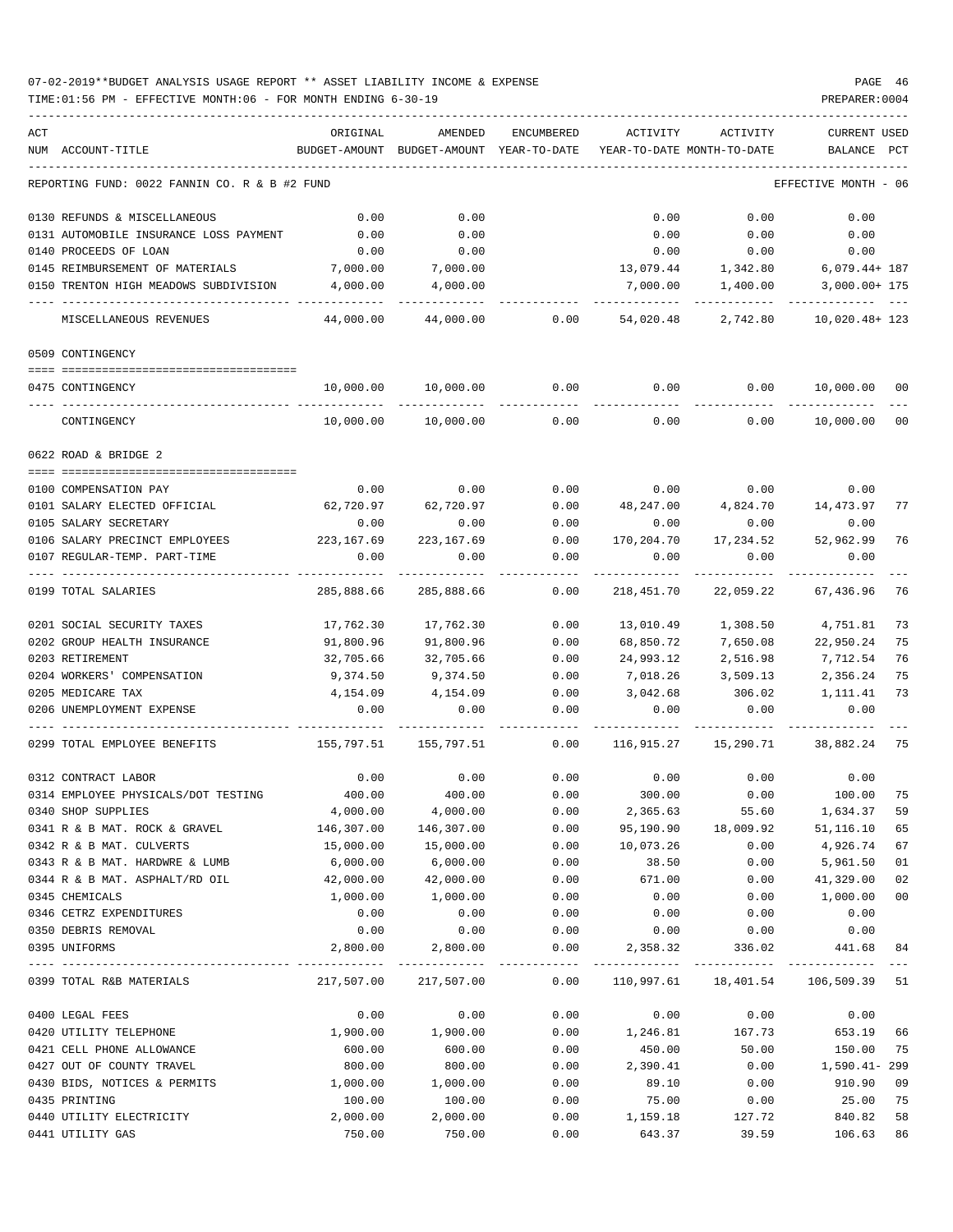| ACT |                                               | ORIGINAL   | AMENDED                                  | <b>ENCUMBERED</b> | ACTIVITY                   | ACTIVITY  | <b>CURRENT USED</b>  |                |
|-----|-----------------------------------------------|------------|------------------------------------------|-------------------|----------------------------|-----------|----------------------|----------------|
|     | NUM ACCOUNT-TITLE                             |            | BUDGET-AMOUNT BUDGET-AMOUNT YEAR-TO-DATE |                   | YEAR-TO-DATE MONTH-TO-DATE |           | <b>BALANCE</b>       | PCT            |
|     |                                               |            |                                          |                   |                            |           |                      |                |
|     | REPORTING FUND: 0022 FANNIN CO. R & B #2 FUND |            |                                          |                   |                            |           | EFFECTIVE MONTH - 06 |                |
|     | 0442 UTILITY WATER                            | 940.00     | 940.00                                   | 0.00              | 625.92                     | 78.24     | 314.08               | 67             |
|     | 0443 TRASH PICKUP                             | 1,300.00   | 1,300.00                                 | 0.00              | 661.50                     | 0.00      | 638.50               | 51             |
|     | 0447 REPEATER SERVICE CONTRACT                | 708.97     | 708.97                                   | 0.00              | 708.97                     | 0.00      | 0.00                 | 100            |
|     | 0450 R&M BUILDING                             | 2,000.00   | 2,000.00                                 | 0.00              | 0.00                       | 0.00      | 2,000.00             | 0 <sub>0</sub> |
|     | 0453 COMPUTER SOFTWARE                        | 0.00       | 0.00                                     | 0.00              | 0.00                       | 0.00      | 0.00                 |                |
|     | 0457 R & M MACHINERY GAS & OIL                | 70,000.00  | 70,000.00                                | 0.00              | 51,078.15                  | $13.32-$  | 18,921.85            | 73             |
|     | 0458 R & M MACHINERY PARTS                    | 25,000.00  | 41,000.00                                | 19.45             | 47,693.62                  | 17,140.70 | $6,713.07 - 116$     |                |
|     | 0459 R & M MACH. TIRES & TUBES                | 15,000.00  | 15,000.00                                | 1,271.00          | 4,330.29                   | 0.00      | 9,398.71             | 37             |
|     | 0460 EQUIPMENT RENTAL/LEASE                   | 0.00       | 0.00                                     | 0.00              | 0.00                       | 0.00      | 0.00                 |                |
|     |                                               |            |                                          |                   |                            |           |                      |                |
|     | 0480 BOND                                     | 178.00     | 178.00                                   | 0.00              | 178.00                     | 0.00      | 0.00                 | 100            |
|     | 0481 DUES                                     | 0.00       | 0.00                                     | 0.00              | 0.00                       | 0.00      | 0.00                 |                |
|     | 0482 INSURANCE                                | 8,500.00   | 8,500.00                                 | 0.00              | 8,320.80                   | 0.00      | 179.20               | 98             |
|     | 0485 PRISONER SUPPLIES                        | 0.00       | 0.00                                     | 0.00              | 0.00                       | 0.00      | 0.00                 |                |
|     | 0488 FANNIN RURAL RAIL DISTRICT               | 0.00       | 0.00                                     | 0.00              | 0.00                       | 0.00      | 0.00                 |                |
|     | 0490 MISCELLANEOUS                            | 1,000.00   | 1,000.00                                 | 0.00              | 0.00                       | 0.00      | 1,000.00             | 00             |
|     | 0491 SOIL & WATER CONSERVATION                | 250.00     | 250.00                                   | 0.00              | 250.00                     | 0.00      | 0.00                 | 100            |
|     | 0492 TDRA FLOOD CASH MATCH                    | 0.00       | 0.00                                     | 0.00              | 0.00                       | 0.00      | 0.00                 |                |
|     | 0493 TRENTON HIGH MEADOWS SUBDIVISION         | 4,000.00   | 4,000.00                                 | 0.00              | 0.00                       | 0.00      | 4,000.00             | 00             |
|     | 0494 FLOOD CONTROL SITE MAINTENANCE           | 4,000.00   | 4,000.00                                 | 0.00              | 4,000.00                   | 0.00      | 0.00                 | 100            |
|     | 0495 PIPELINE SALES TAX REIMBURSEMENT         | 0.00       | 0.00                                     | 0.00              | 0.00                       | 0.00      | 0.00                 |                |
|     | 0496 TCOG HAZARDOUS WASTEMATCH                | 0.00       | 0.00                                     | 0.00              | 0.00                       | 0.00      | 0.00                 |                |
|     |                                               |            |                                          |                   |                            |           |                      |                |
|     | 0499 TOTAL SER.& OTHER CHARGES                | 140,026.97 | 156,026.97                               | 1,290.45          | 123,901.12                 | 17,590.66 | 30,835.40            | 80             |
|     | 0500 LAND                                     |            |                                          |                   | 0.00                       | 0.00      | 0.00                 |                |
|     | 0535 BUILDING                                 |            |                                          |                   | 0.00                       | 0.00      | 0.00                 |                |
|     | 0562 LAND/BUILDING                            | 0.00       | 0.00                                     | 0.00              | 0.00                       | 0.00      | 0.00                 |                |
|     | 0570 COMPUTER EQUIPMENT                       | 0.00       | 0.00                                     | 0.00              | 0.00                       | 0.00      | 0.00                 |                |
|     | 0571 PURCHASE OF MACH./EQUIP.                 | 50,000.00  | 34,000.00                                | 0.00              | 0.00                       | 0.00      | 34,000.00            | 00             |
|     | 0573 RADIO EQUIPMENT                          | 0.00       | 0.00                                     | 0.00              | 0.00                       | 0.00      | 0.00                 |                |
|     | 0575 LAND/BUILDING                            |            |                                          |                   | 0.00                       | 0.00      | 0.00                 |                |
|     |                                               |            |                                          |                   |                            |           |                      |                |
|     | 0580 PRECINCT BRIDGE                          | 0.00       | 0.00                                     | 0.00              | 0.00                       | 0.00      | 0.00                 |                |
|     | 0599 CAPITAL OUTLAY                           | 50,000.00  | 34,000.00                                | 0.00              | 0.00                       | 0.00      | 34,000.00            | 00             |
|     | ROAD & BRIDGE 2                               | 849,220.14 | 849,220.14                               | 1,290.45          | 570,265.70                 | 73,342.13 | 277,663.99 67        |                |
|     | 0625 ADMINISTRATIVE OFFICE R&B #2             |            |                                          |                   |                            |           |                      |                |
|     |                                               |            |                                          |                   |                            |           |                      |                |
|     | 0105 SALARY SECRETARY                         | 9,881.28   | 9,881.28                                 | 0.00              | 7,601.00                   | 760.10    | 2,280.28             | 77             |
|     | 0201 SOCIAL SECURITY TAXES                    | 612.64     | 612.64                                   | 0.00              | 341.12                     | 32.80     | 271.52               | 56             |
|     | 0202 GROUP HEALTH INSURANCE                   | 2,868.78   | 2,868.78                                 | 0.00              | 2,151.54                   | 239.06    | 717.24               | 75             |
|     | 0203 RETIREMENT                               | 1,130.42   | 1,130.42                                 | 0.00              | 869.65                     | 86.72     | 260.77               | 77             |
|     | 0204 WORKERS' COMPENSATION                    | 41.50      | 41.50                                    | 0.00              | 27.30                      | 13.65     | 14.20                | 66             |
|     | 0205 MEDICARE TAX                             | 143.28     | 143.28                                   | 0.00              | 79.86                      | 7.68      | 63.42                | 56             |
|     | 0310 OFFICE SUPPLIES                          | 100.00     | 160.00                                   | 0.00              | 159.61                     | 60.59     | $0.39$ 100           |                |
|     | 0311 POSTAL EXPENSES                          | 0.00       | 0.00                                     | 0.00              | 0.00                       | 0.00      | 0.00                 |                |
|     | 0353 COMPUTER EXPENSE                         | 500.00     | 440.00                                   | 0.00              | 439.97                     | 439.97    | 0.03                 | 100            |
|     | 0427 OUT OF COUNTY TRAVEL                     | 0.00       | 0.00                                     | 0.00              | 0.00                       | 0.00      | 0.00                 |                |
|     | 0480 BOND                                     | 0.00       | 0.00                                     | 0.00              | 0.00                       | 0.00      | 0.00                 |                |
|     | 0572 OFFICE EQUIPMENT                         | 0.00       | 0.00                                     | 0.00              | 0.00                       | 0.00      | 0.00                 |                |
|     | 0574 COMPUTER EQUIPMENT                       | 0.00       | 0.00                                     | 0.00              | 0.00                       | 0.00      | 0.00                 |                |
|     |                                               |            |                                          | -----------       |                            |           |                      |                |
|     | ADMINISTRATIVE OFFICE R&B #2                  | 15,277.90  | 15,277.90                                | 0.00              | 11,670.05                  | 1,640.57  | 3,607.85 76          |                |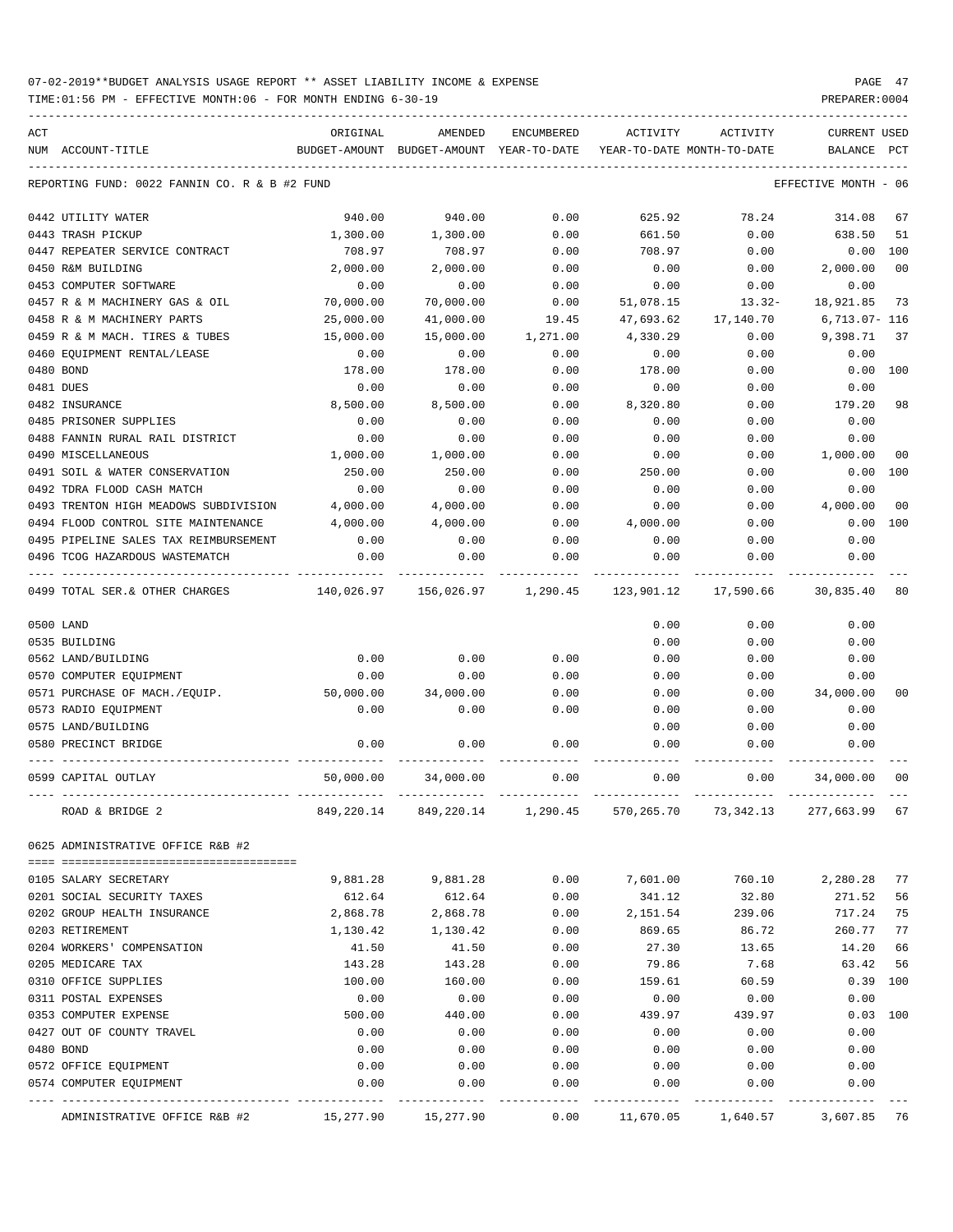|                                               | 07-02-2019**BUDGET ANALYSIS USAGE REPORT ** ASSET LIABILITY INCOME & EXPENSE<br>PAGE 48<br>TIME:01:56 PM - EFFECTIVE MONTH:06 - FOR MONTH ENDING 6-30-19<br>PREPARER: 0004 |               |              |            |                            |                      |     |  |  |  |
|-----------------------------------------------|----------------------------------------------------------------------------------------------------------------------------------------------------------------------------|---------------|--------------|------------|----------------------------|----------------------|-----|--|--|--|
| ACT                                           | ORIGINAL                                                                                                                                                                   | AMENDED       | ENCUMBERED   | ACTIVITY   | ACTIVITY                   | <b>CURRENT USED</b>  |     |  |  |  |
| NUM<br>ACCOUNT-TITLE                          | BUDGET-AMOUNT                                                                                                                                                              | BUDGET-AMOUNT | YEAR-TO-DATE |            | YEAR-TO-DATE MONTH-TO-DATE | BALANCE              | PCT |  |  |  |
| REPORTING FUND: 0022 FANNIN CO. R & B #2 FUND |                                                                                                                                                                            |               |              |            |                            | EFFECTIVE MONTH - 06 |     |  |  |  |
| FANNIN CO. R & B #2 FUND                      |                                                                                                                                                                            |               |              |            |                            |                      |     |  |  |  |
| INCOME TOTALS                                 | 874,498.04                                                                                                                                                                 | 874,498.04    |              | 848,278.51 | 46,191.52                  | 26, 219.53           | 97  |  |  |  |
| <b>EXPENSE TOTALS</b>                         | 874,498.04                                                                                                                                                                 | 874,498.04    | 1,290.45     | 581,935.75 | 74,982.70                  | 291, 271.84          | 67  |  |  |  |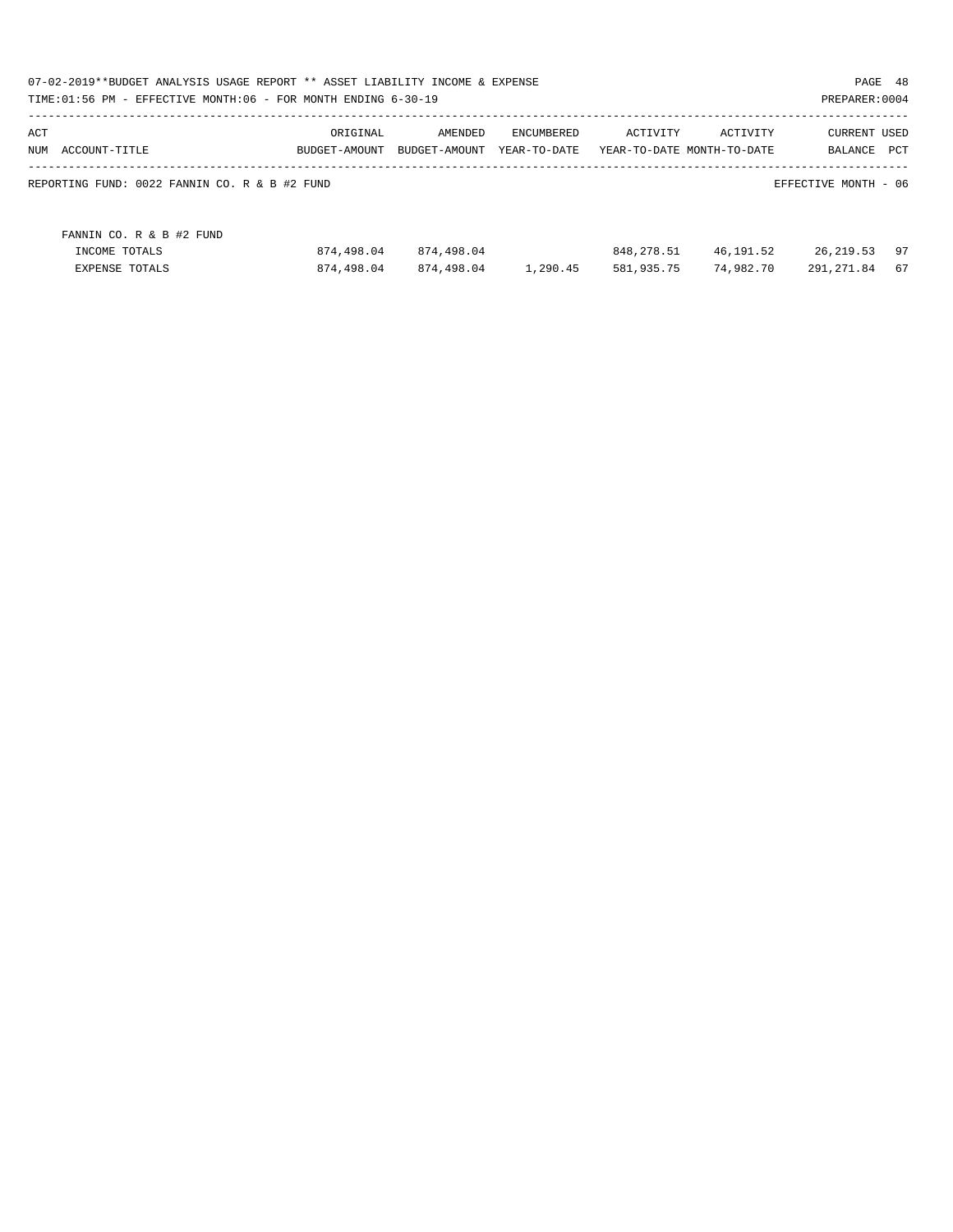|           | 07-02-2019**BUDGET ANALYSIS USAGE REPORT ** ASSET LIABILITY INCOME & EXPENSE<br>TIME: 01:56 PM - EFFECTIVE MONTH: 06 - FOR MONTH ENDING 6-30-19 |                                                      |                     |                     |                                        |                               | PREPARER: 0004                                 | PAGE 49 |
|-----------|-------------------------------------------------------------------------------------------------------------------------------------------------|------------------------------------------------------|---------------------|---------------------|----------------------------------------|-------------------------------|------------------------------------------------|---------|
| ACT       | NUM ACCOUNT-TITLE                                                                                                                               | ORIGINAL<br>BUDGET-AMOUNT BUDGET-AMOUNT YEAR-TO-DATE | AMENDED             | ENCUMBERED          | ACTIVITY<br>YEAR-TO-DATE MONTH-TO-DATE | ACTIVITY                      | <b>CURRENT USED</b><br>BALANCE PCT             |         |
|           | REPORTING FUND: 0023 FANNIN CO. R & B #3 FUND                                                                                                   |                                                      |                     |                     |                                        |                               | EFFECTIVE MONTH - 06                           |         |
|           | 0100 PAYROLL                                                                                                                                    |                                                      |                     |                     |                                        |                               |                                                |         |
|           | 0100 PAYROLL                                                                                                                                    |                                                      |                     |                     | 0.00                                   | 0.00                          | 0.00                                           |         |
| ---- ---- | PAYROLL                                                                                                                                         |                                                      |                     |                     | 0.00                                   | 0.00                          | 0.00                                           |         |
|           | 0102 A/P CLEARING                                                                                                                               |                                                      |                     |                     |                                        |                               |                                                |         |
|           | 0100 A/P CLEARING                                                                                                                               |                                                      |                     |                     | 0.00                                   | 0.00                          | 0.00                                           |         |
|           | ----------------------------------<br>A/P CLEARING                                                                                              |                                                      |                     |                     | 0.00                                   | --------<br>0.00              | 0.00                                           |         |
|           | 0103 CASH                                                                                                                                       |                                                      |                     |                     |                                        |                               |                                                |         |
|           |                                                                                                                                                 |                                                      |                     |                     |                                        |                               |                                                |         |
|           | 0100 R&B#3-COMBINED FUNDS CHECKING<br>0175 TEXPOOL                                                                                              |                                                      |                     |                     | 15,644.71-                             | 440.08                        | 144,797.36 33,810.89- 510,146.04<br>216,300.90 |         |
|           |                                                                                                                                                 |                                                      |                     |                     |                                        |                               |                                                |         |
|           | CASH                                                                                                                                            |                                                      |                     |                     |                                        |                               | 129, 152.65 33, 370.81 - 726, 446.94           |         |
|           | 0120 RECEIVABLES                                                                                                                                |                                                      |                     |                     |                                        |                               |                                                |         |
|           | 0311 TAXES RECEIVABLE                                                                                                                           |                                                      |                     |                     | 0.00                                   | 0.00                          | 53,118.05                                      |         |
|           | 0312 DUE FROM OTHER GOVERNMENTS                                                                                                                 |                                                      |                     |                     | 0.00                                   | 0.00                          | 14,682.25                                      |         |
|           | 0313 DUE FROM OTHER FUNDS                                                                                                                       |                                                      |                     |                     | 0.00                                   | 0.00                          | 5,514.25                                       |         |
|           | 0315 INVENTORY                                                                                                                                  |                                                      |                     |                     | 0.00                                   | 0.00                          | 66,704.86<br>.                                 |         |
|           | RECEIVABLES                                                                                                                                     |                                                      |                     |                     | 0.00                                   | 0.00                          | 140,019.41                                     |         |
|           | 0200 LIABILITY ACCOUNT                                                                                                                          |                                                      |                     |                     |                                        |                               |                                                |         |
|           |                                                                                                                                                 |                                                      |                     |                     |                                        |                               |                                                |         |
|           | 0150 ACCRUED SALARY PAYABLE                                                                                                                     |                                                      |                     |                     | 0.00                                   | 0.00                          | 10,785.65                                      |         |
|           | 0155 ACCRUED FRINGE BENEFITS<br>0200 DEFERRED TAX REVENUE                                                                                       |                                                      |                     |                     | 0.00<br>0.00                           | 0.00<br>0.00                  | 5,606.58<br>50,468.42                          |         |
|           | 0900 SYSTEM ADDED LIABILITY LINE-ITEM                                                                                                           |                                                      |                     |                     | 0.00                                   | 0.00                          | 0.00                                           |         |
|           | 0910 SYSTEM ADDED LIABILITY LINE-ITEM                                                                                                           |                                                      |                     |                     | 12,481.81-                             | 0.00                          | 12,481.81-                                     |         |
|           | LIABILITY ACCOUNT                                                                                                                               |                                                      |                     |                     | 12,481.81-                             | -------- ------------<br>0.00 | -----------<br>54,378.84                       |         |
|           | 0205 SHORT-TERM LOAN                                                                                                                            |                                                      |                     |                     |                                        |                               |                                                |         |
|           | 0571 SHORT-TERM LOAN/EQUIPMENT                                                                                                                  | 0.00                                                 | 0.00<br>----------- | 0.00<br>$- - - - -$ |                                        | 0.00<br>0.00                  | 0.00                                           |         |
|           | SHORT-TERM LOAN                                                                                                                                 | 0.00                                                 | 0.00                | 0.00                | 0.00                                   | 0.00                          | 0.00                                           |         |
|           | 0231 LOANS                                                                                                                                      |                                                      |                     |                     |                                        |                               |                                                |         |
|           | 0571 LOAN OF CAPITAL EQUIP. PURCHASE                                                                                                            |                                                      |                     |                     | 0.00                                   | 0.00                          | 0.00                                           |         |
|           | LOANS                                                                                                                                           |                                                      |                     |                     | 0.00                                   | 0.00                          | 0.00                                           |         |
|           | 0271 EQUITY ACCOUNT                                                                                                                             |                                                      |                     |                     |                                        |                               |                                                |         |
|           | 0200 EQUITY ACCOUNT                                                                                                                             |                                                      |                     |                     | 0.00                                   | 0.00                          | 670,453.05                                     |         |
|           | -- -----------<br>------------------- -------------<br>EQUITY ACCOUNT                                                                           |                                                      |                     |                     | 0.00                                   | 0.00                          | .<br>670,453.05                                |         |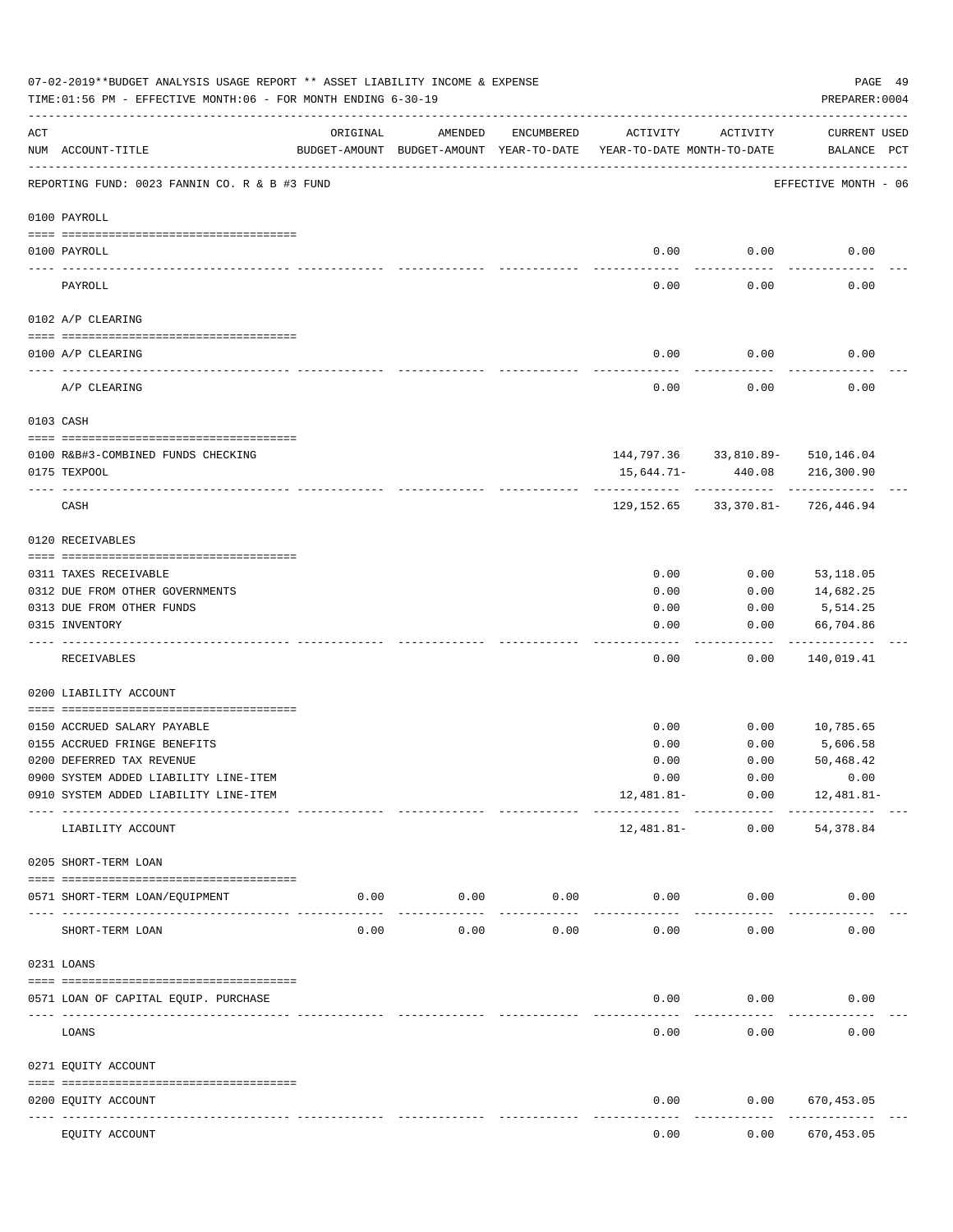|     | 07-02-2019**BUDGET ANALYSIS USAGE REPORT ** ASSET LIABILITY INCOME & EXPENSE<br>TIME: 01:56 PM - EFFECTIVE MONTH: 06 - FOR MONTH ENDING 6-30-19 |                                  |                                                                                |      |                              |                 | PAGE 50<br>PREPARER: 0004                                                        |                |
|-----|-------------------------------------------------------------------------------------------------------------------------------------------------|----------------------------------|--------------------------------------------------------------------------------|------|------------------------------|-----------------|----------------------------------------------------------------------------------|----------------|
| ACT | NUM ACCOUNT-TITLE                                                                                                                               | ORIGINAL                         | AMENDED<br>BUDGET-AMOUNT BUDGET-AMOUNT YEAR-TO-DATE YEAR-TO-DATE MONTH-TO-DATE |      | ENCUMBERED ACTIVITY ACTIVITY |                 | <b>CURRENT USED</b><br>BALANCE PCT                                               |                |
|     | REPORTING FUND: 0023 FANNIN CO. R & B #3 FUND                                                                                                   |                                  |                                                                                |      |                              |                 | EFFECTIVE MONTH - 06                                                             |                |
|     | 0300 CASH                                                                                                                                       |                                  |                                                                                |      |                              |                 |                                                                                  |                |
|     | 0123 BEGINNING CASH BALANCE                                                                                                                     |                                  | 33,636.95 171,900.27                                                           |      |                              |                 | $0.00$ $0.00$ $171,900.27$ 00                                                    |                |
|     | CASH                                                                                                                                            |                                  |                                                                                |      |                              |                 | $33,636.95$ $171,900.27$ $0.00$ $0.00$ $0.00$ $171,900.27$                       | 0 <sub>0</sub> |
|     | 0310 PROPERTY TAXES                                                                                                                             |                                  |                                                                                |      |                              |                 |                                                                                  |                |
|     |                                                                                                                                                 |                                  |                                                                                |      |                              |                 |                                                                                  |                |
|     | 0110 CURRENT TAXES                                                                                                                              |                                  | 853,966.45 853,966.45                                                          |      |                              |                 |                                                                                  | 96             |
|     | 0120 DELINQUENT TAXES<br>-------------------- --------------                                                                                    |                                  | 16,500.00 16,500.00<br>-------------                                           |      | . <u>.</u>                   | ------------    | 18,027.23 1,330.01 1,527.23+109<br><u>. Le celesce de l</u>                      |                |
|     | PROPERTY TAXES                                                                                                                                  | 870,466.45                       |                                                                                |      |                              |                 | 870,466.45   0.00   841,830.65   9,960.11   28,635.80   97                       |                |
|     | 0318 OTHER TAXES                                                                                                                                |                                  |                                                                                |      |                              |                 |                                                                                  |                |
|     | 0120 PAY N LIEU TAX/GRASSLAND                                                                                                                   |                                  | 2,500.00 2,500.00                                                              |      |                              |                 | 3,016.78 3,016.78 516.78 516.78 5178                                             |                |
|     | 0121 PAY N LIEU TAX/UPPER TRINITY                                                                                                               | 0.00                             | 0.00                                                                           |      |                              |                 | $1,526.12$ 0.00 1,526.12+                                                        |                |
|     | 0160 SALES TAX REVENUES                                                                                                                         | 75,000.00                        | 75,000.00                                                                      |      | 70,850.89                    | 8,159.26        | 4, 149, 11 94                                                                    |                |
|     | OTHER TAXES                                                                                                                                     |                                  |                                                                                |      |                              | .               | -----------<br>$77,500.00$ $77,500.00$ $0.00$ $75,393.79$ $11,176.04$ $2,106.21$ | $- - -$<br>97  |
|     | 0321 FEES OF TAX COLLECTOR                                                                                                                      |                                  |                                                                                |      |                              |                 |                                                                                  |                |
|     |                                                                                                                                                 |                                  |                                                                                |      |                              |                 |                                                                                  |                |
|     | 0200 CAR REGISTRATION/SALES TAX 125,000.00 125,000.00<br>0300 COUNTY'S ADDITIONAL \$10                                                          | 95,000.00                        | 95,000.00                                                                      |      |                              |                 | 128,335.87   0.00   3,335.87+ 103<br>4,205.24 96                                 |                |
|     | FEES OF TAX COLLECTOR                                                                                                                           | $220,000.00$ $220,000.00$ $0.00$ |                                                                                |      |                              |                 | -------------<br>219,130.63  10,654.51  869.37  100                              |                |
|     |                                                                                                                                                 |                                  |                                                                                |      |                              |                 |                                                                                  |                |
|     | 0330 GRANTS                                                                                                                                     |                                  |                                                                                |      |                              |                 |                                                                                  |                |
|     | 0200 FEMA GRANT                                                                                                                                 | 0.00                             | 0.00                                                                           |      |                              |                 | $0.00$ $0.00$ $0.00$ $0.00$                                                      |                |
|     |                                                                                                                                                 |                                  |                                                                                |      |                              |                 |                                                                                  |                |
|     | GRANTS                                                                                                                                          | 0.00                             | 0.00                                                                           | 0.00 | 0.00                         | 0.00            | 0.00                                                                             |                |
|     | 0350 FINES                                                                                                                                      |                                  |                                                                                |      |                              |                 |                                                                                  |                |
|     | 0403 COUNTY CLERK FINES                                                                                                                         | 12,000.00                        | 12,000.00                                                                      |      |                              |                 | 1,774.38 0.00 10,225.62                                                          | 15             |
|     | 0450 DISTRICT CLERK FINES                                                                                                                       | 15,000.00                        | 15,000.00                                                                      |      |                              |                 | 9,690.67 2,533.30 5,309.33                                                       | 65             |
|     | 0455 J. P. #1 FINES                                                                                                                             | 7,000.00                         | 7,000.00                                                                       |      | 2,879.10                     | 0.00            | 4,120.90                                                                         | 41             |
|     | 0456 J. P. #2 FINES                                                                                                                             | 3,000.00                         | 3,000.00                                                                       |      | 2,375.38                     | 0.00            | 624.62                                                                           | 79             |
|     | 0457 J. P. #3 FINES                                                                                                                             | 4,000.00                         | 4,000.00                                                                       |      | 4,654.45                     | 3,558.35        | 654.45+ 116                                                                      |                |
|     | FINES                                                                                                                                           |                                  |                                                                                |      |                              |                 | $41,000.00$ $41,000.00$ $0.00$ $21,373.98$ $6,091.65$ $19,626.02$ 52             |                |
|     | 0360 INTEREST EARNINGS                                                                                                                          |                                  |                                                                                |      |                              |                 |                                                                                  |                |
|     |                                                                                                                                                 |                                  |                                                                                |      |                              |                 |                                                                                  |                |
|     | 0100 INTEREST EARNINGS                                                                                                                          |                                  | 2,000.00 2,000.00                                                              |      |                              | 4,762.06 577.36 | 2,762.06+238                                                                     |                |
|     | INTEREST EARNINGS                                                                                                                               | 2,000.00                         |                                                                                |      |                              | 577.36          | 2,762.06+238                                                                     |                |
|     | 0364 SALE OF ASSETS                                                                                                                             |                                  |                                                                                |      |                              |                 |                                                                                  |                |
|     | 0162 LAND/BUILDING                                                                                                                              | 0.00                             | 0.00                                                                           |      | 0.00                         | 0.00            | 0.00                                                                             |                |
|     | 0163 SALE OF EQUIPMENT                                                                                                                          | 5,000.00                         | 5,000.00                                                                       |      | 495.00                       | 495.00          | 4,505.00                                                                         | 10             |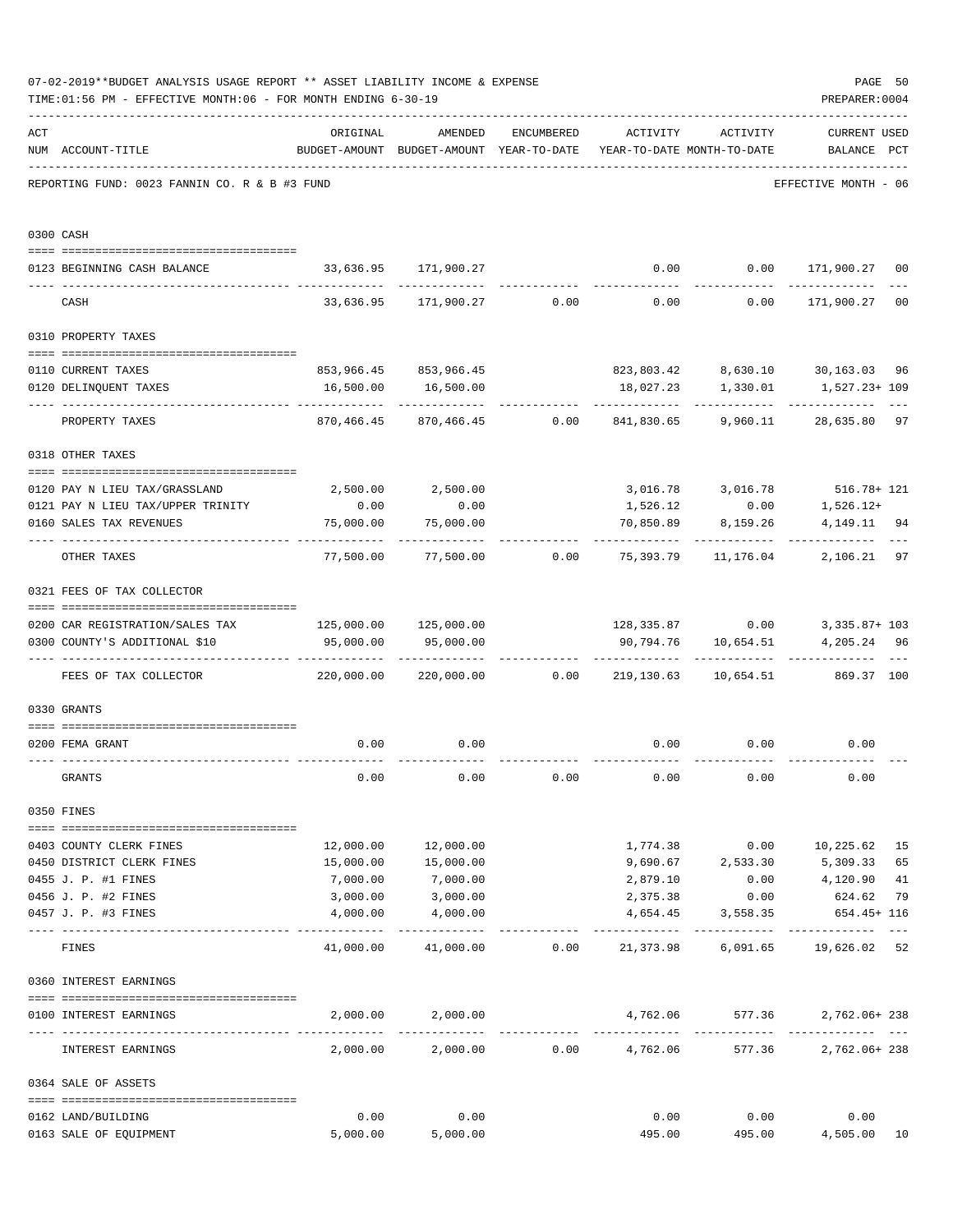| ACT |                                                         | ORIGINAL                                 | AMENDED                | ENCUMBERED   | ACTIVITY                   | ACTIVITY            | <b>CURRENT USED</b>               |
|-----|---------------------------------------------------------|------------------------------------------|------------------------|--------------|----------------------------|---------------------|-----------------------------------|
|     | NUM ACCOUNT-TITLE                                       | BUDGET-AMOUNT BUDGET-AMOUNT YEAR-TO-DATE |                        |              | YEAR-TO-DATE MONTH-TO-DATE |                     | BALANCE PCT                       |
|     | REPORTING FUND: 0023 FANNIN CO. R & B #3 FUND           |                                          |                        |              |                            |                     | EFFECTIVE MONTH - 06              |
|     | SALE OF ASSETS                                          | 5,000.00                                 | 5,000.00               | 0.00         | 495.00                     | 495.00              | 4,505.00<br>10                    |
|     | 0370 MISCELLANEOUS REVENUES                             |                                          |                        |              |                            |                     |                                   |
|     | 0120 STATE LATERAL ROAD                                 | 25,000.00                                | 25,000.00              |              | 14,796.25                  | 0.00                | 10,203.75 59                      |
|     | 0125 TDT WEIGHT FEES                                    | 20,000.00                                | 20,000.00              |              | 36,115.30                  | 0.00                | 16, 115. 30+ 181                  |
|     | 0130 REFUNDS & MISCELLANEOUS                            | 3,000.00                                 | 3,000.00               |              | 1,983.45                   | 0.00                | 1,016.55<br>66                    |
|     | 0139 RESTITUTION                                        | 0.00                                     | 0.00                   |              | 0.00                       | 0.00                | 0.00                              |
|     | 0140 PROCEEDS OF LOANS                                  | 0.00                                     | 0.00                   |              | 0.00                       | 0.00                | 0.00                              |
|     | 0145 REIMBURSEMENT OF MATERIALS                         | 13,000.00                                | 13,000.00              |              | 15,778.60                  | 1,973.28            | 2,778.60+ 121                     |
|     | MISCELLANEOUS REVENUES                                  | 61,000.00                                | 61,000.00              | 0.00         | 68,673.60                  | 1,973.28            | 7,673.60+ 113                     |
|     | 0509 CONTINGENCY                                        |                                          |                        |              |                            |                     |                                   |
|     | 0475 CONTINGENCY                                        | 20,000.00                                | 0.00                   | 0.00         | 0.00                       | 0.00                | 0.00                              |
|     | CONTINGENCY                                             | 20,000.00                                | 0.00                   | 0.00         | 0.00                       | 0.00                | 0.00                              |
|     | 0623 ROAD & BRIDGE 3                                    |                                          |                        |              |                            |                     |                                   |
|     |                                                         |                                          |                        |              |                            |                     |                                   |
|     | 0100 COMPENSATION PAY                                   | 0.00                                     | 0.00                   | 0.00         | 0.00                       | 0.00                | 0.00                              |
|     | 0101 SALARY ELECTED OFFICIAL                            | 62,720.97                                | 62,720.97              | 0.00         | 48,247.00                  | 4,824.70            | 14,473.97<br>77                   |
|     | 0105 SALARY SECRETARY<br>0106 SALARY PRECINCT EMPLOYEES | 9,618.35<br>269,123.88                   | 9,618.35<br>269,123.88 | 0.00<br>0.00 | 6,266.21<br>182,899.95     | 697.28<br>15,607.20 | 3,352.14<br>65<br>86,223.93<br>68 |
|     | 0107 REGULAR-TEMP. PART-TIME                            | 16,277.96                                | 16,277.96              | 0.00         | 2,129.52                   | 316.80              | 13<br>14,148.44                   |
|     | 0199 TOTAL SALARIES                                     | 357,741.16                               | 357,741.16             | 0.00         | 239,542.68                 | 21,445.98           | 118,198.48<br>67                  |
|     | 0201 SOCIAL SECURITY TAXES                              | 22,217.15                                | 22,217.15              | 0.00         | 14,779.74                  | 1,323.53            | 7,437.41<br>67                    |
|     | 0202 GROUP HEALTH INSURANCE                             | 114,751.20                               | 114,751.20             | 0.00         | 79,369.58                  | 5,737.56            | 35,381.62<br>69                   |
|     | 0203 RETIREMENT                                         | 40,925.59                                | 40,925.59              | 0.00         | 27,408.23                  | 2,447.01            | 13,517.36<br>67                   |
|     | 0204 WORKERS' COMPENSATION                              | 11,910.48                                | 11,910.48              | 0.00         | 8,935.92                   | 4,467.96            | 75<br>2,974.56                    |
|     | 0205 MEDICARE TAX                                       | 5,195.95                                 | 5,195.95               | 0.00         | 3,456.64                   | 309.54              | 1,739.31<br>67                    |
|     | 0206 UNEMPLOYMENT EXPENSE                               | 0.00                                     | 0.00                   | 0.00         | 0.00                       | 0.00                | 0.00                              |
|     | 0299 TOTAL EMPLOYEE BENEFITS                            |                                          |                        | 0.00         | 133,950.11 14,285.60       |                     | 61,050.26 69                      |
|     | 0310 OFFICE SUPPLIES                                    | 500.00                                   | 500.00                 | 55.82        | 514.61                     | 367.57              | $70.43 - 114$                     |
|     | 0314 EMPLOYEE PHYSICALS/DOT TESTING                     | 200.00                                   | 200.00                 | 0.00         | 105.00                     | 0.00                | 95.00<br>53                       |
|     | 0315 COPIER EXPENSE                                     | 0.00                                     | 0.00                   | 0.00         | 0.00                       | 0.00                | 0.00                              |
|     | 0340 SHOP SUPPLIES                                      | 6,500.00                                 | 6,500.00               | 0.00         | 2,112.05                   | 403.60              | 4,387.95 32                       |
|     | 0341 R & B MAT. ROCK & GRAVEL                           | 155,000.00                               | 165,000.00             | 0.00         | 156,681.94                 | 18,303.52           | 8,318.06 95                       |
|     | 0342 R & B MAT. CULVERTS                                | 35,000.00                                | 35,000.00              | 0.00         | 18,047.18                  | 0.00                | 16,952.82 52                      |
|     | 0343 R & B MAT. HARDWRE & LUMB                          | 5,000.00                                 | 5,000.00               | 366.41       | 4,825.82                   | 30.00               | 192.23-104                        |
|     | 0344 R & B MAT. ASPHALT/RD OIL                          | 85,000.00                                | 85,000.00              | 0.00         | 25,672.33                  | 1,623.05            | 59, 327.67 30                     |
|     | 0345 CHEMICALS                                          | 3,000.00                                 | 3,000.00               | 0.00         | 0.00                       | 0.00                | 3,000.00 00                       |
|     | 0346 CETRZ EXPENDITURES                                 | 0.00                                     | 0.00                   | 0.00         | 0.00                       | 0.00                | 0.00                              |
|     | 0350 DEBRIS REMOVAL                                     | 4,000.00                                 | 4,000.00               | 0.00         | 1,476.00                   | 369.00              | 2,524.00 37                       |
|     | 0395 UNIFORMS                                           | 1,000.00                                 | 1,000.00               | 0.00         | 1,058.15                   | 58.95               | $58.15 - 106$                     |
|     | 0399 TOTAL R&B MATERIALS                                | 295,200.00                               | 305,200.00             | 422.23       | 210,493.08                 | 21,155.69           | 94,284.69 69                      |
|     | 0400 LEGAL FEES                                         | 0.00                                     | 0.00                   | 0.00         | 0.00                       | 0.00                | 0.00                              |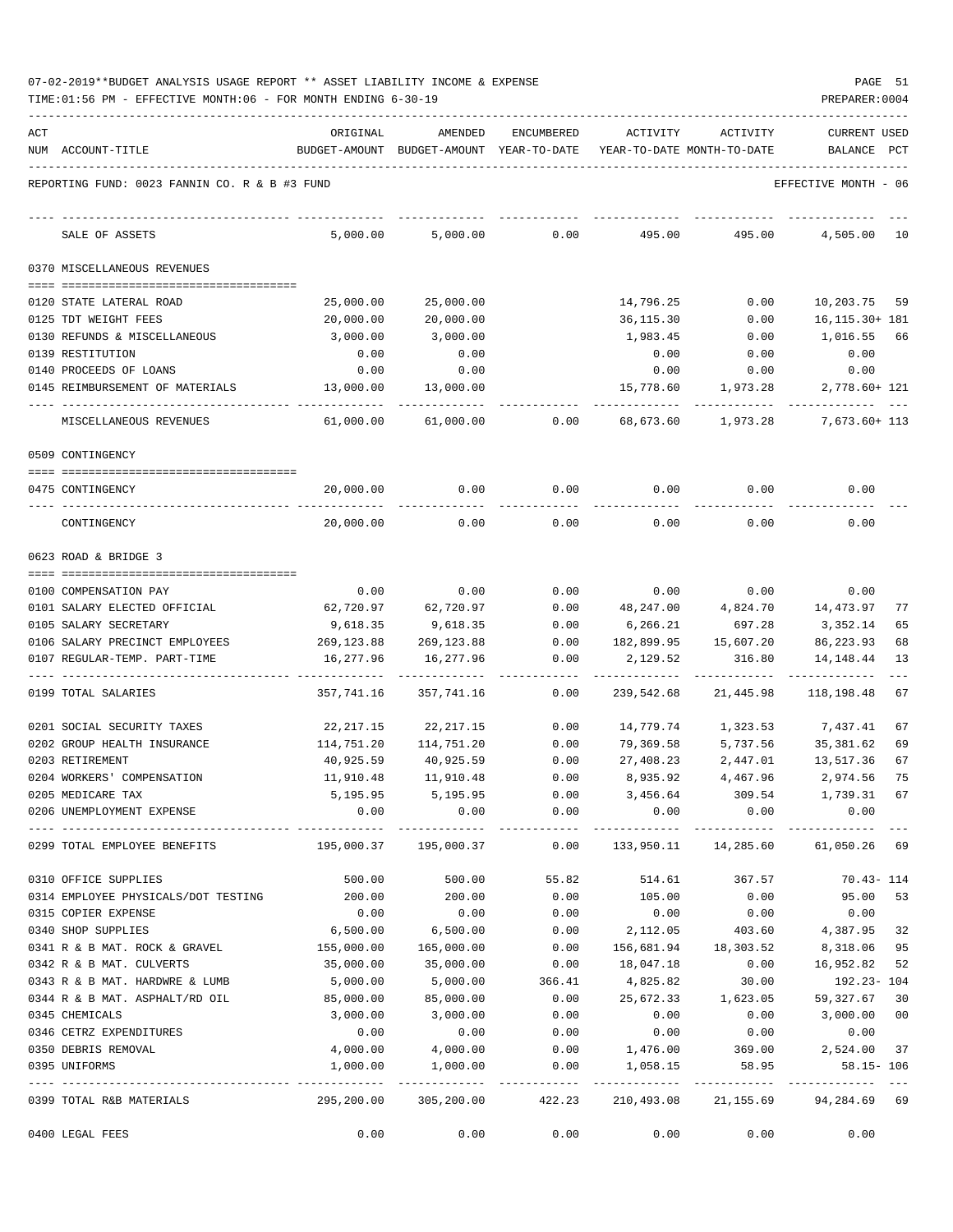TIME:01:56 PM - EFFECTIVE MONTH:06 - FOR MONTH ENDING 6-30-19 PREPARER:0004

| ACT |                                               | ORIGINAL                      | AMENDED                                  | ENCUMBERED           | ACTIVITY                      | ACTIVITY             | <b>CURRENT USED</b>  |                |
|-----|-----------------------------------------------|-------------------------------|------------------------------------------|----------------------|-------------------------------|----------------------|----------------------|----------------|
|     | NUM ACCOUNT-TITLE                             |                               | BUDGET-AMOUNT BUDGET-AMOUNT YEAR-TO-DATE |                      | YEAR-TO-DATE MONTH-TO-DATE    |                      | BALANCE PCT          |                |
|     | REPORTING FUND: 0023 FANNIN CO. R & B #3 FUND |                               |                                          |                      |                               |                      | EFFECTIVE MONTH - 06 |                |
|     | 0420 UTILITY TELEPHONE                        | 700.00                        | 700.00                                   | 0.00                 | 741.09                        | 85.78                | $41.09 - 106$        |                |
|     | 0421 INTERNET SERVICE                         | 1,000.00                      | 1,000.00                                 | 0.00                 | 692.07                        | 81.95                | 307.93               | 69             |
|     | 0423 CELL PHONE ALLOWANCE                     | 600.00                        | 600.00                                   | 0.00                 | 450.00                        | 50.00                | 150.00               | 75             |
|     | 0427 OUT OF COUNTY TRAVEL                     | 3,500.00                      | 3,500.00                                 | 0.00                 | 2,037.80                      | 0.00                 | 1,462.20             | 58             |
|     | 0430 BIDS, NOTICES & PERMITS                  | 1,200.00                      | 1,200.00                                 | 0.00                 | 1,118.74                      | 0.00                 | 81.26                | 93             |
|     | 0435 PRINTING                                 | 100.00                        | 100.00                                   | 0.00                 | 0.00                          | 0.00                 | 100.00               | 0 <sub>0</sub> |
|     | 0440 UTILITY ELECTRICITY                      | 3,125.00                      | 3,125.00                                 | 0.00                 | 1,884.08                      | 186.49               | 1,240.92             | 60             |
|     | 0441 UTILITY GAS                              | 500.00                        | 500.00                                   | 0.00                 | 311.00                        | 0.00                 | 189.00               | 62             |
|     | 0442 UTILITY WATER                            | 700.00                        | 700.00                                   | 0.00                 | 257.72                        | 32.24                | 442.28               | 37             |
|     | 0443 TRASH DUMPSTER PICKUP                    | 1,000.00                      | 1,000.00                                 | 74.97                | 599.76                        | 74.97                | 325.27               | 67             |
|     | 0447 REPEATER SERVICE CONTRACT                | 708.97                        | 708.97                                   | 0.00                 | 708.97                        | 0.00                 | 0.00                 | 100            |
|     | 0450 R&M BUILDING                             | 1,500.00                      | 1,500.00                                 | 0.00                 | 6.33                          | 0.00                 | 1,493.67             | 0 <sub>0</sub> |
|     | 0453 COMPUTER SOFTWARE                        | 1,000.00                      | 1,000.00                                 | 0.00                 | 0.00                          | 0.00                 | 1,000.00             | 00             |
|     | 0457 R & M MACHINERY GAS & OIL                | 150,000.00                    | 119,946.00                               | 0.00                 | 71,768.50                     | 6,238.74             | 48,177.50            | 60             |
|     | 0458 R & M MACHINERY PARTS                    | 70,000.00                     | 135,000.00                               | 0.00                 | 121,677.62                    | 4,725.45             | 13,322.38            | 90             |
|     | 0459 R & M MACH. TIRES & TUBES                | 25,000.00                     | 25,000.00                                | 0.00                 | 13,600.14                     | 4,283.14             | 11,399.86            | 54             |
|     | 0460 EOUIPMENT RENTAL/LEASE                   | 5,000.00                      | 0.00                                     | 0.00                 | 0.00                          | 0.00                 | 0.00                 |                |
|     | 0480 BOND                                     | 150.00                        | 150.00                                   | 0.00                 | 150.00                        | 0.00                 | $0.00$ 100           |                |
|     | 0481 DUES                                     | 0.00                          | 0.00                                     | 0.00                 | 0.00                          | 0.00                 | 0.00                 |                |
|     | 0482 INSURANCE                                | 7,000.00                      | 7,000.00                                 | 0.00                 | 9,818.80                      | 0.00                 | 2,818.80- 140        |                |
|     | 0485 PRISONER SUPPLIES                        | 0.00                          | 0.00                                     | 0.00                 | 0.00                          | 0.00                 | 0.00                 |                |
|     | 0488 FANNIN RURAL RAIL DISTRICT               | 0.00                          | 0.00                                     | 0.00                 | 0.00                          | 0.00                 | 0.00                 |                |
|     | 0490 MISCELLANEOUS                            | 1,500.00                      | 1,500.00                                 | 0.00                 | 0.00                          | 0.00                 | 1,500.00             | 00             |
|     | 0491 SOIL & WATER CONSERVATION                | 250.00                        | 250.00                                   | 0.00                 | 250.00                        | 0.00                 | 0.00 100             |                |
|     | 0492 TDRA FLOOD CASH MATCH                    | 0.00                          | 0.00                                     | 0.00                 | 0.00                          | 0.00                 | 0.00                 |                |
|     | 0494 FLOOD CONTROL SITE MAINTENANCE           | 0.00                          | 0.00                                     | 0.00                 | 0.00                          | 0.00                 | 0.00                 |                |
|     | 0495 PIPELINE SALES TAX REIMBURSEMENT         | 0.00                          | 0.00                                     | 0.00                 | 0.00                          | 0.00                 | 0.00                 |                |
|     | 0496 TCOG HAZARDOUS WASTEMATCH                | 1,250.00                      | 1,250.00                                 | 0.00                 | 0.00                          | 0.00                 | 1,250.00             | 00             |
|     | 0499 TOTAL SER. & OTHER CHARGES               | 275,783.97                    | 305,729.97                               | 74.97                | 226,072.62                    | 15,758.76            | 79,582.38            | 74             |
|     | 0500 LAND                                     |                               |                                          |                      | 0.00                          | 0.00                 | 0.00                 |                |
|     | 0535 BUILDING                                 |                               |                                          |                      | 0.00                          | 0.00                 | 0.00                 |                |
|     | 0562 LAND/BUILDING                            | 0.00                          | 0.00                                     | 0.00                 | 0.00                          | 0.00                 | 0.00                 |                |
|     | 0570 COMPUTER EQUIPMENT                       | 0.00                          | 0.00                                     | 0.00                 | 0.00                          | 0.00                 | 0.00                 |                |
|     | 0571 PURCHASE OF MACH./EQUIP.                 | 150,000.00                    | 268,317.32                               | 0.00                 | 268, 317.32                   | 0.00                 | 0.00 100             |                |
|     | 0572 OFFICE EQUIPMENT                         | 0.00                          | 0.00                                     | 0.00                 | 0.00                          | 0.00                 | 0.00                 |                |
|     | 0573 RADIO EQUIPMENT                          | 600.00                        | 600.00                                   | 0.00                 | 0.00                          | 0.00                 | 600.00               | 0 <sub>0</sub> |
|     | 0575 LAND/BUILDING                            | 1,000.00                      | 1,000.00                                 | 0.00                 | 0.00                          | 0.00                 | 1,000.00             | 0 <sub>0</sub> |
|     | 0580 PRECINCT BRIDGE                          | 0.00                          | 0.00<br>-----------                      | 0.00<br>------------ | 0.00<br>-----------           | 0.00<br>------------ | 0.00<br>-----------  | $---$          |
|     | 0599 CAPITAL OUTLAY                           | 151,600.00                    | 269,917.32                               | 0.00                 | 268,317.32                    | 0.00                 | 1,600.00 99          |                |
|     | 0630 NOTE PAYMENT-PRINCIPAL                   | 0.00                          | 0.00                                     | 0.00                 | 0.00                          | 0.00                 | 0.00                 |                |
|     | 0670 NOTE PAYMENT-INTEREST                    | 0.00                          | 0.00<br>----------------------------     | 0.00                 | 0.00                          | 0.00<br>------------ | 0.00                 |                |
|     | ROAD & BRIDGE 3                               | 1, 275, 325.50 1, 433, 588.82 |                                          |                      | 497.20 1,078,375.81 72,646.03 |                      | 354,715.81           | 75             |
|     | 0625 ADMINISTRATIVE OFFICE R&B #3             |                               |                                          |                      |                               |                      |                      |                |
|     | 0105 SALARY SECRETARY                         | 9,881.28                      | 9,881.28                                 | 0.00                 | 7,601.00                      | 760.10               | 2,280.28             | 77             |
|     | 0201 SOCIAL SECURITY TAXES                    | 612.64                        | 612.64                                   | 0.00                 | 341.12                        | 32.80                | 271.52               | 56             |
|     | 0202 GROUP HEALTH INSURANCE                   | 2,868.78                      | 2,868.78                                 | 0.00                 | 2,151.54                      | 239.06               | 717.24               | 75             |
|     | 0203 RETIREMENT                               |                               |                                          | 0.00                 |                               |                      |                      | 77             |
|     |                                               | 1,130.42                      | 1,130.42                                 |                      | 869.65                        | 86.72                | 260.77               |                |

0204 WORKERS' COMPENSATION 41.50 41.50 0.00 27.30 13.65 14.20 66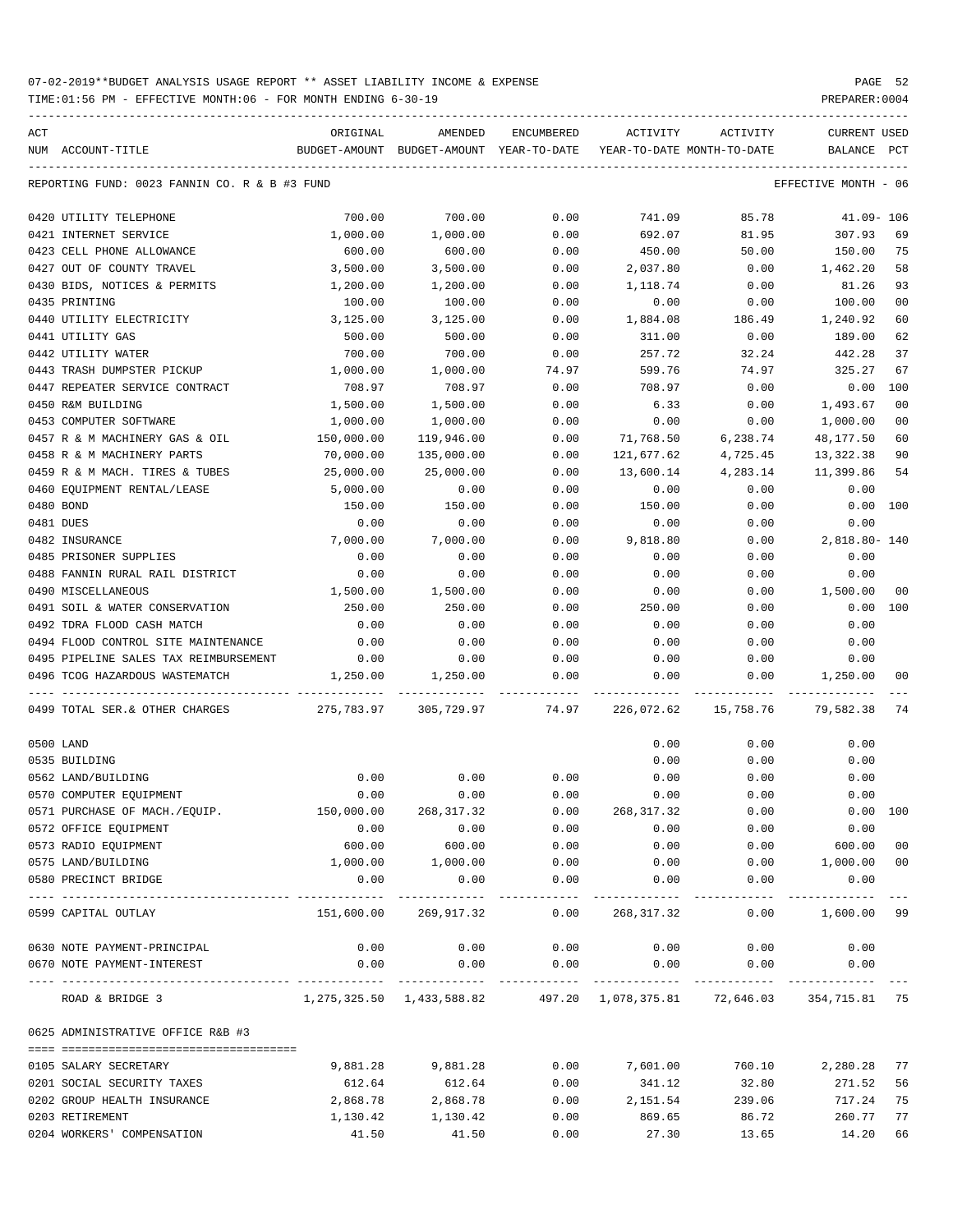| ACT |                                                                                          | ORIGINAL | AMENDED | ENCUMBERED | ACTIVITY ACTIVITY                                |           | CURRENT USED         |     |
|-----|------------------------------------------------------------------------------------------|----------|---------|------------|--------------------------------------------------|-----------|----------------------|-----|
|     | BUDGET-AMOUNT BUDGET-AMOUNT YEAR-TO-DATE YEAR-TO-DATE MONTH-TO-DATE<br>NUM ACCOUNT-TITLE |          |         |            |                                                  |           | BALANCE PCT          |     |
|     | REPORTING FUND: 0023 FANNIN CO. R & B #3 FUND                                            |          |         |            |                                                  |           | EFFECTIVE MONTH - 06 |     |
|     | 0205 MEDICARE TAX                                                                        | 143.28   | 143.28  | 0.00       | 79.86 7.68                                       |           | 63.42 56             |     |
|     | 0310 OFFICE SUPPLIES                                                                     | 100.00   | 139.00  | 0.00       | 139.00                                           | 72.75     | 0.00                 | 100 |
|     | 0311 POSTAL EXPENSES                                                                     | 0.00     | 0.00    | 0.00       | 0.00                                             | 0.00      | 0.00                 |     |
|     | 0353 COMPUTER EXPENSE                                                                    | 500.00   | 461.00  | 0.00       | 439.97                                           | 439.97    | 21.03 95             |     |
|     | 0427 OUT OF COUNTY TRAVEL                                                                | 0.00     | 0.00    | 0.00       | 0.00                                             | 0.00      | 0.00                 |     |
|     | 0480 BOND                                                                                | 0.00     | 0.00    | 0.00       | 0.00                                             | 0.00      | 0.00                 |     |
|     | 0572 OFFICE EQUIPMENT                                                                    | 0.00     | 0.00    | 0.00       | 0.00                                             | 0.00      | 0.00                 |     |
|     | 0574 COMPUTER EQUIPMENT                                                                  | 0.00     | 0.00    | 0.00       | $0.00$ 0.00                                      |           | 0.00                 |     |
|     |                                                                                          |          |         |            |                                                  |           | 3,628.46 76          |     |
|     | FANNIN CO. R & B #3 FUND                                                                 |          |         |            |                                                  |           |                      |     |
|     | INCOME TOTALS                                                                            |          |         |            | 1,310,603.40 1,448,866.72 1,231,659.71 40,927.95 |           | 217,207.01 85        |     |
|     | <b>EXPENSE TOTALS</b>                                                                    |          |         |            | 1,310,603.40  1,448,866.72  497.20  1,090,025.25 | 74,298.76 | 358, 344. 27 75      |     |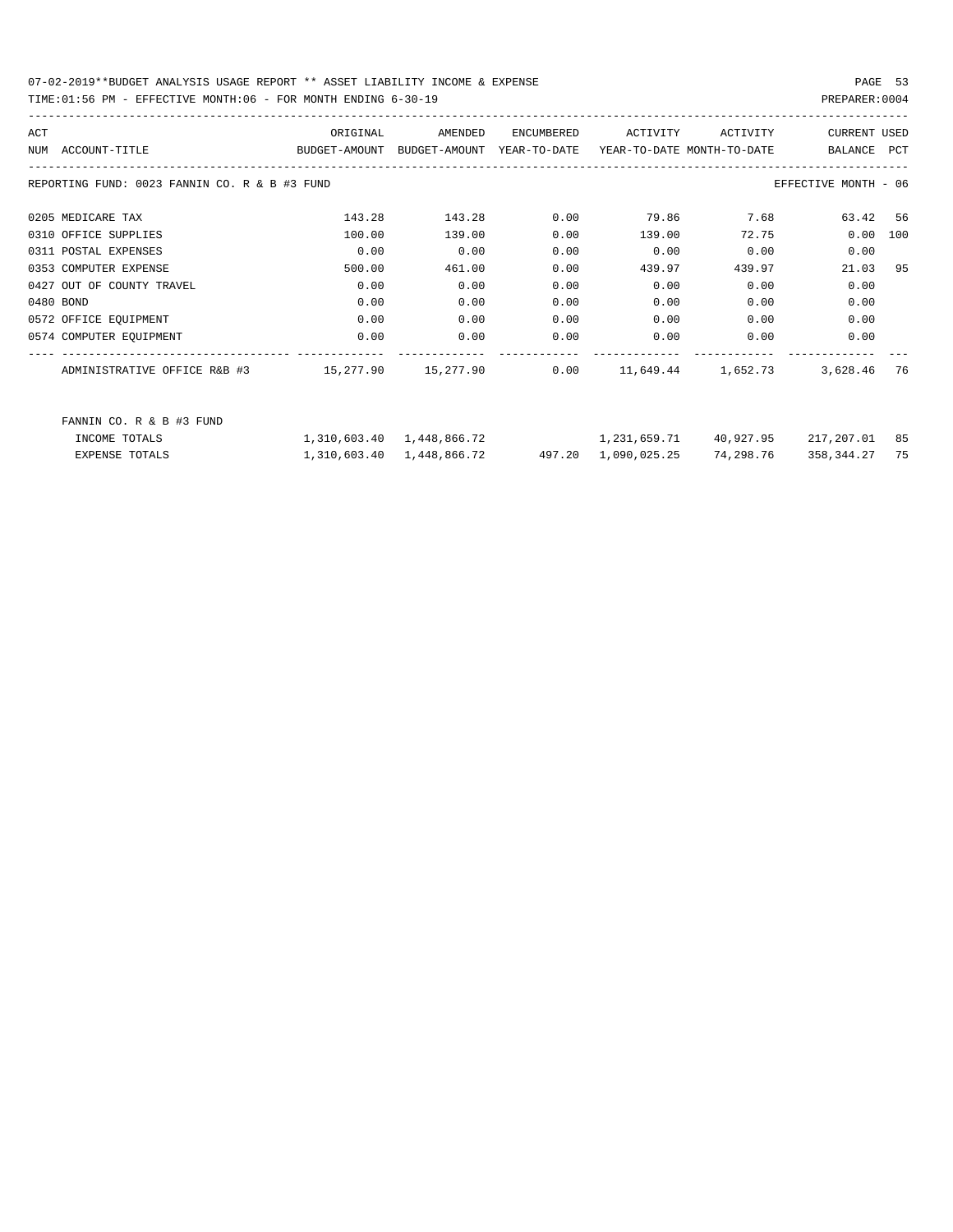|                    | 07-02-2019**BUDGET ANALYSIS USAGE REPORT ** ASSET LIABILITY INCOME & EXPENSE<br>TIME: 01:56 PM - EFFECTIVE MONTH: 06 - FOR MONTH ENDING 6-30-19 |                                                      |                       |                               |            |                                        | PAGE 54<br>PREPARER: 0004              |
|--------------------|-------------------------------------------------------------------------------------------------------------------------------------------------|------------------------------------------------------|-----------------------|-------------------------------|------------|----------------------------------------|----------------------------------------|
| $\mathop{\rm ACT}$ | NUM ACCOUNT-TITLE                                                                                                                               | ORIGINAL<br>BUDGET-AMOUNT BUDGET-AMOUNT YEAR-TO-DATE | AMENDED               | ENCUMBERED                    | ACTIVITY   | ACTIVITY<br>YEAR-TO-DATE MONTH-TO-DATE | <b>CURRENT USED</b><br>BALANCE PCT     |
|                    | REPORTING FUND: 0024 FANNIN CO. R & B #4 FUND                                                                                                   |                                                      |                       |                               |            |                                        | EFFECTIVE MONTH - 06                   |
|                    | 0100 PAYROLL                                                                                                                                    |                                                      |                       |                               |            |                                        |                                        |
|                    | 0100 PAYROLL                                                                                                                                    |                                                      |                       |                               | 0.00       | 0.00                                   | 0.00                                   |
| ---- ---           | PAYROLL                                                                                                                                         |                                                      |                       |                               | 0.00       | 0.00                                   | 0.00                                   |
|                    | 0102 A/P CLEARING                                                                                                                               |                                                      |                       |                               |            |                                        |                                        |
|                    | 0100 A/P CLEARING                                                                                                                               |                                                      |                       |                               | 0.00       | 0.00                                   | 0.00                                   |
|                    | A/P CLEARING                                                                                                                                    |                                                      |                       |                               | 0.00       | 0.00                                   | 0.00                                   |
|                    | 0103 CASH                                                                                                                                       |                                                      |                       |                               |            |                                        |                                        |
|                    | 0100 R&B#4- COMBINED FUNDS CHECKING                                                                                                             |                                                      |                       |                               |            | 38, 225.09 5, 524.12 83, 693.79        |                                        |
|                    | 0175 TEXPOOL                                                                                                                                    |                                                      |                       |                               | 103,483.35 | 623.91                                 | 306,634.45                             |
|                    | CASH                                                                                                                                            |                                                      |                       |                               | 141,708.44 | 6,148.03                               | 390,328.24                             |
|                    | 0120 RECEIVABLES                                                                                                                                |                                                      |                       |                               |            |                                        |                                        |
|                    | 0311 TAXES RECEIVABLE                                                                                                                           |                                                      |                       |                               | 0.00       | 0.00                                   | 29,512.36                              |
|                    | 0312 DUE FROM OTHER GOVERNMENTS                                                                                                                 |                                                      |                       |                               | 0.00       | 0.00                                   | 8,357.46                               |
|                    | 0313 DUE FROM OTHER FUNDS                                                                                                                       |                                                      |                       |                               | 0.00       | 0.00                                   | 3,138.83                               |
|                    | 0315 INVENTORY                                                                                                                                  |                                                      |                       |                               | 0.00       | 0.00                                   | 6,887.10                               |
|                    | RECEIVABLES                                                                                                                                     |                                                      |                       |                               | 0.00       | 0.00                                   | 47,895.75                              |
|                    | 0200 LIABILITY ACCOUNT                                                                                                                          |                                                      |                       |                               |            |                                        |                                        |
|                    | 0150 ACCRUED SALARY PAYABLE                                                                                                                     |                                                      |                       |                               | 0.00       |                                        | $0.00$ 9,049.70                        |
|                    | 0155 ACCRUED FRINGE BENEFITS                                                                                                                    |                                                      |                       |                               | 0.00       | 0.00                                   | 4,413.27                               |
|                    | 0200 DEFERRED TAX REVENUE                                                                                                                       |                                                      |                       |                               | 0.00       | 0.00                                   | 28,004.13                              |
|                    | 0900 SYSTEM ADDED LIABILITY LINE-ITEM                                                                                                           |                                                      |                       |                               | 0.00       | 0.00                                   | 0.00                                   |
|                    | 0910 SYSTEM ADDED LIABILITY LINE-ITEM                                                                                                           |                                                      |                       |                               |            | $4,417.15 - 0.00$<br>------------      | $4,417.15-$                            |
|                    | LIABILITY ACCOUNT                                                                                                                               |                                                      |                       |                               |            | $4,417.15-$<br>0.00                    | 37,049.95                              |
|                    | 0271 EQUITY ACCOUNT                                                                                                                             |                                                      |                       |                               |            |                                        |                                        |
|                    | 0200 EQUITY ACCOUNT<br>------------------- -------------                                                                                        |                                                      |                       |                               |            | $0.00$ $0.00$ $255,048.45$             | ------------                           |
|                    | EQUITY ACCOUNT                                                                                                                                  |                                                      |                       |                               | 0.00       | 0.00                                   | 255,048.45                             |
|                    | 0300 TOTAL REV/TRANSFERS                                                                                                                        |                                                      |                       |                               |            |                                        |                                        |
|                    | 0124 BEGINNING CASH BALANCE                                                                                                                     |                                                      | 102,339.09 102,339.09 |                               |            |                                        | $0.00$ $0.00$ $102,339.09$ 00          |
|                    | TOTAL REV/TRANSFERS                                                                                                                             |                                                      |                       | ----------------------------- | 0.00       | ------------                           | $0.00$ $102,339.09$ 00                 |
|                    | 0310 PROPERTY TAXES                                                                                                                             |                                                      |                       |                               |            |                                        |                                        |
|                    | 0110 CURRENT TAXES                                                                                                                              |                                                      | 486,096.60 486,096.60 |                               |            |                                        | 468, 927. 17 4, 912. 44 17, 169. 43 96 |
|                    | 0120 DELINQUENT TAXES                                                                                                                           | 9,000.00                                             | 9,000.00              |                               |            |                                        | 10,261.50 757.06 1,261.50+114          |
|                    |                                                                                                                                                 |                                                      |                       |                               |            |                                        |                                        |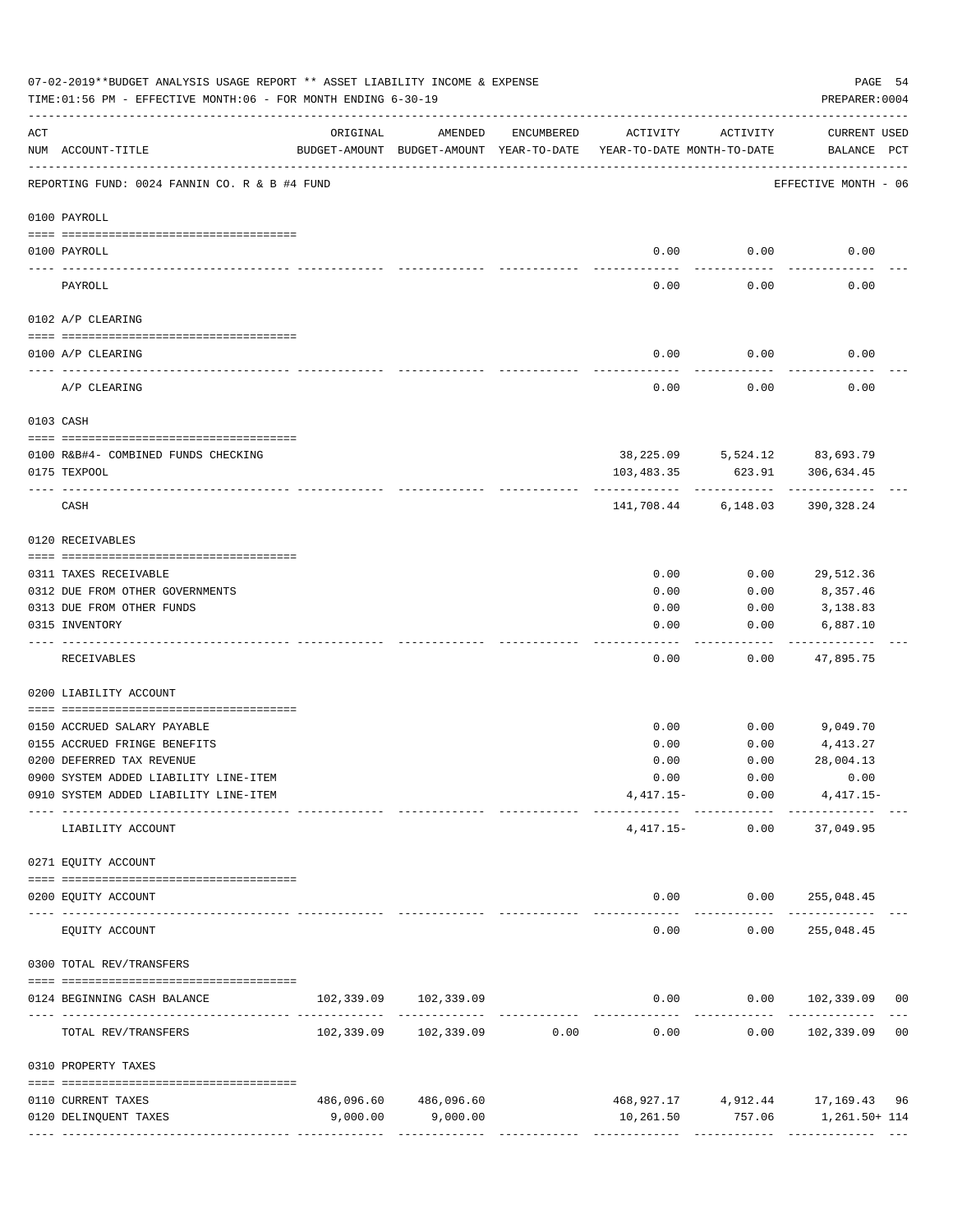07-02-2019\*\*BUDGET ANALYSIS USAGE REPORT \*\* ASSET LIABILITY INCOME & EXPENSE PAGE 55 TIME:01:56 PM - EFFECTIVE MONTH:06 - FOR MONTH ENDING 6-30-19 PREPARER:0004

| ACT |                                                                    | ORIGINAL             | AMENDED                                  | ENCUMBERED                   | ACTIVITY                   | ACTIVITY                          | CURRENT USED         |          |
|-----|--------------------------------------------------------------------|----------------------|------------------------------------------|------------------------------|----------------------------|-----------------------------------|----------------------|----------|
|     | NUM ACCOUNT-TITLE                                                  |                      | BUDGET-AMOUNT BUDGET-AMOUNT YEAR-TO-DATE |                              | YEAR-TO-DATE MONTH-TO-DATE |                                   | <b>BALANCE</b>       | PCT      |
|     | REPORTING FUND: 0024 FANNIN CO. R & B #4 FUND                      |                      |                                          |                              |                            |                                   | EFFECTIVE MONTH - 06 |          |
|     | PROPERTY TAXES                                                     |                      | 495,096.60 495,096.60                    | 0.00                         | 479,188.67                 | 5,669.50                          | 15,907.93 97         |          |
|     | 0318 OTHER TAXES                                                   |                      |                                          |                              |                            |                                   |                      |          |
|     | 0120 PAY N LIEU TAX/GRASSLAND                                      | 1,600.00             | 1,600.00                                 |                              | 1,717.21                   | 1,717.21                          | 117.21+ 107          |          |
|     | 0121 PAY N LIEU TAX/UPPER TRINITY                                  | 0.00                 | 0.00                                     |                              | 868.70                     | 0.00                              | 868.70+              |          |
|     | 0160 SALES TAX REVENUES                                            | 41,000.00            | 41,000.00                                |                              | 40,329.88                  | 4,644.43                          | 670.12 98            |          |
|     | OTHER TAXES                                                        | 42,600.00            | 42,600.00                                | 0.00                         | 42,915.79                  | 6,361.64                          | 315.79+ 101          |          |
|     | 0321 FEES OF TAX COLLECTOR                                         |                      |                                          |                              |                            |                                   |                      |          |
|     | 0200 CAR REGISTRATION/SALES TAX                                    | 73,000.00            | 73,000.00                                |                              |                            | 73,051.63 0.00 51.63+ 100         |                      |          |
|     | 0300 COUNTY'S ADDITIONAL \$10                                      | 55,000.00            | 55,000.00                                |                              | 51,682.45                  | 6,064.77                          | 3, 317.55 94         |          |
|     |                                                                    |                      |                                          |                              |                            |                                   |                      |          |
|     | FEES OF TAX COLLECTOR                                              | 128,000.00           | 128,000.00                               | 0.00                         | 124,734.08                 | 6,064.77                          | 3,265.92 97          |          |
|     | 0330 GRANTS                                                        |                      |                                          |                              |                            |                                   |                      |          |
|     | 0200 FEMA GRANT                                                    | 0.00                 | 0.00                                     |                              | 0.00                       | 0.00                              | 0.00                 |          |
|     | GRANTS                                                             | 0.00                 | 0.00                                     | 0.00                         | 0.00                       | 0.00                              | 0.00                 |          |
|     | 0350 FINES                                                         |                      |                                          |                              |                            |                                   |                      |          |
|     |                                                                    |                      |                                          |                              |                            |                                   |                      |          |
|     | 0403 COUNTY CLERK FINES<br>0450 DISTRICT CLERK FINES               | 7,000.00<br>7,000.00 | 7,000.00<br>7,000.00                     |                              | 1,010.01                   | 0.00<br>1,442.01                  | 5,989.99<br>1,483.83 | 14<br>79 |
|     | 0455 J. P. #1 FINES                                                | 4,000.00             | 4,000.00                                 |                              | 5,516.17<br>1,638.85       | 0.00                              | 2,361.15             | 41       |
|     | 0456 J. P. #2 FINES                                                | 2,000.00             | 2,000.00                                 |                              | 1,352.15                   | 0.00                              | 647.85               | 68       |
|     | 0457 J. P. #3 FINES                                                | 2,500.00             | 2,500.00                                 |                              | 2,649.45                   | 2,025.52                          | 149.45+ 106          |          |
|     | FINES                                                              | 22,500.00            | 22,500.00                                | 0.00                         | 12,166.63                  | 3,467.53                          | 10,333.37 54         |          |
|     | 0360 INTEREST EARNINGS                                             |                      |                                          |                              |                            |                                   |                      |          |
|     | -------------------------------------<br>0100 INTEREST EARNING     | 1,500.00             | 1,500.00                                 |                              |                            | 3,386.23 643.58 1,886.23+226      |                      |          |
|     |                                                                    |                      |                                          |                              |                            |                                   |                      |          |
|     | INTEREST EARNINGS                                                  |                      | 1,500.00 1,500.00                        |                              | $0.00$ 3,386.23            |                                   | 643.58 1,886.23+226  |          |
|     | 0364 SALE OF ASSETS                                                |                      |                                          |                              |                            |                                   |                      |          |
|     | 0162 LAND/BUILDING                                                 | 0.00                 | 0.00                                     |                              |                            | $0.00$ $0.00$ $0.00$              |                      |          |
|     | 0163 SALE OF EQUIPMENT                                             | 10,000.00            | 10,000.00                                |                              |                            | 39,838.50 39,838.50 29,838.50+398 |                      |          |
|     | SALE OF ASSETS                                                     | 10,000.00            |                                          | 10,000.00   0.00   39,838.50 |                            | 39,838.50                         | 29,838.50+398        |          |
|     |                                                                    |                      |                                          |                              |                            |                                   |                      |          |
|     | 0370 MISCELLANEOUS REVENUES                                        |                      |                                          |                              |                            |                                   |                      |          |
|     | 0120 STATE LATERAL ROAD                                            | 15,000.00            | 15,000.00                                |                              | 8,422.35                   | 0.00                              | 6,577.65 56          |          |
|     | 0125 TDT WEIGHT FEES                                               | 11,000.00            | 11,000.00                                |                              | 20,557.62                  | 0.00                              | $9,557.62 + 187$     |          |
|     | 0130 REFUNDS & MISCELLANEOUS                                       | 1,100.00             | 1,100.00                                 |                              | 432.86                     | 0.00                              | 667.14 39            |          |
|     | 0138 SALE OF SCRAP IRON                                            | 0.00                 | 0.00                                     |                              | 0.00                       | 0.00                              | 0.00                 |          |
|     | 0140 PROCEEDS OF LOAN                                              | 0.00                 | 0.00                                     |                              | 0.00                       | 0.00                              | 0.00                 |          |
|     | 0145 REIMBURSEMENT OF MATERIALS<br>0146 SALE OF RECYCLED MATERIALS | 12,000.00<br>500.00  | 12,000.00<br>500.00                      |                              | 2,307.14<br>394.50         | 545.50<br>0.00                    | 9,692.86<br>105.50   | 19<br>79 |
|     |                                                                    |                      |                                          |                              |                            |                                   |                      |          |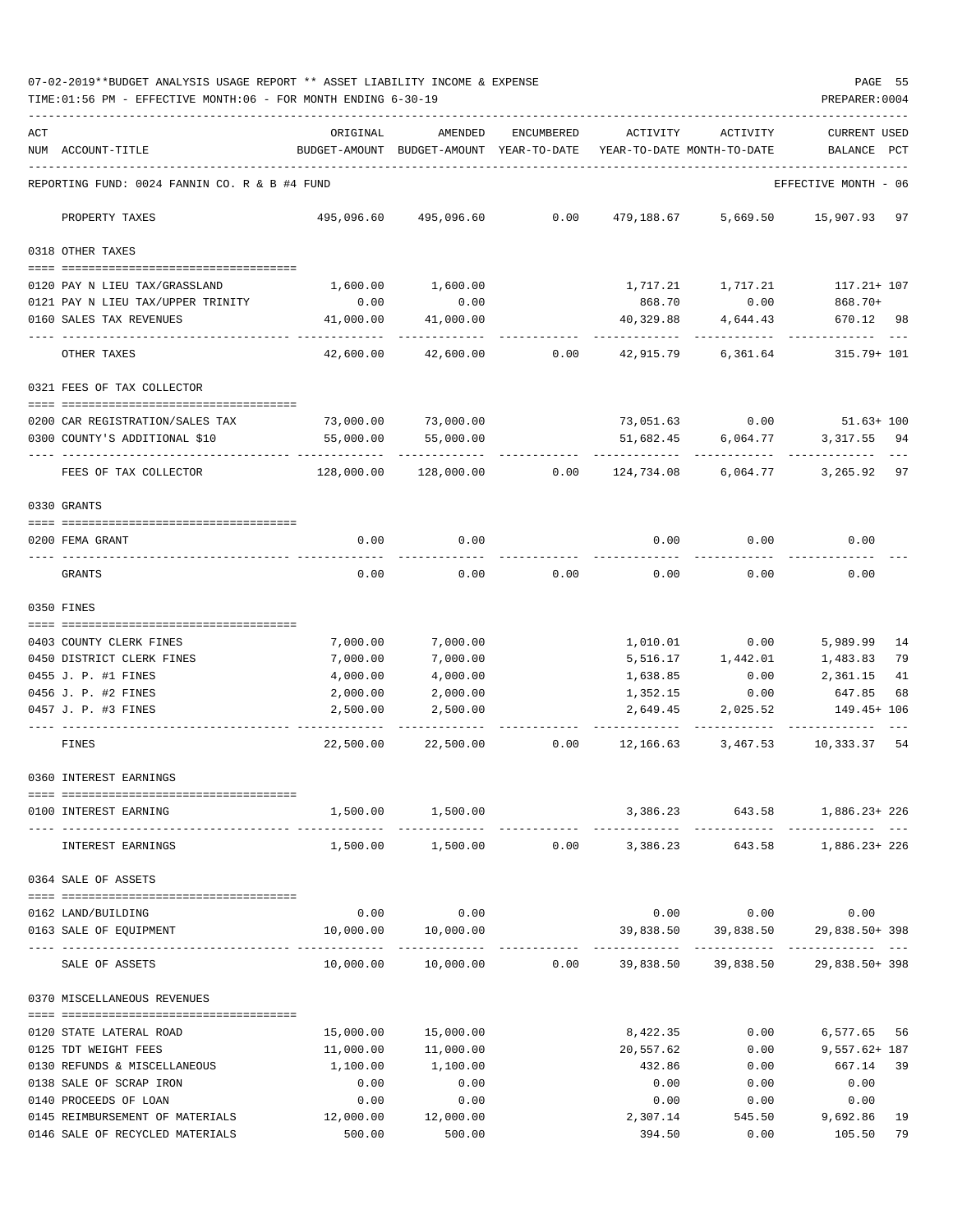| ACT |                                               | ORIGINAL      | AMENDED                    | <b>ENCUMBERED</b> | <b>ACTIVITY</b>            | ACTIVITY     | CURRENT USED         |     |
|-----|-----------------------------------------------|---------------|----------------------------|-------------------|----------------------------|--------------|----------------------|-----|
|     | NUM ACCOUNT-TITLE                             | BUDGET-AMOUNT | BUDGET-AMOUNT YEAR-TO-DATE |                   | YEAR-TO-DATE MONTH-TO-DATE |              | BALANCE              | PCT |
|     |                                               |               |                            |                   |                            |              |                      |     |
|     | REPORTING FUND: 0024 FANNIN CO. R & B #4 FUND |               |                            |                   |                            |              | EFFECTIVE MONTH - 06 |     |
|     | 0147 OFFICE RENTAL                            | 0.00          | 0.00                       |                   | 0.00                       | 0.00         | 0.00                 |     |
|     | MISCELLANEOUS REVENUES                        | 39,600.00     | 39,600.00                  | 0.00              | 32, 114.47                 | 545.50       | 7,485.53             | 81  |
|     | 0509 CONTINGENCY                              |               |                            |                   |                            |              |                      |     |
|     | 0475 CONTINGENCY                              | 0.00          | 0.00                       | 0.00              | 0.00                       | 0.00         | 0.00                 |     |
|     | CONTINGENCY                                   | 0.00          | 0.00                       | 0.00              | 0.00                       | 0.00         | 0.00                 |     |
|     | 0624 ROAD & BRIDGE 4                          |               |                            |                   |                            |              |                      |     |
|     |                                               |               |                            |                   |                            |              |                      |     |
|     | 0100 COMPENSATION PAY                         | 0.00          | 0.00                       | 0.00              | 0.00                       | 0.00         | 0.00                 |     |
|     | 0101 SALARY ELECTED OFFICIAL                  | 62,720.97     | 62,720.97                  | 0.00              | 48,247.00                  | 4,824.70     | 14,473.97            | 77  |
|     | 0105 SALARY SECRETARY                         | 27,537.94     | 27,537.94                  | 0.00              | 21,183.00                  | 2,118.30     | 6,354.94             | 77  |
|     | 0106 SALARY PRECINCT EMPLOYEES                | 175,807.02    | 175,807.02                 | 0.00              | 117,274.34                 | 10,156.33    | 58,532.68            | 67  |
|     | 0107 REGULAR-TEMP. PART-TIME                  | 0.00          | 0.00                       | 0.00              | 0.00                       | 0.00         | 0.00                 |     |
|     | 0108 LABOR REIMBURSEMENT                      | 0.00          | 0.00                       | 0.00              | 0.00                       | 0.00         | 0.00                 |     |
|     | 0199 TOTAL SALARIES                           | 266,065.93    | 266,065.93                 | 0.00              | 186,704.34                 | 17,099.33    | 79,361.59            | 70  |
|     | 0201 SOCIAL SECURITY TAXES                    | 16,496.09     | 16,496.09                  | 0.00              | 11,530.35                  | 1,055.32     | 4,965.74             | 70  |
|     | 0202 GROUP HEALTH INSURANCE                   | 91,800.96     | 91,800.96                  | 0.00              | 65,025.68                  | 6,693.82     | 26,775.28            | 71  |
|     | 0203 RETIREMENT                               | 30,437.94     | 30,437.94                  | 0.00              | 21,363.77                  | 1,951.05     | 9,074.17             | 70  |
|     | 0204 WORKERS' COMPENSATION                    | 7,566.94      | 7,566.94                   | 0.00              | 5,655.16                   | 2,827.58     | 1,911.78             | 75  |
|     | 0205 MEDICARE TAX                             | 3,857.96      | 3,857.96                   | 0.00              | 2,696.54                   | 246.81       | 1,161.42             | 70  |
|     | 0206 UNEMPLOYMENT EXPENSE                     | 0.00          | 0.00                       | 0.00              | 0.00                       | 0.00         | 0.00                 |     |
|     | 0299 TOTAL EMPLOYEE BENEFITS                  | 150,159.89    | 150,159.89                 | 0.00              | 106,271.50                 | 12,774.58    | 43,888.39            | 71  |
|     |                                               |               |                            |                   |                            |              |                      |     |
|     | 0310 OFFICE SUPPLIES                          | 250.00        | 250.00                     | 0.00              | 99.78                      | 99.78        | 150.22               | 40  |
|     | 0314 EMPLOYEE PHYSICALS/DOT TESTING           | 275.00        | 275.00                     | 0.00              | 40.00                      | 0.00         | 235.00               | 15  |
|     | 0340 SHOP SUPPLIES                            | 2,250.00      | 2,250.00                   | 0.00              | 2,550.92                   | 564.75       | $300.92 - 113$       |     |
|     | 0341 R & B MAT. ROCK & GRAVEL                 | 100,000.00    | 98,314.02                  | 0.00              | 62,862.68                  | 6,036.76     | 35, 451.34           | 64  |
|     | 0342 R & B MAT. CULVERTS                      | 9,000.00      | 9,000.00                   | 0.00              | 8,436.60                   | 4,024.80     | 563.40               | 94  |
|     | 0343 R & B MAT. HARDWRE & LUMB                | 2,500.00      | 2,500.00                   | 0.00              | 98.25                      | 0.00         | 2,401.75             | 04  |
|     | 0344 R & B MAT. ASPHALT/RD OIL                | 60,000.00     | 60,000.00                  | 1,932.55          | 16,023.98                  | 1,645.35     | 42,043.47            | 30  |
|     | 0345 CHEMICALS                                | 1,500.00      | 1,500.00                   | 0.00              | 0.00                       | 0.00         | 1,500.00             | 00  |
|     | 0346 CETRZ EXPENDITURES                       | 0.00          | 0.00                       | 0.00              | 0.00                       | 0.00         | 0.00                 |     |
|     | 0350 DEBRIS REMOVAL                           | 0.00          | 0.00                       | 0.00              | 0.00                       | 0.00         | 0.00                 |     |
|     | 0395 EMPLOYEE UNIFORMS                        | 2,500.00      | 2,500.00                   | 0.00              | 2,267.08                   | 381.85       | 232.92               | 91  |
|     |                                               |               | -------------              | ------------      | _____________              | ------------ |                      |     |
|     | 0399 TOTAL R&B MATERIALS                      | 178,275.00    | 176,589.02                 | 1,932.55          | 92,379.29                  | 12,753.29    | 82, 277. 18 53       |     |
|     | 0400 LEGAL FEES                               | 0.00          | 0.00                       | 0.00              | 0.00                       | 0.00         | 0.00                 |     |
|     | 0420 UTILITY TELEPHONE                        | 1,500.00      | 1,500.00                   | 0.00              | 849.16                     | 85.78        | 650.84               | 57  |
|     | 0421 DSL INTERNET                             | 720.00        | 720.00                     | 84.38             | 495.76                     | 0.00         | 139.86               | 81  |
|     | 0423 CELL PHONE ALLOWANCE                     | 0.00          | 0.00                       | 0.00              | 0.00                       | 0.00         | 0.00                 |     |
|     | 0427 OUT OF COUNTY TRAVEL                     | 4,600.00      | 4,600.00                   | 0.00              | 3,646.97                   | 461.47       | 953.03               | 79  |
|     | 0430 BIDS, NOTICES & PERMITS                  | 300.00        | 300.00                     | 0.00              | 144.14                     | 55.04        | 155.86               | 48  |
|     | 0435 PRINTING                                 | 100.00        | 100.00                     | 0.00              | 0.00                       | 0.00         | 100.00               | 00  |
|     | 0440 UTILITY ELECTRICITY                      | 4,000.00      | 4,000.00                   | 125.97            | 2,219.33                   | 89.97        | 1,654.70             | 59  |
|     | 0441 UTILITY GAS                              | 750.00        | 750.00                     | 0.00              | 559.82                     | 40.72        | 190.18               | 75  |
|     |                                               |               |                            |                   |                            |              |                      |     |
|     | 0442 UTILITY WATER                            | 2,500.00      | 2,500.00                   | 0.00              | 434.24                     | 54.28        | 2,065.76             | 17  |
|     | 0443 TRASH PICKUP                             | 2,500.00      | 2,500.00                   | 0.00              | 1,729.50                   | 0.00         | 770.50               | 69  |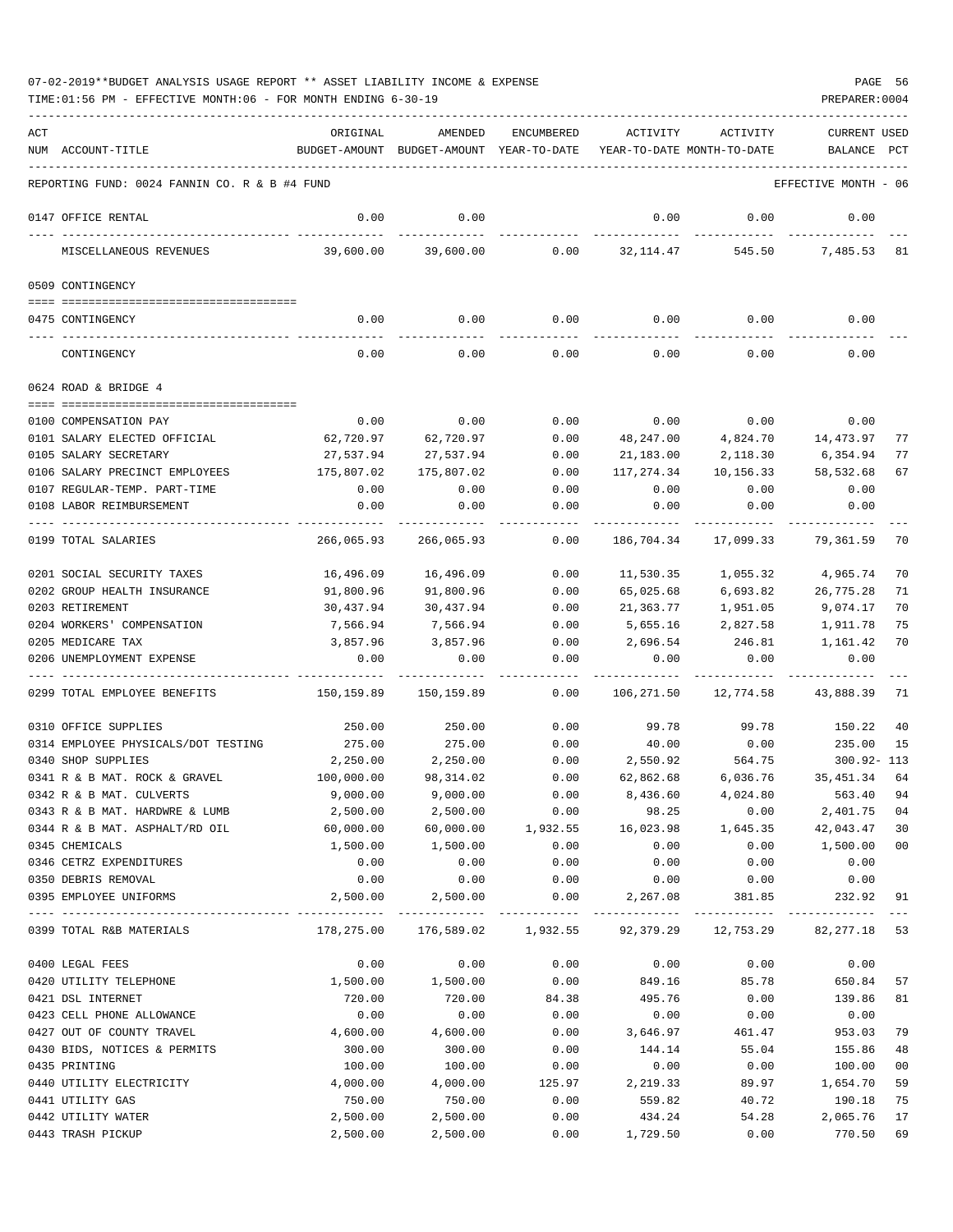| ACT |                                                                                             | ORIGINAL                                 | AMENDED                         | ENCUMBERED | ACTIVITY                   | ACTIVITY                                                                                                    | <b>CURRENT USED</b>  |                |
|-----|---------------------------------------------------------------------------------------------|------------------------------------------|---------------------------------|------------|----------------------------|-------------------------------------------------------------------------------------------------------------|----------------------|----------------|
|     | NUM ACCOUNT-TITLE                                                                           | BUDGET-AMOUNT BUDGET-AMOUNT YEAR-TO-DATE |                                 |            | YEAR-TO-DATE MONTH-TO-DATE |                                                                                                             | BALANCE              | PCT            |
|     | REPORTING FUND: 0024 FANNIN CO. R & B #4 FUND                                               |                                          |                                 |            |                            |                                                                                                             | EFFECTIVE MONTH - 06 |                |
|     | 0447 REPEATER SERVICE CONTRACT                                                              | 708.97                                   | 708.97                          | 0.00       | 708.97                     | 0.00                                                                                                        |                      | 0.00 100       |
|     | 0450 R&M BUILDING                                                                           | 2,000.00                                 | 2,000.00                        | 0.00       | 0.00                       |                                                                                                             | $0.00$ 2,000.00      | 00             |
|     | 0453 COMPUTER SOFTWARE                                                                      | 1,500.00                                 | 1,500.00                        | 0.00       | 0.00                       | 0.00                                                                                                        | 1,500.00             | 0 <sub>0</sub> |
|     | 0457 R & M MACHINERY GAS & OIL                                                              | 44,500.00                                | 44,500.00                       | 0.00       |                            | 31,729.11 2,532.82 12,770.89                                                                                |                      | 71             |
|     | 0458 R & M MACHINERY PARTS                                                                  | 24,000.00                                | 24,000.00                       | 2,358.80   | 19,559.37                  | 5,574.81                                                                                                    | 2,081.83             | 91             |
|     | 0459 R & M MACH. TIRES & TUBES                                                              | 9,000.00                                 | 9,000.00                        | 885.70     | 7,384.70                   | 1,135.70                                                                                                    | 729.60               | 92             |
|     | 0460 EOUIPMENT RENTAL/LEASE                                                                 | 25,000.00                                | 25,000.00                       | 0.00       | 14,056.76                  |                                                                                                             | 2,205.22 10,943.24   | 56             |
|     | 0480 BOND                                                                                   | 178.00                                   | 178.00                          | 0.00       | 178.00                     | 0.00                                                                                                        | 0.00                 | 100            |
|     | 0481 DUES                                                                                   | 0.00                                     | 0.00                            | 0.00       | 0.00                       | 0.00                                                                                                        | 0.00                 |                |
|     | 0482 INSURANCE                                                                              | 6,000.00                                 | 6,000.00                        | 0.00       | 5,338.80                   | 0.00                                                                                                        | 661.20               | 89             |
|     | 0485 PRISONER'S SUPPLIES                                                                    | 0.00                                     | 0.00                            | 0.00       | 0.00                       | 0.00                                                                                                        | 0.00                 |                |
|     | 0488 FANNIN RURAL RAIL DISTRICT                                                             | 0.00                                     | 0.00                            | 0.00       | 0.00                       | 0.00                                                                                                        | 0.00                 |                |
|     | 0490 MISCELLANEOUS                                                                          | 500.00                                   | 217.40                          | 0.00       | 0.00                       | 0.00                                                                                                        | 217.40               | 0 <sub>0</sub> |
|     | 0491 SOIL & WATER CONSERVATION                                                              | 250.00                                   | 250.00                          | 0.00       | 250.00                     | 0.00                                                                                                        | 0.00                 | 100            |
|     | 0492 TDRA FLOOD CASH MATCH                                                                  | 0.00                                     | 0.00                            | 0.00       | 0.00                       | 0.00                                                                                                        | 0.00                 |                |
|     | 0494 FLOOD CONTROL SITE MAINTENANCE                                                         | 0.00                                     | 0.00                            | 0.00       | 0.00                       | 0.00                                                                                                        | 0.00                 |                |
|     | 0495 PIPELINE SALES TAX REIMBURSEMENT                                                       | 0.00                                     | 0.00                            | 0.00       | 0.00                       | 0.00                                                                                                        | 0.00                 |                |
|     | 0496 TCOG HAZARDOUS WASTEMATCH                                                              |                                          | 1,250.00 1,250.00               | 0.00       | 0.00                       | 0.00                                                                                                        | 1,250.00             | 00             |
|     | 0499 TOTAL SER.& OTHER CHARGES 131,856.97 131,574.37 3,454.85 89,284.63 12,235.81 38,834.89 |                                          |                                 |            |                            |                                                                                                             |                      | 70             |
|     | 0500 LAND                                                                                   |                                          |                                 |            | 0.00                       | 0.00                                                                                                        | 0.00                 |                |
|     | 0535 BUILDING                                                                               |                                          |                                 |            | 0.00                       | 0.00                                                                                                        | 0.00                 |                |
|     | 0570 COMPUTER EQUIPMENT                                                                     | 0.00                                     | 282.60                          | 0.00       | 282.60                     | 0.00                                                                                                        | 0.00                 | 100            |
|     | 0571 PURCHASE OF MACH./EQUIP. 100,000.00                                                    |                                          | 101,685.98                      | 0.00       | 101,685.98                 | 0.00                                                                                                        | 0.00                 | 100            |
|     | 0573 RADIO EQUIPMENT                                                                        | 0.00                                     | 0.00                            | 0.00       | 0.00                       | 0.00                                                                                                        | 0.00                 |                |
|     | 0575 BUILDING                                                                               | 0.00                                     | 0.00                            | 0.00       | 0.00                       | 0.00                                                                                                        | 0.00                 |                |
|     | 0599 CAPITAL OUTLAY                                                                         |                                          |                                 |            |                            | $100,000.00$ $101,968.58$ 0.00 $101,968.58$ 0.00                                                            | $0.00$ 100           |                |
|     | ROAD & BRIDGE 4                                                                             |                                          | --- ------------- ------------- |            |                            | ------------ ------------ ------------<br>826,357.79 826,357.79 5,387.40 576,608.34 54,863.01 244,362.05 70 |                      |                |
|     | 0625 ADMINISTRATIVE OFFICE R&B #4                                                           |                                          |                                 |            |                            |                                                                                                             |                      |                |
|     |                                                                                             |                                          |                                 |            |                            |                                                                                                             |                      |                |
|     | 0105 SALARY SECRETARY                                                                       |                                          |                                 |            |                            | 9,881.28 9,881.28 0.00 7,601.00 760.10 2,280.28 77                                                          |                      |                |
|     | 0201 SOCIAL SECURITY TAXES                                                                  | 612.64                                   | 612.64                          | 0.00       | 341.12                     | 32.80                                                                                                       | 271.52               | 56             |
|     | 0202 GROUP HEALTH INSURANCE                                                                 | 2,868.78                                 | 2,868.78                        | 0.00       | 2,151.54                   | 239.06                                                                                                      | 717.24               | 75             |
|     | 0203 RETIREMENT                                                                             | 1,130.42                                 | 1,130.42                        | 0.00       | 869.65                     | 86.72                                                                                                       | 260.77               | 77             |
|     | 0204 WORKERS' COMPENSATION                                                                  | 41.50                                    | 41.50                           | 0.00       | 27.30                      | 13.65                                                                                                       | 14.20                | 66             |
|     | 0205 MEDICARE TAX                                                                           | 143.28                                   | 143.28                          | 0.00       | 79.86                      | 7.68                                                                                                        | 63.42                | 56             |
|     | 0310 OFFICE SUPPLIES                                                                        | 100.00                                   | 100.00                          | 0.00       | 100.00                     | 0.00                                                                                                        | 0.00                 | 100            |
|     | 0311 POSTAL EXPENSES                                                                        | 0.00                                     | 0.00                            | 0.00       | 0.00                       | 0.00                                                                                                        | 0.00                 |                |
|     | 0353 COMPUTER EXPENSE                                                                       | 500.00                                   | 500.00                          | 0.00       | 439.97                     | 439.97                                                                                                      | 60.03                | 88             |
|     | 0427 OUT OF COUNTY TRAVEL                                                                   | 0.00                                     | 0.00                            | 0.00       | 0.00                       | 0.00                                                                                                        | 0.00                 |                |
|     | 0480 BOND                                                                                   | 0.00                                     | 0.00                            | 0.00       | 0.00                       | 0.00                                                                                                        | 0.00                 |                |
|     | 0572 OFFICE EQUIPMENT                                                                       | 0.00                                     | 0.00                            | 0.00       | 0.00                       | 0.00                                                                                                        | 0.00                 |                |
|     | 0574 COMPUTER EQUIPMENT                                                                     | 0.00                                     | 0.00                            | 0.00       | 0.00                       | 0.00                                                                                                        | 0.00                 |                |
|     | ADMINISTRATIVE OFFICE R&B #4                                                                |                                          | 15,277.90 15,277.90             | 0.00       |                            |                                                                                                             |                      |                |
|     | FANNIN CO. R & B #4 FUND                                                                    |                                          |                                 |            |                            |                                                                                                             |                      |                |
|     | INCOME TOTALS                                                                               |                                          | 841,635.69 841,635.69           |            |                            | 734,344.37 62,591.02                                                                                        | 107,291.32 87        |                |
|     | EXPENSE TOTALS                                                                              | 841,635.69                               | 841,635.69                      | 5,387.40   | 588,218.78                 | 56,442.99                                                                                                   | 248,029.51 71        |                |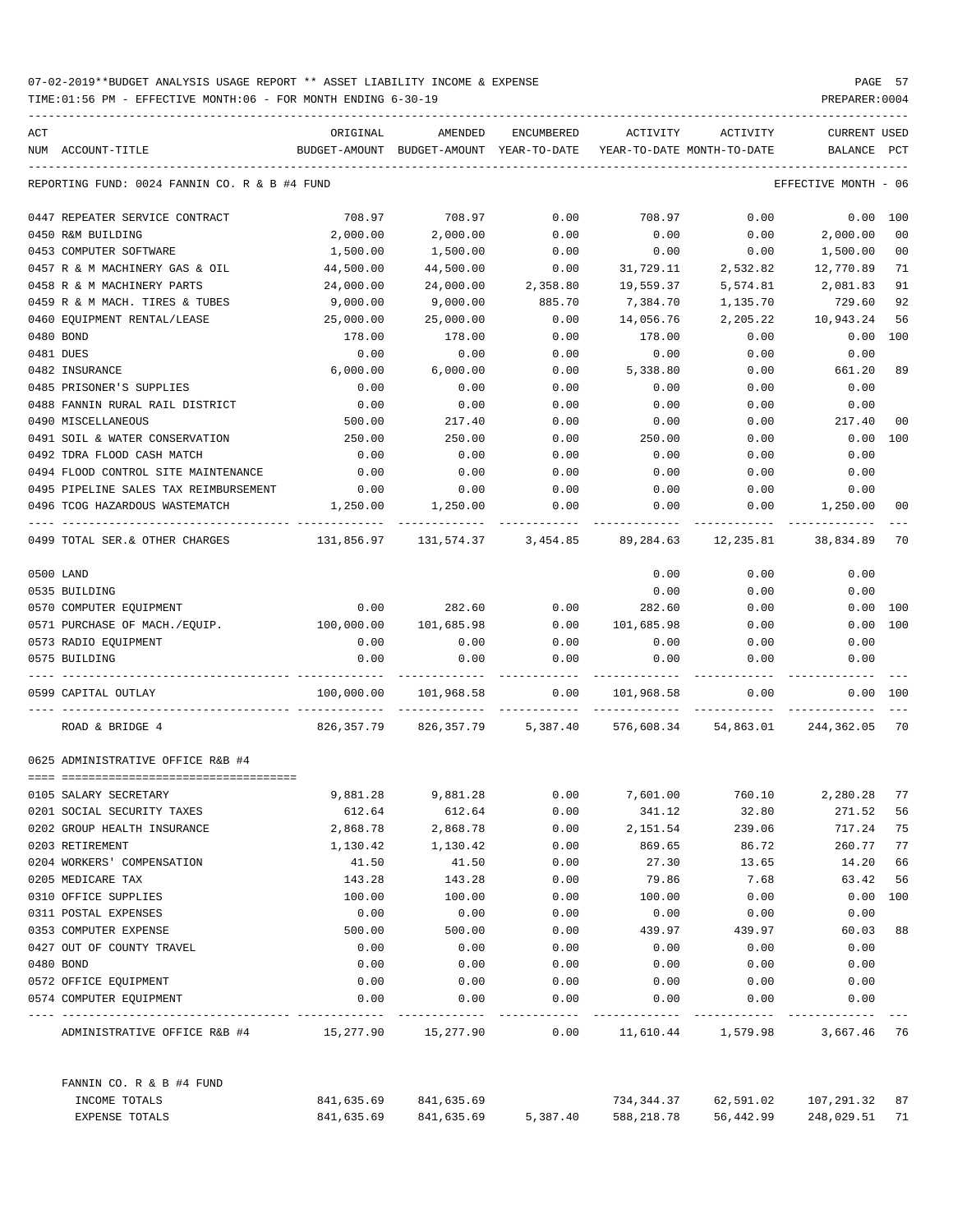|     | 07-02-2019**BUDGET ANALYSIS USAGE REPORT ** ASSET LIABILITY INCOME & EXPENSE<br>TIME:01:56 PM - EFFECTIVE MONTH:06 - FOR MONTH ENDING 6-30-19 |               |               |              |                            |          | PREPARER: 0004       | PAGE 58      |
|-----|-----------------------------------------------------------------------------------------------------------------------------------------------|---------------|---------------|--------------|----------------------------|----------|----------------------|--------------|
| ACT |                                                                                                                                               | ORIGINAL      | AMENDED       | ENCUMBERED   | <b>ACTIVITY</b>            | ACTIVITY | <b>CURRENT USED</b>  |              |
|     | NUM ACCOUNT-TITLE                                                                                                                             | BUDGET-AMOUNT | BUDGET-AMOUNT | YEAR-TO-DATE | YEAR-TO-DATE MONTH-TO-DATE |          | BALANCE              | $_{\rm PCT}$ |
|     | REPORTING FUND: 0025 FANNIN COUNTY BEES                                                                                                       |               |               |              |                            |          | EFFECTIVE MONTH - 06 |              |
|     | 0103 CASH                                                                                                                                     |               |               |              |                            |          |                      |              |
|     | 0100 BEES-COMBINED FUNDS CHECKING                                                                                                             |               |               |              | 0.00                       | 0.00     | 2,177.67             |              |
|     | CASH                                                                                                                                          |               |               |              | 0.00                       | 0.00     | 2,177.67             |              |
|     | 0271 EQUITY ACCOUNT                                                                                                                           |               |               |              |                            |          |                      |              |
|     | 0200 EQUITY ACCOUNT                                                                                                                           |               |               |              | 0.00                       | 0.00     | 2,177.67             |              |
|     | EQUITY ACCOUNT                                                                                                                                |               |               |              | 0.00                       | 0.00     | 2,177.67             |              |
|     | 0300 CASH                                                                                                                                     |               |               |              |                            |          |                      |              |
|     | 0125 BEGINNING CASH BALANCE                                                                                                                   | 0.00          | 0.00          |              | 0.00                       | 0.00     | 0.00                 |              |
|     | CASH                                                                                                                                          | 0.00          | 0.00          | 0.00         | 0.00                       | 0.00     | 0.00                 |              |
|     | 0370 MISC. INCOME                                                                                                                             |               |               |              |                            |          |                      |              |
|     | 0138 SALE OF SCRAP IRON                                                                                                                       | 0.00          | 0.00          |              | 0.00                       | 0.00     | 0.00                 |              |
|     | 0625 DONATIONS                                                                                                                                | 0.00          | 0.00          |              | 0.00                       | 0.00     | 0.00                 |              |
|     | MISC. INCOME                                                                                                                                  | 0.00          | 0.00          | 0.00         | 0.00                       | 0.00     | 0.00                 |              |
|     | 0625 FANNIN COUNTY BEES                                                                                                                       |               |               |              |                            |          |                      |              |
|     | 0310 OFFICE SUPPLIES                                                                                                                          | 0.00          | 0.00          | 0.00         | 0.00                       | 0.00     | 0.00                 |              |
|     | 0343 ROAD SIGNS                                                                                                                               | 0.00          | 0.00          | 0.00         | 0.00                       | 0.00     | 0.00                 |              |
|     | 0353 COMPUTER EXPENSE                                                                                                                         | 0.00          | 0.00          | 0.00         | 0.00                       | 0.00     | 0.00                 |              |
|     | 0427 TRAVEL EXPENSE                                                                                                                           | 0.00          | 0.00          | 0.00         | 0.00                       | 0.00     | 0.00                 |              |
|     | 0572 OFFICE EQUIPMENT                                                                                                                         | 0.00          | 0.00          | 0.00         | 0.00                       | 0.00     | 0.00                 |              |
|     | FANNIN COUNTY BEES                                                                                                                            | 0.00          | 0.00          | 0.00         | 0.00                       | 0.00     | 0.00                 |              |
|     | FANNIN COUNTY BEES                                                                                                                            |               |               |              |                            |          |                      |              |
|     | INCOME TOTALS                                                                                                                                 | 0.00          | 0.00          |              | 0.00                       | 0.00     | 0.00                 |              |
|     | <b>EXPENSE TOTALS</b>                                                                                                                         | 0.00          | 0.00          | 0.00         | 0.00                       | 0.00     | 0.00                 |              |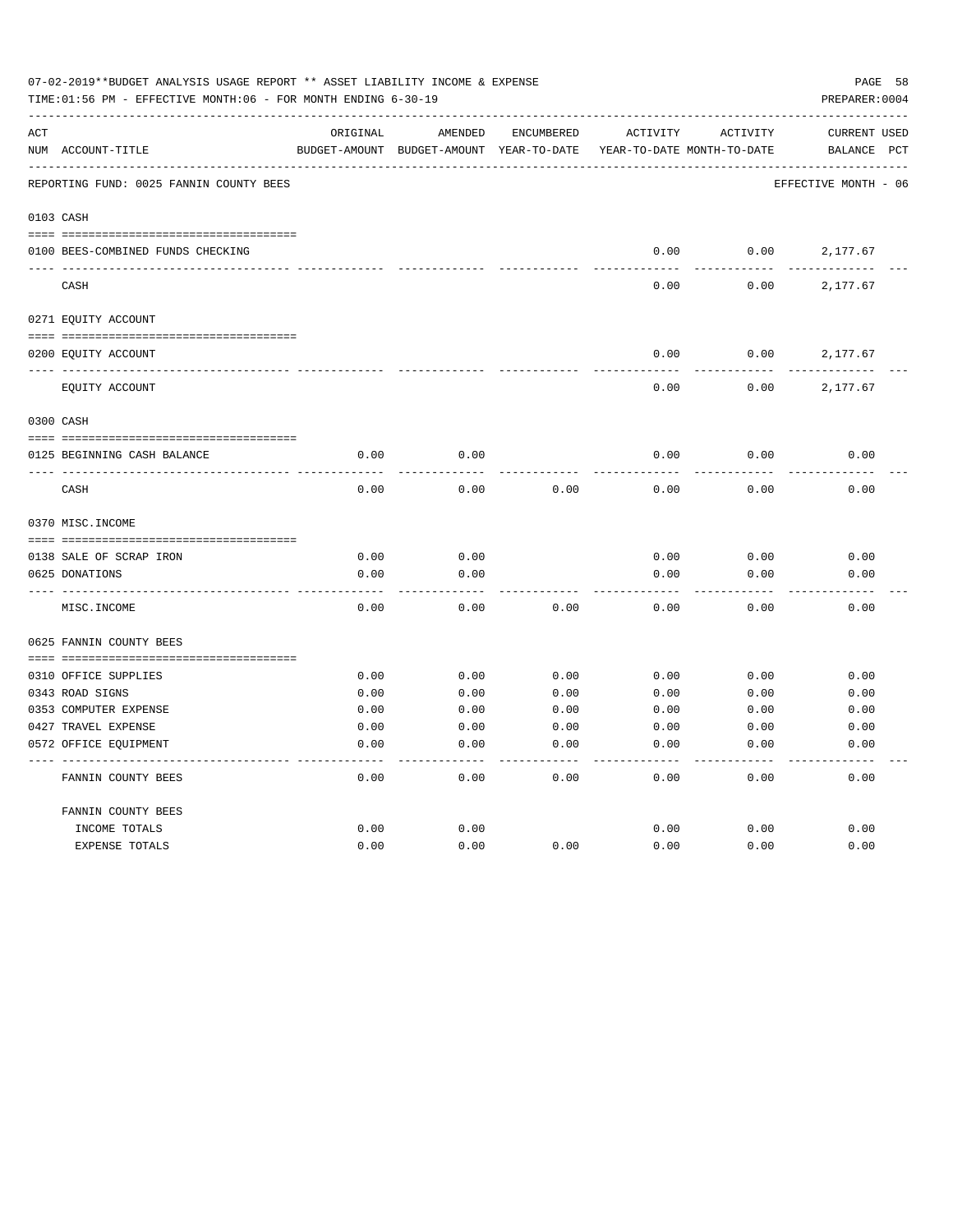|     | 07-02-2019**BUDGET ANALYSIS USAGE REPORT ** ASSET LIABILITY INCOME & EXPENSE<br>TIME:01:56 PM - EFFECTIVE MONTH:06 - FOR MONTH ENDING 6-30-19 |                                        |                                                                                |            |          |                        |                             |                |  |  |
|-----|-----------------------------------------------------------------------------------------------------------------------------------------------|----------------------------------------|--------------------------------------------------------------------------------|------------|----------|------------------------|-----------------------------|----------------|--|--|
| ACT | NUM ACCOUNT-TITLE                                                                                                                             | ORIGINAL                               | AMENDED<br>BUDGET-AMOUNT BUDGET-AMOUNT YEAR-TO-DATE YEAR-TO-DATE MONTH-TO-DATE | ENCUMBERED | ACTIVITY | ACTIVITY               | CURRENT USED<br>BALANCE PCT |                |  |  |
|     | REPORTING FUND: 0026 J.P.#1 JUST.CT.TECHNOLOGY                                                                                                |                                        |                                                                                |            |          |                        | EFFECTIVE MONTH - 06        |                |  |  |
|     | 0102 A/P CLEARING                                                                                                                             |                                        |                                                                                |            |          |                        |                             |                |  |  |
|     | 0100 A/P CLEARING                                                                                                                             |                                        |                                                                                |            |          | $0.00$ $0.00$          | 0.00                        |                |  |  |
|     | A/P CLEARING                                                                                                                                  |                                        |                                                                                |            | 0.00     | 0.00                   | 0.00                        |                |  |  |
|     | 0103 CASH                                                                                                                                     |                                        |                                                                                |            |          |                        |                             |                |  |  |
|     | 0100 J.P.#1 JUST.CT.TECH-COMB.FUND CKIN                                                                                                       |                                        |                                                                                |            |          | 558.96 12.10 47,707.32 |                             |                |  |  |
|     | CASH                                                                                                                                          |                                        |                                                                                |            | 558.96   | ----------             | 12.10 47,707.32             |                |  |  |
|     | 0120 RECEIVABLES                                                                                                                              |                                        |                                                                                |            |          |                        |                             |                |  |  |
|     | 0313 DUE FROM OTHER FUNDS                                                                                                                     |                                        |                                                                                |            | 0.00     |                        | $0.00$ 148.95               |                |  |  |
|     | RECEIVABLES                                                                                                                                   |                                        |                                                                                |            | 0.00     | 0.00                   | 148.95                      |                |  |  |
|     | 0200 SYSTEM ADDED LIABILITY DEPARTMENT                                                                                                        |                                        |                                                                                |            |          |                        |                             |                |  |  |
|     | 0910 SYSTEM ADDED LIABILITY LINE-ITEM                                                                                                         |                                        |                                                                                |            | 0.00     | 0.00                   | 0.00                        |                |  |  |
|     | SYSTEM ADDED LIABILITY DEPARTMENT                                                                                                             |                                        |                                                                                |            | 0.00     | .<br>0.00              | 0.00                        |                |  |  |
|     | 0271 EQUITY ACCOUNT                                                                                                                           |                                        |                                                                                |            |          |                        |                             |                |  |  |
|     | 0200 EQUITY ACCOUNT                                                                                                                           |                                        |                                                                                |            | 0.00     | 0.00                   | 47,297.31                   |                |  |  |
|     | EQUITY ACCOUNT                                                                                                                                |                                        |                                                                                |            | 0.00     | 0.00                   | 47,297.31                   |                |  |  |
|     | 0300 CASH                                                                                                                                     |                                        |                                                                                |            |          |                        |                             |                |  |  |
|     | 0126 BEGINNING CASH BALANCE                                                                                                                   | 1,000.00                               | 1,000.00                                                                       |            |          |                        | $0.00$ $0.00$ $1,000.00$    | 00             |  |  |
|     | CASH                                                                                                                                          |                                        | 1,000.00 1,000.00 0.00                                                         |            | 0.00     |                        | $0.00$ $1,000.00$ 00        |                |  |  |
|     | 0360 INTEREST EARNINGS                                                                                                                        |                                        |                                                                                |            |          |                        |                             |                |  |  |
|     | 0100 INTEREST EARNINGS                                                                                                                        | 0.00                                   | 0.00                                                                           |            | 73.79    | 12.10                  | 73.79+                      |                |  |  |
|     | INTEREST EARNINGS                                                                                                                             | $- - - - - -$<br>0.00                  | ----------<br>0.00                                                             | 0.00       | 73.79    | ---------<br>12.10     | $73.79+$                    |                |  |  |
|     | 0370 MISCELLANEOUS INCOME                                                                                                                     |                                        |                                                                                |            |          |                        |                             |                |  |  |
|     | 0455 J.P.#1 TECHNOLOGY FEES                                                                                                                   | 1,500.00                               | 1,500.00                                                                       |            |          |                        | 485.17 0.00 1,014.83 32     |                |  |  |
|     | MISCELLANEOUS INCOME                                                                                                                          |                                        | $1,500.00$ $1,500.00$ 0.00                                                     |            |          | 485.17                 | $0.00$ 1,014.83             | 32             |  |  |
|     | 0455 J.P.#1 TECHNOLOGY EQUIP.                                                                                                                 |                                        |                                                                                |            |          |                        |                             |                |  |  |
|     | 0420 OMNIBASE TELEPHONE LINE                                                                                                                  | 0.00                                   | 0.00                                                                           | 0.00       | 0.00     | 0.00                   | 0.00                        |                |  |  |
|     | 0572 OFFICE EQUIPMENT                                                                                                                         | 2,500.00                               | 2,500.00                                                                       | 0.00       | 0.00     | 0.00                   | 2,500.00                    | 0 <sub>0</sub> |  |  |
|     | J.P.#1 TECHNOLOGY EQUIP.                                                                                                                      | ------------ -------------<br>2,500.00 | 2,500.00                                                                       | 0.00       | 0.00     | 0.00                   | 2,500.00                    | 0 <sub>0</sub> |  |  |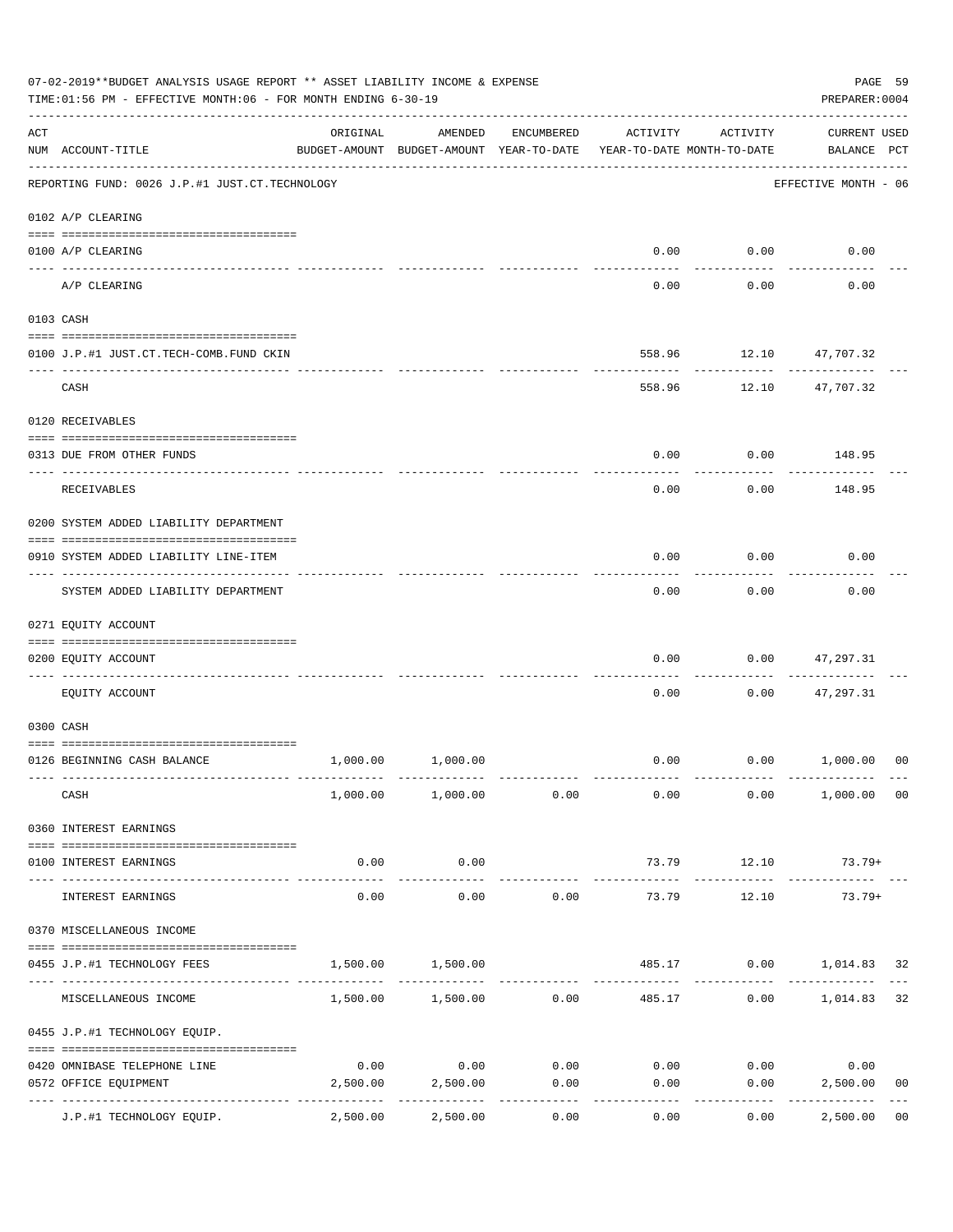|     | 07-02-2019**BUDGET ANALYSIS USAGE REPORT ** ASSET LIABILITY INCOME & EXPENSE |               |               |              |                            |          | PAGE 60              |            |
|-----|------------------------------------------------------------------------------|---------------|---------------|--------------|----------------------------|----------|----------------------|------------|
|     | TIME: 01:56 PM - EFFECTIVE MONTH: 06 - FOR MONTH ENDING 6-30-19              |               |               |              |                            |          | PREPARER: 0004       |            |
| ACT |                                                                              | ORIGINAL      | AMENDED       | ENCUMBERED   | ACTIVITY                   | ACTIVITY | <b>CURRENT USED</b>  |            |
|     | NUM ACCOUNT-TITLE                                                            | BUDGET-AMOUNT | BUDGET-AMOUNT | YEAR-TO-DATE | YEAR-TO-DATE MONTH-TO-DATE |          | BALANCE              | <b>PCT</b> |
|     | REPORTING FUND: 0026 J.P.#1 JUST.CT.TECHNOLOGY                               |               |               |              |                            |          | EFFECTIVE MONTH - 06 |            |
|     | J.P.#1 JUST.CT.TECHNOLOGY                                                    |               |               |              |                            |          |                      |            |
|     | INCOME TOTALS                                                                | 2,500.00      | 2,500.00      |              | 558.96                     | 12.10    | 1,941.04             | -22        |
|     | <b>EXPENSE TOTALS</b>                                                        | 2.500.00      | 2,500.00      | 0.00         | 0.00                       | 0.00     | 2,500.00             | - 00       |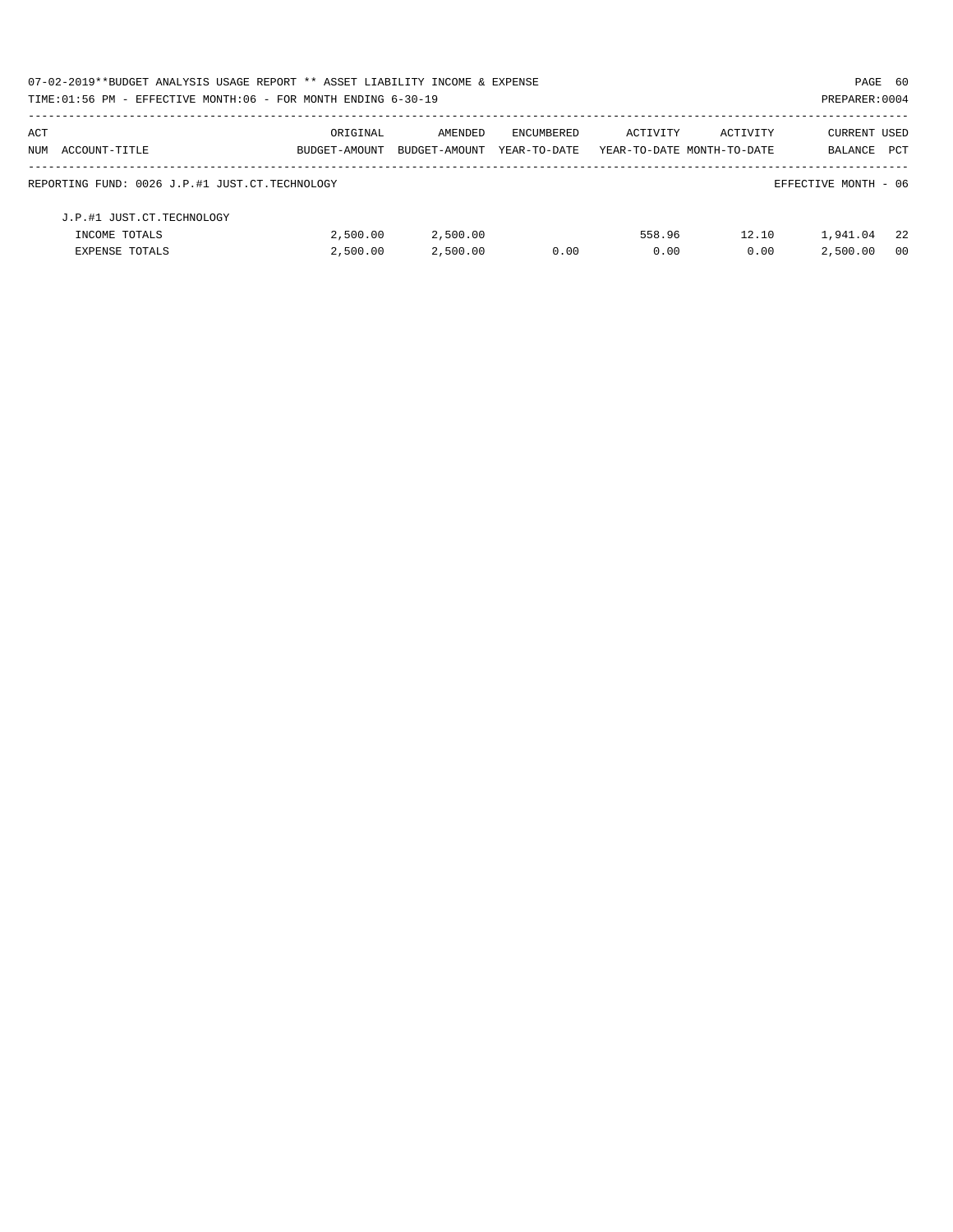|     | 07-02-2019**BUDGET ANALYSIS USAGE REPORT ** ASSET LIABILITY INCOME & EXPENSE<br>TIME: 01:56 PM - EFFECTIVE MONTH: 06 - FOR MONTH ENDING 6-30-19<br>PREPARER: 0004 |                      |                                                     |                                    |                                                |                                                     |                                    |                |  |  |
|-----|-------------------------------------------------------------------------------------------------------------------------------------------------------------------|----------------------|-----------------------------------------------------|------------------------------------|------------------------------------------------|-----------------------------------------------------|------------------------------------|----------------|--|--|
| ACT | NUM ACCOUNT-TITLE                                                                                                                                                 | ORIGINAL             | AMENDED<br>BUDGET-AMOUNT BUDGET-AMOUNT YEAR-TO-DATE | ENCUMBERED                         | ACTIVITY<br>YEAR-TO-DATE MONTH-TO-DATE         | ACTIVITY                                            | <b>CURRENT USED</b><br>BALANCE PCT |                |  |  |
|     | REPORTING FUND: 0027 J.P.#2 JUST.CT.TECHNOLOGY                                                                                                                    |                      |                                                     |                                    |                                                |                                                     | EFFECTIVE MONTH - 06               |                |  |  |
|     | 0102 A/P CLEARING                                                                                                                                                 |                      |                                                     |                                    |                                                |                                                     |                                    |                |  |  |
|     | 0100 A/P CLEARING                                                                                                                                                 |                      |                                                     |                                    | 0.00                                           | 0.00                                                | 0.00                               |                |  |  |
|     | ---- -------<br>A/P CLEARING                                                                                                                                      |                      |                                                     |                                    | 0.00                                           | 0.00                                                | 0.00                               |                |  |  |
|     | 0103 CASH                                                                                                                                                         |                      |                                                     |                                    |                                                |                                                     |                                    |                |  |  |
|     | 0100 J.P.#2 JUST.CT.TECH-COMB.FUND CKIN                                                                                                                           |                      |                                                     |                                    |                                                | $1,092.08 - 991.37 - 9,265.02$                      |                                    |                |  |  |
|     | CASH                                                                                                                                                              |                      |                                                     |                                    |                                                | - - - - - - - - -<br>$1,092.08 - 991.37 - 9,265.02$ |                                    |                |  |  |
|     | 0120 RECEIVABLES                                                                                                                                                  |                      |                                                     |                                    |                                                |                                                     |                                    |                |  |  |
|     | 0313 DUE FROM OTHER FUNDS                                                                                                                                         |                      |                                                     |                                    | 0.00                                           | 0.00                                                | 27.99                              |                |  |  |
|     | RECEIVABLES                                                                                                                                                       |                      |                                                     |                                    | 0.00                                           | 0.00                                                | 27.99                              |                |  |  |
|     | 0271 EQUITY ACCOUNT                                                                                                                                               |                      |                                                     |                                    |                                                |                                                     |                                    |                |  |  |
|     | 0200 EQUITY ACCOUNT                                                                                                                                               |                      |                                                     |                                    | 0.00                                           | 0.00                                                | 10,385.09                          |                |  |  |
|     | EQUITY ACCOUNT                                                                                                                                                    |                      |                                                     |                                    | 0.00                                           |                                                     | $0.00$ 10,385.09                   |                |  |  |
|     | 0300 CASH                                                                                                                                                         |                      |                                                     |                                    |                                                |                                                     |                                    |                |  |  |
|     | 0127 BEGINNING CASH BALANCE                                                                                                                                       | 1,000.00             | 1,000.00                                            | ----------                         | 0.00                                           | 0.00                                                | 1,000.00                           | 00             |  |  |
|     | CASH                                                                                                                                                              | 1,000.00             | 1,000.00                                            | 0.00                               | 0.00                                           | 0.00                                                | 1,000.00                           | 0 <sub>0</sub> |  |  |
|     | 0360 INTEREST EARNINGS                                                                                                                                            |                      |                                                     |                                    |                                                |                                                     |                                    |                |  |  |
|     | 0100 INTEREST EARNINGS                                                                                                                                            | 0.00                 | 0.00                                                |                                    |                                                | 15.90 2.61 15.90+                                   |                                    |                |  |  |
|     | INTEREST EARNINGS                                                                                                                                                 | 0.00                 | 0.00                                                | 0.00                               | 15.90                                          | 2.61                                                | $15.90+$                           |                |  |  |
|     | 0370 MISCELLANEOUS INCOME                                                                                                                                         |                      |                                                     |                                    |                                                |                                                     |                                    |                |  |  |
|     | 0456 J.P.#2 TECHNOLOGY FEES                                                                                                                                       | 500.00               | 500.00                                              |                                    | 122.00                                         |                                                     | 0.00 378.00 24                     |                |  |  |
|     | MISCELLANEOUS INCOME                                                                                                                                              | 500.00               | 500.00                                              | 0.00                               | 122.00                                         | 0.00                                                | _____________<br>378.00            | 24             |  |  |
|     | 0456 TECHNOLOGY EQUIPMENT                                                                                                                                         |                      |                                                     |                                    |                                                |                                                     |                                    |                |  |  |
|     | 0452 R & M EQUIPMENT                                                                                                                                              |                      |                                                     |                                    | $0.00$ 236.00 $0.00$ 236.00 $0.00$ 0.00 $0.00$ |                                                     |                                    |                |  |  |
|     | 0572 OFFICE EQUIPMENT                                                                                                                                             |                      | 1,500.00 1,264.00                                   | 0.00<br>------------ ------------- | 993.98<br>--------------                       | 993.98<br>------------                              | 270.02<br>--------------           | 79             |  |  |
|     | TECHNOLOGY EQUIPMENT                                                                                                                                              | 1,500.00             | 1,500.00                                            | 0.00                               | 1,229.98                                       | 993.98                                              | 270.02 82                          |                |  |  |
|     | J.P.#2 JUST.CT.TECHNOLOGY                                                                                                                                         |                      |                                                     |                                    |                                                |                                                     |                                    |                |  |  |
|     | INCOME TOTALS<br>EXPENSE TOTALS                                                                                                                                   | 1,500.00<br>1,500.00 | 1,500.00<br>1,500.00                                |                                    | 137.90<br>$0.00$ 1,229.98                      | 993.98                                              | 2.61 1,362.10<br>270.02            | 09<br>82       |  |  |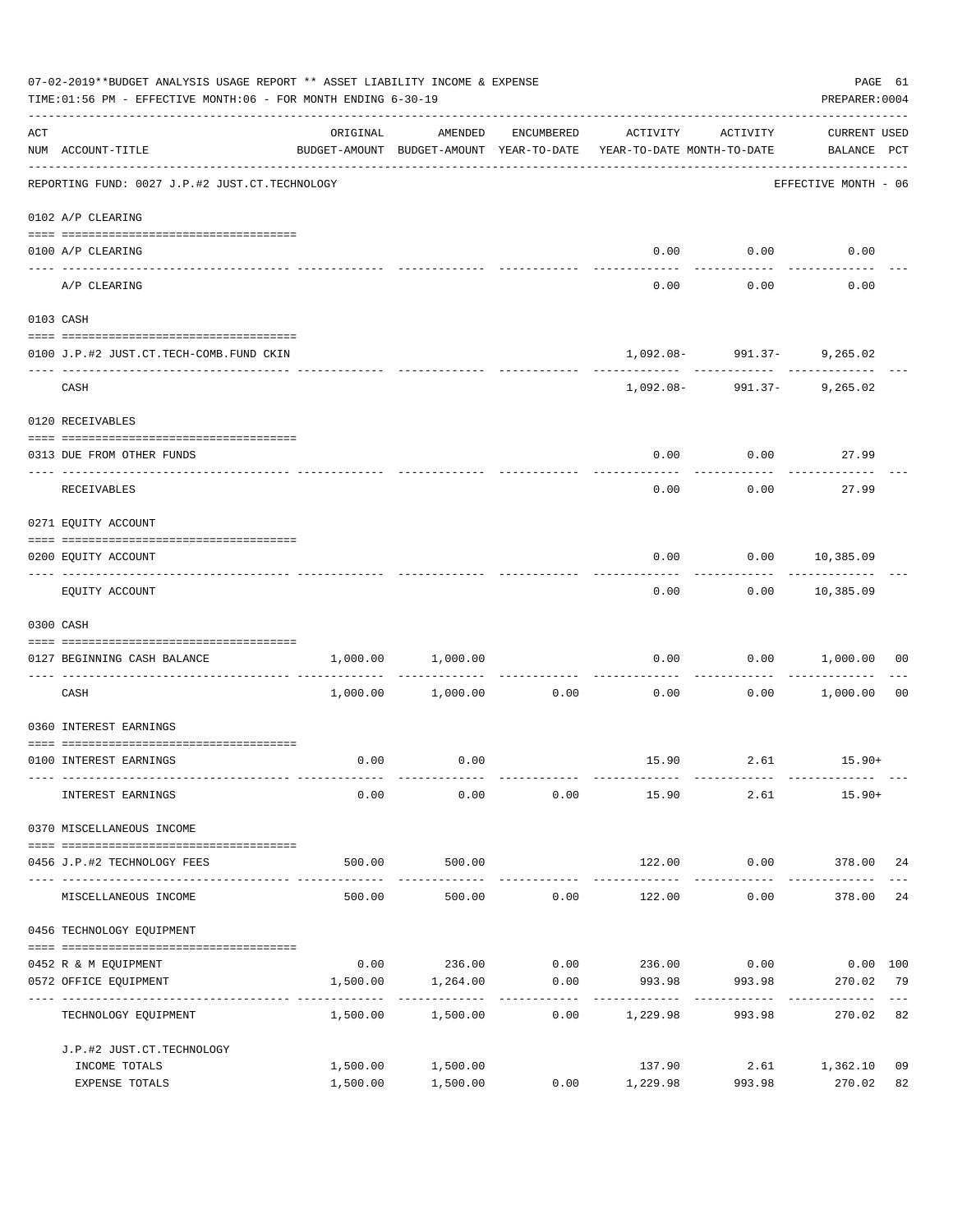|     | 07-02-2019**BUDGET ANALYSIS USAGE REPORT ** ASSET LIABILITY INCOME & EXPENSE<br>TIME:01:56 PM - EFFECTIVE MONTH:06 - FOR MONTH ENDING 6-30-19<br>PREPARER: 0004 |                                         |                                                                                |            |                       |                     |                                                  |    |  |  |
|-----|-----------------------------------------------------------------------------------------------------------------------------------------------------------------|-----------------------------------------|--------------------------------------------------------------------------------|------------|-----------------------|---------------------|--------------------------------------------------|----|--|--|
| ACT | NUM ACCOUNT-TITLE                                                                                                                                               | ORIGINAL                                | AMENDED<br>BUDGET-AMOUNT BUDGET-AMOUNT YEAR-TO-DATE YEAR-TO-DATE MONTH-TO-DATE | ENCUMBERED | ACTIVITY              | ACTIVITY            | <b>CURRENT USED</b><br>BALANCE PCT               |    |  |  |
|     | REPORTING FUND: 0028 J.P.#3 JUST.CT.TECHNOLOGY                                                                                                                  |                                         |                                                                                |            |                       |                     | EFFECTIVE MONTH - 06                             |    |  |  |
|     | 0102 A/P CLEARING                                                                                                                                               |                                         |                                                                                |            |                       |                     |                                                  |    |  |  |
|     | 0100 A/P CLEARING                                                                                                                                               |                                         |                                                                                |            | 0.00                  | 0.00                | 0.00                                             |    |  |  |
|     | A/P CLEARING                                                                                                                                                    |                                         |                                                                                |            | 0.00                  | 0.00                | 0.00                                             |    |  |  |
|     | 0103 CASH                                                                                                                                                       |                                         |                                                                                |            |                       |                     |                                                  |    |  |  |
|     | 0100 J.P.#3 JUST.CT.TECH-COMB.FUND CKIN                                                                                                                         |                                         |                                                                                |            | 509.68                | 554.90              | 5,908.95                                         |    |  |  |
|     | CASH                                                                                                                                                            |                                         |                                                                                |            | 509.68                | 554.90              | ------------<br>5,908.95                         |    |  |  |
|     | 0120 RECEIVABLES                                                                                                                                                |                                         |                                                                                |            |                       |                     |                                                  |    |  |  |
|     | 0313 DUE FROM OTHER FUNDS                                                                                                                                       |                                         |                                                                                |            | 0.00                  |                     | 0.00<br>90.09                                    |    |  |  |
|     | RECEIVABLES                                                                                                                                                     |                                         |                                                                                |            | 0.00                  | 0.00                | 90.09                                            |    |  |  |
|     | 0200 SYSTEM ADDED LIABILITY DEPARTMENT                                                                                                                          |                                         |                                                                                |            |                       |                     |                                                  |    |  |  |
|     | 0910 SYSTEM ADDED LIABILITY LINE-ITEM                                                                                                                           |                                         |                                                                                |            | 0.00                  | 0.00                | 0.00                                             |    |  |  |
|     | SYSTEM ADDED LIABILITY DEPARTMENT                                                                                                                               |                                         |                                                                                |            | 0.00                  | 0.00                | 0.00                                             |    |  |  |
|     | 0271 EQUITY ACCOUNT                                                                                                                                             |                                         |                                                                                |            |                       |                     |                                                  |    |  |  |
|     | 0200 EQUITY ACCOUNT                                                                                                                                             |                                         |                                                                                |            | 0.00                  | 0.00                | 5,489.36                                         |    |  |  |
|     | EOUITY ACCOUNT                                                                                                                                                  |                                         |                                                                                |            | 0.00                  | 0.00                | 5,489.36                                         |    |  |  |
|     | 0300 CASH                                                                                                                                                       |                                         |                                                                                |            |                       |                     |                                                  |    |  |  |
|     | 0128 BEGINNING CASH                                                                                                                                             | 2,800.00                                | 2,800.00                                                                       |            | 0.00                  |                     | $0.00$ 2,800.00                                  | 00 |  |  |
|     | CASH                                                                                                                                                            |                                         | 2,800.00 2,800.00 0.00                                                         |            |                       | $0.00$ 0.00         | 2,800.00 00                                      |    |  |  |
|     | 0360 INTEREST EARNINGS                                                                                                                                          |                                         |                                                                                |            |                       |                     |                                                  |    |  |  |
|     | 0100 INTEREST EARNINGS                                                                                                                                          | 0.00<br>--------------- --------------- | 0.00                                                                           |            | 8.33<br>------------- | 1.37<br>----------- | $8.33+$                                          |    |  |  |
|     | INTEREST EARNINGS                                                                                                                                               | 0.00                                    | -----------<br>0.00                                                            | 0.00       | 8.33                  | 1.37                | $8.33+$                                          |    |  |  |
|     | 0370 MISCELLANEOUS INCOME                                                                                                                                       |                                         |                                                                                |            |                       |                     |                                                  |    |  |  |
|     | 0456 J.P.#3 TECHNOLOGY FEES                                                                                                                                     | 700.00                                  | 700.00                                                                         |            |                       | 843.54 591.52       | 143.54+ 121                                      |    |  |  |
|     | MISCELLANEOUS INCOME                                                                                                                                            |                                         | $700.00$ $700.00$ $0.00$ $843.54$                                              |            |                       |                     | 591.52 143.54+ 121                               |    |  |  |
|     | 0457 TECHNOLOGY EQUIPMENT                                                                                                                                       |                                         |                                                                                |            |                       |                     |                                                  |    |  |  |
|     | 0423 INTERNET SERVICE                                                                                                                                           | 0.00                                    |                                                                                |            |                       |                     | $0.00$ $0.00$ $342.19$ $37.99$ $342.19$ $342.19$ |    |  |  |
|     | 0572 OFFICE EQUIPMENT                                                                                                                                           | 3,500.00                                | 3,500.00                                                                       | 0.00       | 0.00                  | 0.00                | 3,500.00                                         | 00 |  |  |
|     | TECHNOLOGY EQUIPMENT                                                                                                                                            | ---------------------------<br>3,500.00 | 3,500.00                                                                       | 0.00       | 342.19                | 37.99               | 3,157.81                                         | 10 |  |  |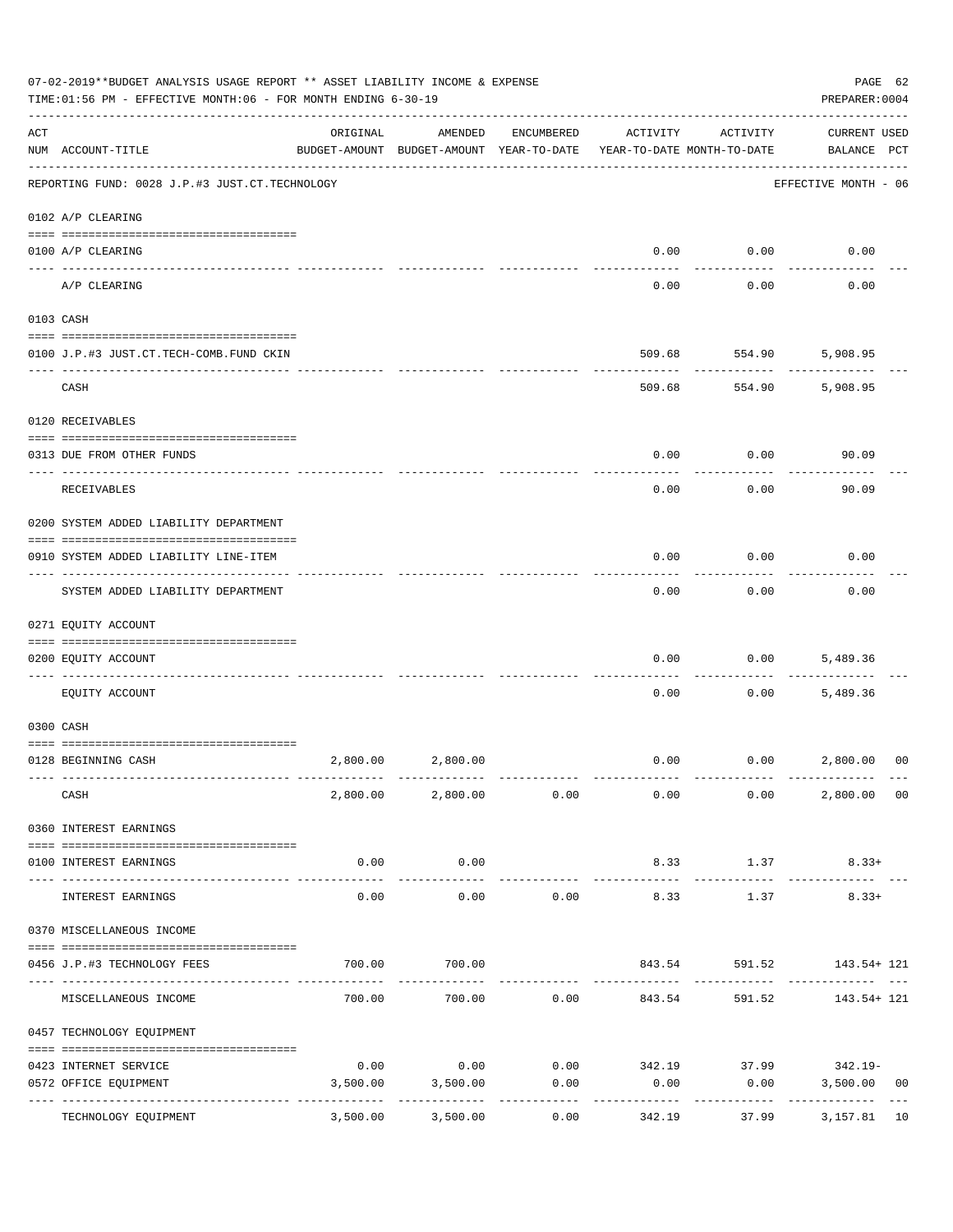|     | 07-02-2019**BUDGET ANALYSIS USAGE REPORT ** ASSET LIABILITY INCOME & EXPENSE |               |               |              |                            |          | PAGE 63              |            |
|-----|------------------------------------------------------------------------------|---------------|---------------|--------------|----------------------------|----------|----------------------|------------|
|     | TIME: 01:56 PM - EFFECTIVE MONTH: 06 - FOR MONTH ENDING 6-30-19              |               |               |              |                            |          | PREPARER: 0004       |            |
| ACT |                                                                              | ORIGINAL      | AMENDED       | ENCUMBERED   | ACTIVITY                   | ACTIVITY | <b>CURRENT USED</b>  |            |
|     | NUM ACCOUNT-TITLE                                                            | BUDGET-AMOUNT | BUDGET-AMOUNT | YEAR-TO-DATE | YEAR-TO-DATE MONTH-TO-DATE |          | BALANCE              | <b>PCT</b> |
|     | REPORTING FUND: 0028 J.P.#3 JUST.CT.TECHNOLOGY                               |               |               |              |                            |          | EFFECTIVE MONTH - 06 |            |
|     | J.P.#3 JUST.CT.TECHNOLOGY                                                    |               |               |              |                            |          |                      |            |
|     | INCOME TOTALS                                                                | 3,500.00      | 3,500.00      |              | 851.87                     | 592.89   | 2,648.13             | - 24       |
|     | <b>EXPENSE TOTALS</b>                                                        | 3,500.00      | 3,500.00      | 0.00         | 342.19                     | 37.99    | 3, 157.81            | 10         |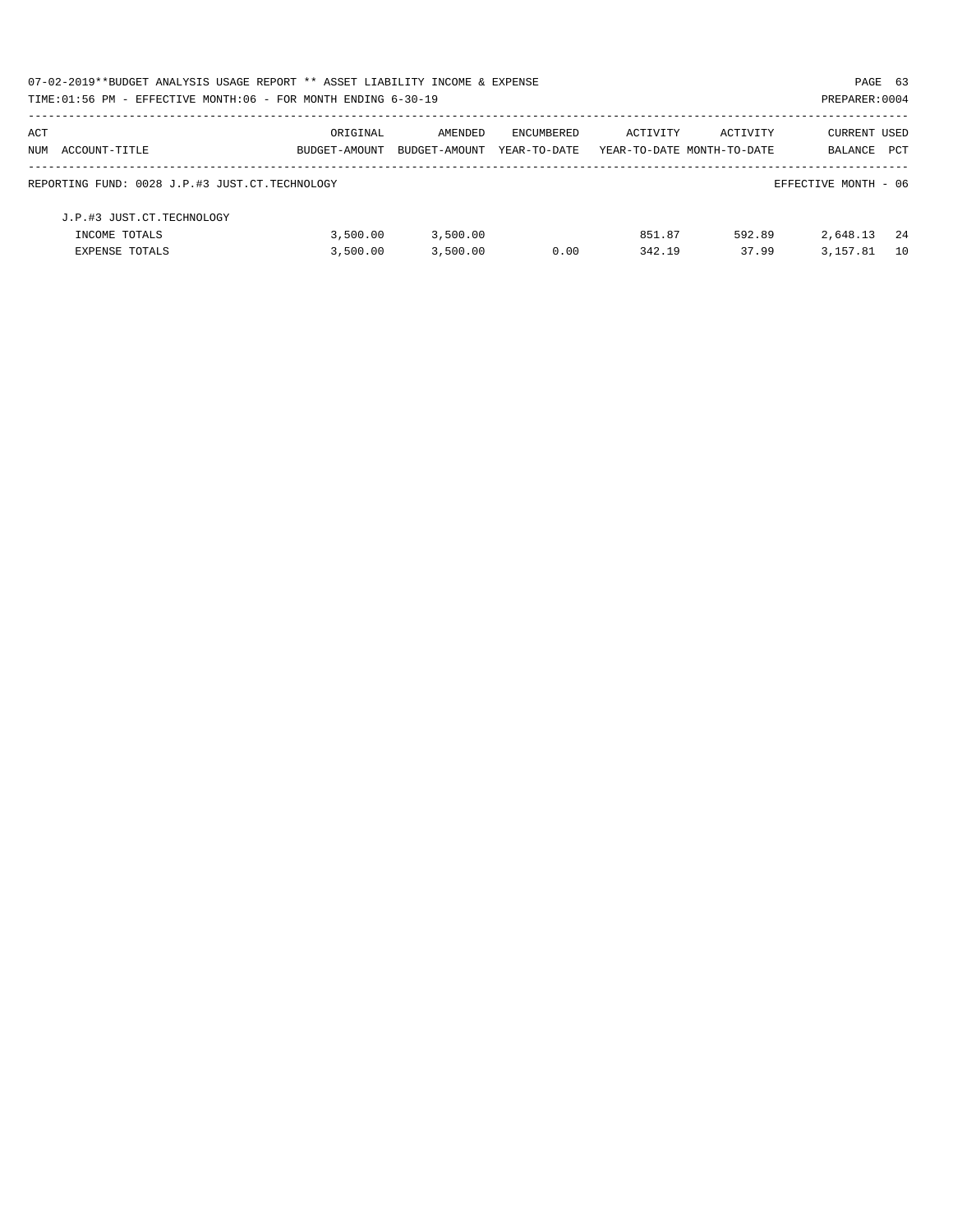|     | 07-02-2019**BUDGET ANALYSIS USAGE REPORT ** ASSET LIABILITY INCOME & EXPENSE<br>TIME:01:56 PM - EFFECTIVE MONTH:06 - FOR MONTH ENDING 6-30-19 |          |                                                     |            |          |                                        | PAGE 64<br>PREPARER: 0004          |
|-----|-----------------------------------------------------------------------------------------------------------------------------------------------|----------|-----------------------------------------------------|------------|----------|----------------------------------------|------------------------------------|
| ACT | NUM ACCOUNT-TITLE                                                                                                                             | ORIGINAL | AMENDED<br>BUDGET-AMOUNT BUDGET-AMOUNT YEAR-TO-DATE | ENCUMBERED | ACTIVITY | ACTIVITY<br>YEAR-TO-DATE MONTH-TO-DATE | <b>CURRENT USED</b><br>BALANCE PCT |
|     | REPORTING FUND: 0030 SHERIFF WORK RELEASE                                                                                                     |          |                                                     |            |          |                                        | EFFECTIVE MONTH - 06               |
|     | 0103 CASH                                                                                                                                     |          |                                                     |            |          |                                        |                                    |
|     | 0100 SHERIFF WORK RELEASE-COMB FUND CKI                                                                                                       |          |                                                     |            | 0.00     | 0.00                                   | 983.14                             |
|     | CASH                                                                                                                                          |          |                                                     |            | 0.00     | 0.00                                   | 983.14                             |
|     | 0271 EQUITY ACCOUNT                                                                                                                           |          |                                                     |            |          |                                        |                                    |
|     | 0200 EQUITY ACCOUNT                                                                                                                           |          |                                                     |            | 0.00     | 0.00                                   | 983.14                             |
|     | EQUITY ACCOUNT                                                                                                                                |          |                                                     |            | 0.00     | 0.00                                   | 983.14                             |
|     | 0360 INTEREST EARNINGS                                                                                                                        |          |                                                     |            |          |                                        |                                    |
|     | 0100 INTEREST EARNINGS                                                                                                                        | 0.00     | 0.00                                                |            | 0.00     | 0.00                                   | 0.00                               |
|     | INTEREST EARNINGS                                                                                                                             | 0.00     | 0.00                                                | 0.00       | 0.00     | 0.00                                   | 0.00                               |
|     | 0370 MISCELLANEOUS INCOME                                                                                                                     |          |                                                     |            |          |                                        |                                    |
|     | 0569 SHERIFF WORK RELEASE                                                                                                                     | 0.00     | 0.00                                                |            | 0.00     | 0.00                                   | 0.00                               |
|     | MISCELLANEOUS INCOME                                                                                                                          | 0.00     | 0.00                                                | 0.00       | 0.00     | 0.00                                   | 0.00                               |
|     | 0569 WORK RELEASE                                                                                                                             |          |                                                     |            |          |                                        |                                    |
|     |                                                                                                                                               |          |                                                     |            |          |                                        |                                    |
|     | 0310 OFFICE SUPPLIES                                                                                                                          | 0.00     | 0.00                                                | 0.00       | 0.00     | 0.00                                   | 0.00                               |
|     | 0421 ONLINE RESEARCH                                                                                                                          | 0.00     | 0.00                                                | 0.00       | 0.00     | 0.00                                   | 0.00                               |
|     | 0571 EQUIPMENT                                                                                                                                | 0.00     | 0.00                                                | 0.00       | 0.00     | 0.00                                   | 0.00                               |
|     | <b>WORK RELEASE</b>                                                                                                                           | 0.00     | 0.00                                                | 0.00       | 0.00     | 0.00                                   | 0.00                               |
|     | SHERIFF WORK RELEASE                                                                                                                          |          |                                                     |            |          |                                        |                                    |
|     | INCOME TOTALS                                                                                                                                 | 0.00     | 0.00                                                |            | 0.00     | 0.00                                   | 0.00                               |
|     | <b>EXPENSE TOTALS</b>                                                                                                                         | 0.00     | 0.00                                                | 0.00       | 0.00     | 0.00                                   | 0.00                               |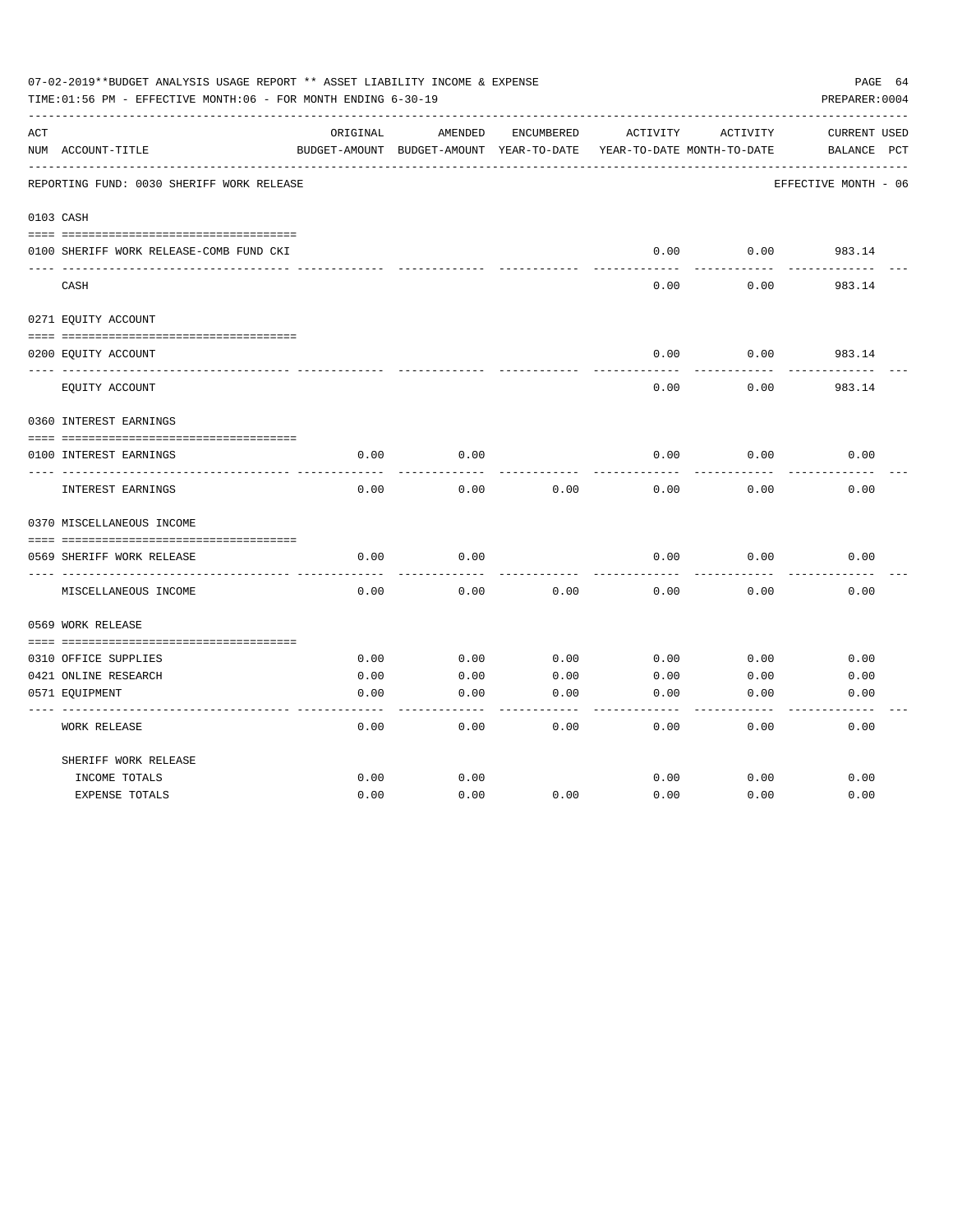|     | 07-02-2019**BUDGET ANALYSIS USAGE REPORT ** ASSET LIABILITY INCOME & EXPENSE<br>TIME:01:56 PM - EFFECTIVE MONTH:06 - FOR MONTH ENDING 6-30-19 |                                                                                 |                           |            |                                                             |          | PAGE 65<br>PREPARER: 0004          |                |
|-----|-----------------------------------------------------------------------------------------------------------------------------------------------|---------------------------------------------------------------------------------|---------------------------|------------|-------------------------------------------------------------|----------|------------------------------------|----------------|
| ACT | NUM ACCOUNT-TITLE                                                                                                                             | ORIGINAL<br>BUDGET-AMOUNT BUDGET-AMOUNT YEAR-TO-DATE YEAR-TO-DATE MONTH-TO-DATE | AMENDED                   | ENCUMBERED | ACTIVITY                                                    | ACTIVITY | <b>CURRENT USED</b><br>BALANCE PCT |                |
|     | REPORTING FUND: 0031 COURTHOUSE RESTORATION FUND                                                                                              |                                                                                 |                           |            |                                                             |          | EFFECTIVE MONTH - 06               |                |
|     | 0103 CASH                                                                                                                                     |                                                                                 |                           |            |                                                             |          |                                    |                |
|     | 0100 COURTHOUSE RESTORATION-COMB.FUND                                                                                                         |                                                                                 |                           |            |                                                             |          | 59,514.36 0.00 47,817.92-          |                |
|     | 0175 TEXPOOL                                                                                                                                  |                                                                                 |                           |            | 0.00                                                        | 0.00     | 0.00<br>----------                 |                |
|     | CASH                                                                                                                                          |                                                                                 |                           |            | 59,514.36                                                   | 0.00     | 47,817.92-                         |                |
|     | 0271 EQUITY ACCOUNT                                                                                                                           |                                                                                 |                           |            |                                                             |          |                                    |                |
|     |                                                                                                                                               |                                                                                 |                           |            |                                                             |          |                                    |                |
|     | 0200 EQUITY ACCOUNT                                                                                                                           |                                                                                 |                           |            | 0.00                                                        |          | $0.00 107,332.28-$                 |                |
|     | EQUITY ACCOUNT                                                                                                                                |                                                                                 |                           |            | 0.00                                                        | 0.00     | 107,332.28-                        |                |
|     | 0300 CASH                                                                                                                                     |                                                                                 |                           |            |                                                             |          |                                    |                |
|     |                                                                                                                                               |                                                                                 |                           |            |                                                             |          |                                    |                |
|     | 0131 BEGINNING CASH BALANCE<br>-------------------------- --                                                                                  | 0.00                                                                            | 0.00                      |            | 0.00                                                        | 0.00     | 0.00                               |                |
|     | CASH                                                                                                                                          | 0.00                                                                            | 0.00                      | 0.00       | 0.00                                                        | 0.00     | 0.00                               |                |
|     | 0330 GRANT INCOME                                                                                                                             |                                                                                 |                           |            |                                                             |          |                                    |                |
|     | 0510 COURTHOUSE RESTORATION                                                                                                                   | 2,756,774.00 2,756,774.00                                                       |                           |            |                                                             |          |                                    | 04             |
|     | GRANT INCOME                                                                                                                                  |                                                                                 |                           |            | 2,756,774.00 2,756,774.00 0.00 117,514.36 0.00 2,639,259.64 |          |                                    | 04             |
|     | 0370 MISCELLANEOUS INCOME                                                                                                                     |                                                                                 |                           |            |                                                             |          |                                    |                |
|     | 0131 RESTORATION DONATIONS                                                                                                                    | 0.00                                                                            | 0.00                      |            | 0.00                                                        | 0.00     | 0.00                               |                |
|     | MISCELLANEOUS INCOME                                                                                                                          | 0.00                                                                            | 0.00                      | 0.00       | 0.00                                                        | 0.00     | 0.00                               |                |
|     | 0509 CONTINGENCY                                                                                                                              |                                                                                 |                           |            |                                                             |          |                                    |                |
|     | 0475 CONTINGENCY                                                                                                                              | 245,080.00                                                                      | 245,080.00                | 0.00       | 0.00                                                        | 0.00     | 245,080.00                         | 00             |
|     | CONTINGENCY                                                                                                                                   |                                                                                 | 245,080.00 245,080.00     | 0.00       | 0.00                                                        | 0.00     | 245,080.00                         | 0 <sub>0</sub> |
|     | 0510 COURTHOUSE RESTORATION PHASE 1                                                                                                           |                                                                                 |                           |            |                                                             |          |                                    |                |
|     |                                                                                                                                               |                                                                                 |                           |            |                                                             |          |                                    |                |
|     | 0403 ARCHITECTURAL FEES                                                                                                                       | 960.00                                                                          | 960.00                    | 0.00       | 0.00                                                        | 0.00     | 960.00                             | 0 <sub>0</sub> |
|     | 0451 ASBESTOS ABATEMENT                                                                                                                       | 0.00                                                                            | 0.00                      | 0.00       | 0.00                                                        | 0.00     | 0.00                               |                |
|     | 0482 DEMOLITION                                                                                                                               | 0.00                                                                            | 0.00                      | 0.00       | 0.00                                                        | 0.00     | 0.00                               |                |
|     | 0490 MISCELLANEOUS                                                                                                                            | 0.00                                                                            | 0.00                      | 0.00       | 0.00                                                        | 0.00     | 0.00                               |                |
|     | COURTHOUSE RESTORATION PHASE 1                                                                                                                | 960.00                                                                          | 960.00                    | 0.00       | 0.00                                                        | 0.00     | 960.00                             | 00             |
|     | 0511 COURTHOUSE RESTORATION PHASE 2                                                                                                           |                                                                                 |                           |            |                                                             |          |                                    |                |
|     | 0165 CONSTRUCTION                                                                                                                             |                                                                                 | 2,450,782.00 2,450,782.00 | 0.00       | 0.00                                                        | 0.00     | 2,450,782.00                       | 00             |
|     | 0403 ARCHITECTURAL FEES                                                                                                                       | 47,040.00                                                                       | 47,040.00                 | 0.00       | 58,000.00                                                   | 0.00     | 10,960.00-123                      |                |
|     | 0451 ASBESTOS & OTHER TESTING                                                                                                                 | 11,680.00                                                                       | 11,680.00                 | 0.00       | 0.00                                                        | 0.00     | 11,680.00                          | 0 <sub>0</sub> |
|     | 0453 IT DESIGN                                                                                                                                | 880.00                                                                          | 880.00                    | 0.00       | 0.00                                                        | 0.00     | 880.00                             | 0 <sub>0</sub> |
|     | 0455 SECURITY                                                                                                                                 | 352.00                                                                          | 352.00                    | 0.00       | 0.00                                                        | 0.00     | 352.00                             | 0 <sub>0</sub> |
|     | COURTHOUSE RESTORATION PHASE 2                                                                                                                | 2,510,734.00 2,510,734.00                                                       |                           | 0.00       | 58,000.00                                                   | 0.00     | 2,452,734.00                       | 02             |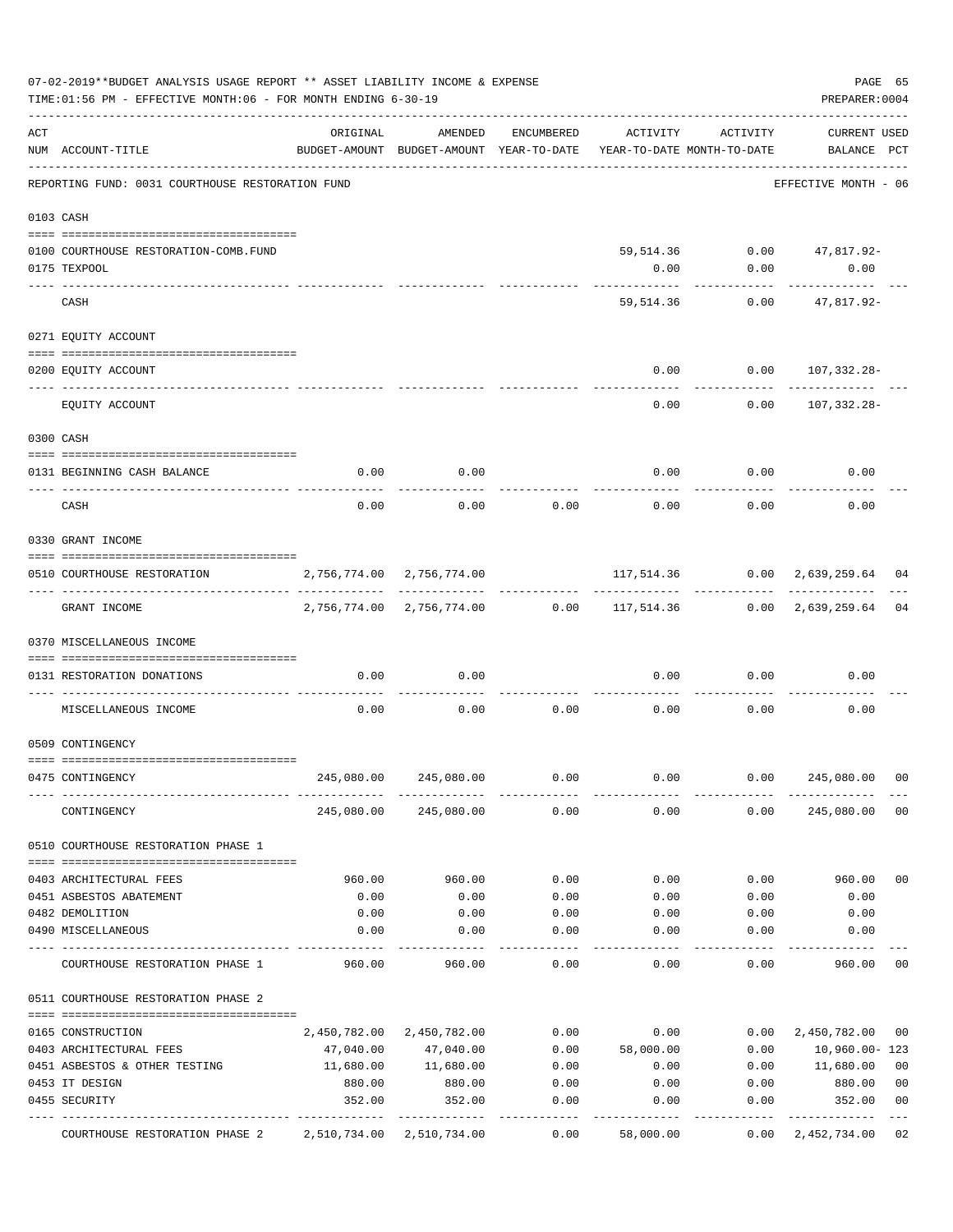| 07-02-2019**BUDGET ANALYSIS USAGE REPORT ** ASSET LIABILITY INCOME & EXPENSE |               |               |              |            |                            |                      | PAGE 66 |
|------------------------------------------------------------------------------|---------------|---------------|--------------|------------|----------------------------|----------------------|---------|
| TIME:01:56 PM - EFFECTIVE MONTH:06 - FOR MONTH ENDING 6-30-19                |               |               |              |            |                            | PREPARER: 0004       |         |
| ACT                                                                          | ORIGINAL      | AMENDED       | ENCUMBERED   | ACTIVITY   | ACTIVITY                   | CURRENT USED         |         |
| NUM ACCOUNT-TITLE                                                            | BUDGET-AMOUNT | BUDGET-AMOUNT | YEAR-TO-DATE |            | YEAR-TO-DATE MONTH-TO-DATE | BALANCE PCT          |         |
| REPORTING FUND: 0031 COURTHOUSE RESTORATION FUND                             |               |               |              |            |                            | EFFECTIVE MONTH - 06 |         |
| COURTHOUSE RESTORATION FUND                                                  |               |               |              |            |                            |                      |         |
| INCOME TOTALS                                                                | 2,756,774.00  | 2,756,774.00  |              | 117,514.36 | 0.00                       | 2,639,259.64         | 04      |
| <b>EXPENSE TOTALS</b>                                                        | 2,756,774.00  | 2,756,774.00  | 0.00         | 58,000.00  | 0.00                       | 2,698,774.00         | 02      |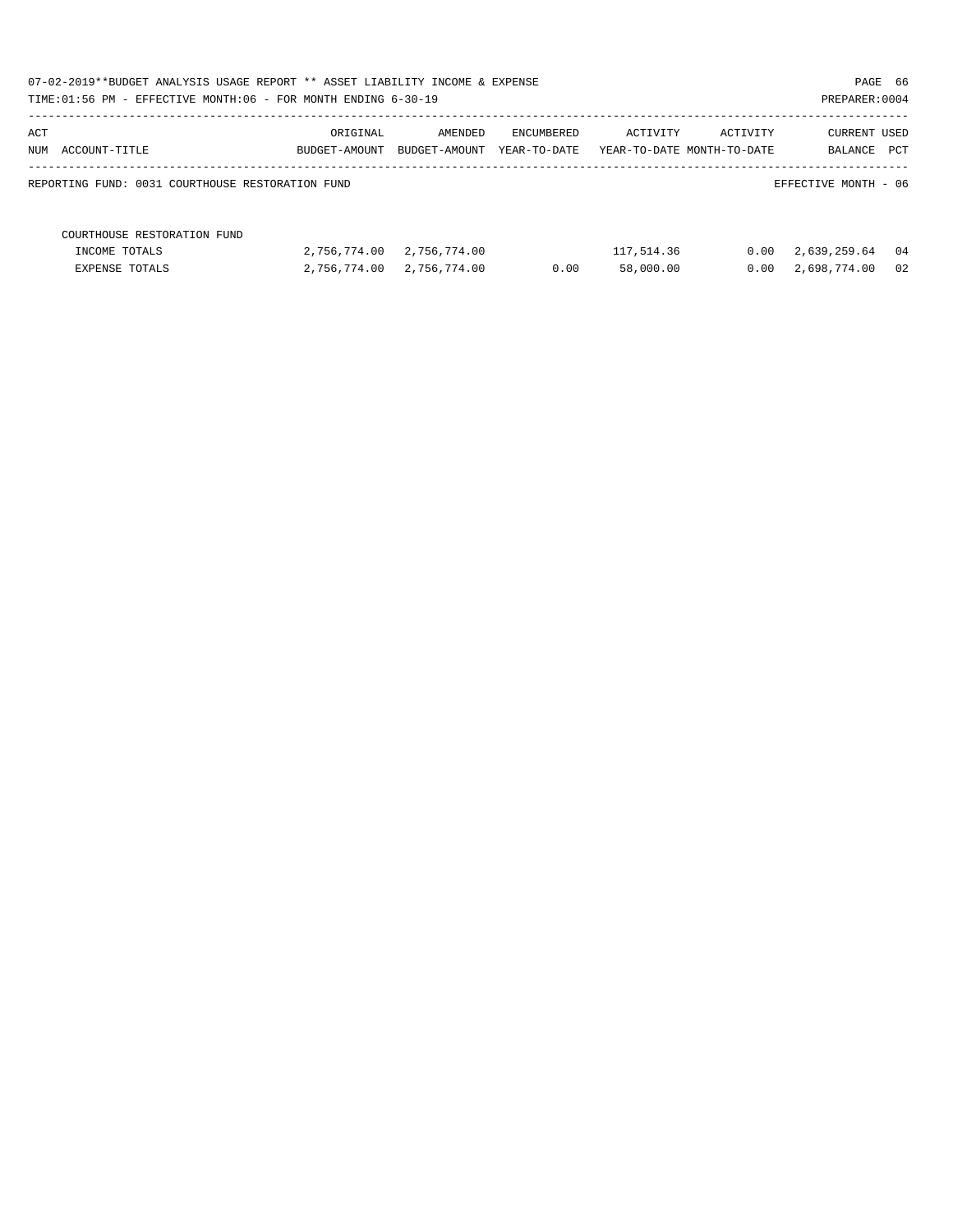| 07-02-2019**BUDGET ANALYSIS USAGE REPORT ** ASSET LIABILITY INCOME & EXPENSE<br>PAGE 67<br>TIME:01:56 PM - EFFECTIVE MONTH:06 - FOR MONTH ENDING 6-30-19<br>PREPARER: 0004 |                                              |          |                                                     |            |                                        |          |                                    |                |
|----------------------------------------------------------------------------------------------------------------------------------------------------------------------------|----------------------------------------------|----------|-----------------------------------------------------|------------|----------------------------------------|----------|------------------------------------|----------------|
| ACT                                                                                                                                                                        | NUM ACCOUNT-TITLE                            | ORIGINAL | AMENDED<br>BUDGET-AMOUNT BUDGET-AMOUNT YEAR-TO-DATE | ENCUMBERED | ACTIVITY<br>YEAR-TO-DATE MONTH-TO-DATE | ACTIVITY | <b>CURRENT USED</b><br>BALANCE PCT |                |
|                                                                                                                                                                            | REPORTING FUND: 0033 BAIL BONDSMAN APP. FEES |          |                                                     |            |                                        |          | EFFECTIVE MONTH - 06               |                |
|                                                                                                                                                                            | 0102 A/P CLEARING                            |          |                                                     |            |                                        |          |                                    |                |
|                                                                                                                                                                            | 0100 A/P CLEARING                            |          |                                                     |            | 0.00                                   | 0.00     | 0.00                               |                |
|                                                                                                                                                                            | ---- --------<br>A/P CLEARING                |          |                                                     |            | 0.00                                   | 0.00     | 0.00                               |                |
|                                                                                                                                                                            | 0103 BAIL BONDSMAN AP.FEE CASH               |          |                                                     |            |                                        |          |                                    |                |
|                                                                                                                                                                            | 0100 BAIL BONDSMAN APP.-COMB FUND CKING      |          |                                                     |            | 0.00                                   | 0.00     | 8,596.74                           |                |
|                                                                                                                                                                            | BAIL BONDSMAN AP.FEE CASH                    |          |                                                     |            | 0.00                                   | 0.00     | 8,596.74                           |                |
|                                                                                                                                                                            | 0271 EQUITY ACCOUNT                          |          |                                                     |            |                                        |          |                                    |                |
|                                                                                                                                                                            | 0200 EQUITY ACCOUNT                          |          |                                                     |            | 0.00                                   |          | $0.00$ 8,596.74                    |                |
|                                                                                                                                                                            | EQUITY ACCOUNT                               |          |                                                     |            | 0.00                                   | 0.00     | 8,596.74                           |                |
|                                                                                                                                                                            | 0300 CASH                                    |          |                                                     |            |                                        |          |                                    |                |
|                                                                                                                                                                            | 0133 BEGINNING CASH BALANCE                  | 0.00     | 0.00                                                |            | 0.00                                   | 0.00     | 0.00                               |                |
|                                                                                                                                                                            | CASH                                         | 0.00     | 0.00                                                | 0.00       | 0.00                                   | 0.00     | 0.00                               |                |
|                                                                                                                                                                            | 0340 BAIL BOND APPLICATION FEE               |          |                                                     |            |                                        |          |                                    |                |
|                                                                                                                                                                            | 0480 APPLICATION FEE                         | 500.00   | 500.00                                              |            | 0.00                                   | 0.00     | 500.00                             | 00             |
|                                                                                                                                                                            | BAIL BOND APPLICATION FEE                    | 500.00   | 500.00                                              | 0.00       | 0.00                                   | 0.00     | 500.00                             | 0 <sub>0</sub> |
|                                                                                                                                                                            | 0498 BAIL BONDSMAN EXP.                      |          |                                                     |            |                                        |          |                                    |                |
|                                                                                                                                                                            | 0310 OFFICE SUPPLIES                         | 500.00   | 500.00 0.00                                         |            | $0.00$ $0.00$ $500.00$                 |          |                                    | 00             |
|                                                                                                                                                                            | 0427 OUT OF COUNTY TRAVEL                    | 0.00     | 0.00                                                | 0.00       | 0.00                                   | 0.00     | 0.00                               |                |
|                                                                                                                                                                            | BAIL BONDSMAN EXP.                           | 500.00   | 500.00                                              | 0.00       | 0.00                                   | 0.00     | 500.00                             | 0 <sub>0</sub> |
|                                                                                                                                                                            | BAIL BONDSMAN APP. FEES                      |          |                                                     |            |                                        |          |                                    |                |
|                                                                                                                                                                            | INCOME TOTALS                                | 500.00   | 500.00                                              |            | 0.00                                   | 0.00     | 500.00                             | 0 <sub>0</sub> |
|                                                                                                                                                                            | EXPENSE TOTALS                               | 500.00   | 500.00                                              | 0.00       | 0.00                                   | 0.00     | 500.00                             | 0 <sub>0</sub> |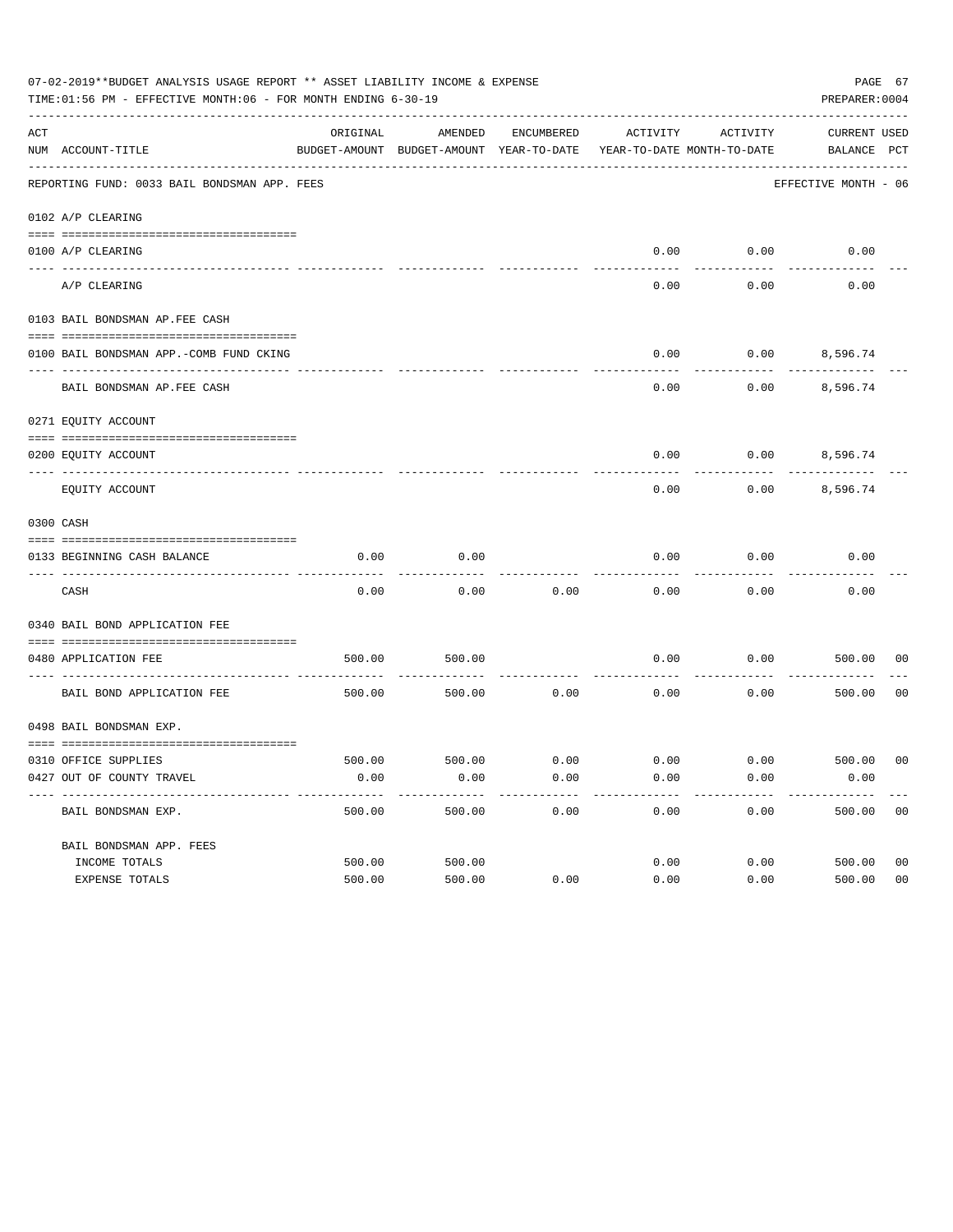|     | 07-02-2019**BUDGET ANALYSIS USAGE REPORT ** ASSET LIABILITY INCOME & EXPENSE<br>PAGE 68<br>TIME:01:56 PM - EFFECTIVE MONTH:06 - FOR MONTH ENDING 6-30-19<br>PREPARER: 0004 |                   |                                                                                |                     |                   |                              |                                    |                |  |
|-----|----------------------------------------------------------------------------------------------------------------------------------------------------------------------------|-------------------|--------------------------------------------------------------------------------|---------------------|-------------------|------------------------------|------------------------------------|----------------|--|
| ACT | NUM ACCOUNT-TITLE                                                                                                                                                          | ORIGINAL          | AMENDED<br>BUDGET-AMOUNT BUDGET-AMOUNT YEAR-TO-DATE YEAR-TO-DATE MONTH-TO-DATE | ENCUMBERED          | ACTIVITY          | ACTIVITY                     | <b>CURRENT USED</b><br>BALANCE PCT |                |  |
|     | REPORTING FUND: 0034 DISTRICT CT.RECORDS ARCHIVE                                                                                                                           |                   |                                                                                |                     |                   |                              | EFFECTIVE MONTH - 06               |                |  |
|     | 0100 PAYROLL                                                                                                                                                               |                   |                                                                                |                     |                   |                              |                                    |                |  |
|     | 0100 PAYROLL                                                                                                                                                               |                   |                                                                                |                     |                   | $0.00$ $0.00$                | 0.00                               |                |  |
|     | ---- -------<br>PAYROLL                                                                                                                                                    |                   |                                                                                |                     | 0.00              | 0.00                         | 0.00                               |                |  |
|     | 0103 CASH                                                                                                                                                                  |                   |                                                                                |                     |                   |                              |                                    |                |  |
|     | 0100 DISTRICT CT.REC.ARCHIVE COMB.FUND                                                                                                                                     |                   |                                                                                |                     |                   | 3, 159.89 444.62 30, 430.97  |                                    |                |  |
|     | CASH                                                                                                                                                                       |                   |                                                                                |                     |                   | 3, 159.89 444.62 30, 430.97  | ------------- -------------        |                |  |
|     | 0120 RECEIVABLES                                                                                                                                                           |                   |                                                                                |                     |                   |                              |                                    |                |  |
|     | 0313 DUE FROM OTHER FUNDS                                                                                                                                                  |                   |                                                                                |                     | 0.00              |                              | $0.00$ 331.18                      |                |  |
|     | RECEIVABLES                                                                                                                                                                |                   |                                                                                |                     | 0.00              | 0.00                         | 331.18                             |                |  |
|     | 0271 EQUITY ACCOUNT                                                                                                                                                        |                   |                                                                                |                     |                   |                              |                                    |                |  |
|     | 0200 EQUITY ACCOUNT                                                                                                                                                        |                   |                                                                                |                     | 0.00              |                              | $0.00$ 27,602.26                   |                |  |
|     | EQUITY ACCOUNT                                                                                                                                                             |                   |                                                                                |                     | 0.00              | ---------<br>0.00            | -----------<br>27,602.26           |                |  |
|     | 0300 CASH                                                                                                                                                                  |                   |                                                                                |                     |                   |                              |                                    |                |  |
|     | 0134 BEGINNING CASH BALANCE                                                                                                                                                | 7,000.00          | 7,000.00                                                                       |                     | 0.00              |                              | $0.00$ 7,000.00                    | 00             |  |
|     | ----------------------------<br>CASH                                                                                                                                       |                   | 7,000.00 7,000.00                                                              | 0.00                | 0.00              |                              | 0.00 7,000.00                      | 0 <sub>0</sub> |  |
|     | 0360 INTEREST INCOME                                                                                                                                                       |                   |                                                                                |                     |                   |                              |                                    |                |  |
|     | 0100 INTEREST INCOME                                                                                                                                                       | 0.00              | 0.00                                                                           |                     |                   | 44.66 7.56                   | 44.66+                             |                |  |
|     | INTEREST INCOME                                                                                                                                                            | 0.00              |                                                                                |                     |                   | $0.00$ $0.00$ $44.66$ $7.56$ | 44.66+                             |                |  |
|     | 0370 MISCELLANEOUS INCOME                                                                                                                                                  |                   |                                                                                |                     |                   |                              |                                    |                |  |
|     | 0450 DISTRICT CT.RECORDS ARCHIVE FEE                                                                                                                                       |                   | 3,000.00 3,000.00                                                              |                     |                   |                              | 3, 115. 23 437. 06 115. 23 + 104   |                |  |
|     | MISCELLANEOUS INCOME                                                                                                                                                       |                   | $3,000.00$ $3,000.00$ $0.00$ $3,115.23$                                        |                     |                   |                              | 437.06 115.23+ 104                 |                |  |
|     | 0450 DISTRICT CT.RECORDS ARCHIVE EQUIPM                                                                                                                                    |                   |                                                                                |                     |                   |                              |                                    |                |  |
|     |                                                                                                                                                                            |                   |                                                                                |                     |                   |                              |                                    |                |  |
|     | 0107 SALARYTEMP/EXTRA                                                                                                                                                      | 0.00<br>0.00      | 0.00<br>0.00                                                                   | 0.00<br>0.00        | 0.00              | 0.00                         | 0.00<br>0.00                       |                |  |
|     | 0201 SOCIAL SECURITY TAXES<br>0203 RETIREMENT                                                                                                                              | 0.00              | 0.00                                                                           | 0.00                | 0.00<br>0.00      | 0.00<br>0.00                 | 0.00                               |                |  |
|     | 0204 WORKERS COMPENSATION                                                                                                                                                  | 0.00              | 0.00                                                                           | 0.00                | 0.00              | 0.00                         | 0.00                               |                |  |
|     |                                                                                                                                                                            |                   |                                                                                |                     |                   |                              |                                    |                |  |
|     | 0205 MEDICARE TAX<br>0572 OFFICE EQUIPMENT                                                                                                                                 | 0.00<br>10,000.00 | 0.00<br>10,000.00                                                              | 0.00<br>0.00        | 0.00<br>0.00      | 0.00<br>0.00                 | 0.00<br>10,000.00                  | 00             |  |
|     | DISTRICT CT.RECORDS ARCHIVE EQUIPM 10,000.00 10,000.00                                                                                                                     |                   |                                                                                | -----------<br>0.00 | ---------<br>0.00 | ----------<br>0.00           | ------------<br>10,000.00          | 0 <sub>0</sub> |  |
|     | DISTRICT CT.RECORDS ARCHIVE                                                                                                                                                |                   |                                                                                |                     |                   |                              |                                    |                |  |
|     | INCOME TOTALS                                                                                                                                                              |                   | 10,000.00 10,000.00                                                            |                     | 3,159.89          | 444.62                       | 6,840.11                           | 32             |  |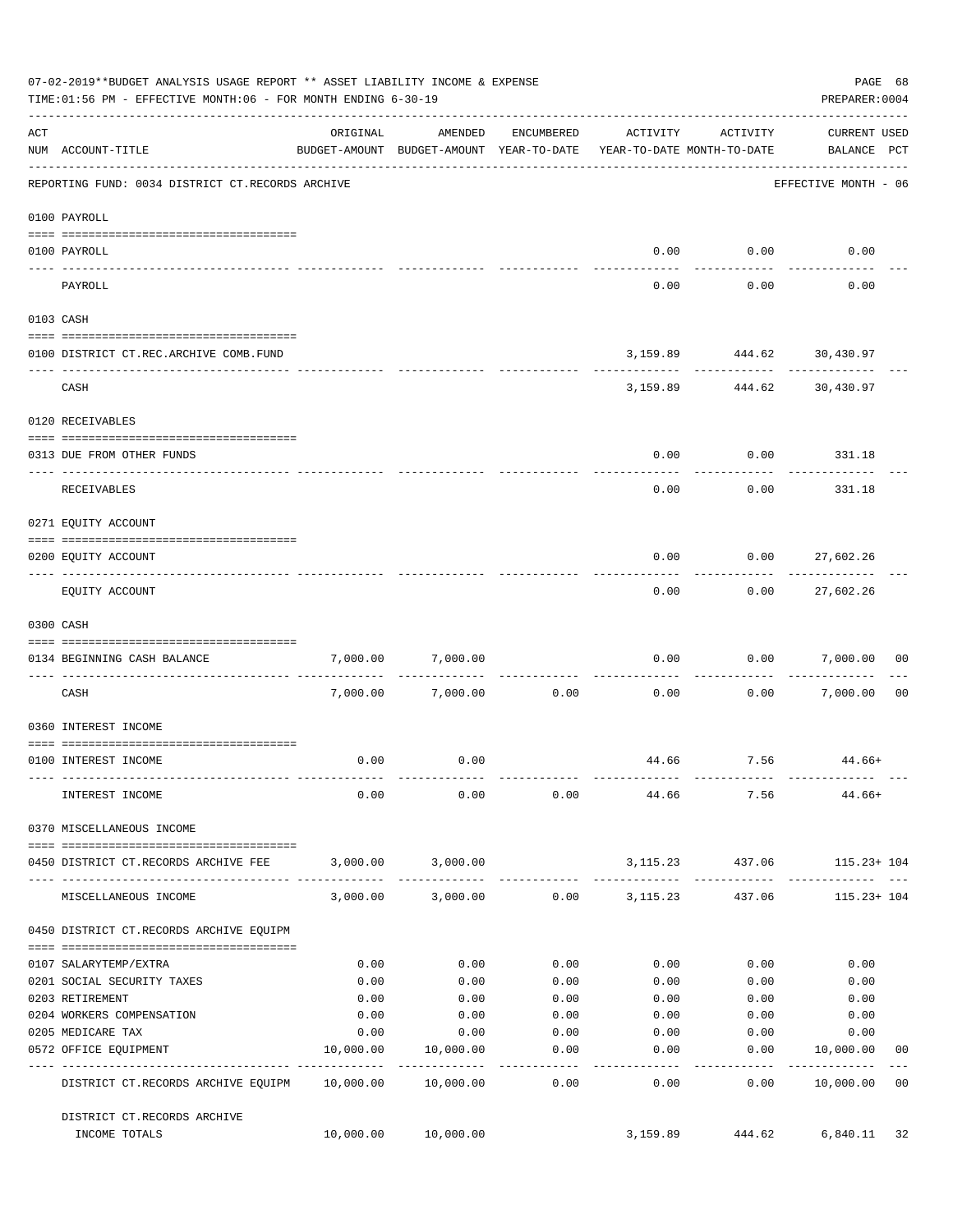|            | 07-02-2019**BUDGET ANALYSIS USAGE REPORT ** ASSET LIABILITY INCOME & EXPENSE<br>TIME:01:56 PM - EFFECTIVE MONTH:06 - FOR MONTH ENDING 6-30-19<br>PREPARER: 0004 |                           |                          |                                   |          |                                        |                                       |            |
|------------|-----------------------------------------------------------------------------------------------------------------------------------------------------------------|---------------------------|--------------------------|-----------------------------------|----------|----------------------------------------|---------------------------------------|------------|
| ACT<br>NUM | ACCOUNT-TITLE                                                                                                                                                   | ORIGINAL<br>BUDGET-AMOUNT | AMENDED<br>BUDGET-AMOUNT | <b>ENCUMBERED</b><br>YEAR-TO-DATE | ACTIVITY | ACTIVITY<br>YEAR-TO-DATE MONTH-TO-DATE | <b>CURRENT USED</b><br><b>BALANCE</b> | <b>PCT</b> |
|            | REPORTING FUND: 0034 DISTRICT CT.RECORDS ARCHIVE                                                                                                                |                           |                          |                                   |          |                                        | EFFECTIVE MONTH - 06                  |            |
|            | <b>EXPENSE TOTALS</b>                                                                                                                                           | 10,000.00                 | 10,000.00                | 0.00                              | 0.00     | 0.00                                   | 10,000.00                             | - 00       |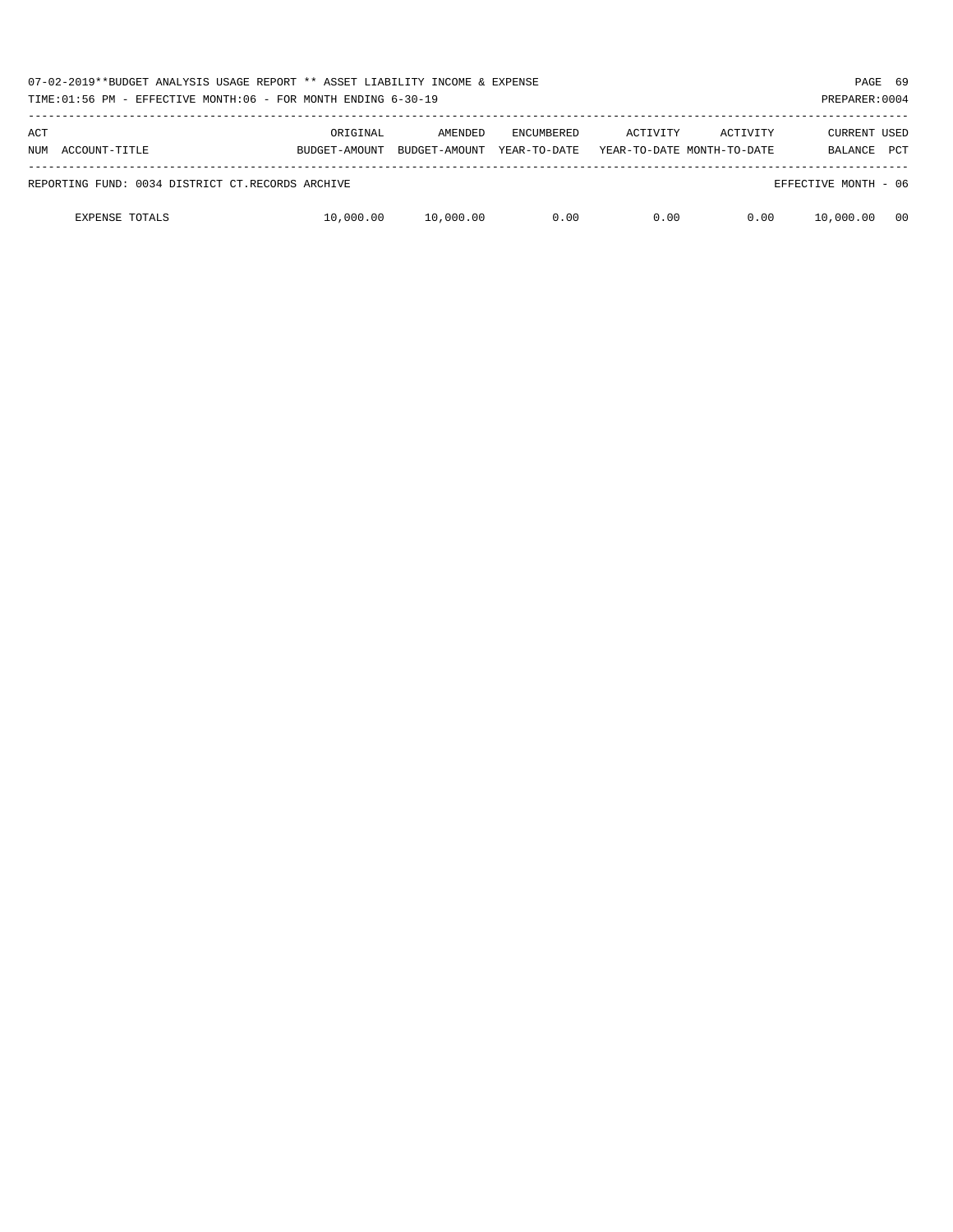| 07-02-2019**BUDGET ANALYSIS USAGE REPORT ** ASSET LIABILITY INCOME & EXPENSE<br>TIME: 01:56 PM - EFFECTIVE MONTH: 06 - FOR MONTH ENDING 6-30-19 |                                         |           |                     |            |                                                                                 |                   |                                                                   |                |
|-------------------------------------------------------------------------------------------------------------------------------------------------|-----------------------------------------|-----------|---------------------|------------|---------------------------------------------------------------------------------|-------------------|-------------------------------------------------------------------|----------------|
| $\mathtt{ACT}$                                                                                                                                  | NUM ACCOUNT-TITLE                       | ORIGINAL  | AMENDED             | ENCUMBERED | ACTIVITY<br>BUDGET-AMOUNT BUDGET-AMOUNT YEAR-TO-DATE YEAR-TO-DATE MONTH-TO-DATE | ACTIVITY          | <b>CURRENT USED</b><br>BALANCE PCT                                |                |
|                                                                                                                                                 | REPORTING FUND: 0035 LAW LIBRARY FUND   |           |                     |            |                                                                                 |                   | EFFECTIVE MONTH - 06                                              |                |
|                                                                                                                                                 | 0103 CASH                               |           |                     |            |                                                                                 |                   |                                                                   |                |
|                                                                                                                                                 | 0100 LAW LIBRARY-COMBINED FUND CHECKING |           |                     |            |                                                                                 |                   | 8,663.94 1,198.53 166,590.57<br>--------- ------------ ---------- |                |
|                                                                                                                                                 | CASH                                    |           |                     |            |                                                                                 |                   | 8,663.94 1,198.53 166,590.57                                      |                |
|                                                                                                                                                 | 0120 RECEIVABLES                        |           |                     |            |                                                                                 |                   |                                                                   |                |
|                                                                                                                                                 | 0313 DUE FROM OTHER FUNDS               |           |                     |            | 0.00                                                                            |                   | $0.00$ 1,049.55                                                   |                |
|                                                                                                                                                 | <b>RECEIVABLES</b>                      |           |                     |            | 0.00                                                                            |                   | $0.00$ 1,049.55                                                   |                |
|                                                                                                                                                 | 0200 LIABILITY ACCOUNT                  |           |                     |            |                                                                                 |                   |                                                                   |                |
|                                                                                                                                                 | 0910 SYSTEM ADDED LIABILITY LI          |           |                     |            | $300.00 -$                                                                      | 0.00              | $300.00 -$                                                        |                |
|                                                                                                                                                 | LIABILITY ACCOUNT                       |           |                     |            | $300.00 -$                                                                      | 0.00              | $300.00 -$                                                        |                |
|                                                                                                                                                 | 0271 EQUITY ACCOUNT                     |           |                     |            |                                                                                 |                   |                                                                   |                |
|                                                                                                                                                 | 0200 EQUITY ACCOUNT                     |           |                     |            | 0.00                                                                            |                   | 0.00 158,976.18                                                   |                |
|                                                                                                                                                 | EQUITY ACCOUNT                          |           |                     |            | 0.00                                                                            | 0.00              | 158,976.18                                                        |                |
|                                                                                                                                                 | 0340 FEES OF OFFICE                     |           |                     |            |                                                                                 |                   |                                                                   |                |
|                                                                                                                                                 |                                         |           |                     |            |                                                                                 |                   |                                                                   |                |
|                                                                                                                                                 | 0403 COUNTY CLERK FEES                  |           | 5,000.00 5,000.00   |            |                                                                                 |                   | 1,680.00   0.00   3,320.00                                        | 34             |
|                                                                                                                                                 | 0450 DISTRICT CLERK FEES                | 10,000.00 | 10,000.00           |            |                                                                                 | 7,332.34 1,156.85 | 2,667.66                                                          | 73             |
|                                                                                                                                                 | FEES OF OFFICE                          | 15,000.00 | 15,000.00           |            | $0.00$ 9,012.34 1,156.85                                                        |                   | 5,987.66                                                          | 60             |
|                                                                                                                                                 | 0360 INTEREST EARNINGS                  |           |                     |            |                                                                                 |                   |                                                                   |                |
|                                                                                                                                                 | 0100 INTEREST EARNINGS                  | 50.00     | 50.00               |            | 251.60                                                                          | 41.68             | $201.60 + 503$                                                    |                |
|                                                                                                                                                 | INTEREST EARNINGS                       | 50.00     | 50.00               | 0.00       | 251.60                                                                          | 41.68             | $201.60 + 503$                                                    |                |
|                                                                                                                                                 | 0475 LAW LIBRARY                        |           |                     |            |                                                                                 |                   |                                                                   |                |
|                                                                                                                                                 | 0310 OFFICE SUPPLIES                    | 2,000.00  | 2,000.00            | 0.00       | 0.00                                                                            | 0.00              | 2,000.00                                                          | 0 <sub>0</sub> |
|                                                                                                                                                 | 0421 LEXIS NEXIS ONLINE LEGAL RESEARCH  | 4,000.00  | 4,000.00            | 0.00       | 300.00                                                                          | 0.00              | 3,700.00                                                          | 08             |
|                                                                                                                                                 | 0453 R&M COMPUTER                       | 200.00    | 200.00              | 0.00       | 0.00                                                                            | 0.00              | 200.00                                                            | 0 <sub>0</sub> |
|                                                                                                                                                 | 0574 TECHNOLOGY                         | 8,350.00  | 8,350.00            | 0.00       | 0.00                                                                            | 0.00              | 8,350.00                                                          | 0 <sub>0</sub> |
|                                                                                                                                                 | 0590 LAW BOOKS                          | 500.00    | 500.00              | 0.00       | 0.00                                                                            | 0.00              | 500.00                                                            | 0 <sub>0</sub> |
|                                                                                                                                                 | LAW LIBRARY                             |           | 15,050.00 15,050.00 | 0.00       | 300.00                                                                          | 0.00              | 14,750.00                                                         | 02             |
|                                                                                                                                                 | LAW LIBRARY FUND                        |           |                     |            |                                                                                 |                   |                                                                   |                |
|                                                                                                                                                 | INCOME TOTALS                           | 15,050.00 | 15,050.00           |            | 9,263.94                                                                        | 1,198.53          | 5,786.06                                                          | 62             |
|                                                                                                                                                 | EXPENSE TOTALS                          | 15,050.00 | 15,050.00           | 0.00       | 300.00                                                                          | 0.00              | 14,750.00                                                         | 02             |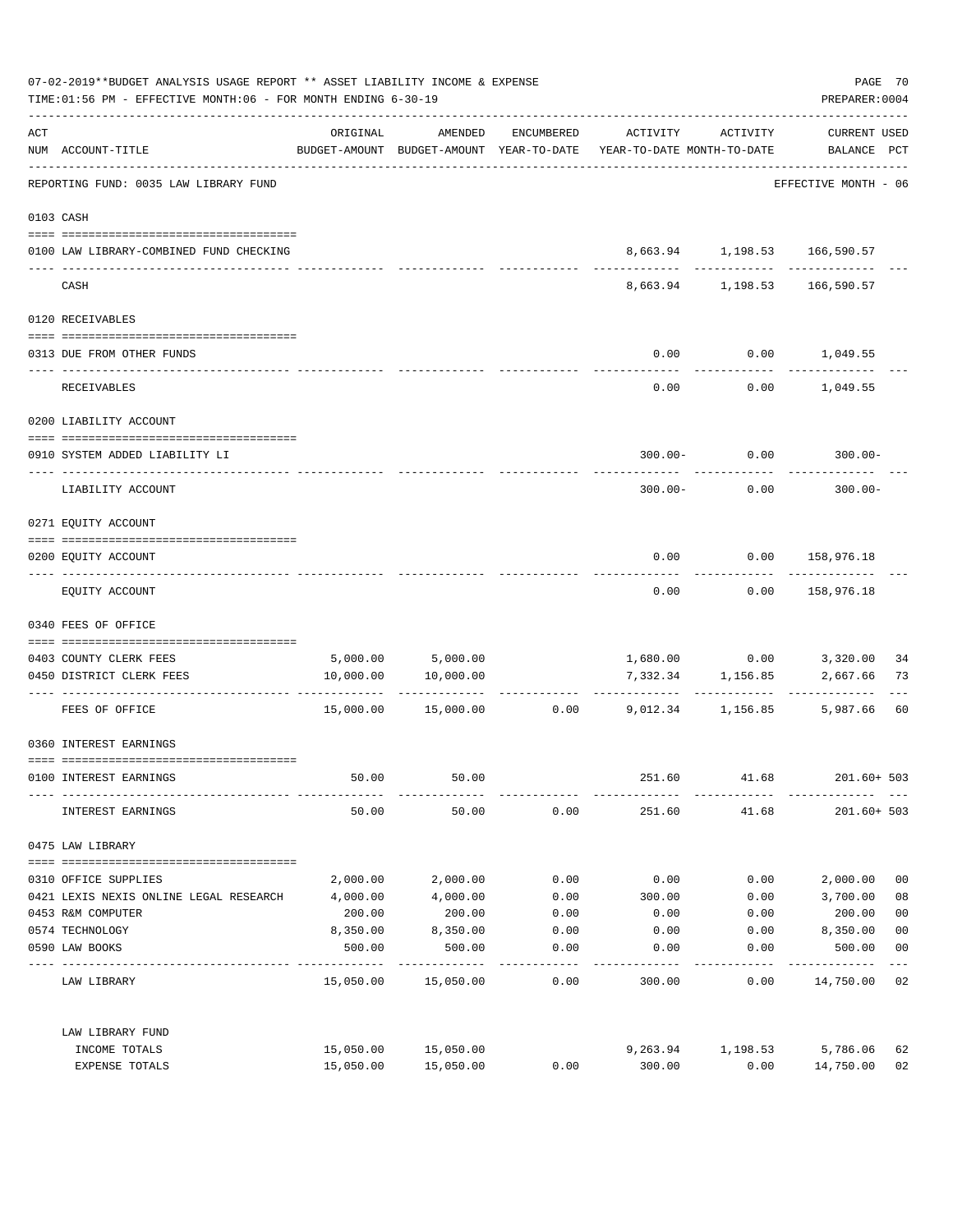| 07-02-2019**BUDGET ANALYSIS USAGE REPORT ** ASSET LIABILITY INCOME & EXPENSE<br>PAGE 71<br>TIME: 01:56 PM - EFFECTIVE MONTH: 06 - FOR MONTH ENDING 6-30-19<br>PREPARER: 0004 |                                            |                                                      |                                 |                       |                                        |                          |                                    |                |  |  |
|------------------------------------------------------------------------------------------------------------------------------------------------------------------------------|--------------------------------------------|------------------------------------------------------|---------------------------------|-----------------------|----------------------------------------|--------------------------|------------------------------------|----------------|--|--|
| $\mathop{\rm ACT}$                                                                                                                                                           | NUM ACCOUNT-TITLE                          | ORIGINAL<br>BUDGET-AMOUNT BUDGET-AMOUNT YEAR-TO-DATE | AMENDED                         | ENCUMBERED            | ACTIVITY<br>YEAR-TO-DATE MONTH-TO-DATE | ACTIVITY                 | <b>CURRENT USED</b><br>BALANCE PCT |                |  |  |
|                                                                                                                                                                              | REPORTING FUND: 0036 D.A. FEE ACCOUNT FUND |                                                      |                                 |                       |                                        |                          | EFFECTIVE MONTH - 06               |                |  |  |
|                                                                                                                                                                              | 0100 PAYROLL                               |                                                      |                                 |                       |                                        |                          |                                    |                |  |  |
| ---- ---                                                                                                                                                                     | 0100 PAYROLL                               |                                                      |                                 |                       |                                        | $0.00$ 0.00              | 0.00                               |                |  |  |
|                                                                                                                                                                              | PAYROLL                                    |                                                      |                                 |                       | 0.00                                   | 0.00                     | 0.00                               |                |  |  |
|                                                                                                                                                                              | 0102 A/P CLEARING                          |                                                      |                                 |                       |                                        |                          |                                    |                |  |  |
|                                                                                                                                                                              | 0100 A/P CLEARING                          |                                                      |                                 |                       | 0.00                                   | 0.00                     | 0.00                               |                |  |  |
|                                                                                                                                                                              | A/P CLEARING                               |                                                      |                                 |                       | 0.00                                   | 0.00                     | 0.00                               |                |  |  |
|                                                                                                                                                                              | 0103 CASH                                  |                                                      |                                 |                       |                                        |                          |                                    |                |  |  |
|                                                                                                                                                                              | 0136 D. A. FEE CASH ACCT.                  |                                                      |                                 |                       |                                        |                          | 1,128.79 81.15 12,286.87           |                |  |  |
|                                                                                                                                                                              | 0236 D.A. FEE SEIZURE FUND                 |                                                      |                                 |                       |                                        | $14,668.25 - 3,769.61 -$ | 7,749.23                           |                |  |  |
|                                                                                                                                                                              | CASH                                       |                                                      |                                 |                       |                                        |                          | $13,539.46 - 3,688.46 - 20,036.10$ |                |  |  |
|                                                                                                                                                                              | 0200 LIABILITY ACCOUNT                     |                                                      |                                 |                       |                                        |                          |                                    |                |  |  |
|                                                                                                                                                                              | 0150 ACCRUED SALARY PAYABLE                |                                                      |                                 |                       | 0.00                                   | 0.00                     | 0.00                               |                |  |  |
|                                                                                                                                                                              | 0155 ACCRUED FRINGE BENEFITS               |                                                      |                                 |                       | 0.00                                   | 0.00                     | 0.01                               |                |  |  |
|                                                                                                                                                                              | 0910 SYSTEM ADDED LIABILITY LINE-ITEM      |                                                      |                                 |                       | 0.00                                   | 0.00                     | 0.00                               |                |  |  |
|                                                                                                                                                                              | LIABILITY ACCOUNT                          |                                                      |                                 |                       | 0.00                                   | 0.00                     | 0.01                               |                |  |  |
|                                                                                                                                                                              | 0271 EQUITY ACCOUNT                        |                                                      |                                 |                       |                                        |                          |                                    |                |  |  |
|                                                                                                                                                                              | 0200 EQUITY ACCOUNT                        |                                                      |                                 |                       | 0.00                                   | 0.00                     | 33,575.55                          |                |  |  |
|                                                                                                                                                                              | EQUITY ACCOUNT                             |                                                      |                                 |                       | 0.00                                   | 0.00                     | 33,575.55                          |                |  |  |
|                                                                                                                                                                              | 0300 CASH                                  |                                                      |                                 |                       |                                        |                          |                                    |                |  |  |
|                                                                                                                                                                              | 0136 BEGINNING CASH BALANCE-D.A.FEE        |                                                      | 0.00 1,000.00                   |                       |                                        |                          | $0.00$ $0.00$ $1,000.00$           | 0 <sub>0</sub> |  |  |
|                                                                                                                                                                              | 0236 BEGINNING CASH BALANCE-SEIZURE        | 0.00                                                 | 17,437.62                       |                       | 0.00                                   |                          | $0.00$ 17,437.62 00                |                |  |  |
|                                                                                                                                                                              | CASH                                       | 0.00                                                 | -------------<br>18,437.62      | -------------<br>0.00 | -------------<br>0.00                  | -----------<br>0.00      | .<br>18,437.62 00                  |                |  |  |
|                                                                                                                                                                              | 0340 FEES OF OFFICE                        |                                                      |                                 |                       |                                        |                          |                                    |                |  |  |
|                                                                                                                                                                              | 0475 DISTRICT ATTORNEY FEES                |                                                      | 2,000.00 2,000.00               |                       |                                        |                          | 1,325.54 134.72 674.46 66          |                |  |  |
|                                                                                                                                                                              | FEES OF OFFICE                             |                                                      | 2,000.00 2,000.00 0.00 1,325.54 |                       |                                        | 134.72                   | 674.46 66                          |                |  |  |
|                                                                                                                                                                              | 0352 OTHER FORFEITURES                     |                                                      |                                 |                       |                                        |                          |                                    |                |  |  |
|                                                                                                                                                                              | 0200 CONTRABAND FORFEITURE                 | 0.00                                                 | 0.00                            |                       |                                        |                          | $3,080.27$ $0.00$ $3,080.27+$      |                |  |  |
|                                                                                                                                                                              | 0300 D.A. SEIZURE FUND                     | 0.00                                                 | 0.00                            |                       | 0.00                                   | 0.00                     | 0.00                               |                |  |  |
|                                                                                                                                                                              | OTHER FORFEITURES                          | 0.00                                                 | . <u>.</u> .<br>0.00            | 0.00                  | -----------<br>3,080.27                | 0.00                     | -----------<br>$3,080.27+$         |                |  |  |

0360 INTEREST EARNINGS

==== ===================================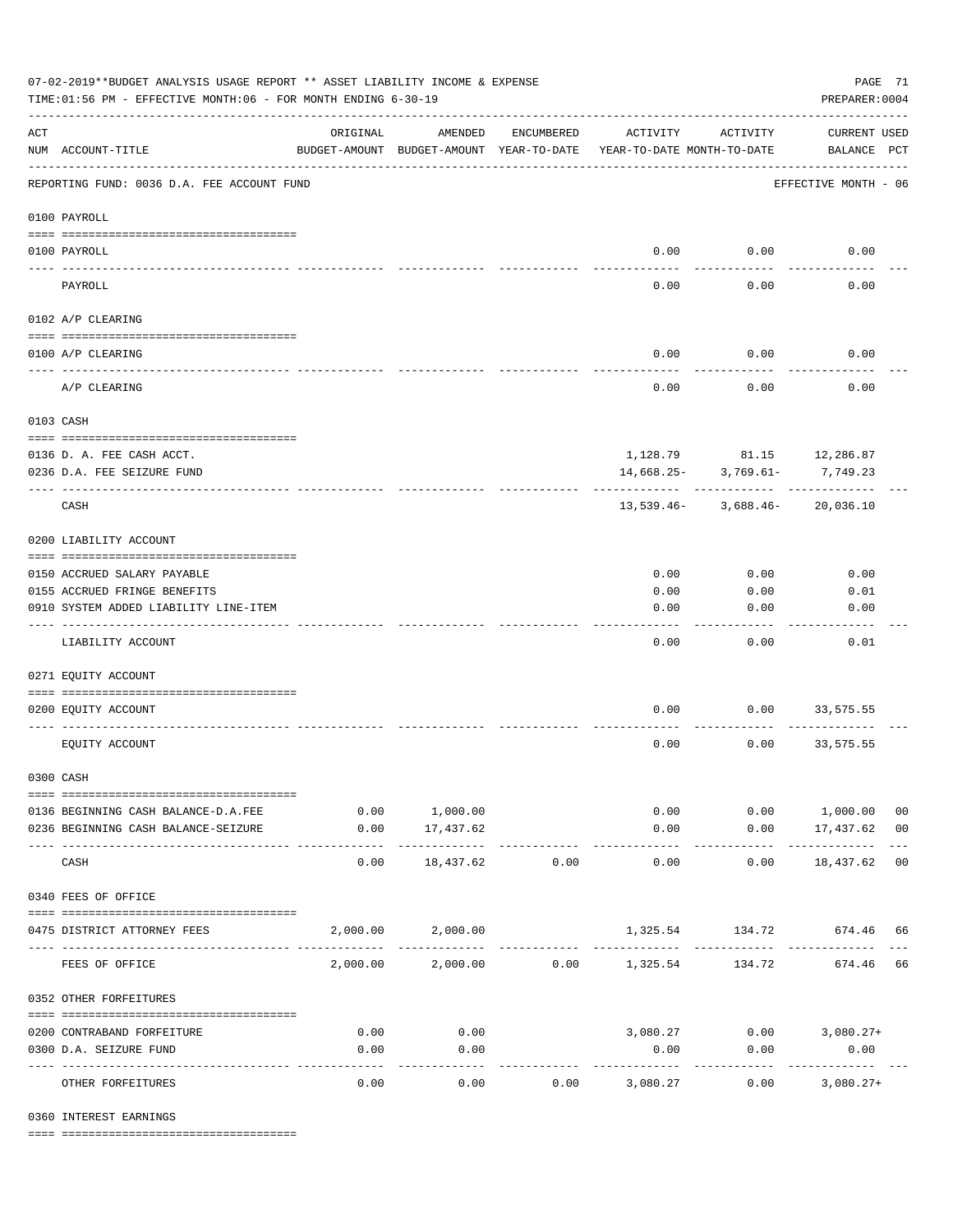TIME:01:56 PM - EFFECTIVE MONTH:06 - FOR MONTH ENDING 6-30-19 PREPARER:0004

| ACT         |                                                      | ORIGINAL     | AMENDED                                                             | ENCUMBERED          | ACTIVITY            | ACTIVITY                    | <b>CURRENT USED</b>          |
|-------------|------------------------------------------------------|--------------|---------------------------------------------------------------------|---------------------|---------------------|-----------------------------|------------------------------|
|             | NUM ACCOUNT-TITLE                                    |              | BUDGET-AMOUNT BUDGET-AMOUNT YEAR-TO-DATE YEAR-TO-DATE MONTH-TO-DATE |                     |                     |                             | BALANCE<br>PCT               |
|             | REPORTING FUND: 0036 D.A. FEE ACCOUNT FUND           |              |                                                                     |                     |                     |                             | EFFECTIVE MONTH - 06         |
|             |                                                      |              |                                                                     |                     |                     |                             |                              |
|             | 0100 INTEREST EARNINGS-D.A. FEE                      | 0.00<br>0.00 | 0.00<br>0.00                                                        |                     | 8.63<br>12.70       | 0.80                        | $8.63+$                      |
|             | 0236 INTEREST EARNINGS-SEIZURE FUND                  | -------      | -----                                                               |                     |                     | 0.77                        | $12.70+$                     |
|             | <b>INTEREST EARNINGS</b>                             | 0.00         | 0.00                                                                | 0.00                | 21.33               | 1.57                        | $21.33+$                     |
|             | 0370 MISCELLANEOUS                                   |              |                                                                     |                     |                     |                             |                              |
|             | 0130 REFUNDS & MISCELLANEOUS                         | 0.00         | 0.00                                                                |                     |                     | 1,034.52 109.43             | 1,034.52+                    |
|             | 0319 RESTITUTION                                     | 0.00         | 0.00                                                                |                     | 0.00                | 0.00                        | 0.00                         |
|             |                                                      |              |                                                                     |                     |                     |                             |                              |
|             | MISCELLANEOUS                                        | 0.00         | 0.00                                                                | 0.00                | 1,034.52            | 109.43                      | $1,034.52+$                  |
|             | 0475 DISTRICT ATTORNEY DEPT                          |              |                                                                     |                     |                     |                             |                              |
|             | 0107 SALARY SUPPLEMENT                               | 2,000.00     | 0.00                                                                | 0.00                | 0.00                | 0.00                        | 0.00                         |
|             | 0201 SOCIAL SECURITY TAXES                           | 0.00         | 0.00                                                                | 0.00                | 0.00                | 0.00                        | 0.00                         |
|             | 0203 RETIREMENT                                      | 0.00         | 0.00                                                                | 0.00                | 0.00                | 0.00                        | 0.00                         |
|             | 0204 WORKERS COMPENSATION                            | 0.00         | 0.00                                                                | 0.00                | 0.00                | 0.00                        | 0.00                         |
|             | 0205 MEDICARE TAX                                    | 0.00         | 0.00                                                                | 0.00                | 0.00                | 0.00                        | 0.00                         |
|             | 0310 OFFICE SUPPLIES                                 | 0.00         | 0.00                                                                | 0.00                | 0.00                | 0.00                        | 0.00                         |
|             | 0321 CONTINUING EDUCATION                            | 0.00         | 0.00                                                                | 0.00                | 0.00                | 0.00                        | 0.00                         |
|             | 0353 COMPUTER EXPENSE                                | 0.00         | 0.00                                                                | 0.00                | 0.00                | 0.00                        | 0.00                         |
|             | 0421 INVESTIGATOR/HOT CK. ONLINE                     | 0.00         | 0.00                                                                | 0.00                | 0.00                | 0.00                        | 0.00                         |
|             | 0490 MISCELLANEOUS                                   | 0.00         | 1,000.00                                                            | 116.70              | 1,239.90            | 163.80                      | $356.60 - 136$               |
|             | 0499 BANK SERVICE FEES                               | 0.00         | 0.00                                                                | 0.00                | 0.00                | 0.00                        | 0.00                         |
|             | 0572 OFFICE EQUIPMENT                                | 0.00         | 0.00                                                                | 0.00                | 0.00                | 0.00                        | 0.00                         |
|             | 0574 COMPUTER EQUIPMENT                              | 0.00         | 0.00                                                                | 0.00                | 0.00                | 0.00                        | 0.00                         |
|             | DISTRICT ATTORNEY DEPT                               | 2,000.00     | 1,000.00                                                            | 116.70              | 1,239.90            | 163.80                      | $356.60 - 136$               |
|             | 0477 D.A. SEIZURE                                    |              |                                                                     |                     |                     |                             |                              |
|             |                                                      |              |                                                                     |                     |                     |                             |                              |
|             | 0107 SALARY SUPPLEMENT<br>0201 SOCIAL SECURITY TAXES | 0.00         | 16,308.24                                                           | 0.00                |                     | 12,544.80 1,254.48 3,763.44 | 77                           |
|             | 0203 RETIREMENT                                      | 0.00<br>0.00 | 1,011.14<br>1,875.64                                                | 0.00<br>0.00        | 648.24<br>1,435.21  | 63.42<br>143.12             | 362.90<br>64<br>440.43<br>77 |
|             | 0204 WORKERS COMPENSATION                            | 0.00         | 6.00                                                                | 0.00                | 6.00                | 3.00                        | $0.00$ 100                   |
|             | 0205 MEDICARE TAX                                    | 0.00         | 236.60                                                              | 0.00                | 151.58              | 14.82                       | 85.02 64                     |
|             | 0310 OFFICE SUPPLIES                                 | 0.00         | 0.00                                                                | 0.00                | 0.00                | 0.00                        | 0.00                         |
|             | 0321 TRAINING                                        | 0.00         | 0.00                                                                | 0.00                | 2,291.54            | 2,291.54                    | $2,291.54-$                  |
|             | 0470 CIVIL PROCESS                                   | 0.00         | 0.00                                                                | 0.00                | 0.00                | 0.00                        | 0.00                         |
| 0480 TOWING |                                                      | 0.00         | 0.00                                                                | 0.00                | 0.00                | 0.00                        | 0.00                         |
|             | 0490 MISCELLANEOUS                                   | 0.00         | 0.00                                                                | 0.00                | 683.85              | 0.00                        | 683.85-                      |
|             | 0499 BANK SERVICE FEES                               | 0.00         | 0.00                                                                | 0.00                | 0.00                | 0.00                        | 0.00                         |
|             | 0572 OFFICE EQUIPMENT                                | 0.00         | 0.00                                                                | 0.00                | 0.00                | 0.00                        | 0.00                         |
|             | 0574 COMPUTER EQUIPMENT                              | 0.00         | 0.00                                                                | 0.00<br>----------- | 0.00<br>----------- | 0.00<br>------------        | 0.00                         |
|             | D.A. SEIZURE                                         | 0.00         | 19,437.62                                                           |                     |                     | $0.00$ 17, 761.22 3, 770.38 | 1,676.40 91                  |
|             | 0999 ACCOUNTS PAYABLE                                |              |                                                                     |                     |                     |                             |                              |
|             | 0100 A/P CLEARING ACCOUNT                            |              |                                                                     |                     | 0.00                | 0.00                        | 0.00                         |
|             | ACCOUNTS PAYABLE                                     |              |                                                                     |                     | 0.00                | 0.00                        | 0.00                         |

D.A. FEE ACCOUNT FUND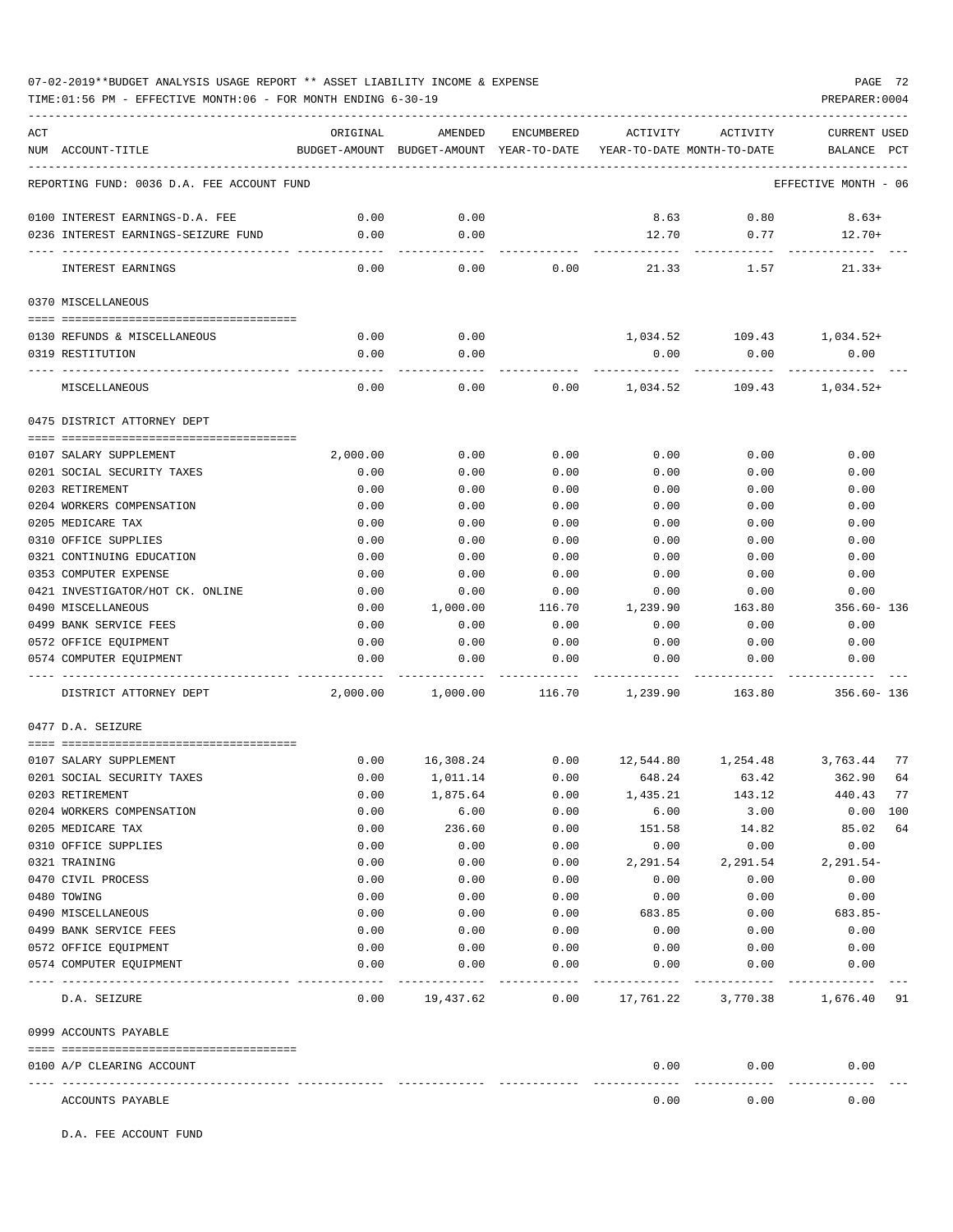|     | 07-02-2019**BUDGET ANALYSIS USAGE REPORT ** ASSET LIABILITY INCOME & EXPENSE |               |               |                   |                            |          |                      | PAGE 73 |
|-----|------------------------------------------------------------------------------|---------------|---------------|-------------------|----------------------------|----------|----------------------|---------|
|     | TIME:01:56 PM - EFFECTIVE MONTH:06 - FOR MONTH ENDING 6-30-19                |               |               |                   |                            |          | PREPARER: 0004       |         |
| ACT |                                                                              | ORIGINAL      | AMENDED       | <b>ENCUMBERED</b> | ACTIVITY                   | ACTIVITY | CURRENT USED         |         |
|     | NUM ACCOUNT-TITLE                                                            | BUDGET-AMOUNT | BUDGET-AMOUNT | YEAR-TO-DATE      | YEAR-TO-DATE MONTH-TO-DATE |          | BALANCE PCT          |         |
|     | REPORTING FUND: 0036 D.A. FEE ACCOUNT FUND                                   |               |               |                   |                            |          | EFFECTIVE MONTH - 06 |         |
|     | INCOME TOTALS                                                                | 2,000.00      | 20,437.62     |                   | 5,461.66                   | 245.72   | 14,975.96            | 27      |

EXPENSE TOTALS 2,000.00 20,437.62 116.70 19,001.12 3,934.18 1,319.80 94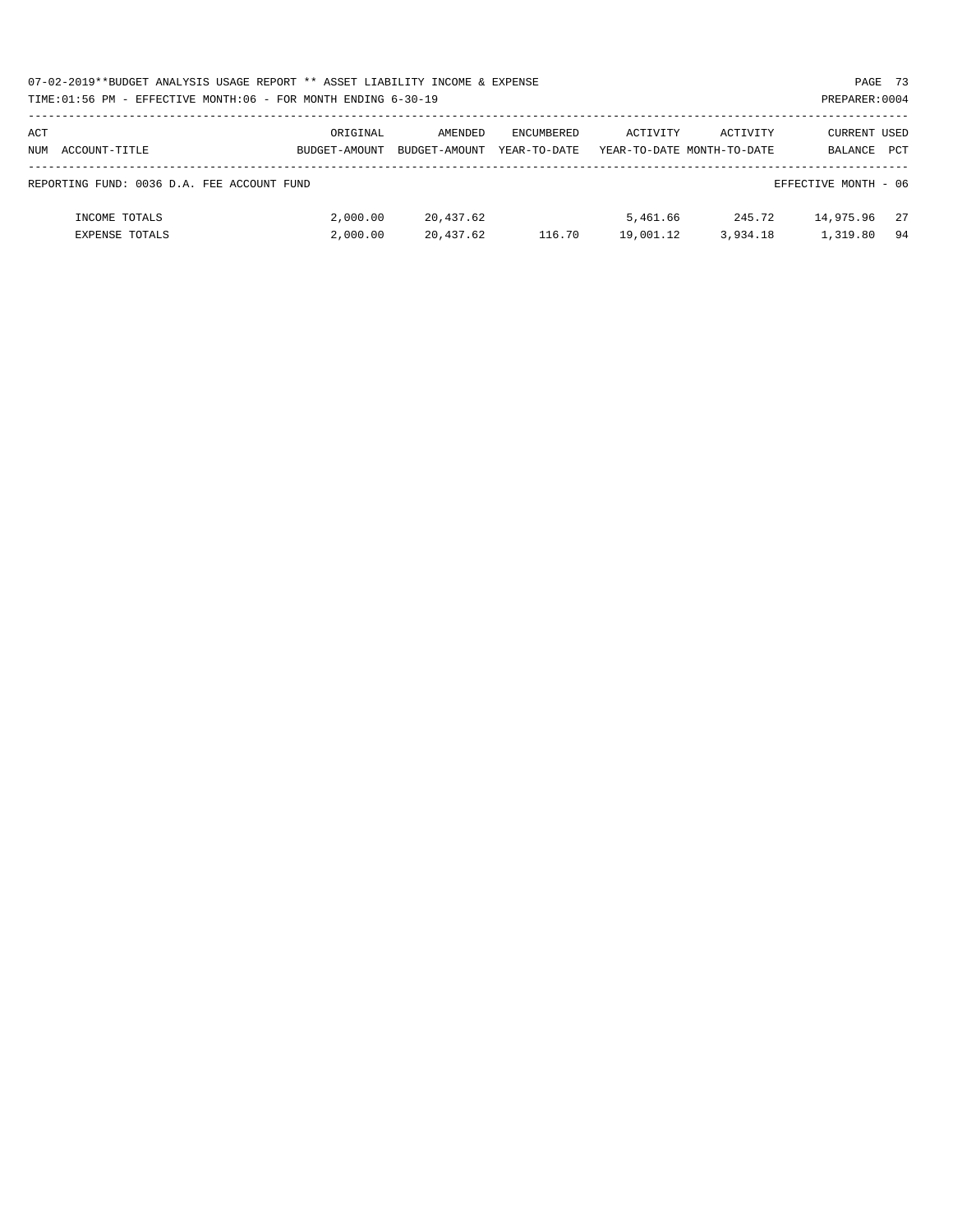|             | 07-02-2019**BUDGET ANALYSIS USAGE REPORT ** ASSET LIABILITY INCOME & EXPENSE<br>PAGE 74<br>TIME: 01:56 PM - EFFECTIVE MONTH: 06 - FOR MONTH ENDING 6-30-19<br>PREPARER: 0004 |          |                                          |                   |           |                            |                      |  |  |  |  |
|-------------|------------------------------------------------------------------------------------------------------------------------------------------------------------------------------|----------|------------------------------------------|-------------------|-----------|----------------------------|----------------------|--|--|--|--|
| ACT         |                                                                                                                                                                              | ORIGINAL | AMENDED                                  | <b>ENCUMBERED</b> | ACTIVITY  | <b>ACTIVITY</b>            | CURRENT USED         |  |  |  |  |
|             | NUM ACCOUNT-TITLE                                                                                                                                                            |          | BUDGET-AMOUNT BUDGET-AMOUNT YEAR-TO-DATE |                   |           | YEAR-TO-DATE MONTH-TO-DATE | BALANCE PCT          |  |  |  |  |
|             | REPORTING FUND: 0037 CONTRABAND SEIZURE                                                                                                                                      |          |                                          |                   |           |                            | EFFECTIVE MONTH - 06 |  |  |  |  |
|             | 0103 CONTRABAND SEIZURE                                                                                                                                                      |          |                                          |                   |           |                            |                      |  |  |  |  |
|             | 0137 CASH-CONTRABAND SEIZURE                                                                                                                                                 |          |                                          |                   | 23,854.25 | 7,198.83                   | 29,465.55            |  |  |  |  |
|             | CONTRABAND SEIZURE                                                                                                                                                           |          |                                          |                   | 23,854.25 | 7,198.83                   | 29, 465.55           |  |  |  |  |
|             | 0200 LIABILITY ACCOUNT                                                                                                                                                       |          |                                          |                   |           |                            |                      |  |  |  |  |
|             | 0910 SYSTEM ADDED LIABILITY LINE-ITEM                                                                                                                                        |          |                                          |                   | 0.00      | 0.00                       | 0.00                 |  |  |  |  |
|             |                                                                                                                                                                              |          |                                          |                   |           |                            |                      |  |  |  |  |
|             | LIABILITY ACCOUNT                                                                                                                                                            |          |                                          |                   | 0.00      | 0.00                       | 0.00                 |  |  |  |  |
|             | 0207 DUE TO                                                                                                                                                                  |          |                                          |                   |           |                            |                      |  |  |  |  |
|             | 0099 HELD IN TRUST                                                                                                                                                           |          |                                          |                   | 23,851.24 | 7,198.00                   | 27,060.70            |  |  |  |  |
| $- - - - -$ | DUE TO                                                                                                                                                                       |          |                                          |                   | 23,851.24 | 7,198.00                   | 27,060.70            |  |  |  |  |
|             | 0271 EQUITY ACCOUNT                                                                                                                                                          |          |                                          |                   |           |                            |                      |  |  |  |  |
|             | 0200 EQUITY ACCOUNT                                                                                                                                                          |          |                                          |                   | 0.00      | 0.00                       | 2,401.84             |  |  |  |  |
|             | EQUITY ACCOUNT                                                                                                                                                               |          |                                          |                   | 0.00      | 0.00                       | 2,401.84             |  |  |  |  |
|             | 0360 INTEREST EARNINGS                                                                                                                                                       |          |                                          |                   |           |                            |                      |  |  |  |  |
|             | 0100 INTEREST EARNINGS                                                                                                                                                       | 0.00     | 0.00                                     |                   | 3.01      | 0.83                       | $3.01+$              |  |  |  |  |
|             | INTEREST EARNINGS                                                                                                                                                            | 0.00     | 0.00                                     | 0.00              | 3.01      | 0.83                       | $3.01+$              |  |  |  |  |
|             | 0370 MISCELLANEOUS                                                                                                                                                           |          |                                          |                   |           |                            |                      |  |  |  |  |
|             | 0130 REFUNDS & MISCELLANEOUS                                                                                                                                                 | 0.00     | 0.00                                     |                   | 0.00      | 0.00                       | 0.00                 |  |  |  |  |
|             | MISCELLANEOUS                                                                                                                                                                | 0.00     | 0.00                                     | 0.00              | 0.00      | 0.00                       | 0.00                 |  |  |  |  |
|             | CONTRABAND SEIZURE                                                                                                                                                           |          |                                          |                   |           |                            |                      |  |  |  |  |
|             | INCOME TOTALS                                                                                                                                                                | 0.00     | 0.00                                     |                   | 3.01      | 0.83                       | $3.01+$              |  |  |  |  |
|             | EXPENSE TOTALS                                                                                                                                                               | 0.00     | 0.00                                     | 0.00              | 0.00      | 0.00                       | 0.00                 |  |  |  |  |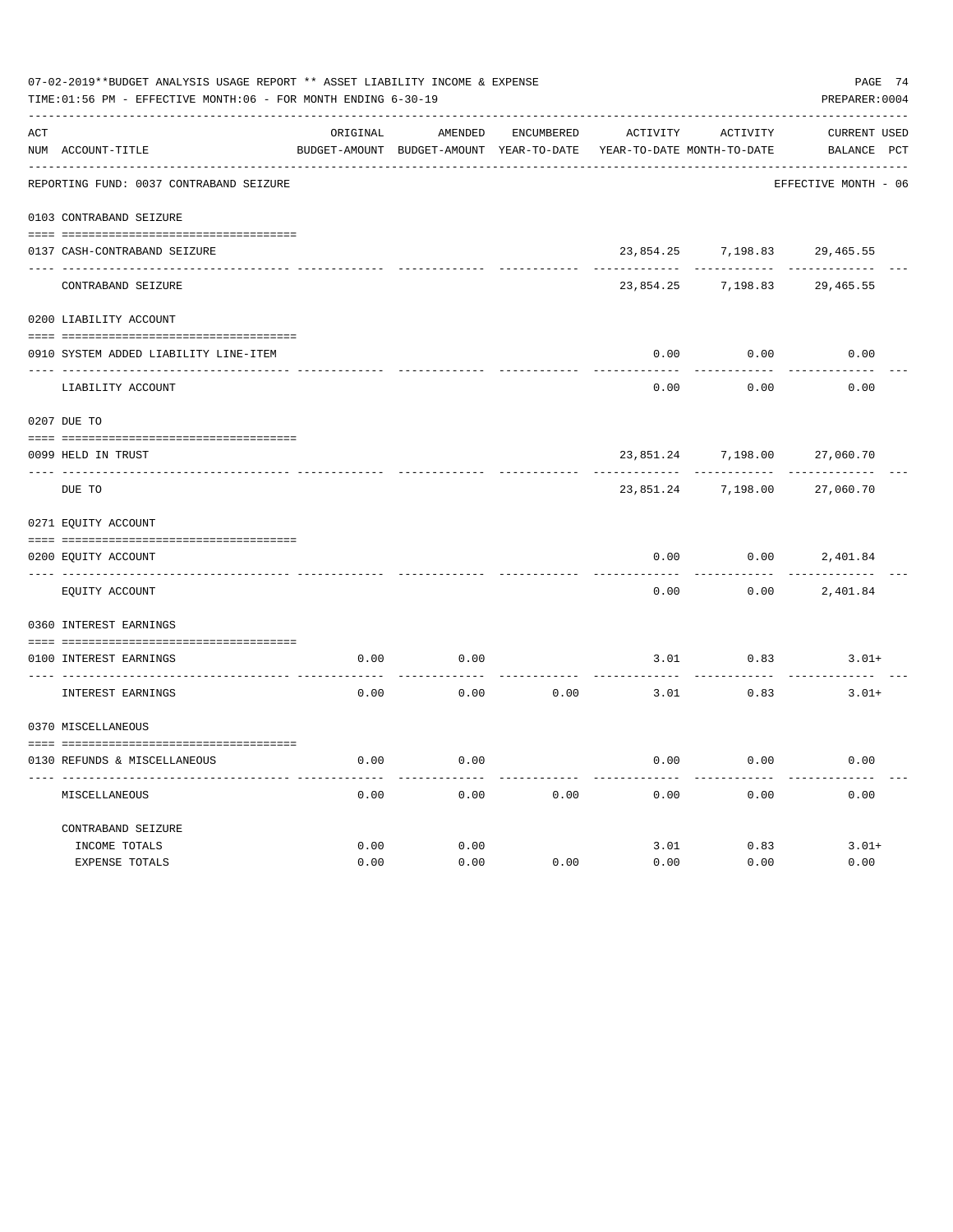|     | 07-02-2019**BUDGET ANALYSIS USAGE REPORT ** ASSET LIABILITY INCOME & EXPENSE<br>TIME: 01:56 PM - EFFECTIVE MONTH: 06 - FOR MONTH ENDING 6-30-19 |          |                                                                                |                   |           |          | PAGE 75<br>PREPARER: 0004          |  |
|-----|-------------------------------------------------------------------------------------------------------------------------------------------------|----------|--------------------------------------------------------------------------------|-------------------|-----------|----------|------------------------------------|--|
| ACT | NUM ACCOUNT-TITLE                                                                                                                               | ORIGINAL | AMENDED<br>BUDGET-AMOUNT BUDGET-AMOUNT YEAR-TO-DATE YEAR-TO-DATE MONTH-TO-DATE | <b>ENCUMBERED</b> | ACTIVITY  | ACTIVITY | <b>CURRENT USED</b><br>BALANCE PCT |  |
|     | REPORTING FUND: 0038 IHC CO-OP GIN                                                                                                              |          |                                                                                |                   |           |          | EFFECTIVE MONTH - 06               |  |
|     | 0102 A/P CLEARING                                                                                                                               |          |                                                                                |                   |           |          |                                    |  |
|     | 0100 A/P CLEARING                                                                                                                               |          |                                                                                |                   | 0.00      | 0.00     | 0.00                               |  |
|     | A/P CLEARING                                                                                                                                    |          |                                                                                |                   | 0.00      | 0.00     | 0.00                               |  |
|     | 0103 IHC CO-OP GIN CASH                                                                                                                         |          |                                                                                |                   |           |          |                                    |  |
|     | 0100 IHC CO-OP GIN-COMBINED FUND CKING                                                                                                          |          |                                                                                |                   | $29.37 -$ | 0.13     | 520.27                             |  |
|     | 0175 IHC CO-OP GIN TEXPOOL                                                                                                                      |          |                                                                                |                   | 351.80    | 38.47    | 18,896.81                          |  |
|     | IHC CO-OP GIN CASH                                                                                                                              |          |                                                                                |                   | 322.43    | 38.60    | 19,417.08                          |  |
|     | 0200 SYSTEM ADDED LIABILITY DEPARTMENT                                                                                                          |          |                                                                                |                   |           |          |                                    |  |
|     | 0900 SYSTEM ADDED LIABILITY LINE-ITEM                                                                                                           |          |                                                                                |                   | 0.00      | 0.00     | 0.00                               |  |
|     | SYSTEM ADDED LIABILITY DEPARTMENT                                                                                                               |          |                                                                                |                   | 0.00      | 0.00     | 0.00                               |  |
|     | 0271 EQUITY ACCOUNT                                                                                                                             |          |                                                                                |                   |           |          |                                    |  |
|     |                                                                                                                                                 |          |                                                                                |                   |           |          |                                    |  |
|     | 0200 EQUITY ACCOUNT<br>---- ----------------                                                                                                    |          |                                                                                |                   | 0.00      | 0.00     | 19,094.65                          |  |
|     | EQUITY ACCOUNT                                                                                                                                  |          |                                                                                |                   | 0.00      | 0.00     | 19,094.65                          |  |
|     | 0360 INTEREST EARNINGS                                                                                                                          |          |                                                                                |                   |           |          |                                    |  |
|     | 0100 INTEREST EARNINGS                                                                                                                          | 0.00     | 0.00                                                                           |                   | 322.43    | 38.60    | $322.43+$                          |  |
|     | <b>INTEREST EARNINGS</b>                                                                                                                        | 0.00     | 0.00                                                                           | 0.00              | 322.43    | 38.60    | $322.43+$                          |  |
|     | 0645 CO-OP FUND                                                                                                                                 |          |                                                                                |                   |           |          |                                    |  |
|     | 0412 PRESCRIPTIONS                                                                                                                              | 0.00     | 0.00                                                                           | 0.00              | 0.00      | 0.00     | 0.00                               |  |
|     | CO-OP FUND                                                                                                                                      | 0.00     | 0.00                                                                           | 0.00              | 0.00      | 0.00     | 0.00                               |  |
|     | IHC CO-OP GIN                                                                                                                                   |          |                                                                                |                   |           |          |                                    |  |
|     | INCOME TOTALS                                                                                                                                   | 0.00     | 0.00                                                                           |                   | 322.43    | 38.60    | $322.43+$                          |  |
|     | <b>EXPENSE TOTALS</b>                                                                                                                           | 0.00     | 0.00                                                                           | 0.00              | 0.00      | 0.00     | 0.00                               |  |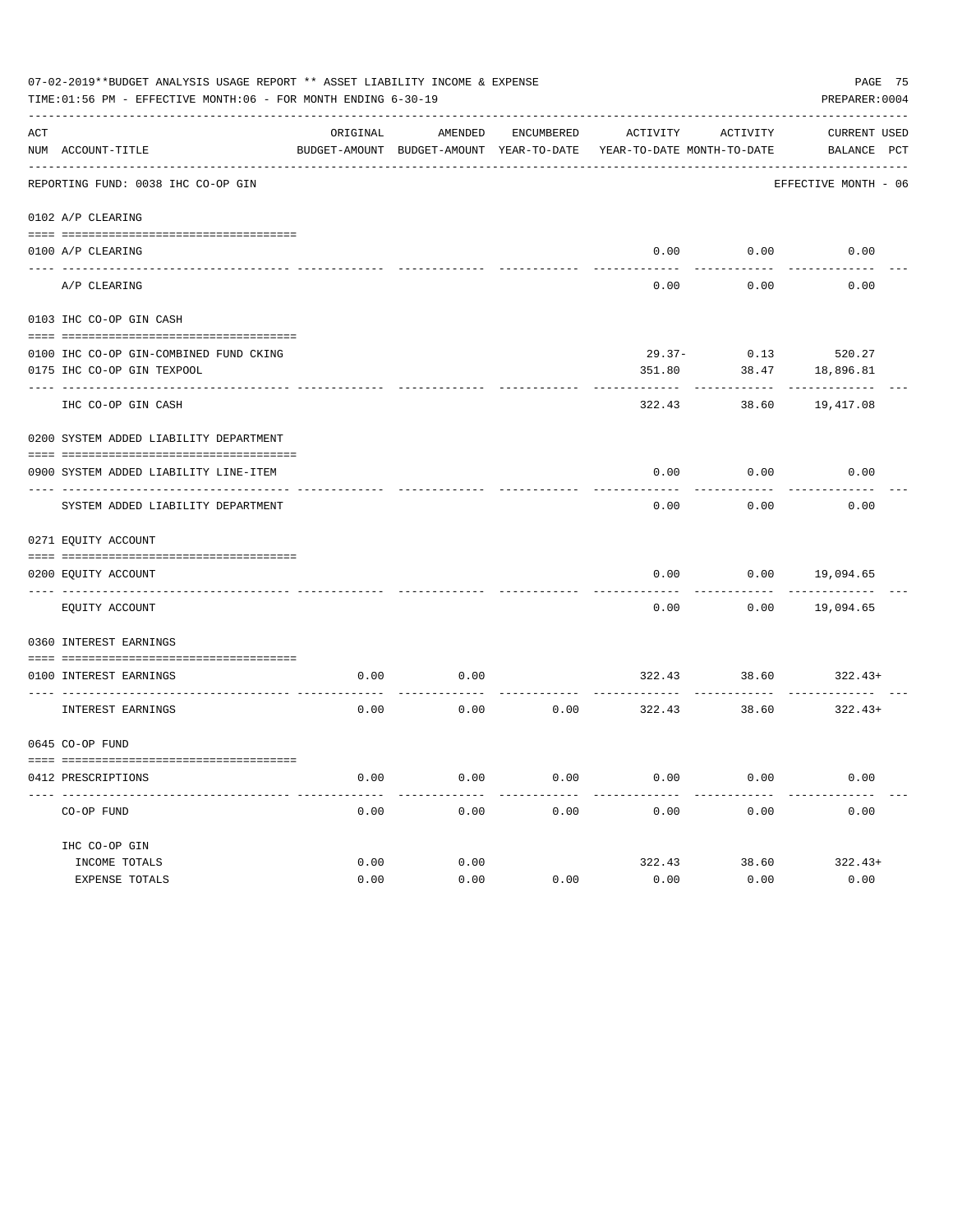|     | 07-02-2019**BUDGET ANALYSIS USAGE REPORT ** ASSET LIABILITY INCOME & EXPENSE<br>TIME: 01:56 PM - EFFECTIVE MONTH: 06 - FOR MONTH ENDING 6-30-19 |              |                                                                                |                   |              |                           | PAGE 76<br>PREPARER: 0004          |
|-----|-------------------------------------------------------------------------------------------------------------------------------------------------|--------------|--------------------------------------------------------------------------------|-------------------|--------------|---------------------------|------------------------------------|
| ACT | NUM ACCOUNT-TITLE                                                                                                                               | ORIGINAL     | AMENDED<br>BUDGET-AMOUNT BUDGET-AMOUNT YEAR-TO-DATE YEAR-TO-DATE MONTH-TO-DATE | ENCUMBERED        | ACTIVITY     | ACTIVITY                  | <b>CURRENT USED</b><br>BALANCE PCT |
|     | REPORTING FUND: 0039 IHC B.R. COOPER                                                                                                            |              |                                                                                |                   |              |                           | EFFECTIVE MONTH - 06               |
|     | 0102 A/P CLEARING                                                                                                                               |              |                                                                                |                   |              |                           |                                    |
|     | 0100 A/P CLEARING                                                                                                                               |              |                                                                                |                   |              | $0.00$ 0.00               | 0.00                               |
|     | ---- ---------<br>---------------------- ---------<br>A/P CLEARING                                                                              |              |                                                                                |                   | 0.00         | 0.00                      | 0.00                               |
|     | 0103 IHC B.R. COOPER CASH                                                                                                                       |              |                                                                                |                   |              |                           |                                    |
|     |                                                                                                                                                 |              |                                                                                |                   |              |                           |                                    |
|     | 0100 IHC B.R. COOPER-COMB.FUND CHECKING                                                                                                         |              |                                                                                |                   |              | 1, 191.53 3.57 14, 357.19 |                                    |
|     | 0175 B.R. COOPER-TEXPOOL                                                                                                                        |              |                                                                                |                   | 117.38       | 12.81                     | 6,299.52                           |
|     | IHC B.R. COOPER CASH                                                                                                                            |              |                                                                                |                   | 1,308.91     |                           | 16.38 20,656.71                    |
|     | 0200 SYSTEM ADDED LIABILITY DEPARTMENT                                                                                                          |              |                                                                                |                   |              |                           |                                    |
|     | 0900 SYSTEM ADDED LIABILITY LINE-ITEM                                                                                                           |              |                                                                                |                   | 0.00         | 0.00                      | 0.00                               |
|     | SYSTEM ADDED LIABILITY DEPARTMENT                                                                                                               |              |                                                                                |                   | 0.00         | 0.00                      | 0.00                               |
|     | 0271 EQUITY ACCOUNT                                                                                                                             |              |                                                                                |                   |              |                           |                                    |
|     |                                                                                                                                                 |              |                                                                                |                   |              |                           |                                    |
|     | 0200 EQUITY ACCOUNT                                                                                                                             |              |                                                                                |                   | 0.00         |                           | 0.00 19,347.80                     |
|     | EQUITY ACCOUNT                                                                                                                                  |              |                                                                                |                   | 0.00         |                           | $0.00$ 19,347.80                   |
|     | 0360 INTEREST EARNINGS                                                                                                                          |              |                                                                                |                   |              |                           |                                    |
|     | 0100 INTEREST EARNINGS                                                                                                                          | 0.00         | 0.00                                                                           |                   | 128.56       | 16.38                     | $128.56+$                          |
|     | INTEREST EARNINGS                                                                                                                               | 0.00         | 0.00                                                                           | 0.00              |              | 128.56 16.38              | 128.56+                            |
|     | 0370 MISCELLANEOUS INCOME                                                                                                                       |              |                                                                                |                   |              |                           |                                    |
|     |                                                                                                                                                 |              |                                                                                |                   |              |                           |                                    |
|     | 0150 BONNIE RUTH COOPER TRUST                                                                                                                   | 0.00         | 0.00                                                                           |                   | 1,180.35     | 0.00                      | $1,180.35+$                        |
|     | MISCELLANEOUS INCOME                                                                                                                            | 0.00         | 0.00                                                                           | 0.00              | 1,180.35     | 0.00                      | $1,180.35+$                        |
|     | 0645 BONNIE RUTH COOPER                                                                                                                         |              |                                                                                |                   |              |                           |                                    |
|     |                                                                                                                                                 |              |                                                                                |                   |              |                           |                                    |
|     | 0404 COBRA/INSURANCE                                                                                                                            | 0.00         | 0.00                                                                           | 0.00              | 0.00         | 0.00                      | 0.00                               |
|     | 0410 CERT. REG. NURSE ANES.<br>0411 PHYSICIAN, NON-EMERGENCY                                                                                    | 0.00<br>0.00 | 0.00<br>0.00                                                                   | 0.00<br>0.00      | 0.00         | 0.00                      | 0.00<br>0.00                       |
|     | 0412 PRESCRIPTIONS, DRUGS                                                                                                                       | 0.00         | 0.00                                                                           | 0.00              | 0.00<br>0.00 | 0.00<br>0.00              | 0.00                               |
|     | 0413 HOSPITAL-INPATIENT                                                                                                                         | 0.00         | 0.00                                                                           | 0.00              | 0.00         | 0.00                      | 0.00                               |
|     | 0414 HOSPITAL, OUTPATIENT                                                                                                                       | 0.00         | 0.00                                                                           | 0.00              | 0.00         | 0.00                      | 0.00                               |
|     | 0415 LABORATORY/X-RAY                                                                                                                           | 0.00         | 0.00                                                                           | 0.00              | 0.00         | 0.00                      | 0.00                               |
|     | 0418 FED. QUALIFIED HEALTH CENTER                                                                                                               | 0.00         | 0.00                                                                           | 0.00              | 0.00         | 0.00                      | 0.00                               |
|     | 0422 AMBULATORY SURGICAL CENTER                                                                                                                 | 0.00         | 0.00                                                                           | 0.00              | 0.00         | 0.00                      | 0.00                               |
|     | --------------------------------<br>BONNIE RUTH COOPER                                                                                          | 0.00         | $- - - -$<br>0.00                                                              | $- - - -$<br>0.00 | 0.00         | 0.00                      | 0.00                               |
|     | IHC B.R. COOPER                                                                                                                                 |              |                                                                                |                   |              |                           |                                    |
|     | INCOME TOTALS                                                                                                                                   | 0.00         | 0.00                                                                           |                   | 1,308.91     | 16.38                     | $1,308.91+$                        |
|     | EXPENSE TOTALS                                                                                                                                  | 0.00         | 0.00                                                                           | 0.00              | 0.00         | 0.00                      | 0.00                               |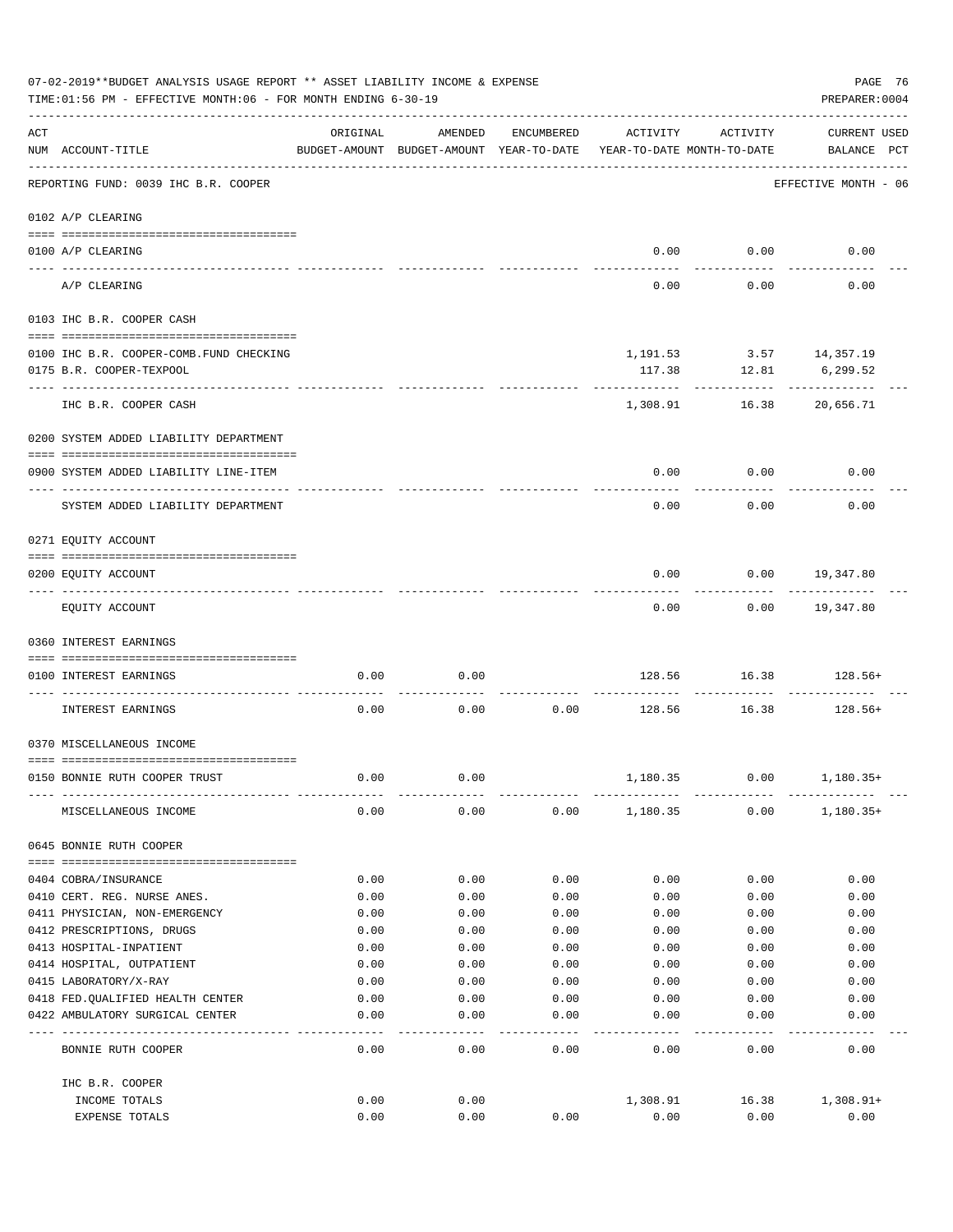|     | 07-02-2019**BUDGET ANALYSIS USAGE REPORT ** ASSET LIABILITY INCOME & EXPENSE<br>TIME: 01:56 PM - EFFECTIVE MONTH: 06 - FOR MONTH ENDING 6-30-19 |          |                   |      |                                                                                                                 |                                      | PREPARER: 0004       | PAGE 77        |
|-----|-------------------------------------------------------------------------------------------------------------------------------------------------|----------|-------------------|------|-----------------------------------------------------------------------------------------------------------------|--------------------------------------|----------------------|----------------|
| ACT | NUM ACCOUNT-TITLE                                                                                                                               | ORIGINAL | AMENDED           |      | ENCUMBERED ACTIVITY ACTIVITY<br>BUDGET-AMOUNT BUDGET-AMOUNT YEAR-TO-DATE YEAR-TO-DATE MONTH-TO-DATE BALANCE PCT |                                      | CURRENT USED         |                |
|     |                                                                                                                                                 |          |                   |      |                                                                                                                 |                                      |                      |                |
|     | REPORTING FUND: 0040 NAACHO                                                                                                                     |          |                   |      |                                                                                                                 |                                      | EFFECTIVE MONTH - 06 |                |
|     | 0103 CASH                                                                                                                                       |          |                   |      |                                                                                                                 |                                      |                      |                |
|     | 0100 NAACHO-COMBINED FUND CKING                                                                                                                 |          |                   |      |                                                                                                                 | 1,850.02- 37.99- 513.44              |                      |                |
|     | CASH                                                                                                                                            |          |                   |      |                                                                                                                 | ____________<br>$1.850.02 - 37.99 -$ | 513.44               |                |
|     | 0200 SYSTEM ADDED LIABILITY DEPARTMENT                                                                                                          |          |                   |      |                                                                                                                 |                                      |                      |                |
|     | 0910 SYSTEM ADDED LIABILITY LINE-ITEM                                                                                                           |          |                   |      | 0.00                                                                                                            | 0.00<br>.                            | 0.00                 |                |
|     | SYSTEM ADDED LIABILITY DEPARTMENT                                                                                                               |          |                   |      | 0.00                                                                                                            | 0.00                                 | 0.00                 |                |
|     | 0271 EOUITY ACCOUNT                                                                                                                             |          |                   |      |                                                                                                                 |                                      |                      |                |
|     | 0200 EQUITY ACCOUNT                                                                                                                             |          |                   |      |                                                                                                                 | $0.00$ $0.00$ $2,363.46$             |                      |                |
|     | EQUITY ACCOUNT                                                                                                                                  |          |                   |      | 0.00                                                                                                            |                                      | $0.00$ 2,363.46      |                |
|     | 0300 CASH                                                                                                                                       |          |                   |      |                                                                                                                 |                                      |                      |                |
|     | 0110 UNENCUMBERED FUND BALANCE                                                                                                                  |          | 2,597.43 2,597.43 |      | 0.00                                                                                                            |                                      | $0.00$ 2,597.43 00   |                |
|     | CASH                                                                                                                                            |          | 2,597.43 2,597.43 | 0.00 | 0.00                                                                                                            |                                      | $0.00$ 2,597.43      | 0 <sub>0</sub> |
|     | 0330 GRANT INCOME                                                                                                                               |          |                   |      |                                                                                                                 |                                      |                      |                |
|     | 0410 NAACHO GRANT INCOME                                                                                                                        | 0.00     | 0.00              |      | 0.00                                                                                                            | 0.00                                 | 0.00                 |                |
|     | GRANT INCOME                                                                                                                                    | 0.00     | 0.00              |      | $0.00$ 0.00                                                                                                     | 0.00                                 | 0.00                 |                |
|     | 0411 NACCHO                                                                                                                                     |          |                   |      |                                                                                                                 |                                      |                      |                |
|     | 0310 OFFICE SUPPLIES                                                                                                                            |          |                   |      | 600.00 600.00 600.00 0.00 1,026.77 37.99 426.77-171                                                             |                                      |                      |                |
|     | 0427 OUT OF COUNTY TRAVEL                                                                                                                       | 1,997.43 | 1,997.43          | 0.00 | 823.25                                                                                                          | 0.00                                 | 1,174.18 41          |                |
|     | 0574 COMPUTER EOUIPMENT                                                                                                                         | 0.00     | 0.00<br>--------- | 0.00 | 0.00<br>---------                                                                                               | 0.00                                 | 0.00                 |                |
|     | NACCHO                                                                                                                                          | 2,597.43 | 2,597.43          | 0.00 | 1,850.02                                                                                                        | 37.99                                | 747.41               | 71             |
|     | NAACHO                                                                                                                                          |          |                   |      |                                                                                                                 |                                      |                      |                |
|     | INCOME TOTALS                                                                                                                                   | 2,597.43 | 2,597.43          |      | 0.00                                                                                                            | 0.00                                 | 2,597.43             | 0 <sub>0</sub> |
|     | EXPENSE TOTALS                                                                                                                                  | 2,597.43 | 2,597.43          | 0.00 | 1,850.02                                                                                                        | 37.99                                | 747.41               | 71             |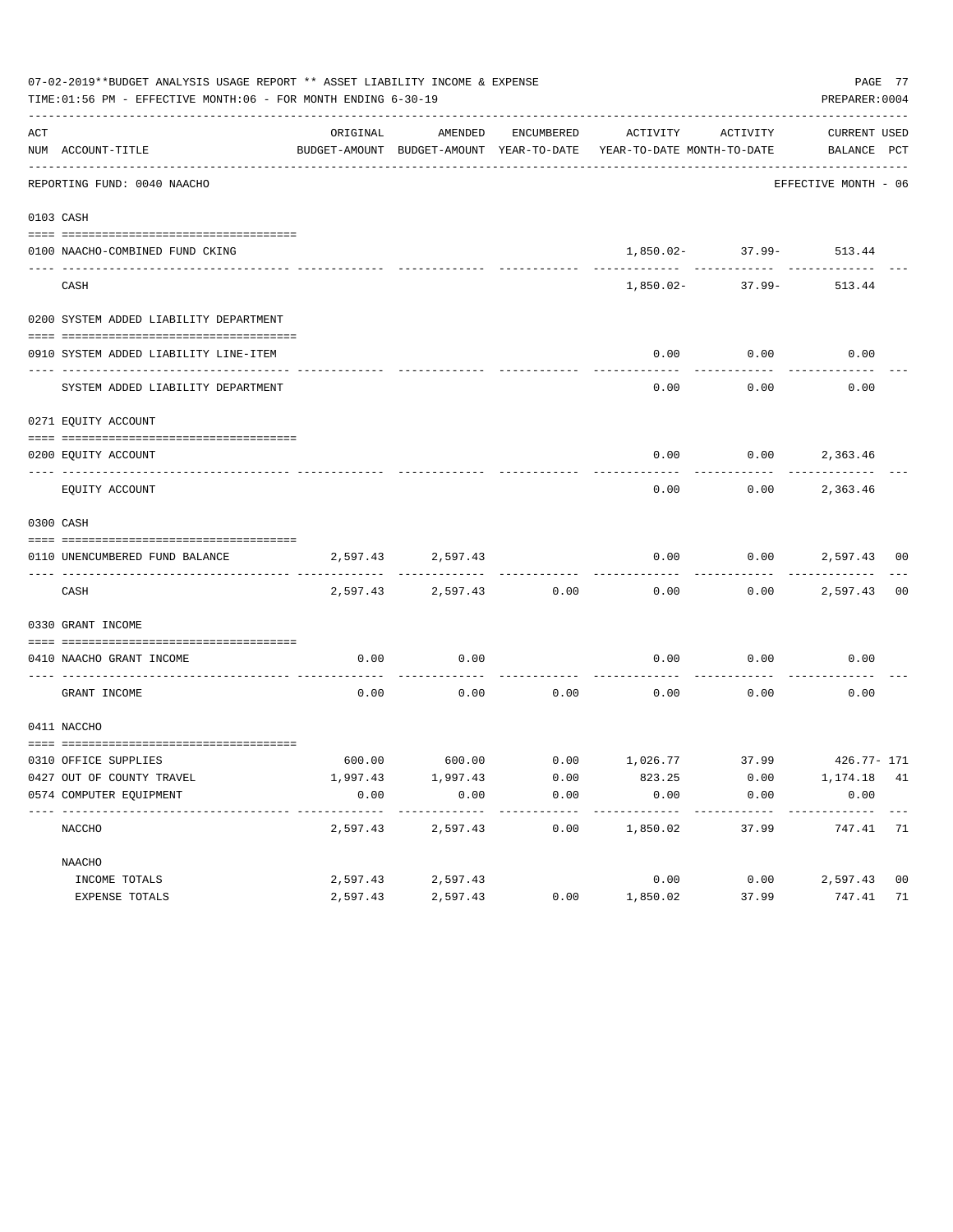|     | 07-02-2019**BUDGET ANALYSIS USAGE REPORT ** ASSET LIABILITY INCOME & EXPENSE<br>TIME:01:56 PM - EFFECTIVE MONTH:06 - FOR MONTH ENDING 6-30-19 |                                                                                 |                      |            |                  |                                            | PAGE 78<br>PREPARER: 0004                  |
|-----|-----------------------------------------------------------------------------------------------------------------------------------------------|---------------------------------------------------------------------------------|----------------------|------------|------------------|--------------------------------------------|--------------------------------------------|
| ACT | NUM ACCOUNT-TITLE                                                                                                                             | ORIGINAL<br>BUDGET-AMOUNT BUDGET-AMOUNT YEAR-TO-DATE YEAR-TO-DATE MONTH-TO-DATE | AMENDED              | ENCUMBERED | ACTIVITY         | ACTIVITY                                   | <b>CURRENT USED</b><br>BALANCE PCT         |
|     | REPORTING FUND: 0041 CITIZEN CORPS (CERT)                                                                                                     |                                                                                 |                      |            |                  |                                            | ------------------<br>EFFECTIVE MONTH - 06 |
|     | 0102 A/P CLEARING                                                                                                                             |                                                                                 |                      |            |                  |                                            |                                            |
|     | 0100 A/P CLEARING                                                                                                                             |                                                                                 |                      |            |                  | $0.00$ 0.00<br>----------                  | 0.00                                       |
|     | A/P CLEARING                                                                                                                                  |                                                                                 |                      |            | 0.00             | 0.00                                       | 0.00                                       |
|     | 0103 CASH                                                                                                                                     |                                                                                 |                      |            |                  |                                            |                                            |
|     | 0100 CITIZEN CORPS (CERT)-COMB. FUND CKIN                                                                                                     |                                                                                 |                      |            |                  | $100.24 - 250.24 - 199.76$                 |                                            |
|     | CASH                                                                                                                                          |                                                                                 |                      |            |                  | ------------<br>$100.24 - 250.24 - 199.76$ |                                            |
|     | 0120 RECEIVABLES                                                                                                                              |                                                                                 |                      |            |                  |                                            |                                            |
|     | 0312 DUE FROM OTHER GOVERNMENTS                                                                                                               |                                                                                 |                      |            | 0.00             | 0.00                                       | 0.00                                       |
|     | RECEIVABLES                                                                                                                                   |                                                                                 |                      |            | 0.00             | 0.00                                       | 0.00                                       |
|     | 0200 SYSTEM ADDED LIABILITY DEPARTMENT                                                                                                        |                                                                                 |                      |            |                  |                                            |                                            |
|     | 0910 SYSTEM ADDED LIABILITY LINE-ITEM                                                                                                         |                                                                                 |                      |            | 0.00             | 0.00                                       | 0.00                                       |
|     | SYSTEM ADDED LIABILITY DEPARTMENT                                                                                                             |                                                                                 |                      |            | 0.00             | ---------<br>0.00                          | 0.00                                       |
|     | 0207 DUE TO FUND                                                                                                                              |                                                                                 |                      |            |                  |                                            |                                            |
|     | 0095 DUE TO OTHER FUNDS                                                                                                                       |                                                                                 |                      |            | 0.00             | 0.00                                       | 0.00                                       |
|     | DUE TO FUND                                                                                                                                   |                                                                                 |                      |            | 0.00             | 0.00                                       | 0.00                                       |
|     | 0271 EQUITY ACCOUNT                                                                                                                           |                                                                                 |                      |            |                  |                                            |                                            |
|     | 0200 EQUITY ACCOUNT                                                                                                                           |                                                                                 |                      |            |                  | $0.00$ $0.00$ $300.00$                     |                                            |
|     | EQUITY ACCOUNT                                                                                                                                |                                                                                 |                      |            | 0.00             | 0.00                                       | 300.00                                     |
|     | 0370 MISCELLANEOUS                                                                                                                            |                                                                                 |                      |            |                  |                                            |                                            |
|     | 0406 DONATIONS                                                                                                                                | 0.00                                                                            | 0.00                 |            | 150.00           | 0.00                                       | 150.00+                                    |
|     | MISCELLANEOUS                                                                                                                                 | 0.00                                                                            | . <u>.</u> .<br>0.00 | 0.00       | 150.00           | -----------<br>0.00                        | $150.00+$                                  |
|     | 0406 CERT DONATIONS                                                                                                                           |                                                                                 |                      |            |                  |                                            |                                            |
|     | 0310 SUPPLIES                                                                                                                                 | 0.00                                                                            | 0.00                 | 0.00       | 250.24           | 250.24                                     | 250.24-                                    |
|     | 0330 GAS & OIL                                                                                                                                | 0.00                                                                            | 0.00                 | 0.00       | 0.00             | 0.00                                       | 0.00                                       |
|     | 0427 TRAINING EXPENSE                                                                                                                         | 0.00                                                                            | 0.00                 | 0.00       | 0.00             | 0.00                                       | 0.00                                       |
|     | CERT DONATIONS                                                                                                                                | 0.00                                                                            | 0.00                 | 0.00       | 250.24           | 250.24                                     | $250.24-$                                  |
|     | CITIZEN CORPS (CERT)                                                                                                                          |                                                                                 |                      |            |                  |                                            |                                            |
|     | INCOME TOTALS<br>EXPENSE TOTALS                                                                                                               | 0.00<br>0.00                                                                    | 0.00<br>0.00         | 0.00       | 150.00<br>250.24 | 0.00<br>250.24                             | $150.00+$<br>$250.24-$                     |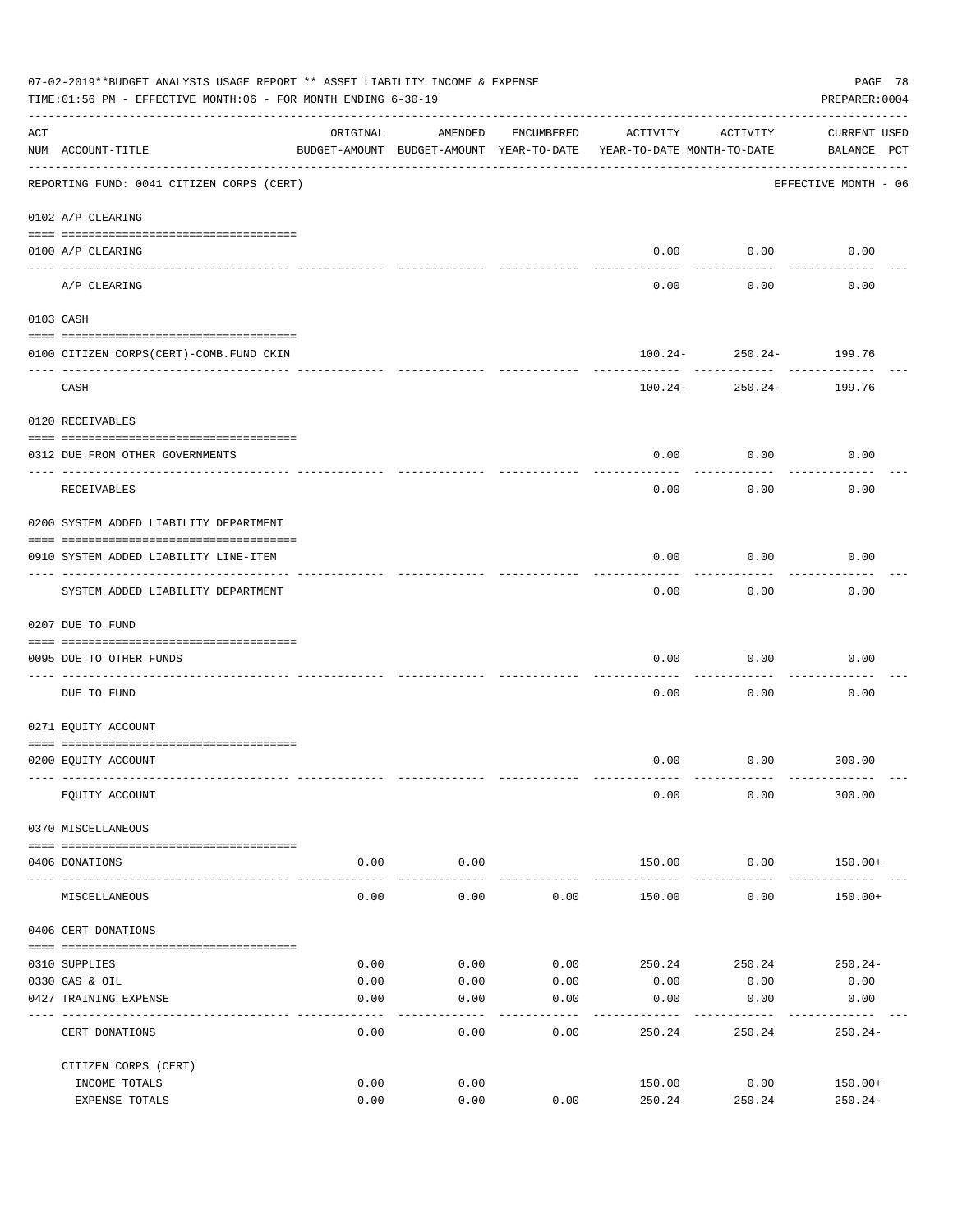|     | 07-02-2019**BUDGET ANALYSIS USAGE REPORT ** ASSET LIABILITY INCOME & EXPENSE<br>PAGE 79<br>TIME: 01:56 PM - EFFECTIVE MONTH: 06 - FOR MONTH ENDING 6-30-19<br>PREPARER: 0004 |          |                                                     |            |          |                                        |                                    |  |  |  |  |
|-----|------------------------------------------------------------------------------------------------------------------------------------------------------------------------------|----------|-----------------------------------------------------|------------|----------|----------------------------------------|------------------------------------|--|--|--|--|
| ACT | NUM ACCOUNT-TITLE                                                                                                                                                            | ORIGINAL | AMENDED<br>BUDGET-AMOUNT BUDGET-AMOUNT YEAR-TO-DATE | ENCUMBERED | ACTIVITY | ACTIVITY<br>YEAR-TO-DATE MONTH-TO-DATE | <b>CURRENT USED</b><br>BALANCE PCT |  |  |  |  |
|     | REPORTING FUND: 0042 HAZARD MITIGATION PLAN                                                                                                                                  |          |                                                     |            |          |                                        | EFFECTIVE MONTH - 06               |  |  |  |  |
|     | 0103 CASH                                                                                                                                                                    |          |                                                     |            |          |                                        |                                    |  |  |  |  |
|     | 0100 HAZARD MITIGATION-COMB.FUND CKING.                                                                                                                                      |          |                                                     |            | 0.00     | 0.00                                   | $428.64-$                          |  |  |  |  |
|     | CASH                                                                                                                                                                         |          |                                                     |            | 0.00     | 0.00                                   | $428.64-$                          |  |  |  |  |
|     | 0200 SYSTEM ADDED LIABILITY DEPARTMENT                                                                                                                                       |          |                                                     |            |          |                                        |                                    |  |  |  |  |
|     | 0910 SYSTEM ADDED LIABILITY LINE-ITEM                                                                                                                                        |          |                                                     |            | 0.00     | 0.00                                   | 0.00                               |  |  |  |  |
|     | SYSTEM ADDED LIABILITY DEPARTMENT                                                                                                                                            |          |                                                     |            | 0.00     | 0.00                                   | 0.00                               |  |  |  |  |
|     | 0271 EQUITY ACCOUNT                                                                                                                                                          |          |                                                     |            |          |                                        |                                    |  |  |  |  |
|     | 0200 EQUITY ACCOUNT                                                                                                                                                          |          |                                                     |            | 0.00     | 0.00                                   | $428.64-$                          |  |  |  |  |
|     | EQUITY ACCOUNT                                                                                                                                                               |          |                                                     |            | 0.00     | 0.00                                   | $428.64-$                          |  |  |  |  |
|     | 0330 GRANT INCOME                                                                                                                                                            |          |                                                     |            |          |                                        |                                    |  |  |  |  |
|     | 0477 HAZARD MITIGATION DR-1999                                                                                                                                               | 0.00     | 0.00                                                |            | 0.00     | 0.00                                   | 0.00                               |  |  |  |  |
|     | GRANT INCOME                                                                                                                                                                 | 0.00     | 0.00                                                | 0.00       | 0.00     | 0.00                                   | 0.00                               |  |  |  |  |
|     | 0477 HAZARD MITIGATION GRANT                                                                                                                                                 |          |                                                     |            |          |                                        |                                    |  |  |  |  |
|     |                                                                                                                                                                              |          |                                                     |            |          |                                        |                                    |  |  |  |  |
|     | 0310 OFFICE SUPPLIES                                                                                                                                                         | 0.00     | 0.00                                                | 0.00       | 0.00     | 0.00                                   | 0.00                               |  |  |  |  |
|     | 0415 CONSULTANT                                                                                                                                                              | 0.00     | 0.00                                                | 0.00       | 0.00     | 0.00                                   | 0.00                               |  |  |  |  |
|     | 0427 TRAVEL AND TRAINING                                                                                                                                                     | 0.00     | 0.00                                                | 0.00       | 0.00     | 0.00                                   | 0.00                               |  |  |  |  |
|     | 0574 COMPUTER EQUIPMENT                                                                                                                                                      | 0.00     | 0.00                                                | 0.00       | 0.00     | 0.00                                   | 0.00                               |  |  |  |  |
|     | HAZARD MITIGATION GRANT                                                                                                                                                      | 0.00     | 0.00                                                | 0.00       | 0.00     | 0.00                                   | 0.00                               |  |  |  |  |
|     | HAZARD MITIGATION PLAN                                                                                                                                                       |          |                                                     |            |          |                                        |                                    |  |  |  |  |
|     | INCOME TOTALS                                                                                                                                                                | 0.00     | 0.00                                                |            | 0.00     | 0.00                                   | 0.00                               |  |  |  |  |
|     | <b>EXPENSE TOTALS</b>                                                                                                                                                        | 0.00     | 0.00                                                | 0.00       | 0.00     | 0.00                                   | 0.00                               |  |  |  |  |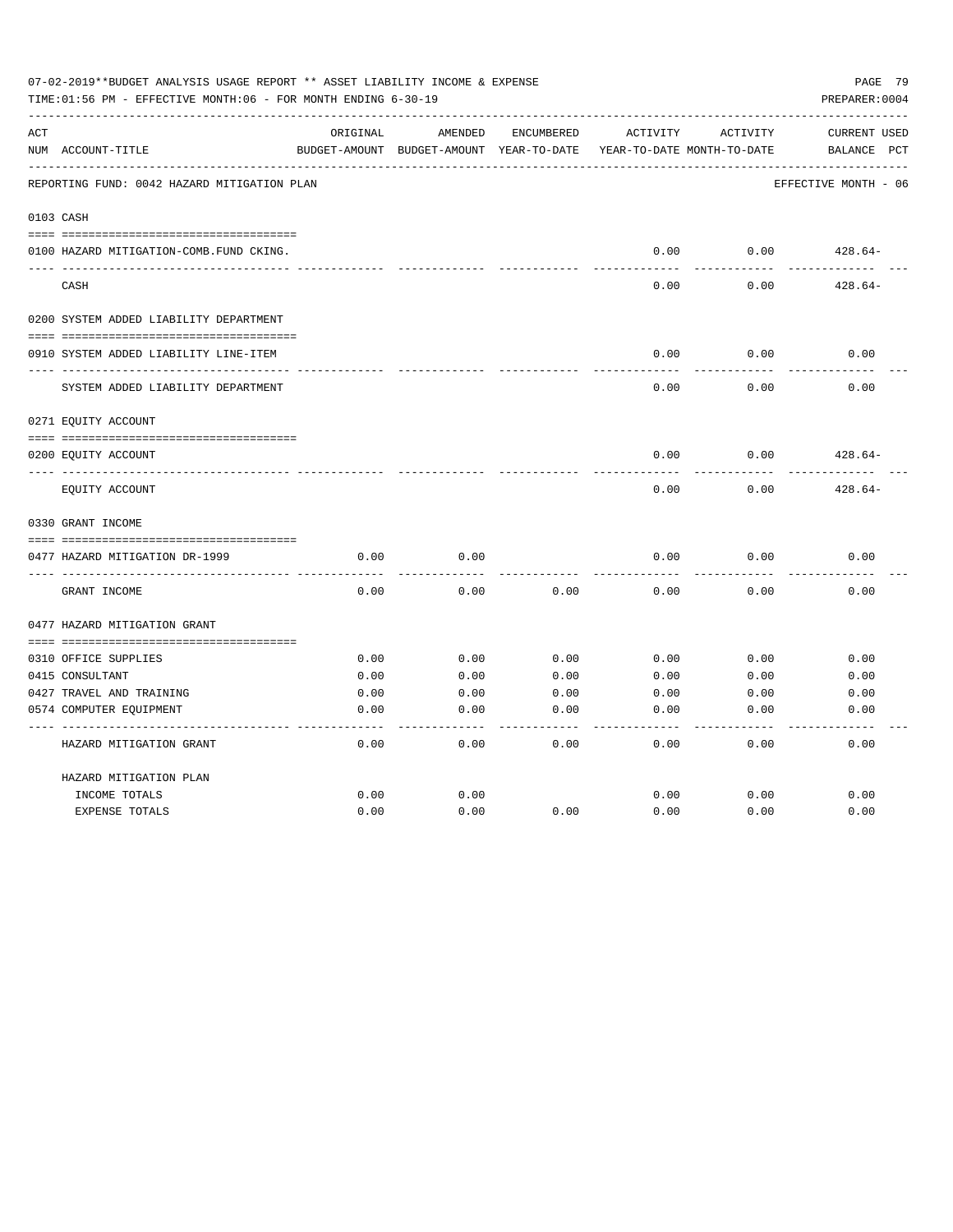|     | 07-02-2019**BUDGET ANALYSIS USAGE REPORT ** ASSET LIABILITY INCOME & EXPENSE<br>PAGE 80<br>TIME: 01:56 PM - EFFECTIVE MONTH: 06 - FOR MONTH ENDING 6-30-19<br>PREPARER: 0004 |                     |                                                     |                 |                                        |           |                                    |  |  |  |  |
|-----|------------------------------------------------------------------------------------------------------------------------------------------------------------------------------|---------------------|-----------------------------------------------------|-----------------|----------------------------------------|-----------|------------------------------------|--|--|--|--|
| ACT | NUM ACCOUNT-TITLE                                                                                                                                                            | ORIGINAL            | AMENDED<br>BUDGET-AMOUNT BUDGET-AMOUNT YEAR-TO-DATE | ENCUMBERED      | ACTIVITY<br>YEAR-TO-DATE MONTH-TO-DATE | ACTIVITY  | <b>CURRENT USED</b><br>BALANCE PCT |  |  |  |  |
|     | REPORTING FUND: 0044 HOMELAND SECURITY                                                                                                                                       |                     |                                                     |                 |                                        |           | EFFECTIVE MONTH - 06               |  |  |  |  |
|     | 0102 A/P CLEARING                                                                                                                                                            |                     |                                                     |                 |                                        |           |                                    |  |  |  |  |
|     | 0100 A/P CLEARING<br>---- ----------                                                                                                                                         |                     |                                                     |                 | 0.00                                   | 0.00      | 0.00                               |  |  |  |  |
|     | A/P CLEARING                                                                                                                                                                 |                     |                                                     |                 | 0.00                                   | 0.00      | 0.00                               |  |  |  |  |
|     | 0103 CASH                                                                                                                                                                    |                     |                                                     |                 |                                        |           |                                    |  |  |  |  |
|     | 0100 HOMELAND SECURITY-COMB.FUND CHKING                                                                                                                                      |                     |                                                     |                 | 0.00                                   | 0.00      | 0.00                               |  |  |  |  |
|     | CASH                                                                                                                                                                         |                     |                                                     |                 | 0.00                                   | 0.00      | 0.00                               |  |  |  |  |
|     | 0120 RECEIVABLES                                                                                                                                                             |                     |                                                     |                 |                                        |           |                                    |  |  |  |  |
|     |                                                                                                                                                                              |                     |                                                     |                 |                                        |           |                                    |  |  |  |  |
|     | 0312 DUE FROM OTHER GOVERNMENT                                                                                                                                               |                     |                                                     |                 | 0.00                                   | 0.00      | 0.00                               |  |  |  |  |
|     | RECEIVABLES                                                                                                                                                                  |                     |                                                     |                 | 0.00                                   | 0.00      | 0.00                               |  |  |  |  |
|     | 0200 SYSTEM ADDED LIABILITY DEPARTMENT                                                                                                                                       |                     |                                                     |                 |                                        |           |                                    |  |  |  |  |
|     | 0910 SYSTEM ADDED LIABILITY LINE-ITEM                                                                                                                                        |                     |                                                     |                 | 0.00                                   | 0.00      | 0.00                               |  |  |  |  |
|     | SYSTEM ADDED LIABILITY DEPARTMENT                                                                                                                                            |                     |                                                     |                 | 0.00                                   | 0.00      | 0.00                               |  |  |  |  |
|     | 0207 DUE TO FUND                                                                                                                                                             |                     |                                                     |                 |                                        |           |                                    |  |  |  |  |
|     | 0095 DUE TO OTHER FUNDS                                                                                                                                                      |                     |                                                     |                 | 0.00                                   | 0.00      | 0.00                               |  |  |  |  |
|     | DUE TO FUND                                                                                                                                                                  |                     |                                                     |                 | 0.00                                   | 0.00      | 0.00                               |  |  |  |  |
|     | 0271 EQUITY ACCOUNT                                                                                                                                                          |                     |                                                     |                 |                                        |           |                                    |  |  |  |  |
|     | 0200 EQUITY ACCOUNT                                                                                                                                                          |                     |                                                     |                 | 0.00                                   | 0.00      | 0.00                               |  |  |  |  |
|     | EQUITY ACCOUNT                                                                                                                                                               |                     |                                                     |                 |                                        |           |                                    |  |  |  |  |
|     | 0330 GRANTS                                                                                                                                                                  |                     |                                                     |                 | 0.00                                   | 0.00      | 0.00                               |  |  |  |  |
|     |                                                                                                                                                                              |                     |                                                     |                 |                                        |           |                                    |  |  |  |  |
|     | 0423 2016 HOMELAND SECURITY                                                                                                                                                  | 0.00                | 0.00                                                |                 | 0.00                                   | 0.00      | 0.00                               |  |  |  |  |
|     | GRANTS                                                                                                                                                                       | $- - - - -$<br>0.00 | 0.00                                                | 0.00            | 0.00                                   | 0.00      | 0.00                               |  |  |  |  |
|     | 0412 HOMELAND SECURITY                                                                                                                                                       |                     |                                                     |                 |                                        |           |                                    |  |  |  |  |
|     | 0578 2011 EQUIPMENT                                                                                                                                                          | 0.00                | 0.00                                                | 0.00            | 0.00                                   | 0.00      | 0.00                               |  |  |  |  |
|     | 0579 2012 EQUIPMENT                                                                                                                                                          | 0.00                | 0.00                                                | 0.00            | 0.00                                   | 0.00      | 0.00                               |  |  |  |  |
|     | 0580 2013 EQUIPMENT                                                                                                                                                          | 0.00                | 0.00                                                | 0.00            | 0.00                                   | 0.00      | 0.00                               |  |  |  |  |
|     | 0581 2014 EQUIPMENT                                                                                                                                                          | 0.00                | 0.00                                                | 0.00            | 0.00                                   | 0.00      | 0.00                               |  |  |  |  |
|     | 0582 2015 EQUIPMENT                                                                                                                                                          | 0.00                | 0.00                                                | 0.00            | 0.00                                   | 0.00      | 0.00                               |  |  |  |  |
|     | 0583 2016 EQUIPMENT                                                                                                                                                          | 0.00                | 0.00                                                | 0.00            | 0.00                                   | 0.00      | 0.00                               |  |  |  |  |
|     | HOMELAND SECURITY                                                                                                                                                            | 0.00                | ----<br>0.00                                        | - - - -<br>0.00 | $--- - - -$<br>0.00                    | .<br>0.00 | -----<br>0.00                      |  |  |  |  |
|     | HOMELAND SECURITY                                                                                                                                                            |                     |                                                     |                 |                                        |           |                                    |  |  |  |  |
|     | INCOME TOTALS                                                                                                                                                                | 0.00                | 0.00                                                |                 | 0.00                                   | 0.00      | 0.00                               |  |  |  |  |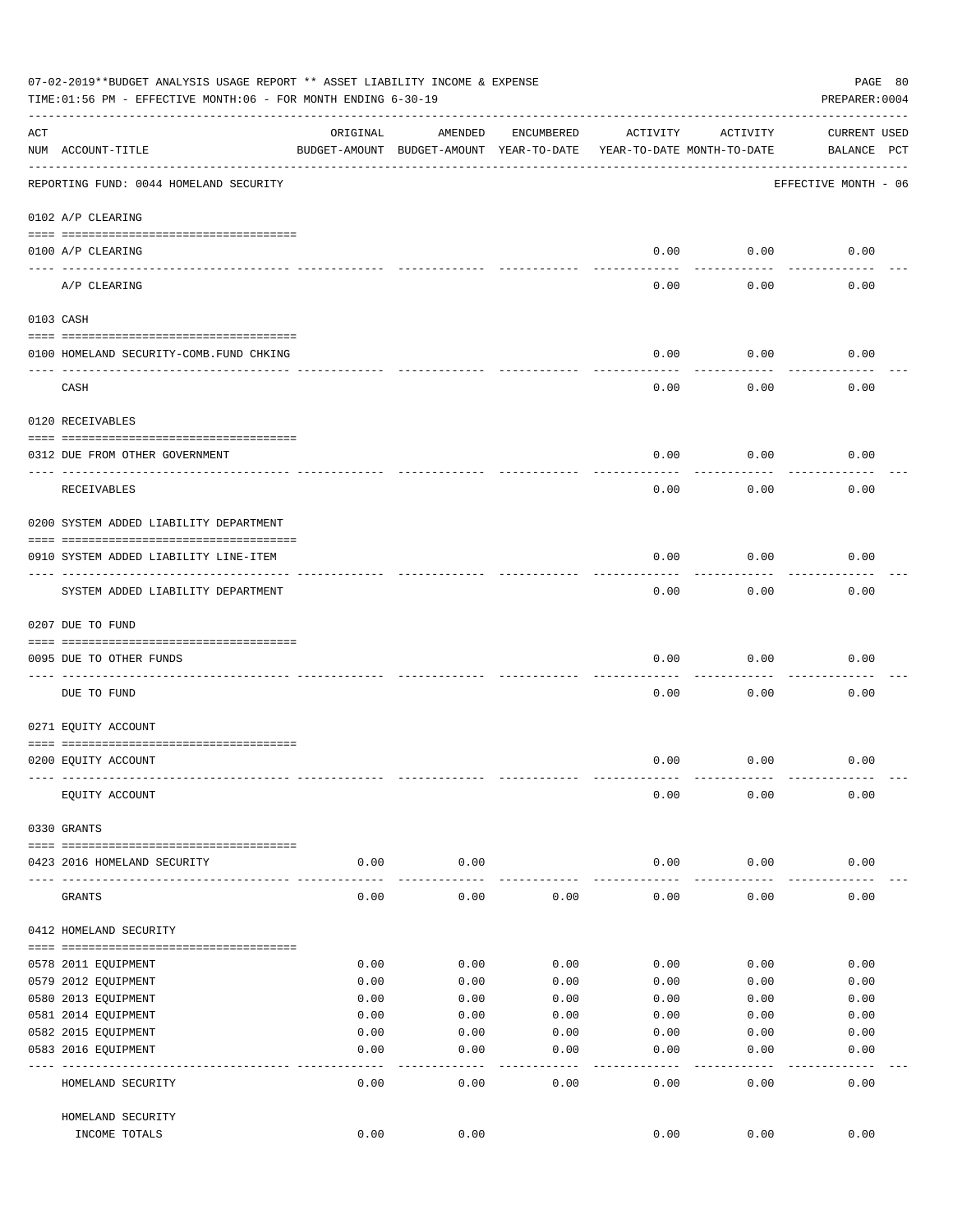| 07-02-2019**BUDGET ANALYSIS USAGE REPORT ** ASSET LIABILITY INCOME & EXPENSE<br>TIME:01:56 PM - EFFECTIVE MONTH:06 - FOR MONTH ENDING 6-30-19 |          |                                        |                                   |                                        |          | PAGE 81<br>PREPARER: 0004                    |
|-----------------------------------------------------------------------------------------------------------------------------------------------|----------|----------------------------------------|-----------------------------------|----------------------------------------|----------|----------------------------------------------|
| ACT<br>NUM ACCOUNT-TITLE                                                                                                                      | ORIGINAL | AMENDED<br>BUDGET-AMOUNT BUDGET-AMOUNT | <b>ENCUMBERED</b><br>YEAR-TO-DATE | ACTIVITY<br>YEAR-TO-DATE MONTH-TO-DATE | ACTIVITY | <b>CURRENT USED</b><br><b>PCT</b><br>BALANCE |
| REPORTING FUND: 0044 HOMELAND SECURITY                                                                                                        |          |                                        |                                   |                                        |          | EFFECTIVE MONTH - 06                         |
| <b>EXPENSE TOTALS</b>                                                                                                                         | 0.00     | 0.00                                   | 0.00                              | 0.00                                   | 0.00     | 0.00                                         |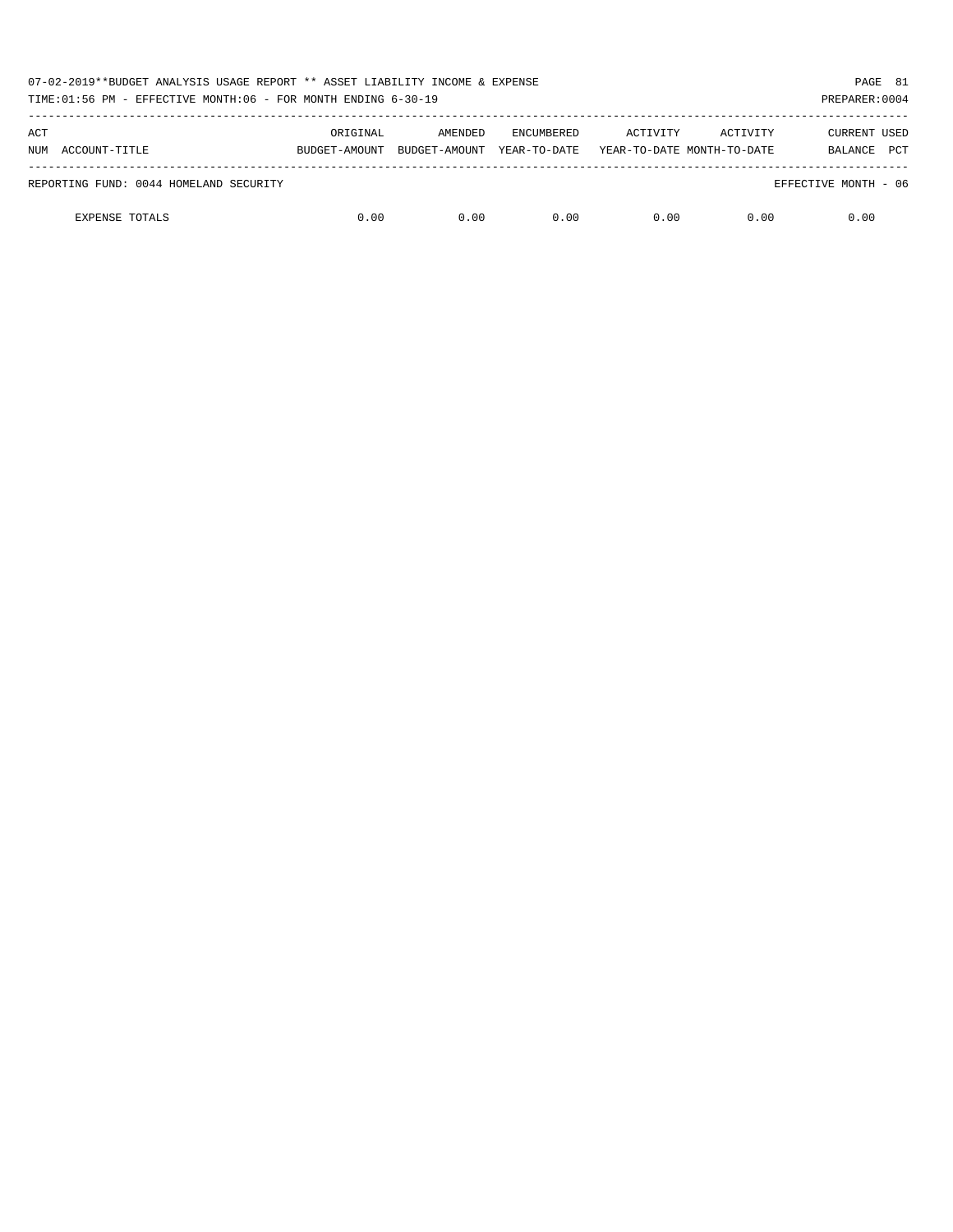|     | 07-02-2019**BUDGET ANALYSIS USAGE REPORT ** ASSET LIABILITY INCOME & EXPENSE<br>TIME:01:56 PM - EFFECTIVE MONTH:06 - FOR MONTH ENDING 6-30-19 |              |                                                     |              |                                        |                                    | PAGE 82<br>PREPARER: 0004   |
|-----|-----------------------------------------------------------------------------------------------------------------------------------------------|--------------|-----------------------------------------------------|--------------|----------------------------------------|------------------------------------|-----------------------------|
| ACT | NUM ACCOUNT-TITLE                                                                                                                             | ORIGINAL     | AMENDED<br>BUDGET-AMOUNT BUDGET-AMOUNT YEAR-TO-DATE | ENCUMBERED   | ACTIVITY<br>YEAR-TO-DATE MONTH-TO-DATE | ACTIVITY                           | CURRENT USED<br>BALANCE PCT |
|     | REPORTING FUND: 0045 CHAPTER 19 FUNDS                                                                                                         |              |                                                     |              |                                        |                                    | EFFECTIVE MONTH - 06        |
|     | 0100 PAYROLL                                                                                                                                  |              |                                                     |              |                                        |                                    |                             |
|     | 0100 PAYROLL                                                                                                                                  |              |                                                     |              | 0.00                                   | 0.00                               | 0.00                        |
|     | ---- -------<br>PAYROLL                                                                                                                       |              |                                                     |              | 0.00                                   | 0.00                               | 0.00                        |
|     | 0103 CASH                                                                                                                                     |              |                                                     |              |                                        |                                    |                             |
|     | 0100 CHAPTER 19-COMBINED FUNDS CHECKING                                                                                                       |              |                                                     |              |                                        | $4,697.88 - 1,810.21 - 4,789.99 -$ |                             |
|     | CASH                                                                                                                                          |              |                                                     |              |                                        | $4,697.88 - 1,810.21 - 4,789.99 -$ |                             |
|     | 0120 RECEIVABLES                                                                                                                              |              |                                                     |              |                                        |                                    |                             |
|     | 0312 DUE FROM OTHER GOVERNMENT                                                                                                                |              |                                                     |              | 0.00                                   | 0.00                               | 0.00                        |
|     | RECEIVABLES                                                                                                                                   |              |                                                     |              | 0.00                                   | 0.00                               | 0.00                        |
|     | 0200 SYSTEM ADDED LIABILITY DEPARTMENT                                                                                                        |              |                                                     |              |                                        |                                    |                             |
|     | 0150 ACCRUED SALARY PAYABLE                                                                                                                   |              |                                                     |              | 0.00                                   | 0.00                               | 302.00                      |
|     | 0155 ACCRUED FRINGE BENEFITS                                                                                                                  |              |                                                     |              | 0.00                                   | 0.00                               | 0.00                        |
|     | 0910 SYSTEM ADDED LIABILITY LINE-ITEM                                                                                                         |              |                                                     |              | 0.00                                   | 0.00                               | 0.00                        |
|     | SYSTEM ADDED LIABILITY DEPARTMENT                                                                                                             |              |                                                     |              | 0.00                                   | 0.00                               | 302.00                      |
|     | 0207 DUE TO FUND                                                                                                                              |              |                                                     |              |                                        |                                    |                             |
|     | 0095 DUE TO OTHER FUNDS                                                                                                                       |              |                                                     |              | 0.00                                   | 0.00                               | 0.00                        |
|     | DUE TO FUND                                                                                                                                   |              |                                                     |              | 0.00                                   | 0.00                               | 0.00                        |
|     | 0271 EQUITY ACCOUNT                                                                                                                           |              |                                                     |              |                                        |                                    |                             |
|     |                                                                                                                                               |              |                                                     |              |                                        |                                    |                             |
|     | 0200 EQUITY ACCOUNT                                                                                                                           |              |                                                     |              | 0.00                                   | 0.00                               | $394.11 -$                  |
|     | EQUITY ACCOUNT                                                                                                                                |              |                                                     |              | 0.00                                   | 0.00                               | $394.11-$                   |
|     | 0330 GRANT INCOME                                                                                                                             |              |                                                     |              |                                        |                                    |                             |
|     | 0403 CHAPTER 19 FUNDS                                                                                                                         | 0.00         | 0.00                                                |              | 92.11                                  | 0.00                               | $92.11+$                    |
|     | GRANT INCOME                                                                                                                                  | 0.00         | $- - - -$<br>0.00                                   | 0.00         | 92.11                                  | 0.00                               | $92.11+$                    |
|     | 0403 CHAPTER 19 FUNDS                                                                                                                         |              |                                                     |              |                                        |                                    |                             |
|     | 0103 SALARY                                                                                                                                   | 0.00         | 0.00                                                | 0.00         |                                        | 1,510.00    1,382.00    1,510.00-  |                             |
|     | 0201 SOCIAL SECURITY                                                                                                                          | 0.00         | 0.00                                                | 0.00         | 14.59                                  | 6.65                               | $14.59-$                    |
|     | 0204 WORKERS COMPENSATION                                                                                                                     | 0.00         | 0.00                                                | 0.00         | 0.00                                   | 0.00                               | 0.00                        |
|     | 0205 MEDICARE TAX                                                                                                                             | 0.00         | 0.00                                                | 0.00         | 3.42                                   | 1.56                               | $3.42-$                     |
|     | 0310 OFFICE SUPPLIES                                                                                                                          | 0.00         | 0.00                                                | 0.00         | 850.00                                 | 0.00                               | $850.00 -$                  |
|     | 0427 OUT OF COUNTY TRAVEL                                                                                                                     | 0.00         | 0.00                                                | 0.00         | 2,211.98                               | 420.00                             | $2,211.98-$                 |
|     | 0481 DUES                                                                                                                                     | 0.00         | 0.00                                                | 0.00         | 200.00                                 | 0.00                               | $200.00 -$                  |
|     | 0572 OFFICE EQUIPMENT<br>0573 ELECTION EQUIPMENT                                                                                              | 0.00<br>0.00 | 0.00<br>0.00                                        | 0.00<br>0.00 | 0.00<br>0.00                           | 0.00<br>0.00                       | 0.00<br>0.00                |
|     |                                                                                                                                               |              |                                                     |              |                                        |                                    |                             |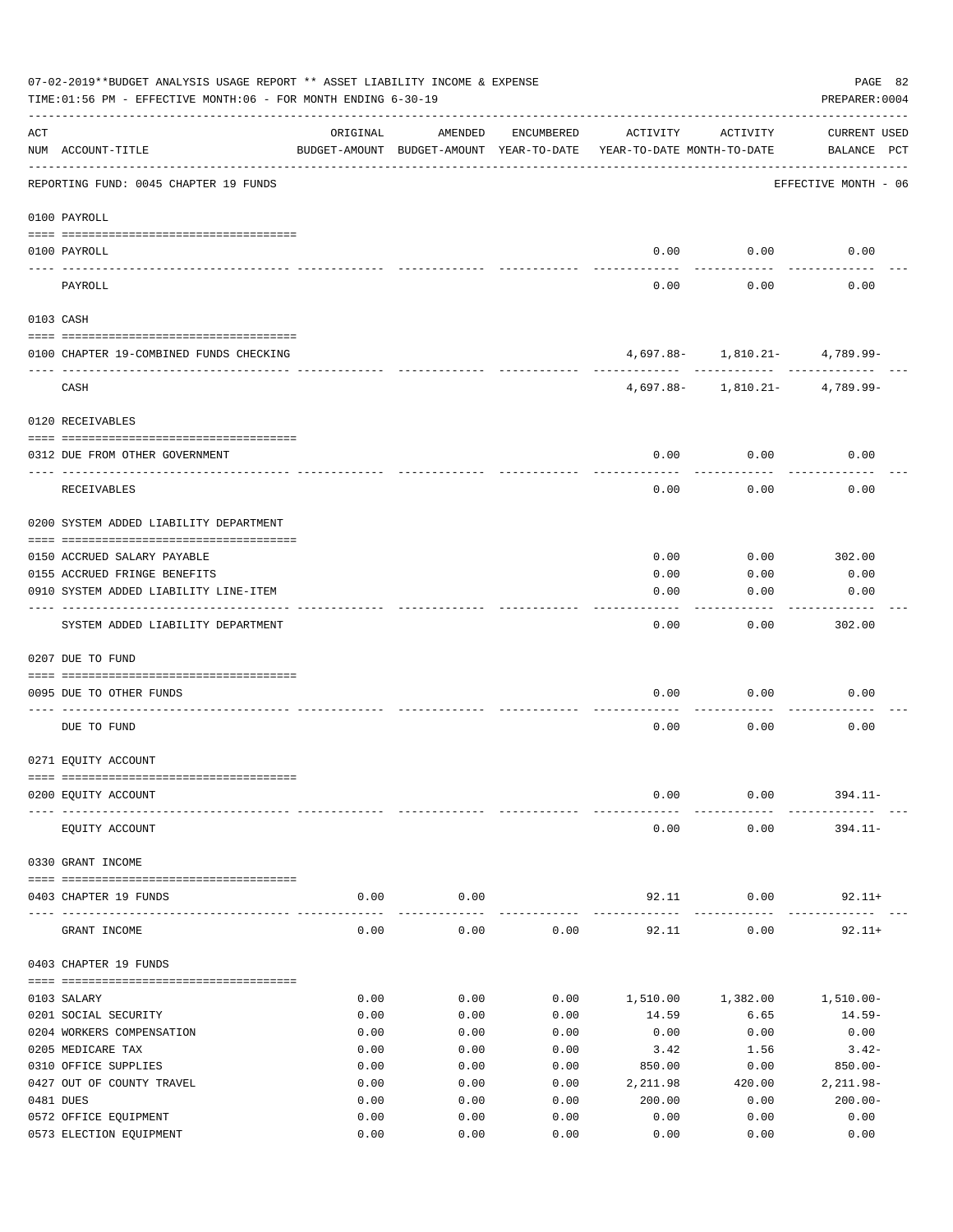| 07-02-2019**BUDGET ANALYSIS USAGE REPORT ** ASSET LIABILITY INCOME & EXPENSE | PAGE 83        |
|------------------------------------------------------------------------------|----------------|
| TIME:01:56 PM - EFFECTIVE MONTH:06 - FOR MONTH ENDING 6-30-19                | PREPARER: 0004 |

| ACT                                   | ORIGINAL      | AMENDED       | <b>ENCUMBERED</b> | ACTIVITY | ACTIVITY                   | <b>CURRENT USED</b>   |
|---------------------------------------|---------------|---------------|-------------------|----------|----------------------------|-----------------------|
| ACCOUNT-TITLE<br>NUM                  | BUDGET-AMOUNT | BUDGET-AMOUNT | YEAR-TO-DATE      |          | YEAR-TO-DATE MONTH-TO-DATE | BALANCE<br><b>PCT</b> |
|                                       |               |               |                   |          |                            |                       |
| REPORTING FUND: 0045 CHAPTER 19 FUNDS |               |               |                   |          |                            | EFFECTIVE MONTH - 06  |
|                                       |               |               |                   |          |                            |                       |
| 0574 COMPUTER EQUIPMENT               | 0.00          | 0.00          | 0.00              | 0.00     | 0.00                       | 0.00                  |
| CHAPTER 19 FUNDS                      | 0.00          | 0.00          | 0.00              | 4,789.99 | 1,810.21                   | $4.789.99 -$          |
|                                       |               |               |                   |          |                            |                       |
| CHAPTER 19 FUNDS                      |               |               |                   |          |                            |                       |
| INCOME TOTALS                         | 0.00          | 0.00          |                   | 92.11    | 0.00                       | $92.11+$              |
| <b>EXPENSE TOTALS</b>                 | 0.00          | 0.00          | 0.00              | 4,789.99 | 1,810.21                   | 4,789.99-             |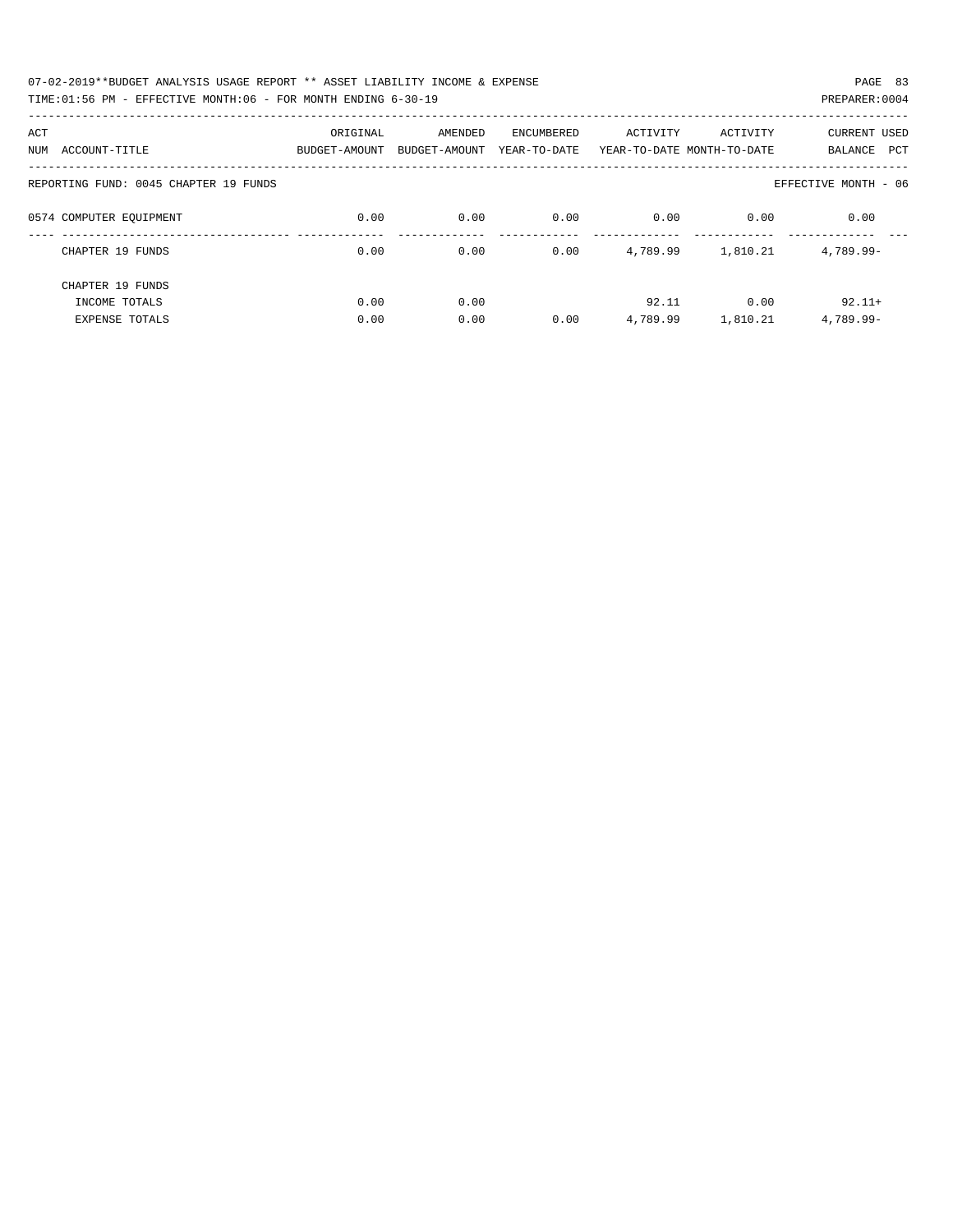| 07-02-2019**BUDGET ANALYSIS USAGE REPORT ** ASSET LIABILITY INCOME & EXPENSE<br>TIME: 01:56 PM - EFFECTIVE MONTH: 06 - FOR MONTH ENDING 6-30-19 |                                                                  |           |                                                                                |            |           |                |                                    |                |
|-------------------------------------------------------------------------------------------------------------------------------------------------|------------------------------------------------------------------|-----------|--------------------------------------------------------------------------------|------------|-----------|----------------|------------------------------------|----------------|
| ACT                                                                                                                                             | NUM ACCOUNT-TITLE                                                | ORIGINAL  | AMENDED<br>BUDGET-AMOUNT BUDGET-AMOUNT YEAR-TO-DATE YEAR-TO-DATE MONTH-TO-DATE | ENCUMBERED | ACTIVITY  | ACTIVITY       | <b>CURRENT USED</b><br>BALANCE PCT |                |
|                                                                                                                                                 | REPORTING FUND: 0046 SAFE ROOM REIMBURSEMENT PROGRAM             |           |                                                                                |            |           |                | EFFECTIVE MONTH - 06               |                |
| 0103 CASH                                                                                                                                       |                                                                  |           |                                                                                |            |           |                |                                    |                |
|                                                                                                                                                 | 0100 SAFE ROOM REIMB.PROG.-COMB.FUNDS                            |           |                                                                                |            |           | 1,682.01 0.00  | 7,465.66                           |                |
|                                                                                                                                                 | CASH                                                             |           |                                                                                |            | 1,682.01  | 0.00           | 7,465.66                           |                |
|                                                                                                                                                 | 0120 RECEIVABLES                                                 |           |                                                                                |            |           |                |                                    |                |
|                                                                                                                                                 | 0312 DUE FROM OTHER GOVERNMENTS                                  |           |                                                                                |            | 0.00      | 0.00           | 0.00                               |                |
|                                                                                                                                                 | RECEIVABLES                                                      |           |                                                                                |            | 0.00      | 0.00           | 0.00                               |                |
|                                                                                                                                                 | 0200 SYSTEM ADDED LIABILITY DEPARTMENT                           |           |                                                                                |            |           |                |                                    |                |
|                                                                                                                                                 | 0910 SYSTEM ADDED LIABILITY LINE-ITEM                            |           |                                                                                |            | 0.00      | 0.00           | 0.00                               |                |
|                                                                                                                                                 | SYSTEM ADDED LIABILITY DEPARTMENT                                |           |                                                                                |            | 0.00      | 0.00           | 0.00                               |                |
|                                                                                                                                                 | 0271 EQUITY ACCOUNT                                              |           |                                                                                |            |           |                |                                    |                |
|                                                                                                                                                 |                                                                  |           |                                                                                |            |           |                |                                    |                |
|                                                                                                                                                 | 0200 EQUITY ACCOUNT                                              |           |                                                                                |            | 0.00      | 0.00           | 5,783.65                           |                |
|                                                                                                                                                 | EQUITY ACCOUNT                                                   |           |                                                                                |            | 0.00      | 0.00           | 5,783.65                           |                |
| 0300 CASH                                                                                                                                       |                                                                  |           |                                                                                |            |           |                |                                    |                |
|                                                                                                                                                 | 0146 BEGINNING CASH BALANCE<br>--------------------------------- | 0.00      | 0.00                                                                           |            | 0.00      | 0.00           | 0.00                               |                |
|                                                                                                                                                 | CASH                                                             | 0.00      | 0.00                                                                           | 0.00       | 0.00      | 0.00           | 0.00                               |                |
|                                                                                                                                                 | 0330 GRANT INCOME                                                |           |                                                                                |            |           |                |                                    |                |
|                                                                                                                                                 | 0475 SAFE ROOM REIMBURSEMENT DR-4029                             | 60,000.00 | 60,000.00                                                                      |            |           | 35,527.25 0.00 | 24,472.75                          | 59             |
|                                                                                                                                                 | 0476 ADMINISTRATIVE FEE                                          | 2,000.00  | 2,000.00                                                                       |            | 1,900.01  | 0.00           | 99.99                              | 95             |
|                                                                                                                                                 | GRANT INCOME                                                     |           | 62,000.00 62,000.00                                                            | 0.00       | 37,427.26 | 0.00           | 24,572.74                          | 60             |
|                                                                                                                                                 | 0475 SAFE ROOM REIMBURSEMENT PROGRAM                             |           |                                                                                |            |           |                |                                    |                |
|                                                                                                                                                 | 0310 OFFICE SUPPLIES                                             | 600.00    | 600.00                                                                         | 0.00       | 215.25    | 0.00           | 384.75                             | 36             |
|                                                                                                                                                 | 0314 SAFE ROOM REIMBURSEMENT                                     | 60,000.00 | 60,000.00                                                                      | 0.00       | 35,527.25 | 0.00           | 24,472.75                          | 59             |
|                                                                                                                                                 | 0330 GAS/OIL                                                     | 150.00    | 150.00                                                                         | 0.00       | 2.75      | 0.00           | 147.25                             | 02             |
|                                                                                                                                                 | 0427 OUT OF COUNTY TRAVEL                                        | 500.00    | 500.00                                                                         | 0.00       | 0.00      | 0.00           | 500.00                             | 0 <sub>0</sub> |
|                                                                                                                                                 | 0454 R&M AUTO                                                    | 750.00    | 750.00                                                                         | 0.00       | 0.00      | 0.00           | 750.00                             | 0 <sub>0</sub> |
|                                                                                                                                                 | 0573 RADIO EQUIPMENT                                             | 0.00      | 0.00                                                                           | 0.00       | 0.00      | 0.00           | 0.00                               |                |
|                                                                                                                                                 | 0574 COMPUTER EQUIPMENT                                          | 0.00      | 0.00                                                                           | 0.00       | 0.00      | 0.00           | 0.00                               |                |
|                                                                                                                                                 | SAFE ROOM REIMBURSEMENT PROGRAM                                  | 62,000.00 | 62,000.00                                                                      | 0.00       | 35,745.25 | 0.00           | 26, 254.75                         | 58             |
|                                                                                                                                                 | SAFE ROOM REIMBURSEMENT PROGRAM                                  |           |                                                                                |            |           |                |                                    |                |
|                                                                                                                                                 | INCOME TOTALS                                                    | 62,000.00 | 62,000.00                                                                      |            | 37,427.26 | 0.00           | 24,572.74                          | 60             |
|                                                                                                                                                 | EXPENSE TOTALS                                                   | 62,000.00 | 62,000.00                                                                      | 0.00       | 35,745.25 | 0.00           | 26, 254.75                         | 58             |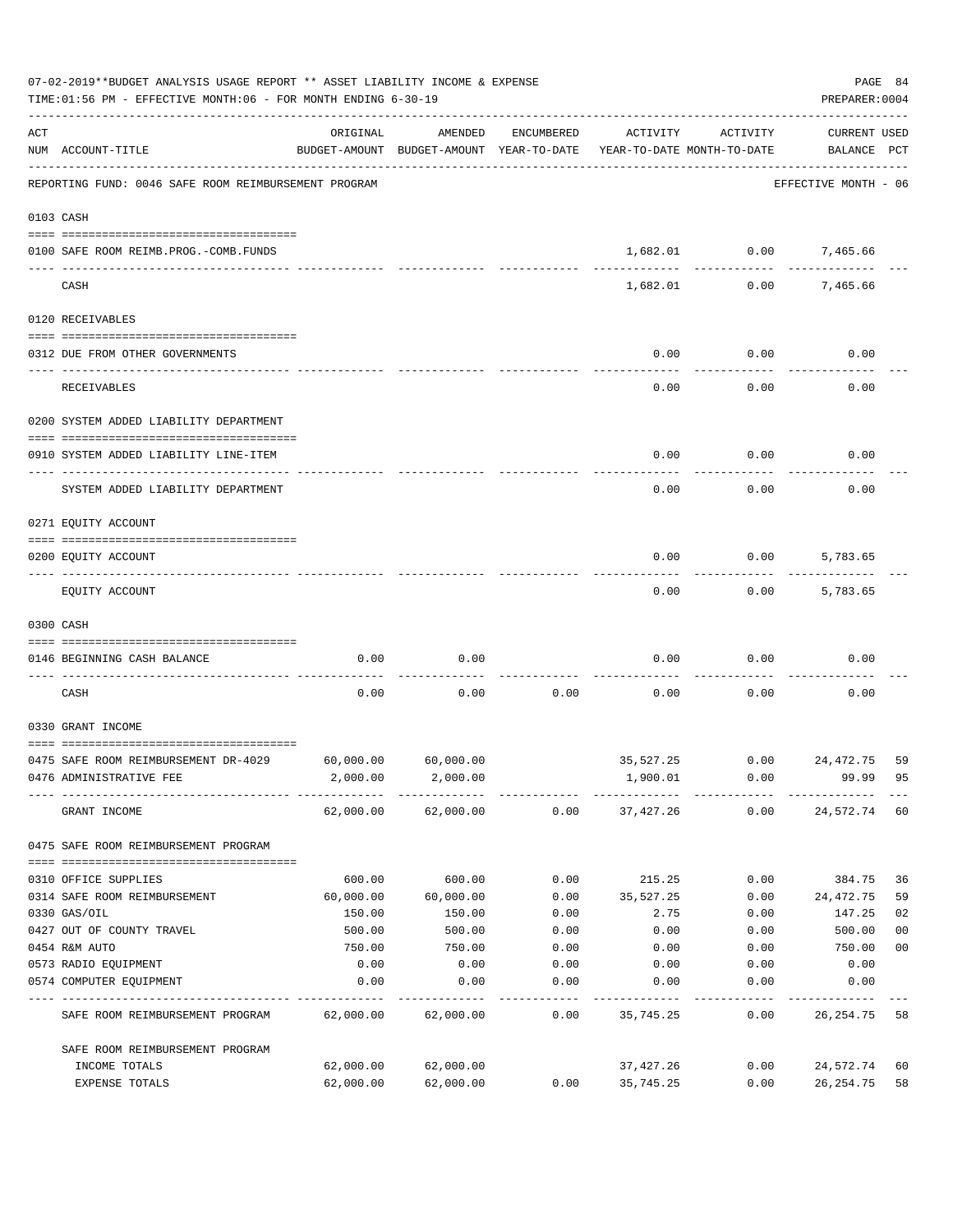|     | 07-02-2019**BUDGET ANALYSIS USAGE REPORT ** ASSET LIABILITY INCOME & EXPENSE<br>TIME: 01:56 PM - EFFECTIVE MONTH: 06 - FOR MONTH ENDING 6-30-19 |           |                                                     |                    |                                        |                             | PAGE 85<br>PREPARER: 0004          |                |
|-----|-------------------------------------------------------------------------------------------------------------------------------------------------|-----------|-----------------------------------------------------|--------------------|----------------------------------------|-----------------------------|------------------------------------|----------------|
| ACT | NUM ACCOUNT-TITLE                                                                                                                               | ORIGINAL  | AMENDED<br>BUDGET-AMOUNT BUDGET-AMOUNT YEAR-TO-DATE | ENCUMBERED         | ACTIVITY<br>YEAR-TO-DATE MONTH-TO-DATE | ACTIVITY                    | <b>CURRENT USED</b><br>BALANCE PCT |                |
|     | REPORTING FUND: 0048 ELECTION EQUIPMENT FUND                                                                                                    |           |                                                     |                    |                                        |                             | EFFECTIVE MONTH - 06               |                |
|     | 0103 CASH                                                                                                                                       |           |                                                     |                    |                                        |                             |                                    |                |
|     | 0100 ELECTION EQUIP.FUND-COMBINED FUNDS                                                                                                         |           |                                                     |                    |                                        | 1,082.16   0.00   32,384.59 |                                    |                |
|     | CASH                                                                                                                                            |           |                                                     |                    | 1,082.16                               | 0.00                        | 32,384.59                          |                |
|     | 0200 SYSTEM ADDED LIABILITY DEPARTMENT                                                                                                          |           |                                                     |                    |                                        |                             |                                    |                |
|     | 0910 SYSTEM ADDED LIABILITY LINE-ITEM                                                                                                           |           |                                                     |                    | 0.00                                   | 0.00                        | 0.00                               |                |
|     | SYSTEM ADDED LIABILITY DEPARTMENT                                                                                                               |           |                                                     |                    | 0.00                                   | 0.00                        | 0.00                               |                |
|     | 0271 EQUITY ACCOUNT                                                                                                                             |           |                                                     |                    |                                        |                             |                                    |                |
|     | 0200 EQUITY ACCOUNT                                                                                                                             |           |                                                     |                    | 0.00                                   |                             | $0.00$ $31,302.43$                 |                |
|     |                                                                                                                                                 |           |                                                     |                    |                                        |                             |                                    |                |
|     | EQUITY ACCOUNT                                                                                                                                  |           |                                                     |                    | 0.00                                   | 0.00                        | 31,302.43                          |                |
|     | 0300 CASH                                                                                                                                       |           |                                                     |                    |                                        |                             |                                    |                |
|     | 0148 BEGINNING CASH BALANCE                                                                                                                     | 7,070.00  | 7,070.00                                            |                    | 0.00                                   | 0.00                        | 7,070.00                           | 00             |
|     | CASH                                                                                                                                            | 7,070.00  | 7,070.00                                            | 0.00               | 0.00                                   | 0.00                        | 7,070.00                           | 0 <sub>0</sub> |
|     | 0340 INCOME                                                                                                                                     |           |                                                     |                    |                                        |                             |                                    |                |
|     | 0130 REFUNDS & MISCELLANEOUS                                                                                                                    | 0.00      | 0.00                                                |                    | 0.00                                   | 0.00                        | 0.00                               |                |
|     | 0403 CONTRACT ADMINISTRATIVE FEE                                                                                                                | 0.00      | 0.00                                                |                    | 149.90                                 | 0.00                        | $149.90+$                          |                |
|     | 0484 ELECTION REIMBURSEMENT                                                                                                                     | 4,000.00  | 4,000.00                                            |                    | 1,448.56                               | 0.00                        | 2,551.44                           | 36             |
|     | INCOME                                                                                                                                          | 4,000.00  | 4,000.00                                            | 0.00               | 1,598.46                               | 0.00                        | 2,401.54                           | 40             |
|     | 0403 ELECTION EQUIPMENT FUND                                                                                                                    |           |                                                     |                    |                                        |                             |                                    |                |
|     | 0421 ELECTION INTERNET                                                                                                                          | 0.00      | 0.00                                                | 0.00               | 0.00                                   | 0.00                        | 0.00                               |                |
|     | 0485 LICENSE/SUPPORT                                                                                                                            | 0.00      | 0.00                                                | 0.00               | 0.00                                   | 0.00                        | 0.00                               |                |
|     | 0573 ELECTION EQUIPMENT                                                                                                                         | 11,070.00 | 11,070.00<br>-------------                          | 0.00<br>---------- | 516.30<br>-------                      | 0.00<br>---------           | 10,553.70<br>-------               | 05             |
|     | ELECTION EQUIPMENT FUND                                                                                                                         | 11,070.00 | 11,070.00                                           | 0.00               | 516.30                                 | 0.00                        | 10,553.70 05                       |                |
|     | ELECTION EOUIPMENT FUND                                                                                                                         |           |                                                     |                    |                                        |                             |                                    |                |
|     | INCOME TOTALS                                                                                                                                   | 11,070.00 | 11,070.00                                           |                    | 1,598.46                               | 0.00                        | 9,471.54 14                        |                |
|     | EXPENSE TOTALS                                                                                                                                  | 11,070.00 | 11,070.00                                           | 0.00               | 516.30                                 | 0.00                        | 10,553.70                          | 05             |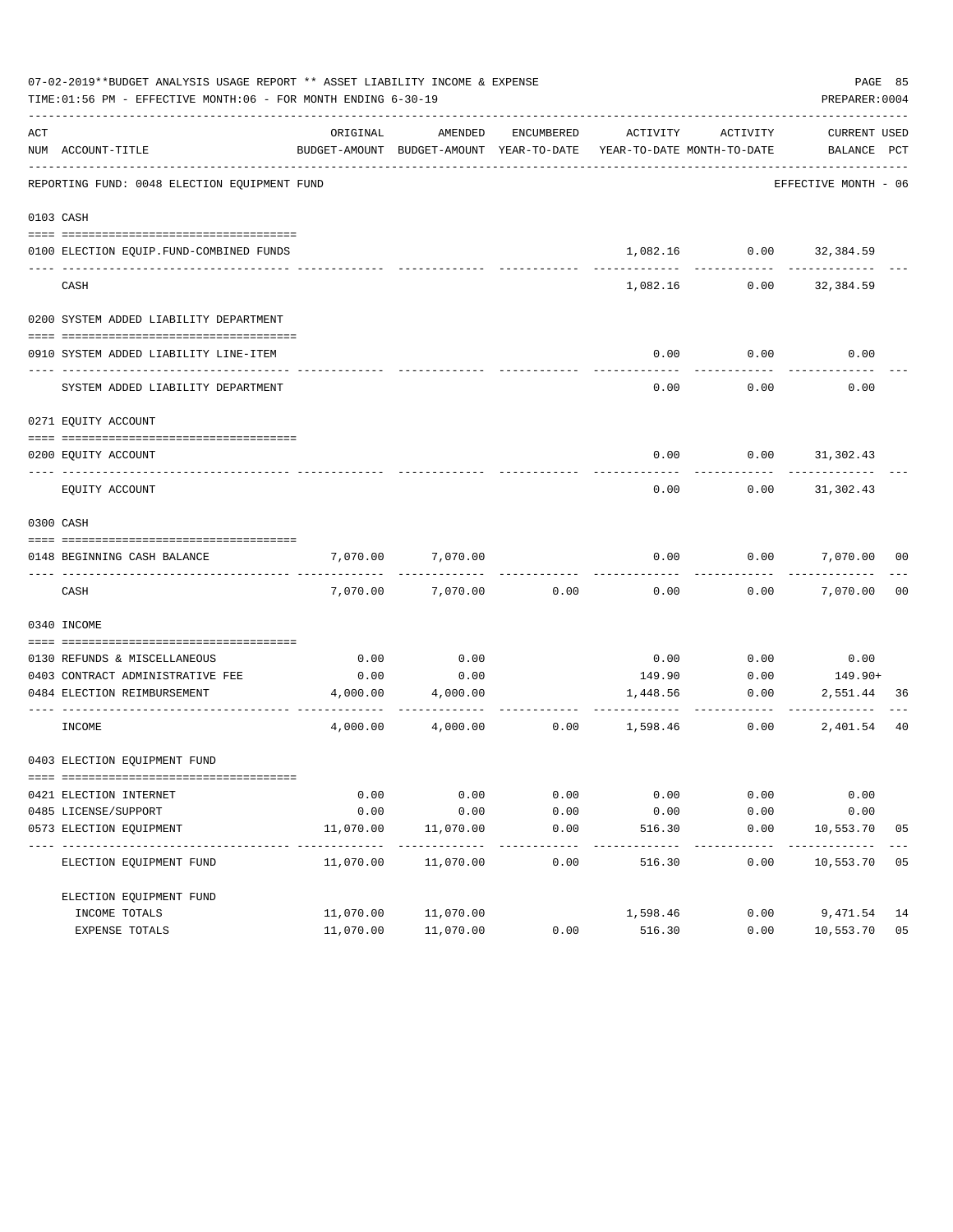|                                                                                                                                                                                                                                                                                                                                                                                                                                                                            | 07-02-2019**BUDGET ANALYSIS USAGE REPORT ** ASSET LIABILITY INCOME & EXPENSE<br>TIME:01:56 PM - EFFECTIVE MONTH:06 - FOR MONTH ENDING 6-30-19 |              |                                                     |              |                                        |                     | PAGE 86<br>PREPARER: 0004          |    |
|----------------------------------------------------------------------------------------------------------------------------------------------------------------------------------------------------------------------------------------------------------------------------------------------------------------------------------------------------------------------------------------------------------------------------------------------------------------------------|-----------------------------------------------------------------------------------------------------------------------------------------------|--------------|-----------------------------------------------------|--------------|----------------------------------------|---------------------|------------------------------------|----|
| ACT                                                                                                                                                                                                                                                                                                                                                                                                                                                                        | NUM ACCOUNT-TITLE                                                                                                                             | ORIGINAL     | AMENDED<br>BUDGET-AMOUNT BUDGET-AMOUNT YEAR-TO-DATE | ENCUMBERED   | ACTIVITY<br>YEAR-TO-DATE MONTH-TO-DATE | ACTIVITY            | <b>CURRENT USED</b><br>BALANCE PCT |    |
|                                                                                                                                                                                                                                                                                                                                                                                                                                                                            | REPORTING FUND: 0049 INVESTIGATOR/LEOSE GRANT                                                                                                 |              |                                                     |              |                                        |                     | EFFECTIVE MONTH - 06               |    |
|                                                                                                                                                                                                                                                                                                                                                                                                                                                                            | 0100 PAYROLL                                                                                                                                  |              |                                                     |              |                                        |                     |                                    |    |
|                                                                                                                                                                                                                                                                                                                                                                                                                                                                            | 0100 PAYROLL                                                                                                                                  |              |                                                     |              | 0.00                                   | 0.00                | 0.00                               |    |
| $\frac{1}{2} \left( \frac{1}{2} \right) \left( \frac{1}{2} \right) \left( \frac{1}{2} \right) \left( \frac{1}{2} \right) \left( \frac{1}{2} \right) \left( \frac{1}{2} \right) \left( \frac{1}{2} \right) \left( \frac{1}{2} \right) \left( \frac{1}{2} \right) \left( \frac{1}{2} \right) \left( \frac{1}{2} \right) \left( \frac{1}{2} \right) \left( \frac{1}{2} \right) \left( \frac{1}{2} \right) \left( \frac{1}{2} \right) \left( \frac{1}{2} \right) \left( \frac$ | -------------------------- --------<br>PAYROLL                                                                                                |              |                                                     |              | $---$<br>0.00                          | -------<br>0.00     | 0.00                               |    |
|                                                                                                                                                                                                                                                                                                                                                                                                                                                                            | 0103 CASH                                                                                                                                     |              |                                                     |              |                                        |                     |                                    |    |
|                                                                                                                                                                                                                                                                                                                                                                                                                                                                            |                                                                                                                                               |              |                                                     |              |                                        |                     |                                    |    |
|                                                                                                                                                                                                                                                                                                                                                                                                                                                                            | 0100 INVESTIGATOR/LEOSE-COMB.FUNDS                                                                                                            |              |                                                     |              | 61.77                                  | 0.00                | 681.66                             |    |
|                                                                                                                                                                                                                                                                                                                                                                                                                                                                            | CASH                                                                                                                                          |              |                                                     |              | 61.77                                  | 0.00                | 681.66                             |    |
|                                                                                                                                                                                                                                                                                                                                                                                                                                                                            | 0271 EQUITY ACCOUNT                                                                                                                           |              |                                                     |              |                                        |                     |                                    |    |
|                                                                                                                                                                                                                                                                                                                                                                                                                                                                            | 0200 EQUITY ACCOUNT                                                                                                                           |              |                                                     |              | 0.00                                   | 0.00                | 619.89                             |    |
|                                                                                                                                                                                                                                                                                                                                                                                                                                                                            | ----------------------- ---------<br>---- -----------                                                                                         |              |                                                     |              |                                        |                     |                                    |    |
|                                                                                                                                                                                                                                                                                                                                                                                                                                                                            | EQUITY ACCOUNT                                                                                                                                |              |                                                     |              | 0.00                                   | 0.00                | 619.89                             |    |
| 0300 CASH                                                                                                                                                                                                                                                                                                                                                                                                                                                                  |                                                                                                                                               |              |                                                     |              |                                        |                     |                                    |    |
|                                                                                                                                                                                                                                                                                                                                                                                                                                                                            | 0149 BEGINNING CASH BALANCE                                                                                                                   | 0.00         | 619.89                                              |              | 0.00                                   | 0.00                | 619.89 00                          |    |
|                                                                                                                                                                                                                                                                                                                                                                                                                                                                            | CASH                                                                                                                                          | 0.00         | 619.89                                              | 0.00         | 0.00                                   | ---------<br>0.00   | ----------<br>619.89               | 00 |
|                                                                                                                                                                                                                                                                                                                                                                                                                                                                            | 0330 GRANT INCOME                                                                                                                             |              |                                                     |              |                                        |                     |                                    |    |
|                                                                                                                                                                                                                                                                                                                                                                                                                                                                            | 0475 INVESTIGATOR/LEOSE GRANT                                                                                                                 | 0.00         | 0.00                                                |              | 681.66                                 | 0.00                | 681.66+                            |    |
|                                                                                                                                                                                                                                                                                                                                                                                                                                                                            | GRANT INCOME                                                                                                                                  | 0.00         | 0.00                                                | 0.00         | 681.66                                 | 0.00                | 681.66+                            |    |
|                                                                                                                                                                                                                                                                                                                                                                                                                                                                            | 0475 INVESTIGATOR/LEOSE                                                                                                                       |              |                                                     |              |                                        |                     |                                    |    |
|                                                                                                                                                                                                                                                                                                                                                                                                                                                                            |                                                                                                                                               |              |                                                     |              |                                        |                     |                                    |    |
|                                                                                                                                                                                                                                                                                                                                                                                                                                                                            | 0103 SALARY<br>0201 SOCIAL SECURITY                                                                                                           | 0.00<br>0.00 | 0.00<br>0.00                                        | 0.00<br>0.00 | 0.00                                   | $0.00$ 0.00<br>0.00 | 0.00<br>0.00                       |    |
|                                                                                                                                                                                                                                                                                                                                                                                                                                                                            | 0202 GROUP HEALTH INSURANCE                                                                                                                   | 0.00         | 0.00                                                | 0.00         | 0.00                                   | 0.00                | 0.00                               |    |
|                                                                                                                                                                                                                                                                                                                                                                                                                                                                            | 0203 RETIREMENT                                                                                                                               | 0.00         | 0.00                                                | 0.00         | 0.00                                   | 0.00                | 0.00                               |    |
|                                                                                                                                                                                                                                                                                                                                                                                                                                                                            | 0204 WORKER'S COMPENSATION                                                                                                                    | 0.00         | 0.00                                                | 0.00         | 0.00                                   | 0.00                | 0.00                               |    |
|                                                                                                                                                                                                                                                                                                                                                                                                                                                                            | 0205 MEDICARE TAX                                                                                                                             | 0.00         | 0.00                                                | 0.00         | 0.00                                   | 0.00                | 0.00                               |    |
|                                                                                                                                                                                                                                                                                                                                                                                                                                                                            | 0310 OFFICE SUPPLIES                                                                                                                          | 0.00         | 0.00                                                | 0.00         | 0.00                                   | 0.00                | 0.00                               |    |
|                                                                                                                                                                                                                                                                                                                                                                                                                                                                            | 0427 TRAINING/TUITION/OUT OF COUNTY                                                                                                           | 0.00         | 619.89                                              | 0.00         | 619.89                                 | 0.00                | 0.00 100                           |    |
|                                                                                                                                                                                                                                                                                                                                                                                                                                                                            | 0572 OFFICE EQUIPMENT                                                                                                                         | 0.00         | 0.00                                                | 0.00         | 0.00                                   | 0.00                | 0.00                               |    |
|                                                                                                                                                                                                                                                                                                                                                                                                                                                                            | 0574 COMPUTER EQUIPMENT                                                                                                                       | 0.00         | 0.00                                                | 0.00         | 0.00                                   | 0.00                | 0.00                               |    |
|                                                                                                                                                                                                                                                                                                                                                                                                                                                                            | INVESTIGATOR/LEOSE                                                                                                                            | 0.00         | 619.89                                              | 0.00         | 619.89                                 | 0.00                | 0.00 100                           |    |
|                                                                                                                                                                                                                                                                                                                                                                                                                                                                            | INVESTIGATOR/LEOSE GRANT                                                                                                                      |              |                                                     |              |                                        |                     |                                    |    |
|                                                                                                                                                                                                                                                                                                                                                                                                                                                                            | INCOME TOTALS                                                                                                                                 | 0.00         | 619.89                                              |              | 681.66                                 | 0.00                | $61.77 + 110$                      |    |
|                                                                                                                                                                                                                                                                                                                                                                                                                                                                            | EXPENSE TOTALS                                                                                                                                | 0.00         | 619.89                                              | 0.00         | 619.89                                 | 0.00                | 0.00 100                           |    |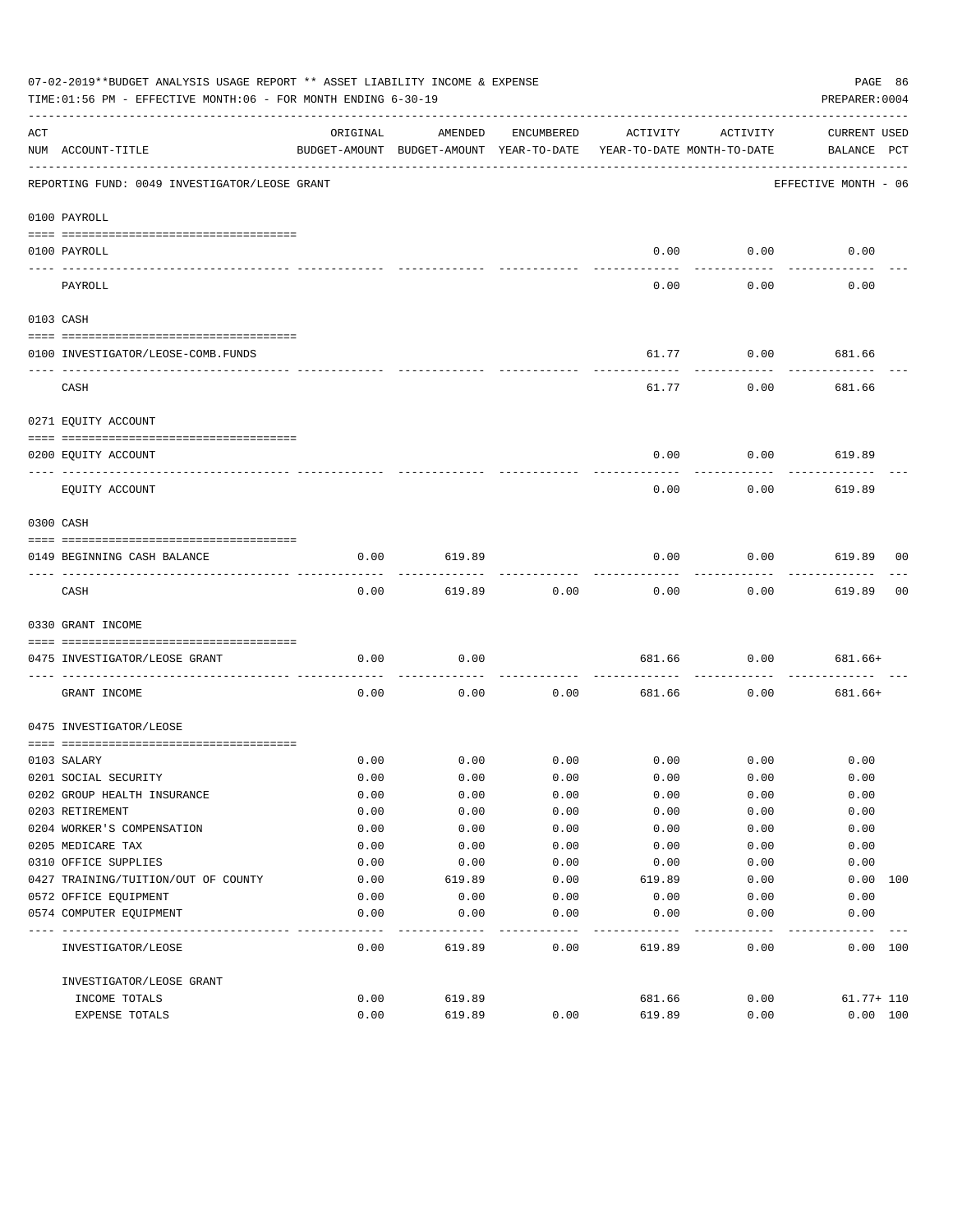|     | 07-02-2019**BUDGET ANALYSIS USAGE REPORT ** ASSET LIABILITY INCOME & EXPENSE<br>TIME: 01:56 PM - EFFECTIVE MONTH: 06 - FOR MONTH ENDING 6-30-19 |          |                                                     |            |                                        |          |                             |                |  |
|-----|-------------------------------------------------------------------------------------------------------------------------------------------------|----------|-----------------------------------------------------|------------|----------------------------------------|----------|-----------------------------|----------------|--|
| ACT | NUM ACCOUNT-TITLE                                                                                                                               | ORIGINAL | AMENDED<br>BUDGET-AMOUNT BUDGET-AMOUNT YEAR-TO-DATE | ENCUMBERED | ACTIVITY<br>YEAR-TO-DATE MONTH-TO-DATE | ACTIVITY | CURRENT USED<br>BALANCE PCT |                |  |
|     | REPORTING FUND: 0051 CO.CLERK CO.& DIST.CT. TECHNOLOGY                                                                                          |          |                                                     |            |                                        |          | EFFECTIVE MONTH - 06        |                |  |
|     | 0103 CASH                                                                                                                                       |          |                                                     |            |                                        |          |                             |                |  |
|     | 0100 CO.CLK.CO.& DIST.CT.TECHNOLOGY-COM                                                                                                         |          |                                                     |            |                                        |          | 695.07- 0.00 7,034.37       |                |  |
|     | CASH                                                                                                                                            |          |                                                     |            | 695.07-                                | 0.00     | 7,034.37                    |                |  |
|     | 0120 RECEIVABLES                                                                                                                                |          |                                                     |            |                                        |          |                             |                |  |
|     | 0313 DUE FROM OTHER FUNDS                                                                                                                       |          |                                                     |            | 0.00                                   | 0.00     | 65.59                       |                |  |
|     | RECEIVABLES                                                                                                                                     |          |                                                     |            | 0.00                                   | 0.00     | 65.59                       |                |  |
|     | 0271 EQUITY ACCOUNT                                                                                                                             |          |                                                     |            |                                        |          |                             |                |  |
|     | 0200 EQUITY ACCOUNT                                                                                                                             |          |                                                     |            | 0.00                                   | 0.00     | 7,795.03                    |                |  |
|     | ______________________________<br>EQUITY ACCOUNT                                                                                                |          |                                                     |            | ------<br>0.00                         | 0.00     | 7,795.03                    |                |  |
|     | 0300 CASH                                                                                                                                       |          |                                                     |            |                                        |          |                             |                |  |
|     | 0151 BEGINNING CASH BALANCE                                                                                                                     | 2,400.00 | 2,400.00                                            |            | 0.00                                   | 0.00     | 2,400.00                    | 0 <sub>0</sub> |  |
|     | CASH                                                                                                                                            | 2,400.00 | 2,400.00                                            | 0.00       | 0.00                                   | 0.00     | 2,400.00                    | 0 <sub>0</sub> |  |
|     | 0370 CO.CLK.MISCELLANEOUS INCOME                                                                                                                |          |                                                     |            |                                        |          |                             |                |  |
|     | 0440 CO.CLK.CO.& DIST.CT.TECHNOLOGY FEE                                                                                                         | 600.00   | 600.00                                              |            | 184.92                                 | 0.00     | 415.08 31                   |                |  |
|     | CO. CLK. MISCELLANEOUS INCOME                                                                                                                   | 600.00   | 600.00                                              | 0.00       | 184.92 0.00                            | .        | 415.08                      | 31             |  |
|     | 0440 CO.CLK.COURT TECHNOLOGY EQUIPMENT                                                                                                          |          |                                                     |            |                                        |          |                             |                |  |
|     | 0572 OFFICE EQUIPMENT                                                                                                                           | 3,000.00 | 3,000.00                                            | 0.00       | 879.99                                 | 0.00     | 2,120.01                    | 29             |  |
|     | CO.CLK.COURT TECHNOLOGY EQUIPMENT                                                                                                               | 3,000.00 | 3,000.00                                            | 0.00       | 879.99                                 | 0.00     | 2,120.01                    | 29             |  |
|     | CO.CLERK CO.& DIST.CT. TECHNOLOGY                                                                                                               |          |                                                     |            |                                        |          |                             |                |  |
|     | INCOME TOTALS                                                                                                                                   | 3,000.00 | 3,000.00                                            |            |                                        |          | 184.92 0.00 2,815.08        | 06             |  |
|     | <b>EXPENSE TOTALS</b>                                                                                                                           | 3,000.00 | 3,000.00                                            | 0.00       | 879.99                                 | 0.00     | 2,120.01                    | 29             |  |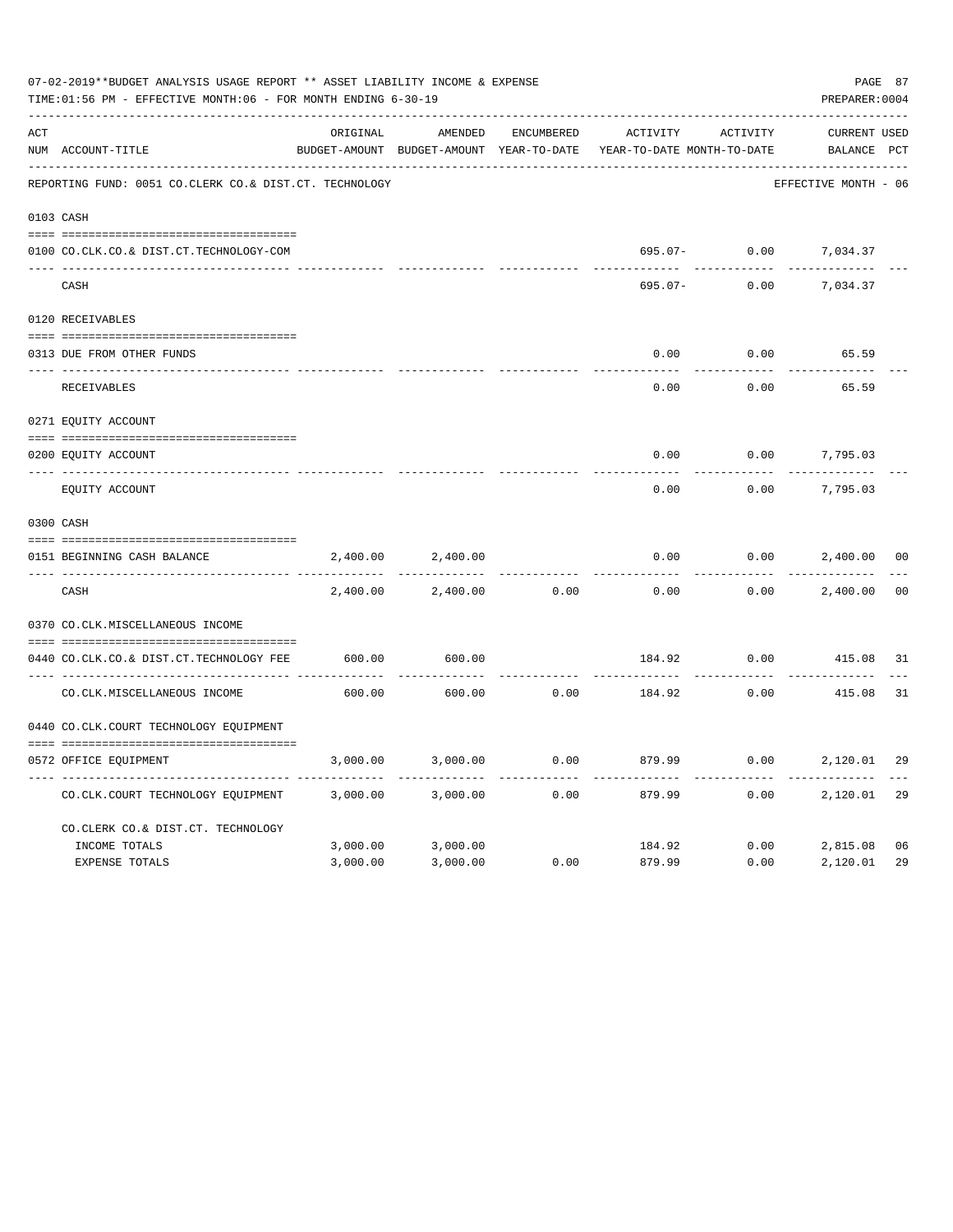|     | 07-02-2019**BUDGET ANALYSIS USAGE REPORT ** ASSET LIABILITY INCOME & EXPENSE<br>TIME:01:56 PM - EFFECTIVE MONTH:06 - FOR MONTH ENDING 6-30-19 |              |                     |                      |                                                                                 |                                               | PAGE 88<br>PREPARER: 0004   |
|-----|-----------------------------------------------------------------------------------------------------------------------------------------------|--------------|---------------------|----------------------|---------------------------------------------------------------------------------|-----------------------------------------------|-----------------------------|
| ACT | NUM ACCOUNT-TITLE                                                                                                                             | ORIGINAL     | AMENDED             | ENCUMBERED           | ACTIVITY<br>BUDGET-AMOUNT BUDGET-AMOUNT YEAR-TO-DATE YEAR-TO-DATE MONTH-TO-DATE | ACTIVITY                                      | CURRENT USED<br>BALANCE PCT |
|     | REPORTING FUND: 0052 CO.CLK.COURT RECORDS PRESERVATION                                                                                        |              |                     |                      |                                                                                 |                                               | EFFECTIVE MONTH - 06        |
|     | 0103 CASH                                                                                                                                     |              |                     |                      |                                                                                 |                                               |                             |
|     | 0100 CO.CLK.COURT RECORDS PRESERVATION-                                                                                                       |              |                     |                      |                                                                                 | 110.17- 3.16 12,706.65                        |                             |
|     | CASH                                                                                                                                          |              |                     |                      |                                                                                 | ________________<br>$110.17 - 3.16$ 12,706.65 | .                           |
|     | 0120 RECEIVABLES                                                                                                                              |              |                     |                      |                                                                                 |                                               |                             |
|     | 0313 DUE FROM OTHER FUNDS                                                                                                                     |              |                     |                      | 0.00                                                                            | 0.00                                          | 90.00                       |
|     | RECEIVABLES                                                                                                                                   |              |                     |                      | 0.00                                                                            | ----------<br>0.00                            | 90.00                       |
|     | 0200 SYSTEM ADDED LIABILITY DEPARTMENT                                                                                                        |              |                     |                      |                                                                                 |                                               |                             |
|     | 0910 SYSTEM ADDED LIABILITY LINE-ITEM                                                                                                         |              |                     |                      |                                                                                 |                                               | $619.64 - 0.00$ 619.64-     |
|     | SYSTEM ADDED LIABILITY DEPARTMENT                                                                                                             |              |                     |                      | ----------- ------------<br>619.64-                                             | 0.00                                          | -----------<br>619.64-      |
|     | 0271 EQUITY ACCOUNT                                                                                                                           |              |                     |                      |                                                                                 |                                               |                             |
|     | 0200 EQUITY ACCOUNT                                                                                                                           |              |                     |                      | 0.00<br>---------                                                               | $0.00$ 12,906.82                              | --------------              |
|     | EQUITY ACCOUNT                                                                                                                                |              |                     |                      | 0.00                                                                            |                                               | $0.00$ 12,906.82            |
|     | 0360 INTEREST EARNINGS                                                                                                                        |              |                     |                      |                                                                                 |                                               |                             |
|     | 0100 INTEREST EARNINGS<br>-------------------- ---<br>.                                                                                       | 0.00         | 0.00                |                      |                                                                                 | .                                             | $19.47$ $3.16$ $19.47+$     |
|     | INTEREST EARNINGS                                                                                                                             | 0.00         | 0.00                | . <u>.</u> .<br>0.00 | 19.47                                                                           | 3.16                                          | $19.47+$                    |
|     | 0370 CO.CLK.MISCELLANEOUS INCOME                                                                                                              |              |                     |                      |                                                                                 |                                               |                             |
|     | 0133 CO.CLK.COURT RECORDS PRESERVATION                                                                                                        |              | $0.00$ 0.00         |                      |                                                                                 |                                               | 490.00 0.00 490.00+         |
|     | CO. CLK. MISCELLANEOUS INCOME                                                                                                                 | 0.00         | 0.00                | 0.00                 | 490.00                                                                          | 0.00                                          | $490.00+$                   |
|     | 0449 CO.CLK.COURT RECORDS PRES.EOUIPMEN                                                                                                       |              |                     |                      |                                                                                 |                                               |                             |
|     | 0572 OFFICE EQUIPMENT                                                                                                                         | 0.00         | 0.00                | 0.00                 | 0.00                                                                            | 0.00                                          | 0.00                        |
|     | CO. CLK. COURT RECORDS PRES. EQUIPMEN                                                                                                         | 0.00         | -----------<br>0.00 | -----------<br>0.00  | -------------<br>0.00                                                           | ------------<br>0.00                          | -------------<br>0.00       |
|     | CO. CLK. COURT RECORDS PRESERVATION                                                                                                           |              |                     |                      |                                                                                 |                                               |                             |
|     | INCOME TOTALS<br>EXPENSE TOTALS                                                                                                               | 0.00<br>0.00 | 0.00<br>0.00        | 0.00                 | 509.47<br>0.00                                                                  | 3.16<br>0.00                                  | $509.47+$<br>0.00           |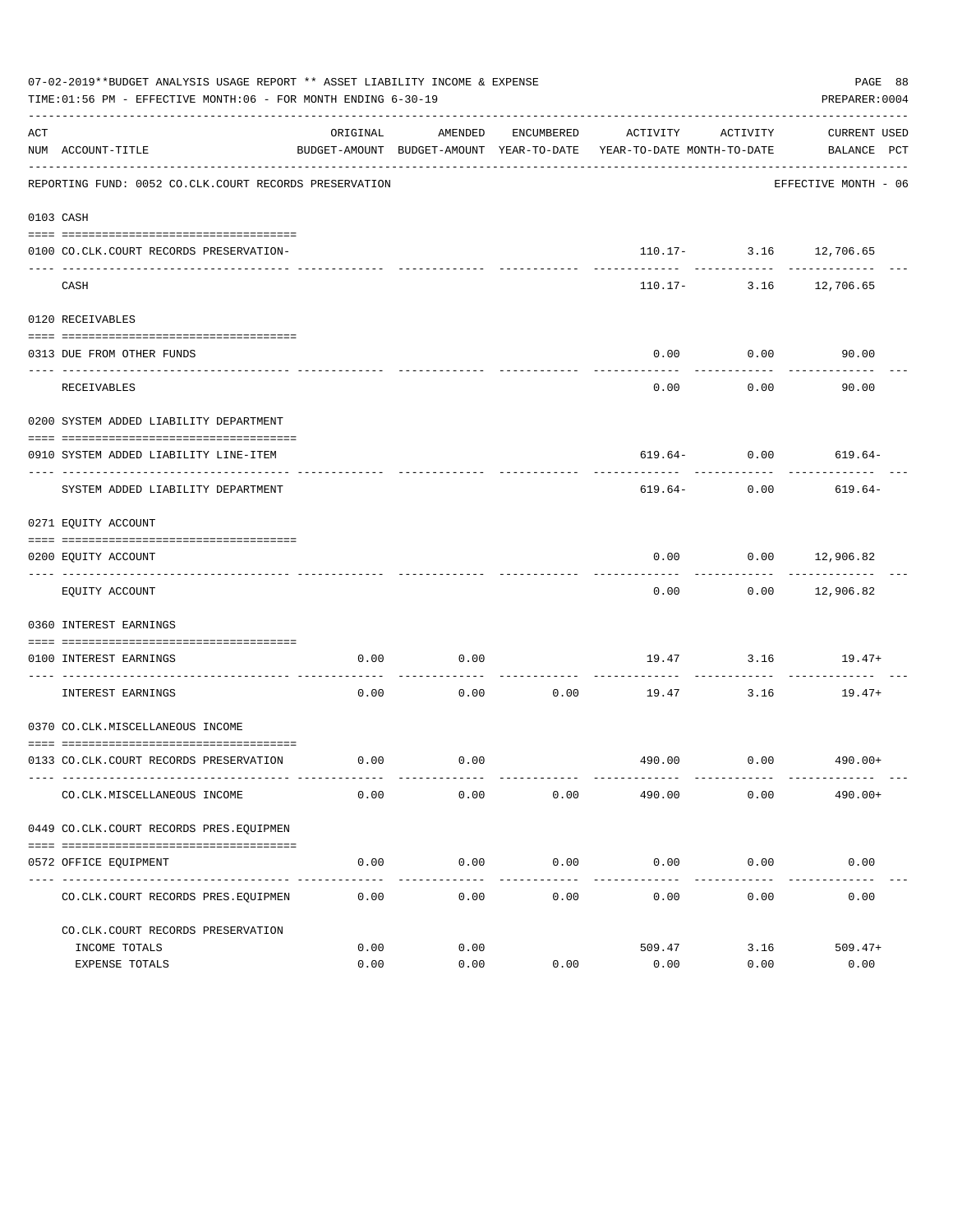|     | 07-02-2019**BUDGET ANALYSIS USAGE REPORT ** ASSET LIABILITY INCOME & EXPENSE<br>TIME:01:56 PM - EFFECTIVE MONTH:06 - FOR MONTH ENDING 6-30-19 |                       |                            |                     |                                                                                 |                     | PREPARER: 0004                | PAGE 89 |
|-----|-----------------------------------------------------------------------------------------------------------------------------------------------|-----------------------|----------------------------|---------------------|---------------------------------------------------------------------------------|---------------------|-------------------------------|---------|
| ACT | NUM ACCOUNT-TITLE                                                                                                                             | ORIGINAL              | AMENDED                    | ENCUMBERED          | ACTIVITY<br>BUDGET-AMOUNT BUDGET-AMOUNT YEAR-TO-DATE YEAR-TO-DATE MONTH-TO-DATE | ACTIVITY            | CURRENT USED<br>BALANCE PCT   |         |
|     | REPORTING FUND: 0053 CO.CLERK RECORDS ARCHIVE                                                                                                 |                       |                            |                     |                                                                                 |                     | EFFECTIVE MONTH - 06          |         |
|     | 0103 CASH                                                                                                                                     |                       |                            |                     |                                                                                 |                     |                               |         |
|     | 0100 CO.CLK.REC.ARCHIVE -COMB.FUNDS CKI                                                                                                       |                       |                            |                     |                                                                                 |                     | $78,374.35 - 0.00$ 244,388.20 |         |
|     | CASH                                                                                                                                          |                       |                            |                     | ---------- ------------<br>78,374.35-                                           | 0.00                | .<br>244,388.20               |         |
|     | 0120 RECEIVABLES                                                                                                                              |                       |                            |                     |                                                                                 |                     |                               |         |
|     | 0313 DUE FROM OTHER FUNDS                                                                                                                     |                       |                            |                     | 0.00                                                                            |                     | $0.00$ 6,410.00               |         |
|     | <b>RECEIVABLES</b>                                                                                                                            |                       |                            |                     | ---------<br>0.00                                                               | .                   | $0.00$ 6,410.00               |         |
|     | 0200 SYSTEM ADDED LIABILITY DEPARTMENT                                                                                                        |                       |                            |                     |                                                                                 |                     |                               |         |
|     | 0910 SYSTEM ADDED LIABILITY LINE-ITEM                                                                                                         |                       |                            |                     |                                                                                 |                     | 37,392.00- 0.00 37,392.00-    |         |
|     | SYSTEM ADDED LIABILITY DEPARTMENT                                                                                                             |                       |                            |                     | 37,392.00-                                                                      |                     | $0.00$ 37,392.00-             |         |
|     | 0271 EQUITY ACCOUNT                                                                                                                           |                       |                            |                     |                                                                                 |                     |                               |         |
|     | 0200 EQUITY ACCOUNT                                                                                                                           |                       |                            |                     | 0.00                                                                            |                     | $0.00$ 329,172.55             |         |
|     | EQUITY ACCOUNT                                                                                                                                |                       |                            |                     | 0.00                                                                            |                     | $0.00$ 329,172.55             |         |
|     | 0300 CASH                                                                                                                                     |                       |                            |                     |                                                                                 |                     |                               |         |
|     | 0153 BEGINNING CASH BALANCE                                                                                                                   |                       | 134,000.00 134,000.00      |                     | 0.00                                                                            |                     | $0.00$ $134,000.00$ 00        |         |
|     | CASH                                                                                                                                          |                       | 134,000.00 134,000.00 0.00 |                     | 0.00                                                                            | 0.00                | 134,000.00                    | 00      |
|     | 0370 MISCELLANEOUS INCOME                                                                                                                     |                       |                            |                     |                                                                                 |                     |                               |         |
|     | 0133 CO.CLERK RECORDS ARCHIVE FEE                                                                                                             | 0.00                  | 0.00                       |                     |                                                                                 |                     | 25,090.00   0.00   25,090.00+ |         |
|     | MISCELLANEOUS INCOME                                                                                                                          | 0.00                  | 0.00                       | 0.00                | 25,090.00                                                                       | 0.00                | $25,090.00+$                  |         |
|     | 0403 CO. CLERK RECORDS ARCHIVE                                                                                                                |                       |                            |                     |                                                                                 |                     |                               |         |
|     | 0437 DIGITAL IMAGING                                                                                                                          |                       | 134,000.00 134,000.00      | 0.00                | 66,072.35                                                                       |                     | $0.00$ 67,927.65 49           |         |
|     | 0490 CO. CLERK MISCELLANEOUS<br>-----------                                                                                                   | 0.00<br>------------- | 0.00<br>-------------      | 0.00<br>----------- | 0.00<br>----------                                                              | 0.00<br>----------- | 0.00<br>-----------           |         |
|     | CO. CLERK RECORDS ARCHIVE                                                                                                                     | 134,000.00            | 134,000.00                 | 0.00                | 66,072.35                                                                       | 0.00                | 67,927.65                     | 49      |
|     | CO. CLERK RECORDS ARCHIVE                                                                                                                     |                       |                            |                     |                                                                                 |                     |                               |         |
|     | INCOME TOTALS                                                                                                                                 | 134,000.00            | 134,000.00                 |                     | 25,090.00                                                                       | 0.00                | 108,910.00 19                 |         |
|     | EXPENSE TOTALS                                                                                                                                |                       | 134,000.00 134,000.00      | 0.00                | 66,072.35                                                                       | 0.00                | 67,927.65                     | 49      |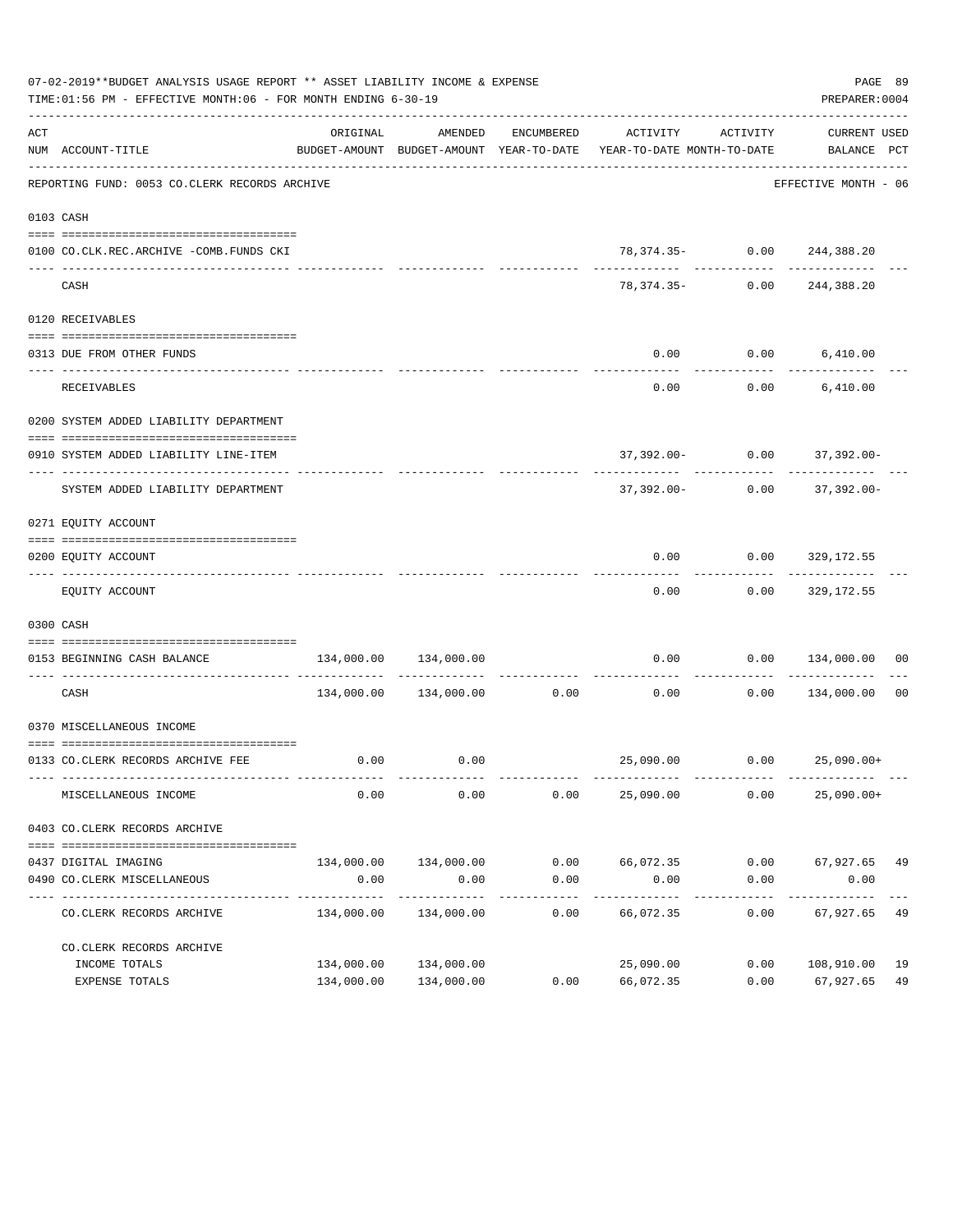|     | 07-02-2019**BUDGET ANALYSIS USAGE REPORT ** ASSET LIABILITY INCOME & EXPENSE<br>TIME:01:56 PM - EFFECTIVE MONTH:06 - FOR MONTH ENDING 6-30-19 |                     |                    |                    |                                                                                 |                     |                                    |                |  |  |
|-----|-----------------------------------------------------------------------------------------------------------------------------------------------|---------------------|--------------------|--------------------|---------------------------------------------------------------------------------|---------------------|------------------------------------|----------------|--|--|
| ACT | NUM ACCOUNT-TITLE                                                                                                                             | ORIGINAL            | AMENDED            | ENCUMBERED         | ACTIVITY<br>BUDGET-AMOUNT BUDGET-AMOUNT YEAR-TO-DATE YEAR-TO-DATE MONTH-TO-DATE | ACTIVITY            | <b>CURRENT USED</b><br>BALANCE PCT |                |  |  |
|     | REPORTING FUND: 0055 F.C. LAW ENFORCEMENT EDUCATION                                                                                           |                     |                    |                    |                                                                                 |                     | EFFECTIVE MONTH - 06               |                |  |  |
|     | 0102 A/P CLEARING                                                                                                                             |                     |                    |                    |                                                                                 |                     |                                    |                |  |  |
|     | 0100 A/P CLEARING                                                                                                                             |                     |                    |                    | 0.00                                                                            | 0.00                | 0.00                               |                |  |  |
|     | A/P CLEARING                                                                                                                                  |                     |                    |                    | 0.00                                                                            | 0.00                | 0.00                               |                |  |  |
|     | 0103 CASH                                                                                                                                     |                     |                    |                    |                                                                                 |                     |                                    |                |  |  |
|     | 0155 F.C. LAW ENFORCEMENT EDUCATION                                                                                                           |                     |                    |                    |                                                                                 | 49.74- 0.01         | 0.06                               |                |  |  |
|     | CASH                                                                                                                                          |                     |                    |                    | 49.74-                                                                          | 0.01                | 0.06                               |                |  |  |
|     | 0200 LIABILITY ACCOUNT                                                                                                                        |                     |                    |                    |                                                                                 |                     |                                    |                |  |  |
|     | 0910 SYSTEM ADDED LIABILITY LINE-ITEM                                                                                                         |                     |                    |                    | 0.00                                                                            | 0.00                | 0.00                               |                |  |  |
|     | LIABILITY ACCOUNT                                                                                                                             |                     |                    |                    | 0.00                                                                            | 0.00                | 0.00                               |                |  |  |
|     | 0271 EQUITY ACCOUNT                                                                                                                           |                     |                    |                    |                                                                                 |                     |                                    |                |  |  |
|     | 0200 EQUITY ACCOUNT                                                                                                                           |                     |                    |                    | 0.00                                                                            | 0.00                | 49.80                              |                |  |  |
|     | EQUITY ACCOUNT                                                                                                                                |                     |                    |                    | 0.00                                                                            | . <u>.</u><br>0.00  | ----------<br>49.80                |                |  |  |
|     | 0300 CASH                                                                                                                                     |                     |                    |                    |                                                                                 |                     |                                    |                |  |  |
|     | 0156 BEGINNING CASH BALANCE                                                                                                                   | 0.00                | 532.70             |                    | 0.00                                                                            | 0.00                | 532.70                             | 00             |  |  |
|     | -------------------------------<br>CASH                                                                                                       | 0.00                | 532.70             | 0.00               | 0.00                                                                            | 0.00                | 532.70                             | 0 <sub>0</sub> |  |  |
|     | 0360 INTEREST EARNINGS                                                                                                                        |                     |                    |                    |                                                                                 |                     |                                    |                |  |  |
|     | 0100 INTEREST EARNINGS                                                                                                                        | 0.00                | 0.00               |                    |                                                                                 | $0.20$ $0.01$       | $0.20+$                            |                |  |  |
|     |                                                                                                                                               |                     |                    |                    |                                                                                 |                     |                                    |                |  |  |
|     | INTEREST EARNINGS                                                                                                                             | 0.00                | 0.00               | 0.00               | 0.20                                                                            | 0.01                | $0.20+$                            |                |  |  |
|     | 0370 MISCELLANEOUS                                                                                                                            |                     |                    |                    |                                                                                 |                     |                                    |                |  |  |
|     | 0130 REFUNDS & MISCELLANEOUS<br>0160 PEACE OFFICER ALLOCATION                                                                                 | 0.00<br>1,800.00    | 0.00<br>1,800.00   |                    | 2,282.76                                                                        | $0.00$ 0.00<br>0.00 | 0.00<br>482.76+ 127                |                |  |  |
|     | MISCELLANEOUS                                                                                                                                 |                     |                    |                    | $1,800.00$ $1,800.00$ $0.00$ $2,282.76$                                         | 0.00                | ----------------<br>482.76+ 127    |                |  |  |
|     | 0560 LAW ENFORCEMENT EDUCATION                                                                                                                |                     |                    |                    |                                                                                 |                     |                                    |                |  |  |
|     | 0427 OUT OF COUNTY TRAVEL                                                                                                                     | 0.00                | 0.00               |                    | $0.00$ $0.00$ $0.00$                                                            |                     | 0.00                               |                |  |  |
|     | 0428 TRAINING & TUITION                                                                                                                       |                     |                    |                    | $1,800.00$ $2,332.70$ $0.00$ $2,332.70$ $0.00$                                  |                     | 0.00 100                           |                |  |  |
|     | 0435 PRINTING                                                                                                                                 | 0.00                | 0.00               | 0.00               | $0.00$ $0.00$                                                                   |                     | 0.00                               |                |  |  |
|     | 0490 MISCELLANEOUS                                                                                                                            | 0.00<br>----------- | 0.00<br>---------- | 0.00<br>---------- | 0.00<br>----------                                                              | 0.00                | 0.00<br>----------                 |                |  |  |
|     | LAW ENFORCEMENT EDUCATION                                                                                                                     |                     | 1,800.00 2,332.70  | 0.00               | 2,332.70                                                                        | 0.00                | 0.00 100                           |                |  |  |
|     | 0999 ACCOUNTS PAYABLE                                                                                                                         |                     |                    |                    |                                                                                 |                     |                                    |                |  |  |
|     | 0100 A/P CLEARING ACCOUNT                                                                                                                     |                     |                    |                    |                                                                                 |                     | $0.00$ $0.00$ $0.00$               |                |  |  |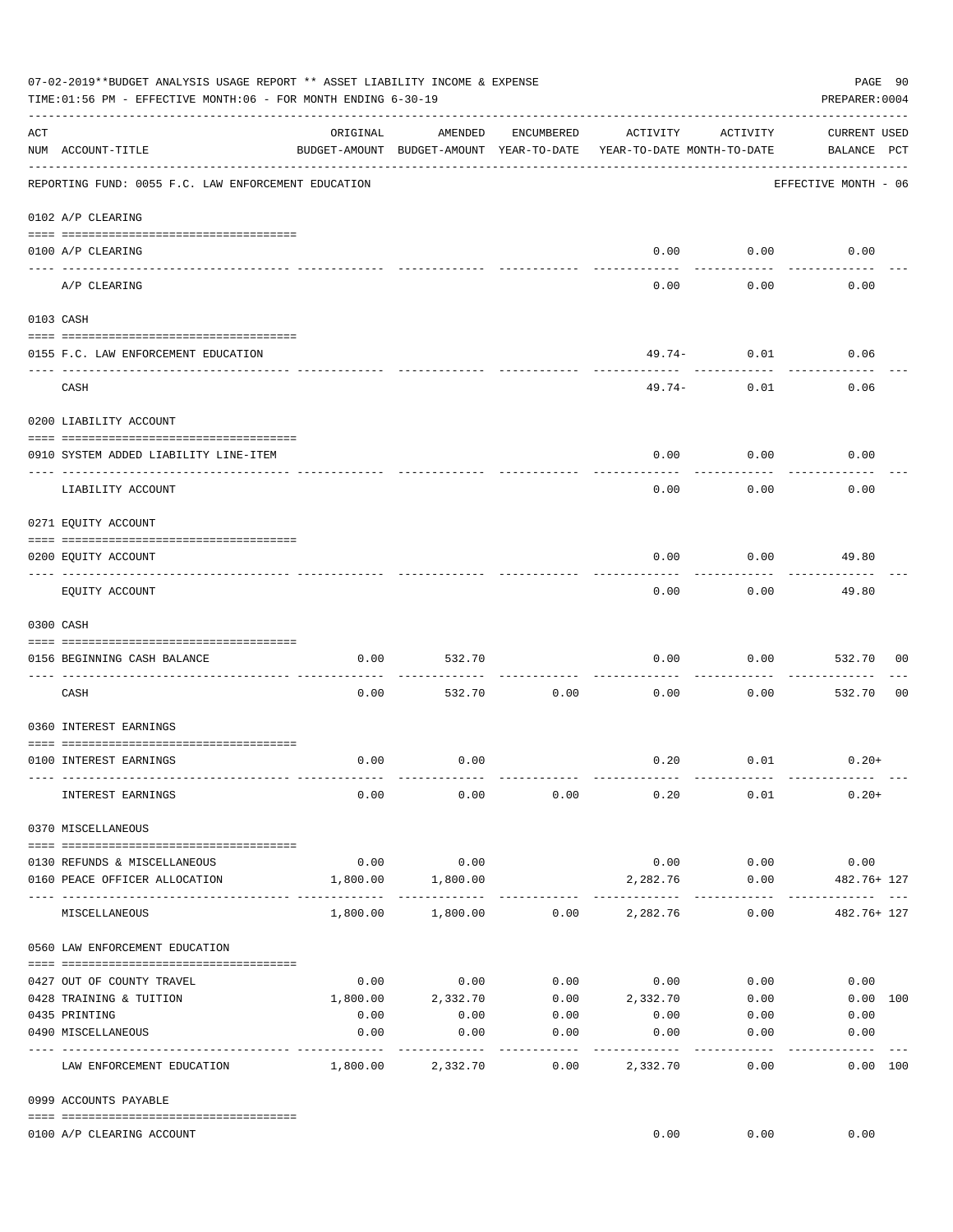|     | 07-02-2019**BUDGET ANALYSIS USAGE REPORT ** ASSET LIABILITY INCOME & EXPENSE |               |               |              |          |                            |                      | PAGE 91 |
|-----|------------------------------------------------------------------------------|---------------|---------------|--------------|----------|----------------------------|----------------------|---------|
|     | TIME:01:56 PM - EFFECTIVE MONTH:06 - FOR MONTH ENDING 6-30-19                |               |               |              |          |                            | PREPARER: 0004       |         |
|     |                                                                              |               |               |              |          |                            |                      |         |
| ACT |                                                                              | ORIGINAL      | AMENDED       | ENCUMBERED   | ACTIVITY | ACTIVITY                   | <b>CURRENT USED</b>  |         |
|     | NUM ACCOUNT-TITLE                                                            | BUDGET-AMOUNT | BUDGET-AMOUNT | YEAR-TO-DATE |          | YEAR-TO-DATE MONTH-TO-DATE | BALANCE              | PCT     |
|     |                                                                              |               |               |              |          |                            |                      |         |
|     | REPORTING FUND: 0055 F.C. LAW ENFORCEMENT EDUCATION                          |               |               |              |          |                            | EFFECTIVE MONTH - 06 |         |
|     |                                                                              |               |               |              |          |                            |                      |         |
|     |                                                                              |               |               |              |          |                            |                      |         |
|     | ACCOUNTS PAYABLE                                                             |               |               |              | 0.00     | 0.00                       | 0.00                 |         |
|     | F.C. LAW ENFORCEMENT EDUCATION                                               |               |               |              |          |                            |                      |         |
|     |                                                                              |               |               |              |          |                            |                      |         |
|     | INCOME TOTALS                                                                | 1,800.00      | 2,332.70      |              | 2,282.96 | 0.01                       | 49.74 98             |         |
|     | <b>EXPENSE TOTALS</b>                                                        | 1,800.00      | 2,332.70      | 0.00         | 2,332.70 | 0.00                       | 0.00                 | 100     |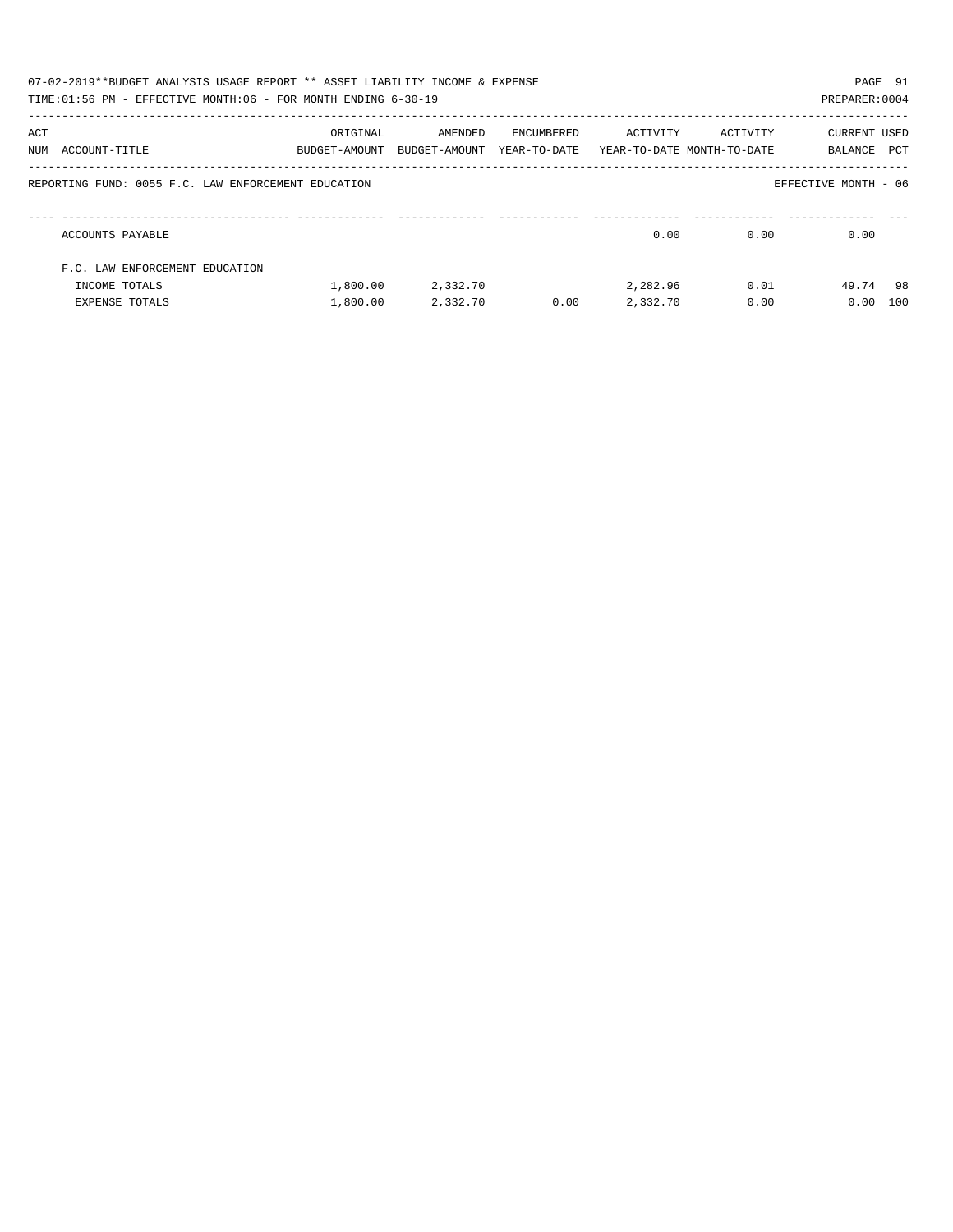|                    | 07-02-2019**BUDGET ANALYSIS USAGE REPORT ** ASSET LIABILITY INCOME & EXPENSE<br>TIME: 01:56 PM - EFFECTIVE MONTH: 06 - FOR MONTH ENDING 6-30-19 |                                                      |           |            |                                        |                                       | PAGE 92<br>PREPARER: 0004          |  |
|--------------------|-------------------------------------------------------------------------------------------------------------------------------------------------|------------------------------------------------------|-----------|------------|----------------------------------------|---------------------------------------|------------------------------------|--|
| $\mathop{\rm ACT}$ | NUM ACCOUNT-TITLE                                                                                                                               | ORIGINAL<br>BUDGET-AMOUNT BUDGET-AMOUNT YEAR-TO-DATE | AMENDED   | ENCUMBERED | ACTIVITY<br>YEAR-TO-DATE MONTH-TO-DATE | ACTIVITY                              | <b>CURRENT USED</b><br>BALANCE PCT |  |
|                    | REPORTING FUND: 0056 F C SHERIFF FORFEITURE                                                                                                     |                                                      |           |            |                                        |                                       | EFFECTIVE MONTH - 06               |  |
|                    | 0100 PAYROLL                                                                                                                                    |                                                      |           |            |                                        |                                       |                                    |  |
| $\frac{1}{2}$      | 0100 PAYROLL                                                                                                                                    |                                                      |           |            |                                        | $0.00$ 0.00                           | 0.00                               |  |
|                    | PAYROLL                                                                                                                                         |                                                      |           |            | 0.00                                   | 0.00                                  | 0.00                               |  |
|                    | 0102 A/P CLEARING                                                                                                                               |                                                      |           |            |                                        |                                       |                                    |  |
|                    | 0100 A/P CLEARING                                                                                                                               |                                                      |           |            | 0.00                                   | 0.00                                  | 0.00                               |  |
|                    | A/P CLEARING                                                                                                                                    |                                                      |           |            | 0.00                                   | 0.00                                  | 0.00                               |  |
|                    | 0103 CASH                                                                                                                                       |                                                      |           |            |                                        |                                       |                                    |  |
|                    | 0156 CASH-F C SHERIFF FORFEITURE                                                                                                                |                                                      |           |            |                                        | $15,630.01 - 2,241.86 - 35,250.17$    |                                    |  |
|                    | 0159 CASH-FEDERAL FORFEITURE 2018                                                                                                               |                                                      |           |            | 15,626.52-                             | 0.20                                  | 2,324.56                           |  |
|                    | CASH                                                                                                                                            |                                                      |           |            |                                        | $31, 256.53 - 2, 241.66 - 37, 574.73$ |                                    |  |
|                    | 0200 LIABILITY ACCOUNT                                                                                                                          |                                                      |           |            |                                        |                                       |                                    |  |
|                    | 0910 SYSTEM ADDED LIABILITY LINE-ITEM                                                                                                           |                                                      |           |            | 0.00                                   | 0.00                                  | 0.00                               |  |
|                    | LIABILITY ACCOUNT                                                                                                                               |                                                      |           |            | 0.00                                   | 0.00                                  | 0.00                               |  |
|                    | 0271 EQUITY ACCOUNT                                                                                                                             |                                                      |           |            |                                        |                                       |                                    |  |
|                    | 0200 EQUITY ACCOUNT                                                                                                                             |                                                      |           |            | 0.00                                   | 0.00                                  | 68,831.26                          |  |
|                    | EQUITY ACCOUNT                                                                                                                                  |                                                      |           |            | 0.00                                   | 0.00                                  | 68,831.26                          |  |
|                    | 0300 CASH                                                                                                                                       |                                                      |           |            |                                        |                                       |                                    |  |
|                    | 0156 BEGINNING CASH BALANCE                                                                                                                     | 0.00                                                 | 33,303.96 |            | 0.00                                   | 0.00                                  | 33,303.96 00                       |  |
|                    | CASH                                                                                                                                            | 0.00                                                 | 33,303.96 | 0.00       | 0.00                                   |                                       | $0.00$ 33,303.96 00                |  |
|                    | 0330 GRANTS                                                                                                                                     |                                                      |           |            |                                        |                                       |                                    |  |
|                    | 0560 BULLETPROOF VEST PARTNERSHIP                                                                                                               | 0.00                                                 | 0.00      |            | 0.00                                   | 0.00                                  | 0.00                               |  |
|                    | GRANTS                                                                                                                                          | 0.00                                                 | 0.00      | 0.00       | 0.00                                   | 0.00                                  | 0.00                               |  |
|                    | 0352 OTHER FOREITURES                                                                                                                           |                                                      |           |            |                                        |                                       |                                    |  |
|                    | 0200 CONTRABAND FOREITURE                                                                                                                       | 0.00                                                 | 5,640.52  |            |                                        | 7,885.78   0.00   2,245.26+ 140       |                                    |  |
|                    | 0300 PLEA BARGAIN AGREEMENT                                                                                                                     | 0.00                                                 | 0.00      |            | 0.00                                   | 0.00                                  | 0.00                               |  |
|                    | 0432 LIVESTOCK SEIZURE                                                                                                                          | 0.00                                                 | 0.00      |            | 0.00                                   | 0.00                                  | 0.00                               |  |
|                    | OTHER FOREITURES                                                                                                                                | 0.00                                                 | 5,640.52  | 0.00       | . <u>.</u> .<br>7,885.78               | 0.00                                  | -----------<br>2, 245. 26+ 140     |  |
|                    | 0355 FEDERAL FORFEITURE FUNDS 2018                                                                                                              |                                                      |           |            |                                        |                                       |                                    |  |
|                    | 0560 FEDERAL FORFEITURE FUNDS 2018                                                                                                              | 0.00                                                 | 0.00      |            |                                        | 2,063.58 0.00 2,063.58+               |                                    |  |
|                    |                                                                                                                                                 |                                                      |           |            |                                        |                                       |                                    |  |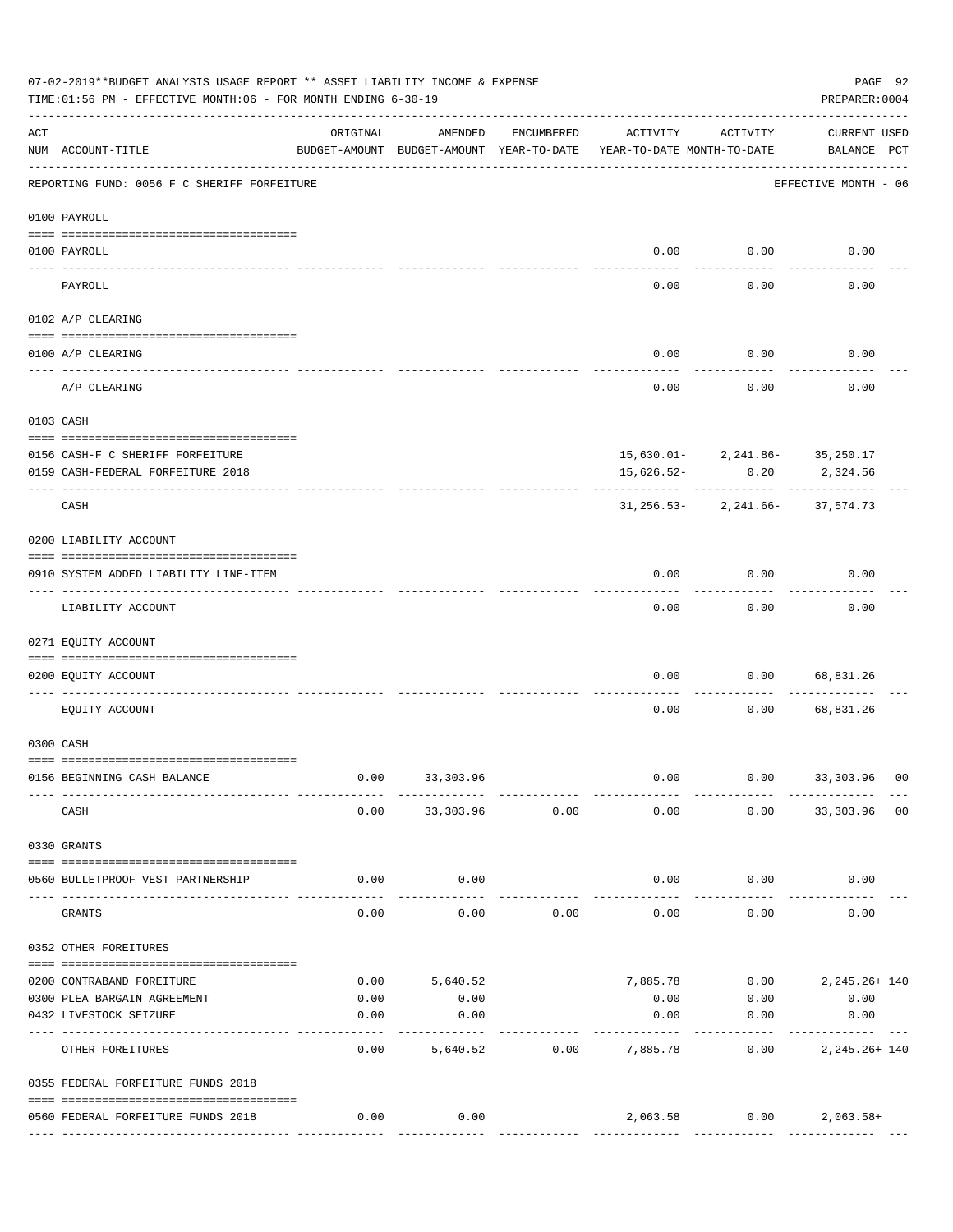TIME:01:56 PM - EFFECTIVE MONTH:06 - FOR MONTH ENDING 6-30-19 PREPARER:0004

| ACT<br>NUM ACCOUNT-TITLE                                  | ORIGINAL     | AMENDED<br>BUDGET-AMOUNT BUDGET-AMOUNT YEAR-TO-DATE | ENCUMBERED   | ACTIVITY<br>YEAR-TO-DATE MONTH-TO-DATE | ACTIVITY     | <b>CURRENT USED</b><br>BALANCE<br>PCT |
|-----------------------------------------------------------|--------------|-----------------------------------------------------|--------------|----------------------------------------|--------------|---------------------------------------|
| REPORTING FUND: 0056 F C SHERIFF FORFEITURE               |              |                                                     |              |                                        |              | EFFECTIVE MONTH - 06                  |
| FEDERAL FORFEITURE FUNDS 2018                             | 0.00         | 0.00                                                | 0.00         | 2,063.58                               | 0.00         | $2,063.58+$                           |
| 0360 INTEREST EARNINGS                                    |              |                                                     |              |                                        |              |                                       |
| 0100 INTEREST EARNINGS-SO FORFEITURE                      |              |                                                     |              | 35.97                                  |              |                                       |
| 0159 INTEREST EARNINGS-FEDERAL FORF 201                   | 0.00<br>0.00 | 0.00<br>0.00                                        |              | 0.00                                   | 3.35<br>0.00 | $35.97+$<br>0.00                      |
|                                                           |              |                                                     |              |                                        |              |                                       |
| INTEREST EARNINGS                                         | 0.00         | 0.00                                                | 0.00         | 35.97                                  | 3.35         | $35.97+$                              |
| 0370 MISCELLANEOUS                                        |              |                                                     |              |                                        |              |                                       |
| 0108 FEDERAL OT REIMBURSEMENT                             | 0.00         | 0.00                                                |              | 0.00                                   | 0.00         | 0.00                                  |
| 0130 REFUNDS & MISCELLANEOUS                              | 0.00         | 0.00                                                |              | 0.00                                   | 0.00         | 0.00                                  |
|                                                           |              |                                                     |              |                                        |              |                                       |
| MISCELLANEOUS                                             | 0.00         | 0.00                                                | 0.00         | 0.00                                   | 0.00         | 0.00                                  |
| 0390 TRANSFERS                                            |              |                                                     |              |                                        |              |                                       |
| 0140 TRANSFERS IN                                         | 0.00         | 0.00                                                |              | 0.00                                   | 0.00         | 0.00                                  |
| TRANSFERS                                                 | 0.00         | 0.00                                                | 0.00         | 0.00                                   | 0.00         | 0.00                                  |
| 0560 F C SHERIFF FORFEITURE                               |              |                                                     |              |                                        |              |                                       |
|                                                           |              |                                                     |              |                                        |              |                                       |
| 0108 SALARY                                               | 0.00         | 0.00                                                | 0.00         | 0.00                                   | 0.00         | 0.00                                  |
| 0201 SOCIAL SECURITY TAXES<br>0202 GROUP HEALTH INSURANCE | 0.00<br>0.00 | 0.00<br>0.00                                        | 0.00<br>0.00 | 0.00<br>0.00                           | 0.00<br>0.00 | 0.00<br>0.00                          |
| 0203 RETIREMENT                                           | 0.00         | 0.00                                                | 0.00         | 0.00                                   | 0.00         | 0.00                                  |
| 0204 WORKERS COMPENSATION                                 | 0.00         | 0.00                                                | 0.00         | 0.00                                   | 0.00         | 0.00                                  |
| 0205 MEDICARE TAX                                         | 0.00         | 0.00                                                | 0.00         | 0.00                                   | 0.00         | 0.00                                  |
| 0310 SUPPLIES                                             | 0.00         | 1,997.54                                            | 0.00         | 1,997.54                               | 0.00         | 0.00 100                              |
| 0316 EMPLOYEE AWARDS BANOUET                              | 0.00         | 0.00                                                | 0.00         | 0.00                                   | 0.00         | 0.00                                  |
| 0395 UNIFORMS/PROT.VESTS                                  | 0.00         | 0.00                                                | 0.00         | 0.00                                   | 0.00         | 0.00                                  |
| 0423 INTERNET SERVICE                                     | 0.00         | 2,740.00                                            | 0.00         | 3,208.19                               | 415.01       | 468.19- 117                           |
| 0427 OUT OF COUNTY TRAVEL                                 | 0.00         | 0.00                                                | 0.00         | 0.00                                   | 0.00         | 0.00                                  |
| 0428 TRAINING & TUITION                                   | 0.00         | 0.00                                                | 0.00         | 1,830.00                               | 1,830.00     | $1,830.00 -$                          |
| 0452 R & M EQUIPMENT                                      | 0.00         | 0.00                                                | 0.00         | 0.00                                   | 0.00         | 0.00                                  |
| 0454 R&M AUTO                                             | 0.00         | 209.00                                              | 0.00         | 208.19                                 | 0.00         | $0.81$ 100                            |
| 0460 EQUIPMENT RENTAL/LEASE                               | 0.00         | 0.00                                                | 0.00         | 0.00                                   | 0.00         | 0.00                                  |
| 0490 MISCELLANEOUS                                        | 0.00         | 0.00                                                | 0.00         | 0.00                                   | 0.00         | 0.00                                  |
| 0495 NARCOTICS AND/OR OTHER INVESTIGATI                   | 0.00         | 0.00                                                | 0.00         | 0.00                                   | 0.00         | 0.00                                  |
| 0499 BANK SERVICE FEES                                    | 0.00         | 0.00                                                | 0.00         | 0.00                                   | 0.00         | 0.00                                  |
| 0571 AUTOMOBILES                                          | 0.00         | 0.00                                                | 0.00         | 0.00                                   | 0.00         | 0.00                                  |
| 0572 OFFICE EQUIPMENT                                     | 0.00         | 2,414.00                                            | 0.00         | 2,414.00                               | 0.00         | 0.00 100                              |
| 0573 TELEPHONE EQUIPMENT                                  | 0.00         | 0.00                                                | 0.00         | 0.00                                   | 0.00         | 0.00                                  |
| 0574 TECHNOLOGY                                           | 0.00         | 7,149.00                                            | 0.00         | 7,149.00                               | 0.00         | 0.00 100                              |
| 0579 WEAPONS<br>0580 INVESTIGATIVE EQUIPMENT              | 0.00<br>0.00 | 955.92<br>5,785.56                                  | 0.00<br>0.00 | 955.92<br>5,785.56                     | 0.00<br>0.00 | 0.00 100<br>0.00 100                  |
| F C SHERIFF FORFEITURE                                    | 0.00         |                                                     |              |                                        |              |                                       |
| 0565 INVESTIGATOR CRIMES AGAINST CHILDR                   |              |                                                     |              |                                        |              |                                       |
|                                                           |              |                                                     |              |                                        |              |                                       |
| 0108 SALARY                                               | 0.00         | 0.00                                                | 0.00         | 0.00                                   | 0.00         | 0.00                                  |
| 0201 SOCIAL SECURITY TAXES                                | 0.00         | 0.00                                                | 0.00         | 0.00                                   | 0.00         | 0.00                                  |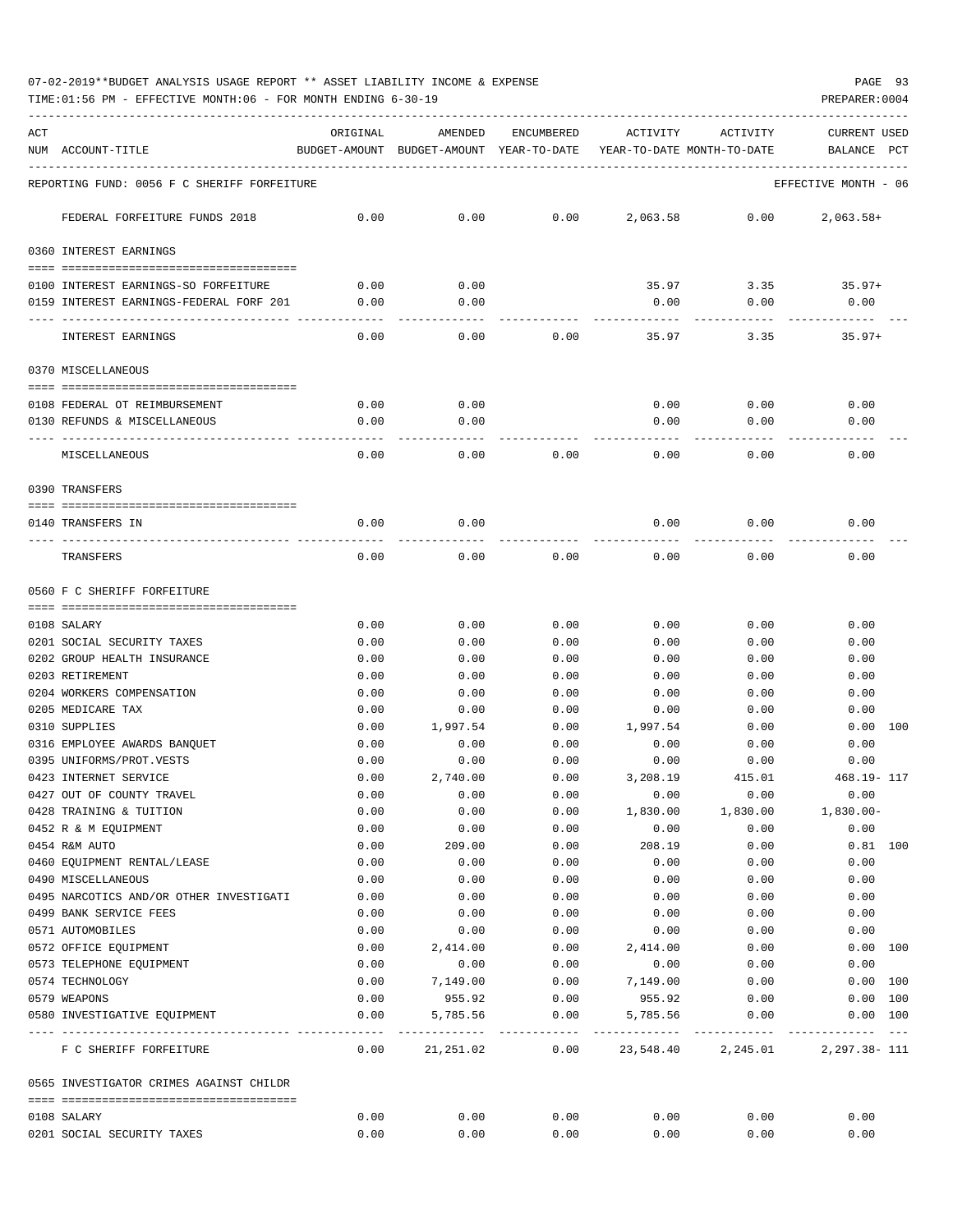TIME:01:56 PM - EFFECTIVE MONTH:06 - FOR MONTH ENDING 6-30-19 PREPARER:0004

| ACT |                                             | ORIGINAL | AMENDED          |                    | ENCUMBERED ACTIVITY                                                         | ACTIVITY                   | <b>CURRENT USED</b>                                                             |  |
|-----|---------------------------------------------|----------|------------------|--------------------|-----------------------------------------------------------------------------|----------------------------|---------------------------------------------------------------------------------|--|
|     | NUM ACCOUNT-TITLE                           |          |                  |                    |                                                                             |                            | BUDGET-AMOUNT BUDGET-AMOUNT YEAR-TO-DATE YEAR-TO-DATE MONTH-TO-DATE BALANCE PCT |  |
|     | REPORTING FUND: 0056 F C SHERIFF FORFEITURE |          |                  |                    |                                                                             |                            | EFFECTIVE MONTH - 06                                                            |  |
|     | 0202 GROUP HEALTH INSURANCE                 | 0.00     | 0.00             | 0.00               | $0.00$ 0.00                                                                 |                            | 0.00                                                                            |  |
|     | 0203 RETIREMENT                             | 0.00     | 0.00             | 0.00               | $0.00$ 0.00                                                                 |                            | 0.00                                                                            |  |
|     | 0204 WORKERS COMPENSATION                   | 0.00     | 0.00             | 0.00               | 0.00                                                                        | 0.00                       | 0.00                                                                            |  |
|     | 0205 MEDICARE TAX                           | 0.00     | 0.00             | 0.00               | $0.00$ 0.00                                                                 |                            | 0.00                                                                            |  |
|     | INVESTIGATOR CRIMES AGAINST CHILDR          | 0.00     | 0.00             | ----------<br>0.00 | -----------                                                                 | -----------<br>$0.00$ 0.00 | 0.00                                                                            |  |
|     | 0570 FEDERAL FORFEITURE FUNDS 2018          |          |                  |                    |                                                                             |                            |                                                                                 |  |
|     |                                             |          |                  |                    |                                                                             |                            |                                                                                 |  |
|     | 0310 OFFICE & MISC. SUPPLIES                | 0.00     | 0.00             | 0.00               | 0.00                                                                        | 0.00                       | 0.00                                                                            |  |
|     | 0395 UNIFORMS/PROT. VESTS/BADGES            | 0.00     | 0.00             | 0.00               | 0.00                                                                        | 0.00                       | 0.00                                                                            |  |
|     | 0571 AUTOMOBILES                            | 0.00     | 0.00             | 0.00               | 0.00                                                                        |                            | 0.00<br>0.00                                                                    |  |
|     | 0572 EOUIPMENT                              | 0.00     | 0.00             | 0.00               | 0.00                                                                        | 0.00                       | 0.00                                                                            |  |
|     | 0574 TECHNOLOGY                             | 0.00     |                  |                    | 423.16 0.00 423.16                                                          | 0.00                       | $0.00$ 100                                                                      |  |
|     | 0579 WEAPONS                                | 0.00     |                  |                    | $17,270.30$ $0.00$ $17,270.30$ $0.00$                                       |                            | 0.00 100                                                                        |  |
|     | FEDERAL FORFEITURE FUNDS 2018               |          |                  |                    | ------------- -------------<br>$0.00$ $17.693.46$ $0.00$ $17.693.46$ $0.00$ |                            | 0.00 100                                                                        |  |
|     | 0999 ACCOUNTS PAYABLE                       |          |                  |                    |                                                                             |                            |                                                                                 |  |
|     |                                             |          |                  |                    |                                                                             |                            |                                                                                 |  |
|     | 0100 A/P CLEARING ACCOUNT                   |          |                  |                    | 0.00                                                                        | 0.00<br>----------         | 0.00                                                                            |  |
|     | ACCOUNTS PAYABLE                            |          |                  |                    |                                                                             | 0.00                       | $0.00$ and $0.00$<br>0.00                                                       |  |
|     | F C SHERIFF FORFEITURE                      |          |                  |                    |                                                                             |                            |                                                                                 |  |
|     | INCOME TOTALS                               |          | $0.00$ 38,944.48 |                    |                                                                             |                            | $9,985.33$ $3.35$ $28,959.15$ 26                                                |  |
|     | <b>EXPENSE TOTALS</b>                       | 0.00     |                  |                    |                                                                             |                            | 38,944.48  0.00  41,241.86  2,245.01  2,297.38-106                              |  |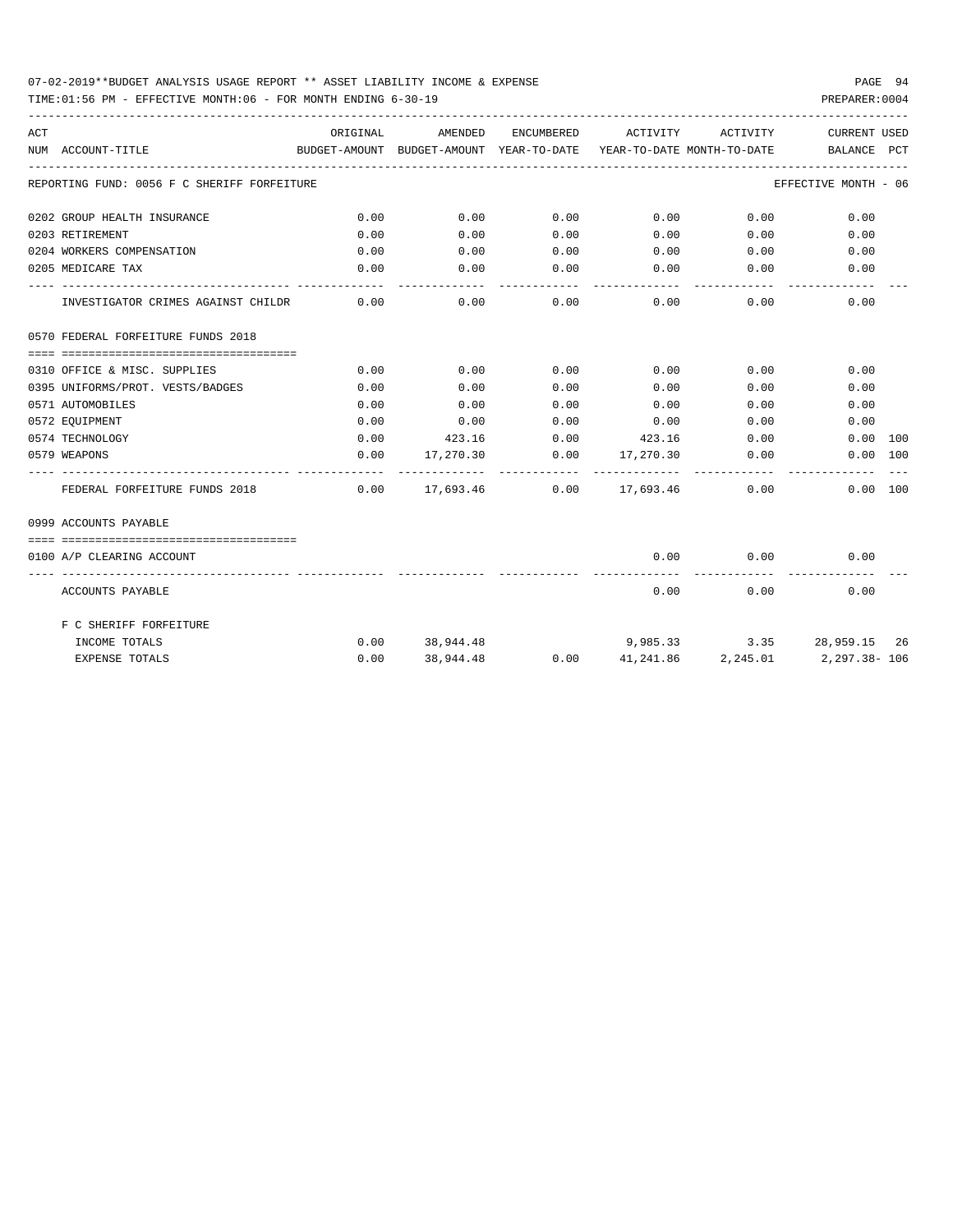|     | 07-02-2019**BUDGET ANALYSIS USAGE REPORT ** ASSET LIABILITY INCOME & EXPENSE<br>TIME: 01:56 PM - EFFECTIVE MONTH: 06 - FOR MONTH ENDING 6-30-19 |          |                                                     |            |                                        |                                | PAGE 95<br>PREPARER: 0004   |
|-----|-------------------------------------------------------------------------------------------------------------------------------------------------|----------|-----------------------------------------------------|------------|----------------------------------------|--------------------------------|-----------------------------|
| ACT | NUM ACCOUNT-TITLE                                                                                                                               | ORIGINAL | AMENDED<br>BUDGET-AMOUNT BUDGET-AMOUNT YEAR-TO-DATE | ENCUMBERED | ACTIVITY<br>YEAR-TO-DATE MONTH-TO-DATE | ACTIVITY                       | CURRENT USED<br>BALANCE PCT |
|     | REPORTING FUND: 0057 SHERIFF K-9 UNIT                                                                                                           |          |                                                     |            |                                        |                                | EFFECTIVE MONTH - 06        |
|     | 0103 CASH                                                                                                                                       |          |                                                     |            |                                        |                                |                             |
|     |                                                                                                                                                 |          |                                                     |            |                                        |                                |                             |
|     | 0100 SHERIFF K-9 UNIT-COMB. FUND CHECKIN                                                                                                        |          |                                                     |            |                                        | $546.18 - 0.00$<br>----------- | 49.11                       |
|     | CASH                                                                                                                                            |          |                                                     |            | 546.18-                                | 0.00                           | 49.11                       |
|     | 0200 SYSTEM ADDED LIABILITY DEPARTMENT                                                                                                          |          |                                                     |            |                                        |                                |                             |
|     | 0910 SYSTEM ADDED LIABILITY LINE-ITEM                                                                                                           |          |                                                     |            | 0.00                                   | 0.00                           | 0.00                        |
|     | SYSTEM ADDED LIABILITY DEPARTMENT                                                                                                               |          |                                                     |            | 0.00                                   | 0.00                           | 0.00                        |
|     | 0271 EQUITY ACCOUNT                                                                                                                             |          |                                                     |            |                                        |                                |                             |
|     | 0200 EQUITY ACCOUNT                                                                                                                             |          |                                                     |            | 0.00                                   | 0.00                           | 595.29                      |
|     | EQUITY ACCOUNT                                                                                                                                  |          |                                                     |            | 0.00                                   | 0.00                           | 595.29                      |
|     | 0300 CASH                                                                                                                                       |          |                                                     |            |                                        |                                |                             |
|     | 0157 BEGINNING CASH BALANCE                                                                                                                     | 0.00     | 0.00                                                |            | 0.00                                   | 0.00                           | 0.00                        |
|     | CASH                                                                                                                                            | 0.00     | 0.00                                                | 0.00       | 0.00                                   | 0.00                           | 0.00                        |
|     | 0360 INTEREST INCOME                                                                                                                            |          |                                                     |            |                                        |                                |                             |
|     | 0100 INTEREST EARNINGS                                                                                                                          | 0.00     | 0.00                                                |            | 0.00                                   | 0.00                           | 0.00                        |
|     | ------------------ -<br>INTEREST INCOME                                                                                                         | 0.00     | 0.00                                                | 0.00       | 0.00                                   | 0.00                           | 0.00                        |
|     | 0370 MISCELLANEOUS INCOME                                                                                                                       |          |                                                     |            |                                        |                                |                             |
|     | 0560 SHERIFF K-9 UNIT                                                                                                                           | 0.00     | 0.00                                                |            | 0.00                                   | 0.00                           | 0.00                        |
|     |                                                                                                                                                 |          |                                                     |            |                                        |                                |                             |
|     | MISCELLANEOUS INCOME                                                                                                                            | 0.00     | 0.00                                                | 0.00       | 0.00                                   | 0.00                           | 0.00                        |
|     | 0560 SHERIFF K-9 UNIT                                                                                                                           |          |                                                     |            |                                        |                                |                             |
|     | 0310 SUPPLIES                                                                                                                                   | 0.00     | 0.00                                                | 0.00       | 0.00                                   | 0.00                           | 0.00                        |
|     | 0395 UNIFORMS                                                                                                                                   | 0.00     | 0.00                                                | 0.00       | 0.00                                   | 0.00                           | 0.00                        |
|     | 0427 OUT OF COUNTY TRAVEL                                                                                                                       | 0.00     | 0.00                                                | 0.00       | 0.00                                   | 0.00                           | 0.00                        |
|     | 0428 TRAINING/TUITION                                                                                                                           | 0.00     | 0.00                                                | 0.00       | 0.00                                   | 0.00                           | 0.00                        |
|     | 0571 EQUIPMENT                                                                                                                                  | 0.00     | 0.00                                                | 0.00       | 546.18                                 | 0.00                           | $546.18-$                   |
|     | 0580 PURCHASE OF ANIMAL                                                                                                                         | 0.00     | 0.00                                                | 0.00       | 0.00                                   | 0.00                           | 0.00                        |
|     | SHERIFF K-9 UNIT                                                                                                                                | 0.00     | $---$<br>0.00                                       | .<br>0.00  | 546.18                                 | 0.00                           | $546.18-$                   |
|     | SHERIFF K-9 UNIT                                                                                                                                |          |                                                     |            |                                        |                                |                             |
|     | INCOME TOTALS                                                                                                                                   | 0.00     | 0.00                                                |            | 0.00                                   | 0.00                           | 0.00                        |
|     | EXPENSE TOTALS                                                                                                                                  | 0.00     | 0.00                                                | 0.00       | 546.18                                 | 0.00                           | $546.18 -$                  |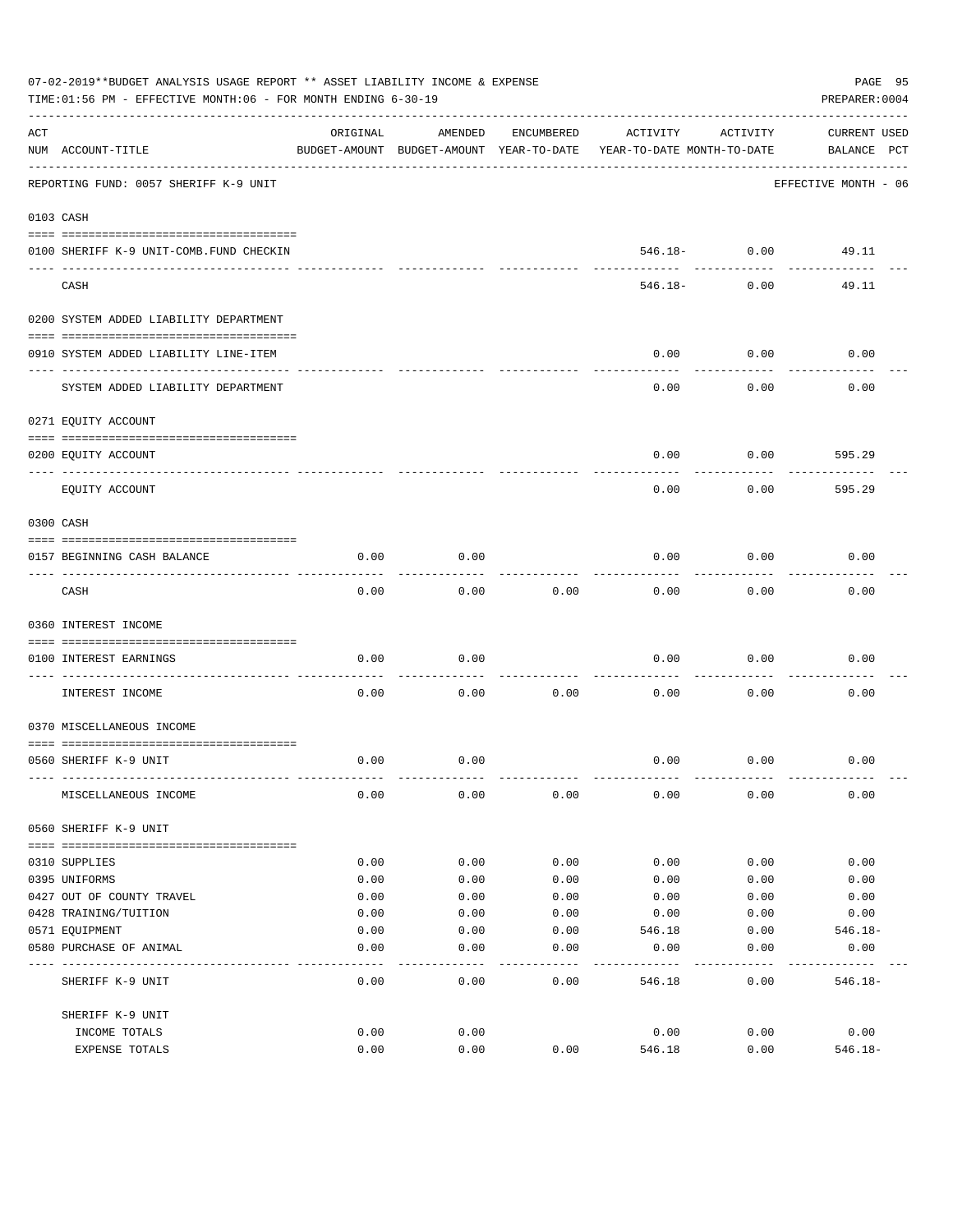|     | 07-02-2019**BUDGET ANALYSIS USAGE REPORT ** ASSET LIABILITY INCOME & EXPENSE<br>TIME: 01:56 PM - EFFECTIVE MONTH: 06 - FOR MONTH ENDING 6-30-19 |          |                               |            |                                                                                 |                                                                      | PAGE 96<br>PREPARER: 0004                  |
|-----|-------------------------------------------------------------------------------------------------------------------------------------------------|----------|-------------------------------|------------|---------------------------------------------------------------------------------|----------------------------------------------------------------------|--------------------------------------------|
| ACT | NUM ACCOUNT-TITLE                                                                                                                               | ORIGINAL | AMENDED                       | ENCUMBERED | ACTIVITY<br>BUDGET-AMOUNT BUDGET-AMOUNT YEAR-TO-DATE YEAR-TO-DATE MONTH-TO-DATE | ACTIVITY                                                             | <b>CURRENT USED</b><br>BALANCE PCT         |
|     | ----------------------------------<br>REPORTING FUND: 0059 DRUG COURT PROGRAM                                                                   |          |                               |            |                                                                                 |                                                                      | EFFECTIVE MONTH - 06                       |
|     | 0103 CASH                                                                                                                                       |          |                               |            |                                                                                 |                                                                      |                                            |
|     | 0100 DRUG COURT-COMBINED FUNDS                                                                                                                  |          |                               |            |                                                                                 | $3,077.51 - 2,612.92 - 29,198.16$                                    |                                            |
|     | CASH                                                                                                                                            |          |                               |            |                                                                                 | --------- ------------ --------<br>$3,077.51 - 2,612.92 - 29,198.16$ |                                            |
|     | 0120 RECEIVABLES                                                                                                                                |          |                               |            |                                                                                 |                                                                      |                                            |
|     | 0313 DUE FROM OTHER FUNDS                                                                                                                       |          |                               |            | 0.00                                                                            | $0.00$ 325.92                                                        |                                            |
|     |                                                                                                                                                 |          |                               |            |                                                                                 | ---------                                                            | ----------                                 |
|     | RECEIVABLES                                                                                                                                     |          |                               |            | 0.00                                                                            | 0.00                                                                 | 325.92                                     |
|     | 0200 SYSTEM ADDED LIABILITY DEPARTMENT                                                                                                          |          |                               |            |                                                                                 |                                                                      |                                            |
|     | 0910 SYSTEM ADDED LIABILITY LINE-ITEM                                                                                                           |          |                               |            |                                                                                 | $675.00 - 0.00$ 675.00-                                              |                                            |
|     | SYSTEM ADDED LIABILITY DEPARTMENT                                                                                                               |          |                               |            | 675.00-                                                                         | 0.00                                                                 | $675.00 -$                                 |
|     | 0271 EQUITY ACCOUNT                                                                                                                             |          |                               |            |                                                                                 |                                                                      |                                            |
|     | 0200 EQUITY ACCOUNT                                                                                                                             |          |                               |            | 0.00                                                                            | $0.00$ 32,601.59                                                     |                                            |
|     | EQUITY ACCOUNT                                                                                                                                  |          |                               |            | 0.00                                                                            |                                                                      | $0.00$ 32,601.59                           |
|     | 0300 CASH                                                                                                                                       |          |                               |            |                                                                                 |                                                                      |                                            |
|     | 0159 BEGINNING CASH BALANCE                                                                                                                     | 0.00     | 0.00                          |            | 0.00                                                                            | 0.00                                                                 | 0.00                                       |
|     |                                                                                                                                                 |          |                               |            | ______________________________                                                  |                                                                      |                                            |
|     | CASH                                                                                                                                            | 0.00     | 0.00                          | 0.00       | 0.00                                                                            | 0.00                                                                 | 0.00                                       |
|     | 0360 INTEREST EARNINGS                                                                                                                          |          |                               |            |                                                                                 |                                                                      |                                            |
|     | 0100 INTEREST EARNINGS                                                                                                                          | 0.00     | 0.00                          |            |                                                                                 | 49.11 7.97 49.11+                                                    |                                            |
|     | INTEREST EARNINGS                                                                                                                               | 0.00     | 0.00                          | 0.00       | 49.11                                                                           | 7.97                                                                 | $49.11+$                                   |
|     | 0370 DRUG COURT INCOME                                                                                                                          |          |                               |            |                                                                                 |                                                                      |                                            |
|     | 0425 DRUG COURT FEE                                                                                                                             | 4,000.00 | 4,000.00                      |            |                                                                                 | 1,800.88 101.61                                                      | 2,199.12 45                                |
|     | DRUG COURT INCOME                                                                                                                               | 4,000.00 | 4,000.00                      |            | $0.00$ 1,800.88                                                                 | 101.61                                                               | 2,199.12 45                                |
|     | 0425 DRUG COURT EXPENSE                                                                                                                         |          |                               |            |                                                                                 |                                                                      |                                            |
|     | 0433 DRUG COURT PROGRAMS                                                                                                                        |          | 1,143.00 1,143.00             |            | $0.00$ 540.00 0.00 603.00 47                                                    |                                                                      |                                            |
|     | 0437 ATTORNEY FEES DRUG COURT                                                                                                                   |          | 2,857.00 2,857.00             |            | $0.00$ $3,712.50$ $2,722.50$                                                    |                                                                      | 855.50- 130                                |
|     | 0439 INVESTIGATOR EXPENSE                                                                                                                       | 0.00     | 0.00                          | 0.00       | 0.00                                                                            | 0.00<br>--------                                                     | 0.00                                       |
|     | DRUG COURT EXPENSE                                                                                                                              | 4,000.00 | 4,000.00                      | 0.00       | 4,252.50 2,722.50                                                               |                                                                      | 252.50- 106                                |
|     | DRUG COURT PROGRAM                                                                                                                              |          |                               |            |                                                                                 |                                                                      |                                            |
|     | INCOME TOTALS<br>EXPENSE TOTALS                                                                                                                 | 4,000.00 | 4,000.00 4,000.00<br>4,000.00 | 0.00       | 4,252.50 2,722.50                                                               |                                                                      | 1,849.99 109.58 2,150.01 46<br>252.50- 106 |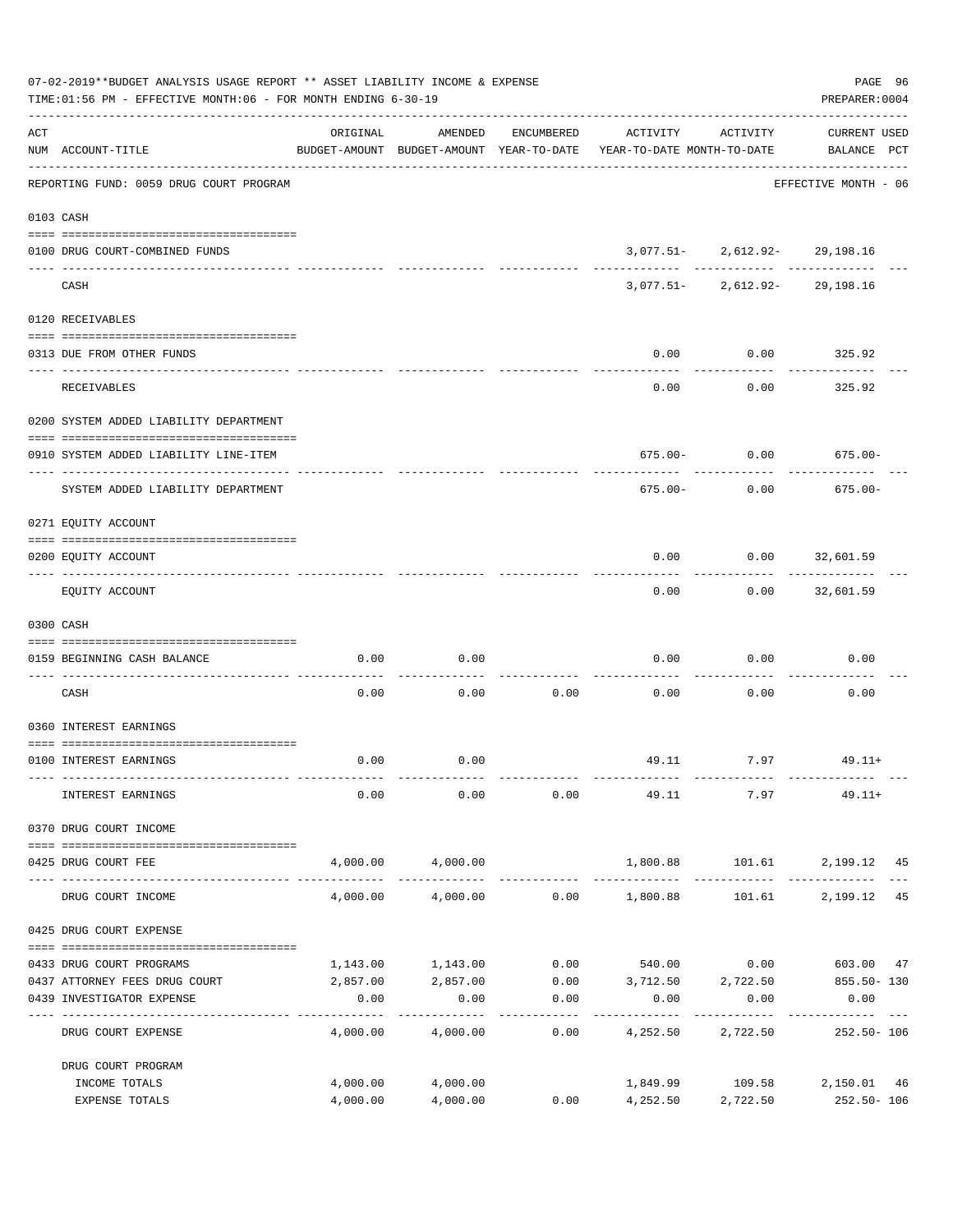|     | 07-02-2019**BUDGET ANALYSIS USAGE REPORT ** ASSET LIABILITY INCOME & EXPENSE<br>TIME: 01:56 PM - EFFECTIVE MONTH: 06 - FOR MONTH ENDING 6-30-19 |                       |                                                     |            |                  |                                        | PREPARER: 0004                      | PAGE 97 |
|-----|-------------------------------------------------------------------------------------------------------------------------------------------------|-----------------------|-----------------------------------------------------|------------|------------------|----------------------------------------|-------------------------------------|---------|
| ACT | NUM ACCOUNT-TITLE                                                                                                                               | ORIGINAL              | AMENDED<br>BUDGET-AMOUNT BUDGET-AMOUNT YEAR-TO-DATE | ENCUMBERED | ACTIVITY         | ACTIVITY<br>YEAR-TO-DATE MONTH-TO-DATE | <b>CURRENT USED</b><br>BALANCE PCT  |         |
|     | REPORTING FUND: 0060 SINKING FUND                                                                                                               | --------------------- |                                                     |            |                  |                                        | EFFECTIVE MONTH - 06                |         |
|     | 0103 CASH                                                                                                                                       |                       |                                                     |            |                  |                                        |                                     |         |
|     | 0100 SINKING-COMBINED FUND CHECKING                                                                                                             |                       |                                                     |            |                  |                                        | 170,785.94 5,626.19 256,662.26      |         |
|     | 0175 TEXPOOL                                                                                                                                    |                       |                                                     |            | 0.00             | 0.00                                   | 0.00                                |         |
|     | CASH                                                                                                                                            |                       |                                                     |            |                  | 170,785.94 5,626.19                    | 256,662.26                          |         |
|     | 0120 RECEIVABLES                                                                                                                                |                       |                                                     |            |                  |                                        |                                     |         |
|     |                                                                                                                                                 |                       |                                                     |            | 0.00             | 0.00                                   | 0.00                                |         |
|     | 0311 TAXES RECEIVABLE<br>0312 DUE FROM OTHER GOVERNMENT                                                                                         |                       |                                                     |            | 0.00             | 0.00                                   | 0.00                                |         |
|     | 0313 DUE FROM OTHER FUNDS                                                                                                                       |                       |                                                     |            | 0.00             | 0.00                                   | 0.00                                |         |
|     | RECEIVABLES                                                                                                                                     |                       |                                                     |            | 0.00             | 0.00                                   | 0.00                                |         |
|     | 0200 LIABILITY ACCOUNT                                                                                                                          |                       |                                                     |            |                  |                                        |                                     |         |
|     |                                                                                                                                                 |                       |                                                     |            |                  |                                        |                                     |         |
|     | 0200 DEFERRED REVENUE<br>0910 SYSTEM ADDED LIABILITY LINE-ITEM                                                                                  |                       |                                                     |            | 0.00<br>0.00     | 0.00<br>0.00                           | 0.00<br>0.00                        |         |
|     | LIABILITY ACCOUNT                                                                                                                               |                       |                                                     |            | 0.00             | 0.00                                   | 0.00                                |         |
|     | 0271 EQUITY ACCOUNT                                                                                                                             |                       |                                                     |            |                  |                                        |                                     |         |
|     |                                                                                                                                                 |                       |                                                     |            |                  |                                        |                                     |         |
|     | 0200 EQUITY ACCOUNT                                                                                                                             |                       |                                                     |            | 0.00             | 0.00                                   | 85,876.32                           |         |
|     | EQUITY ACCOUNT                                                                                                                                  |                       |                                                     |            | 0.00             | 0.00                                   | 85,876.32                           |         |
|     | 0300 CASH                                                                                                                                       |                       |                                                     |            |                  |                                        |                                     |         |
|     | 0110 BEGINNING CASH BALANCE                                                                                                                     | 0.00                  | 0.00                                                |            | 0.00             | 0.00                                   | 0.00                                |         |
|     | CASH                                                                                                                                            | 0.00                  | 0.00                                                | 0.00       | 0.00             | 0.00                                   | 0.00                                |         |
|     | 0310 PROPERTY TAXES                                                                                                                             |                       |                                                     |            |                  |                                        |                                     |         |
|     |                                                                                                                                                 |                       | 436,019.73 436,019.73                               |            |                  |                                        | 425,488.98  4,313.45  10,530.75  98 |         |
|     | 0110 CURRENT TAXES<br>0120 DELINQUENT TAXES                                                                                                     | 900.00                | 900.00                                              |            | 5,106.61         | 336.78                                 | 4,206.61+ 567                       |         |
|     | PROPERTY TAXES                                                                                                                                  |                       | 436,919.73 436,919.73 0.00                          |            |                  |                                        | 430,595.59  4,650.23  6,324.14  99  |         |
|     | 0318 OTHER TAXES                                                                                                                                |                       |                                                     |            |                  |                                        |                                     |         |
|     |                                                                                                                                                 |                       |                                                     |            |                  |                                        |                                     |         |
|     | 0120 PAY N LIEU TAX/GRASSLAND<br>0121 PAY N LIEU TAX/UPPER TRINITY                                                                              | 0.00                  | 0.00<br>0.00                                        |            | 178.56           |                                        | 975.96 975.96 975.96+               |         |
|     |                                                                                                                                                 | 0.00                  |                                                     |            |                  | 0.00<br>--------------------------     | 178.56+                             |         |
|     | OTHER TAXES                                                                                                                                     | 0.00                  | 0.00                                                |            | $0.00$ 1, 154.52 |                                        | $975.96$ 1, 154.52+                 |         |
|     | 0360 INTEREST EARNINGS                                                                                                                          |                       |                                                     |            |                  |                                        |                                     |         |
|     | 0100 INTEREST EARNINGS                                                                                                                          | 0.00                  | 0.00                                                |            |                  | $0.00$ 0.00                            | 0.00                                |         |
|     | 0200 INTEREST, 2017 GO BONDS                                                                                                                    | 0.00                  | 0.00                                                |            | 0.00             | 0.00                                   | 0.00                                |         |
|     | 0300 INTEREST, 2018 GO BONDS                                                                                                                    | 0.00                  | 0.00                                                |            | 7,923.33         | 0.00                                   | 7,923.33+                           |         |
|     | INTEREST EARNINGS                                                                                                                               | 0.00                  | 0.00                                                | 0.00       | 7,923.33         | 0.00                                   | 7,923.33+                           |         |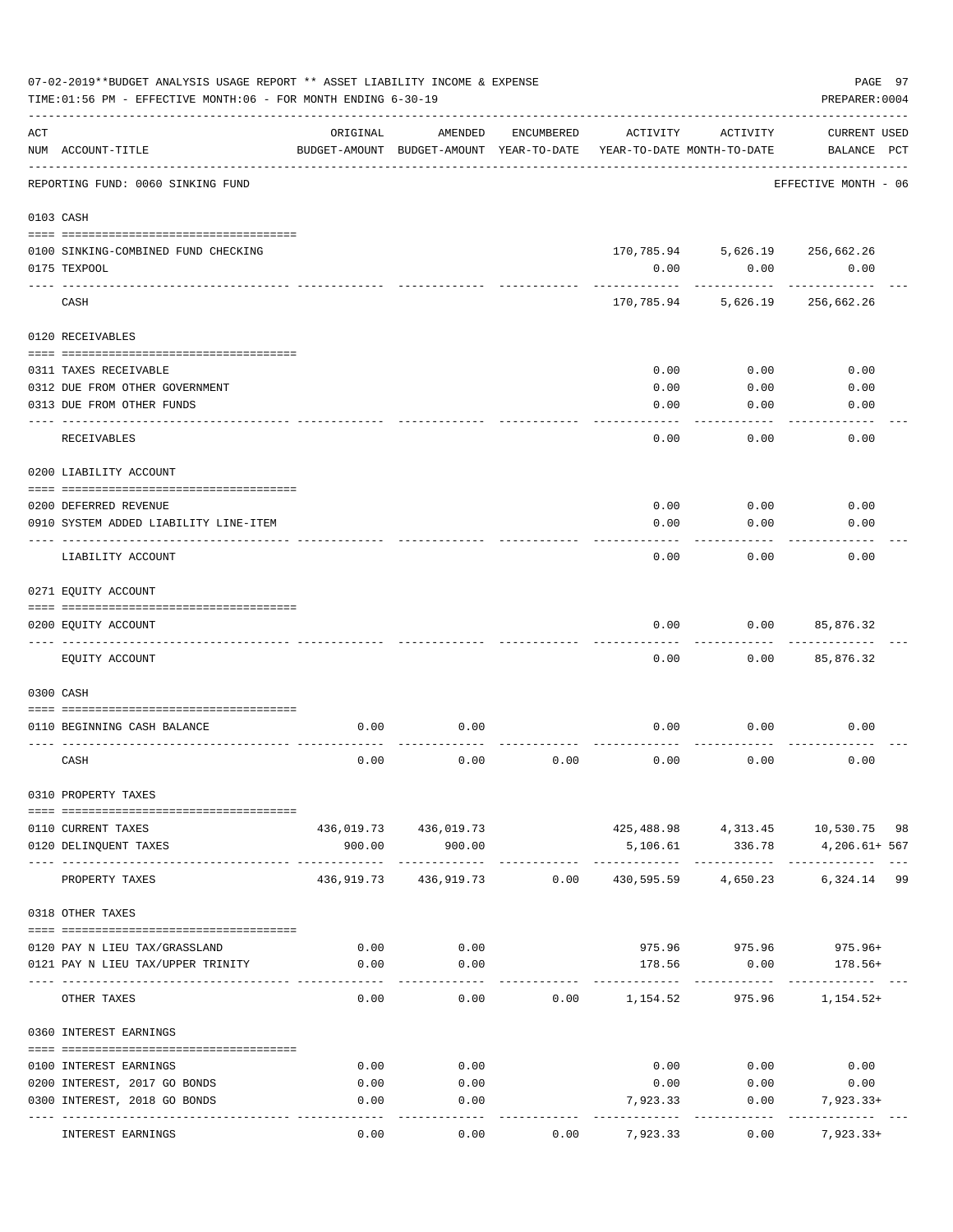|     | 07-02-2019**BUDGET ANALYSIS USAGE REPORT ** ASSET LIABILITY INCOME & EXPENSE<br>TIME: 01:56 PM - EFFECTIVE MONTH: 06 - FOR MONTH ENDING 6-30-19 |                  |                                |                      |                                                                                                 |                                     | PREPARER: 0004       | PAGE 98 |
|-----|-------------------------------------------------------------------------------------------------------------------------------------------------|------------------|--------------------------------|----------------------|-------------------------------------------------------------------------------------------------|-------------------------------------|----------------------|---------|
| ACT | NUM ACCOUNT-TITLE                                                                                                                               | ORIGINAL         | AMENDED                        | ENCUMBERED           | ACTIVITY<br>BUDGET-AMOUNT BUDGET-AMOUNT YEAR-TO-DATE YEAR-TO-DATE MONTH-TO-DATE     BALANCE PCT | ACTIVITY                            | CURRENT USED         |         |
|     | REPORTING FUND: 0060 SINKING FUND                                                                                                               |                  |                                |                      |                                                                                                 |                                     | EFFECTIVE MONTH - 06 |         |
|     | 0370 MISCELLANEOUS                                                                                                                              |                  |                                |                      |                                                                                                 |                                     |                      |         |
|     | 0130 REFUNDS & MISCELLANEOUS                                                                                                                    | 0.00             | 0.00                           |                      | 0.00                                                                                            | 0.00                                | 0.00                 |         |
|     | MISCELLANEOUS                                                                                                                                   | 0.00             | 0.00                           | 0.00                 | 0.00                                                                                            | 0.00                                | 0.00                 |         |
|     | 0620 DEBT SERVICE                                                                                                                               |                  |                                |                      |                                                                                                 |                                     |                      |         |
|     | 0309 ANNUAL PAYING AGENT REGISTRAR FEES                                                                                                         | 500.00           | 500.00                         | 0.00                 | 200.00                                                                                          |                                     | $0.00$ 300.00        | 40      |
|     | 0400 BOND LEGAL FEES                                                                                                                            | 0.00             | 0.00                           | 0.00                 | 0.00                                                                                            | 0.00                                | 0.00                 |         |
|     | 0401 CONTINUING DISCLOSURE FEES                                                                                                                 | 2,250.00         | 2,250.00                       | 0.00                 | 2,250.00                                                                                        | 0.00                                | 0.00 100             |         |
|     | 0490 MISCELLANEOUS                                                                                                                              | 64,494.73        | 64,494.73                      | 0.00                 | 0.00                                                                                            | 0.00                                | 64,494.73 00         |         |
|     | 0627 PRINCIPAL, 2017 GO BONDS                                                                                                                   | 160,000.00       | 160,000.00                     |                      | $0.00$ 160,000.00 0.00                                                                          |                                     | $0.00$ 100           |         |
|     | 0630 PRINCIPAL, 2018 GO BONDS                                                                                                                   | 0.00<br><u>.</u> | 0.00                           | 0.00                 | 0.00                                                                                            | 0.00                                | 0.00<br>-----------  |         |
|     | DEBT SERVICE                                                                                                                                    |                  | 227, 244, 73 227, 244, 73 0.00 |                      |                                                                                                 |                                     |                      |         |
|     | 0660 DEBT SERVICE INTEREST                                                                                                                      |                  |                                |                      |                                                                                                 |                                     |                      |         |
|     |                                                                                                                                                 |                  |                                |                      |                                                                                                 |                                     |                      |         |
|     | 0667 INTEREST, 2017 GO BONDS                                                                                                                    |                  |                                |                      | $209,675.00$ $209,675.00$ $0.00$ $106,437.50$ $0.00$ $103,237.50$                               |                                     |                      | 51      |
|     | 0670 INTEREST, 2018 GO BONDS                                                                                                                    | 0.00             | 0.00                           | 0.00<br>------------ | 0.00<br>------------                                                                            | 0.00                                | 0.00                 |         |
|     | DEBT SERVICE INTEREST                                                                                                                           |                  |                                |                      | 209,675.00 209,675.00 0.00 106,437.50 0.00 103,237.50 51                                        |                                     |                      |         |
|     | SINKING FUND                                                                                                                                    |                  |                                |                      |                                                                                                 |                                     |                      |         |
|     | INCOME TOTALS                                                                                                                                   |                  | 436,919.73 436,919.73          |                      |                                                                                                 | $439,673.44$ 5,626.19 2,753.71+ 101 |                      |         |
|     | <b>EXPENSE TOTALS</b>                                                                                                                           |                  |                                |                      | 436,919.73 436,919.73 0.00 268,887.50 0.00 168,032.23 62                                        |                                     |                      |         |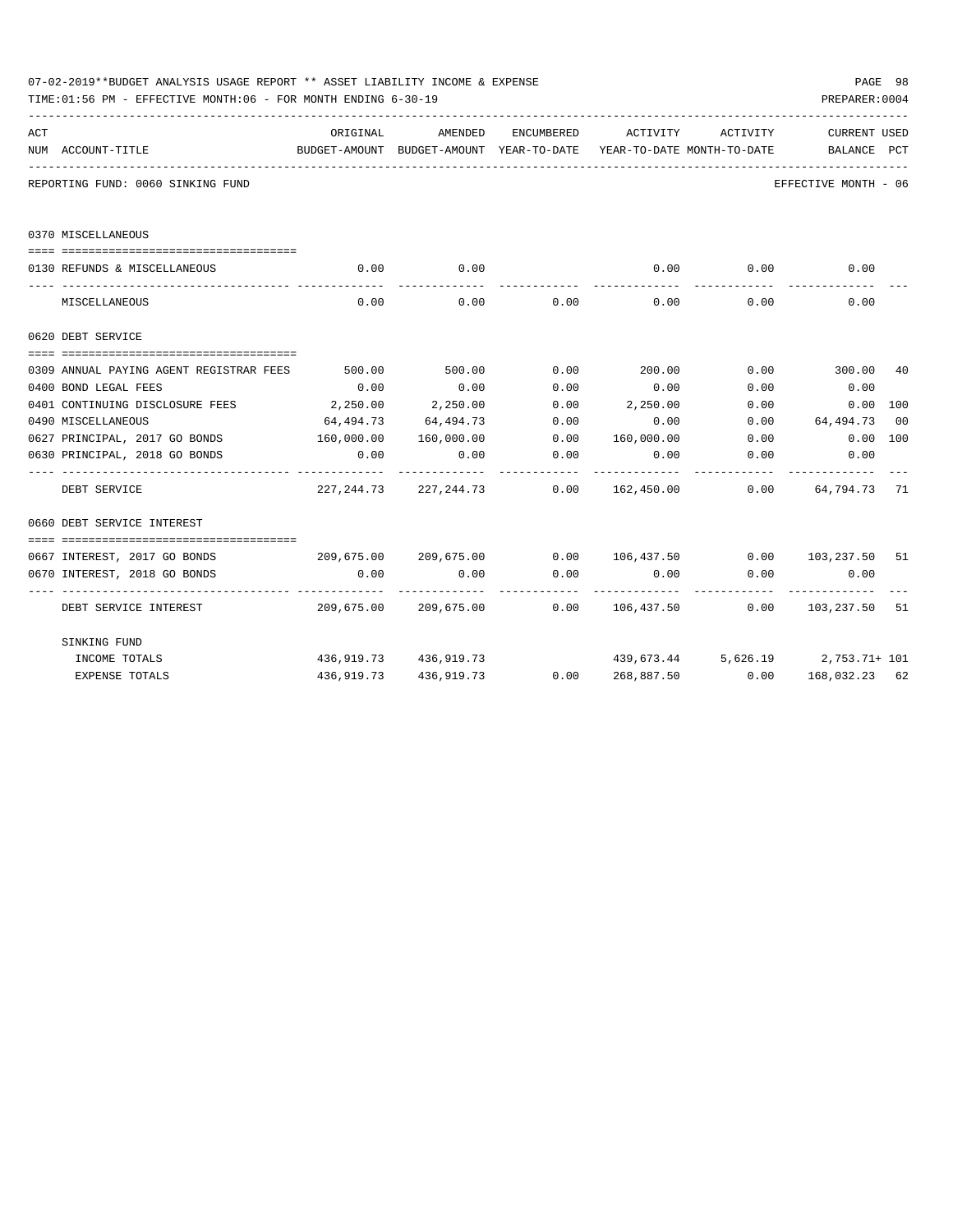|                | 07-02-2019**BUDGET ANALYSIS USAGE REPORT ** ASSET LIABILITY INCOME & EXPENSE<br>TIME: 01:56 PM - EFFECTIVE MONTH: 06 - FOR MONTH ENDING 6-30-19 |          |                                                     |                   |                                        |                       | PAGE 99<br>PREPARER: 0004          |                |
|----------------|-------------------------------------------------------------------------------------------------------------------------------------------------|----------|-----------------------------------------------------|-------------------|----------------------------------------|-----------------------|------------------------------------|----------------|
| $\mathtt{ACT}$ | NUM ACCOUNT-TITLE                                                                                                                               | ORIGINAL | AMENDED<br>BUDGET-AMOUNT BUDGET-AMOUNT YEAR-TO-DATE | <b>ENCUMBERED</b> | ACTIVITY<br>YEAR-TO-DATE MONTH-TO-DATE | ACTIVITY              | <b>CURRENT USED</b><br>BALANCE PCT |                |
|                | REPORTING FUND: 0061 DIST.CLK.CO.&DIST.CT.TECH.-COMB.FUN                                                                                        |          |                                                     |                   |                                        |                       | EFFECTIVE MONTH - 06               |                |
|                | 0103 CASH                                                                                                                                       |          |                                                     |                   |                                        |                       |                                    |                |
|                | 0100 DIST.CLK.CO.& DIST.CT.TECH.-COMBIN                                                                                                         |          |                                                     |                   |                                        | 348.81 46.13 3,150.48 |                                    |                |
|                | CASH                                                                                                                                            |          |                                                     |                   | 348.81                                 | 46.13                 | 3,150.48                           |                |
|                | 0120 RECEIVABLES                                                                                                                                |          |                                                     |                   |                                        |                       |                                    |                |
|                | 0313 DUE FROM OTHER FUNDS                                                                                                                       |          |                                                     |                   | 0.00                                   | 0.00                  | 36.57                              |                |
|                | RECEIVABLES                                                                                                                                     |          |                                                     |                   | 0.00                                   | 0.00                  | 36.57                              |                |
|                | 0271 EQUITY ACCOUNT                                                                                                                             |          |                                                     |                   |                                        |                       |                                    |                |
|                | 0200 EQUITY ACCOUNT                                                                                                                             |          |                                                     |                   | 0.00                                   | 0.00                  | 2,838.24                           |                |
|                | ---- ------------<br>EQUITY ACCOUNT                                                                                                             |          |                                                     |                   | 0.00                                   | 0.00                  | 2,838.24                           |                |
|                | 0300 CASH                                                                                                                                       |          |                                                     |                   |                                        |                       |                                    |                |
|                | 0161 BEGINNING CASH BALANCE                                                                                                                     | 2,000.00 | 2,000.00                                            |                   | 0.00                                   | 0.00                  | 2,000.00                           | 0 <sup>0</sup> |
|                | CASH                                                                                                                                            | 2,000.00 | 2,000.00                                            | 0.00              | 0.00                                   | 0.00                  | 2,000.00                           | 0 <sup>0</sup> |
|                | 0370 DIST.CLK.MISCELLANEOUS INCOME                                                                                                              |          |                                                     |                   |                                        |                       |                                    |                |
|                | 0440 DIST.CLK.CO.& DIST.CT.TECHNOLOGY F                                                                                                         | 0.00     | 0.00                                                |                   | 348.81                                 | 46.13                 | 348.81+                            |                |
|                | DIST.CLK.MISCELLANEOUS INCOME                                                                                                                   | 0.00     | 0.00                                                | 0.00              | 348.81                                 | 46.13                 | 348.81+                            |                |
|                | 0440 DIST.CLK.COURT TECHNOLOGY EQUIPMEN                                                                                                         |          |                                                     |                   |                                        |                       |                                    |                |
|                | 0572 OFFICE EOUIPMENT                                                                                                                           | 2,000.00 | 2,000.00                                            | 0.00              | 0.00                                   | 0.00                  | 2,000.00                           | 0 <sub>0</sub> |
|                | DIST.CLK.COURT TECHNOLOGY EQUIPMEN                                                                                                              | 2,000.00 | 2,000.00                                            | 0.00              | 0.00                                   | 0.00                  | 2,000.00                           | 0 <sub>0</sub> |
|                | DIST.CLK.CO.&DIST.CT.TECH.-COMB.FU                                                                                                              |          |                                                     |                   |                                        |                       |                                    |                |
|                | INCOME TOTALS                                                                                                                                   | 2,000.00 | 2,000.00                                            |                   | 348.81                                 |                       | 46.13 1,651.19                     | 17             |
|                | <b>EXPENSE TOTALS</b>                                                                                                                           | 2,000.00 | 2,000.00                                            | 0.00              | 0.00                                   | 0.00                  | 2,000.00                           | 0 <sub>0</sub> |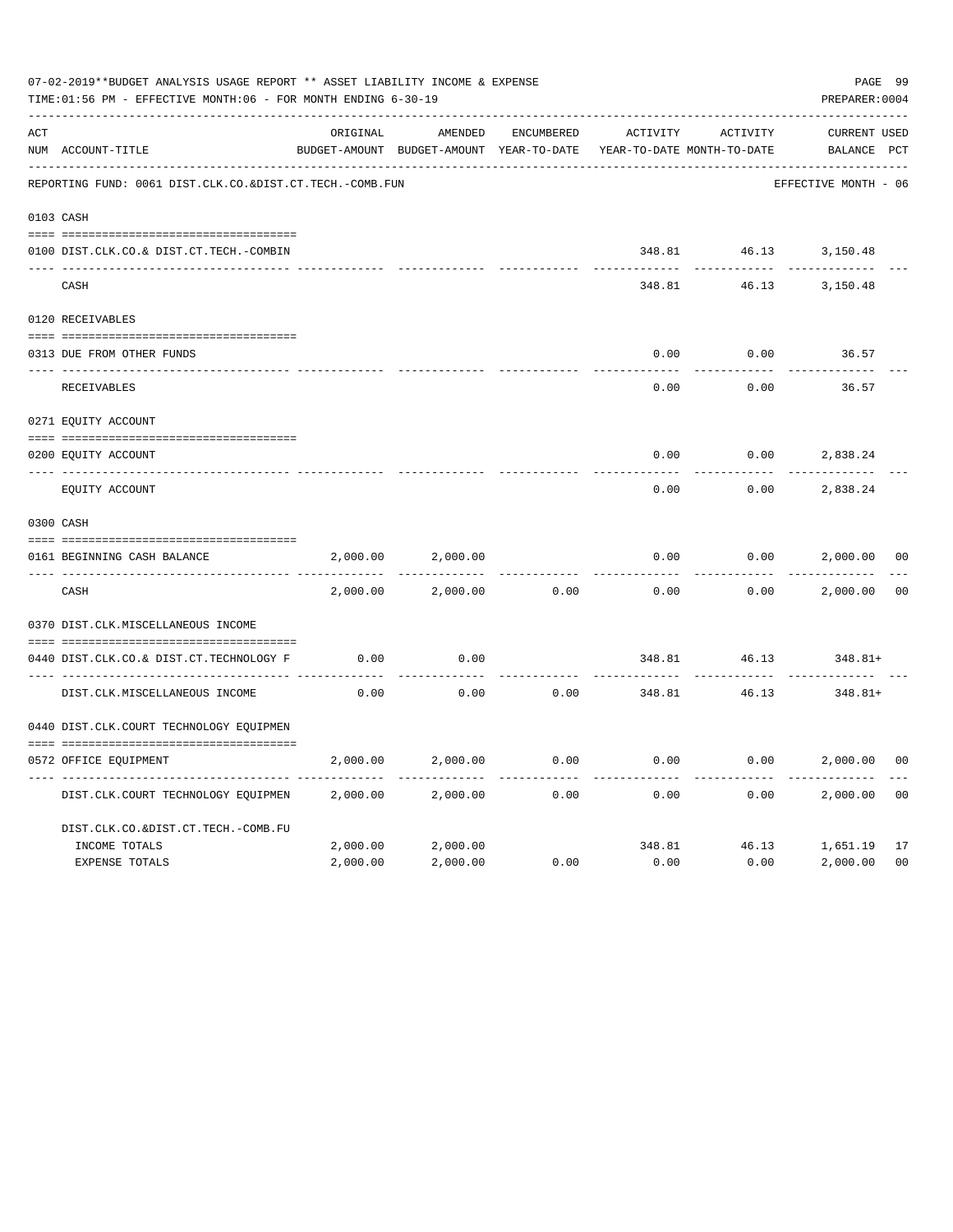|     | 07-02-2019**BUDGET ANALYSIS USAGE REPORT ** ASSET LIABILITY INCOME & EXPENSE<br>TIME:01:56 PM - EFFECTIVE MONTH:06 - FOR MONTH ENDING 6-30-19 |                        |                                                                                |            |                  |                                               | PAGE 100<br>PREPARER: 0004                    |                      |
|-----|-----------------------------------------------------------------------------------------------------------------------------------------------|------------------------|--------------------------------------------------------------------------------|------------|------------------|-----------------------------------------------|-----------------------------------------------|----------------------|
| ACT | NUM ACCOUNT-TITLE                                                                                                                             | ORIGINAL               | AMENDED<br>BUDGET-AMOUNT BUDGET-AMOUNT YEAR-TO-DATE YEAR-TO-DATE MONTH-TO-DATE | ENCUMBERED | ACTIVITY         | ACTIVITY                                      | <b>CURRENT USED</b><br>BALANCE PCT            |                      |
|     | REPORTING FUND: 0062 DIST.CLK.COURT RECORDS PRESERVATION                                                                                      |                        |                                                                                |            |                  |                                               | ---------------------<br>EFFECTIVE MONTH - 06 |                      |
|     | 0103 CASH                                                                                                                                     |                        |                                                                                |            |                  |                                               |                                               |                      |
|     | 0100 DIST.CLK.COURT RECORDS PRESERVATIO                                                                                                       |                        |                                                                                |            |                  | 2,461.15 352.03 32,860.28                     | ---------                                     |                      |
|     | CASH                                                                                                                                          |                        |                                                                                |            |                  | ________________<br>2,461.15 352.03 32,860.28 |                                               |                      |
|     | 0120 RECEIVABLES                                                                                                                              |                        |                                                                                |            |                  |                                               |                                               |                      |
|     | 0313 DUE FROM OTHER FUNDS                                                                                                                     |                        |                                                                                |            | 0.00             |                                               | $0.00$ 221.18                                 |                      |
|     | RECEIVABLES                                                                                                                                   |                        |                                                                                |            | 0.00             | 0.00                                          | 221.18                                        |                      |
|     | 0271 EQUITY ACCOUNT                                                                                                                           |                        |                                                                                |            |                  |                                               |                                               |                      |
|     | 0200 EQUITY ACCOUNT                                                                                                                           |                        |                                                                                |            | 0.00             | 0.00                                          | 30,620.31                                     |                      |
|     | EQUITY ACCOUNT                                                                                                                                |                        |                                                                                |            | 0.00             | 0.00                                          | --------<br>30,620.31                         |                      |
|     | 0300 CASH                                                                                                                                     |                        |                                                                                |            |                  |                                               |                                               |                      |
|     | 0162 BEGINNING CASH BALANCE                                                                                                                   | 10,000.00              | 10,000.00                                                                      |            | 0.00             | -----------                                   | 0.00 10,000.00<br>------------                | 00                   |
|     | CASH                                                                                                                                          |                        | 10,000.00 10,000.00 0.00                                                       |            | 0.00             |                                               | 0.00 10,000.00                                | 0 <sub>0</sub>       |
|     | 0360 INTEREST EARNINGS                                                                                                                        |                        |                                                                                |            |                  |                                               |                                               |                      |
|     | 0100 INTEREST EARNINGS                                                                                                                        | 0.00                   | 0.00                                                                           |            |                  |                                               | 49.17 8.25 49.17+                             |                      |
|     | INTEREST EARNINGS                                                                                                                             | 0.00                   | 0.00                                                                           | 0.00       | 49.17            | 8.25                                          | $49.17+$                                      |                      |
|     | 0370 DIST.CLK.COURT MISCELLAEOUS INCOME                                                                                                       |                        |                                                                                |            |                  |                                               |                                               |                      |
|     | 0133 DIST.CLK.COURT RECORDS PRESERVATIO                                                                                                       | 0.00                   | 0.00                                                                           |            |                  |                                               | 2,411.98 343.78 2,411.98+                     |                      |
|     | DIST.CLK.COURT MISCELLAEOUS INCOME                                                                                                            | 0.00                   | 0.00                                                                           | 0.00       | 2,411.98         | 343.78                                        | $2,411.98+$                                   |                      |
|     | 0449 DIST.CLK.RECORDS PRES.EQUIPMENT                                                                                                          |                        |                                                                                |            |                  |                                               |                                               |                      |
|     | 0572 OFFICE EQUIPMENT                                                                                                                         | 10,000.00              | 10,000.00                                                                      | 0.00       | 0.00             |                                               | $0.00$ $10,000.00$ 00                         |                      |
|     | DIST.CLK.RECORDS PRES.EQUIPMENT                                                                                                               | 10,000.00              | 10,000.00                                                                      | 0.00       | 0.00             | 0.00                                          | 10,000.00                                     | 0 <sub>0</sub>       |
|     | DIST.CLK.COURT RECORDS PRESERVATIO                                                                                                            |                        |                                                                                |            |                  |                                               |                                               |                      |
|     | INCOME TOTALS<br>EXPENSE TOTALS                                                                                                               | 10,000.00<br>10,000.00 | 10,000.00<br>10,000.00                                                         | 0.00       | 2,461.15<br>0.00 | 352.03<br>0.00                                | 7,538.85<br>10,000.00                         | 25<br>0 <sub>0</sub> |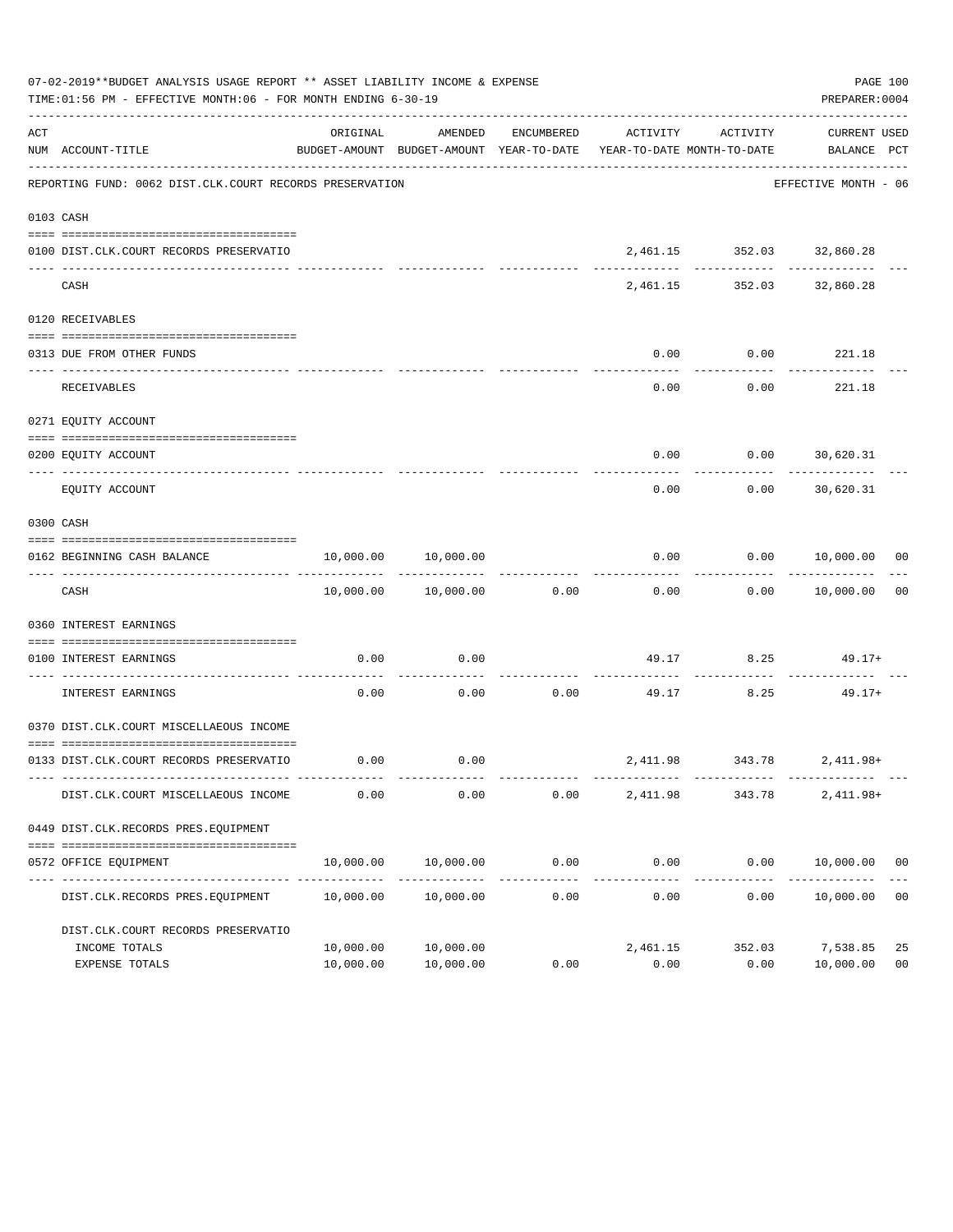|     | 07-02-2019**BUDGET ANALYSIS USAGE REPORT ** ASSET LIABILITY INCOME & EXPENSE<br>TIME: 01:56 PM - EFFECTIVE MONTH: 06 - FOR MONTH ENDING 6-30-19 |          |                                                     |                      |                                        |                          | PAGE 101<br>PREPARER: 0004  |  |
|-----|-------------------------------------------------------------------------------------------------------------------------------------------------|----------|-----------------------------------------------------|----------------------|----------------------------------------|--------------------------|-----------------------------|--|
| ACT | NUM ACCOUNT-TITLE                                                                                                                               | ORIGINAL | AMENDED<br>BUDGET-AMOUNT BUDGET-AMOUNT YEAR-TO-DATE | ENCUMBERED           | ACTIVITY<br>YEAR-TO-DATE MONTH-TO-DATE | ACTIVITY                 | CURRENT USED<br>BALANCE PCT |  |
|     | REPORTING FUND: 0063 LAW ENF. EDUCATION CONST.#1                                                                                                |          |                                                     |                      |                                        |                          | EFFECTIVE MONTH - 06        |  |
|     | 0103 CASH                                                                                                                                       |          |                                                     |                      |                                        |                          |                             |  |
|     | 0100 LEOSE CONST.#1-COMBINED FUNDS CHEC                                                                                                         |          |                                                     |                      |                                        | 681.52 0.00 1,688.40     |                             |  |
|     | CASH                                                                                                                                            |          |                                                     |                      | 681.52                                 | 0.00                     | 1,688.40                    |  |
|     | 0200 LIABILITY ACCOUNT                                                                                                                          |          |                                                     |                      |                                        |                          |                             |  |
|     | 0910 SYSTEM ADDED LIABILITY LINE ITEM                                                                                                           |          |                                                     |                      | 0.00                                   | 0.00<br>--------         | 0.00                        |  |
|     | LIABILITY ACCOUNT                                                                                                                               |          |                                                     |                      | 0.00                                   | 0.00                     | 0.00                        |  |
|     | 0271 EQUITY ACCOUNT                                                                                                                             |          |                                                     |                      |                                        |                          |                             |  |
|     | 0200 EQUITY ACCOUNT                                                                                                                             |          |                                                     |                      |                                        | $0.00$ $0.00$ $1,006.88$ |                             |  |
|     | EQUITY ACCOUNT                                                                                                                                  |          |                                                     |                      | 0.00                                   |                          | $0.00$ 1,006.88             |  |
|     | 0300 CASH                                                                                                                                       |          |                                                     |                      |                                        |                          |                             |  |
|     |                                                                                                                                                 |          |                                                     |                      |                                        |                          |                             |  |
|     | 0151 BEGINNING CASH BALANCE                                                                                                                     | 0.00     | 0.00                                                |                      | 0.00                                   | 0.00                     | 0.00                        |  |
|     | CASH                                                                                                                                            | 0.00     | 0.00                                                | 0.00                 | 0.00                                   | 0.00                     | 0.00                        |  |
|     | 0370 MISCELLANEOUS INCOME                                                                                                                       |          |                                                     |                      |                                        |                          |                             |  |
|     | 0130 REFUNDS & MISCELLANEOUS                                                                                                                    | 0.00     | 0.00                                                |                      |                                        | $0.00$ 0.00              | 0.00                        |  |
|     | 0160 PEACE OFFICER ALLOCATION<br>---------------------------------                                                                              | 678.30   | 678.30                                              |                      | 681.52                                 | 0.00                     | $3.22 + 100$                |  |
|     | MISCELLANEOUS INCOME                                                                                                                            | 678.30   | 678.30                                              | 0.00                 | 681.52                                 | ---------<br>0.00        | $3.22 + 100$                |  |
|     | 0551 LAW ENFORCEMENT EDUCATION                                                                                                                  |          |                                                     |                      |                                        |                          |                             |  |
|     | 0427 OUT OF COUNTY TRAVEL                                                                                                                       |          | 678.30 678.30                                       | 0.00                 | 0.00                                   |                          | $0.00$ 678.30 00            |  |
|     | 0428 TRAINING & TUITION                                                                                                                         | 0.00     | 0.00                                                | 0.00<br>------------ | 0.00<br>-------------                  | 0.00                     | 0.00<br>-------------       |  |
|     | LAW ENFORCEMENT EDUCATION                                                                                                                       | 678.30   | -------------<br>678.30                             | 0.00                 | 0.00                                   | ------------             | 0.00 678.30 00              |  |
|     | LAW ENF. EDUCATION CONST. #1                                                                                                                    |          |                                                     |                      |                                        |                          |                             |  |
|     | INCOME TOTALS                                                                                                                                   | 678.30   | 678.30                                              |                      | 681.52                                 | 0.00                     | $3.22 + 100$                |  |
|     | EXPENSE TOTALS                                                                                                                                  | 678.30   | 678.30                                              | 0.00                 | 0.00                                   | 0.00                     | 678.30 00                   |  |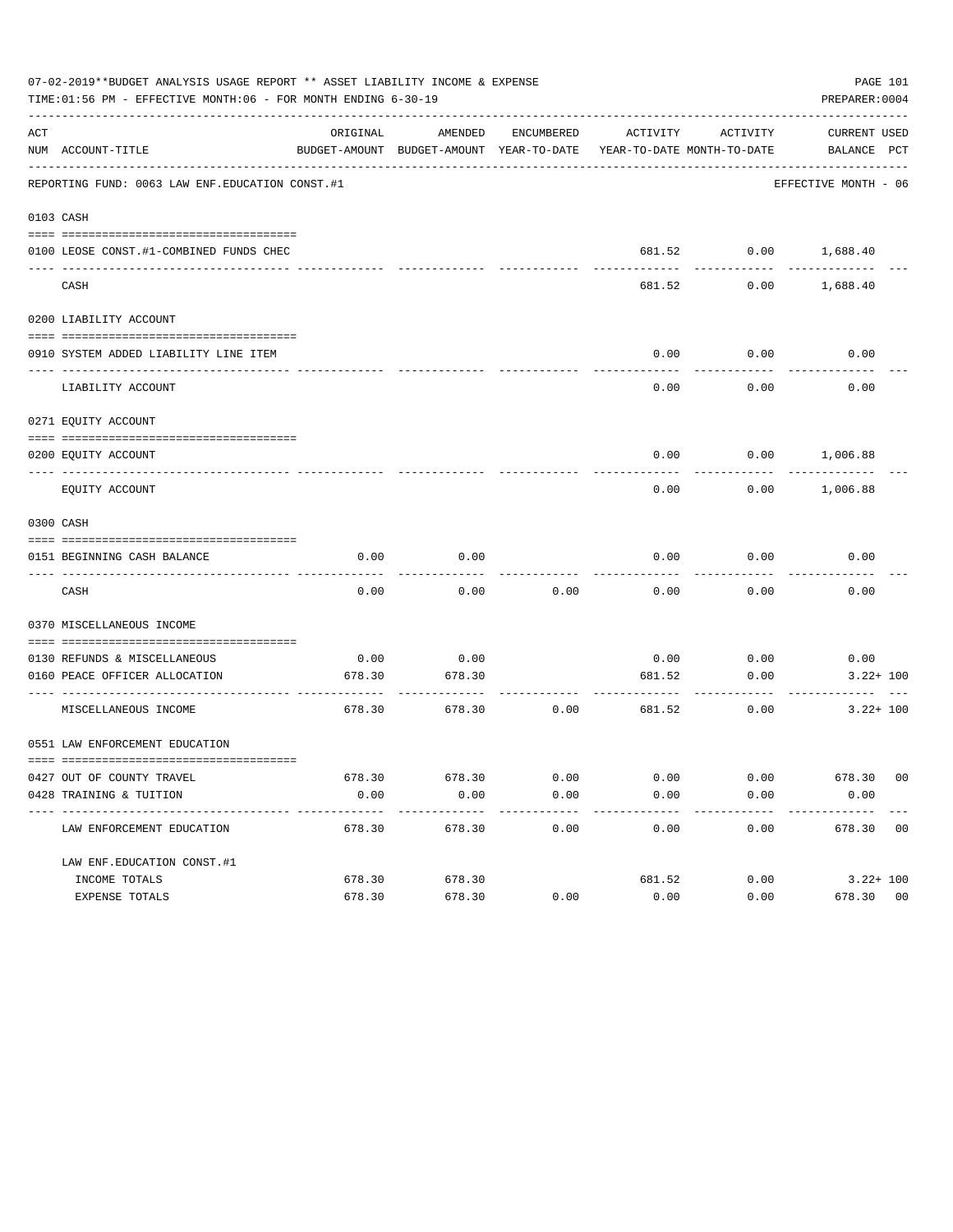|     | 07-02-2019**BUDGET ANALYSIS USAGE REPORT ** ASSET LIABILITY INCOME & EXPENSE<br>TIME:01:56 PM - EFFECTIVE MONTH:06 - FOR MONTH ENDING 6-30-19 |          |                                                     |                      |                                        |                      | PAGE 102<br>PREPARER: 0004  |
|-----|-----------------------------------------------------------------------------------------------------------------------------------------------|----------|-----------------------------------------------------|----------------------|----------------------------------------|----------------------|-----------------------------|
| ACT | NUM ACCOUNT-TITLE                                                                                                                             | ORIGINAL | AMENDED<br>BUDGET-AMOUNT BUDGET-AMOUNT YEAR-TO-DATE | ENCUMBERED           | ACTIVITY<br>YEAR-TO-DATE MONTH-TO-DATE | ACTIVITY             | CURRENT USED<br>BALANCE PCT |
|     | REPORTING FUND: 0064 LAW ENF. EDUCATION CONST. #2                                                                                             |          |                                                     |                      |                                        |                      | EFFECTIVE MONTH - 06        |
|     | 0103 CASH                                                                                                                                     |          |                                                     |                      |                                        |                      |                             |
|     | 0100 LEOSE CONST.#2-COMBINED FUNDS CHEC                                                                                                       |          |                                                     |                      |                                        | 681.62 0.00 1,360.10 |                             |
|     | CASH                                                                                                                                          |          |                                                     |                      | 681.62                                 | 0.00                 | 1,360.10                    |
|     | 0200 LIABILITY ACCOUNT                                                                                                                        |          |                                                     |                      |                                        |                      |                             |
|     | 0910 SYSTEM ADDED LIABILITY LINE ITEM                                                                                                         |          |                                                     |                      | 0.00                                   | 0.00<br>--------     | 0.00                        |
|     | LIABILITY ACCOUNT                                                                                                                             |          |                                                     |                      | 0.00                                   | 0.00                 | 0.00                        |
|     | 0271 EQUITY ACCOUNT                                                                                                                           |          |                                                     |                      |                                        |                      |                             |
|     | 0200 EOUITY ACCOUNT                                                                                                                           |          |                                                     |                      | 0.00                                   |                      | $0.00$ 678.48               |
|     | EQUITY ACCOUNT                                                                                                                                |          |                                                     |                      | 0.00                                   | 0.00                 | 678.48                      |
|     | 0300 CASH                                                                                                                                     |          |                                                     |                      |                                        |                      |                             |
|     |                                                                                                                                               |          |                                                     |                      |                                        |                      |                             |
|     | 0152 BEGINNING CASH BALANCE                                                                                                                   | 0.00     | 0.00                                                |                      | 0.00                                   | 0.00                 | 0.00                        |
|     | CASH                                                                                                                                          | 0.00     | 0.00                                                | 0.00                 | 0.00                                   | 0.00                 | 0.00                        |
|     | 0370 MISCELLANEOUS INCOME                                                                                                                     |          |                                                     |                      |                                        |                      |                             |
|     | 0130 REFUNDS & MISCELLANEOUS                                                                                                                  | 0.00     | 0.00                                                |                      |                                        | $0.00$ 0.00          | 0.00                        |
|     | 0160 PEACE OFFICER ALLOCATION<br>-----------------------------------                                                                          | 678.48   | 678.48                                              |                      | 681.62                                 | 0.00<br>---------    | $3.14 + 100$                |
|     | MISCELLANEOUS INCOME                                                                                                                          | 678.48   | 678.48                                              | 0.00                 | 681.62                                 | 0.00                 | $3.14 + 100$                |
|     | 0552 LAW ENFORCEMENT EDUCATION                                                                                                                |          |                                                     |                      |                                        |                      |                             |
|     | 0427 OUT OF COUNTY TRAVEL                                                                                                                     |          | 678.48 678.48                                       | 0.00                 | 0.00                                   |                      | $0.00$ 678.48 00            |
|     | 0428 TRAINING & TUITION                                                                                                                       | 0.00     | 0.00                                                | 0.00                 | 0.00                                   | 0.00                 | 0.00<br>-------------       |
|     | LAW ENFORCEMENT EDUCATION                                                                                                                     | 678.48   | -------------<br>678.48                             | ------------<br>0.00 | -------------<br>0.00                  | ------------         | $0.00$ 678.48 00            |
|     | LAW ENF. EDUCATION CONST. #2                                                                                                                  |          |                                                     |                      |                                        |                      |                             |
|     | INCOME TOTALS                                                                                                                                 | 678.48   | 678.48                                              |                      | 681.62                                 |                      | $0.00$ $3.14 + 100$         |
|     | EXPENSE TOTALS                                                                                                                                | 678.48   | 678.48                                              | 0.00                 | 0.00                                   | 0.00                 | 678.48 00                   |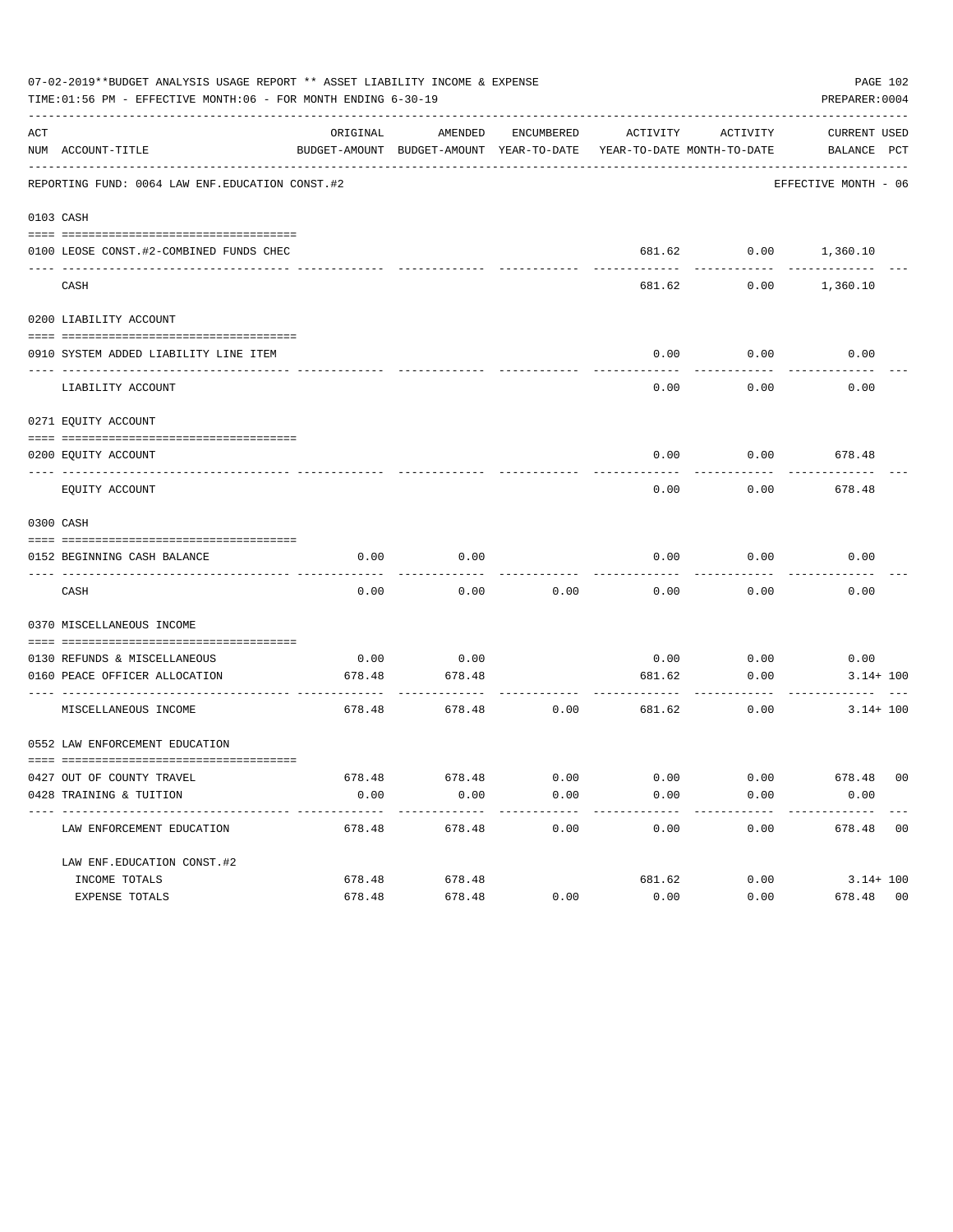|     | 07-02-2019**BUDGET ANALYSIS USAGE REPORT ** ASSET LIABILITY INCOME & EXPENSE<br>TIME:01:56 PM - EFFECTIVE MONTH:06 - FOR MONTH ENDING 6-30-19 |                |                                                     |              |                |                              | PREPARER: 0004                                         | PAGE 103 |
|-----|-----------------------------------------------------------------------------------------------------------------------------------------------|----------------|-----------------------------------------------------|--------------|----------------|------------------------------|--------------------------------------------------------|----------|
| ACT | NUM ACCOUNT-TITLE                                                                                                                             | ORIGINAL       | AMENDED<br>BUDGET-AMOUNT BUDGET-AMOUNT YEAR-TO-DATE | ENCUMBERED   | ACTIVITY       | ACTIVITY                     | CURRENT USED<br>YEAR-TO-DATE MONTH-TO-DATE BALANCE PCT |          |
|     | REPORTING FUND: 0065 LAW ENF. EDUCATION CONST. #3                                                                                             |                |                                                     |              |                |                              | EFFECTIVE MONTH - 06                                   |          |
|     | 0103 CASH                                                                                                                                     |                |                                                     |              |                |                              |                                                        |          |
|     | 0100 LEOSE CONST.#3-COMBINED FUNDS CHEC                                                                                                       |                |                                                     |              |                | 681.52 0.00 2,691.63         |                                                        |          |
|     | CASH                                                                                                                                          |                |                                                     |              | 681.52         | 0.00                         | 2,691.63                                               |          |
|     | 0200 LIABILITY ACCOUNT                                                                                                                        |                |                                                     |              |                |                              |                                                        |          |
|     | 0910 SYSTEM ADDED LIABILITY LINE ITEM                                                                                                         |                |                                                     |              | 0.00           | 0.00                         | 0.00                                                   |          |
|     | LIABILITY ACCOUNT                                                                                                                             |                |                                                     |              | 0.00           | 0.00                         | 0.00                                                   |          |
|     | 0271 EQUITY ACCOUNT                                                                                                                           |                |                                                     |              |                |                              |                                                        |          |
|     | 0200 EQUITY ACCOUNT                                                                                                                           |                |                                                     |              |                | $0.00$ $0.00$ $2,010.11$     |                                                        |          |
|     | EQUITY ACCOUNT                                                                                                                                |                |                                                     |              | 0.00           |                              | $0.00$ 2,010.11                                        |          |
|     | 0300 CASH                                                                                                                                     |                |                                                     |              |                |                              |                                                        |          |
|     | 0153 BEGINNING CASH BALANCE                                                                                                                   | 0.00           | 0.00                                                |              | 0.00           | 0.00                         | 0.00                                                   |          |
|     | CASH                                                                                                                                          | 0.00           | 0.00                                                | 0.00         | 0.00           | -------<br>0.00              | 0.00                                                   |          |
|     | 0370 MISCELLANEOUS                                                                                                                            |                |                                                     |              |                |                              |                                                        |          |
|     |                                                                                                                                               |                |                                                     |              |                |                              |                                                        |          |
|     | 0130 REFUNDS & MISCELLANEOUS<br>0160 PEACE OFFICER ALLOCATION                                                                                 | 0.00<br>678.30 | 0.00<br>678.30                                      |              | 0.00<br>681.52 | 0.00<br>0.00                 | 0.00<br>$3.22 + 100$                                   |          |
|     | -------------------------------------<br>MISCELLANEOUS                                                                                        | 678.30         | 678.30                                              | 0.00         | -------------  | ----------<br>681.52<br>0.00 | $3.22 + 100$                                           |          |
|     | 0553 LAW ENFORCEMENT EDUCATION                                                                                                                |                |                                                     |              |                |                              |                                                        |          |
|     |                                                                                                                                               |                |                                                     |              |                |                              |                                                        |          |
|     | 0427 OUT OF COUNTY TRAVEL<br>0428 TRAINING & TUITION                                                                                          | 678.30<br>0.00 | 678.30<br>0.00                                      | 0.00<br>0.00 | 0.00<br>0.00   | 0.00<br>0.00                 | 678.30 00<br>0.00                                      |          |
|     | ---------------------------                                                                                                                   |                |                                                     |              |                |                              |                                                        |          |
|     | LAW ENFORCEMENT EDUCATION                                                                                                                     | 678.30         | 678.30                                              | 0.00         | 0.00           | 0.00                         | 678.30 00                                              |          |
|     | LAW ENF. EDUCATION CONST. #3                                                                                                                  |                |                                                     |              |                |                              |                                                        |          |
|     | INCOME TOTALS                                                                                                                                 | 678.30         | 678.30                                              |              | 681.52         | 0.00                         | $3.22 + 100$                                           |          |
|     | EXPENSE TOTALS                                                                                                                                | 678.30         | 678.30                                              | 0.00         | 0.00           | 0.00                         | 678.30 00                                              |          |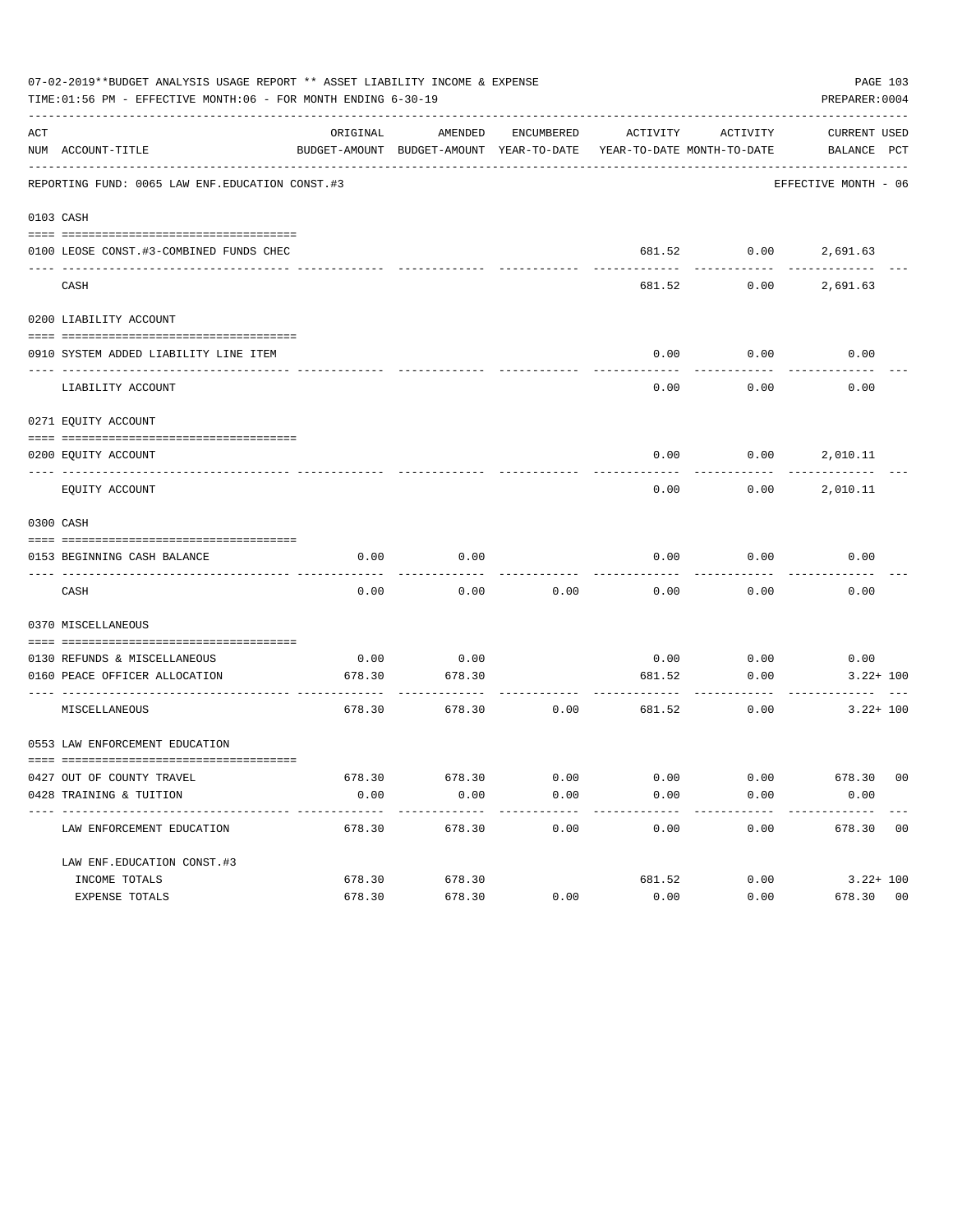|     | 07-02-2019**BUDGET ANALYSIS USAGE REPORT ** ASSET LIABILITY INCOME & EXPENSE<br>TIME:01:56 PM - EFFECTIVE MONTH:06 - FOR MONTH ENDING 6-30-19 |                |                                |                           |                                                                     |                          | PAGE 104<br>PREPARER: 0004                |                |
|-----|-----------------------------------------------------------------------------------------------------------------------------------------------|----------------|--------------------------------|---------------------------|---------------------------------------------------------------------|--------------------------|-------------------------------------------|----------------|
| ACT | NUM ACCOUNT-TITLE                                                                                                                             | ORIGINAL       | AMENDED                        | ENCUMBERED                | BUDGET-AMOUNT BUDGET-AMOUNT YEAR-TO-DATE YEAR-TO-DATE MONTH-TO-DATE | ACTIVITY ACTIVITY        | <b>CURRENT USED</b><br>BALANCE PCT        |                |
|     | REPORTING FUND: 0066 2017 GO BONDS-CONSTRUCTION FUND                                                                                          |                |                                |                           |                                                                     |                          | EFFECTIVE MONTH - 06                      |                |
|     | 0103 CASH                                                                                                                                     |                |                                |                           |                                                                     |                          |                                           |                |
|     | 0100 GO BONDS CONST.2017-COMBINED FUNDS                                                                                                       |                |                                |                           |                                                                     |                          | 349, 053.51 - 292, 657.11 - 349, 053.51 - |                |
|     | 0166 ICS DEPOSIT                                                                                                                              |                |                                |                           |                                                                     |                          | 43,059.76 4,870.25 5,569,955.34           |                |
|     | 0175 TEXPOOL                                                                                                                                  |                |                                |                           | 0.00                                                                |                          | 0.00<br>0.00                              |                |
|     | CASH                                                                                                                                          |                |                                |                           |                                                                     | ----------               | 305,993.75-287,786.86-5,220,901.83        |                |
|     | 0200 LIABILITY ACCOUNT                                                                                                                        |                |                                |                           |                                                                     |                          |                                           |                |
|     | 0910 SYSTEM ADDED LIABILITY LINE-ITEM                                                                                                         |                |                                |                           |                                                                     |                          | $4,166.30 - 0.00$ $4,166.30 -$            |                |
|     | LIABILITY ACCOUNT                                                                                                                             |                |                                |                           |                                                                     | ------------------------ | $4,166.30 - 0.00$ $4,166.30 -$            |                |
|     | 0231 2017 GO BONDS PAYABLE                                                                                                                    |                |                                |                           |                                                                     |                          |                                           |                |
|     | 0200 2017 GO BONDS PAYABLE                                                                                                                    |                |                                |                           |                                                                     | $0.00$ $0.00$            | 0.00                                      |                |
|     | 2017 GO BONDS PAYABLE                                                                                                                         |                |                                |                           |                                                                     | $0.00$ 0.00              | 0.00                                      |                |
|     | 0271 EQUITY ACCOUNT                                                                                                                           |                |                                |                           |                                                                     |                          |                                           |                |
|     | 0200 EQUITY ACCOUNT                                                                                                                           |                |                                |                           | 0.00                                                                |                          | 0.00 5,526,895.58                         |                |
|     | EQUITY ACCOUNT                                                                                                                                |                |                                |                           | 0.00                                                                |                          | ------------<br>$0.00$ 5,526,895.58       |                |
|     | 0300 CASH                                                                                                                                     |                |                                |                           |                                                                     |                          |                                           |                |
|     | 0166 BEGINNING CASH BALANCE                                                                                                                   |                | 5,450,233.00 5,450,233.00      |                           |                                                                     |                          | $0.00$ $0.00$ $5,450,233.00$              | 00             |
|     | CASH                                                                                                                                          |                | 5,450,233.00 5,450,233.00 0.00 | ------------ ------------ | ------------                                                        | .                        | $0.00$ $0.00$ $5,450,233.00$              | 0 <sub>0</sub> |
|     | 0360 INTEREST EARNINGS                                                                                                                        |                |                                |                           |                                                                     |                          |                                           |                |
|     | 0100 INTEREST EARNINGS LEGEND BANK                                                                                                            | 0.00           | 0.00                           |                           | 0.00                                                                | 0.00                     | 0.00                                      |                |
|     | 0166 INTEREST EARNINGS ICS                                                                                                                    | 0.00           | 0.00                           |                           |                                                                     |                          | 43,059.76 4,870.25 43,059.76+             |                |
|     | INTEREST EARNINGS                                                                                                                             | ------<br>0.00 | . <u>.</u> .<br>0.00           | 0.00                      | --------------<br>43,059.76                                         | -----------<br>4,870.25  | 43,059.76+                                |                |
|     | 0370 MISCELLANEOUS                                                                                                                            |                |                                |                           |                                                                     |                          |                                           |                |
|     | 0130 REFUNDS & MISCELLANEOUS                                                                                                                  | 0.00           | 0.00                           |                           |                                                                     |                          | 5,179.97 0.00 5,179.97+                   |                |
|     | MISCELLANEOUS                                                                                                                                 | 0.00           | 0.00                           | 0.00                      | 5,179.97                                                            | 0.00                     | $5,179.97+$                               |                |
|     | 0509 CONTINGENCY                                                                                                                              |                |                                |                           |                                                                     |                          |                                           |                |
|     | 0475 CONTINGENCY                                                                                                                              |                |                                |                           | $520,795.00$ $520,795.00$ $0.00$ $0.00$ $0.00$ $520,795.00$ $00$    |                          |                                           |                |
|     | CONTINGENCY                                                                                                                                   |                | 520,795.00 520,795.00          | 0.00                      | 0.00                                                                | 0.00                     | 520,795.00                                | 0 <sub>0</sub> |
|     | 0666 COURTHOUSE CONSTRUCTION PHASE 1                                                                                                          |                |                                |                           |                                                                     |                          |                                           |                |
|     | 0165 CONSTRUCTION                                                                                                                             | 0.00           | 0.00                           | 0.00                      | 0.00                                                                | 0.00                     | 0.00                                      |                |
|     | 0400 ATTORNEY FEES                                                                                                                            | 0.00           | 0.00                           | 0.00                      | 0.00                                                                | 0.00                     | 0.00                                      |                |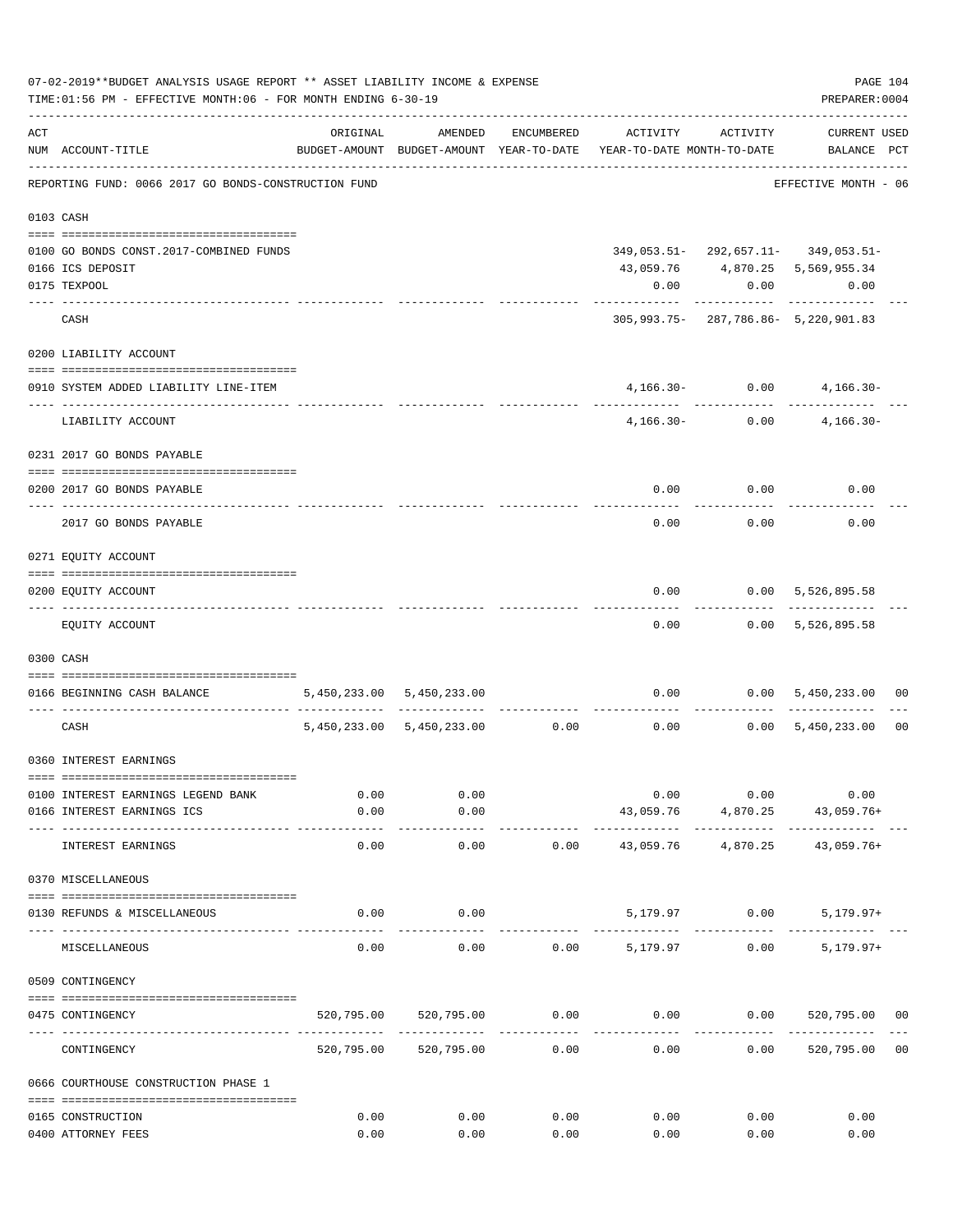TIME:01:56 PM - EFFECTIVE MONTH:06 - FOR MONTH ENDING 6-30-19 PREPARER:0004

| ACT |                                                      | ORIGINAL      | AMENDED                    | <b>ENCUMBERED</b> | ACTIVITY   | ACTIVITY                   | <b>CURRENT USED</b>        |
|-----|------------------------------------------------------|---------------|----------------------------|-------------------|------------|----------------------------|----------------------------|
|     | NUM ACCOUNT-TITLE                                    | BUDGET-AMOUNT | BUDGET-AMOUNT YEAR-TO-DATE |                   |            | YEAR-TO-DATE MONTH-TO-DATE | <b>BALANCE</b><br>PCT      |
|     | REPORTING FUND: 0066 2017 GO BONDS-CONSTRUCTION FUND |               |                            |                   |            |                            | EFFECTIVE MONTH - 06       |
|     | 0402 ENGINEERING                                     | 0.00          | 0.00                       | 0.00              | 0.00       | 0.00                       | 0.00                       |
|     | 0403 ARCHITECTURAL FEES                              | 2,040.00      | 2,040.00                   | 0.00              | 0.00       | 0.00                       | 2,040.00<br>00             |
|     | 0426 PROFESSIONAL FEES                               | 0.00          | 0.00                       | 0.00              | 2,230.00   | 0.00                       | $2,230.00 -$               |
|     | 0430 BIDS & NOTICES                                  | 0.00          | 0.00                       | 0.00              | 81.00      | 0.00                       | $81.00 -$                  |
|     | 0450 R & M BUILDINGS                                 | 0.00          | 0.00                       | 0.00              | 0.00       | 0.00                       | 0.00                       |
|     | 0451 ASBESTOS ABATEMENT                              | 0.00          | 0.00                       | 0.00              | 57.00      | 0.00                       | $57.00 -$                  |
|     | 0453 IT DESIGN/SECURITY DESIGN                       | 0.00          | 0.00                       | 0.00              | 15,736.00  | 0.00                       | $15,736.00 -$              |
|     | 0482 DEMOLITION                                      | 0.00          | 0.00                       | 0.00              | 0.00       | 0.00                       | 0.00                       |
|     | 0490 MISCELLANEOUS                                   | 0.00          | 0.00                       | 0.00              | 0.00       | 0.00                       | 0.00                       |
|     | 0535 BUILDING                                        | 0.00          | 0.00                       | 0.00              | 0.00       | 0.00                       | 0.00                       |
|     | 0574 TECHNOLOGY                                      | 0.00          | 0.00                       | 0.00              | 0.00       | 0.00                       | 0.00                       |
|     | 0695 SURVEYING                                       | 0.00          | 0.00                       | 0.00              | 0.00       | 0.00                       | 0.00                       |
|     | COURTHOUSE CONSTRUCTION PHASE 1                      | 2,040.00      | 2,040.00                   | 0.00              | 18,104.00  | 0.00                       | 16,064.00-887              |
|     | 0667 COURTHOUSE CONSTRUCTION PHASE 2                 |               |                            |                   |            |                            |                            |
|     |                                                      |               |                            |                   |            |                            |                            |
|     | 0165 CONSTRUCTION                                    | 4,800,000.00  | 4,800,000.00               | 0.00              | 65,074.95  | 51,851.00                  | 4,734,925.05<br>01         |
|     | 0167 CONSTRUCTION MANAGER AGENT                      | 0.00          | 0.00                       | 0.00              | 215,740.00 | 215,740.00                 | $215,740.00 -$             |
|     | 0400 ATTORNEY FEES                                   | 0.00          | 0.00                       | 0.00              | 0.00       | 0.00                       | 0.00                       |
|     | 0403 ARCHITECTURAL FEES                              | 99,960.00     | 99,960.00                  | 0.00              | 34,600.00  | 11,500.00                  | 65,360.00<br>35            |
|     | 0421 INTERNET SERVICES                               | 0.00          | 0.00                       | 0.00              | 317.91     | 156.43                     | $317.91 -$                 |
|     | 0426 PROFESSIONAL FEES                               | 0.00          | 0.00                       | 0.00              | 0.00       | 0.00                       | 0.00                       |
|     | 0430 BIDS & NOTICES                                  | 500.00        | 500.00                     | 0.00              | 945.28     | 340.56                     | $445.28 - 189$             |
|     | 0440 UTILITIES ELECTRICITY                           | 0.00          | 0.00                       | 63.67             | 6.48       | 6.48                       | $70.15 -$                  |
|     | 0442 UTILITIES WATER                                 | 0.00          | 0.00                       | 0.00              | 28.22      | 28.22                      | $28.22 -$                  |
|     | 0443 TRASH PICK UP                                   | 0.00          | 0.00                       | 0.00              | 17.90      | 17.90                      | $17.90 -$                  |
|     | 0451 ASBESTOS & OTHER TESTING                        | 24,320.00     | 24,320.00                  | 0.00              | 11,847.19  | 11,847.19                  | 12,472.81<br>49            |
|     | 0453 IT DESIGN/SECURITY DESIGN                       | 1,870.00      | 1,870.00                   | 0.00              | 0.00       | 0.00                       | 0 <sub>0</sub><br>1,870.00 |
|     | 0455 SECURITY                                        | 748.00        | 748.00                     | 0.00              | 0.00       | 0.00                       | 0 <sub>0</sub><br>748.00   |
|     | 0470 OFFICE LEASE                                    | 0.00          | 0.00                       | 0.00              | 3,300.00   | 1,100.00                   | $3,300.00 -$               |
|     | 0490 MISCELLANEOUS                                   | 0.00          | 0.00                       | 0.00              | 85.25      | 69.33                      | $85.25 -$                  |
|     | 0574 TECHNOLOGY                                      | 0.00          | 0.00                       | 0.00              | 0.00       | 0.00                       | 0.00                       |
|     | COURTHOUSE CONSTRUCTION PHASE 2                      | 4,927,398.00  | 4,927,398.00               | 63.67             | 331,963.18 | 292,657.11                 | 4,595,371.15<br>07         |
|     | 2017 GO BONDS-CONSTRUCTION FUND                      |               |                            |                   |            |                            |                            |
|     | INCOME TOTALS                                        | 5,450,233.00  | 5,450,233.00               |                   | 48,239.73  | 4,870.25                   | 5,401,993.27<br>01         |
|     | <b>EXPENSE TOTALS</b>                                | 5,450,233.00  | 5,450,233.00               | 63.67             | 350,067.18 | 292,657.11                 | 5,100,102.15<br>06         |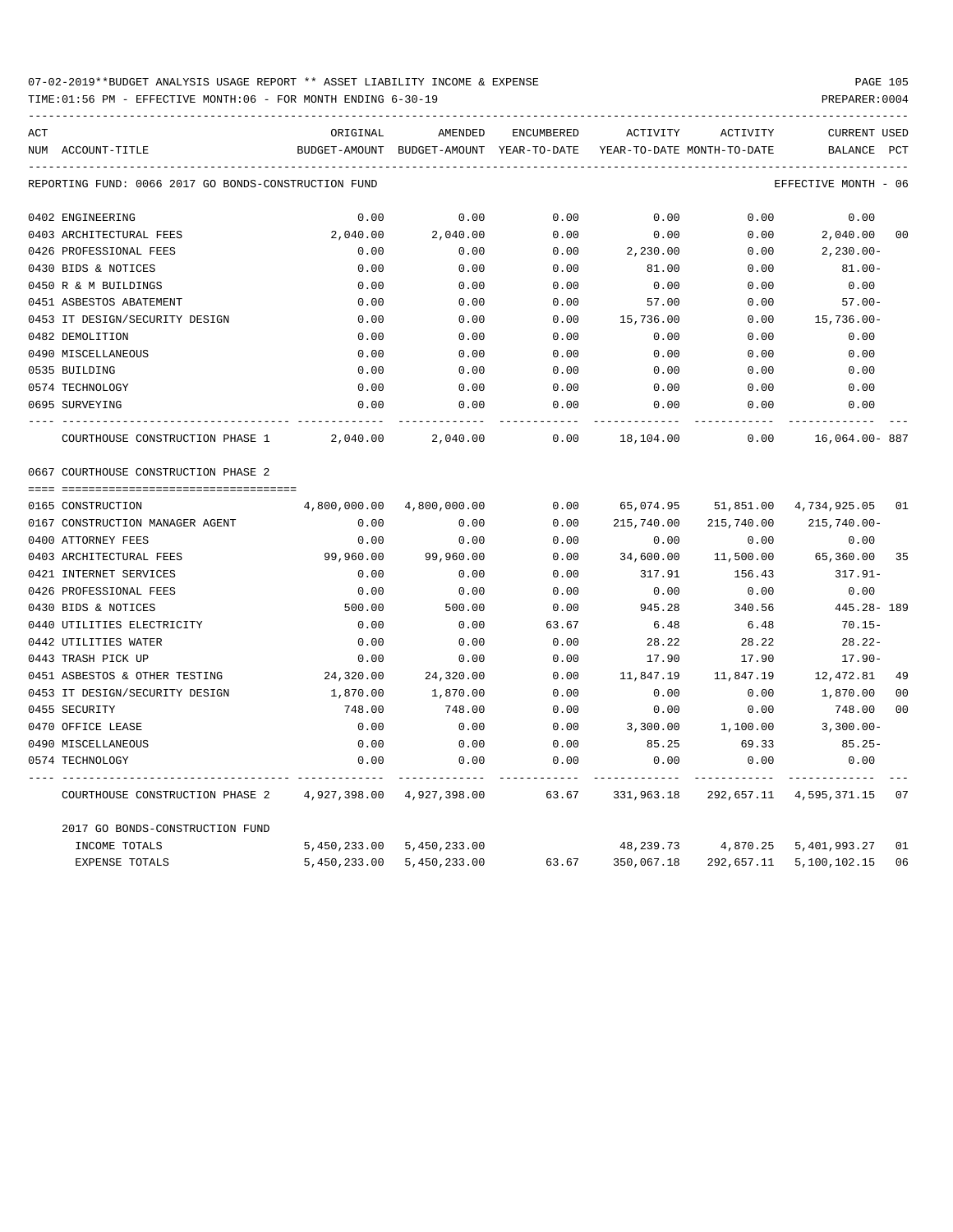|     | 07-02-2019**BUDGET ANALYSIS USAGE REPORT ** ASSET LIABILITY INCOME & EXPENSE<br>TIME: 01:56 PM - EFFECTIVE MONTH: 06 - FOR MONTH ENDING 6-30-19 |           |                                                     |                   |                 |                                        | PREPARER: 0004                     | PAGE 106 |
|-----|-------------------------------------------------------------------------------------------------------------------------------------------------|-----------|-----------------------------------------------------|-------------------|-----------------|----------------------------------------|------------------------------------|----------|
| ACT | NUM ACCOUNT-TITLE                                                                                                                               | ORIGINAL  | AMENDED<br>BUDGET-AMOUNT BUDGET-AMOUNT YEAR-TO-DATE | <b>ENCUMBERED</b> | <b>ACTIVITY</b> | ACTIVITY<br>YEAR-TO-DATE MONTH-TO-DATE | <b>CURRENT USED</b><br>BALANCE PCT |          |
|     | REPORTING FUND: 0067 F.C. DETENTION CENTER ANNUAL PAYMEN                                                                                        |           |                                                     |                   |                 |                                        | EFFECTIVE MONTH - 06               |          |
|     | 0103 CASH                                                                                                                                       |           |                                                     |                   |                 |                                        |                                    |          |
|     | 0100 ANNUAL PAYMENT-COMBINED FUND CKING                                                                                                         |           |                                                     |                   | 6,793.84        | 1,560.25- 977.89                       |                                    |          |
|     | CASH                                                                                                                                            |           |                                                     |                   | 6,793.84        | $1,560.25-$                            | 977.89                             |          |
|     | 0200 SYSTEM ADDED LIABILITY DEPARTMENT                                                                                                          |           |                                                     |                   |                 |                                        |                                    |          |
|     | 0910 SYSTEM ADDED LIABILITY LINE-ITEM                                                                                                           |           |                                                     |                   | 0.00            | 0.00                                   | 0.00                               |          |
|     | SYSTEM ADDED LIABILITY DEPARTMENT                                                                                                               |           |                                                     |                   | 0.00            | 0.00                                   | 0.00                               |          |
|     | 0271 EQUITY ACCOUNT                                                                                                                             |           |                                                     |                   |                 |                                        |                                    |          |
|     | 0200 EQUITY ACCOUNT                                                                                                                             |           |                                                     |                   | 0.00            | 0.00                                   | $5,815.95-$                        |          |
|     | EQUITY ACCOUNT                                                                                                                                  |           |                                                     |                   | 0.00            | 0.00                                   | $5,815.95-$                        |          |
|     | 0300 CASH                                                                                                                                       |           |                                                     |                   |                 |                                        |                                    |          |
|     | 0110 UNENCUMBERED FUND BALANCE                                                                                                                  | 0.00      | 0.00                                                |                   | 0.00            | 0.00                                   | 0.00                               |          |
|     | CASH                                                                                                                                            | 0.00      | 0.00                                                | 0.00              | 0.00            | 0.00                                   | 0.00                               |          |
|     | 0319 ANNUAL PAYMENT INCOME                                                                                                                      |           |                                                     |                   |                 |                                        |                                    |          |
|     | 0551 ANNUAL PAYMENT<br>---- --------------------                                                                                                | 10,000.00 | 10,000.00                                           |                   | 10,000.00       | 0.00                                   | 0.00 100                           |          |
|     | ANNUAL PAYMENT INCOME                                                                                                                           | 10,000.00 | 10,000.00                                           | 0.00              | 10,000.00       | 0.00                                   | 0.00 100                           |          |
|     | 0560 F.C. SHERIFF ANNUAL PAYMENT                                                                                                                |           |                                                     |                   |                 |                                        |                                    |          |
|     |                                                                                                                                                 | 10,000.00 | 10,000.00                                           | 0.00              | 3,206.16        | 1,560.25                               | 6,793.84                           | 32       |
|     | 0428 TRAINING & TUITION<br>0580 INVESTIGATIVE EQUIPMENT                                                                                         | 0.00      | 0.00                                                | 0.00              | 0.00            | 0.00                                   | 0.00                               |          |
|     | F.C. SHERIFF ANNUAL PAYMENT                                                                                                                     | 10,000.00 | 10,000.00                                           | 0.00              | 3,206.16        | 1,560.25                               | 6,793.84                           | 32       |
|     | F.C. DETENTION CENTER ANNUAL PAYME                                                                                                              |           |                                                     |                   |                 |                                        |                                    |          |
|     | INCOME TOTALS                                                                                                                                   | 10,000.00 | 10,000.00                                           |                   |                 | 10,000.00 0.00                         | 0.00 100                           |          |
|     | EXPENSE TOTALS                                                                                                                                  | 10,000.00 | 10,000.00                                           | 0.00              | 3,206.16        | 1,560.25                               | 6,793.84 32                        |          |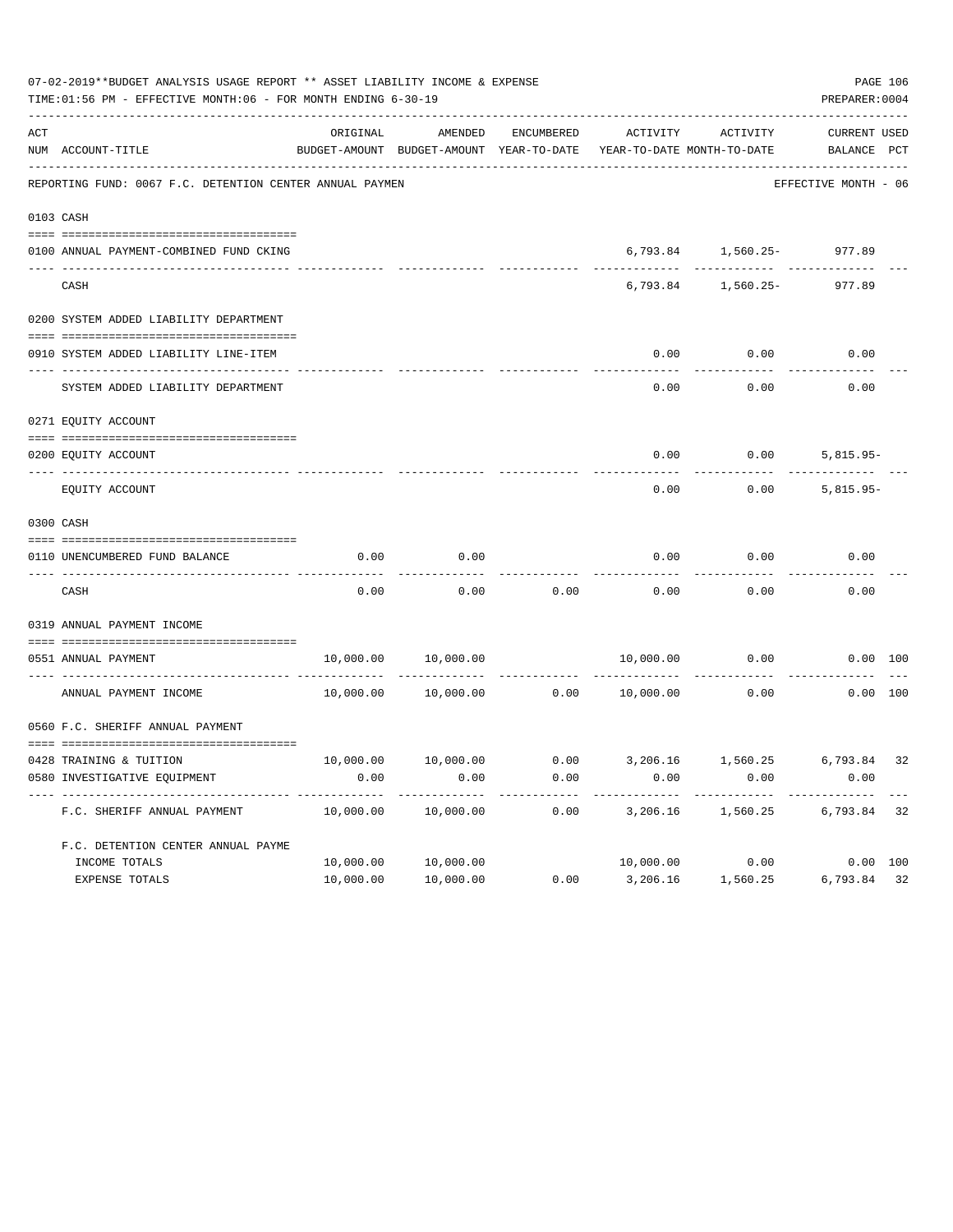| 07-02-2019**BUDGET ANALYSIS USAGE REPORT ** ASSET LIABILITY INCOME & EXPENSE<br>TIME: 01:56 PM - EFFECTIVE MONTH: 06 - FOR MONTH ENDING 6-30-19 |                                                               |               |                                                     |            |           |                                        |                                              | PAGE 107<br>PREPARER: 0004 |  |
|-------------------------------------------------------------------------------------------------------------------------------------------------|---------------------------------------------------------------|---------------|-----------------------------------------------------|------------|-----------|----------------------------------------|----------------------------------------------|----------------------------|--|
| ACT                                                                                                                                             | NUM ACCOUNT-TITLE                                             | ORIGINAL      | AMENDED<br>BUDGET-AMOUNT BUDGET-AMOUNT YEAR-TO-DATE | ENCUMBERED | ACTIVITY  | ACTIVITY<br>YEAR-TO-DATE MONTH-TO-DATE | <b>CURRENT USED</b><br>BALANCE PCT           |                            |  |
|                                                                                                                                                 | REPORTING FUND: 0068 2018 GO BONDS-CONSTRUCTION FUND          |               |                                                     |            |           |                                        | EFFECTIVE MONTH - 06                         |                            |  |
|                                                                                                                                                 | 0103 CASH                                                     |               |                                                     |            |           |                                        |                                              |                            |  |
|                                                                                                                                                 |                                                               |               |                                                     |            |           |                                        |                                              |                            |  |
|                                                                                                                                                 | 0100 GO BONDS CONST. 2018-COMB. FUNDS CHE                     |               |                                                     |            |           |                                        | $0.00$ $0.00$ $0.00$                         |                            |  |
|                                                                                                                                                 | 0168 BUSINESS MONEY FUND ACCOUNT                              |               |                                                     |            |           |                                        | 6, 292, 814.62   11, 469.91   6, 292, 814.62 |                            |  |
|                                                                                                                                                 | 0175 TEXPOOL                                                  |               |                                                     |            | 0.00      | 0.00                                   | 0.00                                         |                            |  |
|                                                                                                                                                 | CASH                                                          |               |                                                     |            |           |                                        | 6, 292, 814.62 11, 469.91 6, 292, 814.62     |                            |  |
|                                                                                                                                                 | 0200 LIABILITY ACCOUNT                                        |               |                                                     |            |           |                                        |                                              |                            |  |
|                                                                                                                                                 |                                                               |               |                                                     |            |           |                                        |                                              |                            |  |
|                                                                                                                                                 | 0910 SYSTEM ADDED LIABILITY LINE -ITEM                        |               |                                                     |            | 0.00      | 0.00                                   | 0.00                                         |                            |  |
|                                                                                                                                                 | LIABILITY ACCOUNT                                             |               |                                                     |            | 0.00      | 0.00                                   | 0.00                                         |                            |  |
|                                                                                                                                                 | 0231 2018 GO BONDS PAYABLE                                    |               |                                                     |            |           |                                        |                                              |                            |  |
|                                                                                                                                                 | 0200 2018 GO BONDS PAYABLE                                    |               |                                                     |            |           |                                        | 6,250,000.00   0.00   6,250,000.00           |                            |  |
|                                                                                                                                                 | 2018 GO BONDS PAYABLE                                         |               |                                                     |            |           | ------------                           |                                              |                            |  |
|                                                                                                                                                 | 0271 EQUITY ACCOUNT                                           |               |                                                     |            |           |                                        |                                              |                            |  |
|                                                                                                                                                 | --------------------------------------<br>0200 EQUITY ACCOUNT |               |                                                     |            | 0.00      | 0.00                                   | 0.00                                         |                            |  |
|                                                                                                                                                 |                                                               |               |                                                     |            |           |                                        |                                              |                            |  |
|                                                                                                                                                 | EQUITY ACCOUNT                                                |               |                                                     |            | 0.00      | 0.00                                   | 0.00                                         |                            |  |
|                                                                                                                                                 | 0300 CASH                                                     |               |                                                     |            |           |                                        |                                              |                            |  |
|                                                                                                                                                 |                                                               |               |                                                     |            |           |                                        |                                              |                            |  |
|                                                                                                                                                 | 0168 BEGINNING CASH BALANCE                                   | 0.00          | 0.00                                                |            | 0.00      | 0.00                                   | 0.00                                         |                            |  |
|                                                                                                                                                 | CASH                                                          | 0.00          | 0.00                                                | 0.00       | 0.00      | 0.00                                   | 0.00                                         |                            |  |
|                                                                                                                                                 | 0360 INTEREST EARNINGS                                        |               |                                                     |            |           |                                        |                                              |                            |  |
|                                                                                                                                                 |                                                               |               |                                                     |            |           |                                        |                                              |                            |  |
|                                                                                                                                                 | 0100 INTEREST EARNING LEGEND BANK                             | 0.00          | 0.00                                                |            | 0.00      | 0.00                                   | 0.00                                         |                            |  |
|                                                                                                                                                 | 0168 INTEREST EARNINGS BUSINESS MONEY F                       | 0.00<br>----- | 0.00<br>-----                                       |            | 42,814.62 | 11,469.91<br>-----------               | 42,814.62+                                   |                            |  |
|                                                                                                                                                 | INTEREST EARNINGS                                             | 0.00          | 0.00                                                | 0.00       | 42,814.62 | 11,469.91                              | 42,814.62+                                   |                            |  |
|                                                                                                                                                 | 0370 MISCELLANEOUS                                            |               |                                                     |            |           |                                        |                                              |                            |  |
|                                                                                                                                                 | 0130 REFUNDS & MISCELLANEOUS                                  | 0.00          | 0.00                                                |            | 0.00      | 0.00                                   | 0.00                                         |                            |  |
|                                                                                                                                                 | MISCELLANEOUS                                                 | 0.00          | 0.00                                                | 0.00       | 0.00      | 0.00                                   | 0.00                                         |                            |  |
|                                                                                                                                                 | 0509 CONTINGENCY                                              |               |                                                     |            |           |                                        |                                              |                            |  |
|                                                                                                                                                 |                                                               |               |                                                     |            |           |                                        |                                              |                            |  |
|                                                                                                                                                 | 0475 CONTINGENCY                                              | 0.00          | 0.00                                                | 0.00       | 0.00      | 0.00                                   | 0.00                                         |                            |  |
|                                                                                                                                                 | CONTINGENCY                                                   | 0.00          | 0.00                                                | 0.00       | 0.00      | 0.00                                   | 0.00                                         |                            |  |
|                                                                                                                                                 | 0668 COURTHOUSE CONSTRUCTION PHASE 2                          |               |                                                     |            |           |                                        |                                              |                            |  |
|                                                                                                                                                 | 0165 CONSTRUCTION                                             | 0.00          | 0.00                                                | 0.00       | 0.00      | 0.00                                   | 0.00                                         |                            |  |
|                                                                                                                                                 | 0400 ATTORNEY FEES                                            | 0.00          | 0.00                                                | 0.00       | 0.00      | 0.00                                   | 0.00                                         |                            |  |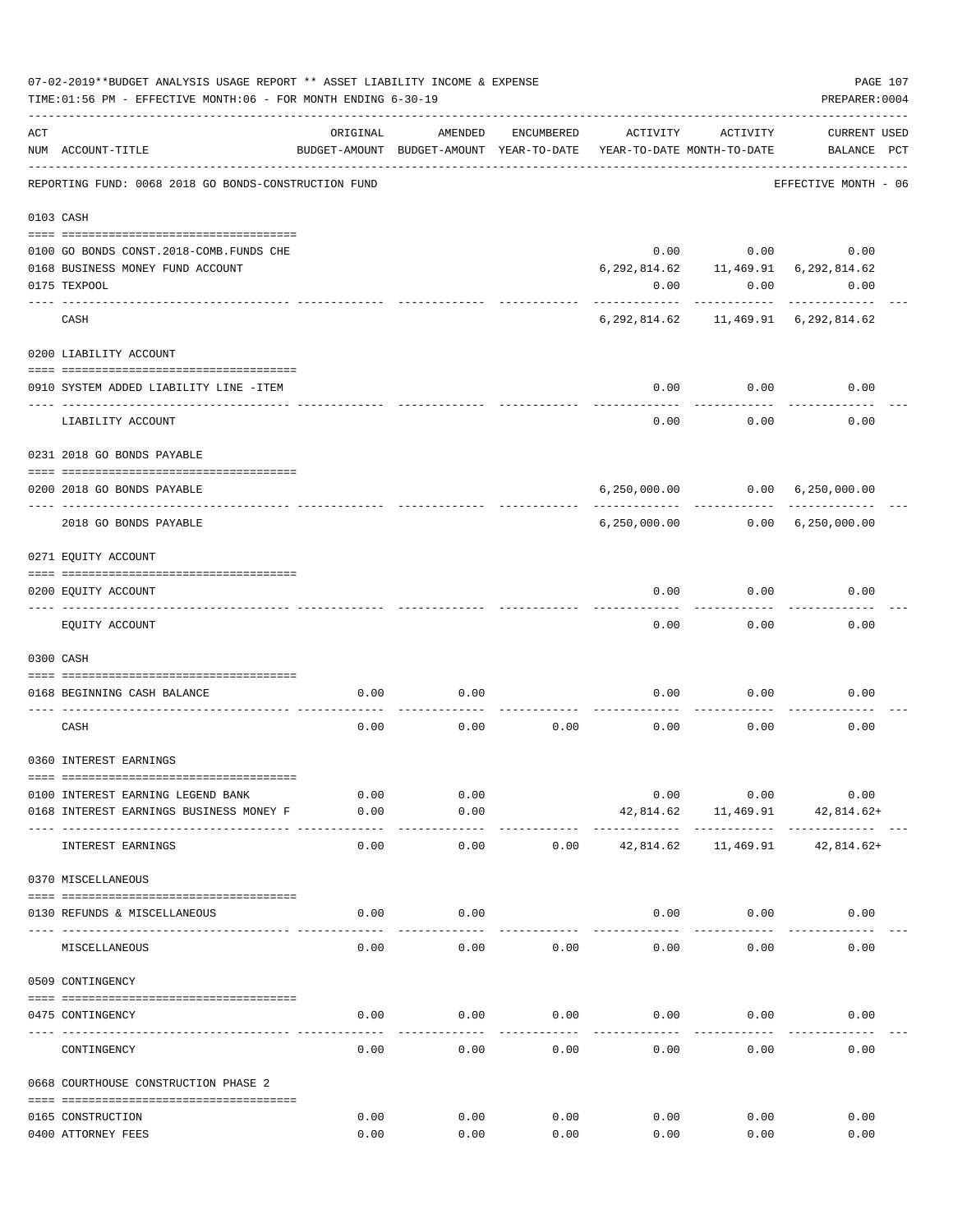TIME:01:56 PM - EFFECTIVE MONTH:06 - FOR MONTH ENDING 6-30-19 PREPARER:0004

| ACT                                                  | ORIGINAL                                 | AMENDED | <b>ENCUMBERED</b> | ACTIVITY                   | ACTIVITY | <b>CURRENT USED</b>   |
|------------------------------------------------------|------------------------------------------|---------|-------------------|----------------------------|----------|-----------------------|
| ACCOUNT-TITLE<br>NUM                                 | BUDGET-AMOUNT BUDGET-AMOUNT YEAR-TO-DATE |         |                   | YEAR-TO-DATE MONTH-TO-DATE |          | BALANCE<br><b>PCT</b> |
| REPORTING FUND: 0068 2018 GO BONDS-CONSTRUCTION FUND |                                          |         |                   |                            |          | EFFECTIVE MONTH - 06  |
| 0402 ENGINEERING                                     | 0.00                                     | 0.00    | 0.00              | 0.00                       | 0.00     | 0.00                  |
| 0403 ARCHITECTURAL FEES                              | 0.00                                     | 0.00    | 0.00              | 0.00                       | 0.00     | 0.00                  |
| 0426 PROFESSIONAL FEES                               | 0.00                                     | 0.00    | 0.00              | 0.00                       | 0.00     | 0.00                  |
| 0430 BIDS & NOTICES                                  | 0.00                                     | 0.00    | 0.00              | 0.00                       | 0.00     | 0.00                  |
| 0450 R & M BUILDINGS                                 | 0.00                                     | 0.00    | 0.00              | 0.00                       | 0.00     | 0.00                  |
| 0490 MISCELLANEOUS                                   | 0.00                                     | 0.00    | 0.00              | 0.00                       | 0.00     | 0.00                  |
| 0535 BUILDING                                        | 0.00                                     | 0.00    | 0.00              | 0.00                       | 0.00     | 0.00                  |
| 0695 SURVEYING                                       | 0.00                                     | 0.00    | 0.00              | 0.00                       | 0.00     | 0.00                  |
|                                                      |                                          |         |                   |                            |          |                       |
| COURTHOUSE CONSTRUCTION PHASE 2                      | 0.00                                     | 0.00    | 0.00              | 0.00                       | 0.00     | 0.00                  |
| 2018 GO BONDS-CONSTRUCTION FUND                      |                                          |         |                   |                            |          |                       |
| INCOME TOTALS                                        | 0.00                                     | 0.00    |                   | 42,814.62                  |          | 11,469.91 42,814.62+  |
| <b>EXPENSE TOTALS</b>                                | 0.00                                     | 0.00    | 0.00              | 0.00                       | 0.00     | 0.00                  |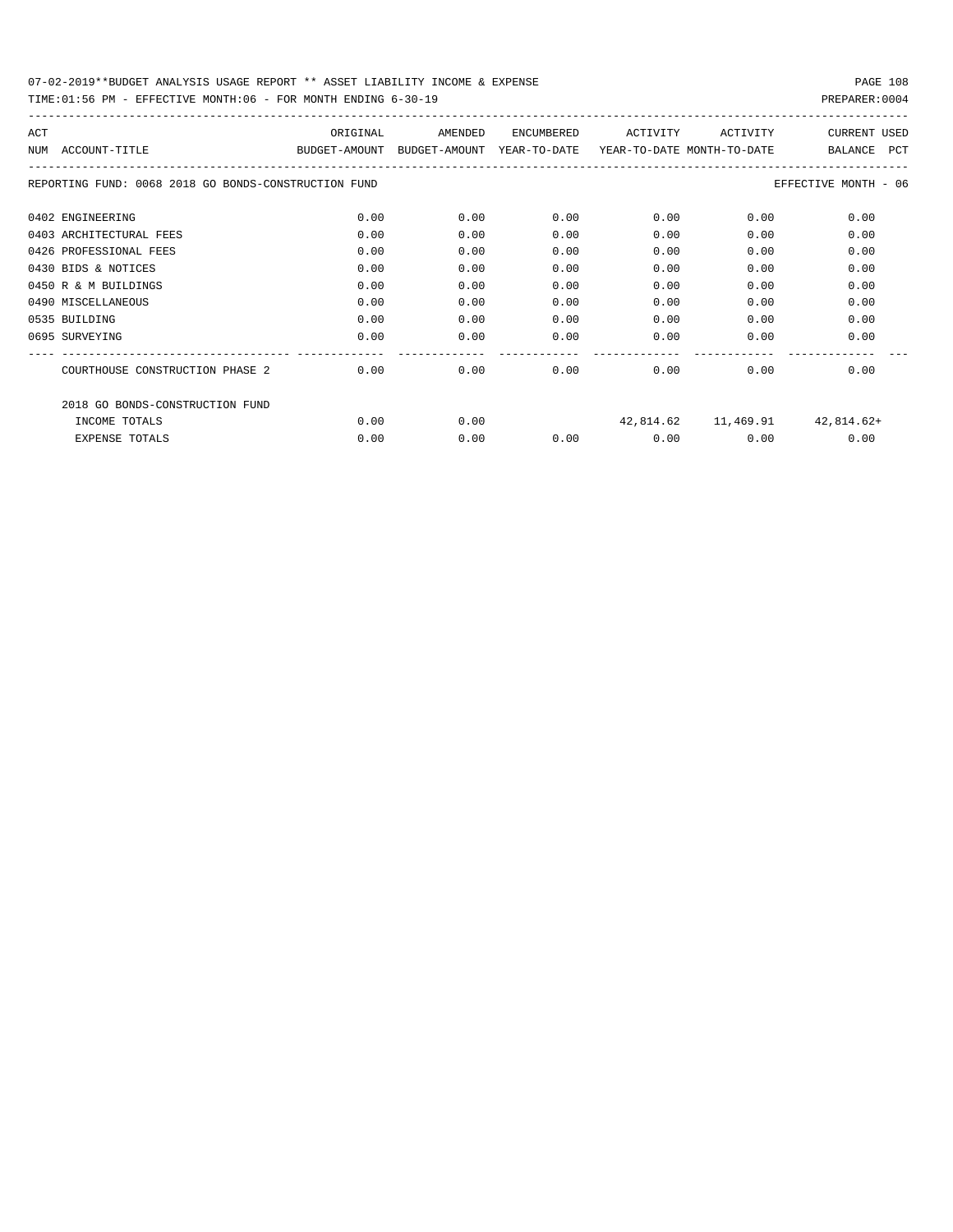|                    | 07-02-2019**BUDGET ANALYSIS USAGE REPORT ** ASSET LIABILITY INCOME & EXPENSE<br>TIME: 01:56 PM - EFFECTIVE MONTH: 06 - FOR MONTH ENDING 6-30-19 |                |                                                                                |            |          |                        | PAGE 109<br>PREPARER: 0004         |
|--------------------|-------------------------------------------------------------------------------------------------------------------------------------------------|----------------|--------------------------------------------------------------------------------|------------|----------|------------------------|------------------------------------|
| $\mathop{\rm ACT}$ | NUM ACCOUNT-TITLE                                                                                                                               | ORIGINAL       | AMENDED<br>BUDGET-AMOUNT BUDGET-AMOUNT YEAR-TO-DATE YEAR-TO-DATE MONTH-TO-DATE | ENCUMBERED | ACTIVITY | ACTIVITY               | <b>CURRENT USED</b><br>BALANCE PCT |
|                    | REPORTING FUND: 0070 RIGHT OF WAY FUND                                                                                                          |                |                                                                                |            |          |                        | EFFECTIVE MONTH - 06               |
|                    | 0102 A/P CLEARING                                                                                                                               |                |                                                                                |            |          |                        |                                    |
|                    | 0100 A/P CLEARING<br>---- ----------                                                                                                            |                |                                                                                |            |          | $0.00$ 0.00            | 0.00                               |
|                    | A/P CLEARING                                                                                                                                    |                |                                                                                |            | 0.00     | 0.00                   | 0.00                               |
|                    | 0103 CASH                                                                                                                                       |                |                                                                                |            |          |                        |                                    |
|                    | 0100 RIGHT OF WAY-COMBINED FUND CHECKIN                                                                                                         |                |                                                                                |            |          | 108.79- 3.98 16,073.87 |                                    |
|                    | 0170 RIGHT OF WAY CASH ACCT.                                                                                                                    |                |                                                                                |            | 0.00     | 0.00                   | 0.00                               |
|                    | 0175 TEXPOOL                                                                                                                                    |                |                                                                                |            | 1,553.68 | 169.81                 | 83,478.50                          |
|                    | CASH                                                                                                                                            |                |                                                                                |            | 1,444.89 | 173.79                 | 99,552.37                          |
|                    | 0133 ADVANCE TO FUND                                                                                                                            |                |                                                                                |            |          |                        |                                    |
|                    | 0010 ADVANCE TO GENERAL                                                                                                                         |                |                                                                                |            | 0.00     | 0.00                   | 0.00                               |
|                    | 0021 ADVANCE TO R&B #1                                                                                                                          |                |                                                                                |            | 0.00     | 0.00                   | 0.00                               |
|                    | 0022 ADVANCE TO R&B #2                                                                                                                          |                |                                                                                |            | 0.00     | 0.00                   | 0.00                               |
|                    |                                                                                                                                                 |                |                                                                                |            |          |                        |                                    |
|                    | ADVANCE TO FUND                                                                                                                                 |                |                                                                                |            | 0.00     | 0.00                   | 0.00                               |
|                    | 0200 LIABILITY ACCOUNT                                                                                                                          |                |                                                                                |            |          |                        |                                    |
|                    | 0900 SYSTEM ADDED LIABILITY LINE-ITEM                                                                                                           |                |                                                                                |            | 0.00     | 0.00                   | 0.00                               |
|                    | 0910 SYSTEM ADDED LIABILITY LINE-ITEM                                                                                                           |                |                                                                                |            | 0.00     | 0.00                   | 0.00                               |
|                    |                                                                                                                                                 |                |                                                                                |            |          |                        |                                    |
|                    | LIABILITY ACCOUNT                                                                                                                               |                |                                                                                |            | 0.00     | 0.00                   | 0.00                               |
|                    | 0271 EQUITY ACCOUNT                                                                                                                             |                |                                                                                |            |          |                        |                                    |
|                    | 0200 EQUITY ACCOUNT                                                                                                                             |                |                                                                                |            | 0.00     |                        | $0.00$ 98,107.48                   |
|                    | EQUITY ACCOUNT                                                                                                                                  |                |                                                                                |            | 0.00     |                        | $0.00$ 98,107.48                   |
|                    | 0360 INTEREST EARNINGS                                                                                                                          |                |                                                                                |            |          |                        |                                    |
|                    | 0100 INTEREST EARNINGS                                                                                                                          | 0.00           | 0.00                                                                           |            |          |                        | 1,444.89 173.79 1,444.89+          |
|                    | INTEREST EARNINGS                                                                                                                               | ------<br>0.00 | ---------<br>0.00                                                              | 0.00       | 1,444.89 | 173.79                 | 1,444.89+                          |
|                    | 0622 RIGHT OF WAY                                                                                                                               |                |                                                                                |            |          |                        |                                    |
|                    |                                                                                                                                                 |                |                                                                                |            |          |                        |                                    |
|                    | 0399 CLAIM SETTLEMENTS                                                                                                                          | 0.00           | 0.00                                                                           | 0.00       | 0.00     | 0.00                   | 0.00                               |
|                    | 0426 APPRAISAL FEES                                                                                                                             | 0.00           | 0.00                                                                           | 0.00       | 0.00     | 0.00                   | 0.00                               |
|                    | 0429 RELOCATING UTILITIES<br>0449 CONTRACT EXPENSES FOR FM87 R.O.W.                                                                             | 0.00           | 0.00                                                                           | 0.00       | 0.00     | 0.00                   | 0.00                               |
|                    |                                                                                                                                                 | 0.00           | 0.00                                                                           | 0.00       | 0.00     | 0.00                   | 0.00                               |
|                    | RIGHT OF WAY                                                                                                                                    | 0.00           | 0.00                                                                           | 0.00       | 0.00     | 0.00                   | 0.00                               |
|                    | 0629 RIGHT OF WAY                                                                                                                               |                |                                                                                |            |          |                        |                                    |
|                    | 0500 RIGHT OF WAY PUR HWY #82                                                                                                                   | 0.00           | 0.00                                                                           | 0.00       | 0.00     | 0.00                   | 0.00                               |
|                    | 0501 RIGHT OF WAY PURCHASE FM #87                                                                                                               | 0.00           | 0.00                                                                           | 0.00       | 0.00     | 0.00                   | 0.00                               |
|                    | 0502 RIGHT OF WAY PURCHASE HWY #121                                                                                                             | 0.00           | 0.00                                                                           | 0.00       | 0.00     | 0.00                   | 0.00                               |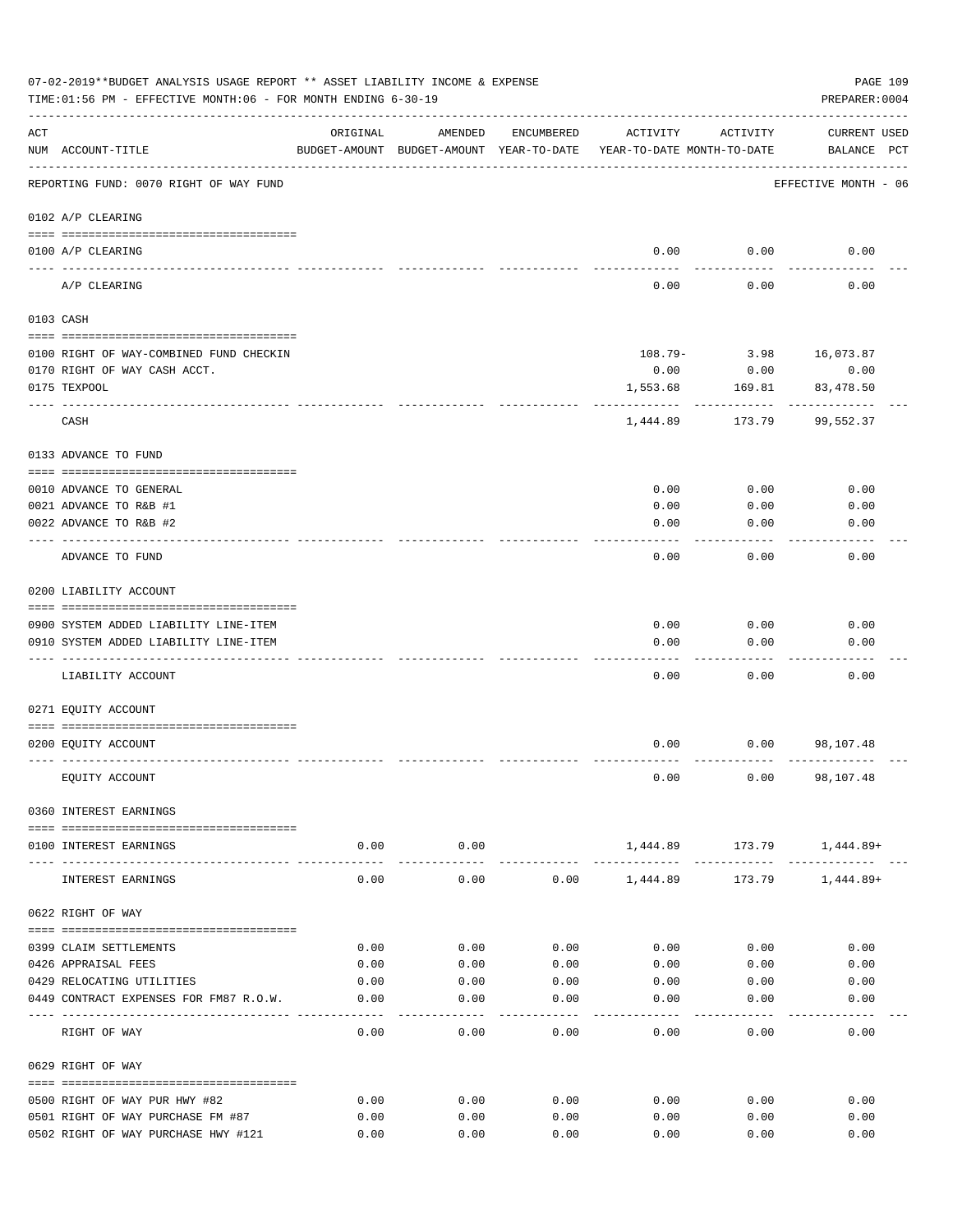| 07-02-2019**BUDGET ANALYSIS USAGE REPORT ** ASSET LIABILITY INCOME & EXPENSE<br>PAGE 110 |             |         |            |             |              |                           |  |  |  |
|------------------------------------------------------------------------------------------|-------------|---------|------------|-------------|--------------|---------------------------|--|--|--|
| TIME:01:56 PM - EFFECTIVE MONTH:06 - FOR MONTH ENDING 6-30-19                            |             |         |            |             |              | PREPARER: 0004            |  |  |  |
| ACT                                                                                      | ORIGINAL    | AMENDED | ENCUMBERED | ACTIVITY    | ACTIVITY     | CURRENT USED              |  |  |  |
| NUM ACCOUNT-TITLE<br>BUDGET-AMOUNT BUDGET-AMOUNT YEAR-TO-DATE YEAR-TO-DATE_MONTH-TO-DATE |             |         |            |             |              | BALANCE PCT               |  |  |  |
| REPORTING FUND: 0070 RIGHT OF WAY FUND                                                   |             |         |            |             |              | EFFECTIVE MONTH - 06      |  |  |  |
| 0503 RIGHT OF WAY PURCHASE HWY.78                                                        | $\sim$ 0.00 | 0.00    | 0.00       | $0.00$ 0.00 |              | 0.00                      |  |  |  |
| RIGHT OF WAY                                                                             | 0.00        | 0.00    | 0.00       |             | 0.00<br>0.00 | 0.00                      |  |  |  |
| 0999 ACCOUNTS PAYABLE<br>_______________________________                                 |             |         |            |             |              |                           |  |  |  |
| 0100 A/P CLEARING ACCOUNT                                                                |             |         |            |             | $0.00$ 0.00  | 0.00                      |  |  |  |
| ACCOUNTS PAYABLE                                                                         |             |         |            | 0.00        | 0.00         | 0.00                      |  |  |  |
| RIGHT OF WAY FUND                                                                        |             |         |            |             |              |                           |  |  |  |
| INCOME TOTALS                                                                            | 0.00        | 0.00    |            |             |              | 1,444.89 173.79 1,444.89+ |  |  |  |
| <b>EXPENSE TOTALS</b>                                                                    | 0.00        | 0.00    | 0.00       | 0.00        | 0.00         | 0.00                      |  |  |  |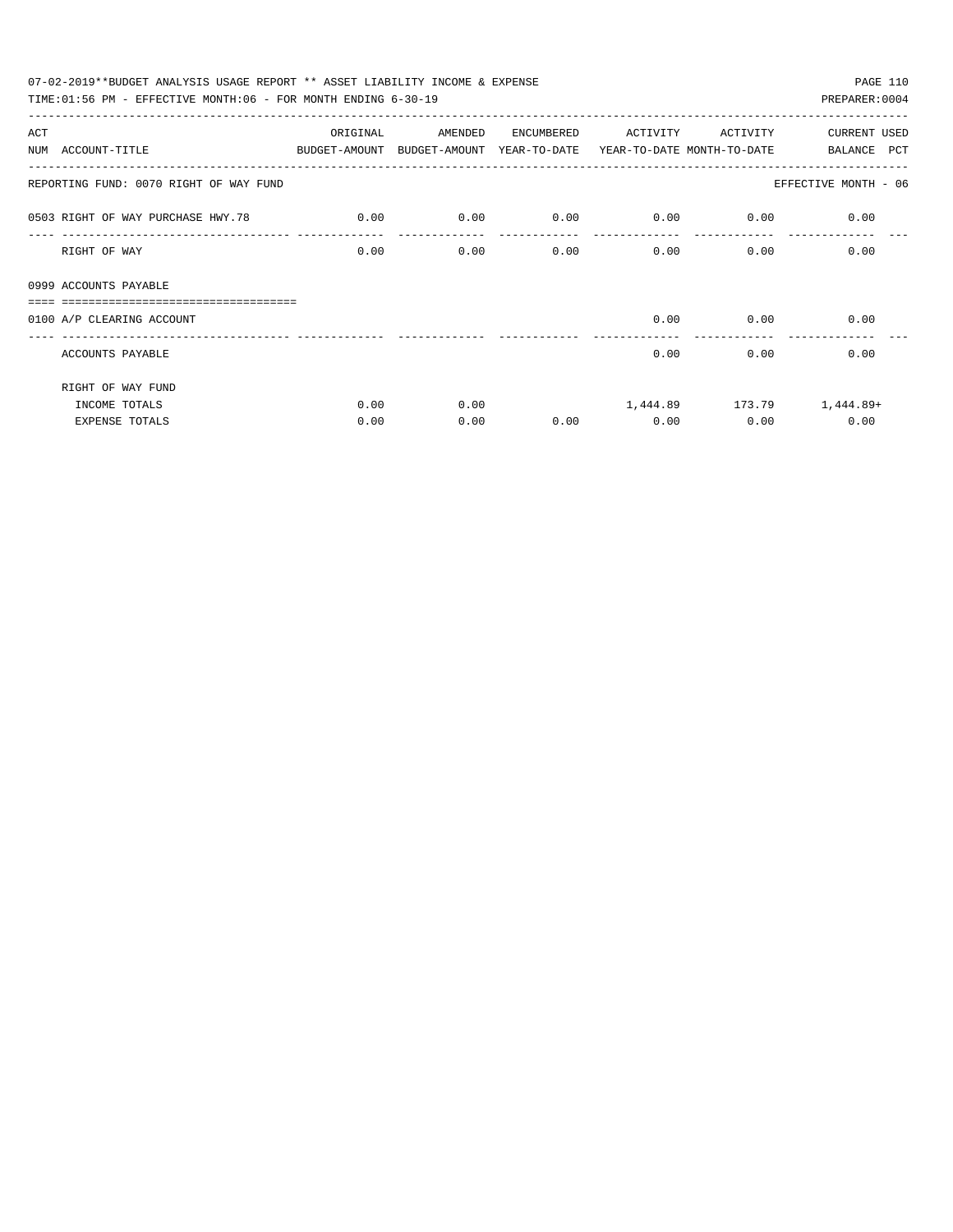|     | 07-02-2019**BUDGET ANALYSIS USAGE REPORT ** ASSET LIABILITY INCOME & EXPENSE<br>TIME:01:56 PM - EFFECTIVE MONTH:06 - FOR MONTH ENDING 6-30-19 |                                                      |         |            |          |                                        | PAGE 111<br>PREPARER: 0004         |
|-----|-----------------------------------------------------------------------------------------------------------------------------------------------|------------------------------------------------------|---------|------------|----------|----------------------------------------|------------------------------------|
| ACT | NUM ACCOUNT-TITLE                                                                                                                             | ORIGINAL<br>BUDGET-AMOUNT BUDGET-AMOUNT YEAR-TO-DATE | AMENDED | ENCUMBERED | ACTIVITY | ACTIVITY<br>YEAR-TO-DATE MONTH-TO-DATE | <b>CURRENT USED</b><br>BALANCE PCT |
|     | REPORTING FUND: 0071 INVESTIGATOR CRIMES AGAINST WOMEN                                                                                        |                                                      |         |            |          |                                        | EFFECTIVE MONTH - 06               |
|     | 0100 PAYROLL                                                                                                                                  |                                                      |         |            |          |                                        |                                    |
|     | 0100 PAYROLL                                                                                                                                  |                                                      |         |            | 0.00     | 0.00                                   | 0.00                               |
|     | ---- ----<br>PAYROLL                                                                                                                          |                                                      |         |            | 0.00     | 0.00                                   | 0.00                               |
|     | 0103 CASH                                                                                                                                     |                                                      |         |            |          |                                        |                                    |
|     | 0100 INV. CRIMES AGAINST WOMEN-COMB. FUND                                                                                                     |                                                      |         |            | 0.00     | 0.00                                   | 0.00                               |
|     | CASH                                                                                                                                          |                                                      |         |            | 0.00     | 0.00                                   | 0.00                               |
|     | 0120 RECEIVABLES                                                                                                                              |                                                      |         |            |          |                                        |                                    |
|     | 0312 DUE FROM OTHER GOVERNMENTS                                                                                                               |                                                      |         |            | 0.00     | 0.00                                   | 0.00                               |
|     | RECEIVABLES                                                                                                                                   |                                                      |         |            | 0.00     | 0.00                                   | 0.00                               |
|     | 0200 SYSTEM ADDED LIABILITY DEPARTMENT                                                                                                        |                                                      |         |            |          |                                        |                                    |
|     | 0910 SYSTEM ADDED LIABILITY LINE-ITEM                                                                                                         |                                                      |         |            | 0.00     | 0.00                                   | 0.00                               |
|     | SYSTEM ADDED LIABILITY DEPARTMENT                                                                                                             |                                                      |         |            | 0.00     | 0.00                                   | 0.00                               |
|     | 0271 EQUITY ACCOUNT                                                                                                                           |                                                      |         |            |          |                                        |                                    |
|     | 0200 EQUITY ACCOUNT                                                                                                                           |                                                      |         |            | 0.00     | 0.00                                   | 0.00                               |
|     | EQUITY ACCOUNT                                                                                                                                |                                                      |         |            | 0.00     | 0.00                                   | 0.00                               |
|     | 0330 GRANT INCOME                                                                                                                             |                                                      |         |            |          |                                        |                                    |
|     | 0475 INVESTIGATOR CRIMES AGAINST WOMEN                                                                                                        | 0.00                                                 | 0.00    |            | 0.00     | 0.00                                   | 0.00                               |
|     | GRANT INCOME                                                                                                                                  | 0.00                                                 | 0.00    | 0.00       | 0.00     | 0.00                                   | 0.00                               |
|     | 0475 INVESTIGATOR CRIMES AGAINST WOMEN                                                                                                        |                                                      |         |            |          |                                        |                                    |
|     | 0108 SALARY                                                                                                                                   | 0.00                                                 | 0.00    | 0.00       | 0.00     | 0.00                                   | 0.00                               |
|     | 0201 SOCIAL SECURITY TAXES                                                                                                                    | 0.00                                                 | 0.00    | 0.00       | 0.00     | 0.00                                   | 0.00                               |
|     | 0202 GROUP HEALTH INSURANCE                                                                                                                   | 0.00                                                 | 0.00    | 0.00       | 0.00     | 0.00                                   | 0.00                               |
|     | 0203 RETIREMENT                                                                                                                               | 0.00                                                 | 0.00    | 0.00       | 0.00     | 0.00                                   | 0.00                               |
|     | 0204 WORKERS COMPENSATION                                                                                                                     | 0.00                                                 | 0.00    | 0.00       | 0.00     | 0.00                                   | 0.00                               |
|     | 0205 MEDICARE TAX                                                                                                                             | 0.00                                                 | 0.00    | 0.00       | 0.00     | 0.00                                   | 0.00                               |
|     | INVESTIGATOR CRIMES AGAINST WOMEN                                                                                                             | 0.00                                                 | 0.00    | 0.00       | 0.00     | 0.00                                   | 0.00                               |
|     | INVESTIGATOR CRIMES AGAINST WOMEN                                                                                                             |                                                      |         |            |          |                                        |                                    |
|     | INCOME TOTALS                                                                                                                                 | 0.00                                                 | 0.00    |            | 0.00     | 0.00                                   | 0.00                               |
|     | EXPENSE TOTALS                                                                                                                                | 0.00                                                 | 0.00    | 0.00       | 0.00     | 0.00                                   | 0.00                               |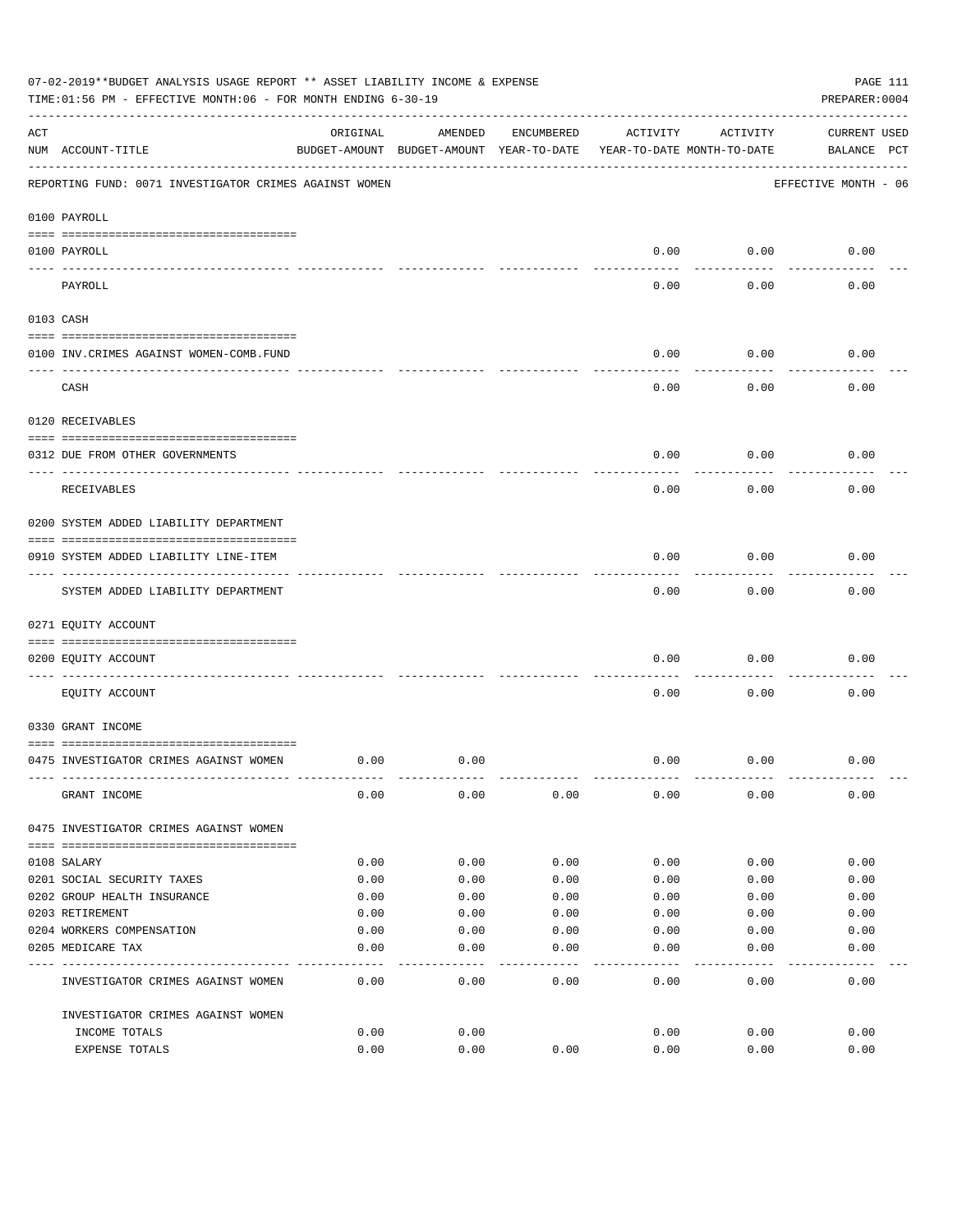|          | 07-02-2019**BUDGET ANALYSIS USAGE REPORT ** ASSET LIABILITY INCOME & EXPENSE<br>TIME:01:56 PM - EFFECTIVE MONTH:06 - FOR MONTH ENDING 6-30-19 |          |                                                     |            |                                        |                    | PAGE 112<br>PREPARER: 0004         |
|----------|-----------------------------------------------------------------------------------------------------------------------------------------------|----------|-----------------------------------------------------|------------|----------------------------------------|--------------------|------------------------------------|
| ACT      | NUM ACCOUNT-TITLE                                                                                                                             | ORIGINAL | AMENDED<br>BUDGET-AMOUNT BUDGET-AMOUNT YEAR-TO-DATE | ENCUMBERED | ACTIVITY<br>YEAR-TO-DATE MONTH-TO-DATE | ACTIVITY           | <b>CURRENT USED</b><br>BALANCE PCT |
|          | REPORTING FUND: 0072 INVESTIGATOR CRIMES AGAINST CHILDRE                                                                                      |          |                                                     |            |                                        |                    | EFFECTIVE MONTH - 06               |
|          | 0100 PAYROLL                                                                                                                                  |          |                                                     |            |                                        |                    |                                    |
| ---- --- | 0100 PAYROLL                                                                                                                                  |          |                                                     |            | 0.00                                   | 0.00               | 0.00                               |
|          | PAYROLL                                                                                                                                       |          |                                                     |            | 0.00                                   | 0.00               | 0.00                               |
|          | 0103 CASH                                                                                                                                     |          |                                                     |            |                                        |                    |                                    |
|          | 0100 INV. CRIMES AGAINST CHILDREN-COMB.F                                                                                                      |          |                                                     |            | 3,297.94                               | 0.00               | 0.00                               |
|          | CASH                                                                                                                                          |          |                                                     |            | 3,297.94                               | ----------<br>0.00 | 0.00                               |
|          | 0120 RECEIVABLES                                                                                                                              |          |                                                     |            |                                        |                    |                                    |
|          | 0312 DUE FROM OTHER GOVERNMENTS                                                                                                               |          |                                                     |            | 0.00                                   | 0.00               | 0.00                               |
|          | RECEIVABLES                                                                                                                                   |          |                                                     |            | 0.00                                   | 0.00               | 0.00                               |
|          | 0200 SYSTEM ADDED LIABILITY DEPARTMENT                                                                                                        |          |                                                     |            |                                        |                    |                                    |
|          | 0910 SYSTEM ADDEND LIABILITY LINE-ITEM                                                                                                        |          |                                                     |            | 0.00                                   | 0.00               | 0.00                               |
|          | SYSTEM ADDED LIABILITY DEPARTMENT                                                                                                             |          |                                                     |            | 0.00                                   | 0.00               | 0.00                               |
|          | 0271 EQUITY ACCOUNT                                                                                                                           |          |                                                     |            |                                        |                    |                                    |
|          | 0200 EQUITY ACCOUNT                                                                                                                           |          |                                                     |            | 0.00                                   | 0.00               | 3,297.94-                          |
|          | EQUITY ACCOUNT                                                                                                                                |          |                                                     |            | 0.00                                   | 0.00               | $3,297.94-$                        |
|          | 0330 GRANT INCOME                                                                                                                             |          |                                                     |            |                                        |                    |                                    |
|          | 0560 INVESTIGATOR CRIMES AGAINST CHILDR                                                                                                       | 0.00     | 0.00                                                |            | 3,297.94                               | 0.00               | 3,297.94+                          |
|          | GRANT INCOME                                                                                                                                  | 0.00     | 0.00                                                | 0.00       | 3,297.94                               | 0.00               | $3,297.94+$                        |
|          | 0560 INVESTIGATOR CRIMES AGAINST CHILDR                                                                                                       |          |                                                     |            |                                        |                    |                                    |
|          | 0108 SALARY                                                                                                                                   | 0.00     | 0.00                                                | 0.00       | 0.00                                   | 0.00               | 0.00                               |
|          | 0201 SOCIAL SECURITY TAXES                                                                                                                    | 0.00     | 0.00                                                | 0.00       | 0.00                                   | 0.00               | 0.00                               |
|          | 0202 GROUP HEALTH INSURANCE                                                                                                                   | 0.00     | 0.00                                                | 0.00       | 0.00                                   | 0.00               | 0.00                               |
|          | 0203 RETIREMENT                                                                                                                               | 0.00     | 0.00                                                | 0.00       | 0.00                                   | 0.00               | 0.00                               |
|          | 0204 WORKERS COMPENSATION                                                                                                                     | 0.00     | 0.00                                                | 0.00       | 0.00                                   | 0.00               | 0.00                               |
|          | 0205 MEDICARE TAX                                                                                                                             | 0.00     | 0.00                                                | 0.00       | 0.00                                   | 0.00               | 0.00                               |
|          | INVESTIGATOR CRIMES AGAINST CHILDR                                                                                                            | 0.00     | 0.00                                                | 0.00       | 0.00                                   | 0.00               | 0.00                               |
|          | INVESTIGATOR CRIMES AGAINST CHILDR                                                                                                            |          |                                                     |            |                                        |                    |                                    |
|          | INCOME TOTALS                                                                                                                                 | 0.00     | 0.00                                                |            | 3,297.94                               | 0.00               | $3,297.94+$                        |
|          | EXPENSE TOTALS                                                                                                                                | 0.00     | 0.00                                                | 0.00       | 0.00                                   | 0.00               | 0.00                               |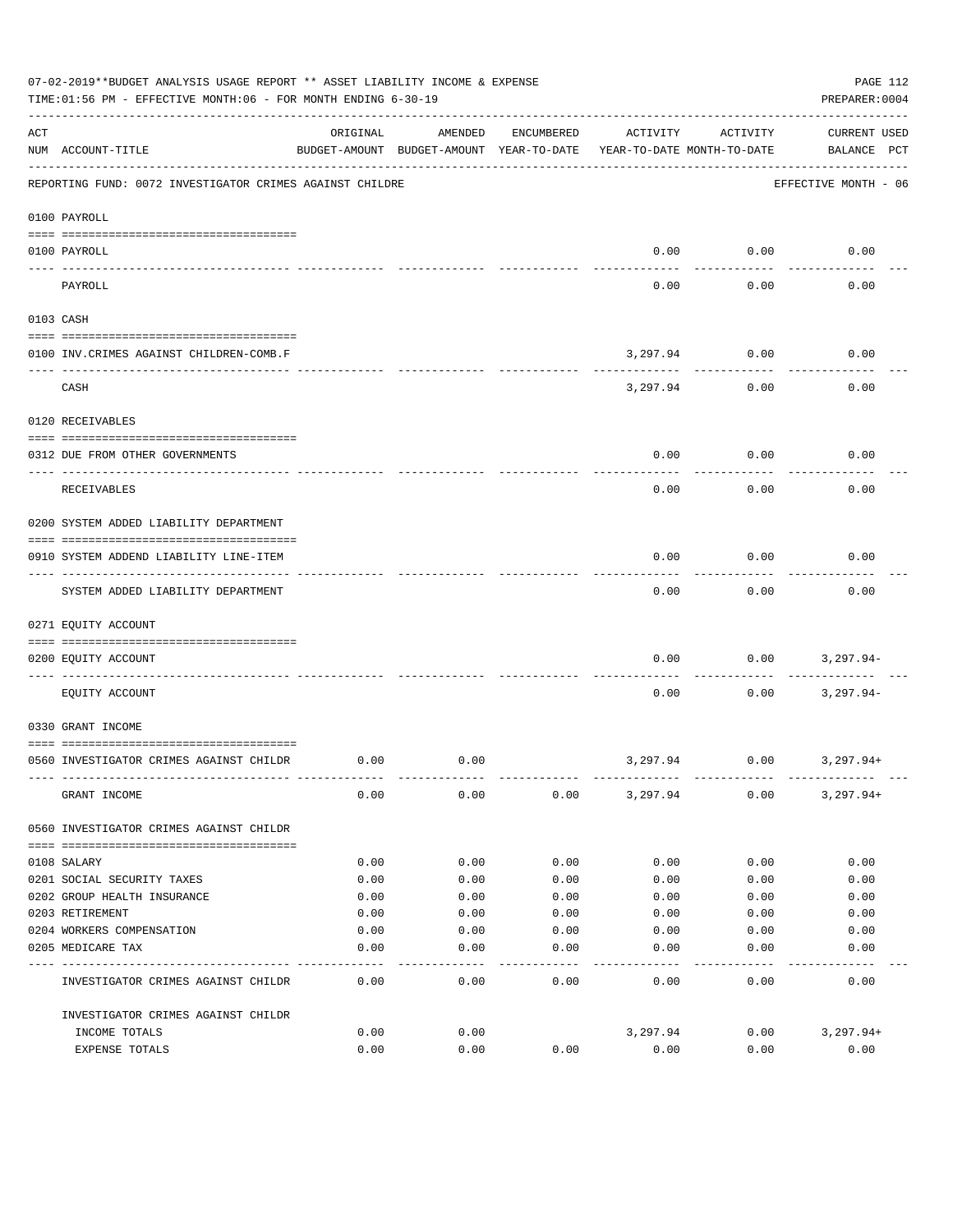|     | 07-02-2019**BUDGET ANALYSIS USAGE REPORT ** ASSET LIABILITY INCOME & EXPENSE<br>TIME:01:56 PM - EFFECTIVE MONTH:06 - FOR MONTH ENDING 6-30-19 |          |                                                     |            |          |                                        | PREPARER: 0004                     | PAGE 113 |
|-----|-----------------------------------------------------------------------------------------------------------------------------------------------|----------|-----------------------------------------------------|------------|----------|----------------------------------------|------------------------------------|----------|
| ACT | NUM ACCOUNT-TITLE                                                                                                                             | ORIGINAL | AMENDED<br>BUDGET-AMOUNT BUDGET-AMOUNT YEAR-TO-DATE | ENCUMBERED | ACTIVITY | ACTIVITY<br>YEAR-TO-DATE MONTH-TO-DATE | <b>CURRENT USED</b><br>BALANCE PCT |          |
|     | REPORTING FUND: 0080 VETERANS COURT PROGRAM                                                                                                   |          |                                                     |            |          |                                        | EFFECTIVE MONTH - 06               |          |
|     | 0103 CASH                                                                                                                                     |          |                                                     |            |          |                                        |                                    |          |
|     | 0180 CASH-VETERANS COURT PROGRAM                                                                                                              |          |                                                     |            |          | 350.00 0.00                            | 600.00                             |          |
|     | CASH                                                                                                                                          |          |                                                     |            | 350.00   | 0.00                                   | 600.00                             |          |
|     | 0200 LIABILITY ACCOUNT                                                                                                                        |          |                                                     |            |          |                                        |                                    |          |
|     | 0910 SYSTEM ADDED LIABILITY LINE-ITEM                                                                                                         |          |                                                     |            | 0.00     | 0.00                                   | 0.00                               |          |
|     | LIABILITY ACCOUNT                                                                                                                             |          |                                                     |            | 0.00     | 0.00                                   | 0.00                               |          |
|     | 0271 EQUITY ACCOUNT                                                                                                                           |          |                                                     |            |          |                                        |                                    |          |
|     | 0200 EQUITY ACCOUNT                                                                                                                           |          |                                                     |            | 0.00     | 0.00                                   | 250.00                             |          |
|     | EQUITY ACCOUNT                                                                                                                                |          |                                                     |            | 0.00     | 0.00                                   | 250.00                             |          |
|     | 0300 CASH                                                                                                                                     |          |                                                     |            |          |                                        |                                    |          |
|     | 0180 BEGINNING CASH BALANCE<br>_________________________________                                                                              | 0.00     | 0.00                                                |            | 0.00     | 0.00                                   | 0.00                               |          |
|     | CASH                                                                                                                                          | 0.00     | 0.00                                                | 0.00       | 0.00     | 0.00                                   | 0.00                               |          |
|     | 0370 VETERANS COURT INCOME                                                                                                                    |          |                                                     |            |          |                                        |                                    |          |
|     | 0130 MISCELLANEOUS                                                                                                                            | 0.00     | 0.00                                                |            | 0.00     | 0.00                                   | 0.00                               |          |
|     | 0180 PROGRAM FEES                                                                                                                             | 0.00     | 0.00                                                |            | 350.00   | 0.00                                   | $350.00+$                          |          |
|     | VETERANS COURT INCOME                                                                                                                         | 0.00     | 0.00                                                | 0.00       | 350.00   | 0.00                                   | $350.00+$                          |          |
|     | 0570 VETERANS COURT EXPENSE                                                                                                                   |          |                                                     |            |          |                                        |                                    |          |
|     | 0490 MISCELLANEOUS                                                                                                                            | 0.00     | 0.00                                                | 0.00       | 0.00     | 0.00                                   | 0.00                               |          |
|     | VETERANS COURT EXPENSE                                                                                                                        | 0.00     | 0.00                                                | 0.00       | 0.00     | 0.00                                   | 0.00                               |          |
|     | VETERANS COURT PROGRAM                                                                                                                        |          |                                                     |            |          |                                        |                                    |          |
|     | INCOME TOTALS                                                                                                                                 | 0.00     | 0.00                                                |            | 350.00   | 0.00                                   | $350.00+$                          |          |
|     | EXPENSE TOTALS                                                                                                                                | 0.00     | 0.00                                                | 0.00       | 0.00     | 0.00                                   | 0.00                               |          |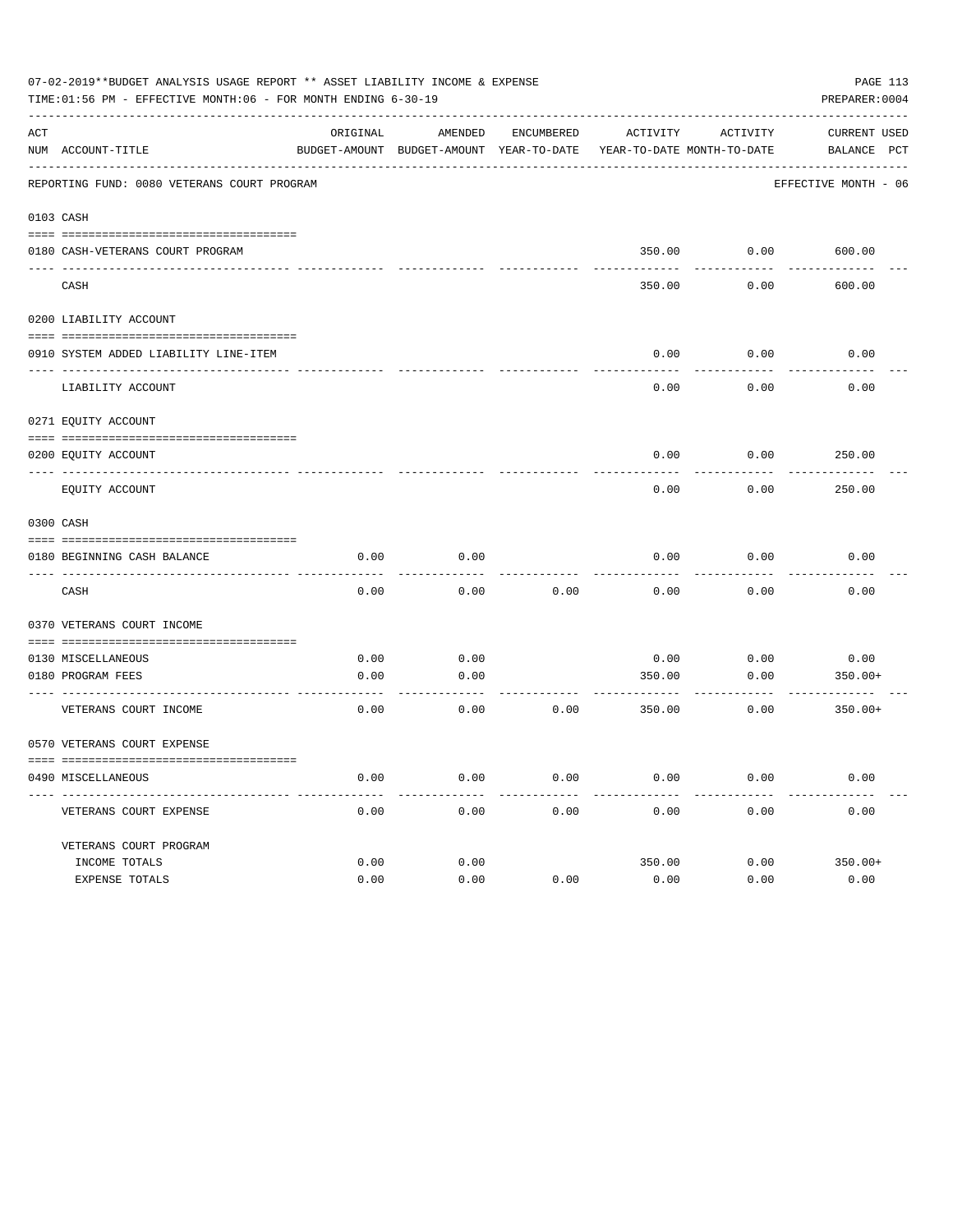|     | 07-02-2019**BUDGET ANALYSIS USAGE REPORT ** ASSET LIABILITY INCOME & EXPENSE<br>TIME: 01:56 PM - EFFECTIVE MONTH: 06 - FOR MONTH ENDING 6-30-19 |                                                      |                       |            |                                                                           |                    | PREPARER: 0004                   | PAGE 114       |
|-----|-------------------------------------------------------------------------------------------------------------------------------------------------|------------------------------------------------------|-----------------------|------------|---------------------------------------------------------------------------|--------------------|----------------------------------|----------------|
| ACT | NUM ACCOUNT-TITLE                                                                                                                               | ORIGINAL<br>BUDGET-AMOUNT BUDGET-AMOUNT YEAR-TO-DATE | AMENDED               | ENCUMBERED | ACTIVITY<br>YEAR-TO-DATE MONTH-TO-DATE                                    | ACTIVITY           | CURRENT USED<br>BALANCE PCT      |                |
|     | REPORTING FUND: 0081 LAKE ROAD IMPACT FUND                                                                                                      |                                                      |                       |            |                                                                           |                    | EFFECTIVE MONTH - 06             |                |
|     | 0103 CASH                                                                                                                                       |                                                      |                       |            |                                                                           |                    |                                  |                |
|     | 0100 LAKE-COMBINED FUNDS CHECKING                                                                                                               |                                                      |                       |            |                                                                           |                    | $30,992.00 - 0.00$ 4,021.21      |                |
|     | CASH                                                                                                                                            |                                                      |                       |            |                                                                           | $30,992.00 - 0.00$ | 4,021.21                         |                |
|     | 0200 SYSTEM ADDED LIABILITY DEPT.                                                                                                               |                                                      |                       |            |                                                                           |                    |                                  |                |
|     | 0910 SYSTEM ADDED LIABILITY LINE ITEM                                                                                                           |                                                      |                       |            |                                                                           |                    | $30,992.00 - 0.00$ 30,992.00-    |                |
|     | SYSTEM ADDED LIABILITY DEPT.                                                                                                                    |                                                      |                       |            |                                                                           |                    | $30,992.00 - 0.00$ $30,992.00 -$ |                |
|     | 0271 EQUITY ACCOUNT                                                                                                                             |                                                      |                       |            |                                                                           |                    |                                  |                |
|     | 0200 EQUITY ACCOUNT                                                                                                                             |                                                      |                       |            |                                                                           |                    | $0.00$ $0.00$ $35,013.21$        |                |
|     | EQUITY ACCOUNT                                                                                                                                  |                                                      |                       |            | 0.00                                                                      | 0.00               | 35,013.21                        |                |
|     | 0300 CASH                                                                                                                                       |                                                      |                       |            |                                                                           |                    |                                  |                |
|     | 0110 UNENCUMBERED FUND BALANCE                                                                                                                  | $100,000.00$ $100,000.00$                            |                       |            | 0.00                                                                      |                    | $0.00$ $100,000.00$ 00           |                |
|     | CASH                                                                                                                                            |                                                      | 100,000.00 100,000.00 | 0.00       | 0.00                                                                      |                    | 0.00 100,000.00                  | 0 <sub>0</sub> |
|     | 0318 NORTH TEX MUNICIPAL WATER DIST                                                                                                             |                                                      |                       |            |                                                                           |                    |                                  |                |
|     | 0181 YEAR 1 PAYMENT<br>--------------------------- ----------                                                                                   | 0.00                                                 | 0.00                  |            | 0.00                                                                      |                    | $0.00$ 0.00                      |                |
|     | NORTH TEX MUNICIPAL WATER DIST                                                                                                                  | 0.00                                                 | 0.00                  | 0.00       | 0.00                                                                      | 0.00               | 0.00                             |                |
|     | 0590 MISCELLANEOUS                                                                                                                              |                                                      |                       |            |                                                                           |                    |                                  |                |
|     | 0490 MISCELLANEOUS                                                                                                                              |                                                      |                       |            | $100,000.00$ $100,000.00$ $0.00$ $0.00$ $0.00$ $0.00$ $0.00$ $100,000.00$ |                    |                                  | 00             |
|     | 0576 LUCAS CHEST COMPRESSION SYSTEM                                                                                                             | 0.00                                                 | 0.00                  | 0.00       | 0.00                                                                      | 0.00               | 0.00                             |                |
|     | 0579 WEAPONS/TASERS                                                                                                                             | 0.00                                                 | 0.00                  | 0.00       | 0.00                                                                      | 0.00               | 0.00                             |                |
|     | MISCELLANEOUS                                                                                                                                   | 100,000.00                                           | 100,000.00            | 0.00       | 0.00                                                                      | 0.00               | 100,000.00                       | 0 <sub>0</sub> |
|     | LAKE ROAD IMPACT FUND                                                                                                                           |                                                      |                       |            |                                                                           |                    |                                  |                |
|     | INCOME TOTALS                                                                                                                                   | 100,000.00                                           | 100,000.00            |            | 0.00                                                                      | 0.00               | 100,000.00                       | 0 <sub>0</sub> |
|     | EXPENSE TOTALS                                                                                                                                  | 100,000.00                                           | 100,000.00            | 0.00       | 0.00                                                                      | 0.00               | 100,000.00                       | 0 <sub>0</sub> |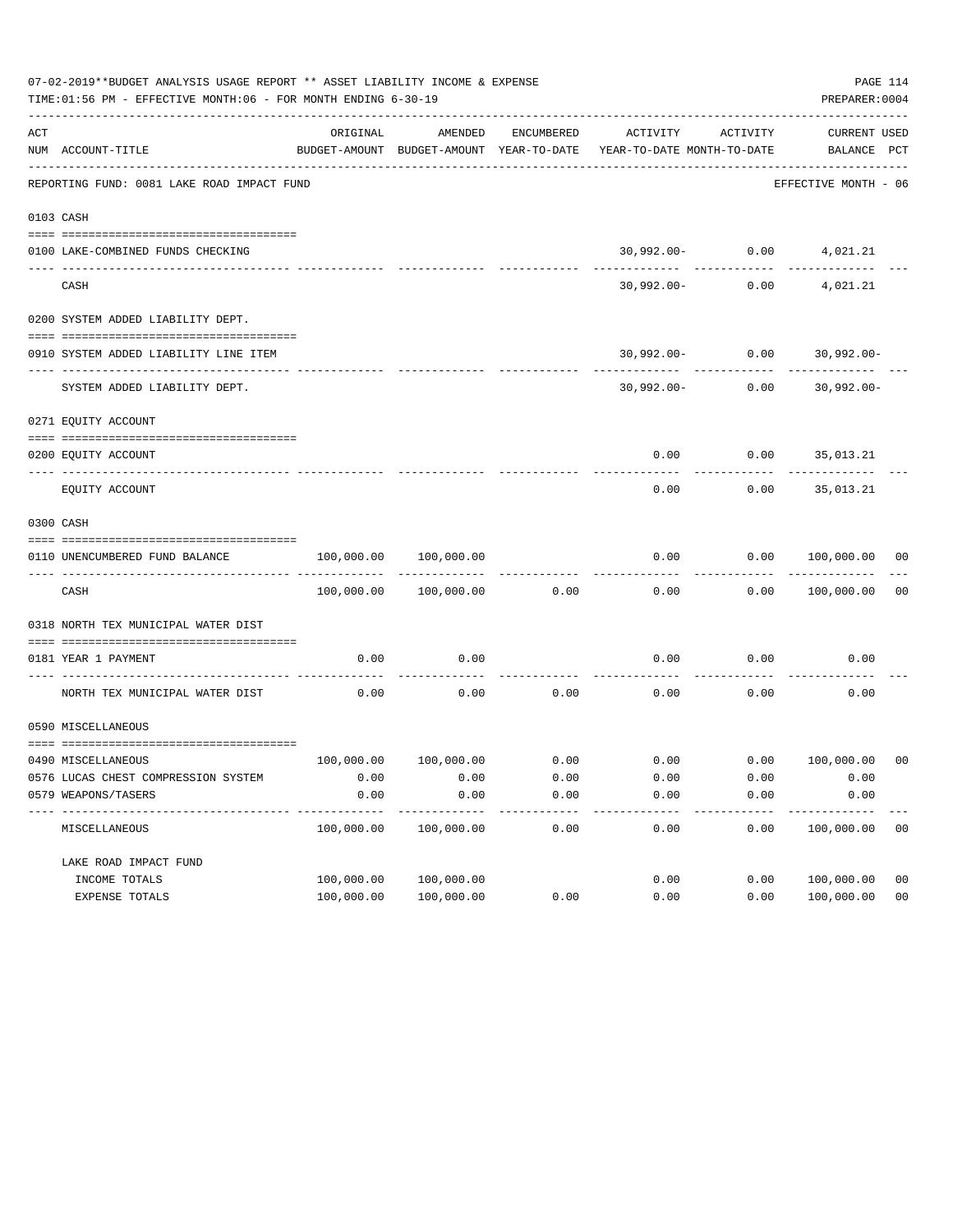|     | 07-02-2019**BUDGET ANALYSIS USAGE REPORT ** ASSET LIABILITY INCOME & EXPENSE<br>TIME:01:56 PM - EFFECTIVE MONTH:06 - FOR MONTH ENDING 6-30-19 |            |                             |            |                                                                                 |                                     | PREPARER: 0004              | PAGE 115       |
|-----|-----------------------------------------------------------------------------------------------------------------------------------------------|------------|-----------------------------|------------|---------------------------------------------------------------------------------|-------------------------------------|-----------------------------|----------------|
| ACT | NUM ACCOUNT-TITLE                                                                                                                             | ORIGINAL   | AMENDED                     | ENCUMBERED | ACTIVITY<br>BUDGET-AMOUNT BUDGET-AMOUNT YEAR-TO-DATE YEAR-TO-DATE MONTH-TO-DATE | ACTIVITY                            | CURRENT USED<br>BALANCE PCT |                |
|     | REPORTING FUND: 0082 LAKE ROAD IMPACT FUND PCT.3                                                                                              |            |                             |            |                                                                                 |                                     | EFFECTIVE MONTH - 06        |                |
|     | 0103 CASH                                                                                                                                     |            |                             |            |                                                                                 |                                     |                             |                |
|     | 0100 LAKE PCT 3-COMBINED FUNDS CKING                                                                                                          |            |                             |            |                                                                                 | 12, 753.34- 12, 753.34- 471, 509.66 |                             |                |
|     | CASH                                                                                                                                          |            |                             |            |                                                                                 | 12, 753.34- 12, 753.34- 471, 509.66 |                             |                |
|     | 0200 SYSTEM ADDED LIABILITY DEPT.                                                                                                             |            |                             |            |                                                                                 |                                     |                             |                |
|     | 0910 SYSTEM ADDED LIABILITY LINE ITEM                                                                                                         |            |                             |            | 0.00                                                                            | 0.00                                | 0.00                        |                |
|     | SYSTEM ADDED LIABILITY DEPT.                                                                                                                  |            |                             |            | 0.00                                                                            | 0.00                                | 0.00                        |                |
|     | 0271 EQUITY ACCOUNT                                                                                                                           |            |                             |            |                                                                                 |                                     |                             |                |
|     | 0200 EOUITY ACCOUNT                                                                                                                           |            |                             |            | 0.00                                                                            |                                     | $0.00$ $484,263.00$         |                |
|     | EQUITY ACCOUNT                                                                                                                                |            |                             |            | 0.00                                                                            | 0.00                                | 484,263.00                  |                |
|     | 0300 CASH                                                                                                                                     |            |                             |            |                                                                                 |                                     |                             |                |
|     | 0123 UNENCUMBERED FUND BALANCE                                                                                                                | 484,263.00 | 484,263.00                  |            | 0.00                                                                            | 0.00                                | 484,263.00 00               |                |
|     | CASH                                                                                                                                          |            | 484,263.00 484,263.00       | 0.00       | 0.00                                                                            |                                     | $0.00$ $484,263.00$         | 00             |
|     | 0318 NORTH TEX MUNICIPAL WATER DIST                                                                                                           |            |                             |            |                                                                                 |                                     |                             |                |
|     | 0182 YEAR 1 PAYMENT                                                                                                                           | 0.00       | 0.00                        |            | 0.00                                                                            | 0.00                                | 0.00                        |                |
|     | NORTH TEX MUNICIPAL WATER DIST                                                                                                                | 0.00       | 0.00                        | 0.00       | 0.00                                                                            | 0.00                                | 0.00                        |                |
|     | 0623 ROAD & BRIDGE #3 LAKE ROAD EXPENSE                                                                                                       |            |                             |            |                                                                                 |                                     |                             |                |
|     | 0341 R & B MAT. ROCK & GRAVEL                                                                                                                 | 0.00       |                             |            | $0.00$ $0.00$ $12,753.34$ $12,753.34$ $12,753.34$                               |                                     |                             |                |
|     | 0344 R & B MAT. ASPHALT/ROAD OIL                                                                                                              | 0.00       | 0.00                        | 0.00       | 0.00                                                                            | 0.00                                | 0.00                        |                |
|     | 0490 MISCELLANEOUS                                                                                                                            | 484,263.00 | 484,263.00                  | 0.00       | 0.00<br>-----------                                                             | 0.00<br>-------------               | 484,263.00                  | 0 <sub>0</sub> |
|     | ROAD & BRIDGE #3 LAKE ROAD EXPENSE                                                                                                            | 484,263.00 | -------------<br>484,263.00 | 0.00       | 12,753.34                                                                       | 12,753.34                           | 471,509.66                  | 03             |
|     | LAKE ROAD IMPACT FUND PCT.3                                                                                                                   |            |                             |            |                                                                                 |                                     |                             |                |
|     | INCOME TOTALS                                                                                                                                 | 484,263.00 | 484,263.00                  |            | 0.00                                                                            | 0.00                                | 484,263.00                  | 0 <sub>0</sub> |
|     | EXPENSE TOTALS                                                                                                                                | 484,263.00 | 484,263.00                  | 0.00       | 12,753.34                                                                       | 12,753.34                           | 471,509.66                  | 03             |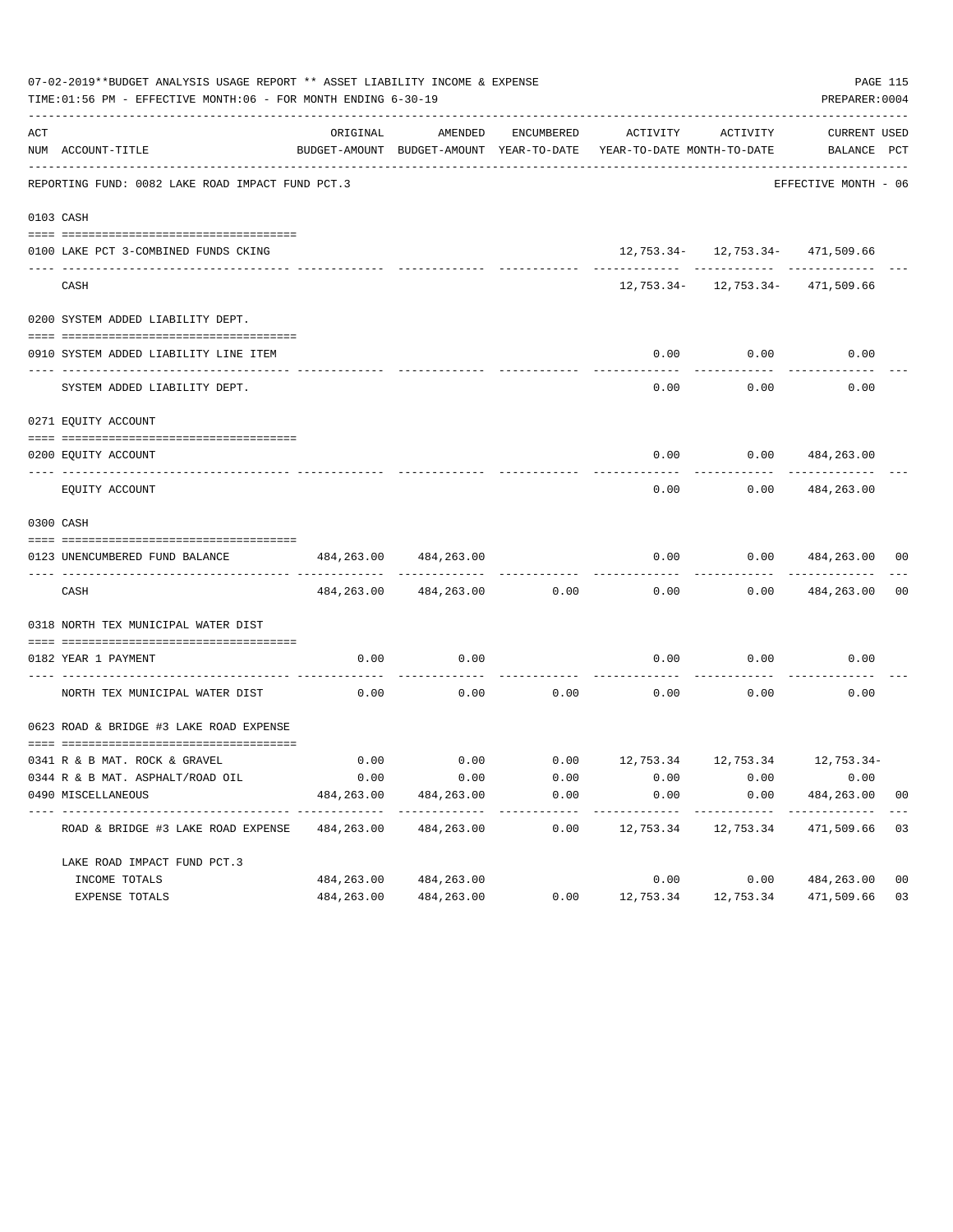|     | 07-02-2019**BUDGET ANALYSIS USAGE REPORT ** ASSET LIABILITY INCOME & EXPENSE<br>TIME:01:56 PM - EFFECTIVE MONTH:06 - FOR MONTH ENDING 6-30-19 |            |                            |            |                                                                                 |                              | PAGE 116<br>PREPARER: 0004         |                         |
|-----|-----------------------------------------------------------------------------------------------------------------------------------------------|------------|----------------------------|------------|---------------------------------------------------------------------------------|------------------------------|------------------------------------|-------------------------|
| ACT | NUM ACCOUNT-TITLE                                                                                                                             | ORIGINAL   | AMENDED                    | ENCUMBERED | ACTIVITY<br>BUDGET-AMOUNT BUDGET-AMOUNT YEAR-TO-DATE YEAR-TO-DATE MONTH-TO-DATE | ACTIVITY                     | <b>CURRENT USED</b><br>BALANCE PCT |                         |
|     | REPORTING FUND: 0083 LAKE ROAD IMPACT FUND PCT.4                                                                                              |            |                            |            |                                                                                 |                              | EFFECTIVE MONTH - 06               |                         |
|     | 0103 CASH                                                                                                                                     |            |                            |            |                                                                                 |                              |                                    |                         |
|     | 0100 LAKE PCT 4-COMBINED FUNDS CKING                                                                                                          |            |                            |            |                                                                                 | 47, 148.77- 0.00 339, 851.23 |                                    |                         |
|     | CASH                                                                                                                                          |            |                            |            |                                                                                 | $47,148.77-$ 0.00            | --------<br>339,851.23             |                         |
|     | 0200 SYSTEM ADDED LIABILITY DEPT.                                                                                                             |            |                            |            |                                                                                 |                              |                                    |                         |
|     | 0910 SYSTEM ADDED LIABILITY LINE ITEM                                                                                                         |            |                            |            | 0.00                                                                            | 0.00                         | 0.00                               |                         |
|     | SYSTEM ADDED LIABILITY DEPT.                                                                                                                  |            |                            |            | 0.00                                                                            | 0.00                         | 0.00                               |                         |
|     | 0271 EQUITY ACCOUNT                                                                                                                           |            |                            |            |                                                                                 |                              |                                    |                         |
|     | 0200 EQUITY ACCOUNT                                                                                                                           |            |                            |            | 0.00                                                                            | 0.00                         | 387,000.00                         |                         |
|     | EQUITY ACCOUNT                                                                                                                                |            |                            |            | 0.00                                                                            | 0.00                         | 387,000.00                         |                         |
|     | 0300 CASH                                                                                                                                     |            |                            |            |                                                                                 |                              |                                    |                         |
|     | 0124 UNENCUMBERED FUND BALANCE                                                                                                                | 387,000.00 | 387,000.00                 |            | 0.00                                                                            | 0.00                         | 387,000.00                         | 00                      |
|     | CASH                                                                                                                                          | 387,000.00 | 387,000.00                 | 0.00       | 0.00                                                                            | 0.00                         | 387,000.00                         | 00                      |
|     | 0318 NORTH TEXAS MUNICIPAL WATER DIST                                                                                                         |            |                            |            |                                                                                 |                              |                                    |                         |
|     | 0183 YEAR 1 PAYMENT                                                                                                                           | 0.00       | 0.00                       |            | 0.00                                                                            | 0.00                         | 0.00                               |                         |
|     | NORTH TEXAS MUNICIPAL WATER DIST                                                                                                              | 0.00       | 0.00                       | 0.00       | 0.00                                                                            | 0.00                         | 0.00                               |                         |
|     | 0624 ROAD & BRIDGE #4 LAKE ROAD EXPENSE                                                                                                       |            |                            |            |                                                                                 |                              |                                    |                         |
|     | 0341 R & B MAT. ROCK & GRAVEL                                                                                                                 |            |                            |            | $30,000.00$ $30,000.00$ $0.00$ $47,148.77$ $0.00$ $17,148.77$ $157$             |                              |                                    |                         |
|     | 0344 R & B MAT. ASPHALT/ROAD OIL                                                                                                              | 20,000.00  | 20,000.00                  | 0.00       | 0.00                                                                            | 0.00                         | 20,000.00                          | 00                      |
|     | 0490 MISCELLANEOUS                                                                                                                            | 287,000.00 | 287,000.00                 | 0.00       | 0.00                                                                            | 0.00                         | 287,000.00                         | 0 <sub>0</sub>          |
|     | 0571 PURCHASE OF MACH./EOUIP.                                                                                                                 | 50,000.00  | 50,000.00<br>------------- | 0.00       | 0.00<br>----------                                                              | 0.00                         | 50,000.00<br>-----------           | 0 <sub>0</sub><br>$---$ |
|     | ROAD & BRIDGE #4 LAKE ROAD EXPENSE                                                                                                            | 387,000.00 | 387,000.00                 | 0.00       | 47,148.77                                                                       | 0.00                         | 339,851.23                         | 12                      |
|     | LAKE ROAD IMPACT FUND PCT. 4                                                                                                                  |            |                            |            |                                                                                 |                              |                                    |                         |
|     | INCOME TOTALS                                                                                                                                 | 387,000.00 | 387,000.00                 |            | 0.00                                                                            | 0.00                         | 387,000.00                         | 0 <sub>0</sub>          |
|     | EXPENSE TOTALS                                                                                                                                | 387,000.00 | 387,000.00                 | 0.00       | 47, 148.77                                                                      | 0.00                         | 339,851.23                         | 12                      |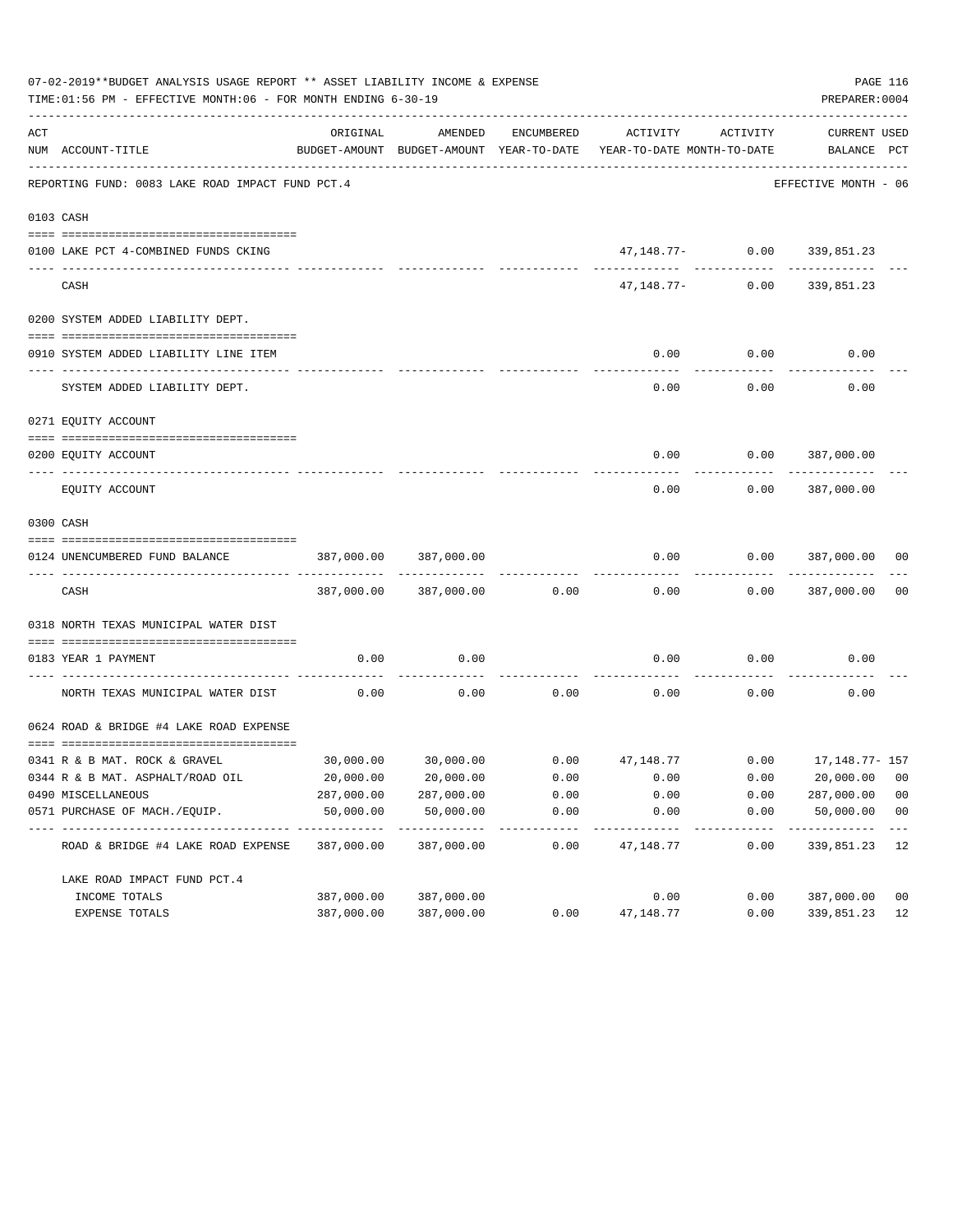|     | 07-02-2019**BUDGET ANALYSIS USAGE REPORT ** ASSET LIABILITY INCOME & EXPENSE<br>TIME: 01:56 PM - EFFECTIVE MONTH: 06 - FOR MONTH ENDING 6-30-19 |              |                                                     |              |                                            |                                 | PAGE 117<br>PREPARER: 0004     |  |
|-----|-------------------------------------------------------------------------------------------------------------------------------------------------|--------------|-----------------------------------------------------|--------------|--------------------------------------------|---------------------------------|--------------------------------|--|
| ACT | NUM ACCOUNT-TITLE                                                                                                                               | ORIGINAL     | AMENDED<br>BUDGET-AMOUNT BUDGET-AMOUNT YEAR-TO-DATE | ENCUMBERED   | ACTIVITY<br>YEAR-TO-DATE MONTH-TO-DATE     | ACTIVITY                        | CURRENT USED<br>BALANCE PCT    |  |
|     | REPORTING FUND: 0084 BOIS D'ARC LAKE RESERVOIR                                                                                                  |              |                                                     |              |                                            |                                 | EFFECTIVE MONTH - 06           |  |
|     | 0100 PAYROLL                                                                                                                                    |              |                                                     |              |                                            |                                 |                                |  |
|     | 0100 PAYROLL                                                                                                                                    |              |                                                     |              | 0.00                                       | 0.00                            | 0.00                           |  |
|     | PAYROLL                                                                                                                                         |              |                                                     |              | 0.00                                       | 0.00                            | 0.00                           |  |
|     | 0103 CASH                                                                                                                                       |              |                                                     |              |                                            |                                 |                                |  |
|     | 0100 BOIS D'ARC-COMBINED FUNDS CHECKING                                                                                                         |              |                                                     |              |                                            | 586,045.22 8,705.08- 586,045.22 |                                |  |
|     | CASH                                                                                                                                            |              |                                                     |              | 586,045.22                                 | ------------<br>8,705.08-       | 586,045.22                     |  |
|     | 0200 SYSTEM ADDED LIABILITY DEPT.                                                                                                               |              |                                                     |              |                                            |                                 |                                |  |
|     | 0910 SYSTEM ADDED LIABILITY LINE ITEM                                                                                                           |              |                                                     |              | 0.00                                       | 0.00                            | 0.00                           |  |
|     | SYSTEM ADDED LIABILITY DEPT.                                                                                                                    |              |                                                     |              | 0.00                                       | 0.00                            | 0.00                           |  |
|     | 0271 EQUITY ACCOUNT                                                                                                                             |              |                                                     |              |                                            |                                 |                                |  |
|     | 0200 EQUITY ACCOUNT                                                                                                                             |              |                                                     |              | 0.00                                       | 0.00                            | 0.00                           |  |
|     | EQUITY ACCOUNT                                                                                                                                  |              |                                                     |              | 0.00                                       | 0.00                            | 0.00                           |  |
|     | 0300 CASH                                                                                                                                       |              |                                                     |              |                                            |                                 |                                |  |
|     | 0110 UNENCUMBERED FUND BALANCE                                                                                                                  | 0.00         | 0.00                                                |              | 0.00                                       | 0.00                            | 0.00                           |  |
|     | CASH                                                                                                                                            | 0.00         | 0.00                                                | 0.00         | 0.00                                       | 0.00                            | 0.00                           |  |
|     | 0318 NORTH TEXAS MUNICIPAL WATER DIST                                                                                                           |              |                                                     |              |                                            |                                 |                                |  |
|     |                                                                                                                                                 |              |                                                     |              |                                            |                                 |                                |  |
|     | 0184 PERSONNEL INCOME YEAR 1                                                                                                                    | 0.00         | 0.00                                                |              | 108,900.00                                 | 0.00                            | 108,900.00+                    |  |
|     | 0185 EMERGENCY RADIO IMP. INC. YEAR 1                                                                                                           | 0.00         | 0.00                                                |              | 400,000.00                                 | 0.00                            | $400,000.00+$                  |  |
|     | 0186 VEHICLE OR SPEC EQUIP INC YEAR 1                                                                                                           | 0.00         | 0.00                                                |              | 80,000.00                                  | 0.00                            | $80,000.00+$                   |  |
|     | 0250 DRUG SCREENING/PSYCHOLOGICAL INC Y                                                                                                         | 0.00         | 0.00                                                |              | 600.00                                     | 0.00                            | $600.00+$                      |  |
|     | 0395 UNIFORMS INCOME YEAR 1                                                                                                                     | 0.00         | 0.00                                                |              | 3,000.00                                   | 0.00                            | $3,000.00+$                    |  |
|     | 0427 TRAINING INCOME YEAR 1                                                                                                                     | 0.00         | 0.00<br>----------                                  |              | 10,000.00<br>----------------------------- | 0.00                            | $10,000.00+$<br>-------------- |  |
|     | NORTH TEXAS MUNICIPAL WATER DIST                                                                                                                | 0.00         | 0.00                                                | 0.00         | 602,500.00                                 | 0.00                            | $602,500.00+$                  |  |
|     | 0560 BOIS D'ARC LAKE EXPENSES                                                                                                                   |              |                                                     |              |                                            |                                 |                                |  |
|     |                                                                                                                                                 |              |                                                     |              |                                            |                                 |                                |  |
|     | 0104 SALARIES DEPUTIES                                                                                                                          | 0.00         | 0.00                                                | 0.00         | 11,413.24                                  | 5,706.62                        | 11,413.24-                     |  |
|     | 0201 SOCIAL SECURITY TAXES                                                                                                                      | 0.00         | 0.00                                                | 0.00         | 705.51                                     | 352.40                          | $705.51 -$                     |  |
|     | 0202 GROUP HEALTH INSURANCE                                                                                                                     | 0.00         | 0.00                                                | 0.00         | 2,868.78                                   | 1,912.52                        | $2,868.78-$                    |  |
|     | 0203 RETIREMENT                                                                                                                                 | 0.00         | 0.00                                                | 0.00         | 1,302.24                                   | 651.12                          | $1,302.24-$                    |  |
|     | 0204 WORKERS' COMPENSATION                                                                                                                      | 0.00         | 0.00                                                | 0.00         | 0.00                                       | 0.00                            | 0.00                           |  |
|     | 0205 MEDICARE TAX                                                                                                                               | 0.00         | 0.00                                                | 0.00         | 165.01                                     | 82.42                           | $165.01-$                      |  |
|     | 0206 UNEMPLOYMENT EXPENSE                                                                                                                       | 0.00         | 0.00                                                | 0.00         | 0.00                                       | 0.00                            | 0.00                           |  |
|     | 0250 EMPLOYEE PHYSICALS                                                                                                                         | 0.00         | 0.00                                                | 0.00         | 0.00                                       | 0.00                            | 0.00                           |  |
|     | 0320 WEAPONS SUPPLIES                                                                                                                           | 0.00         | 0.00                                                | 0.00         | 0.00                                       | 0.00                            | 0.00                           |  |
|     | 0321 PATROL SUPPLIES                                                                                                                            | 0.00<br>0.00 | 0.00<br>0.00                                        | 0.00<br>0.00 | 0.00                                       | 0.00                            | 0.00                           |  |
|     | 0395 UNIFORMS/OTHER<br>0421 CELL PHONE                                                                                                          | 0.00         | 0.00                                                | 0.00         | 0.00<br>0.00                               | 0.00<br>0.00                    | 0.00<br>0.00                   |  |
|     |                                                                                                                                                 |              |                                                     |              |                                            |                                 |                                |  |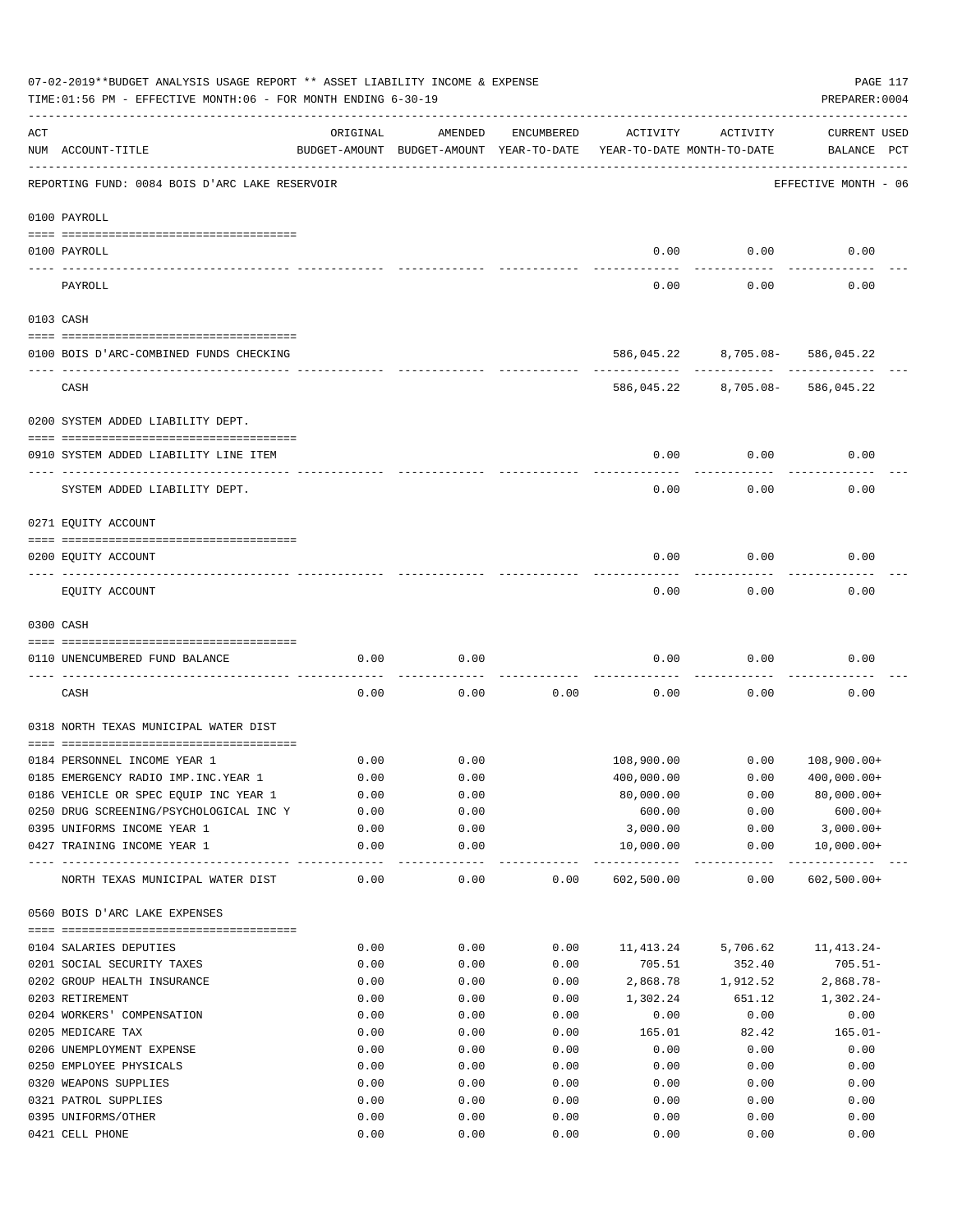TIME:01:56 PM - EFFECTIVE MONTH:06 - FOR MONTH ENDING 6-30-19

| ACT |                                                                                                                     |      | ORIGINAL AMENDED                          |            | ENCUMBERED ACTIVITY ACTIVITY |                           | CURRENT USED         |
|-----|---------------------------------------------------------------------------------------------------------------------|------|-------------------------------------------|------------|------------------------------|---------------------------|----------------------|
|     | NUM ACCOUNT-TITLE                              BUDGET-AMOUNT BUDGET-AMOUNT YEAR-TO-DATE  YEAR-TO-DATE MONTH-TO-DATE |      |                                           |            |                              |                           | BALANCE PCT          |
|     | REPORTING FUND: 0084 BOIS D'ARC LAKE RESERVOIR                                                                      |      |                                           |            |                              |                           | EFFECTIVE MONTH - 06 |
|     | 0422 R & M RADIO                                                                                                    | 0.00 | 0.00                                      | 0.00       | 0.00                         | 0.00                      | 0.00                 |
|     | 0427 TRAVEL AND TRAINING                                                                                            | 0.00 | 0.00                                      | 0.00       | 0.00                         | 0.00                      | 0.00                 |
|     | 0452 R & M EOUIPMENT                                                                                                | 0.00 | 0.00                                      | 0.00       | 0.00                         | 0.00                      | 0.00                 |
|     | 0453 TYLER/CAD MAINTENANCE                                                                                          | 0.00 | 0.00                                      | 0.00       | 0.00                         | 0.00                      | 0.00                 |
|     | 0454 R & M AUTO, BOATS, ATV                                                                                         | 0.00 | 0.00                                      | 0.00       | 0.00                         | 0.00                      | 0.00                 |
|     | 0487 AUTO & OTHER EOUIPMENT INSURANCE                                                                               | 0.00 | 0.00                                      | 0.00       | 0.00                         | 0.00                      | 0.00                 |
|     | 0488 LAW ENFORCEMENT INSURANCE                                                                                      | 0.00 | 0.00                                      | 0.00       | 0.00                         | 0.00                      | 0.00                 |
|     | 0573 EMERGENCY RADIO IMPROVEMENTS                                                                                   | 0.00 | 0.00                                      | 399,800.00 | 0.00                         | 0.00                      | $399.800.00 -$       |
|     | 0574 TECHNOLOGY                                                                                                     | 0.00 | 0.00                                      | 0.00       | 0.00                         | 0.00                      | 0.00                 |
|     | 0575 PURCHASE AUTOS, BOATS, ATV'S                                                                                   | 0.00 | 0.00                                      | 0.00       |                              | 0.00<br>0.00              | 0.00                 |
|     | 0579 WEAPONS                                                                                                        | 0.00 | 0.00                                      | 0.00       |                              | $0.00$ and $0.00$<br>0.00 | 0.00                 |
|     | BOIS D'ARC LAKE EXPENSES                                                                                            |      | $0.00$ 0.00 399,800.00 16,454.78 8,705.08 |            |                              |                           | 416,254.78-          |
|     | BOIS D'ARC LAKE RESERVOIR                                                                                           |      |                                           |            |                              |                           |                      |
|     | INCOME TOTALS                                                                                                       | 0.00 | 0.00                                      |            |                              | 602,500.00 0.00           | 602,500.00+          |
|     | <b>EXPENSE TOTALS</b>                                                                                               | 0.00 | 0.00                                      |            |                              |                           | 416,254.78-          |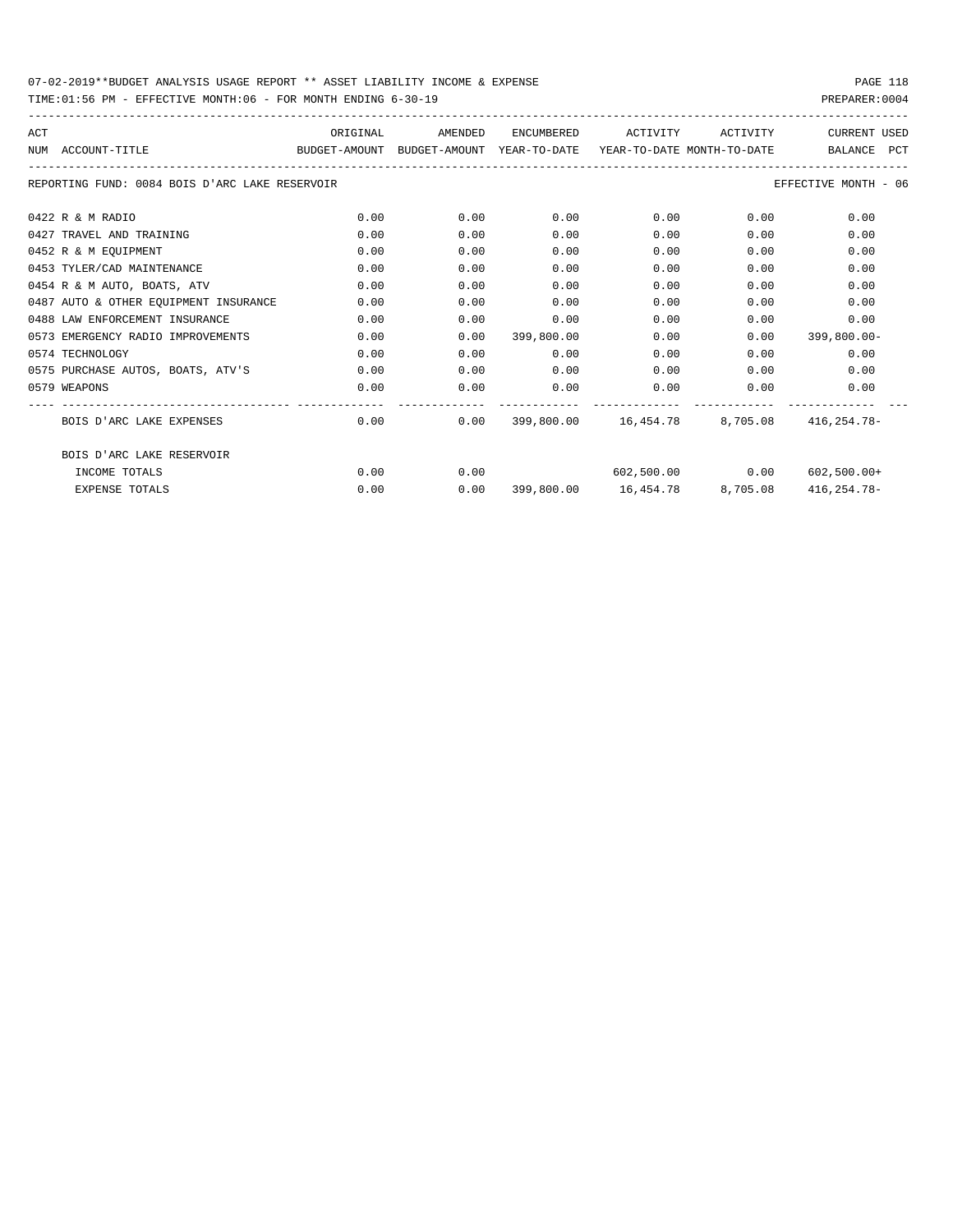| 07-02-2019**BUDGET ANALYSIS USAGE REPORT ** ASSET LIABILITY INCOME & EXPENSE<br>TIME: 01:56 PM - EFFECTIVE MONTH: 06 - FOR MONTH ENDING 6-30-19<br>PREPARER: 0004 |                                               |          |                                                     |                       |          |                                        |                                      |  |  |
|-------------------------------------------------------------------------------------------------------------------------------------------------------------------|-----------------------------------------------|----------|-----------------------------------------------------|-----------------------|----------|----------------------------------------|--------------------------------------|--|--|
| ACT                                                                                                                                                               | NUM ACCOUNT-TITLE                             | ORIGINAL | AMENDED<br>BUDGET-AMOUNT BUDGET-AMOUNT YEAR-TO-DATE | ENCUMBERED            | ACTIVITY | ACTIVITY<br>YEAR-TO-DATE MONTH-TO-DATE | <b>CURRENT USED</b><br>BALANCE PCT   |  |  |
|                                                                                                                                                                   | REPORTING FUND: 0085 LAKE FANNIN              |          |                                                     |                       |          |                                        | EFFECTIVE MONTH - 06                 |  |  |
|                                                                                                                                                                   | 0103 CASH                                     |          |                                                     |                       |          |                                        |                                      |  |  |
|                                                                                                                                                                   | 0100 LAKE FANNIN-COMBINED FUNDS CHECKIN       |          |                                                     |                       |          | 1,580.00 1,030.00                      | 1,580.00                             |  |  |
|                                                                                                                                                                   | CASH                                          |          |                                                     |                       | 1,580.00 | 1,030.00                               | 1,580.00                             |  |  |
|                                                                                                                                                                   | 0200 SYSTEM ADDED LIABILITY DEPARTMENT        |          |                                                     |                       |          |                                        |                                      |  |  |
|                                                                                                                                                                   | 0910 SYSTEM ADDED LIABILITY LINE-ITEM         |          |                                                     |                       | 0.00     | 0.00                                   | 0.00                                 |  |  |
|                                                                                                                                                                   | SYSTEM ADDED LIABILITY DEPARTMENT             |          |                                                     |                       | 0.00     | 0.00                                   | 0.00                                 |  |  |
|                                                                                                                                                                   | 0271 EQUITY ACCOUNT                           |          |                                                     |                       |          |                                        |                                      |  |  |
|                                                                                                                                                                   | 0200 EQUITY ACCOUNT                           |          |                                                     |                       | 0.00     | 0.00                                   | 0.00                                 |  |  |
|                                                                                                                                                                   | EQUITY ACCOUNT                                |          |                                                     |                       | 0.00     | 0.00                                   | 0.00                                 |  |  |
|                                                                                                                                                                   | 0300 CASH                                     |          |                                                     |                       |          |                                        |                                      |  |  |
|                                                                                                                                                                   | 0110 UNENCUMBERED FUND BALANCE                | 0.00     | 0.00                                                |                       | 0.00     | 0.00                                   | 0.00                                 |  |  |
|                                                                                                                                                                   | CASH                                          | 0.00     | 0.00                                                | 0.00                  | 0.00     | 0.00                                   | 0.00                                 |  |  |
|                                                                                                                                                                   | 0370 MISCELLANEOUS                            |          |                                                     |                       |          |                                        |                                      |  |  |
|                                                                                                                                                                   | 0150 DONATIONS                                | 0.00     | 0.00                                                |                       |          |                                        | 1,580.00   1,030.00   1,580.00+      |  |  |
|                                                                                                                                                                   | MISCELLANEOUS                                 | 0.00     | 0.00                                                | 0.00                  |          |                                        | $1,580.00$ $1,030.00$ $1,580.00+$    |  |  |
|                                                                                                                                                                   | 0520 LAKE FANNIN EXPENSES                     |          |                                                     |                       |          |                                        |                                      |  |  |
|                                                                                                                                                                   | 0440 UTILITIES ELECTRICITY                    | 0.00     |                                                     |                       |          |                                        | $0.00$ $10.14$ $0.00$ $0.00$ $10.14$ |  |  |
|                                                                                                                                                                   | 0442 UTILITIES WATER                          | 0.00     | 0.00                                                | 0.00                  | 0.00     | 0.00                                   | 0.00                                 |  |  |
|                                                                                                                                                                   | 0490 MISCELLANEOUS EXPENSE<br>--------------- | 0.00     | 0.00<br>$- - - - -$                                 | 0.00<br>$- - - - - -$ | 0.00     | 0.00                                   | 0.00                                 |  |  |
|                                                                                                                                                                   | LAKE FANNIN EXPENSES                          | 0.00     | 0.00                                                | 10.14                 | 0.00     | 0.00                                   | $10.14-$                             |  |  |
|                                                                                                                                                                   | LAKE FANNIN                                   |          |                                                     |                       |          |                                        |                                      |  |  |
|                                                                                                                                                                   | INCOME TOTALS                                 | 0.00     | 0.00                                                |                       | 1,580.00 | 1,030.00                               | 1,580.00+                            |  |  |
|                                                                                                                                                                   | EXPENSE TOTALS                                | 0.00     | 0.00                                                | 10.14                 | 0.00     | 0.00                                   | $10.14-$                             |  |  |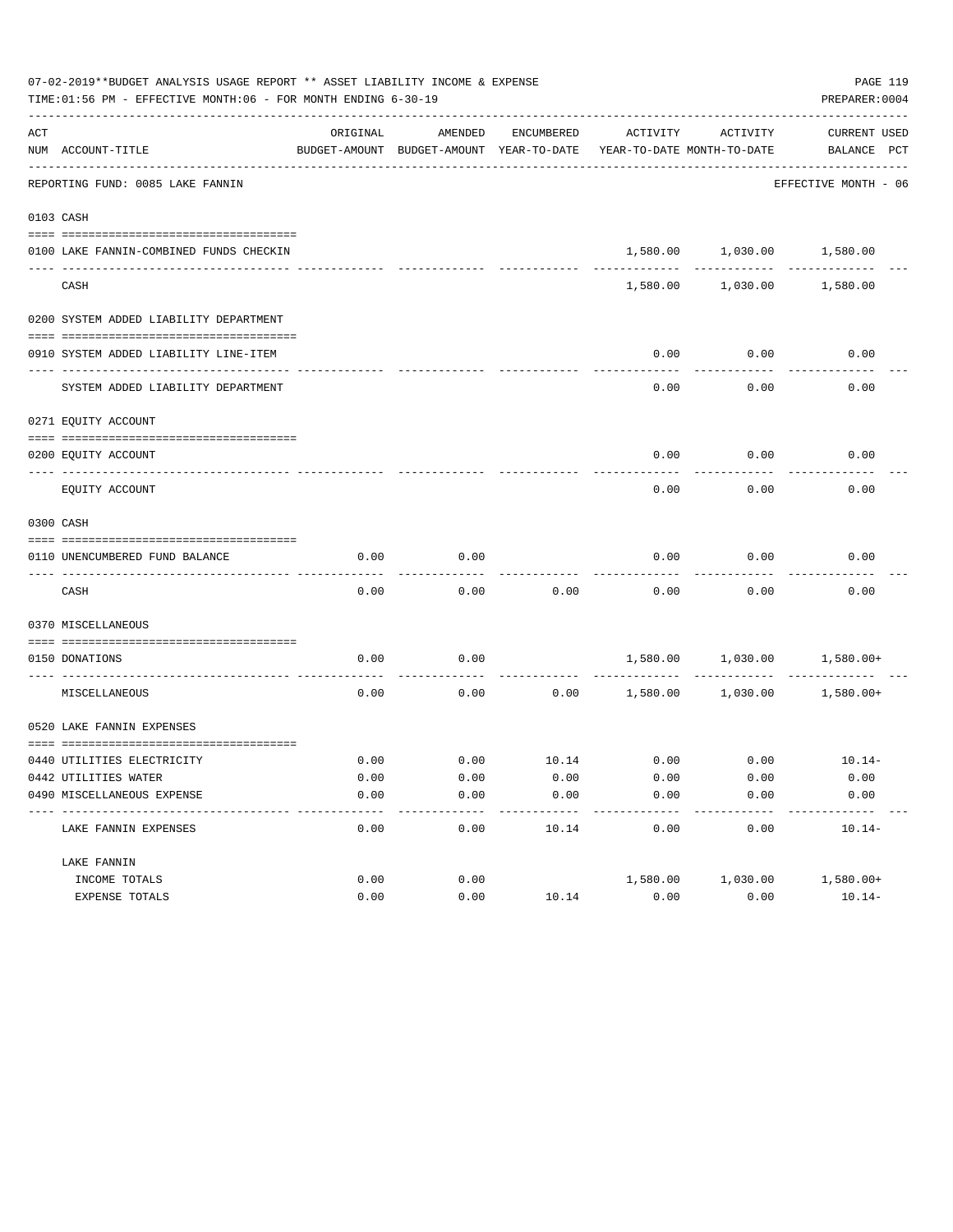|     | 07-02-2019**BUDGET ANALYSIS USAGE REPORT ** ASSET LIABILITY INCOME & EXPENSE<br>TIME:01:56 PM - EFFECTIVE MONTH:06 - FOR MONTH ENDING 6-30-19 |                                                                                 |               |                       |           |                                                | PAGE 120<br>PREPARER: 0004  |
|-----|-----------------------------------------------------------------------------------------------------------------------------------------------|---------------------------------------------------------------------------------|---------------|-----------------------|-----------|------------------------------------------------|-----------------------------|
| ACT | NUM ACCOUNT-TITLE                                                                                                                             | ORIGINAL<br>BUDGET-AMOUNT BUDGET-AMOUNT YEAR-TO-DATE YEAR-TO-DATE MONTH-TO-DATE | AMENDED       | ENCUMBERED            | ACTIVITY  | ACTIVITY                                       | CURRENT USED<br>BALANCE PCT |
|     | REPORTING FUND: 0086 SHERIFF'S OFFICE TECHNOLOGY                                                                                              |                                                                                 |               |                       |           |                                                | EFFECTIVE MONTH - 06        |
|     | 0103 CASH                                                                                                                                     |                                                                                 |               |                       |           |                                                |                             |
|     | 0100 TECHNOLOGY FUNDS CHECKING                                                                                                                |                                                                                 |               |                       |           | 40,000.00  40,000.00  40,000.00                |                             |
|     | CASH                                                                                                                                          |                                                                                 | ------------- |                       | 40,000.00 | -------------<br>40,000.00                     | 40,000.00                   |
|     | 0200 SYSTEM ADDED LIABILITY DEPT.                                                                                                             |                                                                                 |               |                       |           |                                                |                             |
|     | 0910 SYSTEM ADDED LIABILITY ITEM                                                                                                              |                                                                                 |               |                       | 0.00      | 0.00                                           | 0.00                        |
|     | SYSTEM ADDED LIABILITY DEPT.                                                                                                                  |                                                                                 |               |                       | 0.00      | 0.00                                           | 0.00                        |
|     | 0271 EQUITY ACCOUNT                                                                                                                           |                                                                                 |               |                       |           |                                                |                             |
|     | 0200 EQUITY ACCOUNT                                                                                                                           |                                                                                 |               |                       | 0.00      | 0.00                                           | 0.00                        |
|     | EQUITY ACCOUNT                                                                                                                                |                                                                                 |               |                       | 0.00      | 0.00                                           | 0.00                        |
|     | 0300 CASH                                                                                                                                     |                                                                                 |               |                       |           |                                                |                             |
|     | 0110 UNENCUMBERED FUND BALANCE                                                                                                                | 0.00                                                                            | 0.00          |                       | 0.00      | 0.00                                           | 0.00                        |
|     | CASH                                                                                                                                          | 0.00                                                                            | 0.00          | 0.00                  | 0.00      | 0.00                                           | 0.00                        |
|     | 0319 TECHNOLOGY                                                                                                                               |                                                                                 |               |                       |           |                                                |                             |
|     | 0420 SECURUS SIGNING BONUS<br>--------------------- --                                                                                        | 0.00                                                                            | 0.00          |                       |           | 40,000.00 40,000.00                            | 40,000.00+                  |
|     | TECHNOLOGY                                                                                                                                    | 0.00                                                                            | 0.00          | 0.00                  | 40,000.00 | 40,000.00                                      | 40,000.00+                  |
|     | 0370 MISCELLANEOUS                                                                                                                            |                                                                                 |               |                       |           |                                                |                             |
|     | 0130 REFUNDS & MISCELLANEOUS                                                                                                                  | 0.00                                                                            | 0.00          |                       |           | $0.00$ $0.00$                                  | 0.00                        |
|     | MISCELLANEOUS                                                                                                                                 | 0.00                                                                            | 0.00          | 0.00                  | 0.00      | 0.00                                           | 0.00                        |
|     | 0560 SHERIFF'S OFFICE TECHNOLOGY                                                                                                              |                                                                                 |               |                       |           |                                                |                             |
|     | 0573 EMERGENCY RADIOS                                                                                                                         | 0.00                                                                            | 0.00          | 0.00<br>------------- | 0.00      | 0.00                                           | 0.00                        |
|     | SHERIFF'S OFFICE TECHNOLOGY                                                                                                                   | 0.00                                                                            | 0.00          | 0.00                  | 0.00      | ------------- ------------ -----------<br>0.00 | 0.00                        |
|     | SHERIFF'S OFFICE TECHNOLOGY<br>INCOME TOTALS                                                                                                  | 0.00                                                                            | 0.00          |                       |           | 40,000.00 40,000.00                            | 40,000.00+                  |
|     | EXPENSE TOTALS                                                                                                                                | 0.00                                                                            | 0.00          | 0.00                  | 0.00      | 0.00                                           | 0.00                        |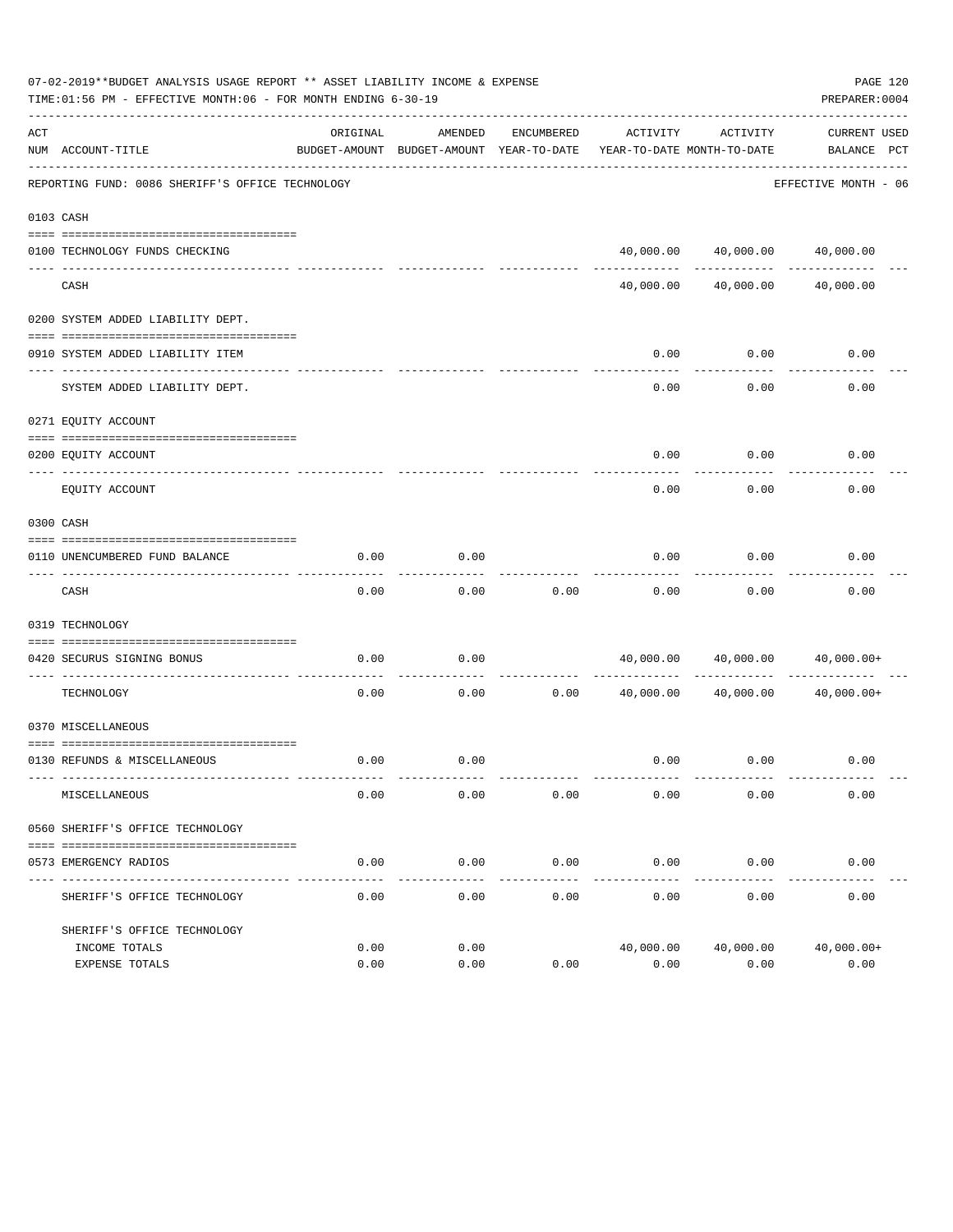|     | 07-02-2019**BUDGET ANALYSIS USAGE REPORT ** ASSET LIABILITY INCOME & EXPENSE<br>TIME:01:56 PM - EFFECTIVE MONTH:06 - FOR MONTH ENDING 6-30-19 |          |                                                     |            |                                        |                      | PAGE 121<br>PREPARER: 0004         |
|-----|-----------------------------------------------------------------------------------------------------------------------------------------------|----------|-----------------------------------------------------|------------|----------------------------------------|----------------------|------------------------------------|
| ACT | NUM ACCOUNT-TITLE                                                                                                                             | ORIGINAL | AMENDED<br>BUDGET-AMOUNT BUDGET-AMOUNT YEAR-TO-DATE | ENCUMBERED | ACTIVITY<br>YEAR-TO-DATE MONTH-TO-DATE | ACTIVITY             | <b>CURRENT USED</b><br>BALANCE PCT |
|     | REPORTING FUND: 0087 JUVENILE PROBATION                                                                                                       |          |                                                     |            |                                        |                      | EFFECTIVE MONTH - 06               |
|     | 0103 CASH                                                                                                                                     |          |                                                     |            |                                        |                      |                                    |
|     | 0187 CASH-JUVENILE PROBATION                                                                                                                  |          |                                                     |            |                                        | $318.00 - 34.76$     | 2,113.57                           |
|     | CASH                                                                                                                                          |          |                                                     |            | $318.00 -$                             | -----------<br>34.76 | 2,113.57                           |
|     | 0200 SYSTEM ADDED LIABILITY DEPARTMENT                                                                                                        |          |                                                     |            |                                        |                      |                                    |
|     | 0910 SYSTEM ADDED LIABILITY LINE-ITEM                                                                                                         |          |                                                     |            | 0.00                                   | 0.00                 | 0.00                               |
|     | SYSTEM ADDED LIABILITY DEPARTMENT                                                                                                             |          |                                                     |            | 0.00                                   | 0.00                 | 0.00                               |
|     | 0202 ACCOUNTS PAYABLE                                                                                                                         |          |                                                     |            |                                        |                      |                                    |
|     | 0319 A/P RESTITUTION-JUVENILE PROBATION                                                                                                       |          |                                                     |            | 0.00                                   | 0.00                 | 0.00                               |
|     | ACCOUNTS PAYABLE                                                                                                                              |          |                                                     |            | 0.00                                   | 0.00                 | 0.00                               |
|     | 0271 EOUITY                                                                                                                                   |          |                                                     |            |                                        |                      |                                    |
|     | 0200 EQUITY ACCOUNT                                                                                                                           |          |                                                     |            | 0.00                                   | 0.00                 | 2,431.57                           |
|     | EQUITY                                                                                                                                        |          |                                                     |            | 0.00                                   | 0.00                 | 2,431.57                           |
|     | 0340 FEES OF OFFICE                                                                                                                           |          |                                                     |            |                                        |                      |                                    |
|     | 0575 JUVENILE PROBATION FEES                                                                                                                  | 0.00     | 0.00                                                |            | 980.00                                 | 80.00                | 980.00+                            |
|     | 0576 JUVENILE PROBATION RESTITUTION                                                                                                           | 0.00     | 0.00                                                |            | 628.50                                 | 5.00                 | 628.50+                            |
|     | 0577 JUVENILE PROBATION COURT COSTS                                                                                                           | 0.00     | 0.00                                                |            | 260.00                                 | 20.00                | 260.00+                            |
|     | 0578 FEES RECEIVED FOR OTHER COUNTIES                                                                                                         | 0.00     | 0.00                                                |            | 0.00                                   | 0.00                 | 0.00                               |
|     | FEES OF OFFICE                                                                                                                                | 0.00     | 0.00                                                | 0.00       | 1,868.50                               | 105.00               | $1,868.50+$                        |
|     | 0575 JUVENILE PROBATION                                                                                                                       |          |                                                     |            |                                        |                      |                                    |
|     |                                                                                                                                               |          |                                                     |            |                                        |                      |                                    |
|     | 0310 OFFICE SUPP./MISC.<br>0319 RESTITUTION                                                                                                   | 0.00     | 0.00                                                | 0.00       | 1,303.00                               | 50.24                | $1,303.00 -$                       |
|     |                                                                                                                                               | 0.00     | 0.00                                                | 0.00       | 623.50                                 | 0.00                 | $623.50 -$                         |
|     | 0320 COURT COSTS                                                                                                                              | 0.00     | 0.00                                                | 0.00       | 260.00                                 | 20.00                | $260.00 -$                         |
|     | 0321 REIMBURSEMENT OF FEES FOR OTHER CO                                                                                                       | 0.00     | 0.00                                                | 0.00       | 0.00                                   | 0.00                 | 0.00                               |
|     | 0353 COMPUTER EXPENSE                                                                                                                         | 0.00     | 0.00                                                | 0.00       | 0.00                                   | 0.00                 | 0.00                               |
|     | 0416 STRUCTURAL FAMILY THERAPY                                                                                                                | 0.00     | 0.00                                                | 0.00       | 0.00                                   | 0.00                 | 0.00                               |
|     | 0427 TRAVEL AND TRAINING                                                                                                                      | 0.00     | 0.00                                                | 0.00       | 0.00                                   | 0.00                 | 0.00                               |
|     | JUVENILE PROBATION                                                                                                                            | 0.00     | 0.00                                                | 0.00       | 2,186.50                               | 70.24                | $2,186.50-$                        |
|     | JUVENILE PROBATION                                                                                                                            |          |                                                     |            |                                        |                      |                                    |
|     | INCOME TOTALS                                                                                                                                 | 0.00     | 0.00                                                |            | 1,868.50                               | 105.00               | $1,868.50+$                        |
|     | EXPENSE TOTALS                                                                                                                                | 0.00     | 0.00                                                | 0.00       | 2,186.50                               | 70.24                | $2,186.50-$                        |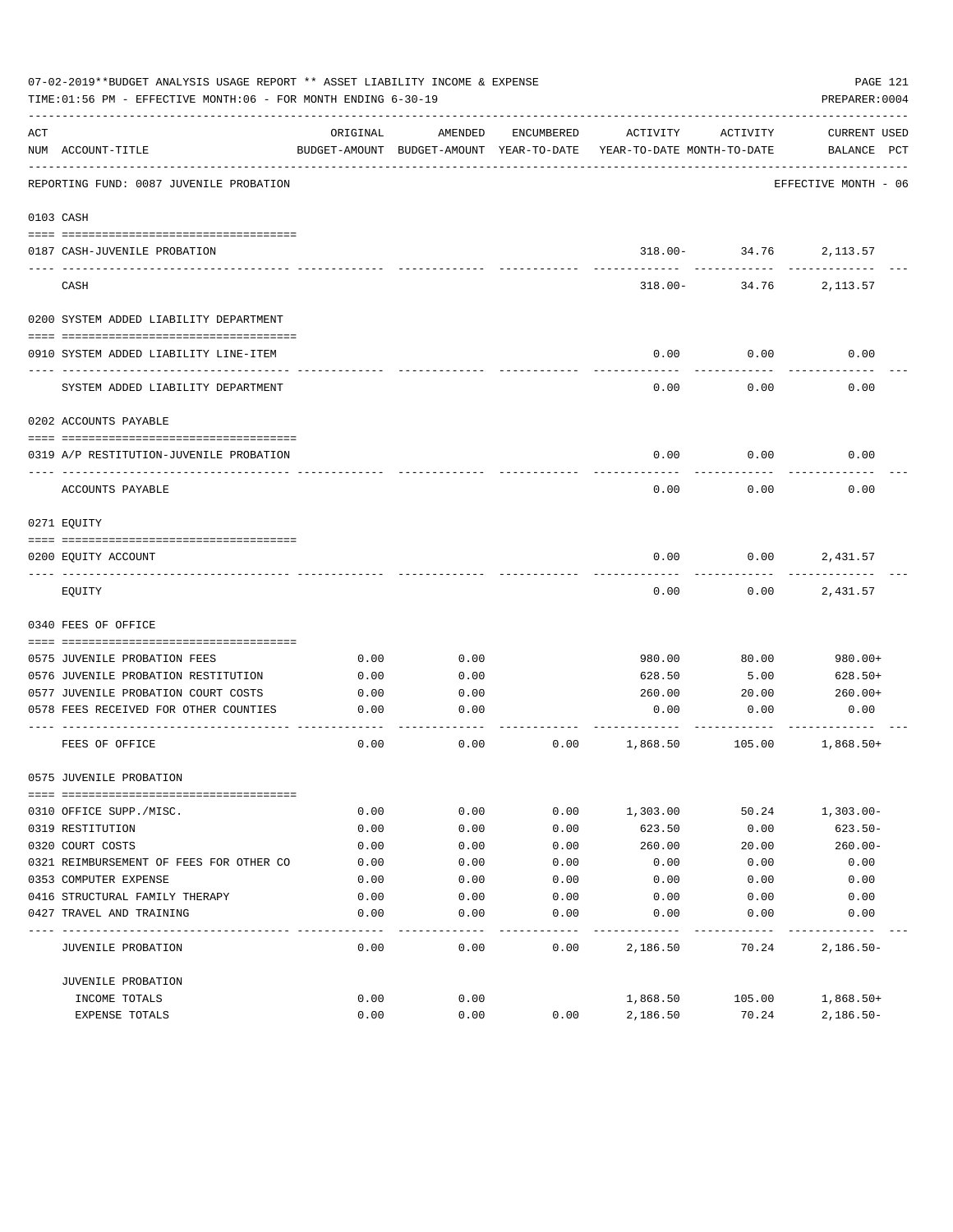|     | 07-02-2019**BUDGET ANALYSIS USAGE REPORT ** ASSET LIABILITY INCOME & EXPENSE<br>TIME:01:56 PM - EFFECTIVE MONTH:06 - FOR MONTH ENDING 6-30-19 |          |                                          |            |              |                            | PAGE 122<br>PREPARER: 0004 |
|-----|-----------------------------------------------------------------------------------------------------------------------------------------------|----------|------------------------------------------|------------|--------------|----------------------------|----------------------------|
| ACT |                                                                                                                                               | ORIGINAL | AMENDED                                  | ENCUMBERED | ACTIVITY     | ACTIVITY                   | CURRENT USED               |
|     | NUM ACCOUNT-TITLE                                                                                                                             |          | BUDGET-AMOUNT BUDGET-AMOUNT YEAR-TO-DATE |            |              | YEAR-TO-DATE MONTH-TO-DATE | $_{\rm PCT}$<br>BALANCE    |
|     | REPORTING FUND: 0088 IHC NEEDS/OR OTHER RELATED HEALTHCA                                                                                      |          |                                          |            |              |                            | EFFECTIVE MONTH - 06       |
|     | 0103 CASH                                                                                                                                     |          |                                          |            |              |                            |                            |
|     |                                                                                                                                               |          |                                          |            |              |                            |                            |
|     | 0100 IHC - COMBINED FUNDS CHECKING                                                                                                            |          |                                          |            | 0.00         | 0.00                       | 0.00                       |
|     | CASH                                                                                                                                          |          |                                          |            | 0.00         | 0.00                       | 0.00                       |
|     | 0271 EQUITY ACCOUNT                                                                                                                           |          |                                          |            |              |                            |                            |
|     | 0200 EQUITY ACCOUNT                                                                                                                           |          |                                          |            | 0.00         | 0.00                       | 0.00                       |
|     | ______________________________<br>EQUITY ACCOUNT                                                                                              |          |                                          |            | 0.00         | 0.00                       | 0.00                       |
|     | 0367 HOSPITAL AUTHORITY - IHC                                                                                                                 |          |                                          |            |              |                            |                            |
|     |                                                                                                                                               |          |                                          |            |              |                            |                            |
|     | 0100 HOSPITAL QUARTERLY PAYMENT                                                                                                               | 0.00     | 0.00                                     |            | 0.00         | 0.00                       | 0.00                       |
|     | HOSPITAL AUTHORITY - IHC                                                                                                                      | 0.00     | 0.00                                     | 0.00       | 0.00         | 0.00                       | 0.00                       |
|     | 0645 INDIGENT CARE                                                                                                                            |          |                                          |            |              |                            |                            |
|     |                                                                                                                                               |          |                                          |            |              |                            |                            |
|     | 0409 DIABETIC SUPPLIES                                                                                                                        | 0.00     | 0.00                                     | 0.00       | 0.00         | 0.00                       | 0.00                       |
|     | 0410 CERT. REG. NURSE ANES.                                                                                                                   | 0.00     | 0.00                                     | 0.00       | 0.00         | 0.00                       | 0.00                       |
|     | 0411 PHYSICIAN, NON-EMERGENCY                                                                                                                 | 0.00     | 0.00                                     | 0.00       | 0.00         | 0.00                       | 0.00                       |
|     | 0412 PRESCRIPTIONS, DRUGS                                                                                                                     | 0.00     | 0.00                                     | 0.00       | 0.00         | 0.00                       | 0.00                       |
|     | 0413 HOSPITAL, INPATIENT                                                                                                                      | 0.00     | 0.00                                     | 0.00       | 0.00         | 0.00                       | 0.00                       |
|     | 0414 HOSPITAL, OUTPATIENT                                                                                                                     | 0.00     | 0.00                                     | 0.00       | 0.00         | 0.00                       | 0.00                       |
|     | 0415 LABORATORY/X-RAY                                                                                                                         | 0.00     | 0.00                                     | 0.00       | 0.00         | 0.00                       | 0.00                       |
|     | 0418 FED. OUALIFIED HEALTH CENTER                                                                                                             | 0.00     | 0.00                                     | 0.00       | 0.00         | 0.00                       | 0.00                       |
|     | 0420 RURAL HEALTH CLINIC                                                                                                                      | 0.00     | 0.00                                     | 0.00       | 0.00         | 0.00                       | 0.00                       |
|     | 0422 AMBULATORY SURGICAL CENTER                                                                                                               | 0.00     | 0.00                                     | 0.00       | 0.00         | 0.00                       | 0.00                       |
|     | 0423 MEDICAL EQUIP. PURCHASE                                                                                                                  | 0.00     | 0.00                                     | 0.00       | 0.00         | 0.00                       | 0.00                       |
|     | INDIGENT CARE                                                                                                                                 | 0.00     | 0.00                                     | 0.00       | ----<br>0.00 | ----<br>0.00               | -----<br>0.00              |
|     | IHC NEEDS/OR OTHER RELATED HEALTHC                                                                                                            |          |                                          |            |              |                            |                            |
|     | INCOME TOTALS                                                                                                                                 | 0.00     | 0.00                                     |            | 0.00         | 0.00                       | 0.00                       |
|     | <b>EXPENSE TOTALS</b>                                                                                                                         | 0.00     | 0.00                                     | 0.00       | 0.00         | 0.00                       | 0.00                       |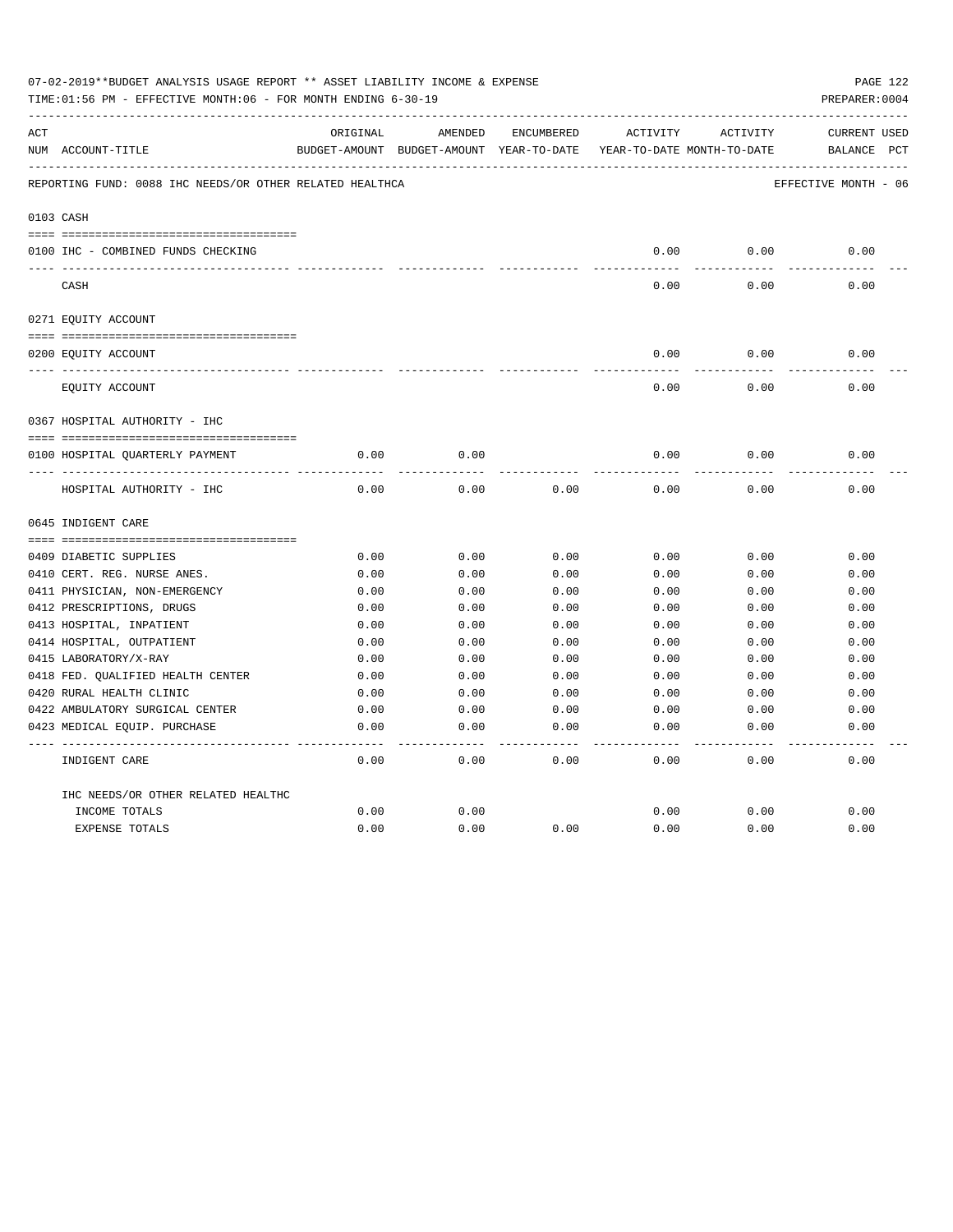|          | 07-02-2019**BUDGET ANALYSIS USAGE REPORT ** ASSET LIABILITY INCOME & EXPENSE<br>TIME:01:56 PM - EFFECTIVE MONTH:06 - FOR MONTH ENDING 6-30-19 |              |            |            |                                                                                 |                             | PAGE 123<br>PREPARER: 0004         |    |
|----------|-----------------------------------------------------------------------------------------------------------------------------------------------|--------------|------------|------------|---------------------------------------------------------------------------------|-----------------------------|------------------------------------|----|
| ACT      | NUM ACCOUNT-TITLE                                                                                                                             | ORIGINAL     | AMENDED    | ENCUMBERED | ACTIVITY<br>BUDGET-AMOUNT BUDGET-AMOUNT YEAR-TO-DATE YEAR-TO-DATE MONTH-TO-DATE | ACTIVITY                    | <b>CURRENT USED</b><br>BALANCE PCT |    |
|          | REPORTING FUND: 0089 TEXAS JUVENILE JUSTICE DEPT.                                                                                             |              |            |            |                                                                                 |                             | EFFECTIVE MONTH - 06               |    |
|          | 0100 PAYROLL                                                                                                                                  |              |            |            |                                                                                 |                             |                                    |    |
|          | 0100 PAYROLL                                                                                                                                  |              |            |            |                                                                                 | 0.00 2,579.08               | 0.00                               |    |
| ---- --- | PAYROLL                                                                                                                                       |              |            |            | 0.00                                                                            | 2,579.08                    | 0.00                               |    |
|          | 0103 CASH                                                                                                                                     |              |            |            |                                                                                 |                             |                                    |    |
|          | 0689 CASH-STRUCTURAL FAM.THER.GRANT OOG                                                                                                       |              |            |            | $20,000.00 -$                                                                   | 0.00                        | $20,000.00 -$                      |    |
|          | 0988 CASH-LOCAL FUNDS CARRIED FORWARD                                                                                                         |              |            |            | 1,792.75                                                                        | 0.00                        | 30,784.58                          |    |
|          | 0992 CASH-INTEREST INCOME                                                                                                                     |              |            |            | 124.93                                                                          | 9.58                        | 13, 192. 41                        |    |
|          | 0993 CASH-BASIC PROBATION SUPERVISION                                                                                                         |              |            |            | 22,621.70                                                                       | $3,994.49-$                 | 14,630.77                          |    |
|          | 0994 CASH-COMMUNITY PROGRAMS                                                                                                                  |              |            |            | 12,575.49                                                                       | $2,072.48-$                 | 6,369.19                           |    |
|          | 0995 CASH-LOCAL FUNDING FY 2019                                                                                                               |              |            |            | 4,357.49                                                                        | 8,462.64-                   | 28, 351. 16                        |    |
|          | 0996 CASH-PRE/POST ADJUDICATION                                                                                                               |              |            |            | 1,281.23                                                                        | 51.28                       | 648.11                             |    |
|          | 0997 CASH-COMMITMENT DIVERSION                                                                                                                |              |            |            | 1,560.43                                                                        | 62.82                       | 789.75                             |    |
|          | 0998 CASH-MENTAL HEALTH SERVICES                                                                                                              |              |            |            | 3,572.88                                                                        | 811.42                      | 3,168.04                           |    |
|          | 0999 CASH-REGIONALS DIVERSIONS ALTERNAT                                                                                                       |              |            |            |                                                                                 | 475.00- 1,548.00            | 475.00-                            |    |
|          |                                                                                                                                               |              |            |            |                                                                                 | ------------                | -------------                      |    |
|          | CASH                                                                                                                                          |              |            |            | 27,411.90                                                                       | 12,046.51- 77,459.01        |                                    |    |
|          | 0220 DEFERRED REVENUE                                                                                                                         |              |            |            |                                                                                 |                             |                                    |    |
|          |                                                                                                                                               |              |            |            |                                                                                 |                             |                                    |    |
|          | 0189 DEFERRED REVENUE                                                                                                                         |              |            |            | 0.00                                                                            | 0.00                        | 0.00                               |    |
|          | DEFERRED REVENUE                                                                                                                              |              |            |            | 0.00                                                                            | 0.00                        | 0.00                               |    |
|          | 0271 EQUITY ACCOUNT                                                                                                                           |              |            |            |                                                                                 |                             |                                    |    |
|          | 0200 EQUITY ACCOUNT                                                                                                                           |              |            |            | 0.00                                                                            | 0.00                        | 50,047.11                          |    |
|          | EQUITY ACCOUNT                                                                                                                                |              |            |            | 0.00                                                                            | 0.00                        | 50,047.11                          |    |
|          | 0300 CASH                                                                                                                                     |              |            |            |                                                                                 |                             |                                    |    |
|          |                                                                                                                                               |              |            |            |                                                                                 |                             |                                    |    |
|          | 0110 UNENCUMBERED FUND BALANCE                                                                                                                | 0.00         | 0.00       |            | 0.00                                                                            | 0.00                        | 0.00                               |    |
|          | CASH                                                                                                                                          | 0.00         | 0.00       | 0.00       | 0.00                                                                            | 0.00                        | 0.00                               |    |
|          | 0330 GRANTS                                                                                                                                   |              |            |            |                                                                                 |                             |                                    |    |
|          | 0908 STRUCTURAL FAM. THER. GRANT OOG                                                                                                          | 0.00         | 0.00       |            |                                                                                 | 0.00                        |                                    |    |
|          | 0915 BASIC PROBATION SUPERVISION                                                                                                              | 120,983.00   | 120,983.00 |            | 12,500.00<br>110,901.00                                                         | 10,082.00                   | 12,500.00+<br>10,082.00            | 92 |
|          | 0916 COMMUNITY PROGRAMS                                                                                                                       | 80,500.00    | 80,500.00  |            | 73,792.00                                                                       | 6,709.00                    | 6,708.00                           | 92 |
|          | 0917 PRE/POST ADJUDICATION                                                                                                                    | 8,210.00     | 8,210.00   |            | 7,526.00                                                                        | 684.00                      | 684.00                             | 92 |
|          | 0918 COMMITMENT DIVERSION                                                                                                                     | 9,995.00     | 9,995.00   |            | 9,162.00                                                                        | 833.00 833.00               |                                    | 92 |
|          | 0919 MENTAL HEALTH SERVICES                                                                                                                   | 15,312.00    | 15,312.00  |            |                                                                                 | 14,036.00 1,276.00 1,276.00 |                                    | 92 |
|          | 0920 REGIONAL DIVERSIONS ALTERNATIVES                                                                                                         | 0.00         | 18,572.00  |            | 17,025.00                                                                       | 1,548.00                    | 1,547.00                           | 92 |
|          |                                                                                                                                               | . <u>.</u> . |            |            | -----------                                                                     |                             |                                    |    |
|          | GRANTS                                                                                                                                        | 235,000.00   | 253,572.00 | 0.00       | 244,942.00                                                                      | 21,132.00                   | 8,630.00                           | 97 |
|          | 0360 INTEREST INCOME                                                                                                                          |              |            |            |                                                                                 |                             |                                    |    |
|          | 0189 INTEREST INCOME                                                                                                                          | 0.00         | 0.00       |            | 124.93                                                                          |                             | $9.58$ 124.93+                     |    |
|          |                                                                                                                                               |              |            |            |                                                                                 |                             |                                    |    |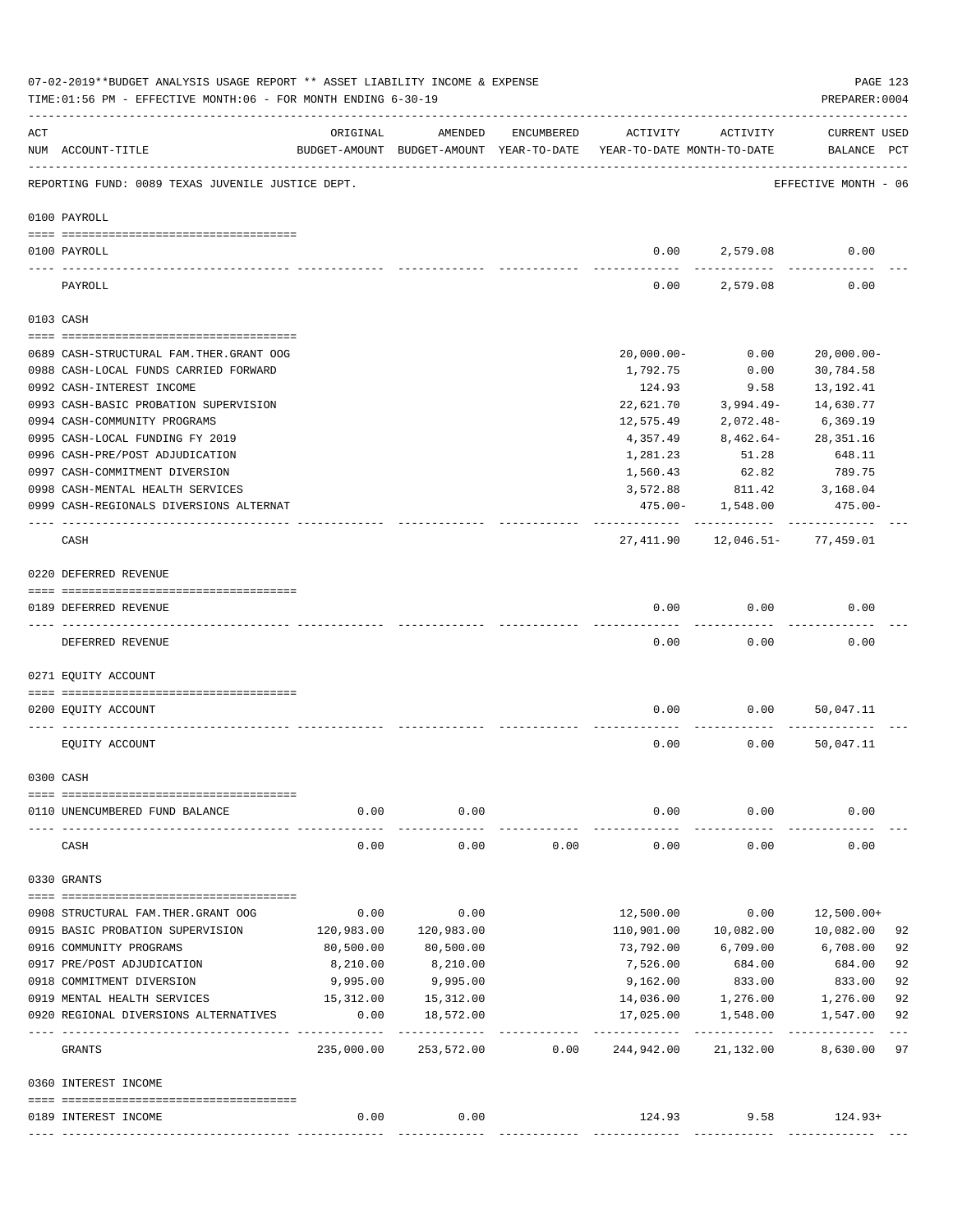| 07-02-2019**BUDGET ANALYSIS USAGE REPORT ** ASSET LIABILITY INCOME & EXPENSE |  |  |  | PAGE 124 |  |
|------------------------------------------------------------------------------|--|--|--|----------|--|
|                                                                              |  |  |  |          |  |

TIME:01:56 PM - EFFECTIVE MONTH:06 - FOR MONTH ENDING 6-30-19 PREPARER:0004

| ACT | NUM ACCOUNT-TITLE                                                       | ORIGINAL               | AMENDED<br>BUDGET-AMOUNT BUDGET-AMOUNT YEAR-TO-DATE | <b>ENCUMBERED</b> | ACTIVITY<br>YEAR-TO-DATE MONTH-TO-DATE | ACTIVITY                            | <b>CURRENT USED</b><br>BALANCE | PCT |
|-----|-------------------------------------------------------------------------|------------------------|-----------------------------------------------------|-------------------|----------------------------------------|-------------------------------------|--------------------------------|-----|
|     | REPORTING FUND: 0089 TEXAS JUVENILE JUSTICE DEPT.                       |                        |                                                     |                   |                                        |                                     | EFFECTIVE MONTH - 06           |     |
|     | INTEREST INCOME                                                         | 0.00                   | 0.00                                                | 0.00              | 124.93                                 | 9.58                                | $124.93+$                      |     |
|     | 0370 MISCELLANEOUS                                                      |                        |                                                     |                   |                                        |                                     |                                |     |
|     | 0130 REFUNDS & MISCELLANEOUS                                            | 0.00                   | 0.00                                                |                   | 120.00                                 | 0.00                                | 120.00+                        |     |
|     | 0995 LOCAL FUNDING                                                      | 160,000.00             | 160,000.00                                          |                   | 160,000.00                             | 0.00                                | $0.00$ $100$                   |     |
|     | MISCELLANEOUS                                                           | 160,000.00             | 160,000.00                                          | 0.00              | 160,120.00                             | 0.00                                | 120.00+ 100                    |     |
|     | 0581 STRUCTURAL FAMILY THERAPY OOG                                      |                        |                                                     |                   |                                        |                                     |                                |     |
|     | 0416 STRUCTURAL FAMILY THERAPY                                          | 0.00                   | 0.00                                                | 0.00              | 32,500.00                              | 0.00                                | $32,500.00 -$                  |     |
|     | STRUCTURAL FAMILY THERAPY OOG                                           | 0.00                   | 0.00                                                | 0.00              | 32,500.00                              | 0.00                                | $32,500.00 -$                  |     |
|     | 0588 INTEREST INCOME EXPENSE                                            |                        |                                                     |                   |                                        |                                     |                                |     |
|     | 0103 SALARY COMM.CORR.OFFICERS                                          | 0.00                   | 0.00                                                | 0.00              | 0.00                                   | 0.00                                | 0.00                           |     |
|     | 0201 SOCIAL SECURITY TAX                                                | 0.00                   | 0.00                                                | 0.00              | 0.00                                   | 0.00                                | 0.00                           |     |
|     | 0202 GROUP HEALTH INSURANCE                                             | 0.00                   | 0.00                                                | 0.00              | 0.00                                   | 0.00                                | 0.00                           |     |
|     | 0203 RETIREMENT                                                         | 0.00                   | 0.00                                                | 0.00              | 0.00                                   | 0.00                                | 0.00                           |     |
|     | 0204 WORKERS COMPENSATION                                               | 0.00                   | 0.00                                                | 0.00              | 0.00                                   | 0.00                                | 0.00                           |     |
|     | 0205 MEDICARE TAX                                                       | 0.00                   | 0.00                                                | 0.00              | 0.00                                   | 0.00                                | 0.00                           |     |
|     | 0310 OFFICE SUPPLIES                                                    | 0.00                   | 0.00                                                | 0.00              | 0.00                                   | 0.00                                | 0.00                           |     |
|     | 0574 COMPUTER EQUIPMENT                                                 | 0.00                   | 0.00                                                | 0.00              | 0.00                                   | 0.00                                | 0.00                           |     |
|     | INTEREST INCOME EXPENSE                                                 | 0.00                   | 0.00                                                | 0.00              | 0.00                                   | 0.00                                | 0.00                           |     |
|     | 0589 REGIONAL DIVERSIONS ALTERNATIVES                                   |                        |                                                     |                   |                                        |                                     |                                |     |
|     | -200000000000000000000000000000000000<br>0416 STRUCTURAL FAMILY THERAPY | 0.00                   | 18,572.00                                           |                   | $0.00$ 17,500.00                       |                                     | $0.00$ $1,072.00$              | 94  |
|     | 0469 UNEXPENDED FUNDS                                                   | 0.00                   | 0.00                                                | 0.00              | 0.00                                   | 0.00                                | 0.00                           |     |
|     | REGIONAL DIVERSIONS ALTERNATIVES                                        | 0.00                   | 18,572.00                                           | 0.00              | 17,500.00                              | 0.00                                | 1,072.00                       | 94  |
|     | 0590 BASIC PROBATION SUPERVISION                                        |                        |                                                     |                   |                                        |                                     |                                |     |
|     | 0102 SALARY APPOINTED OFFICIAL                                          |                        |                                                     | 0.00              | 24,725.40                              | 2,472.54                            | 7,417.61                       | 77  |
|     | 0103 SALARY COMM.CORR.OFFICERS                                          | 32,143.01<br>38,416.11 | 32,143.01<br>38,416.11                              | 0.00              | 29,550.80                              | 2,955.08                            | 8,865.31                       | 77  |
|     | 0201 SOCIAL SECURITY TAX                                                | 4,374.66               | 4,374.66                                            | 0.00              | 3,282.08                               | 327.54                              | 1,092.58                       | 75  |
|     | 0202 GROUP HEALTH INSURANCE                                             | 15,791.33              | 15,791.33                                           | 0.00              | 11,840.58                              | 1,315.62                            | 3,950.75                       | 75  |
|     | 0203 RETIREMENT                                                         | 8,071.96               | 8,071.96                                            | 0.00              | 6,208.74                               | 619.18                              | 1,863.22                       | 77  |
|     | 0204 WORKERS COMPENSATION                                               | 987.82                 | 987.82                                              | 0.00              | 888.43                                 | 609.05                              | 99.39                          | 90  |
|     | 0205 MEDICARE TAX                                                       | 1,023.11               | 1,023.11                                            | 0.00              | 767.76                                 | 76.62                               | 255.35                         | 75  |
|     | 0310 OPERATING/TRAVEL EXPENSES                                          | 20,175.00              | 20,175.00                                           | 0.00              | 11,015.51                              | 5,700.86                            | 9,159.49                       | 55  |
|     | 0469 UNEXPENDED FUNDS                                                   | 0.00                   | 0.00                                                | 0.00              | 0.00                                   | 0.00                                | 0.00                           |     |
|     | BASIC PROBATION SUPERVISION 120,983.00 120,983.00 0.00                  |                        |                                                     |                   |                                        | 88, 279.30 14, 076.49 32, 703.70 73 |                                |     |
|     | 0591 COMMUNITY PROGRAMS                                                 |                        |                                                     |                   |                                        |                                     |                                |     |
|     |                                                                         |                        |                                                     | 0.00              |                                        | 19,744.40 1,974.44                  | 5,923.32                       | 77  |
|     | 0102 SALARY APPOINTED OFFICIAL<br>0103 SALARY COMM.CORR.OFFICERS        | 25,667.72<br>30,677.10 | 25,667.72<br>30,677.10                              | 0.00              | 23,597.80                              | 2,359.78                            | 7,079.30                       | 77  |
|     | 0201 SOCIAL SECURITY TAX                                                | 3,492.68               | 3,492.68                                            | 0.00              | 2,621.56                               | 261.62                              | 871.12                         | 75  |
|     | 0202 GROUP HEALTH INSURANCE                                             | 12,610.83              | 12,610.83                                           | 0.00              | 9,457.56                               | 1,050.84                            | 3,153.27                       | 75  |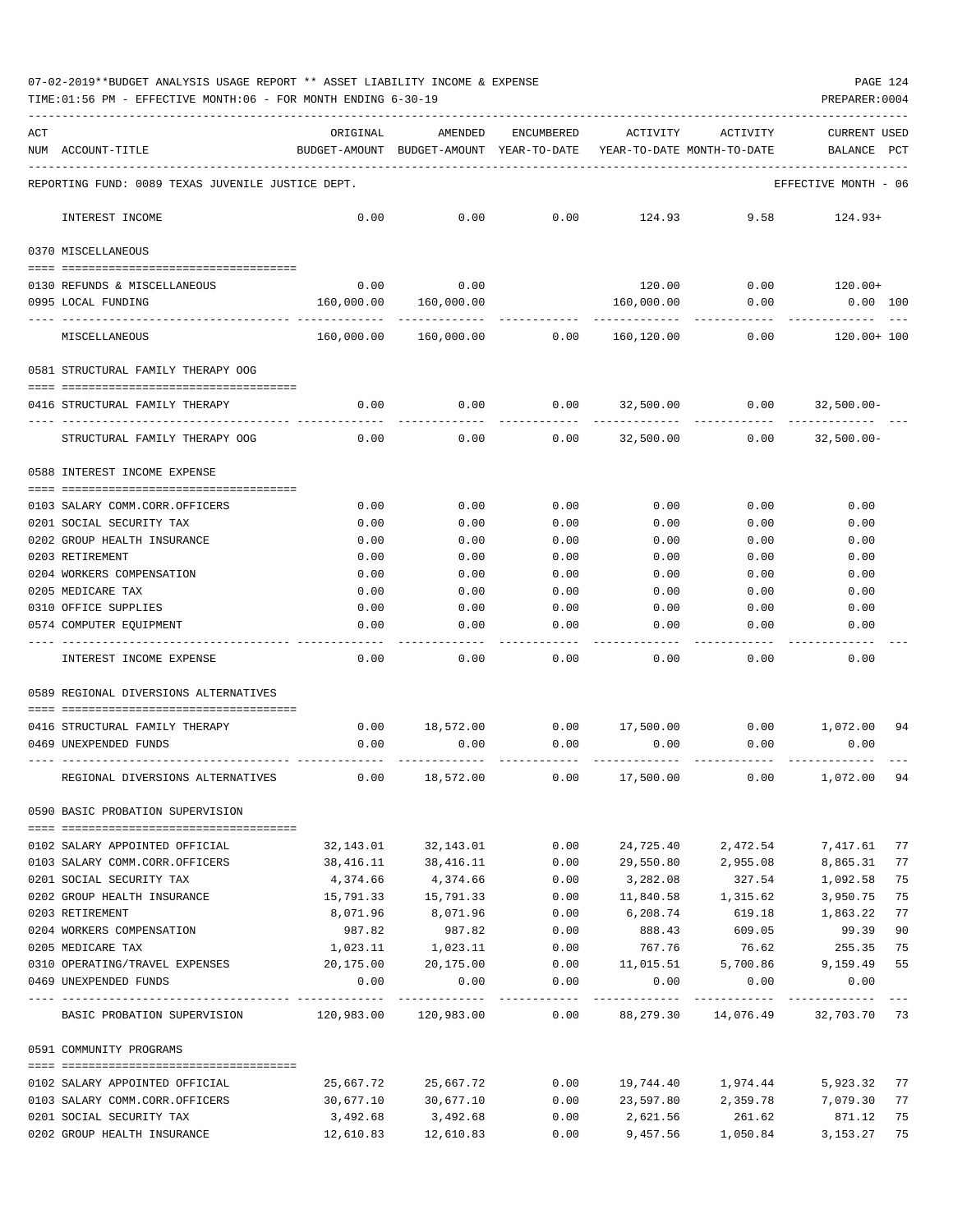TIME:01:56 PM - EFFECTIVE MONTH:06 - FOR MONTH ENDING 6-30-19 PREPARER:0004

| ACT<br>NUM ACCOUNT-TITLE                          | ORIGINAL  | AMENDED<br>BUDGET-AMOUNT BUDGET-AMOUNT YEAR-TO-DATE | ENCUMBERED         | ACTIVITY<br>YEAR-TO-DATE MONTH-TO-DATE | ACTIVITY                      | <b>CURRENT USED</b><br>BALANCE PCT |    |
|---------------------------------------------------|-----------|-----------------------------------------------------|--------------------|----------------------------------------|-------------------------------|------------------------------------|----|
| REPORTING FUND: 0089 TEXAS JUVENILE JUSTICE DEPT. |           |                                                     |                    |                                        |                               | EFFECTIVE MONTH - 06               |    |
| 0203 RETIREMENT                                   | 6,445.85  | 6,445.85                                            | 0.00               | 4,958.85                               |                               | 494.52 1.487.00                    | 77 |
| 0204 WORKERS COMPENSATION                         | 788.82    | 788.82                                              | 0.00               | 223.10                                 | 0.00                          | 565.72                             | 28 |
| 0205 MEDICARE TAX                                 | 817.00    | 817.00                                              | 0.00               | 613.24                                 | 61.20                         | 203.76                             | 75 |
| 0469 UNEXPENDED FUNDS                             | 0.00      | 0.00                                                | 0.00               | 0.00                                   | 0.00                          | 0.00                               |    |
| COMMUNITY PROGRAMS                                | 80,500.00 | 80,500.00                                           | 0.00               | 61,216.51                              | 6,202.40                      | 19,283.49                          | 76 |
| 0592 PRE/POST ADJUDICATION FACILITIES             |           |                                                     |                    |                                        |                               |                                    |    |
| 0102 SALARY APPOINTED OFFICIAL                    | 2,617.79  | 2,617.79                                            | 0.00               | 2,013.60                               | 201.36                        | 604.19                             | 77 |
| 0103 SALARY COMM.CORR.OFFICERS                    | 3,128.68  | 3,128.68                                            | 0.00               | 2,406.60                               | 240.66                        | 722.08                             | 77 |
| 0201 SOCIAL SECURITY TAX                          | 356.28    | 356.28                                              | 0.00               | 267.56                                 | 26.70                         | 88.72                              | 75 |
| 0202 GROUP HEALTH INSURANCE                       | 1,286.08  | 1,286.08                                            | 0.00               | 965.52                                 | 107.28                        | 320.56                             | 75 |
| 0203 RETIREMENT                                   | 657.40    | 657.40                                              | 0.00               | 506.20                                 | 50.48                         | 151.20                             | 77 |
| 0204 WORKERS COMPENSATION                         | 80.45     | 80.45                                               | 0.00               | 22.75                                  | 0.00                          | 57.70                              | 28 |
| 0205 MEDICARE TAX                                 | 83.32     | 83.32                                               | 0.00               | 62.54                                  | 6.24                          | 20.78                              | 75 |
| 0408 DETENTION                                    | 0.00      | 0.00                                                | 0.00               | 0.00                                   | 0.00                          | 0.00                               |    |
| 0469 UNEXPENDED FUNDS                             | 0.00      | 0.00                                                | 0.00               | 0.00                                   | 0.00                          | 0.00                               |    |
| PRE/POST ADJUDICATION FACILITIES 8,210.00         |           | 8,210.00                                            | 0.00               |                                        | 6, 244, 77 632, 72 1, 965, 23 |                                    | 76 |
| 0593 COMMITMENT DIVERSION                         |           |                                                     |                    |                                        |                               |                                    |    |
|                                                   |           |                                                     |                    |                                        |                               |                                    |    |
| 0102 SALARY APPOINTED OFFICIAL                    | 3,186.94  | 3,186.94                                            | 0.00               | 2,451.40                               | 245.14                        | 735.54                             | 77 |
| 0103 SALARY COMM.CORR.OFFICERS                    | 3,808.92  | 3,808.92                                            | 0.00               | 2,930.00                               | 293.00                        | 878.92                             | 77 |
| 0201 SOCIAL SECURITY TAX                          | 433.73    | 433.73                                              | 0.00               | 325.86                                 | 32.52                         | 107.87                             | 75 |
| 0202 GROUP HEALTH INSURANCE                       | 1,565.70  | 1,565.70                                            | 0.00               | 1,174.50                               | 130.50                        | 391.20                             | 75 |
| 0203 RETIREMENT                                   | 800.33    | 800.33                                              | 0.00               | 615.95                                 | 61.42                         | 184.38                             | 77 |
| 0204 WORKERS COMPENSATION                         | 97.94     | 97.94                                               | 0.00               | 27.70                                  | 0.00                          | 70.24                              | 28 |
| 0205 MEDICARE TAX                                 | 101.44    | 101.44                                              | 0.00               | 76.16                                  | 7.60                          | 25.28                              | 75 |
| 0415 RESIDENTIAL PLACEMENT                        | 0.00      | 0.00                                                | 0.00               | 0.00                                   | 0.00                          | 0.00                               |    |
| 0469 UNEXPENDED FUNDS                             | 0.00      | 0.00                                                | 0.00               | 0.00                                   | 0.00                          | 0.00                               |    |
| COMMITMENT DIVERSION                              | 9,995.00  | 9,995.00                                            | 0.00               | 7,601.57                               | 770.18                        | 2,393.43                           | 76 |
| 0594 MENTAL HEALTH SERVICES                       |           |                                                     |                    |                                        |                               |                                    |    |
| 0102 SALARY APPOINTED OFFICIAL                    | 1,673.98  | 1,673.98                                            | 0.00               | 1,287.60                               | 128.76                        | 386.38                             | 77 |
| 0103 SALARY COMM.CORR.OFFICERS                    | 2,000.68  | 2,000.68                                            | 0.00               | 1,539.00                               | 153.90                        | 461.68                             | 77 |
| 0201 SOCIAL SECURITY TAX                          | 227.83    | 227.83                                              | 0.00               | 171.16                                 | 17.08                         | 56.67                              | 75 |
| 0202 GROUP HEALTH INSURANCE                       | 822.41    | 822.41                                              | 0.00               | 617.22                                 | 68.58                         | 205.19                             | 75 |
| 0203 RETIREMENT                                   | 420.38    | 420.38                                              | 0.00               | 323.51                                 | 32.26                         | 96.87                              | 77 |
| 0204 WORKERS COMPENSATION                         | 51.44     | 51.44                                               | 0.00               | 14.55                                  | 0.00                          | 36.89                              | 28 |
| 0205 MEDICARE TAX                                 | 53.28     | 53.28                                               | 0.00               | 40.08                                  | 4.00                          | 13.20                              | 75 |
| 0413 PSYCHOLOGICAL                                | 5,550.00  | 5,550.00                                            | 0.00               | 1,575.00                               | 0.00                          | 3,975.00                           | 28 |
| 0414 COUNSELING                                   | 4,512.00  | 4,512.00                                            | 0.00               | 4,895.00                               | 60.00                         | 383.00- 108                        |    |
| 0415 RESIDENTIAL PLACEMENT                        | 0.00      | 0.00                                                | 0.00               | 0.00                                   | 0.00                          | 0.00                               |    |
| 0469 UNEXPENDED FUNDS                             | 0.00      | 0.00<br>-----------                                 | 0.00<br>---------- | 0.00                                   | 0.00                          | 0.00                               |    |
| MENTAL HEALTH SERVICES                            |           | 15,312.00    15,312.00                              |                    |                                        | $0.00$ 10,463.12 464.58       | 4,848.88 68                        |    |
| 0994 LOCAL FUNDS CARRIED FORWARD                  |           |                                                     |                    |                                        |                               |                                    |    |
| 0415 RESIDENTIAL PLACEMENT                        | 0.00      | 0.00                                                |                    | $0.00$ 22,754.60                       |                               | $0.00$ 22,754.60-                  |    |

0488 LAW ENFORCEMENT INSURANCE 0.00 0.00 0.00 723.00 0.00 723.00-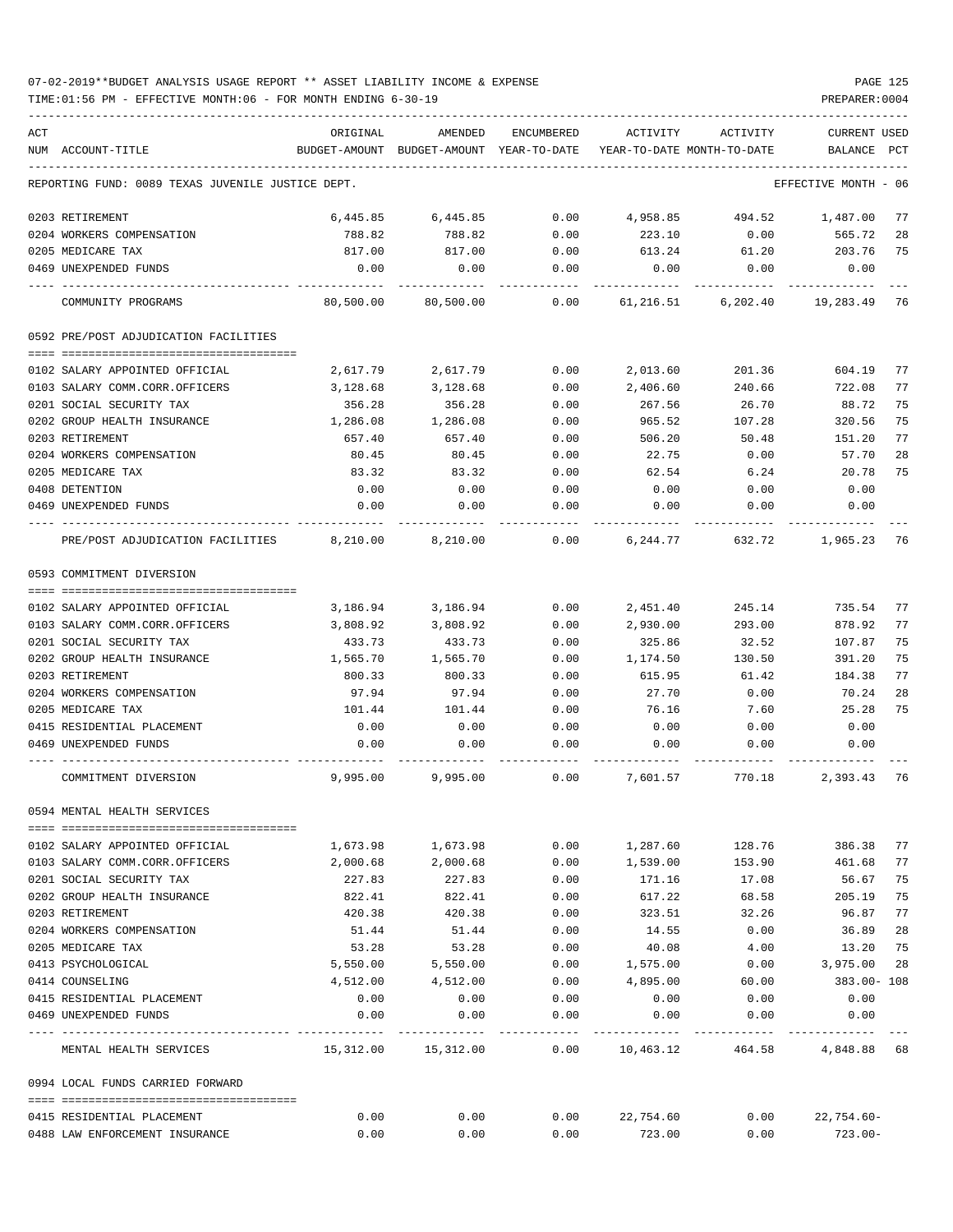TIME:01:56 PM - EFFECTIVE MONTH:06 - FOR MONTH ENDING 6-30-19 PREPARER:0004

| ACT |                                                   | ORIGINAL   | AMENDED               | ENCUMBERED | ACTIVITY                                                              | ACTIVITY                      | <b>CURRENT USED</b>  |     |
|-----|---------------------------------------------------|------------|-----------------------|------------|-----------------------------------------------------------------------|-------------------------------|----------------------|-----|
|     | NUM ACCOUNT-TITLE                                 |            |                       |            | BUDGET-AMOUNT BUDGET-AMOUNT YEAR-TO-DATE YEAR-TO-DATE MONTH-TO-DATE   |                               | BALANCE              | PCT |
|     | REPORTING FUND: 0089 TEXAS JUVENILE JUSTICE DEPT. |            |                       |            |                                                                       |                               | EFFECTIVE MONTH - 06 |     |
|     | LOCAL FUNDS CARRIED FORWARD                       |            |                       |            | ______________<br>$0.00$ $0.00$ $0.00$ $23,477.60$ $0.00$ $23,477.60$ |                               |                      |     |
|     | 0995 LOCAL FUNDING                                |            |                       |            |                                                                       |                               |                      |     |
|     | 0102 SALARY APPOINTED OFFICIAL                    |            | 4,782.81 4,782.81     |            | $0.00$ 3,679.00                                                       | 367.90                        | 1,103.81             | 77  |
|     | 0103 SALARY COMM.CORR.OFFICERS                    | 5,716.23   | 5,716.23              | 0.00       | 4,397.00                                                              | 439.70                        | 1,319.23             | 77  |
|     | 0105 OFFICE MANAGER                               | 0.00       | 0.00                  | 0.00       | 0.00                                                                  | 0.00                          | 0.00                 |     |
|     | 0201 SOCIAL SECURITY TAX                          | 650.92     | 650.92                | 0.00       | 488.80                                                                | 48.78                         | 162.12               | 75  |
|     | 0202 GROUP HEALTH INSURANCE                       | 2,349.72   | 2,349.72              | 0.00       | 1,763.64 195.96                                                       |                               | 586.08               | 75  |
|     | 0203 RETIREMENT                                   | 1,201.09   | 1,201.09              | 0.00       | 924.59                                                                | 92.20                         | 276.50               | 77  |
|     | 0204 WORKERS COMPENSATION                         | 146.99     | 146.99                | 0.00       | 41.57                                                                 | 0.00                          | 105.42               | 28  |
|     | 0205 MEDICARE TAX                                 | 152.24     | 152.24                | 0.00       |                                                                       | 114.24 11.40                  | 38.00                | 75  |
|     | 0401 AUDIT EXPENSE                                | 3,000.00   | 3,000.00              | 0.00       | 2,600.00 2,600.00                                                     |                               | 400.00               | 87  |
|     | 0405 DETENTION OPERATING COST FY19                | 132,000.00 | 132,000.00            | 0.00       | 101,776.62                                                            | 0.00                          | 30,223.38            | 77  |
|     | 0406 DETENTION OPERATING COST FY18                | 0.00       | 0.00                  | 0.00       | 0.00                                                                  | 0.00                          | 0.00                 |     |
|     | 0407 DETENTION OPERATING COST FY17                | 0.00       | 0.00                  | 0.00       | 0.00                                                                  | 0.00                          | 0.00                 |     |
|     | 0414 COUNSELING                                   | 0.00       | 0.00                  | 0.00       | 0.00                                                                  | 0.00                          | 0.00                 |     |
|     | 0415 RESIDENTIAL PLACEMENT                        | 10,000.00  | 10,000.00             | 0.00       | 14,706.70  4,706.70  4,706.70  147                                    |                               |                      |     |
|     | 0416 STRUCTURAL FAMILY THERAPY                    | 0.00       | 0.00                  | 0.00       | 0.00                                                                  | 0.00                          | 0.00                 |     |
|     | 0427 TRAVEL AND TRAINING                          | 0.00       | 0.00                  | 0.00       | 0.00                                                                  | 0.00                          | 0.00                 |     |
|     | 0453 COMPUTER SOFTWARE                            | 0.00       | 0.00                  | 0.00       | $0.00$ 0.00 0.00                                                      |                               |                      |     |
|     | LOCAL FUNDING                                     |            |                       |            | $160,000.00$ $160,000.00$ 0.00 $130,492.16$ 8,462.64 29,507.84 82     |                               |                      |     |
|     | TEXAS JUVENILE JUSTICE DEPT.                      |            |                       |            |                                                                       |                               |                      |     |
|     | INCOME TOTALS                                     |            | 395,000.00 413,572.00 |            |                                                                       | 405,186.93 21,141.58 8,385.07 |                      | 98  |
|     | <b>EXPENSE TOTALS</b>                             |            | 395,000.00 413,572.00 |            | $0.00$ 377,775.03 30,609.01 35,796.97                                 |                               |                      | 91  |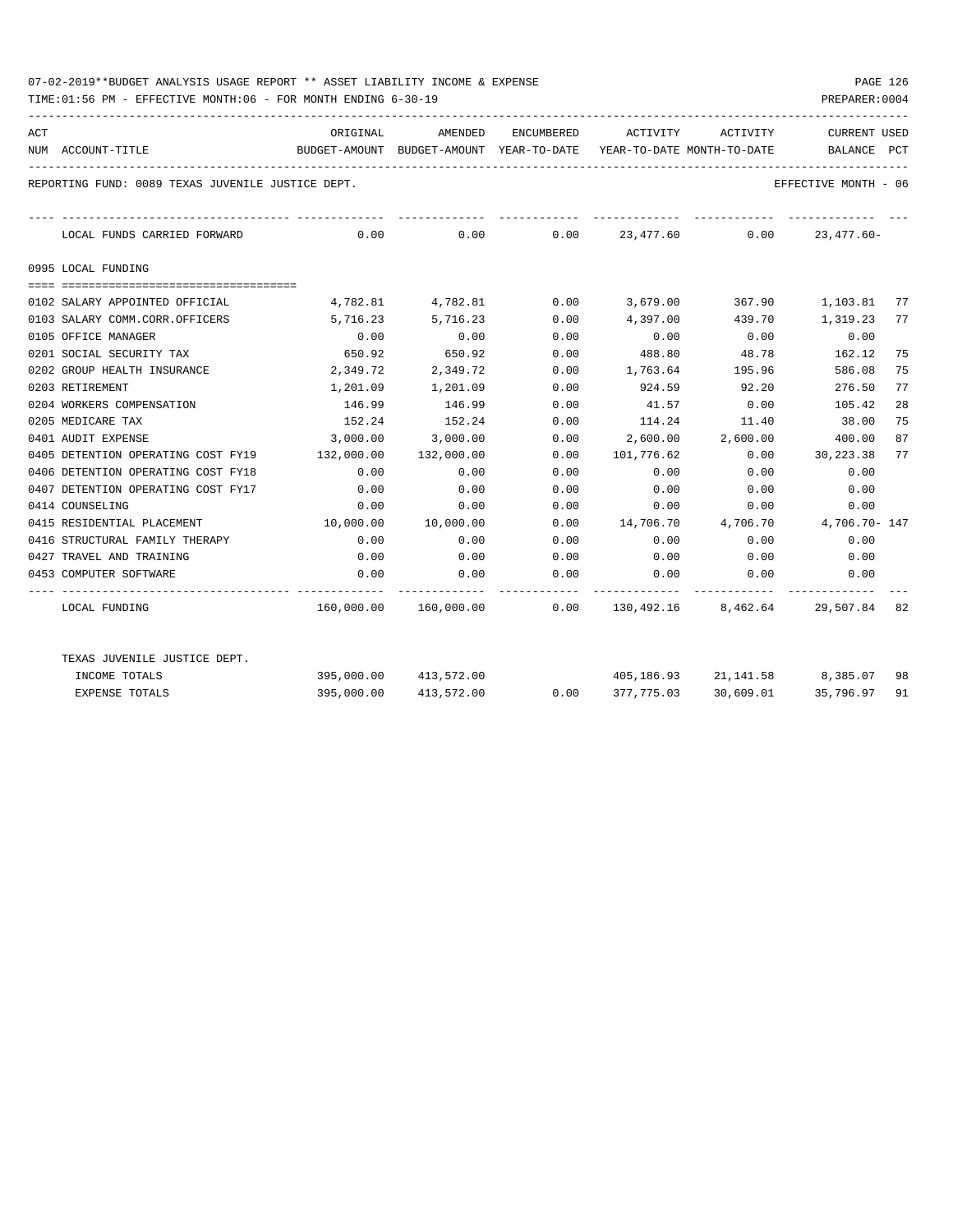|                | 07-02-2019**BUDGET ANALYSIS USAGE REPORT ** ASSET LIABILITY INCOME & EXPENSE<br>TIME: 01:56 PM - EFFECTIVE MONTH: 06 - FOR MONTH ENDING 6-30-19 |          |                                                     |              |                                        |                               | PAGE 127<br>PREPARER: 0004         |                |
|----------------|-------------------------------------------------------------------------------------------------------------------------------------------------|----------|-----------------------------------------------------|--------------|----------------------------------------|-------------------------------|------------------------------------|----------------|
| $\mathtt{ACT}$ | NUM ACCOUNT-TITLE                                                                                                                               | ORIGINAL | AMENDED<br>BUDGET-AMOUNT BUDGET-AMOUNT YEAR-TO-DATE | ENCUMBERED   | ACTIVITY<br>YEAR-TO-DATE MONTH-TO-DATE | ACTIVITY                      | <b>CURRENT USED</b><br>BALANCE PCT |                |
|                | REPORTING FUND: 0092 STATZER FUND                                                                                                               |          |                                                     |              |                                        |                               | EFFECTIVE MONTH - 06               |                |
|                | 0103 CASH                                                                                                                                       |          |                                                     |              |                                        |                               |                                    |                |
|                | 0100 STATZER-COMBINED FUNDS CHECKING<br>0175 TEXPOOL                                                                                            |          |                                                     |              | 757.68                                 | 58.33- 1.10 4,551.28<br>82.79 | 40,718.48                          |                |
|                | CASH                                                                                                                                            |          |                                                     |              | 699.35                                 | 83.89                         | 45,269.76                          |                |
|                | 0200 SYSTEM ADDED LIABILITY DEPARTMENT                                                                                                          |          |                                                     |              |                                        |                               |                                    |                |
|                |                                                                                                                                                 |          |                                                     |              | 0.00                                   | 0.00                          | 0.00                               |                |
|                | 0900 SYSTEM ADDED LIABILITY LINE-ITEM<br>0910 SYSTEM ADDED LIABILITY LINE-ITEM                                                                  |          |                                                     |              | 0.00                                   | 0.00                          | 0.00                               |                |
|                | SYSTEM ADDED LIABILITY DEPARTMENT                                                                                                               |          |                                                     |              | 0.00                                   | 0.00                          | 0.00                               |                |
|                | 0271 EQUITY ACCOUNT                                                                                                                             |          |                                                     |              |                                        |                               |                                    |                |
|                | 0200 EQUITY ACCOUNT                                                                                                                             |          |                                                     |              | 0.00                                   | 0.00                          | 44,570.41                          |                |
|                | EQUITY ACCOUNT                                                                                                                                  |          |                                                     |              | 0.00                                   | 0.00                          | 44,570.41                          |                |
|                | 0360 INTEREST EARNINGS                                                                                                                          |          |                                                     |              |                                        |                               |                                    |                |
|                |                                                                                                                                                 |          |                                                     |              |                                        |                               |                                    |                |
|                | 0100 INTEREST EARNINGS                                                                                                                          | 50.00    | 50.00                                               |              | 699.35                                 | 83.89                         | 649.35+399                         |                |
|                | 0350 GOV. COMMODITY PROG. ASCS                                                                                                                  | 0.00     | 0.00                                                |              | 0.00                                   | 0.00                          | 0.00                               |                |
|                | INTEREST EARNINGS                                                                                                                               | 50.00    | 50.00                                               | 0.00         | 699.35                                 | 83.89                         | 649.35+ 399                        |                |
|                | 0370 RENT                                                                                                                                       |          |                                                     |              |                                        |                               |                                    |                |
|                |                                                                                                                                                 |          |                                                     |              |                                        |                               |                                    |                |
|                | 0100 RENT                                                                                                                                       | 560.00   | 560.00                                              |              | 0.00                                   | 0.00                          | 560.00 00                          |                |
|                | 0130 REFUNDS & MISCELLANEOUS                                                                                                                    | 0.00     | 0.00                                                |              | 0.00                                   | 0.00                          | 0.00                               |                |
|                | RENT                                                                                                                                            | 560.00   | 560.00                                              | 0.00         | 0.00                                   | 0.00                          | 560.00                             | 0 <sub>0</sub> |
|                | 0700 STATZER FARM                                                                                                                               |          |                                                     |              |                                        |                               |                                    |                |
|                | 0310 OFFICE SUPPLIES                                                                                                                            | 0.00     | 0.00                                                | 0.00         | 0.00                                   | 0.00                          | 0.00                               |                |
|                | 0430 BIDS AND NOTICES                                                                                                                           | 110.00   | 110.00                                              | 0.00         | 0.00                                   | 0.00                          | 110.00                             | 0 <sub>0</sub> |
|                | 0484 APPRAISALS                                                                                                                                 | 0.00     | 0.00                                                | 0.00         | 0.00                                   | 0.00                          | 0.00                               |                |
|                | 0490 LITERACY COUNCIL DONATION                                                                                                                  | 500.00   | 500.00                                              | 0.00<br>---- | 0.00                                   | 0.00                          | 500.00                             | 00             |
|                | STATZER FARM                                                                                                                                    | 610.00   | 610.00                                              | 0.00         | 0.00                                   | 0.00                          | 610.00                             | 0 <sub>0</sub> |
|                | 0999 ACCOUNTS PAYABLE                                                                                                                           |          |                                                     |              |                                        |                               |                                    |                |
|                | 0100 A/P CLEARING ACCOUNT                                                                                                                       |          |                                                     |              | 0.00                                   | 0.00                          | 0.00                               |                |
|                | ACCOUNTS PAYABLE                                                                                                                                |          |                                                     |              | 0.00                                   | 0.00                          | 0.00                               |                |
|                | STATZER FUND                                                                                                                                    |          |                                                     |              |                                        |                               |                                    |                |
|                | INCOME TOTALS                                                                                                                                   | 610.00   | 610.00                                              |              | 699.35                                 | 83.89                         | 89.35+ 115                         |                |
|                | EXPENSE TOTALS                                                                                                                                  | 610.00   | 610.00                                              | 0.00         | 0.00                                   | 0.00                          | 610.00                             | 00             |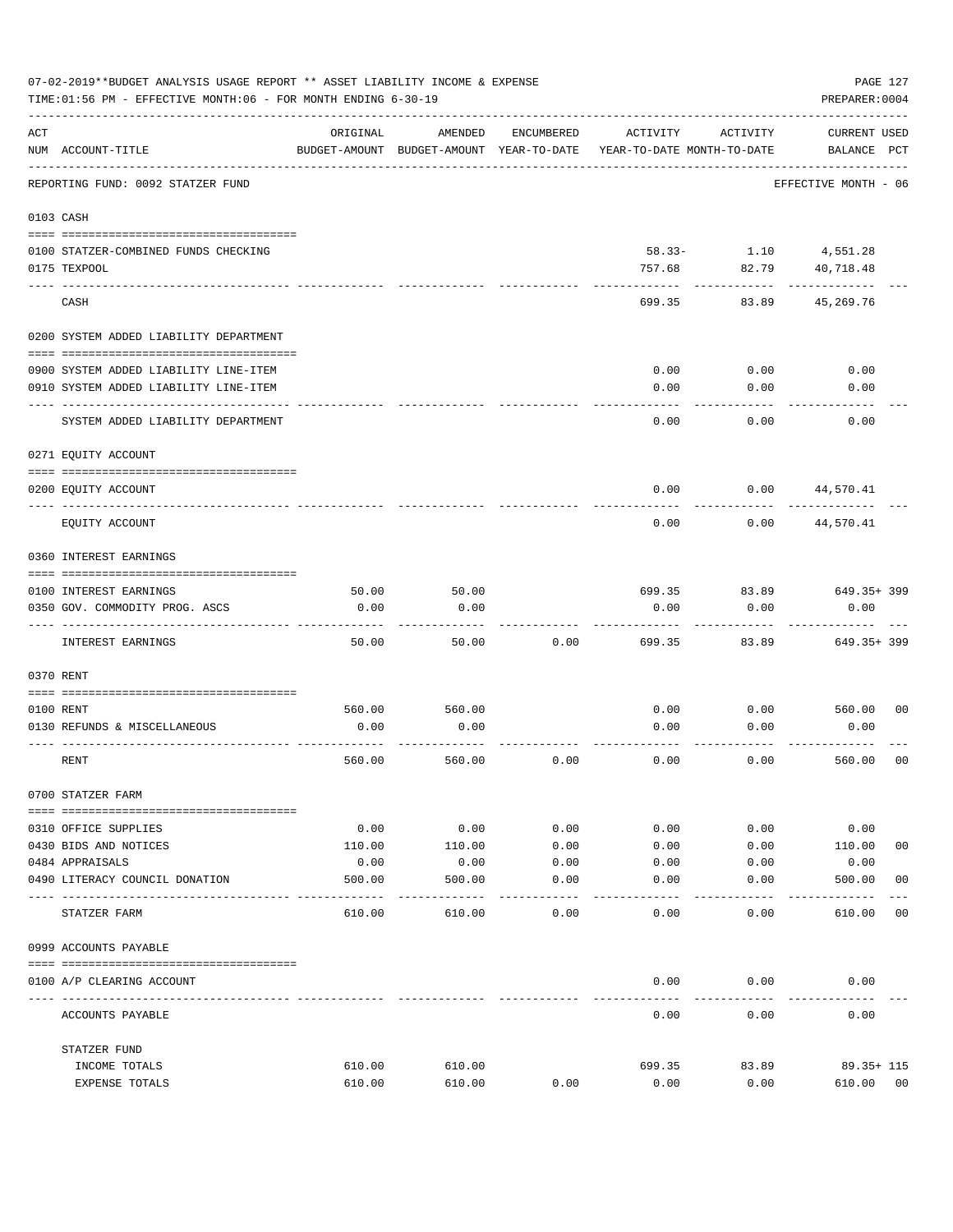|     | 07-02-2019**BUDGET ANALYSIS USAGE REPORT ** ASSET LIABILITY INCOME & EXPENSE<br>PAGE 128<br>TIME:01:56 PM - EFFECTIVE MONTH:06 - FOR MONTH ENDING 6-30-19<br>PREPARER: 0004 |          |                                          |            |                            |                  |                      |  |  |  |
|-----|-----------------------------------------------------------------------------------------------------------------------------------------------------------------------------|----------|------------------------------------------|------------|----------------------------|------------------|----------------------|--|--|--|
| ACT |                                                                                                                                                                             | ORIGINAL | AMENDED                                  | ENCUMBERED | ACTIVITY                   | ACTIVITY         | <b>CURRENT USED</b>  |  |  |  |
|     | NUM ACCOUNT-TITLE                                                                                                                                                           |          | BUDGET-AMOUNT BUDGET-AMOUNT YEAR-TO-DATE |            | YEAR-TO-DATE MONTH-TO-DATE |                  | BALANCE PCT          |  |  |  |
|     | REPORTING FUND: 0093 TX. COMM. DEVELOPMENT PGM                                                                                                                              |          |                                          |            |                            |                  | EFFECTIVE MONTH - 06 |  |  |  |
|     | 0103 CASH                                                                                                                                                                   |          |                                          |            |                            |                  |                      |  |  |  |
|     |                                                                                                                                                                             |          |                                          |            |                            |                  |                      |  |  |  |
|     | 0909 CASH- #713169 RANDOLPH                                                                                                                                                 |          |                                          |            | 0.00                       | ---------        | $0.00$ 100.00        |  |  |  |
|     | CASH                                                                                                                                                                        |          |                                          |            | 0.00                       | 0.00             | 100.00               |  |  |  |
|     | 0120 RECEIVABLES                                                                                                                                                            |          |                                          |            |                            |                  |                      |  |  |  |
|     |                                                                                                                                                                             |          |                                          |            |                            |                  |                      |  |  |  |
|     | 0312 DUE FROM OTHER GOVERNMENT                                                                                                                                              |          |                                          |            | 0.00                       | 0.00<br>-------- | 0.00                 |  |  |  |
|     | RECEIVABLES                                                                                                                                                                 |          |                                          |            | 0.00                       | 0.00             | 0.00                 |  |  |  |
|     | 0200 LIABILITY ACCOUNT                                                                                                                                                      |          |                                          |            |                            |                  |                      |  |  |  |
|     | 0910 SYSTEM ADDED LIABILITY                                                                                                                                                 |          |                                          |            | 0.00                       | 0.00             | 0.00                 |  |  |  |
|     | LIABILITY ACCOUNT                                                                                                                                                           |          |                                          |            | 0.00                       | 0.00             | 0.00                 |  |  |  |
|     | 0271 EQUITY ACCOUNT                                                                                                                                                         |          |                                          |            |                            |                  |                      |  |  |  |
|     | 0200 EQUITY ACCOUNT                                                                                                                                                         |          |                                          |            | 0.00                       | 0.00             | 100.00               |  |  |  |
|     | EQUITY ACCOUNT                                                                                                                                                              |          |                                          |            | 0.00                       | 0.00             | 100.00               |  |  |  |
|     | 0330 GRANT INCOME                                                                                                                                                           |          |                                          |            |                            |                  |                      |  |  |  |
|     |                                                                                                                                                                             |          |                                          |            |                            |                  |                      |  |  |  |
|     | 0909 GRANT #713169 RANDOLPH<br>---------------------- -----                                                                                                                 | 0.00     | 0.00                                     |            | 0.00                       | 0.00             | 0.00                 |  |  |  |
|     | GRANT INCOME                                                                                                                                                                | 0.00     | 0.00                                     | 0.00       | 0.00                       | 0.00             | 0.00                 |  |  |  |
|     | 0370 REFUNDS & MISCELLANEOUS                                                                                                                                                |          |                                          |            |                            |                  |                      |  |  |  |
|     |                                                                                                                                                                             |          |                                          |            |                            |                  |                      |  |  |  |
|     | 0130 REFUNDS & MISCELLANEOUS                                                                                                                                                | 0.00     | 0.00                                     |            | 0.00                       | 0.00             | 0.00                 |  |  |  |
|     | REFUNDS & MISCELLANEOUS                                                                                                                                                     | 0.00     | 0.00                                     | 0.00       | 0.00                       | 0.00             | 0.00                 |  |  |  |
|     | 0909 GRANT #713169 RANDOLPH                                                                                                                                                 |          |                                          |            |                            |                  |                      |  |  |  |
|     |                                                                                                                                                                             |          |                                          |            |                            |                  |                      |  |  |  |
|     | 0414 GRANT ADMINISTRATION                                                                                                                                                   | 0.00     | 0.00                                     | 0.00       | 0.00                       | 0.00             | 0.00                 |  |  |  |
|     | 0415 CONSTRUCTION EXPENSE                                                                                                                                                   | 0.00     | 0.00                                     | 0.00       | 0.00                       | 0.00             | 0.00                 |  |  |  |
|     | 0416 ENGINEERING                                                                                                                                                            | 0.00     | 0.00                                     | 0.00       | 0.00                       | 0.00             | 0.00                 |  |  |  |
|     | GRANT #713169 RANDOLPH                                                                                                                                                      | 0.00     | 0.00                                     | 0.00       | 0.00                       | 0.00             | 0.00                 |  |  |  |
|     | TX. COMM. DEVELOPMENT PGM                                                                                                                                                   |          |                                          |            |                            |                  |                      |  |  |  |
|     | INCOME TOTALS                                                                                                                                                               | 0.00     | 0.00                                     |            | 0.00                       | 0.00             | 0.00                 |  |  |  |
|     | EXPENSE TOTALS                                                                                                                                                              | 0.00     | 0.00                                     | 0.00       | 0.00                       | 0.00             | 0.00                 |  |  |  |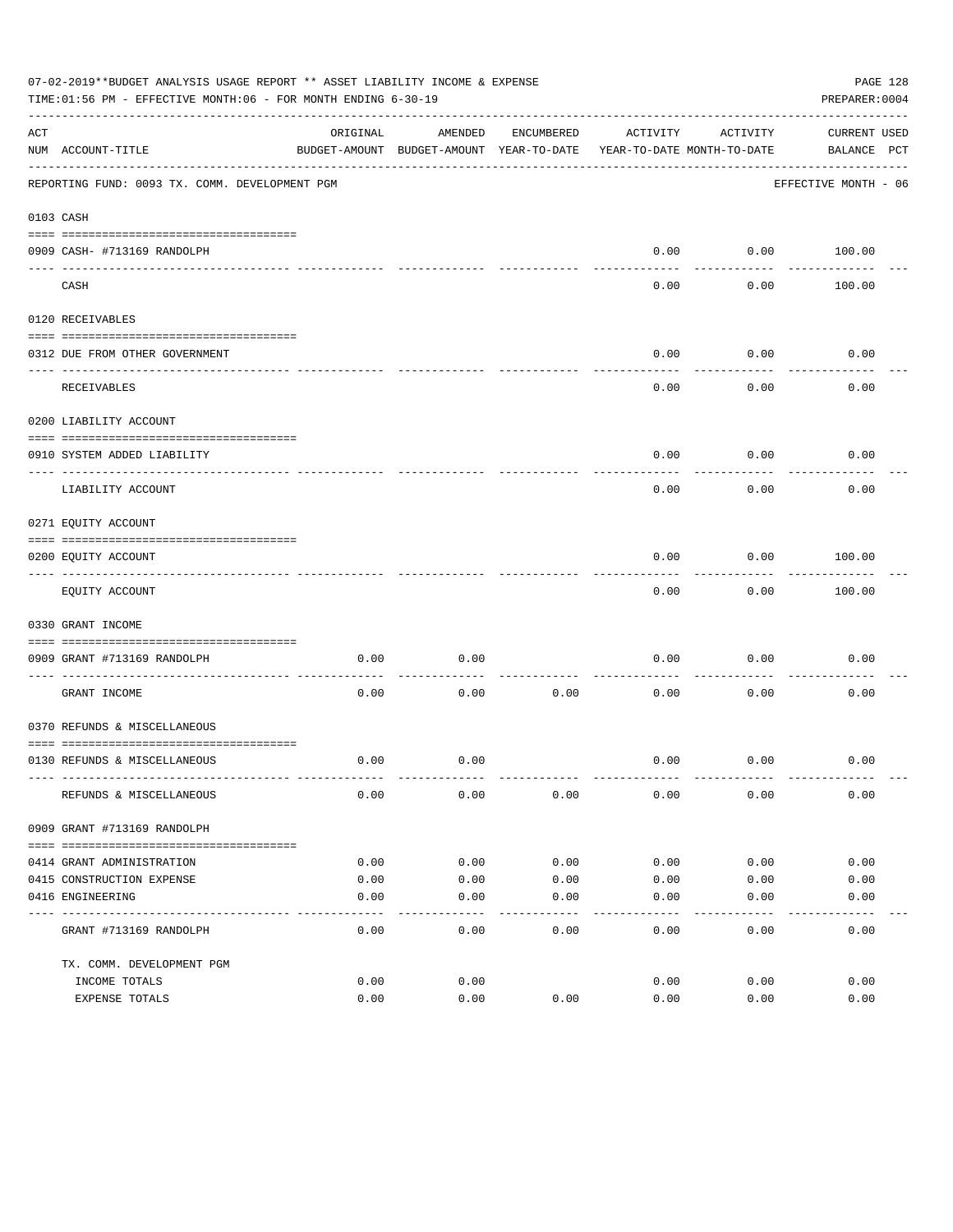|     | 07-02-2019**BUDGET ANALYSIS USAGE REPORT ** ASSET LIABILITY INCOME & EXPENSE<br>TIME:01:56 PM - EFFECTIVE MONTH:06 - FOR MONTH ENDING 6-30-19 |          |                   |            |                                                                                 |                               | PAGE 129<br>PREPARER: 0004  |
|-----|-----------------------------------------------------------------------------------------------------------------------------------------------|----------|-------------------|------------|---------------------------------------------------------------------------------|-------------------------------|-----------------------------|
| ACT | NUM ACCOUNT-TITLE                                                                                                                             | ORIGINAL | AMENDED           | ENCUMBERED | ACTIVITY<br>BUDGET-AMOUNT BUDGET-AMOUNT YEAR-TO-DATE YEAR-TO-DATE MONTH-TO-DATE | ACTIVITY                      | CURRENT USED<br>BALANCE PCT |
|     | REPORTING FUND: 0095 PAYROLL                                                                                                                  |          |                   |            |                                                                                 |                               | EFFECTIVE MONTH - 06        |
|     | 0100 PAYROLL CLEARING ACCOUNT                                                                                                                 |          |                   |            |                                                                                 |                               |                             |
|     | 0100 PAYROLL CASH                                                                                                                             |          |                   |            | -----------                                                                     | $4.37 - 0.00$<br>------------ | 19.99<br>.                  |
|     | PAYROLL CLEARING ACCOUNT                                                                                                                      |          |                   |            | $4.37 -$                                                                        | 0.00                          | 19.99                       |
|     | 0200 SYSTEM ADDED LIABILITY DEPARTMENT                                                                                                        |          |                   |            |                                                                                 |                               |                             |
|     | 0910 SYSTEM ADDED LIABILITY LINE-ITEM                                                                                                         |          |                   |            | 0.00                                                                            | 0.00                          | 0.00                        |
|     | SYSTEM ADDED LIABILITY DEPARTMENT                                                                                                             |          |                   |            | 0.00                                                                            | 0.00                          | 0.00                        |
|     | 0271 EOUITY ACCOUNT                                                                                                                           |          |                   |            |                                                                                 |                               |                             |
|     | 0200 DEPOSITS                                                                                                                                 |          |                   |            | 0.00                                                                            | 0.00                          | 24.36                       |
|     |                                                                                                                                               |          |                   |            |                                                                                 |                               |                             |
|     | EQUITY ACCOUNT                                                                                                                                |          |                   |            | 0.00                                                                            | 0.00                          | 24.36                       |
|     | 0360 INTEREST EARNINGS                                                                                                                        |          |                   |            |                                                                                 |                               |                             |
|     |                                                                                                                                               |          |                   |            |                                                                                 |                               |                             |
|     | 0100 INTEREST EARNINGS                                                                                                                        | 0.00     | 0.00              |            | 0.00                                                                            | 0.00                          | 0.00                        |
|     | INTEREST EARNINGS                                                                                                                             | 0.00     | 0.00              | 0.00       | 0.00                                                                            | 0.00                          | 0.00                        |
|     | 0370 MISCELLANEOUS                                                                                                                            |          |                   |            |                                                                                 |                               |                             |
|     |                                                                                                                                               |          |                   |            |                                                                                 |                               |                             |
|     | 0125 AFLAC FSA CLEARING                                                                                                                       | 0.00     | 0.00              |            | 0.00                                                                            | 0.00                          | 0.00                        |
|     | 0130 REFUNDS & MISCELLANEOUS                                                                                                                  | 0.00     | 0.00<br>$- - - -$ |            | $4.37-$                                                                         | 0.00<br>$- - - - -$           | 4.37                        |
|     | MISCELLANEOUS                                                                                                                                 | 0.00     | 0.00              | 0.00       | $4.37 -$                                                                        | 0.00                          | 4.37                        |
|     | PAYROLL                                                                                                                                       |          |                   |            |                                                                                 |                               |                             |
|     | INCOME TOTALS                                                                                                                                 | 0.00     | 0.00              |            | $4.37-$                                                                         | 0.00                          | 4.37                        |
|     | <b>EXPENSE TOTALS</b>                                                                                                                         | 0.00     | 0.00              | 0.00       | 0.00                                                                            | 0.00                          | 0.00                        |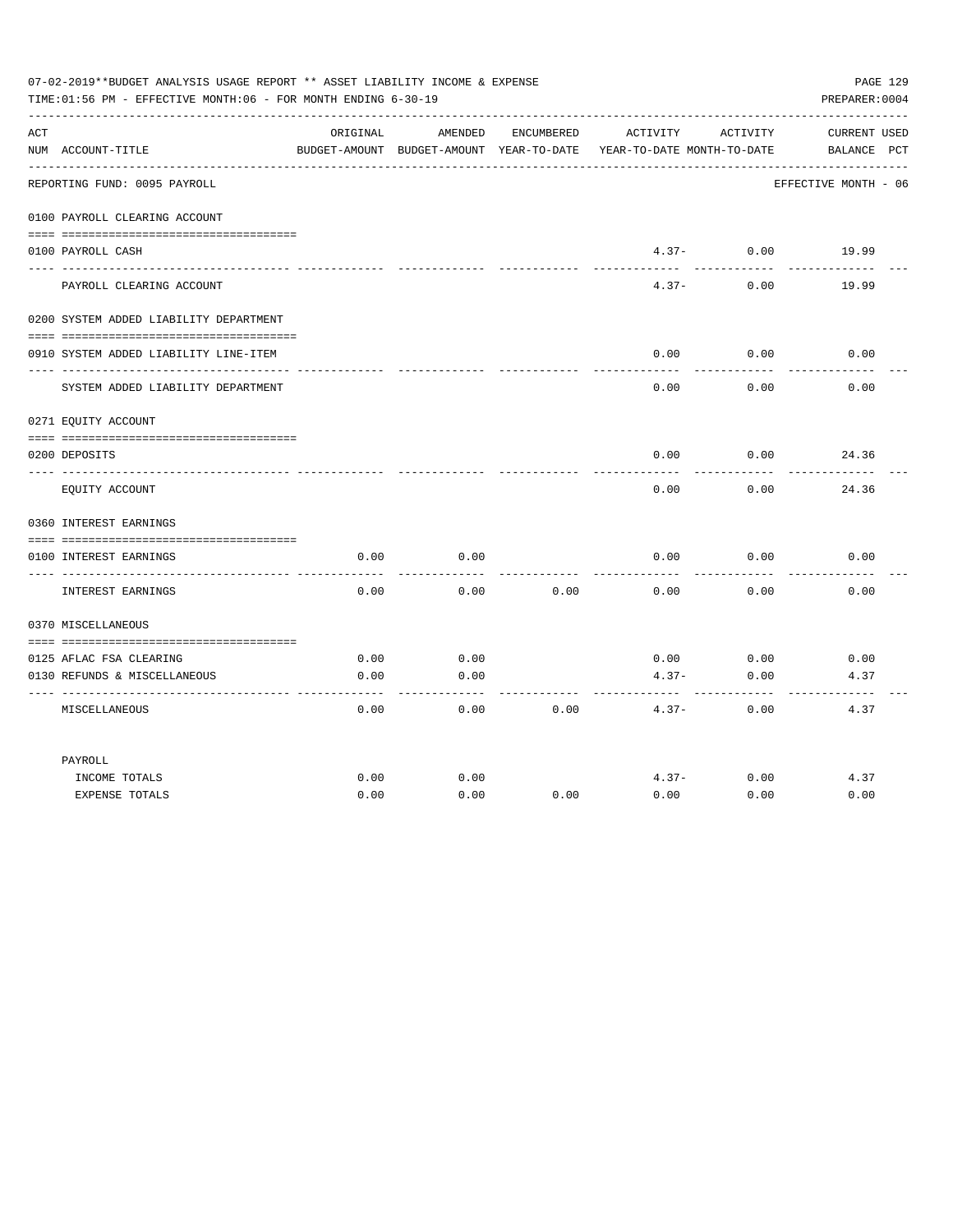|     | 07-02-2019^^BUDGET ANALYSIS USAGE REPORT ^^ ASSET LIABILITY INCOME & EXPENSE<br>TIME: 01:56 PM - EFFECTIVE MONTH: 06 - FOR MONTH ENDING 6-30-19 |          |         |            |                                                                     |          | PAGE 130<br>PREPARER: 0004                   |
|-----|-------------------------------------------------------------------------------------------------------------------------------------------------|----------|---------|------------|---------------------------------------------------------------------|----------|----------------------------------------------|
| ACT |                                                                                                                                                 | ORIGINAL | AMENDED | ENCUMBERED | ACTIVITY                                                            | ACTIVITY | <b>CURRENT USED</b>                          |
|     | NUM ACCOUNT-TITLE                                                                                                                               |          |         |            | BUDGET-AMOUNT BUDGET-AMOUNT YEAR-TO-DATE YEAR-TO-DATE MONTH-TO-DATE |          | BALANCE PCT                                  |
|     | REPORTING FUND: 0098 CAPITAL ASSETS                                                                                                             |          |         |            |                                                                     |          | EFFECTIVE MONTH - 06                         |
|     | 0160 CAPITAL ASSETS                                                                                                                             |          |         |            |                                                                     |          |                                              |
|     |                                                                                                                                                 |          |         |            |                                                                     |          |                                              |
|     | 0100 LAND                                                                                                                                       |          |         |            | 0.00                                                                |          | $0.00$ $341,561.30$                          |
|     | 0200 BUILDINGS                                                                                                                                  |          |         |            | 0.00                                                                | 0.00     | 4,737,000.00                                 |
|     | 0201 ACCUM.DEPRECIATION-BUILDINGS                                                                                                               |          |         |            | 0.00                                                                | 0.00     | $3,376,677.74-$                              |
|     | 0210 AUTOMOBILES AND TRUCKS                                                                                                                     |          |         |            | 0.00                                                                | 0.00     | 2,013,774.80                                 |
|     | 0211 ACCUM.DEPR.AUTOS AND TRUCKS                                                                                                                |          |         |            | 0.00                                                                | 0.00     | 1,436,261.71-                                |
|     | 0215 COMPUTER EQUIPMENT                                                                                                                         |          |         |            | 0.00                                                                | 0.00     | 647,940.20                                   |
|     | 0216 ACCUM.DEPR.-COMPUTER EQUIPMENT                                                                                                             |          |         |            | 0.00                                                                | 0.00     | 647,940.20-                                  |
|     | 0220 OFFICE EQUIPMENT                                                                                                                           |          |         |            | 0.00                                                                | 0.00     | 99,653.24                                    |
|     | 0221 ACCUM. DEPR. - OFFICE EQUIPMENT                                                                                                            |          |         |            | 0.00                                                                | 0.00     | 99,653.24-                                   |
|     | 0225 RADIO EQUIPMENT                                                                                                                            |          |         |            | 0.00                                                                | 0.00     | 213, 359.45                                  |
|     | 0226 ACCUM.DEPR.-RADIO EQUIPMENT                                                                                                                |          |         |            | 0.00                                                                | 0.00     | 201,161.84-                                  |
|     | 0227 SECURITY EQUIPMENT                                                                                                                         |          |         |            | 0.00                                                                | 0.00     | 5,578.00                                     |
|     | 0228 ACCUM.DEP. - SECURITY EQUIPMENT                                                                                                            |          |         |            | 0.00                                                                | 0.00     | 464.83-                                      |
|     | 0230 ROADS                                                                                                                                      |          |         |            | 0.00                                                                | 0.00     | 17,817,815.13                                |
|     | 0231 ACCUM. DEPRECIATION-ROADS                                                                                                                  |          |         |            | 0.00                                                                | 0.00     | 14, 344, 578.06-                             |
|     | 0235 BRIDGES                                                                                                                                    |          |         |            | 0.00                                                                |          | 0.00 10,687,643.03                           |
|     | 0236 ACCUM. DEPRECIATION-BRIDGES                                                                                                                |          |         |            | 0.00                                                                |          | $0.00 \quad 4,936,832.54-$                   |
|     | 0300 ROAD EQUIPMENT                                                                                                                             |          |         |            | 0.00                                                                |          | $0.00 \quad 3,376,053.43$                    |
|     | 0301 ACCUM.DEPRECIATION-ROAD EOUIPMENT                                                                                                          |          |         |            | 0.00                                                                | -------- | $0.00 \quad 2.684.312.76 -$<br>------------- |
|     | CAPITAL ASSETS                                                                                                                                  |          |         |            | 0.00                                                                |          | $0.00 \quad 12,212,495.66$                   |
|     | 0271 EQUITY ACCOUNT                                                                                                                             |          |         |            |                                                                     |          |                                              |
|     |                                                                                                                                                 |          |         |            |                                                                     |          |                                              |
|     | 0200 EQUITY ACCOUNT                                                                                                                             |          |         |            | 0.00                                                                |          | $0.00 \quad 12,212,495.66 -$                 |
|     | EQUITY ACCOUNT                                                                                                                                  |          |         |            | 0.00                                                                |          | $0.00 \quad 12,212,495.66-$                  |
|     | CAPITAL ASSETS                                                                                                                                  |          |         |            |                                                                     |          |                                              |
|     | INCOME TOTALS                                                                                                                                   | 0.00     | 0.00    |            | 0.00                                                                | 0.00     | 0.00                                         |
|     | <b>EXPENSE TOTALS</b>                                                                                                                           | 0.00     | 0.00    | 0.00       | 0.00                                                                | 0.00     | 0.00                                         |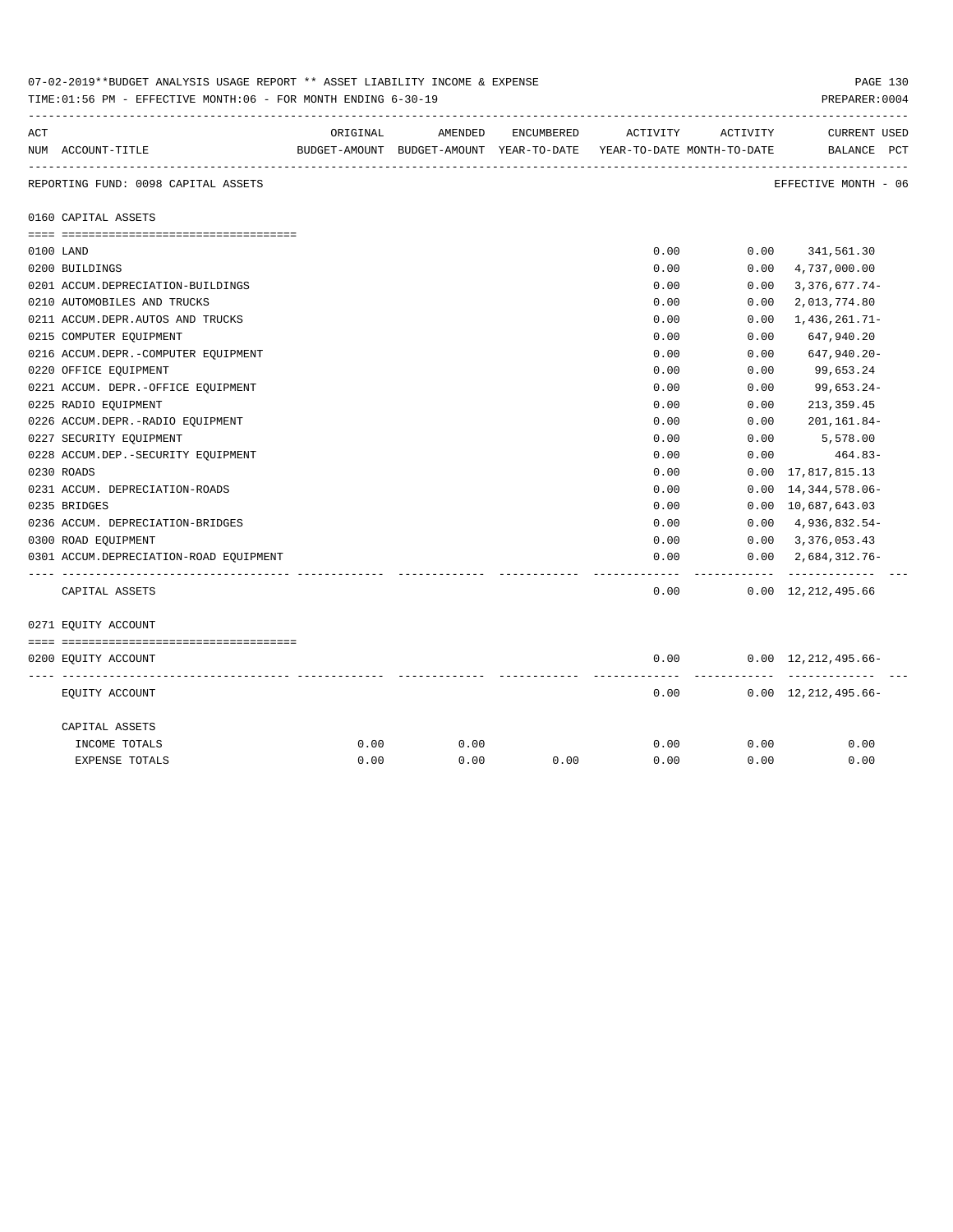| ACT |                                        | ORIGINAL | AMENDED                                  | ENCUMBERED | ACTIVITY                   | ACTIVITY | <b>CURRENT USED</b>       |  |
|-----|----------------------------------------|----------|------------------------------------------|------------|----------------------------|----------|---------------------------|--|
|     | NUM ACCOUNT-TITLE                      |          | BUDGET-AMOUNT BUDGET-AMOUNT YEAR-TO-DATE |            | YEAR-TO-DATE MONTH-TO-DATE |          | BALANCE PCT               |  |
|     | REPORTING FUND: 0099 GOVERNMENTAL DEBT |          |                                          |            |                            |          | EFFECTIVE MONTH - 06      |  |
|     | 0170 DEFERRED PENSION OUTFLOW          |          |                                          |            |                            |          |                           |  |
|     | 0200 DEFERRED PENSION OUTFLOW          |          |                                          |            | 0.00                       |          | $0.00 \quad 1,805,395.00$ |  |
|     |                                        |          |                                          |            |                            |          |                           |  |
|     | DEFERRED PENSION OUTFLOW               |          |                                          |            | 0.00                       |          | $0.00 \quad 1,805,395.00$ |  |
|     | 0200 GOVERNMENTAL DEBT                 |          |                                          |            |                            |          |                           |  |
|     |                                        |          |                                          |            |                            |          |                           |  |
|     | 0240 ACCRUED INTEREST                  |          |                                          |            | 0.00                       | 0.00     | 109,948.00                |  |
|     | 0250 GENERAL OBLIGATION BOND           |          |                                          |            | 0.00                       | 0.00     | 6,090,000.00              |  |
|     | 0251 GOB-CURRENT PORTION               |          |                                          |            | 0.00                       | 0.00     | 60,000.00                 |  |
|     | 0255 BOND DISCOUNT CURRENT             |          |                                          |            | 0.00                       | 0.00     | $2,699.60-$               |  |
|     | 0256 BOND DISCOUNT                     |          |                                          |            | 0.00                       | 0.00     | $63,440.69-$              |  |
|     | 0257 BOND PREMIUM CURRENT              |          |                                          |            | 0.00                       | 0.00     | 10,976.99                 |  |
|     | 0258 BOND PREMIUM                      |          |                                          |            | 0.00                       | 0.00     | 257,959.36                |  |
|     | 0275 NOTES PAYABLE                     |          |                                          |            | 0.00                       | 0.00     | 0.00                      |  |
|     | 0277 NOTE #16240648-SHERIFF            |          |                                          |            | 0.00                       | 0.00     | 0.00                      |  |
|     | 0278 NOTE #16308936-SHERIFF            |          |                                          |            | 0.00                       | 0.00     | 0.00                      |  |
|     | 0279 NOTE #16291000-R&B#3              |          |                                          |            | 0.00                       | 0.00     | 0.00                      |  |
|     | 0280 NOTE #16295968-R&B#3              |          |                                          |            | 0.00                       | 0.00     | 0.00                      |  |
|     | 0281 ODYSSEY #16235752-GENERAL         |          |                                          |            | 0.00                       | 0.00     | 0.00                      |  |
|     | 0310 CAPITAL LEASE-CURRENT PORTION     |          |                                          |            | 0.00                       | 0.00     | 89,024.03                 |  |
|     | 0350 ACCRUED COMPENSATION              |          |                                          |            | 0.00                       | 0.00     | 179,813.42                |  |
|     | 0400 NET PENSION LIABILITY             |          |                                          |            | 0.00                       | 0.00     | 2,174,592.00              |  |
|     | 0450 DEFERRED PENSION IN FLOW          |          |                                          |            | 0.00                       | 0.00     | 204,393.00<br>----------- |  |
|     | GOVERNMENTAL DEBT                      |          |                                          |            | 0.00                       | 0.00     | 9,110,566.51              |  |
|     | 0271 EOUITY                            |          |                                          |            |                            |          |                           |  |
|     | 0200 EQUITY ACCOUNT                    |          |                                          |            | 0.00                       |          | $0.00$ 7, 305, 171.51-    |  |
|     | EQUITY                                 |          |                                          |            | 0.00                       | 0.00     | 7,305,171.51-             |  |
|     | GOVERNMENTAL DEBT                      |          |                                          |            |                            |          |                           |  |
|     | INCOME TOTALS                          | 0.00     | 0.00                                     |            | 0.00                       | 0.00     | 0.00                      |  |
|     | <b>EXPENSE TOTALS</b>                  | 0.00     | 0.00                                     | 0.00       | 0.00                       | 0.00     | 0.00                      |  |